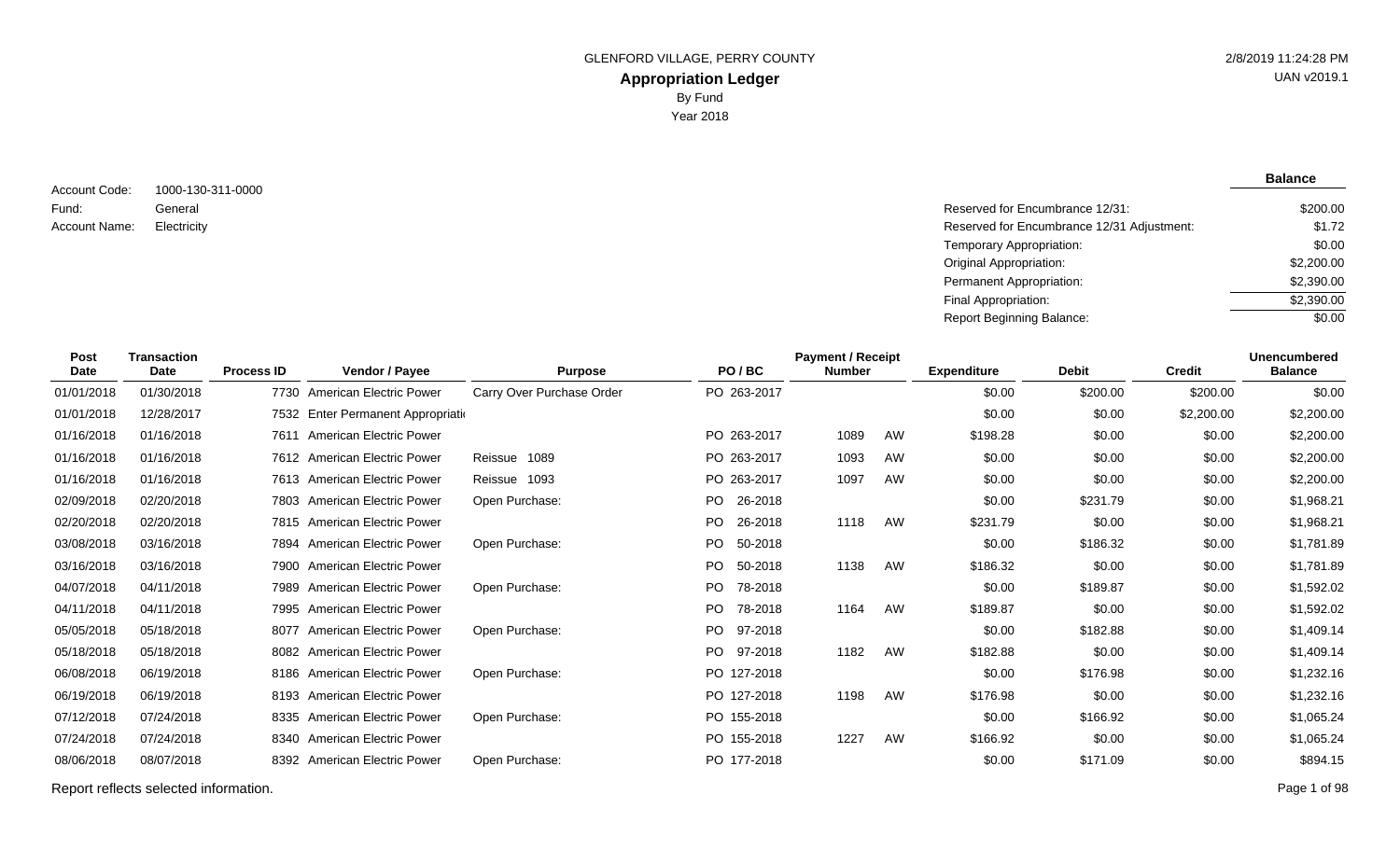| Post<br>Date | <b>Transaction</b><br>Date | <b>Process ID</b> | Vendor / Payee                    | <b>Purpose</b>                      | PO/BC       | <b>Payment / Receipt</b><br><b>Number</b> |    | <b>Expenditure</b> | <b>Debit</b> | <b>Credit</b> | <b>Unencumbered</b><br><b>Balance</b> |
|--------------|----------------------------|-------------------|-----------------------------------|-------------------------------------|-------------|-------------------------------------------|----|--------------------|--------------|---------------|---------------------------------------|
| 08/07/2018   | 08/07/2018                 |                   | 8408 American Electric Power      |                                     | PO 177-2018 | 1233                                      | AW | \$171.09           | \$0.00       | \$0.00        | \$894.15                              |
| 09/04/2018   | 09/04/2018                 |                   | 8474 American Electric Power      | Close Purchase                      | PO 26-2018  |                                           |    | \$0.00             | \$0.00       | \$0.00        | \$894.15                              |
| 09/04/2018   | 09/04/2018                 |                   | 8474 American Electric Power      | Close Purchase                      | PO 50-2018  |                                           |    | \$0.00             | \$0.00       | \$0.00        | \$894.15                              |
| 09/04/2018   | 09/04/2018                 |                   | 8474 American Electric Power      | Close Purchase                      | PO 78-2018  |                                           |    | \$0.00             | \$0.00       | \$0.00        | \$894.15                              |
| 09/04/2018   | 09/04/2018                 |                   | 8474 American Electric Power      | Close Purchase                      | PO 97-2018  |                                           |    | \$0.00             | \$0.00       | \$0.00        | \$894.15                              |
| 09/04/2018   | 09/04/2018                 | 8474              | <b>American Electric Power</b>    | Close Purchase                      | PO 127-2018 |                                           |    | \$0.00             | \$0.00       | \$0.00        | \$894.15                              |
| 09/04/2018   | 09/04/2018                 |                   | 8474 American Electric Power      | Close Purchase                      | PO 155-2018 |                                           |    | \$0.00             | \$0.00       | \$0.00        | \$894.15                              |
| 09/04/2018   | 09/04/2018                 | 8474              | <b>American Electric Power</b>    | Close Purchase                      | PO 177-2018 |                                           |    | \$0.00             | \$0.00       | \$0.00        | \$894.15                              |
| 09/04/2018   | 09/04/2018                 |                   | 8475 American Electric Power      | <b>Close Prior Year Purchase</b>    | PO 263-2017 |                                           |    | \$0.00             | \$1.72       | \$1.72        | \$894.15                              |
| 09/08/2018   | 09/14/2018                 |                   | 8516 American Electric Power      | Open Purchase:                      | PO 208-2018 |                                           |    | \$0.00             | \$176.93     | \$0.00        | \$717.22                              |
| 09/18/2018   | 09/18/2018                 |                   | 8525 American Electric Power      |                                     | PO 208-2018 | 44-2018 CH                                |    | \$176.93           | \$0.00       | \$0.00        | \$717.22                              |
| 10/09/2018   | 10/13/2018                 |                   | 8612 American Electric Power      | Open Purchase:                      | PO 232-2018 |                                           |    | \$0.00             | \$182.84     | \$0.00        | \$534.38                              |
| 10/19/2018   | 10/19/2018                 |                   | 8632 American Electric Power      |                                     | PO 232-2018 | 1260                                      | AW | \$182.84           | \$0.00       | \$0.00        | \$534.38                              |
| 11/02/2018   | 11/02/2018                 |                   | 8664 American Electric Power      | Close Purchase                      | PO 208-2018 |                                           |    | \$0.00             | \$0.00       | \$0.00        | \$534.38                              |
| 11/02/2018   | 11/02/2018                 | 8664              | <b>American Electric Power</b>    | Close Purchase                      | PO 232-2018 |                                           |    | \$0.00             | \$0.00       | \$0.00        | \$534.38                              |
| 11/08/2018   | 11/09/2018                 |                   | 8671 American Electric Power      | Open Purchase:                      | PO 253-2018 |                                           |    | \$0.00             | \$194.54     | \$0.00        | \$339.84                              |
| 11/09/2018   | 11/09/2018                 | 8684              | <b>American Electric Power</b>    |                                     | PO 253-2018 | 1266                                      | AW | \$194.54           | \$0.00       | \$0.00        | \$339.84                              |
| 12/04/2018   | 12/04/2018                 |                   | 8777 American Electric Power      | Close Purchase                      | PO 253-2018 |                                           |    | \$0.00             | \$0.00       | \$0.00        | \$339.84                              |
| 12/11/2018   | 12/14/2018                 |                   | 8794 American Electric Power      | Open Purchase:                      | PO 275-2018 |                                           |    | \$0.00             | \$202.82     | \$0.00        | \$137.02                              |
| 12/18/2018   | 12/18/2018                 |                   | 8815 American Electric Power      |                                     | PO 275-2018 | 1298                                      | AW | \$202.82           | \$0.00       | \$0.00        | \$137.02                              |
| 12/28/2018   | 12/28/2018                 |                   | 8834 Permanent Reallocation Incre |                                     |             |                                           |    | \$0.00             | \$0.00       | \$190.00      | \$327.02                              |
| 12/28/2018   | 12/28/2018                 | 8837              | <b>American Electric Power</b>    | Open Purchase:                      | PO 286-2018 |                                           |    | \$0.00             | \$220.00     | \$0.00        | \$107.02                              |
| 12/31/2018   | 01/05/2019                 |                   | 8863 American Electric Power      | Close Purchase                      | PO 275-2018 |                                           |    | \$0.00             | \$0.00       | \$0.00        | \$107.02                              |
| 12/31/2018   | 01/25/2019                 | 8987              | <b>American Electric Power</b>    | Adjust Purchase: Purchase order was | PO 286-2018 |                                           |    | \$0.00             | \$0.00       | \$12.56       | \$119.58                              |
|              |                            |                   |                                   |                                     |             |                                           |    |                    |              |               |                                       |

\$2,604.28 \$2,604.28 \$2,484.70 \$2,484.70 \$2,261.26 \$2,261.26 Account Total: Account YTD Total:

UAN v2019.1

# By Fund Year 2018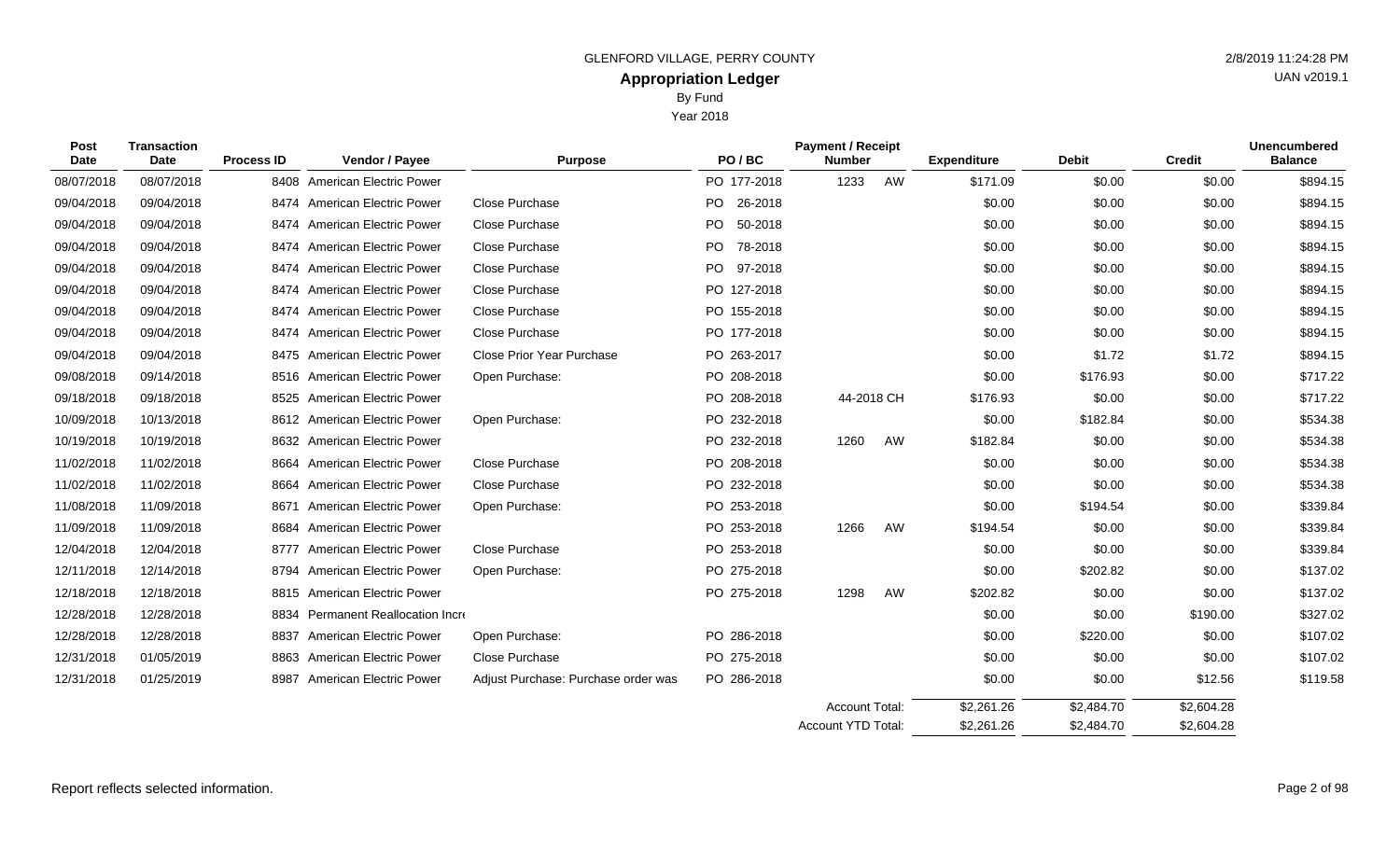**Balance**

1000-710-161-0000 General Account Code: Fund: Account Name: Salary - Mayor

Reserved for Encumbrance 12/31: \$0.00

| Salary - Mayor | Reserved for Encumbrance 12/31 Adjustment: | \$0.00   |
|----------------|--------------------------------------------|----------|
|                | Temporary Appropriation:                   | \$0.00   |
|                | Original Appropriation:                    | \$500.00 |
|                | Permanent Appropriation:                   | \$500.00 |
|                | Final Appropriation:                       | \$500.00 |
|                | Report Beginning Balance:                  | \$0.00   |
|                |                                            |          |

| Post<br>Date | Transaction<br>Date | <b>Process ID</b> | Vendor / Payee                     | <b>Purpose</b>         | PO/BC         | <b>Payment / Receipt</b><br><b>Number</b> | <b>Expenditure</b> | <b>Debit</b> | <b>Credit</b> | <b>Unencumbered</b><br><b>Balance</b> |
|--------------|---------------------|-------------------|------------------------------------|------------------------|---------------|-------------------------------------------|--------------------|--------------|---------------|---------------------------------------|
| 01/01/2018   | 12/28/2017          |                   | 7532 Enter Permanent Appropriation |                        |               |                                           | \$0.00             | \$0.00       | \$500.00      | \$500.00                              |
| 01/02/2018   | 01/02/2018          |                   | 7592 Employee Payroll              | Payroll Posting        | <b>Direct</b> | 1-2018 PP                                 | \$73.88            | \$80.00      | \$0.00        | \$420.00                              |
| 01/17/2018   | 02/02/2018          |                   | 7748 Internal Revenue Service      |                        | Direct        | 3-2018 EW                                 | \$6.12             | \$0.00       | \$0.00        | \$420.00                              |
| 04/06/2018   | 04/06/2018          |                   | 7968 Employee Payroll              | Payroll Posting        | Direct        | 10-2018 PP                                | \$73.88            | \$80.00      | \$0.00        | \$340.00                              |
| 07/10/2018   | 07/10/2018          |                   | 8313 Employee Payroll              | Payroll Posting        | Direct        | 21-2018 PP                                | \$55.41            | \$60.00      | \$0.00        | \$280.00                              |
| 07/12/2018   | 07/10/2018          | 8317              | Internal Revenue Service           |                        | Direct        | 22-2018 EW                                | \$6.12             | \$0.00       | \$0.00        | \$280.00                              |
| 10/05/2018   | 10/05/2018          |                   | 8589 Employee Payroll              | <b>Payroll Posting</b> | Direct        | 57-2018 PP                                | \$110.82           | \$120.00     | \$0.00        | \$160.00                              |
| 10/13/2018   | 10/13/2018          |                   | 8617 Internal Revenue Service      |                        | Direct        | 59-2018 EW                                | \$9.18             | \$0.00       | \$0.00        | \$160.00                              |
|              |                     |                   |                                    |                        |               | <b>Account Total:</b>                     | \$335.41           | \$340.00     | \$500.00      |                                       |
|              |                     |                   |                                    |                        |               | <b>Account YTD Total:</b>                 | \$335.41           | \$340.00     | \$500.00      |                                       |

1000-710-212-0000 General Account Code: Fund: Account Name: Social Security

| General         | Reserved for Encumbrance 12/31:            | \$0.00 |
|-----------------|--------------------------------------------|--------|
| Social Security | Reserved for Encumbrance 12/31 Adjustment: | \$0.00 |
|                 | Temporary Appropriation:                   | \$0.00 |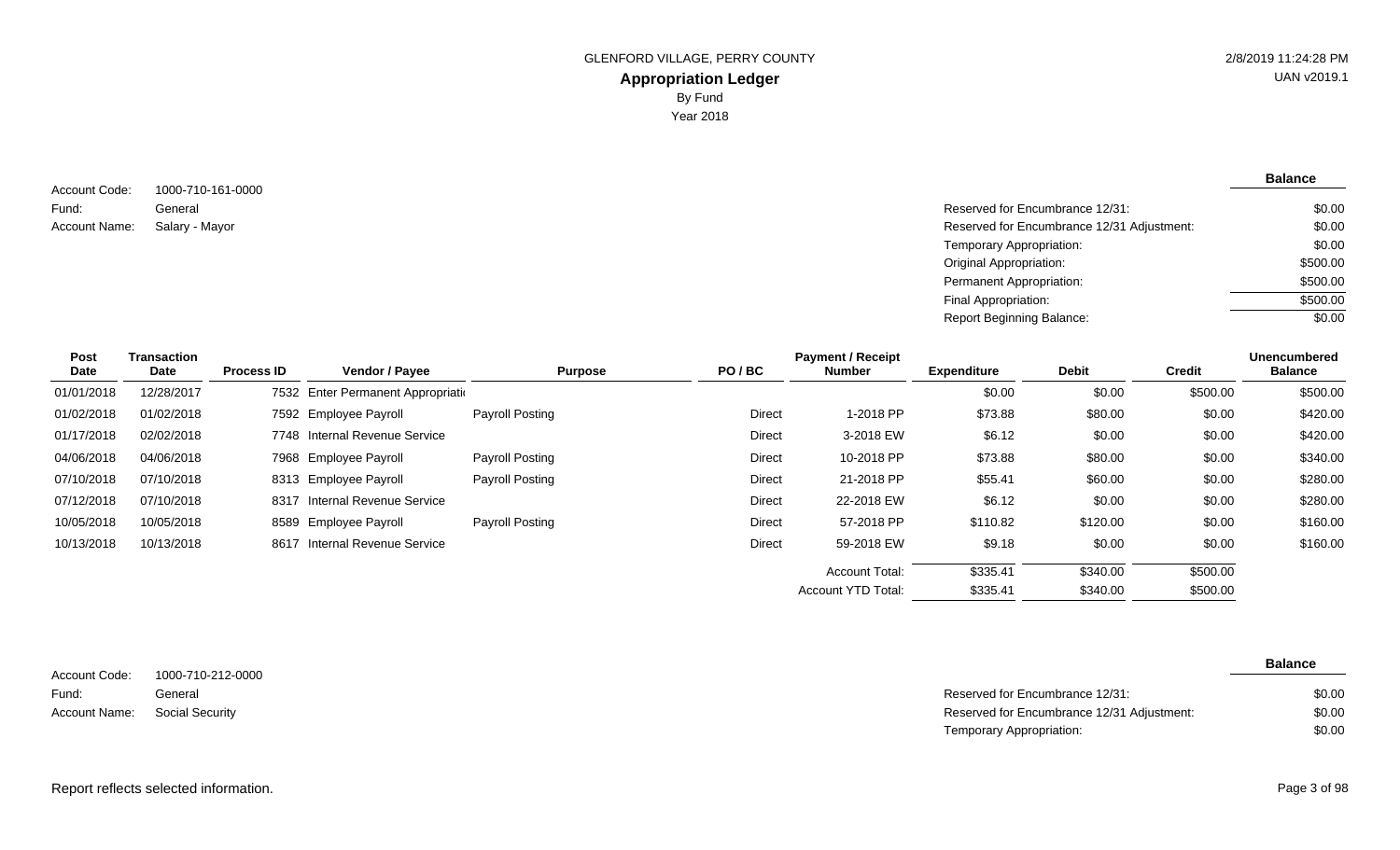UAN v2019.1

Year 2018

| Original Appropriation:   | \$50.00 |
|---------------------------|---------|
| Permanent Appropriation:  | \$50.00 |
| Final Appropriation:      | \$50.00 |
| Report Beginning Balance: | \$0.00  |

| <b>Unencumbered</b>                              |
|--------------------------------------------------|
| <b>Balance</b>                                   |
| \$50.00<br>\$50.00                               |
| \$45.04                                          |
| \$40.08                                          |
| \$32.64                                          |
|                                                  |
|                                                  |
| \$0.00<br>\$0.00<br>\$0.00<br>\$50.00<br>\$50.00 |

| Account Code: | 1000-710-213-0000 |                                            | <b>Balance</b> |
|---------------|-------------------|--------------------------------------------|----------------|
| Fund:         | General           | Reserved for Encumbrance 12/31:            | \$0.00         |
| Account Name: | Medicare          | Reserved for Encumbrance 12/31 Adjustment: | \$0.00         |
|               |                   | Temporary Appropriation:                   | \$0.00         |
|               |                   | <b>Original Appropriation:</b>             | \$10.00        |
|               |                   | <b>Permanent Appropriation:</b>            | \$10.00        |
|               |                   | Final Appropriation:                       | \$10.00        |
|               |                   | <b>Report Beginning Balance:</b>           | \$0.00         |

| <b>Post</b> | Transaction |                   |                                    |                |               | <b>Payment / Receipt</b> |                    |              |         | <b>Unencumbered</b> |
|-------------|-------------|-------------------|------------------------------------|----------------|---------------|--------------------------|--------------------|--------------|---------|---------------------|
| Date        | <b>Date</b> | <b>Process ID</b> | <b>Vendor / Payee</b>              | <b>Purpose</b> | PO/BC         | <b>Number</b>            | <b>Expenditure</b> | <b>Debit</b> | Credit  | <b>Balance</b>      |
| 01/01/2018  | 12/28/2017  |                   | 7532 Enter Permanent Appropriation |                |               |                          | \$0.00             | \$0.00       | \$10.00 | \$10.00             |
| 01/17/2018  | 02/02/2018  |                   | 7748 Internal Revenue Service      |                | <b>Direct</b> | 3-2018 EW                | \$1.16             | \$1.16       | \$0.00  | \$8.84              |
| 07/12/2018  | 07/10/2018  | 8317              | Internal Revenue Service           |                | Direct        | 22-2018 EW               | \$1.16             | \$1.16       | \$0.00  | \$7.68              |
| 10/13/2018  | 10/13/2018  |                   | 8617 Internal Revenue Service      |                | Direct        | 59-2018 EW               | \$1.74             | \$1.74       | \$0.00  | \$5.94              |
|             |             |                   |                                    |                |               | <b>Account Total:</b>    | \$4.06             | \$4.06       | \$10.00 |                     |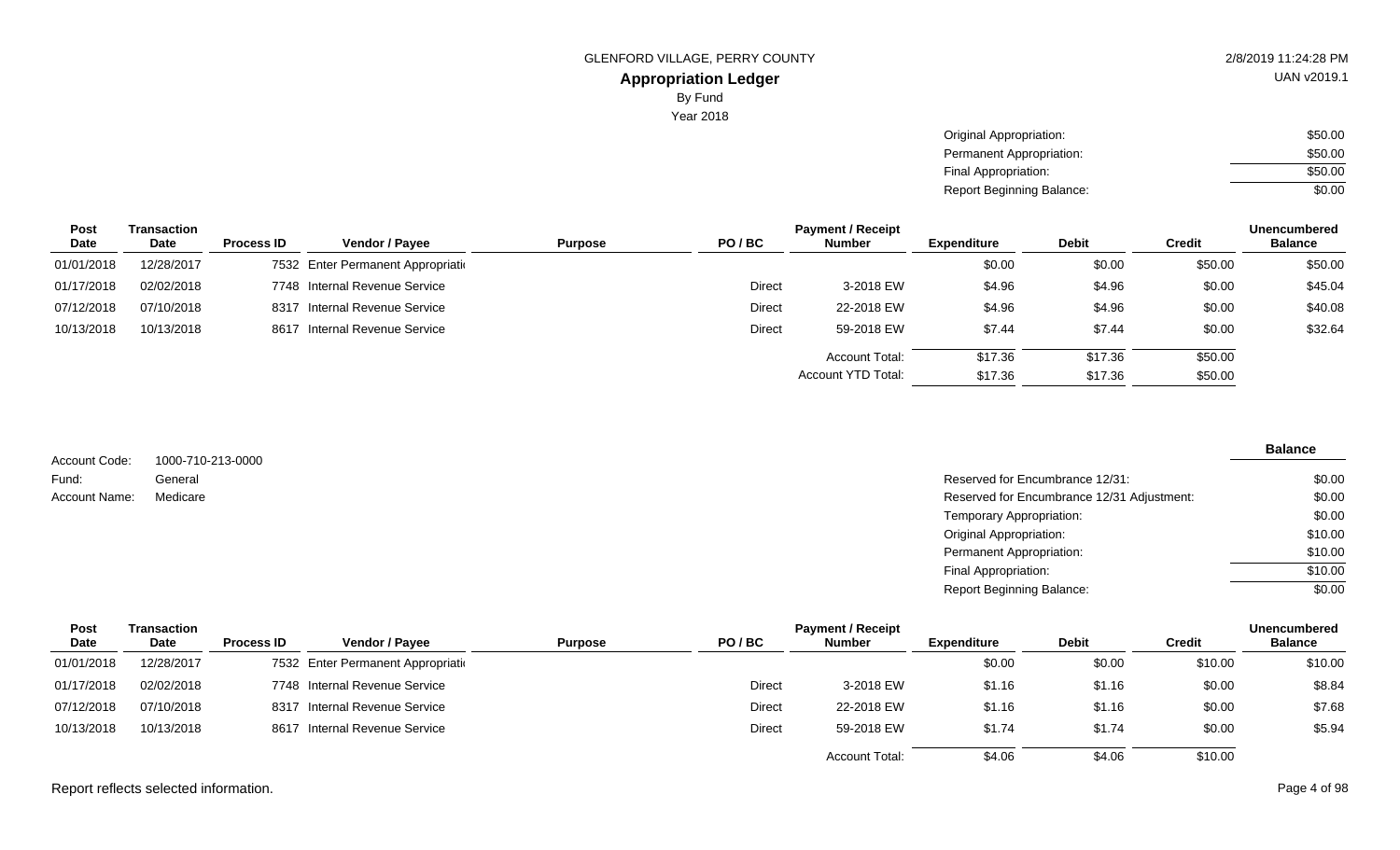#### GLENFORD VILLAGE, PERRY COUNTY **1998** 2/8/2019 11:24:28 PM

# UAN v2019.1

**Appropriation Ledger**

By Fund

Year 2018

| Post<br><b>Date</b> | <b>Transaction</b><br>Date | <b>Process ID</b> | Vendor / Payee                        | <b>Purpose</b>                | PO/BC                 | <b>Payment / Receipt</b><br><b>Number</b> | <b>Expenditure</b>             | <b>Debit</b>                               | <b>Credit</b>  | <b>Unencumbered</b><br><b>Balance</b>             |
|---------------------|----------------------------|-------------------|---------------------------------------|-------------------------------|-----------------------|-------------------------------------------|--------------------------------|--------------------------------------------|----------------|---------------------------------------------------|
|                     |                            |                   |                                       |                               |                       | Account YTD Total:                        | \$4.06                         | \$4.06                                     | \$10.00        |                                                   |
|                     |                            |                   |                                       |                               |                       |                                           |                                |                                            |                | <b>Balance</b>                                    |
| Account Code:       | 1000-715-111-0000          |                   |                                       |                               |                       |                                           |                                |                                            |                |                                                   |
| Fund:               | General                    |                   |                                       |                               |                       |                                           |                                | Reserved for Encumbrance 12/31:            |                | \$1.95                                            |
| Account Name:       | Salaries - Council         |                   |                                       |                               |                       |                                           |                                | Reserved for Encumbrance 12/31 Adjustment: |                | \$0.00                                            |
|                     |                            |                   |                                       |                               |                       |                                           | Temporary Appropriation:       |                                            |                | \$0.00                                            |
|                     |                            |                   |                                       |                               |                       |                                           | <b>Original Appropriation:</b> |                                            |                | \$2,500.00                                        |
|                     |                            |                   |                                       |                               |                       |                                           | Permanent Appropriation:       |                                            |                | \$2,500.00                                        |
|                     |                            |                   |                                       |                               |                       |                                           | Final Appropriation:           |                                            |                | \$2,500.00                                        |
|                     |                            |                   |                                       |                               |                       |                                           | Report Beginning Balance:      |                                            |                | \$0.00                                            |
| Post                | <b>Transaction</b>         |                   |                                       |                               |                       | <b>Payment / Receipt</b>                  |                                |                                            |                | <b>Unencumbered</b>                               |
| <b>Date</b>         | Date                       | <b>Process ID</b> | Vendor / Payee                        | <b>Purpose</b>                | PO/BC                 | <b>Number</b>                             | <b>Expenditure</b>             | <b>Debit</b>                               | <b>Credit</b>  | <b>Balance</b>                                    |
| 01/01/2018          | 01/30/2018                 |                   | 7730 Ohio Income Tax                  | Carry Over UnpaidWithholdings |                       |                                           | \$0.00                         | \$1.95                                     | \$1.95         | \$0.00                                            |
| 01/01/2018          | 12/28/2017                 |                   | 7532 Enter Permanent Appropriation    |                               |                       |                                           | \$0.00                         | \$0.00                                     | \$2,500.00     | \$2,500.00                                        |
| 01/02/2018          | 01/02/2018                 |                   | 7592 Employee Payroll                 | Payroll Posting               | Direct                | 1-2018 PP                                 | \$279.37                       | \$304.00                                   | \$0.00         | \$2,196.00                                        |
| 01/16/2018          | 02/02/2018                 |                   | 7748 Ohio Department of Taxation      |                               | <b>Direct</b>         | 2-2018 EW                                 | \$1.95                         | \$0.00                                     | \$0.00         | \$2,196.00                                        |
| 01/17/2018          | 02/02/2018                 |                   | 7748 Internal Revenue Service         |                               | <b>Direct</b>         | 3-2018 EW                                 | \$23.28                        | \$0.00                                     | \$0.00         | \$2,196.00                                        |
| 0.4/00/0040         | 0.410010040                |                   | $7000$ For the set $D_{\text{total}}$ | December 11, December 20      | <b>D.</b> S. S. S. A. | $\sim$ 0010 DD                            | $\bigwedge$                    | 0.10000                                    | 0 <sub>0</sub> | $A = 2A \cap \overline{\wedge} \overline{\wedge}$ |

| 01/02/2018 | 01/02/2018 | 7592 Employee Payroll            | <b>Payroll Posting</b> | <b>Direct</b> | 1-2018 PP             | \$279.37   | \$304.00   | \$0.00     | \$2,196.00 |
|------------|------------|----------------------------------|------------------------|---------------|-----------------------|------------|------------|------------|------------|
| 01/16/2018 | 02/02/2018 | 7748 Ohio Department of Taxation |                        | Direct        | 2-2018 EW             | \$1.95     | \$0.00     | \$0.00     | \$2,196.00 |
| 01/17/2018 | 02/02/2018 | 7748 Internal Revenue Service    |                        | Direct        | 3-2018 EW             | \$23.28    | \$0.00     | \$0.00     | \$2,196.00 |
| 04/06/2018 | 04/06/2018 | 7968 Employee Payroll            | <b>Payroll Posting</b> | Direct        | 10-2018 PP            | \$441.16   | \$480.00   | \$0.00     | \$1,716.00 |
| 04/11/2018 | 04/11/2018 | 7998 Ohio Department of Taxation |                        | Direct        | 13-2018 EW            | \$1.35     | \$0.00     | \$0.00     | \$1,716.00 |
| 07/10/2018 | 07/10/2018 | 8313 Employee Payroll            | Payroll Posting        | Direct        | 21-2018 PP            | \$205.78   | \$224.00   | \$0.00     | \$1,492.00 |
| 07/10/2018 | 07/10/2018 | 8322 Ohio Department of Taxation |                        | Direct        | 23-2018 EW            | \$2.12     | \$0.00     | \$0.00     | \$1,492.00 |
| 07/12/2018 | 07/10/2018 | Internal Revenue Service<br>8317 |                        | Direct        | 22-2018 EW            | \$36.72    | \$0.00     | \$0.00     | \$1,492.00 |
| 10/05/2018 | 10/05/2018 | 8589 Employee Payroll            | Payroll Posting        | Direct        | 57-2018 PP            | \$426.82   | \$464.00   | \$0.00     | \$1,028.00 |
| 10/13/2018 | 10/13/2018 | 8617 Ohio Department of Taxation |                        | Direct        | 58-2018 EW            | \$1.08     | \$0.00     | \$0.00     | \$1,028.00 |
| 10/13/2018 | 10/13/2018 | 8617 Internal Revenue Service    |                        | Direct        | 59-2018 EW            | \$35.50    | \$0.00     | \$0.00     | \$1,028.00 |
|            |            |                                  |                        |               | <b>Account Total:</b> | \$1,455.13 | \$1,473.95 | \$2,501.95 |            |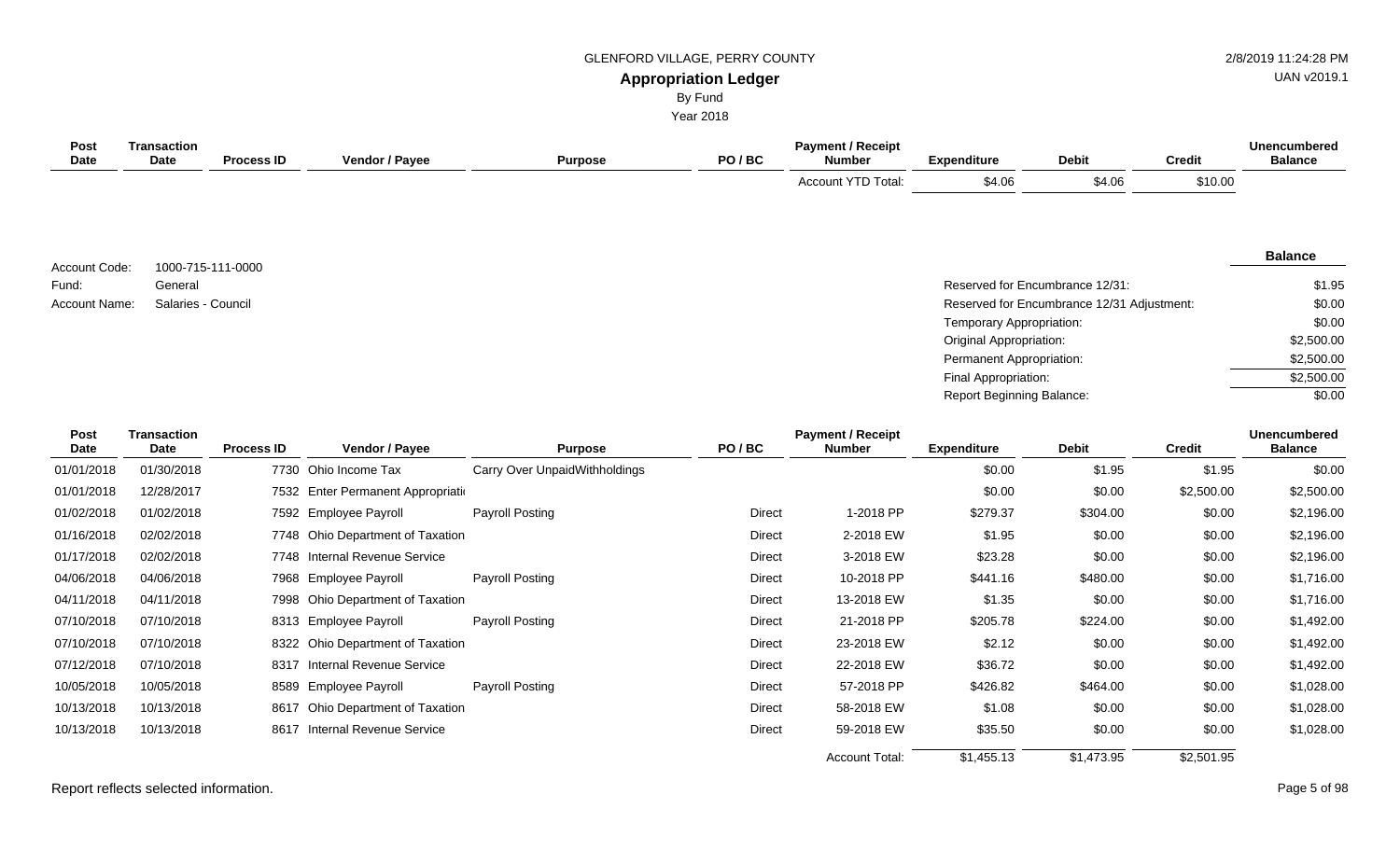# GLENFORD VILLAGE, PERRY COUNTY **2/8/2019 11:24:28 PM**

# UAN v2019.1

#### **Appropriation Ledger** By Fund

Year 2018

| Post<br>Date                            | <b>Transaction</b><br>Date | <b>Process ID</b> | Vendor / Payee                  | <b>Purpose</b> | PO/BC         | <b>Payment / Receipt</b><br><b>Number</b>  | <b>Expenditure</b>               | <b>Debit</b>                    | <b>Credit</b> | <b>Unencumbered</b><br><b>Balance</b> |
|-----------------------------------------|----------------------------|-------------------|---------------------------------|----------------|---------------|--------------------------------------------|----------------------------------|---------------------------------|---------------|---------------------------------------|
|                                         |                            |                   |                                 |                |               | Account YTD Total:                         | \$1,455.13                       | \$1,473.95                      | \$2,501.95    |                                       |
| Account Code:                           | 1000-715-212-0000          |                   |                                 |                |               |                                            |                                  |                                 |               | <b>Balance</b>                        |
| Fund:                                   | General                    |                   |                                 |                |               |                                            |                                  | Reserved for Encumbrance 12/31: |               | \$0.00                                |
| <b>Social Security</b><br>Account Name: |                            |                   |                                 |                |               | Reserved for Encumbrance 12/31 Adjustment: |                                  |                                 |               | \$0.00                                |
|                                         |                            |                   |                                 |                |               |                                            | Temporary Appropriation:         |                                 |               | \$0.00                                |
|                                         |                            |                   |                                 |                |               |                                            | <b>Original Appropriation:</b>   |                                 |               | \$210.00                              |
|                                         |                            |                   |                                 |                |               |                                            | Permanent Appropriation:         |                                 |               | \$210.00                              |
|                                         |                            |                   |                                 |                |               |                                            | Final Appropriation:             |                                 |               | \$210.00                              |
|                                         |                            |                   |                                 |                |               |                                            | <b>Report Beginning Balance:</b> |                                 |               | \$0.00                                |
| Post<br>Date                            | <b>Transaction</b><br>Date | <b>Process ID</b> | Vendor / Payee                  | <b>Purpose</b> | PO/BC         | <b>Payment / Receipt</b><br><b>Number</b>  | <b>Expenditure</b>               | <b>Debit</b>                    | <b>Credit</b> | <b>Unencumbered</b><br><b>Balance</b> |
| 01/01/2018                              | 12/28/2017                 | 7532              | Enter Permanent Appropriation   |                |               |                                            | \$0.00                           | \$0.00                          | \$210.00      | \$210.00                              |
| 01/17/2018                              | 02/02/2018                 | 7748              | <b>Internal Revenue Service</b> |                | <b>Direct</b> | 3-2018 EW                                  | \$18.86                          | \$18.86                         | \$0.00        | \$191.14                              |
| 07/12/2018                              | 07/10/2018                 | 8317              | Internal Revenue Service        |                | <b>Direct</b> | 22-2018 EW                                 | \$29.76                          | \$29.76                         | \$0.00        | \$161.38                              |
| 10/13/2018                              | 10/13/2018                 |                   | 8617 Internal Revenue Service   |                | <b>Direct</b> | 59-2018 EW                                 | \$28.77                          | \$28.77                         | \$0.00        | \$132.61                              |

| Account Code: | 1000-715-213-0000 |
|---------------|-------------------|
| Fund:         | General           |
| Account Name: | Medicare          |

**Balance**

\$210.00 \$210.00

| General  | Reserved for Encumbrance 12/31:            | \$0.00 |
|----------|--------------------------------------------|--------|
| Medicare | Reserved for Encumbrance 12/31 Adjustment: | \$0.00 |
|          | Temporary Appropriation:                   | \$0.00 |

\$77.39 \$77.39

\$77.39 \$77.39

Account Total: Account YTD Total: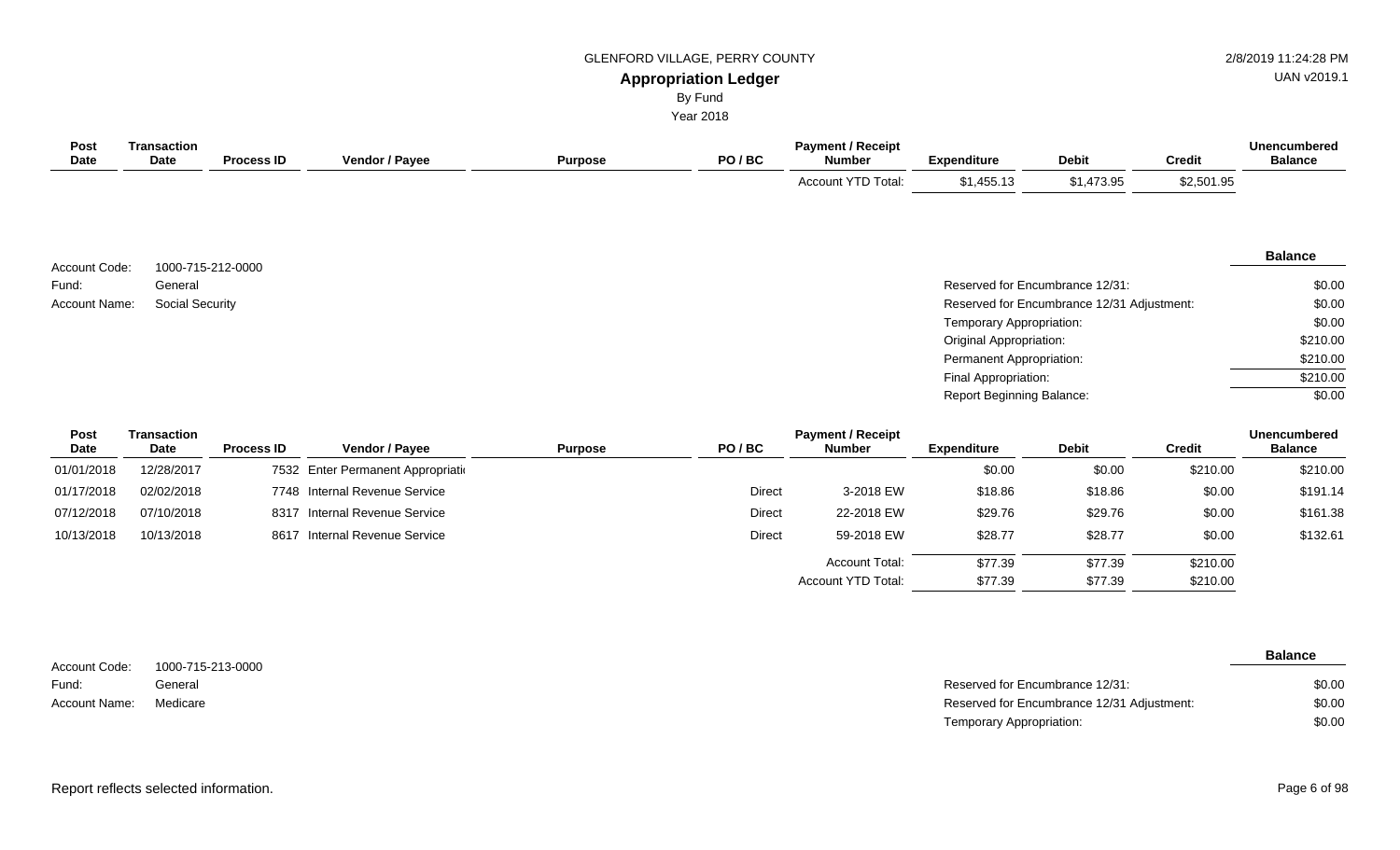UAN v2019.1

Year 2018

| Original Appropriation:          | \$60.00 |
|----------------------------------|---------|
| Permanent Appropriation:         | \$60.00 |
| Final Appropriation:             | \$60.00 |
| <b>Report Beginning Balance:</b> | \$0.00  |

| <b>Post</b> | Transaction |                   |                                    |                |               | <b>Payment / Receipt</b> |             |              |               | <b>Unencumbered</b> |
|-------------|-------------|-------------------|------------------------------------|----------------|---------------|--------------------------|-------------|--------------|---------------|---------------------|
| <b>Date</b> | Date        | <b>Process ID</b> | Vendor / Pavee                     | <b>Purpose</b> | PO/BC         | <b>Number</b>            | Expenditure | <b>Debit</b> | <b>Credit</b> | <b>Balance</b>      |
| 01/01/2018  | 12/28/2017  |                   | 7532 Enter Permanent Appropriation |                |               |                          | \$0.00      | \$0.00       | \$60.00       | \$60.00             |
| 01/17/2018  | 02/02/2018  |                   | 7748 Internal Revenue Service      |                | Direct        | 3-2018 EW                | \$4.42      | \$4.42       | \$0.00        | \$55.58             |
| 07/12/2018  | 07/10/2018  | 8317              | Internal Revenue Service           |                | <b>Direct</b> | 22-2018 EW               | \$6.96      | \$6.96       | \$0.00        | \$48.62             |
| 10/13/2018  | 10/13/2018  | 8617              | Internal Revenue Service           |                | Direct        | 59-2018 EW               | \$6.73      | \$6.73       | \$0.00        | \$41.89             |
|             |             |                   |                                    |                |               | <b>Account Total:</b>    | \$18.11     | \$18.11      | \$60.00       |                     |
|             |             |                   |                                    |                |               | Account YTD Total:       | \$18.11     | \$18.11      | \$60.00       |                     |

|               |                   |                                            | <b>Balance</b> |
|---------------|-------------------|--------------------------------------------|----------------|
| Account Code: | 1000-715-391-0000 |                                            |                |
| Fund:         | General           | Reserved for Encumbrance 12/31:            | \$0.00         |
| Account Name: | Dues and Fees     | Reserved for Encumbrance 12/31 Adjustment: | \$0.00         |
|               |                   | Temporary Appropriation:                   | \$0.00         |
|               |                   | <b>Original Appropriation:</b>             | \$300.00       |
|               |                   | Permanent Appropriation:                   | \$300.00       |
|               |                   | Final Appropriation:                       | \$300.00       |
|               |                   | <b>Report Beginning Balance:</b>           | \$0.00         |

| <b>Post</b> | Transaction |                   |                                    |                |             | <b>Payment / Receipt</b> |    |                    |              |               | <b>Unencumbered</b> |
|-------------|-------------|-------------------|------------------------------------|----------------|-------------|--------------------------|----|--------------------|--------------|---------------|---------------------|
| Date        | Date        | <b>Process ID</b> | Vendor / Pavee                     | <b>Purpose</b> | PO/BC       | <b>Number</b>            |    | <b>Expenditure</b> | <b>Debit</b> | <b>Credit</b> | <b>Balance</b>      |
| 01/01/2018  | 12/28/2017  |                   | 7532 Enter Permanent Appropriation |                |             |                          |    | \$0.00             | \$0.00       | \$300.00      | \$300.00            |
| 11/20/2018  | 11/30/2018  |                   | 8735 Ohio Municipal League         | Open Purchase: | PO 258-2018 |                          |    | \$0.00             | \$235.00     | \$0.00        | \$65.00             |
| 12/04/2018  | 12/04/2018  |                   | 8765 Ohio Municipal League         |                | PO 258-2018 | 1293                     | AW | \$235.00           | \$0.00       | \$0.00        | \$65.00             |
| 12/04/2018  | 12/04/2018  |                   | 8777 Ohio Municipal League         | Close Purchase | PO 258-2018 |                          |    | \$0.00             | \$0.00       | \$0.00        | \$65.00             |
|             |             |                   |                                    |                |             | <b>Account Total:</b>    |    | \$235.00           | \$235.00     | \$300.00      |                     |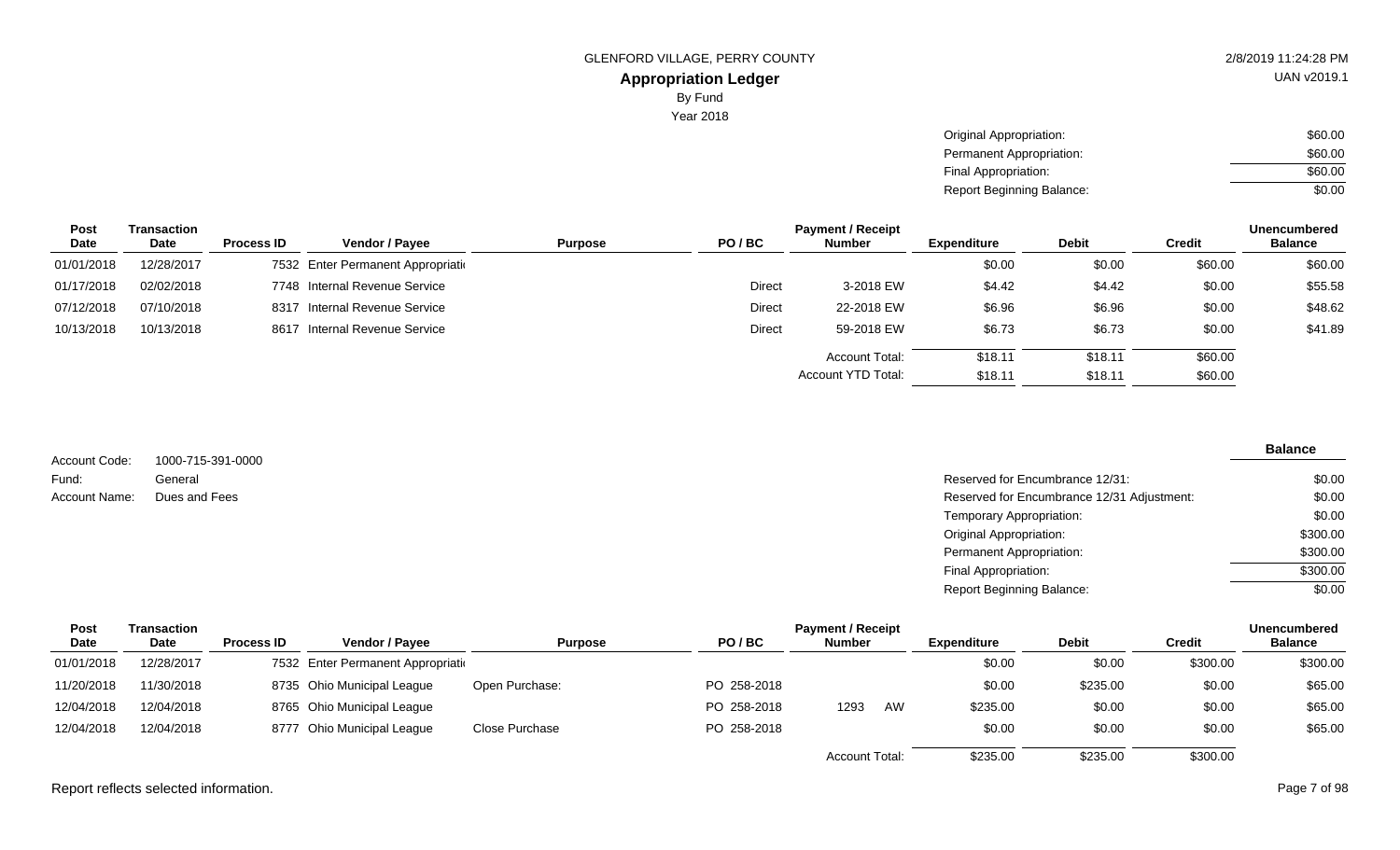### GLENFORD VILLAGE, PERRY COUNTY **2/8/2019 11:24:28 PM**

# UAN v2019.1

# **Appropriation Ledger**

By Fund

Year 2018

| Post<br><b>Date</b> | <b>Transaction</b><br><b>Date</b> | <b>Process ID</b>        | Vendor / Payee                     | <b>Purpose</b>                | PO/BC         | <b>Payment / Receipt</b><br><b>Number</b> | <b>Expenditure</b>               | <b>Debit</b>                               | <b>Credit</b> | <b>Unencumbered</b><br><b>Balance</b> |
|---------------------|-----------------------------------|--------------------------|------------------------------------|-------------------------------|---------------|-------------------------------------------|----------------------------------|--------------------------------------------|---------------|---------------------------------------|
|                     |                                   |                          |                                    |                               |               | Account YTD Total:                        | \$235.00                         | \$235.00                                   | \$300.00      |                                       |
| Account Code:       |                                   | 1000-725-121-0000        |                                    |                               |               |                                           |                                  |                                            |               | <b>Balance</b>                        |
| Fund:               | General                           |                          |                                    |                               |               |                                           |                                  | Reserved for Encumbrance 12/31:            |               | \$7.59                                |
| Account Name:       |                                   | Salary - Clerk/Treasurer |                                    |                               |               |                                           |                                  | Reserved for Encumbrance 12/31 Adjustment: |               | \$0.00                                |
|                     |                                   |                          |                                    |                               |               |                                           | Temporary Appropriation:         |                                            |               | \$0.00                                |
|                     |                                   |                          |                                    |                               |               |                                           | Original Appropriation:          |                                            |               | \$3,600.00                            |
|                     |                                   |                          |                                    |                               |               |                                           | Permanent Appropriation:         |                                            |               | \$3,614.00                            |
|                     |                                   |                          |                                    |                               |               |                                           | Final Appropriation:             |                                            |               | \$3,614.00                            |
|                     |                                   |                          |                                    |                               |               |                                           | <b>Report Beginning Balance:</b> |                                            |               | \$0.00                                |
| Post<br>Date        | <b>Transaction</b><br><b>Date</b> | <b>Process ID</b>        | Vendor / Payee                     | <b>Purpose</b>                | PO/BC         | <b>Payment / Receipt</b><br><b>Number</b> | <b>Expenditure</b>               | <b>Debit</b>                               | <b>Credit</b> | <b>Unencumbered</b><br><b>Balance</b> |
| 01/01/2018          | 01/30/2018                        |                          | 7730 Ohio Income Tax               | Carry Over UnpaidWithholdings |               |                                           | \$0.00                           | \$7.59                                     | \$7.59        | \$0.00                                |
| 01/01/2018          | 12/28/2017                        |                          | 7532 Enter Permanent Appropriation |                               |               |                                           | \$0.00                           | \$0.00                                     | \$3,600.00    | \$3,600.00                            |
| 01/02/2018          | 01/02/2018                        |                          | 7592 Employee Payroll              | Payroll Posting               | <b>Direct</b> | 1-2018 PP                                 | \$242.05                         | \$300.00                                   | \$0.00        | \$3,300.00                            |
| 01/02/2018          | 01/02/2018                        | 7594                     | Ohio Public Employees Retir        |                               | <b>Direct</b> | WH<br>1086                                | \$30.00                          | \$0.00                                     | \$0.00        | \$3,300.00                            |
| 01/16/2018          | 02/02/2018                        |                          | 7748 Ohio Department of Taxation   |                               | <b>Direct</b> | 2-2018 EW                                 | \$7.59                           | \$0.00                                     | \$0.00        | \$3,300.00                            |
| 01/17/2018          | 02/02/2018                        |                          | 7748 Internal Revenue Service      |                               | Direct        | 3-2018 EW                                 | \$25.42                          | \$0.00                                     | \$0.00        | \$3,300.00                            |
| 02/06/2018          | 02/06/2018                        | 7789                     | <b>Employee Payroll</b>            | Payroll Posting               | <b>Direct</b> | 4-2018 PP                                 | \$245.68                         | \$300.00                                   | \$0.00        | \$3,000.00                            |
| 03/01/2018          | 03/16/2018                        | 7883                     | Internal Revenue Service           |                               | <b>Direct</b> | 8-2018 EW                                 | \$21.79                          | \$0.00                                     | \$0.00        | \$3,000.00                            |
| 03/06/2018          | 03/06/2018                        |                          | 7869 Employee Payroll              | <b>Payroll Posting</b>        | <b>Direct</b> | 5-2018 PP                                 | \$245.68                         | \$300.00                                   | \$0.00        | \$2,700.00                            |
| 03/09/2018          | 03/16/2018                        | 7883                     | Ohio Public Employees Retir        |                               | <b>Direct</b> | 6-2018 EW                                 | \$30.00                          | \$0.00                                     | \$0.00        | \$2,700.00                            |
| 03/12/2018          | 03/16/2018                        | 7883                     | Ohio Public Employees Retir        |                               | <b>Direct</b> | 7-2018 EW                                 | \$30.00                          | \$0.00                                     | \$0.00        | \$2,700.00                            |
| 04/03/2018          | 04/03/2018                        | 7951                     | <b>Employee Payroll</b>            | Payroll Posting               | <b>Direct</b> | 9-2018 PP                                 | \$245.68                         | \$300.00                                   | \$0.00        | \$2,400.00                            |
| 04/07/2018          | 04/06/2018                        |                          | 7976 Ohio Public Employees Retir   |                               | <b>Direct</b> | 11-2018 EW                                | \$30.00                          | \$0.00                                     | \$0.00        | \$2,400.00                            |

04/09/2018 04/06/2018 7978 Internal Revenue Service Companies Companies Direct 12-2018 EW \$21.79 \$0.00 \$0.00 \$2,400.00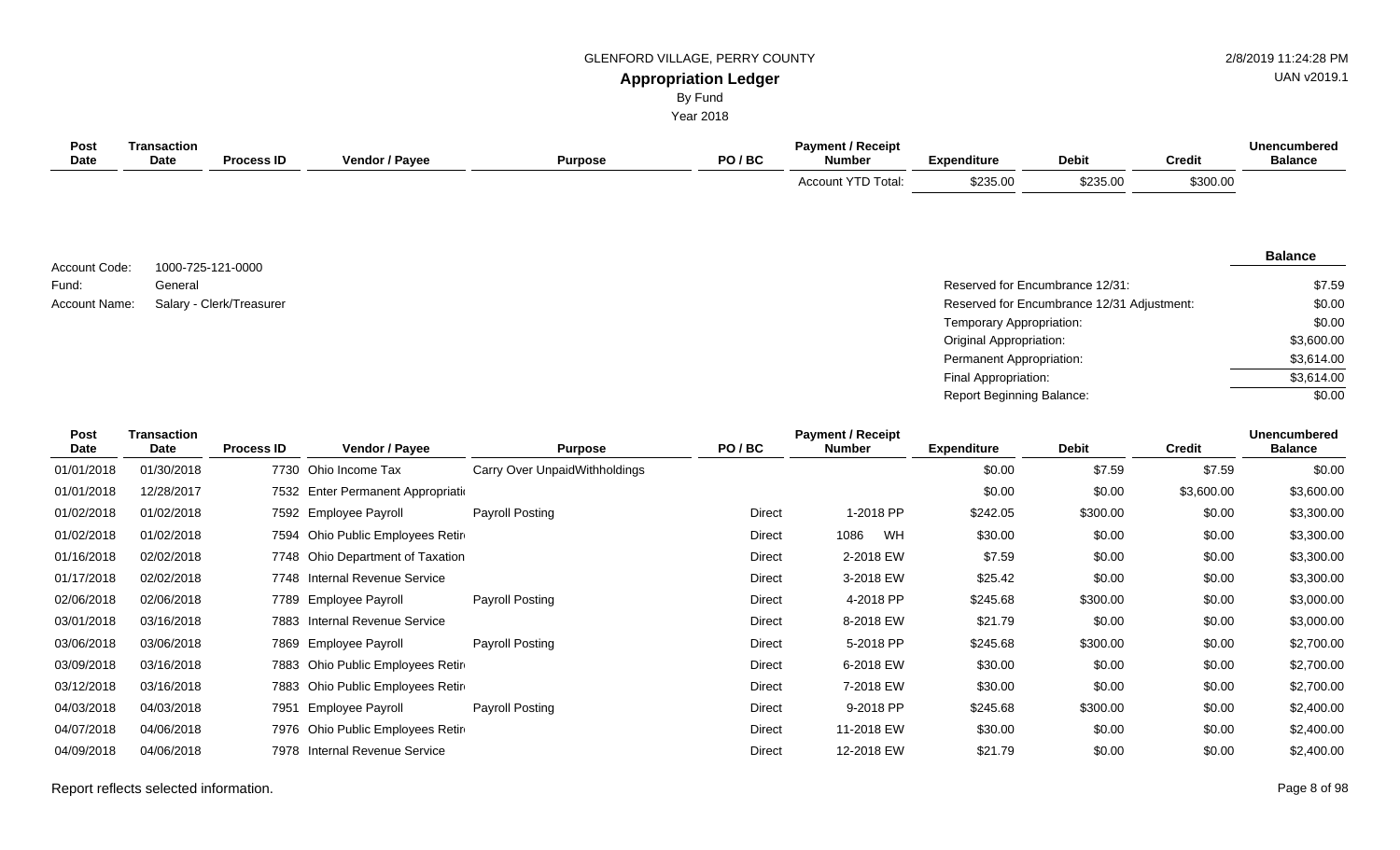Year 2018

|  |  | <b>UAN</b> |
|--|--|------------|
|  |  |            |

| Post<br><b>Date</b> | <b>Transaction</b><br><b>Date</b>     | <b>Process ID</b> | Vendor / Payee                    | <b>Purpose</b>                       | PO/BC         | <b>Payment / Receipt</b><br><b>Number</b> | <b>Expenditure</b> | <b>Debit</b> | <b>Credit</b> | <b>Unencumbered</b><br><b>Balance</b> |
|---------------------|---------------------------------------|-------------------|-----------------------------------|--------------------------------------|---------------|-------------------------------------------|--------------------|--------------|---------------|---------------------------------------|
| 04/11/2018          | 04/11/2018                            |                   | 7998 Ohio Department of Taxation  |                                      | <b>Direct</b> | 13-2018 EW                                | \$7.59             | \$0.00       | \$0.00        | \$2,400.00                            |
| 05/01/2018          | 05/01/2018                            | 8058              | <b>Employee Payroll</b>           | <b>Payroll Posting</b>               | Direct        | 15-2018 PP                                | \$245.68           | \$300.00     | \$0.00        | \$2,100.00                            |
| 05/04/2018          | 05/18/2018                            |                   | 8085 Ohio Public Employees Retir  |                                      | Direct        | 16-2018 EW                                | \$30.00            | \$0.00       | \$0.00        | \$2,100.00                            |
| 05/04/2018          | 05/18/2018                            | 8085              | <b>Internal Revenue Service</b>   |                                      | <b>Direct</b> | 17-2018 EW                                | \$21.79            | \$0.00       | \$0.00        | \$2,100.00                            |
| 06/05/2018          | 06/05/2018                            |                   | 8152 Employee Payroll             | <b>Payroll Posting</b>               | Direct        | 18-2018 PP                                | \$245.68           | \$300.00     | \$0.00        | \$1,800.00                            |
| 06/06/2018          | 06/05/2018                            | 8160              | <b>Internal Revenue Service</b>   |                                      | Direct        | 19-2018 EW                                | \$21.79            | \$0.00       | \$0.00        | \$1,800.00                            |
| 06/26/2018          | 06/26/2018                            | 8201              | OPERS-Govt                        | Clear Current Year Unpaid Withholdin |               |                                           | \$0.00             | \$0.00       | \$30.00       | \$1,830.00                            |
| 06/26/2018          | 06/26/2018                            |                   | 8203 Ohio Public Employees Retir  | Clear Unpaid Withholding (8201) (NIC | Direct        | 20-2018 CH                                | \$44.00            | \$44.00      | \$0.00        | \$1,786.00                            |
| 07/10/2018          | 07/10/2018                            |                   | 8313 Employee Payroll             | <b>Payroll Posting</b>               | Direct        | 21-2018 PP                                | \$245.68           | \$300.00     | \$0.00        | \$1,486.00                            |
| 07/10/2018          | 07/10/2018                            |                   | 8322 Ohio Department of Taxation  |                                      | <b>Direct</b> | 23-2018 EW                                | \$7.59             | \$0.00       | \$0.00        | \$1,486.00                            |
| 07/10/2018          | 07/10/2018                            | 8324              | Ohio Public Employees Retir       |                                      | Direct        | 24-2018 EW                                | \$30.00            | \$0.00       | \$0.00        | \$1,486.00                            |
| 07/12/2018          | 07/10/2018                            | 8317              | <b>Internal Revenue Service</b>   |                                      | <b>Direct</b> | 22-2018 EW                                | \$21.79            | \$0.00       | \$0.00        | \$1,486.00                            |
| 08/07/2018          | 08/07/2018                            |                   | 8412 Employee Payroll             | <b>Payroll Posting</b>               | <b>Direct</b> | 25-2018 PP                                | \$245.68           | \$300.00     | \$0.00        | \$1,186.00                            |
| 08/09/2018          | 08/21/2018                            |                   | 8439 Ohio Public Employees Retire |                                      | Direct        | 27-2018 EW                                | \$30.00            | \$0.00       | \$0.00        | \$1,186.00                            |
| 08/09/2018          | 08/21/2018                            | 8441              | Internal Revenue Service          |                                      | <b>Direct</b> | 28-2018 EW                                | \$21.79            | \$0.00       | \$0.00        | \$1,186.00                            |
| 09/07/2018          | 09/07/2018                            |                   | 8504 Linda Lea Nicodemus          | <b>Payroll Posting</b>               | <b>Direct</b> | 1251<br>PM                                | \$245.68           | \$300.00     | \$0.00        | \$886.00                              |
| 09/14/2018          | 09/14/2018                            | 8520              | Ohio Public Employees Retin       |                                      | Direct        | 43-2018 EW                                | \$30.00            | \$0.00       | \$0.00        | \$886.00                              |
| 09/21/2018          | 09/14/2018                            |                   | 8518 Internal Revenue Service     |                                      | Direct        | 42-2018 EW                                | \$21.79            | \$0.00       | \$0.00        | \$886.00                              |
| 10/05/2018          | 10/05/2018                            | 8589              | <b>Employee Payroll</b>           | <b>Payroll Posting</b>               | <b>Direct</b> | 57-2018 PP                                | \$245.68           | \$300.00     | \$0.00        | \$586.00                              |
| 10/13/2018          | 10/13/2018                            | 8617              | Ohio Department of Taxation       |                                      | <b>Direct</b> | 58-2018 EW                                | \$7.59             | \$0.00       | \$0.00        | \$586.00                              |
| 10/13/2018          | 10/13/2018                            | 8617              | Internal Revenue Service          |                                      | <b>Direct</b> | 59-2018 EW                                | \$21.79            | \$0.00       | \$0.00        | \$586.00                              |
| 10/13/2018          | 10/13/2018                            | 8619              | Ohio Public Employees Retir       |                                      | Direct        | 60-2018 EW                                | \$30.00            | \$0.00       | \$0.00        | \$586.00                              |
| 11/09/2018          | 11/09/2018                            | 8687              | <b>Employee Payroll</b>           | <b>Payroll Posting</b>               | Direct        | 63-2018 PP                                | \$245.68           | \$300.00     | \$0.00        | \$286.00                              |
| 11/20/2018          | 11/20/2018                            | 8708              | <b>Internal Revenue Service</b>   |                                      | <b>Direct</b> | 64-2018 EW                                | \$21.79            | \$0.00       | \$0.00        | \$286.00                              |
| 11/20/2018          | 11/20/2018                            | 8708              | Ohio Public Employees Retir       |                                      | Direct        | 65-2018 EW                                | \$30.00            | \$0.00       | \$0.00        | \$286.00                              |
| 12/04/2018          | 12/04/2018                            | 8770              | Permanent Reallocation Incre      |                                      |               |                                           | \$0.00             | \$0.00       | \$14.00       | \$300.00                              |
| 12/04/2018          | 12/04/2018                            |                   | 8771 Employee Payroll             | <b>Payroll Posting</b>               | <b>Direct</b> | 67-2018 PP                                | \$245.68           | \$300.00     | \$0.00        | \$0.00                                |
| 12/04/2018          | 12/04/2018                            |                   | 8773 Internal Revenue Service     |                                      | Direct        | 68-2018 EW                                | \$21.79            | \$0.00       | \$0.00        | \$0.00                                |
|                     | Report reflects selected information. |                   |                                   |                                      |               |                                           |                    |              |               | Page 9 of 98                          |

N v2019.1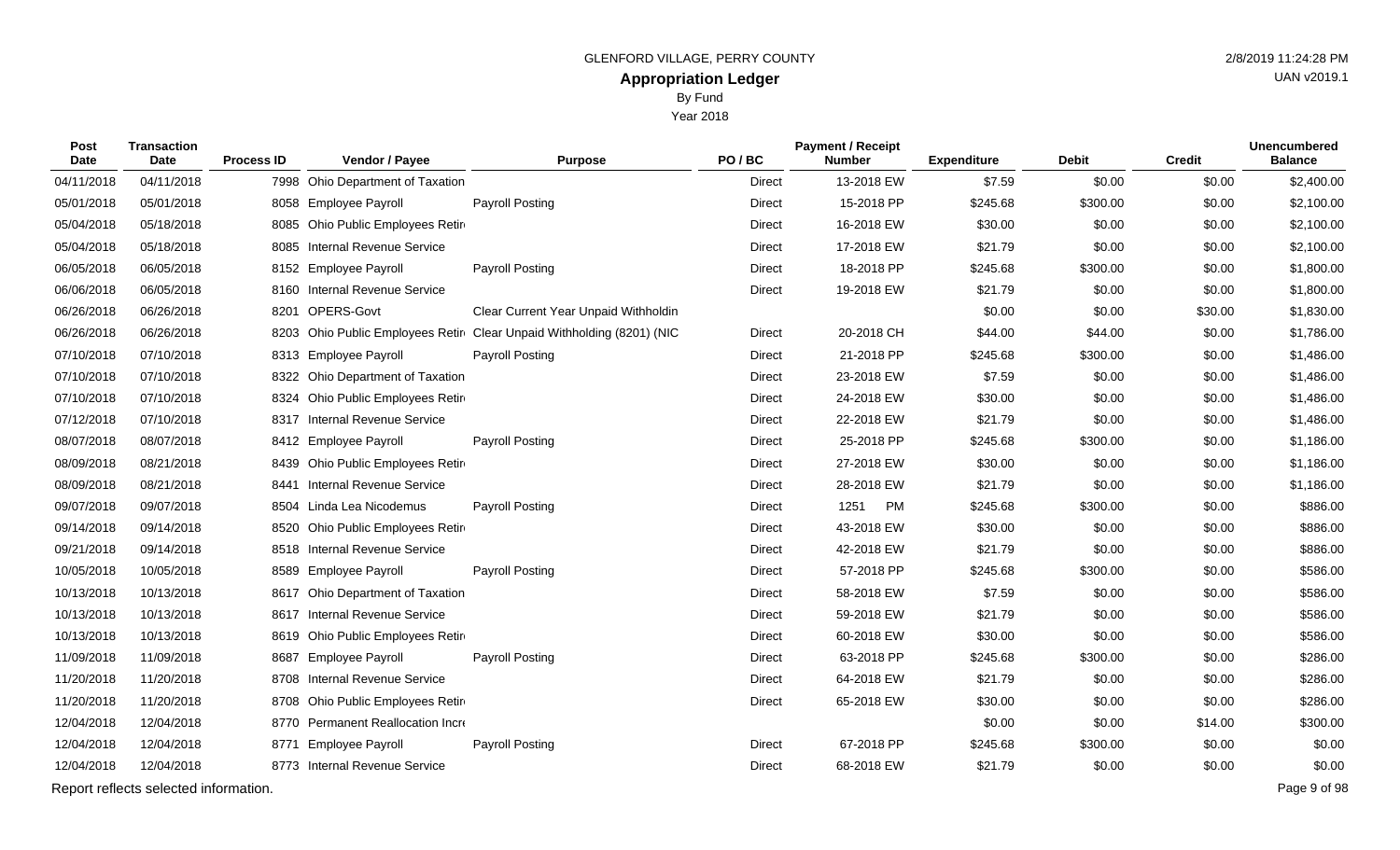Year 2018

| Post        | Transaction |                   |                                  |                |               | <b>Payment / Receipt</b>  |             |              |            | <b>Unencumbered</b> |
|-------------|-------------|-------------------|----------------------------------|----------------|---------------|---------------------------|-------------|--------------|------------|---------------------|
| <b>Date</b> | <b>Date</b> | <b>Process ID</b> | <b>Vendor / Payee</b>            | <b>Purpose</b> | PO/BC         | <b>Number</b>             | Expenditure | <b>Debit</b> | Credit     | <b>Balance</b>      |
| 12/04/2018  | 12/04/2018  |                   | 8775 Ohio Public Employees Retir |                | <b>Direct</b> | 69-2018 EW                | \$30.00     | \$0.00       | \$0.00     | \$0.00              |
|             |             |                   |                                  |                |               | <b>Account Total:</b>     | \$3,592.21  | \$3,651.59   | \$3,651.59 |                     |
|             |             |                   |                                  |                |               | <b>Account YTD Total:</b> | \$3,592.21  | \$3,651.59   | \$3,651.59 |                     |
|             |             |                   |                                  |                |               |                           |             |              |            |                     |

| Account Code: | 1000-725-211-0000                       |
|---------------|-----------------------------------------|
| Fund:         | General                                 |
| Account Name: | Ohio Public Employees Retirement System |

| General                                 | Reserved for Encumbrance 12/31:            | \$0.00   |
|-----------------------------------------|--------------------------------------------|----------|
| Ohio Public Employees Retirement System | Reserved for Encumbrance 12/31 Adjustment: | \$0.00   |
|                                         | Temporary Appropriation:                   | \$0.00   |
|                                         | Original Appropriation:                    | \$564.00 |
|                                         | Permanent Appropriation:                   | \$564.00 |
|                                         | Final Appropriation:                       | \$564.00 |
|                                         | Report Beginning Balance:                  | \$0.00   |

| Post<br>Date | Transaction<br><b>Date</b> | <b>Process ID</b> | <b>Vendor / Payee</b>              | <b>Purpose</b>                                                        | PO/BC         | <b>Payment / Receipt</b><br><b>Number</b> |    | <b>Expenditure</b> | <b>Debit</b> | <b>Credit</b> | <b>Unencumbered</b><br><b>Balance</b> |
|--------------|----------------------------|-------------------|------------------------------------|-----------------------------------------------------------------------|---------------|-------------------------------------------|----|--------------------|--------------|---------------|---------------------------------------|
| 01/01/2018   | 12/28/2017                 |                   | 7532 Enter Permanent Appropriation |                                                                       |               |                                           |    | \$0.00             | \$0.00       | \$564.00      | \$564.00                              |
| 01/02/2018   | 01/02/2018                 | 7594              | Ohio Public Employees Retir        |                                                                       | <b>Direct</b> | 1086                                      | WH | \$46.66            | \$46.66      | \$0.00        | \$517.34                              |
| 03/09/2018   | 03/16/2018                 |                   | 7883 Ohio Public Employees Retir   |                                                                       | Direct        | 6-2018 EW                                 |    | \$46.66            | \$46.66      | \$0.00        | \$470.68                              |
| 03/12/2018   | 03/16/2018                 | 7883              | Ohio Public Employees Retir        |                                                                       | Direct        | 7-2018 EW                                 |    | \$46.66            | \$46.66      | \$0.00        | \$424.02                              |
| 04/07/2018   | 04/06/2018                 |                   | 7976 Ohio Public Employees Retir   |                                                                       | Direct        | 11-2018 EW                                |    | \$46.66            | \$46.66      | \$0.00        | \$377.36                              |
| 05/04/2018   | 05/18/2018                 |                   | 8085 Ohio Public Employees Retir   |                                                                       | <b>Direct</b> | 16-2018 EW                                |    | \$46.66            | \$46.66      | \$0.00        | \$330.70                              |
| 06/26/2018   | 06/26/2018                 |                   |                                    | 8203 Ohio Public Employees Retir Clear Unpaid Withholding (8201) (NIC | <b>Direct</b> | 20-2018 CH                                |    | \$33.66            | \$33.66      | \$0.00        | \$297.04                              |
| 07/10/2018   | 07/10/2018                 | 8324              | Ohio Public Employees Retir        |                                                                       | <b>Direct</b> | 24-2018 EW                                |    | \$46.66            | \$46.66      | \$0.00        | \$250.38                              |
| 08/09/2018   | 08/21/2018                 | 8439              | Ohio Public Employees Retir        |                                                                       | Direct        | 27-2018 EW                                |    | \$46.66            | \$46.66      | \$0.00        | \$203.72                              |
| 09/14/2018   | 09/14/2018                 | 8520              | Ohio Public Employees Retir        |                                                                       | <b>Direct</b> | 43-2018 EW                                |    | \$46.66            | \$46.66      | \$0.00        | \$157.06                              |
| 10/13/2018   | 10/13/2018                 |                   | 8619 Ohio Public Employees Retir   |                                                                       | Direct        | 60-2018 EW                                |    | \$46.66            | \$46.66      | \$0.00        | \$110.40                              |
| 11/20/2018   | 11/20/2018                 | 8708              | Ohio Public Employees Retir        |                                                                       | Direct        | 65-2018 EW                                |    | \$46.66            | \$46.66      | \$0.00        | \$63.74                               |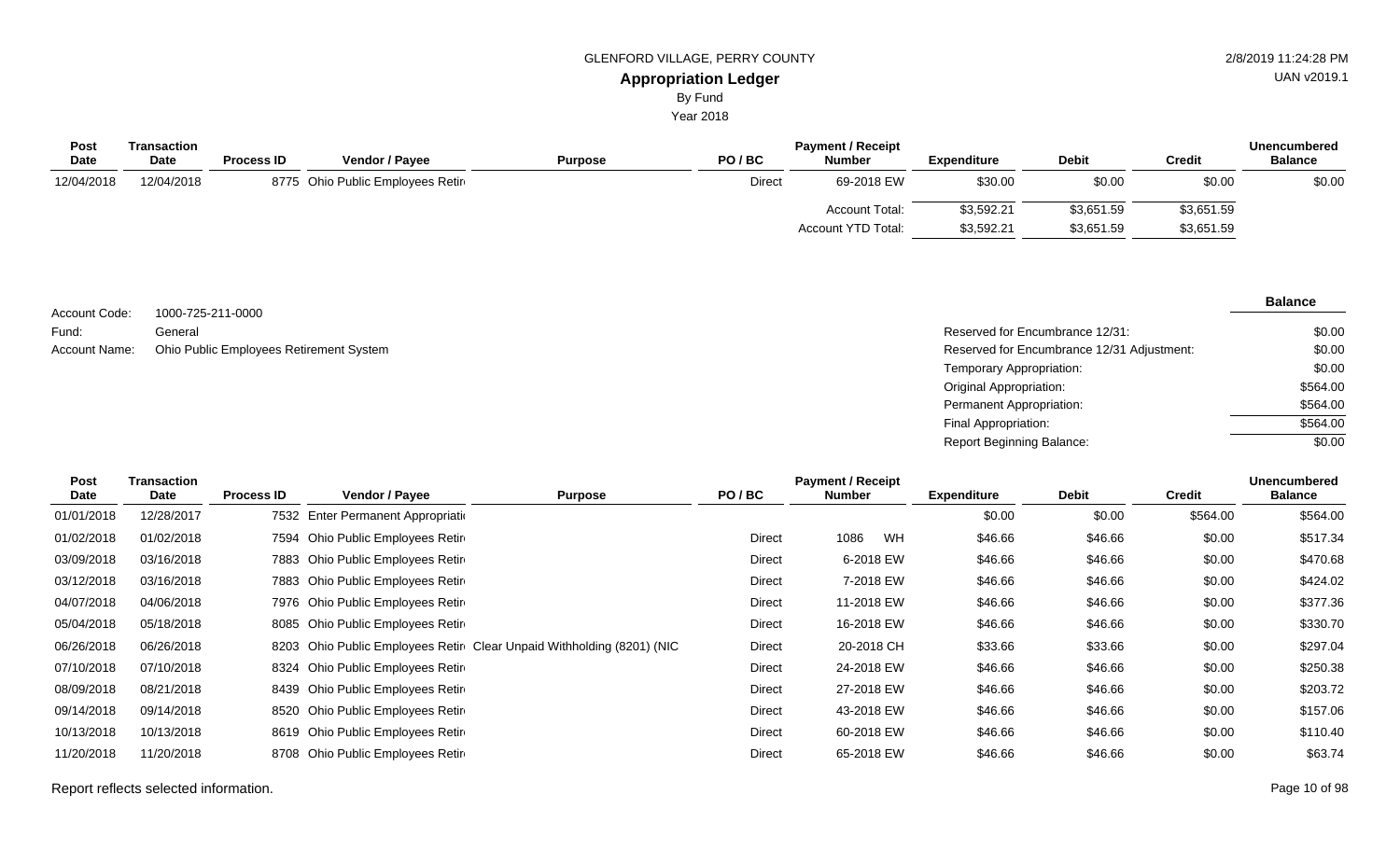Year 2018

| <b>Post</b> | Transaction |                   |                                  |                |               | <b>Unencumbered</b>   |             |              |          |                |
|-------------|-------------|-------------------|----------------------------------|----------------|---------------|-----------------------|-------------|--------------|----------|----------------|
| <b>Date</b> | <b>Date</b> | <b>Process ID</b> | <b>Vendor / Payee</b>            | <b>Purpose</b> | PO/BC         | <b>Number</b>         | Expenditure | <b>Debit</b> | Credit   | <b>Balance</b> |
| 12/04/2018  | 12/04/2018  |                   | 8775 Ohio Public Employees Retir |                | <b>Direct</b> | 69-2018 EW            | \$46.66     | \$46.66      | \$0.00   | \$17.08        |
|             |             |                   |                                  |                |               | <b>Account Total:</b> | \$546.92    | \$546.92     | \$564.00 |                |
|             |             |                   |                                  |                |               | Account YTD Total:    | \$546.92    | \$546.92     | \$564.00 |                |

| Account Code: | 1000-725-213-0000 |
|---------------|-------------------|
| Fund:         | General           |
| Account Name: | Medicare          |

| General  | Reserved for Encumbrance 12/31:            | \$0.00   |
|----------|--------------------------------------------|----------|
| Medicare | Reserved for Encumbrance 12/31 Adjustment: | \$0.00   |
|          | Temporary Appropriation:                   | \$0.00   |
|          | Original Appropriation:                    | \$192.00 |
|          | Permanent Appropriation:                   | \$192.00 |
|          | Final Appropriation:                       | \$192.00 |
|          | Report Beginning Balance:                  | \$0.00   |

| <b>Post</b> | Transaction |                   |                                    |                | <b>Payment / Receipt</b> |               |                    |              | <b>Unencumbered</b> |                |
|-------------|-------------|-------------------|------------------------------------|----------------|--------------------------|---------------|--------------------|--------------|---------------------|----------------|
| Date        | <b>Date</b> | <b>Process ID</b> | <b>Vendor / Payee</b>              | <b>Purpose</b> | PO/BC                    | <b>Number</b> | <b>Expenditure</b> | <b>Debit</b> | <b>Credit</b>       | <b>Balance</b> |
| 01/01/2018  | 12/28/2017  |                   | 7532 Enter Permanent Appropriation |                |                          |               | \$0.00             | \$0.00       | \$192.00            | \$192.00       |
| 01/17/2018  | 02/02/2018  |                   | 7748 Internal Revenue Service      |                | <b>Direct</b>            | 3-2018 EW     | \$5.44             | \$5.44       | \$0.00              | \$186.56       |
| 03/01/2018  | 03/16/2018  |                   | 7883 Internal Revenue Service      |                | Direct                   | 8-2018 EW     | \$5.44             | \$5.44       | \$0.00              | \$181.12       |
| 04/09/2018  | 04/06/2018  |                   | 7978 Internal Revenue Service      |                | Direct                   | 12-2018 EW    | \$5.44             | \$5.44       | \$0.00              | \$175.68       |
| 05/04/2018  | 05/18/2018  |                   | 8085 Internal Revenue Service      |                | Direct                   | 17-2018 EW    | \$5.44             | \$5.44       | \$0.00              | \$170.24       |
| 06/06/2018  | 06/05/2018  | 8160              | Internal Revenue Service           |                | Direct                   | 19-2018 EW    | \$5.44             | \$5.44       | \$0.00              | \$164.80       |
| 07/12/2018  | 07/10/2018  |                   | 8317 Internal Revenue Service      |                | <b>Direct</b>            | 22-2018 EW    | \$5.44             | \$5.44       | \$0.00              | \$159.36       |
| 08/09/2018  | 08/21/2018  | 8441              | Internal Revenue Service           |                | Direct                   | 28-2018 EW    | \$5.44             | \$5.44       | \$0.00              | \$153.92       |
| 09/21/2018  | 09/14/2018  |                   | 8518 Internal Revenue Service      |                | Direct                   | 42-2018 EW    | \$5.44             | \$5.44       | \$0.00              | \$148.48       |
| 10/13/2018  | 10/13/2018  |                   | 8617 Internal Revenue Service      |                | <b>Direct</b>            | 59-2018 EW    | \$5.44             | \$5.44       | \$0.00              | \$143.04       |
| 11/20/2018  | 11/20/2018  |                   | 8708 Internal Revenue Service      |                | Direct                   | 64-2018 EW    | \$5.44             | \$5.44       | \$0.00              | \$137.60       |
| 12/04/2018  | 12/04/2018  |                   | 8773 Internal Revenue Service      |                | Direct                   | 68-2018 EW    | \$5.44             | \$5.44       | \$0.00              | \$132.16       |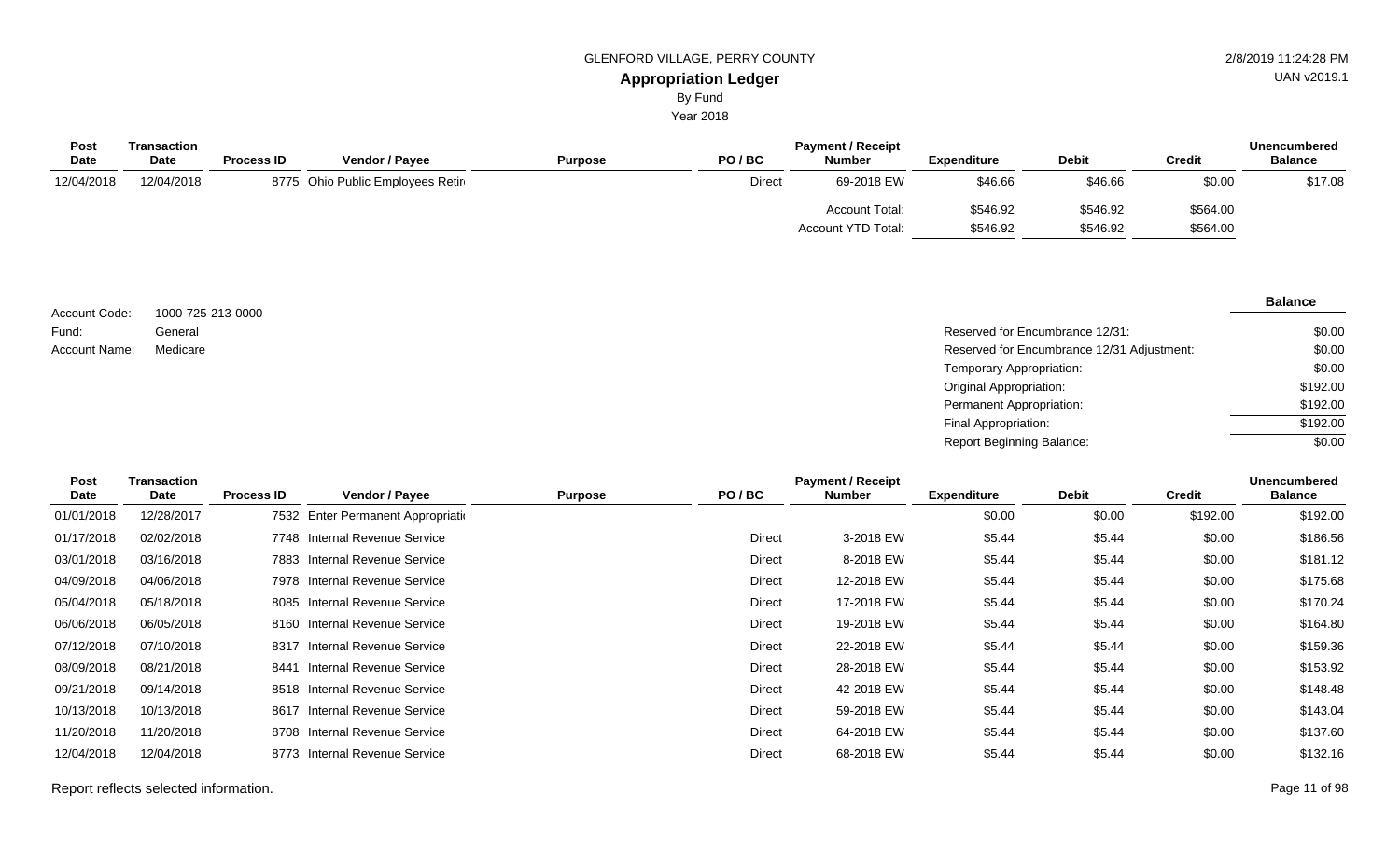# GLENFORD VILLAGE, PERRY COUNTY **2/8/2019 11:24:28 PM**

UAN v2019.1

#### **Appropriation Ledger** By Fund

Year 2018

| <b>Post</b><br><b>Date</b> | Transaction<br><b>Date</b> | <b>Process ID</b> | <b>Vendor / Payee</b> | <b>Purpose</b> | PO/BC | <b>Payment / Receipt</b><br><b>Number</b> | <b>Expenditure</b> | <b>Debit</b> | <b>Credit</b> | Unencumbered<br><b>Balance</b> |
|----------------------------|----------------------------|-------------------|-----------------------|----------------|-------|-------------------------------------------|--------------------|--------------|---------------|--------------------------------|
|                            |                            |                   |                       |                |       | Account Total:                            | \$59.84            | \$59.84      | \$192.00      |                                |
|                            |                            |                   |                       |                |       | Account YTD Total:                        | \$59.84            | \$59.84      | \$192.00      |                                |

1000-725-225-0000 General Account Code: Fund:

| Fund:         | General               | Reserved for Encumbrance 12/31:            | \$0.00   |
|---------------|-----------------------|--------------------------------------------|----------|
| Account Name: | Workers' Compensation | Reserved for Encumbrance 12/31 Adjustment: | \$0.00   |
|               |                       | Temporary Appropriation:                   | \$0.00   |
|               |                       | Original Appropriation:                    | \$200.00 |
|               |                       | Permanent Appropriation:                   | \$200.00 |
|               |                       | Final Appropriation:                       | \$200.00 |
|               |                       | <b>Report Beginning Balance:</b>           | \$0.00   |

| Post       | <b>Transaction</b> |                   |                                                |                |     |             | <b>Payment / Receipt</b>  |    |                    |              |               | <b>Unencumbered</b> |
|------------|--------------------|-------------------|------------------------------------------------|----------------|-----|-------------|---------------------------|----|--------------------|--------------|---------------|---------------------|
| Date       | Date               | <b>Process ID</b> | Vendor / Payee                                 | <b>Purpose</b> |     | PO/BC       | <b>Number</b>             |    | <b>Expenditure</b> | <b>Debit</b> | <b>Credit</b> | <b>Balance</b>      |
| 01/01/2018 | 12/28/2017         |                   | 7532 Enter Permanent Appropriation             |                |     |             |                           |    | \$0.00             | \$0.00       | \$200.00      | \$200.00            |
| 02/02/2018 | 02/02/2018         |                   | 7766 Ohio Bureau of Workers Con Open Purchase: |                | PO. | 19-2018     |                           |    | \$0.00             | \$141.00     | \$0.00        | \$59.00             |
| 02/06/2018 | 02/06/2018         |                   | 7786 Ohio Bureau of Workers Com                |                | PO. | 19-2018     | 1112                      | AW | \$141.00           | \$0.00       | \$0.00        | \$59.00             |
| 03/05/2018 | 03/06/2018         |                   | 7852 Ohio Bureau of Workers Con Open Purchase: |                | PO. | 44-2018     |                           |    | \$0.00             | \$7.57       | \$0.00        | \$51.43             |
| 03/06/2018 | 03/06/2018         |                   | 7866 Ohio Bureau of Workers Com                |                | PO. | 44-2018     | 1133                      | AW | \$7.57             | \$0.00       | \$0.00        | \$51.43             |
| 09/04/2018 | 09/04/2018         |                   | 8474 Ohio Bureau of Workers Con Close Purchase |                | PO. | 19-2018     |                           |    | \$0.00             | \$0.00       | \$0.00        | \$51.43             |
| 09/04/2018 | 09/04/2018         |                   | 8474 Ohio Bureau of Workers Con Close Purchase |                | PO. | 44-2018     |                           |    | \$0.00             | \$0.00       | \$0.00        | \$51.43             |
| 12/03/2018 | 12/04/2018         |                   | 8748 Ohio Bureau of Workers Con Open Purchase: |                |     | PO 274-2018 |                           |    | \$0.00             | \$51.43      | \$0.00        | \$0.00              |
| 12/04/2018 | 12/04/2018         |                   | 8765 Ohio Bureau of Workers Com                |                |     | PO 274-2018 | 1292                      | AW | \$51.43            | \$0.00       | \$0.00        | \$0.00              |
| 12/04/2018 | 12/04/2018         |                   | 8777 Ohio Bureau of Workers Con Close Purchase |                |     | PO 274-2018 |                           |    | \$0.00             | \$0.00       | \$0.00        | \$0.00              |
|            |                    |                   |                                                |                |     |             | <b>Account Total:</b>     |    | \$200.00           | \$200.00     | \$200.00      |                     |
|            |                    |                   |                                                |                |     |             | <b>Account YTD Total:</b> |    | \$200.00           | \$200.00     | \$200.00      |                     |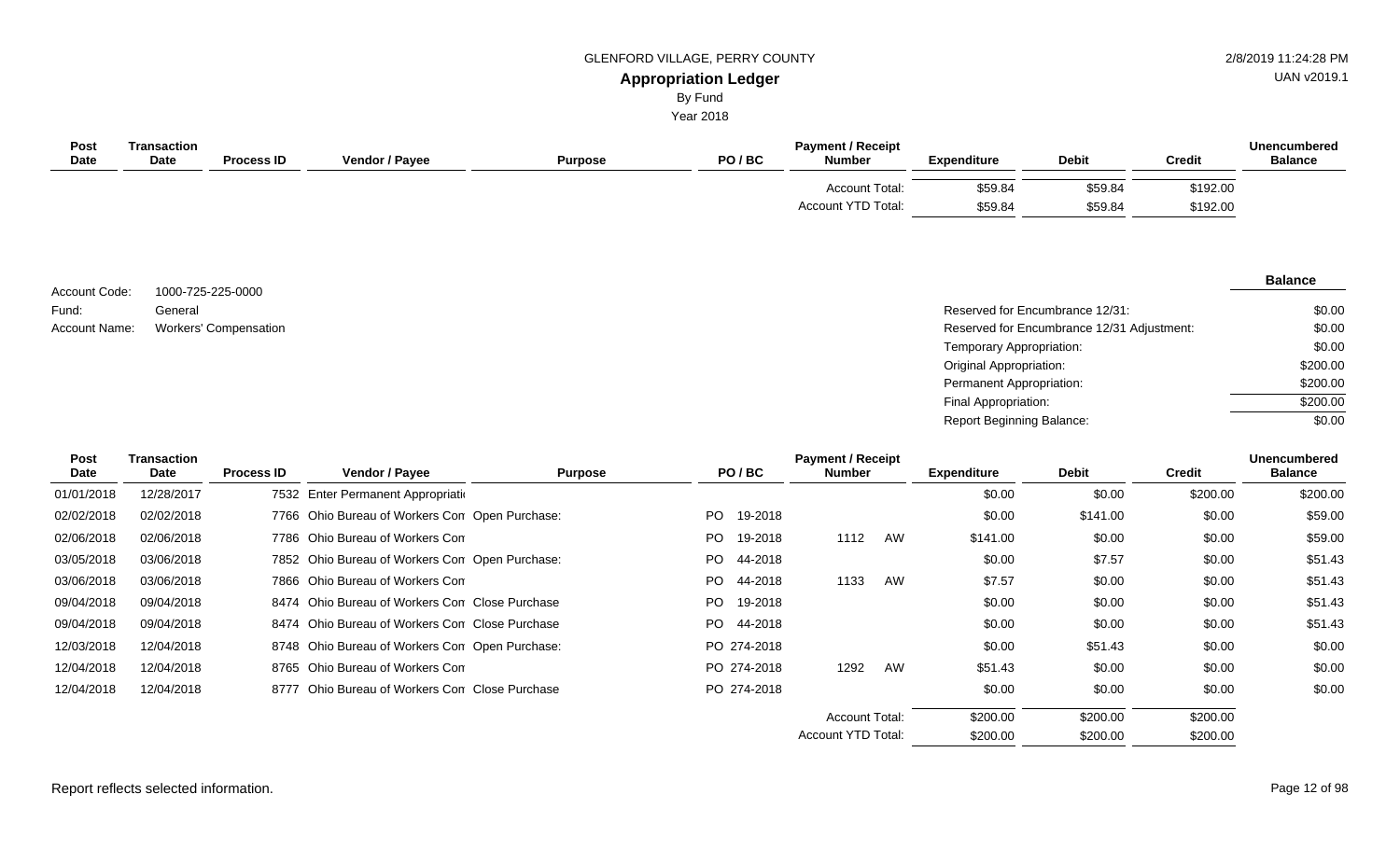**Balance**

1000-725-252-0000 General Account Code: Fund: Account Name:

Reserved for Encumbrance 12/31: Travel and Transportation **Exercise 21/31 Adjustment:** Reserved for Encumbrance 12/31 Adjustment: Temporary Appropriation: Original Appropriation: Permanent Appropriation: Final Appropriation: Report Beginning Balance: \$0.00 \$0.00 \$0.00 \$44.00 \$84.00 \$84.00 \$0.00

| <b>Post</b> | Transaction |                   |                                                     |                |     |            | <b>Payment / Receipt</b>  |    |                    |              |               | <b>Unencumbered</b> |
|-------------|-------------|-------------------|-----------------------------------------------------|----------------|-----|------------|---------------------------|----|--------------------|--------------|---------------|---------------------|
| Date        | Date        | <b>Process ID</b> | <b>Vendor / Payee</b>                               | <b>Purpose</b> |     | PO/BC      | <b>Number</b>             |    | <b>Expenditure</b> | <b>Debit</b> | <b>Credit</b> | <b>Balance</b>      |
| 01/01/2018  | 12/28/2017  |                   | 7532 Enter Permanent Appropriation                  |                |     |            |                           |    | \$0.00             | \$0.00       | \$44.00       | \$44.00             |
| 04/03/2018  | 04/03/2018  |                   | 7930 Permanent Reallocation Incre Motion by Council |                |     |            |                           |    | \$0.00             | \$0.00       | \$40.00       | \$84.00             |
| 04/03/2018  | 04/03/2018  |                   | 7932 Linda Nicodemus                                | Open Purchase: | PO. | 73-2018    |                           |    | \$0.00             | \$76.54      | \$0.00        | \$7.46              |
| 04/03/2018  | 04/03/2018  |                   | 7948 Linda Nicodemus                                |                | PO. | 73-2018    | 1149                      | AW | \$76.54            | \$0.00       | \$0.00        | \$7.46              |
| 09/04/2018  | 09/04/2018  |                   | 8474 Linda Nicodemus                                | Close Purchase |     | PO 73-2018 |                           |    | \$0.00             | \$0.00       | \$0.00        | \$7.46              |
|             |             |                   |                                                     |                |     |            | Account Total:            |    | \$76.54            | \$76.54      | \$84.00       |                     |
|             |             |                   |                                                     |                |     |            | <b>Account YTD Total:</b> |    | \$76.54            | \$76.54      | \$84.00       |                     |

1000-725-344-0000 General Account Code: Fund: Account Name:

| 1000-725-344-0000          |                                            |          |
|----------------------------|--------------------------------------------|----------|
| General                    | Reserved for Encumbrance 12/31:            | \$0.00   |
| <b>Tax Collection Fees</b> | Reserved for Encumbrance 12/31 Adjustment: | \$0.00   |
|                            | Temporary Appropriation:                   | \$0.00   |
|                            | <b>Original Appropriation:</b>             | \$440.00 |
|                            | Permanent Appropriation:                   | \$426.00 |
|                            | Final Appropriation:                       | \$426.00 |
|                            | <b>Report Beginning Balance:</b>           | \$0.00   |
|                            |                                            |          |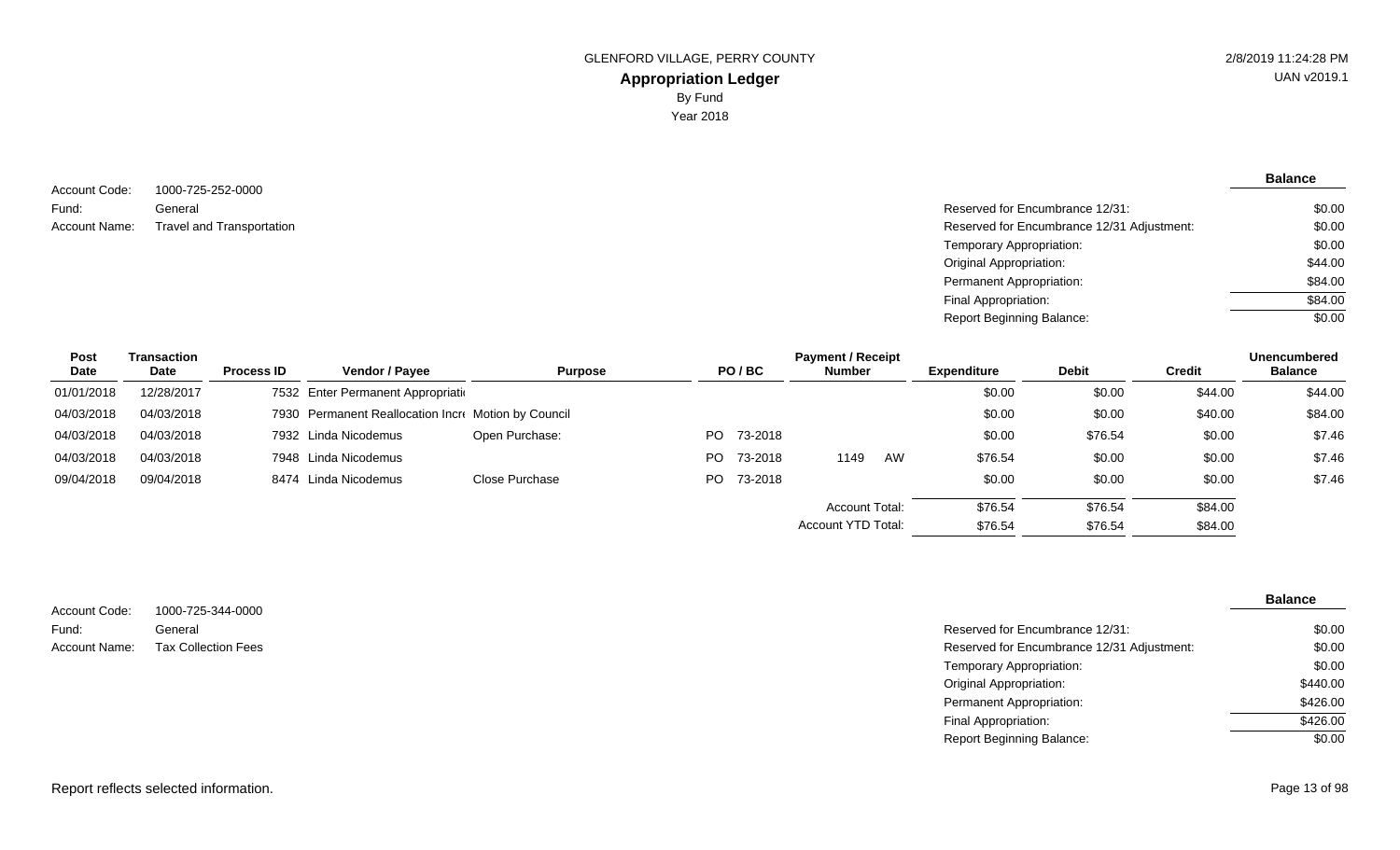By Fund

Year 2018

| <b>Post</b> | Transaction |                   |                                    |                |                | <b>Payment / Receipt</b>  |                    |              |               | <b>Unencumbered</b> |
|-------------|-------------|-------------------|------------------------------------|----------------|----------------|---------------------------|--------------------|--------------|---------------|---------------------|
| Date        | Date        | <b>Process ID</b> | Vendor / Payee                     | <b>Purpose</b> | PO/BC          | Number                    | <b>Expenditure</b> | <b>Debit</b> | <b>Credit</b> | <b>Balance</b>      |
| 01/01/2018  | 12/28/2017  |                   | 7532 Enter Permanent Appropriation |                |                |                           | \$0.00             | \$0.00       | \$440.00      | \$440.00            |
| 04/03/2018  | 04/27/2018  |                   | 8032 Perry County Auditor          | Open Purchase: | PO 88-2018     |                           | \$0.00             | \$192.44     | \$0.00        | \$247.56            |
| 04/27/2018  | 04/27/2018  |                   | 8034 Perry County Auditor          |                | 88-2018<br>PO. | 14-2018 CH                | \$192.44           | \$0.00       | \$0.00        | \$247.56            |
| 08/21/2018  | 08/21/2018  |                   | 8434 Perry County Auditor          | Open Purchase: | PO 188-2018    |                           | \$0.00             | \$143.10     | \$0.00        | \$104.46            |
| 08/21/2018  | 08/21/2018  |                   | 8436 Perry County Auditor          |                | PO 188-2018    | 26-2018 CH                | \$143.10           | \$0.00       | \$0.00        | \$104.46            |
| 09/04/2018  | 09/04/2018  |                   | 8474 Perry County Auditor          | Close Purchase | PO 88-2018     |                           | \$0.00             | \$0.00       | \$0.00        | \$104.46            |
| 09/04/2018  | 09/04/2018  |                   | 8474 Perry County Auditor          | Close Purchase | PO 188-2018    |                           | \$0.00             | \$0.00       | \$0.00        | \$104.46            |
| 12/04/2018  | 12/04/2018  |                   | 8770 Permanent Reallocation Dec    |                |                |                           | \$0.00             | \$14.00      | \$0.00        | \$90.46             |
|             |             |                   |                                    |                |                | <b>Account Total:</b>     | \$335.54           | \$349.54     | \$440.00      |                     |
|             |             |                   |                                    |                |                | <b>Account YTD Total:</b> | \$335.54           | \$349.54     | \$440.00      |                     |

1000-725-348-0000 General Account Code: Fund: Account Name: Training Services

| General                  | Reserved for Encumbrance 12/31:            | \$0.00   |
|--------------------------|--------------------------------------------|----------|
| <b>Training Services</b> | Reserved for Encumbrance 12/31 Adjustment: | \$0.00   |
|                          | <b>Temporary Appropriation:</b>            | \$0.00   |
|                          | Original Appropriation:                    | \$360.00 |
|                          | Permanent Appropriation:                   | \$320.00 |
|                          | Final Appropriation:                       | \$320.00 |
|                          | <b>Report Beginning Balance:</b>           | \$0.00   |
|                          |                                            |          |

| Post       | Transaction |                   |                                                   |                |     |            | <b>Payment / Receipt</b> |    |             |              |               | <b>Unencumbered</b> |
|------------|-------------|-------------------|---------------------------------------------------|----------------|-----|------------|--------------------------|----|-------------|--------------|---------------|---------------------|
| Date       | Date        | <b>Process ID</b> | <b>Vendor / Pavee</b>                             | <b>Purpose</b> |     | PO/BC      | <b>Number</b>            |    | Expenditure | <b>Debit</b> | <b>Credit</b> | <b>Balance</b>      |
| 01/01/2018 | 12/28/2017  |                   | 7532 Enter Permanent Appropriation                |                |     |            |                          |    | \$0.00      | \$0.00       | \$360.00      | \$360.00            |
| 03/16/2018 | 03/16/2018  |                   | 7894 Commodore Bank - Credit                      | Open Purchase: |     | PO 55-2018 |                          |    | \$0.00      | \$200.00     | \$0.00        | \$160.00            |
| 04/03/2018 | 04/03/2018  |                   | 7930 Permanent Reallocation Dec Motion by Council |                |     |            |                          |    | \$0.00      | \$40.00      | \$0.00        | \$120.00            |
| 04/11/2018 | 04/11/2018  |                   | 7995 Commodore Bank - Credit                      |                | PO. | 55-2018    | 1165                     | AW | \$200.00    | \$0.00       | \$0.00        | \$120.00            |
| 09/04/2018 | 09/04/2018  |                   | 8474 Commodore Bank - Credit                      | Close Purchase |     | PO 55-2018 |                          |    | \$0.00      | \$0.00       | \$0.00        | \$120.00            |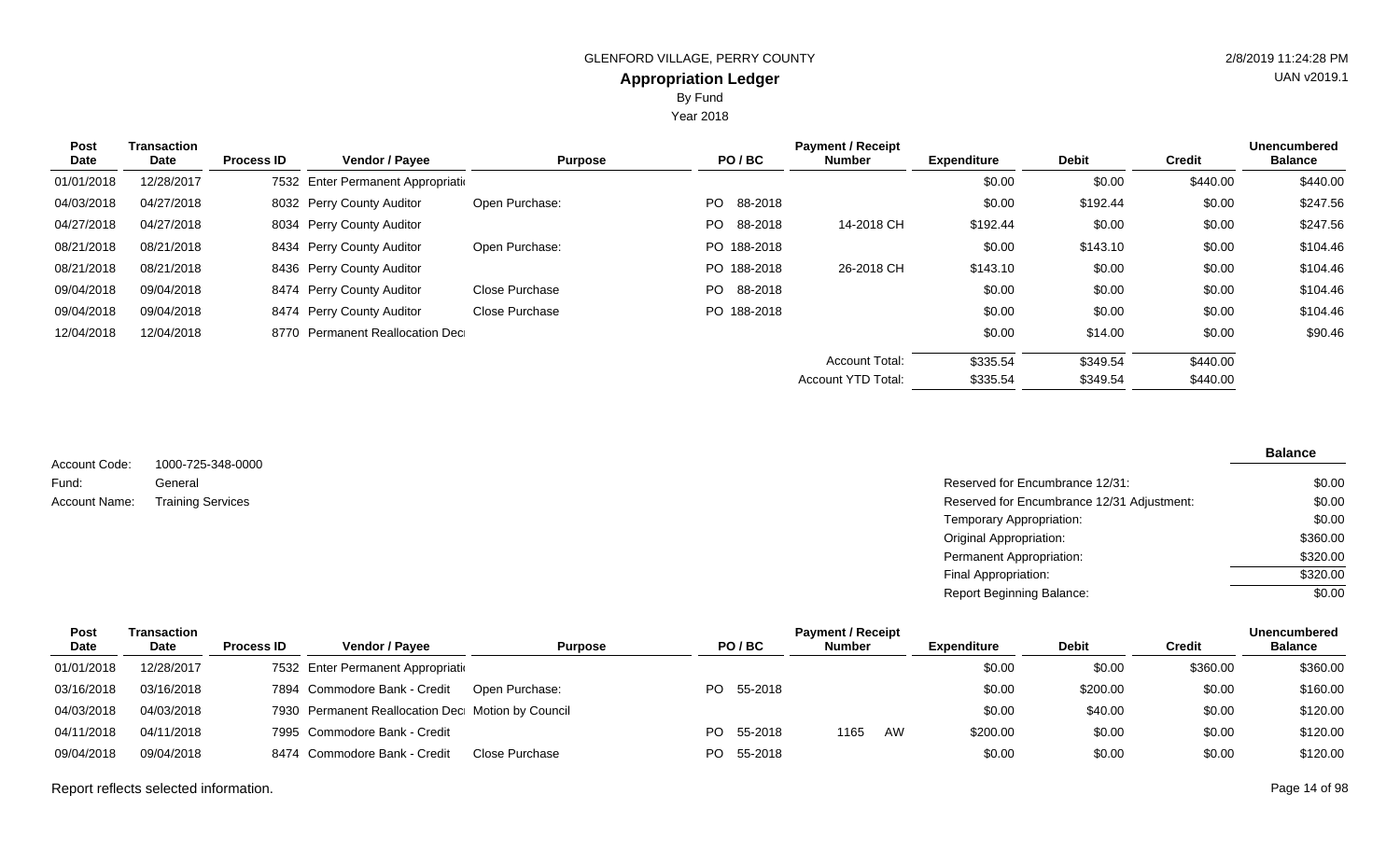UAN v2019.1

# By Fund

Year 2018

| Post<br><b>Date</b> | Transaction<br><b>Date</b> | <b>Process ID</b> | <b>Vendor / Payee</b> | <b>Purpose</b> | PO/BC | <b>Payment / Receipt</b><br><b>Number</b>   | <b>Expenditure</b>   | <b>Debit</b>         | <b>Credit</b>        | <b>Unencumbered</b><br><b>Balance</b> |
|---------------------|----------------------------|-------------------|-----------------------|----------------|-------|---------------------------------------------|----------------------|----------------------|----------------------|---------------------------------------|
|                     |                            |                   |                       |                |       | <b>Account Total:</b><br>Account YTD Total: | \$200.00<br>\$200.00 | \$240.00<br>\$240.00 | \$360.00<br>\$360.00 |                                       |

1000-725-351-0000 General Account Code: Fund:

#### **Balance**

| Fund:         | General               | Reserved for Encumbrance 12/31:            | \$0.00   |
|---------------|-----------------------|--------------------------------------------|----------|
| Account Name: | Insurance and Bonding | Reserved for Encumbrance 12/31 Adjustment: | \$0.00   |
|               |                       | Temporary Appropriation:                   | \$0.00   |
|               |                       | <b>Original Appropriation:</b>             | \$600.00 |
|               |                       | Permanent Appropriation:                   | \$725.00 |
|               |                       | Final Appropriation:                       | \$725.00 |
|               |                       | <b>Report Beginning Balance:</b>           | \$0.00   |

\$725.00

\$725.00

Account YTD Total:

| Post       | <b>Transaction</b> |                   |                                                    |                       |             | <b>Payment / Receipt</b> |    |                    |              |          | <b>Unencumbered</b> |
|------------|--------------------|-------------------|----------------------------------------------------|-----------------------|-------------|--------------------------|----|--------------------|--------------|----------|---------------------|
| Date       | Date               | <b>Process ID</b> | <b>Vendor / Payee</b>                              | <b>Purpose</b>        | PO/BC       | <b>Number</b>            |    | <b>Expenditure</b> | <b>Debit</b> | Credit   | <b>Balance</b>      |
| 01/01/2018 | 12/28/2017         |                   | 7532 Enter Permanent Appropriation                 |                       |             |                          |    | \$0.00             | \$0.00       | \$600.00 | \$600.00            |
| 03/24/2018 | 03/31/2018         | 7921              | Ohio Municipal Joint Self-Insi Open Purchase:      |                       | PO 60-2018  |                          |    | \$0.00             | \$600.00     | \$0.00   | \$0.00              |
| 04/03/2018 | 04/03/2018         |                   | 7948 Ohio Municipal Joint Self-Insi                |                       | PO 60-2018  | 1151                     | AW | \$600.00           | \$0.00       | \$0.00   | \$0.00              |
| 07/09/2018 | 07/10/2018         |                   | 8286 Wichert Insurance                             | Open Purchase:        | PO 152-2018 |                          |    | \$0.00             | \$125.00     | \$0.00   | $-$125.00$          |
| 07/10/2018 | 07/10/2018         |                   | 8282 Permanent Reallocation Incre Council Motion   |                       |             |                          |    | \$0.00             | \$0.00       | \$125.00 | \$0.00              |
| 07/10/2018 | 07/10/2018         |                   | 8302 Wichert Insurance                             |                       | PO 152-2018 | 1218                     | AW | \$125.00           | \$0.00       | \$0.00   | \$0.00              |
| 09/04/2018 | 09/04/2018         |                   | 8474 Ohio Municipal Joint Self-Insi Close Purchase |                       | PO 60-2018  |                          |    | \$0.00             | \$0.00       | \$0.00   | \$0.00              |
| 09/04/2018 | 09/04/2018         |                   | 8474 Wichert Insurance                             | <b>Close Purchase</b> | PO 152-2018 |                          |    | \$0.00             | \$0.00       | \$0.00   | \$0.00              |
|            |                    |                   |                                                    |                       |             | <b>Account Total:</b>    |    | \$725.00           | \$725.00     | \$725.00 |                     |

\$725.00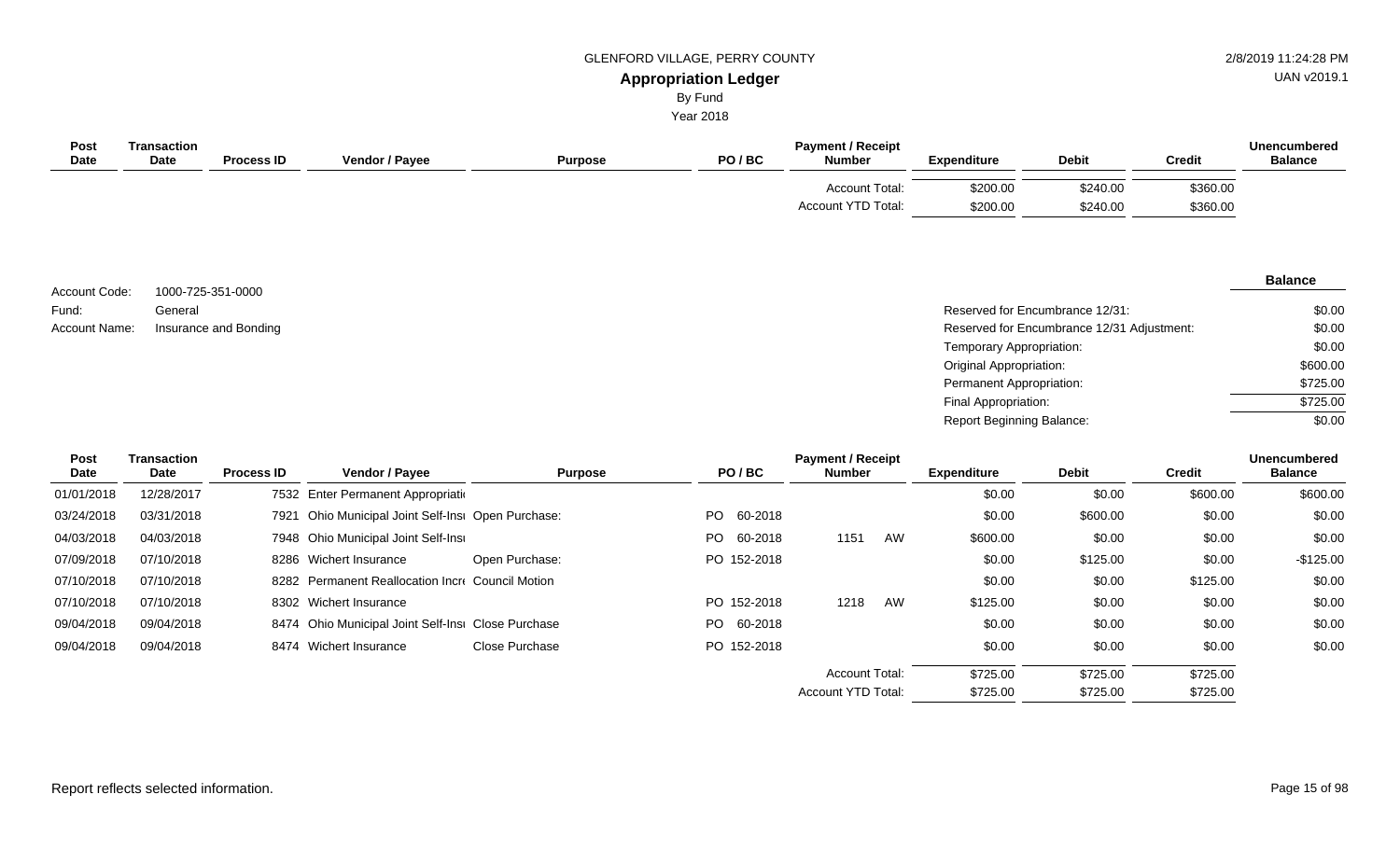**Balance**

1000-725-391-0000 General Account Code: Fund: Account Name:

\$0.00

| Dues and Fees | Reserved for Encumbrance 12/31 Adjustment: | \$0.00   |
|---------------|--------------------------------------------|----------|
|               | Temporary Appropriation:                   | \$0.00   |
|               | <b>Original Appropriation:</b>             | \$300.00 |
|               | Permanent Appropriation:                   | \$12.00  |
|               | Final Appropriation:                       | \$12.00  |
|               | <b>Report Beginning Balance:</b>           | \$0.00   |

Reserved for Encumbrance 12/31:

| <b>Post</b> | <b>Transaction</b> |                   |                                                |                |             | <b>Payment / Receipt</b> |                    |              |               | <b>Unencumbered</b> |
|-------------|--------------------|-------------------|------------------------------------------------|----------------|-------------|--------------------------|--------------------|--------------|---------------|---------------------|
| Date        | Date               | <b>Process ID</b> | <b>Vendor / Payee</b>                          | <b>Purpose</b> | PO/BC       | Number                   | <b>Expenditure</b> | <b>Debit</b> | <b>Credit</b> | <b>Balance</b>      |
| 01/01/2018  | 12/28/2017         |                   | 7532 Enter Permanent Appropriation             |                |             |                          | \$0.00             | \$0.00       | \$300.00      | \$300.00            |
| 07/10/2018  | 07/10/2018         |                   | 8282 Permanent Reallocation Dec Council Motion |                |             |                          | \$0.00             | \$125.00     | \$0.00        | \$175.00            |
| 10/13/2018  | 10/13/2018         |                   | 8612 Commodore Bank                            | Open Purchase: | PO 238-2018 |                          | \$0.00             | \$8.00       | \$0.00        | \$167.00            |
| 10/13/2018  | 10/13/2018         |                   | 8622 Commodore Bank                            |                | PO 238-2018 | 62-2018 CH               | \$8.00             | \$0.00       | \$0.00        | \$167.00            |
| 11/02/2018  | 11/02/2018         |                   | 8664 Commodore Bank                            | Close Purchase | PO 238-2018 |                          | \$0.00             | \$0.00       | \$0.00        | \$167.00            |
| 12/04/2018  | 12/04/2018         |                   | 8741 Permanent Reallocation Incre              |                |             |                          | \$0.00             | \$0.00       | \$100.00      | \$267.00            |
| 12/28/2018  | 12/28/2018         |                   | 8834 Permanent Reallocation Dec                |                |             |                          | \$0.00             | \$190.00     | \$0.00        | \$77.00             |
| 12/31/2018  | 01/05/2019         |                   | 8845 Permanent Reallocation Dec                |                |             |                          | \$0.00             | \$73.00      | \$0.00        | \$4.00              |
|             |                    |                   |                                                |                |             | Account Total:           | \$8.00             | \$396.00     | \$400.00      |                     |
|             |                    |                   |                                                |                |             | Account YTD Total:       | \$8.00             | \$396.00     | \$400.00      |                     |

|               |                   |                                            | <b>Balance</b> |
|---------------|-------------------|--------------------------------------------|----------------|
| Account Code: | 1000-730-313-0000 |                                            |                |
| Fund:         | General           | Reserved for Encumbrance 12/31:            | \$300.00       |
| Account Name: | Natural Gas       | Reserved for Encumbrance 12/31 Adjustment: | \$69.00        |
|               |                   | Temporary Appropriation:                   | \$0.00         |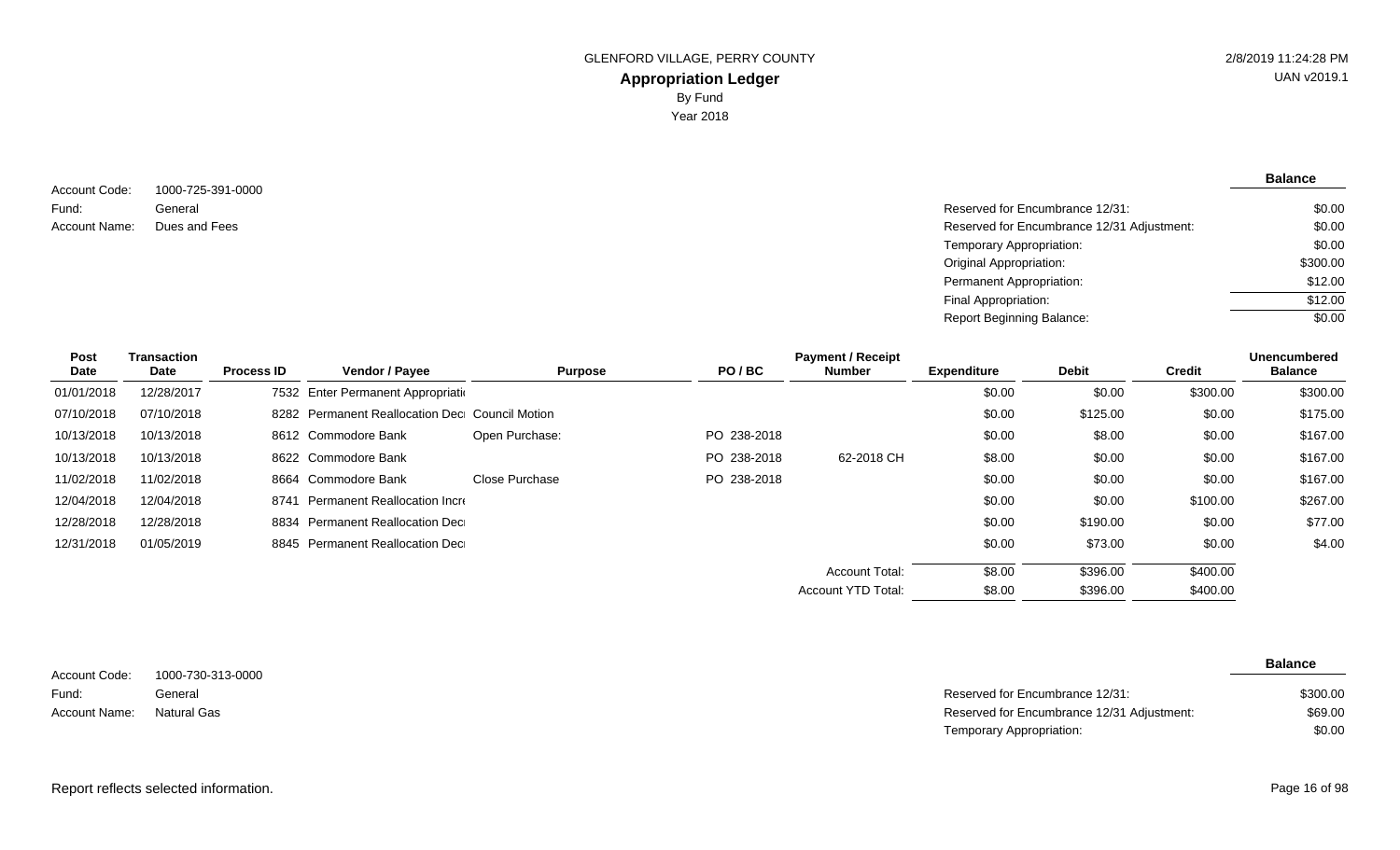Year 2018

| Original Appropriation:          | \$1,350.00 |
|----------------------------------|------------|
| Permanent Appropriation:         | \$1.798.00 |
| Final Appropriation:             | \$1.798.00 |
| <b>Report Beginning Balance:</b> | \$0.00     |

| Post<br><b>Date</b> | <b>Transaction</b><br>Date | <b>Process ID</b> | Vendor / Payee                     | <b>Purpose</b>            | PO/BC                | <b>Payment / Receipt</b><br><b>Number</b> |    | <b>Expenditure</b> | <b>Debit</b> | <b>Credit</b> | <b>Unencumbered</b><br><b>Balance</b> |
|---------------------|----------------------------|-------------------|------------------------------------|---------------------------|----------------------|-------------------------------------------|----|--------------------|--------------|---------------|---------------------------------------|
| 01/01/2018          | 01/30/2018                 |                   | 7730 Energy Cooperative            | Carry Over Purchase Order | PO 261-2017          |                                           |    | \$0.00             | \$300.00     | \$300.00      | \$0.00                                |
| 01/01/2018          | 12/28/2017                 |                   | 7532 Enter Permanent Appropriation |                           |                      |                                           |    | \$0.00             | \$0.00       | \$1,350.00    | \$1,350.00                            |
| 01/02/2018          | 01/02/2018                 | 7583              | <b>Energy Cooperative</b>          |                           | PO 261-2017          | 1074                                      | AW | \$231.00           | \$0.00       | \$0.00        | \$1,350.00                            |
| 02/02/2018          | 02/02/2018                 | 7766              | <b>Energy Cooperative</b>          | Open Purchase:            | 17-2018<br>PO.       |                                           |    | \$0.00             | \$309.00     | \$0.00        | \$1,041.00                            |
| 02/06/2018          | 02/06/2018                 | 7786              | <b>Energy Cooperative</b>          |                           | PO.<br>17-2018       | 1105                                      | AW | \$309.00           | \$0.00       | \$0.00        | \$1,041.00                            |
| 03/02/2018          | 03/06/2018                 |                   | 7852 Energy Cooperative            | Open Purchase:            | PO.<br>42-2018       |                                           |    | \$0.00             | \$255.00     | \$0.00        | \$786.00                              |
| 03/06/2018          | 03/06/2018                 | 7866              | <b>Energy Cooperative</b>          |                           | PO 42-2018           | 1128                                      | AW | \$255.00           | \$0.00       | \$0.00        | \$786.00                              |
| 04/02/2018          | 04/03/2018                 | 7929              | <b>Energy Cooperative</b>          | Open Purchase:            | <b>PO</b><br>67-2018 |                                           |    | \$0.00             | \$174.29     | \$0.00        | \$611.71                              |
| 04/03/2018          | 04/03/2018                 | 7948              | <b>Energy Cooperative</b>          |                           | PO 67-2018           | 1145                                      | AW | \$174.29           | \$0.00       | \$0.00        | \$611.71                              |
| 05/01/2018          | 05/01/2018                 | 8047              | <b>Energy Cooperative</b>          | Open Purchase:            | PO.<br>92-2018       |                                           |    | \$0.00             | \$150.71     | \$0.00        | \$461.00                              |
| 05/01/2018          | 05/01/2018                 | 8060              | <b>Energy Cooperative</b>          |                           | PO.<br>92-2018       | 1181                                      | AW | \$150.71           | \$0.00       | \$0.00        | \$461.00                              |
| 06/02/2018          | 06/05/2018                 | 8139              | <b>Energy Cooperative</b>          | Open Purchase:            | PO 121-2018          |                                           |    | \$0.00             | \$72.00      | \$0.00        | \$389.00                              |
| 06/05/2018          | 06/05/2018                 | 8149              | <b>Energy Cooperative</b>          |                           | PO 121-2018          | 1192                                      | AW | \$72.00            | \$0.00       | \$0.00        | \$389.00                              |
| 07/04/2018          | 07/10/2018                 | 8286              | <b>Energy Cooperative</b>          | Open Purchase:            | PO 145-2018          |                                           |    | \$0.00             | \$42.00      | \$0.00        | \$347.00                              |
| 07/10/2018          | 07/10/2018                 |                   | 8302 Energy Cooperative            |                           | PO 145-2018          | 1209                                      | AW | \$42.00            | \$0.00       | \$0.00        | \$347.00                              |
| 08/01/2018          | 08/07/2018                 | 8392              | <b>Energy Cooperative</b>          | Open Purchase:            | PO 169-2018          |                                           |    | \$0.00             | \$35.00      | \$0.00        | \$312.00                              |
| 08/07/2018          | 08/07/2018                 | 8408              | <b>Energy Cooperative</b>          |                           | PO 169-2018          | 1237                                      | AW | \$35.00            | \$0.00       | \$0.00        | \$312.00                              |
| 09/04/2018          | 09/04/2018                 | 8473              | <b>Energy Cooperative</b>          | Open Purchase:            | PO 199-2018          |                                           |    | \$0.00             | \$32.00      | \$0.00        | \$280.00                              |
| 09/04/2018          | 09/04/2018                 | 8474              | <b>Energy Cooperative</b>          | Close Purchase            | PO 169-2018          |                                           |    | \$0.00             | \$0.00       | \$0.00        | \$280.00                              |
| 09/04/2018          | 09/04/2018                 |                   | 8474 Energy Cooperative            | Close Purchase            | PO 17-2018           |                                           |    | \$0.00             | \$0.00       | \$0.00        | \$280.00                              |
| 09/04/2018          | 09/04/2018                 | 8474              | <b>Energy Cooperative</b>          | Close Purchase            | PO.<br>42-2018       |                                           |    | \$0.00             | \$0.00       | \$0.00        | \$280.00                              |
| 09/04/2018          | 09/04/2018                 | 8474              | <b>Energy Cooperative</b>          | Close Purchase            | PO.<br>67-2018       |                                           |    | \$0.00             | \$0.00       | \$0.00        | \$280.00                              |
| 09/04/2018          | 09/04/2018                 | 8474              | <b>Energy Cooperative</b>          | Close Purchase            | 92-2018<br>PO.       |                                           |    | \$0.00             | \$0.00       | \$0.00        | \$280.00                              |
| 09/04/2018          | 09/04/2018                 | 8474              | <b>Energy Cooperative</b>          | Close Purchase            | PO 121-2018          |                                           |    | \$0.00             | \$0.00       | \$0.00        | \$280.00                              |
|                     |                            |                   |                                    |                           |                      |                                           |    |                    |              |               |                                       |

Report reflects selected information. Page 17 of 98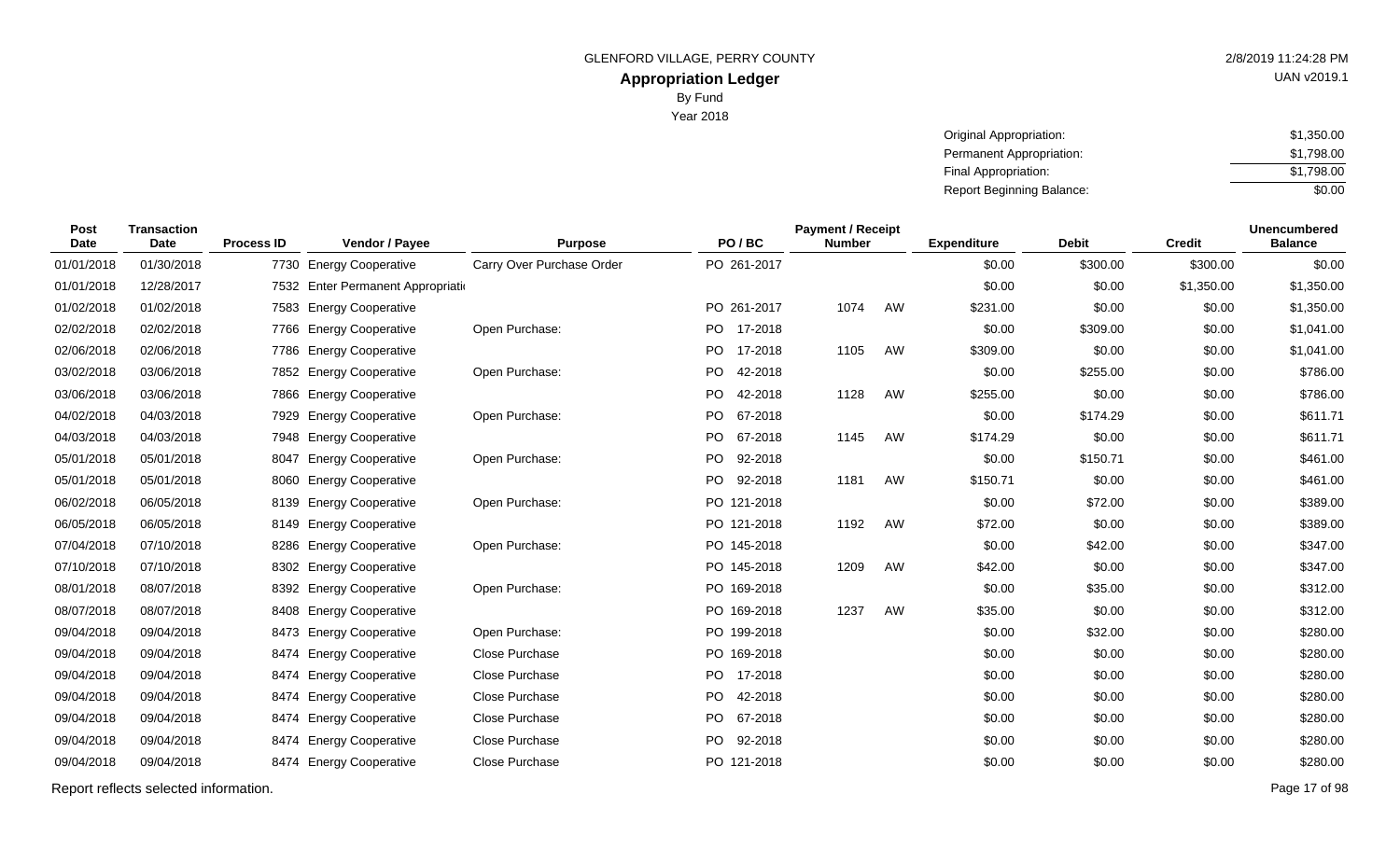Year 2018

| <b>Post</b><br>Date | <b>Transaction</b><br><b>Date</b> | <b>Process ID</b> | Vendor / Payee                    | <b>Purpose</b>            | PO/BC       | <b>Payment / Receipt</b><br><b>Number</b> | <b>Expenditure</b> | <b>Debit</b> | <b>Credit</b> | <b>Unencumbered</b><br><b>Balance</b> |
|---------------------|-----------------------------------|-------------------|-----------------------------------|---------------------------|-------------|-------------------------------------------|--------------------|--------------|---------------|---------------------------------------|
| 09/04/2018          | 09/04/2018                        |                   | 8474 Energy Cooperative           | Close Purchase            | PO 145-2018 |                                           | \$0.00             | \$0.00       | \$0.00        | \$280.00                              |
| 09/04/2018          | 09/04/2018                        |                   | 8475 Energy Cooperative           | Close Prior Year Purchase | PO 261-2017 |                                           | \$0.00             | \$69.00      | \$69.00       | \$280.00                              |
| 09/07/2018          | 09/07/2018                        |                   | 8496 Energy Cooperative           |                           | PO 199-2018 | 33-2018 CH                                | \$32.00            | \$0.00       | \$0.00        | \$280.00                              |
| 10/02/2018          | 10/02/2018                        |                   | 8560 Energy Cooperative           | Open Purchase:            | PO 220-2018 |                                           | \$0.00             | \$36.00      | \$0.00        | \$244.00                              |
| 10/02/2018          | 10/02/2018                        |                   | 8572 Energy Cooperative           |                           | PO 220-2018 | 51-2018 CH                                | \$36.00            | \$0.00       | \$0.00        | \$244.00                              |
| 10/02/2018          | 10/02/2018                        |                   | 8573 Energy Cooperative           | Close Purchase            | PO 199-2018 |                                           | \$0.00             | \$0.00       | \$0.00        | \$244.00                              |
| 11/01/2018          | 11/02/2018                        | 8661              | <b>Energy Cooperative</b>         | Open Purchase:            | PO 245-2018 |                                           | \$0.00             | \$76.00      | \$0.00        | \$168.00                              |
| 11/02/2018          | 11/02/2018                        |                   | 8664 Energy Cooperative           | Close Purchase            | PO 220-2018 |                                           | \$0.00             | \$0.00       | \$0.00        | \$168.00                              |
| 11/09/2018          | 11/09/2018                        |                   | 8684 Energy Cooperative           |                           | PO 245-2018 | 1273<br>AW                                | \$76.00            | \$0.00       | \$0.00        | \$168.00                              |
| 12/03/2018          | 12/04/2018                        |                   | 8748 Energy Cooperative           | Open Purchase:            | PO 270-2018 |                                           | \$0.00             | \$268.00     | \$0.00        | $-$100.00$                            |
| 12/04/2018          | 12/04/2018                        |                   | 8742 Permanent Reallocation Incre |                           |             |                                           | \$0.00             | \$0.00       | \$100.00      | \$0.00                                |
| 12/04/2018          | 12/04/2018                        |                   | 8765 Energy Cooperative           |                           | PO 270-2018 | 1287<br>AW                                | \$268.00           | \$0.00       | \$0.00        | \$0.00                                |
| 12/04/2018          | 12/04/2018                        | 8777              | <b>Energy Cooperative</b>         | <b>Close Purchase</b>     | PO 245-2018 |                                           | \$0.00             | \$0.00       | \$0.00        | \$0.00                                |
| 12/04/2018          | 12/04/2018                        |                   | 8777 Energy Cooperative           | Close Purchase            | PO 270-2018 |                                           | \$0.00             | \$0.00       | \$0.00        | \$0.00                                |
| 12/28/2018          | 12/28/2018                        | 8831              | Permanent Reallocation Incre      |                           |             |                                           | \$0.00             | \$0.00       | \$275.00      | \$275.00                              |
| 12/28/2018          | 12/28/2018                        | 8837              | <b>Energy Cooperative</b>         | Open Purchase:            | PO 285-2018 |                                           | \$0.00             | \$275.00     | \$0.00        | \$0.00                                |
| 12/31/2018          | 01/05/2019                        |                   | 8845 Permanent Reallocation Incre |                           |             |                                           | \$0.00             | \$0.00       | \$73.00       | \$73.00                               |
| 12/31/2018          | 01/05/2019                        |                   | 8852 Energy Cooperative           | Open Purchase:            | PO 290-2018 |                                           | \$0.00             | \$73.00      | \$0.00        | \$0.00                                |
|                     |                                   |                   |                                   |                           |             | <b>Account Total:</b>                     | \$1,681.00         | \$2,167.00   | \$2,167.00    |                                       |
|                     |                                   |                   |                                   |                           |             | <b>Account YTD Total:</b>                 | \$1,681.00         | \$2,167.00   | \$2,167.00    |                                       |

1000-745-341-0000 General Account Code: Fund:

UAN v2019.1

**Balance**

| Fund: | Genera                                  | Reserved for Encumbrance 12/31:            | \$0.00 |
|-------|-----------------------------------------|--------------------------------------------|--------|
|       | Account Name: Accounting and Legal Fees | Reserved for Encumbrance 12/31 Adjustment: | \$0.00 |
|       |                                         | Temporary Appropriation:                   | \$0.00 |

\$2,167.00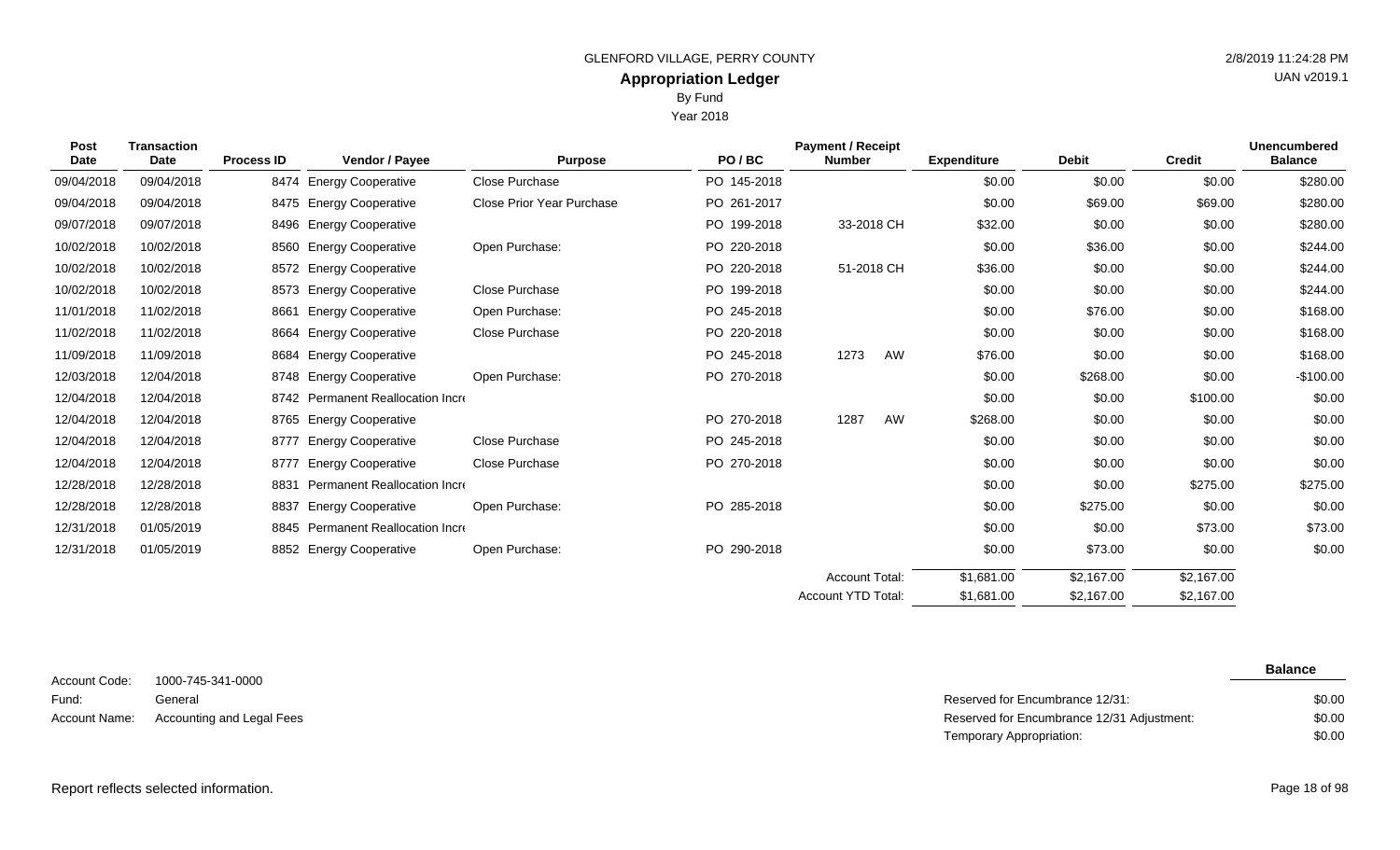Year 2018

UAN v2019.1

| Original Appropriation:   | \$1.540.00 |
|---------------------------|------------|
| Permanent Appropriation:  | \$1.265.00 |
| Final Appropriation:      | \$1,265,00 |
| Report Beginning Balance: | \$0.00     |

| Post<br>Date | <b>Transaction</b><br>Date | <b>Process ID</b> | Vendor / Payee                     | <b>Purpose</b> | PO/BC           | <b>Payment / Receipt</b><br><b>Number</b> | <b>Expenditure</b> | <b>Debit</b> | <b>Credit</b> | <b>Unencumbered</b><br><b>Balance</b> |
|--------------|----------------------------|-------------------|------------------------------------|----------------|-----------------|-------------------------------------------|--------------------|--------------|---------------|---------------------------------------|
| 01/01/2018   | 12/28/2017                 |                   | 7532 Enter Permanent Appropriation |                |                 |                                           | \$0.00             | \$0.00       | \$1,540.00    | \$1,540.00                            |
| 03/06/2018   | 03/06/2018                 |                   | 7852 APG Media of Ohio LLC         | Open Purchase: | PO<br>45-2018   |                                           | \$0.00             | \$28.00      | \$0.00        | \$1,512.00                            |
| 03/06/2018   | 03/06/2018                 |                   | 7866 APG Media of Ohio LLC         |                | PO<br>45-2018   | 1126<br>AW                                | \$28.00            | \$0.00       | \$0.00        | \$1,512.00                            |
| 08/21/2018   | 08/21/2018                 |                   | 8434 Perry County Auditor          | Open Purchase: | PO 188-2018     |                                           | \$0.00             | \$315.25     | \$0.00        | \$1,196.75                            |
| 08/21/2018   | 08/21/2018                 |                   | 8436 Perry County Auditor          |                | PO 188-2018     | 26-2018 CH                                | \$315.25           | \$0.00       | \$0.00        | \$1,196.75                            |
| 09/04/2018   | 09/04/2018                 |                   | 8474 APG Media of Ohio LLC         | Close Purchase | PO -<br>45-2018 |                                           | \$0.00             | \$0.00       | \$0.00        | \$1,196.75                            |
| 09/04/2018   | 09/04/2018                 |                   | 8474 Perry County Auditor          | Close Purchase | PO 188-2018     |                                           | \$0.00             | \$0.00       | \$0.00        | \$1,196.75                            |
| 11/08/2018   | 11/09/2018                 | 8671              | APG Media of Ohio LLC              | Open Purchase: | PO 252-2018     |                                           | \$0.00             | \$217.00     | \$0.00        | \$979.75                              |
| 11/28/2018   | 11/30/2018                 |                   | 8735 APG Media of Ohio LLC         | Open Purchase: | PO 261-2018     |                                           | \$0.00             | \$217.00     | \$0.00        | \$762.75                              |
| 12/04/2018   | 12/04/2018                 |                   | 8765 APG Media of Ohio LLC         |                | PO 252-2018     | 1282<br>AW                                | \$217.00           | \$0.00       | \$0.00        | \$762.75                              |
| 12/04/2018   | 12/04/2018                 |                   | 8776 APG Media of Ohio LLC         | Close Purchase | PO 261-2018     |                                           | \$0.00             | \$0.00       | \$217.00      | \$979.75                              |
| 12/04/2018   | 12/04/2018                 | 8777              | APG Media of Ohio LLC              | Close Purchase | PO 252-2018     |                                           | \$0.00             | \$0.00       | \$0.00        | \$979.75                              |
| 12/28/2018   | 12/28/2018                 | 8831              | <b>Permanent Reallocation Dec</b>  |                |                 |                                           | \$0.00             | \$275.00     | \$0.00        | \$704.75                              |
| 12/31/2018   | 01/05/2019                 |                   | 8852 Commodore Bank                | Open Purchase: | PO 292-2018     |                                           | \$0.00             | \$7.55       | \$0.00        | \$697.20                              |
| 12/31/2018   | 01/05/2019                 | 8854              | Commodore Bank                     |                | PO 292-2018     | 70-2018 CH                                | \$7.55             | \$0.00       | \$0.00        | \$697.20                              |
| 12/31/2018   | 01/05/2019                 |                   | 8862 Commodore Bank                | Close Purchase | PO 292-2018     |                                           | \$0.00             | \$0.00       | \$0.00        | \$697.20                              |
|              |                            |                   |                                    |                |                 | <b>Account Total:</b>                     | \$567.80           | \$1,059.80   | \$1,757.00    |                                       |
|              |                            |                   |                                    |                |                 | Account YTD Total:                        | \$567.80           | \$1,059.80   | \$1,757.00    |                                       |

| Account Code: | 1000-745-342-0000 |
|---------------|-------------------|
| Fund:         | General           |

Reserved for Encumbrance 12/31:

\$0.00

**Balance**

Report reflects selected information. Page 19 of 98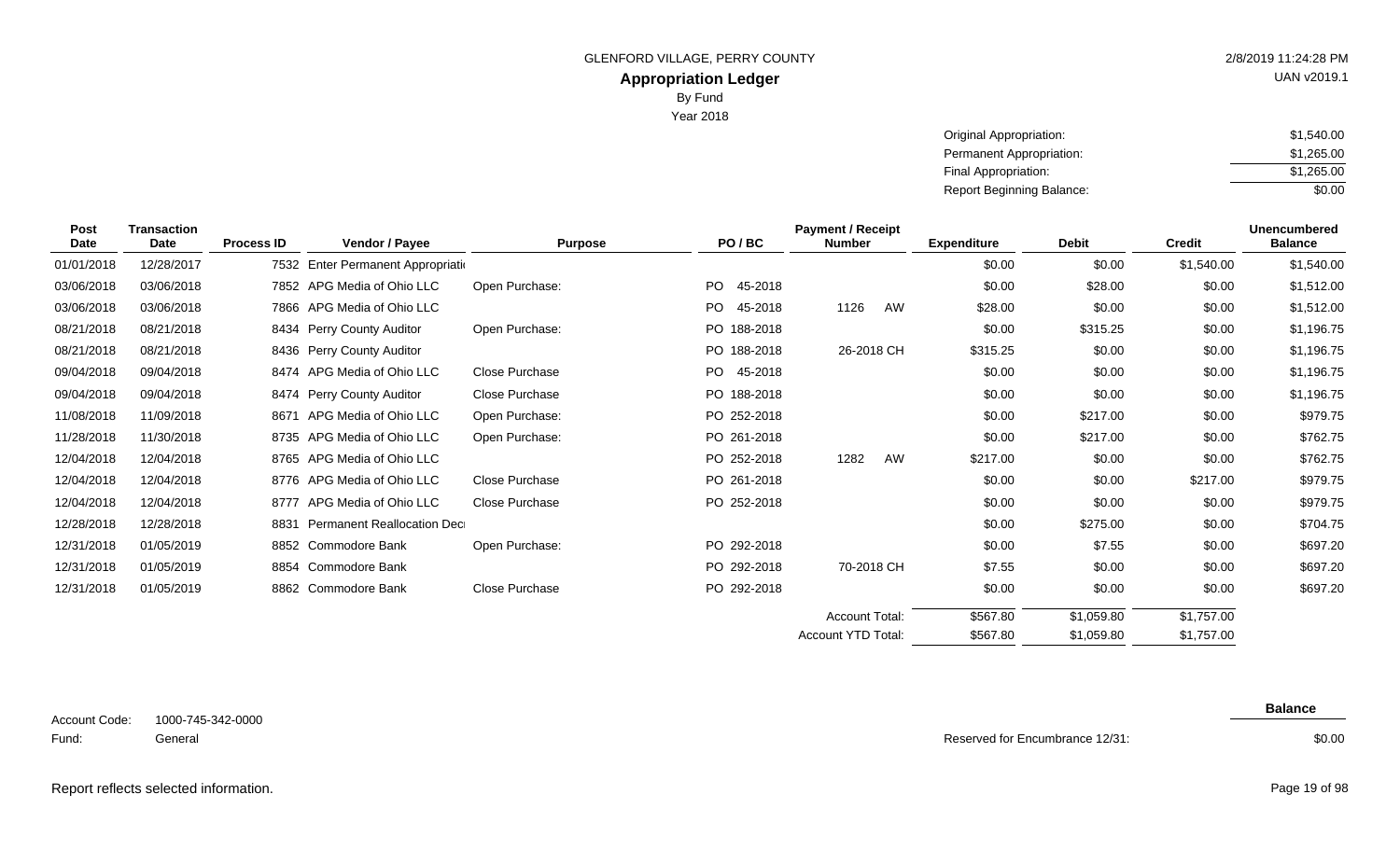GLENFORD VILLAGE, PERRY COUNTY **2/8/2019 11:24:28 PM** 

## **Appropriation Ledger**

By Fund

Year 2018

Account Name: Auditing Services **Auditing Services** Account Name: Auditing Services Auditing Services Account Name: Auditing Services Account Name: \$0.00 Temporary Appropriation: Original Appropriation: Permanent Appropriation: Final Appropriation: Report Beginning Balance: \$0.00 \$1,000.00 \$800.00 \$800.00 \$0.00

| <b>Post</b><br>Date | Transaction<br><b>Date</b> | <b>Process ID</b> | <b>Vendor / Pavee</b>              | <b>Purpose</b> | PO/BC | <b>Payment / Receipt</b><br><b>Number</b> | Expenditure | <b>Debit</b> | Credit     | <b>Unencumbered</b><br><b>Balance</b> |
|---------------------|----------------------------|-------------------|------------------------------------|----------------|-------|-------------------------------------------|-------------|--------------|------------|---------------------------------------|
| 01/01/2018          | 12/28/2017                 |                   | 7532 Enter Permanent Appropriation |                |       |                                           | \$0.00      | \$0.00       | \$1,000.00 | \$1,000.00                            |
| 12/04/2018          | 12/04/2018                 | 8741              | Permanent Reallocation Dec         |                |       |                                           | \$0.00      | \$100.00     | \$0.00     | \$900.00                              |
| 12/04/2018          | 12/04/2018                 |                   | 8742 Permanent Reallocation Dec    |                |       |                                           | \$0.00      | \$100.00     | \$0.00     | \$800.00                              |
|                     |                            |                   |                                    |                |       | Account Total:                            | \$0.00      | \$200.00     | \$1,000.00 |                                       |
|                     |                            |                   |                                    |                |       | Account YTD Total:                        | \$0.00      | \$200.00     | \$1,000.00 |                                       |

| Account Code: | 1000-745-343-0000               |
|---------------|---------------------------------|
| Fund:         | General                         |
| Account Name: | Uniform Accounting Network Fees |

**Balance**  $$0.00$ 

| General                         | Reserved for Encumbrance 12/31:            | \$0.00     |
|---------------------------------|--------------------------------------------|------------|
| Uniform Accounting Network Fees | Reserved for Encumbrance 12/31 Adjustment: | \$0.00     |
|                                 | Temporary Appropriation:                   | \$0.00     |
|                                 | Original Appropriation:                    | \$1,500.00 |
|                                 | Permanent Appropriation:                   | \$1,500.00 |
|                                 | Final Appropriation:                       | \$1,500.00 |
|                                 | <b>Report Beginning Balance:</b>           | \$0.00     |
|                                 |                                            |            |

| <b>Post</b> | Transaction                           |                   |                                    |                |     |            | <b>Payment / Receipt</b> |    |                    |              |            | <b>Unencumbered</b> |
|-------------|---------------------------------------|-------------------|------------------------------------|----------------|-----|------------|--------------------------|----|--------------------|--------------|------------|---------------------|
| Date        | <b>Date</b>                           | <b>Process ID</b> | <b>Vendor / Payee</b>              | <b>Purpose</b> |     | PO/BC      | <b>Number</b>            |    | <b>Expenditure</b> | <b>Debit</b> | Credit     | <b>Balance</b>      |
| 01/01/2018  | 12/28/2017                            |                   | 7532 Enter Permanent Appropriation |                |     |            |                          |    | \$0.00             | \$0.00       | \$1,500.00 | \$1,500.00          |
| 04/03/2018  | 04/03/2018                            |                   | 7929 Treasurer Of State            | Open Purchase: |     | PO 71-2018 |                          |    | \$0.00             | \$144.00     | \$0.00     | \$1,356.00          |
| 04/03/2018  | 04/03/2018                            |                   | 7948 Treasurer Of State            |                | PO. | 71-2018    | 1154                     | AW | \$144.00           | \$0.00       | \$0.00     | \$1,356.00          |
| 04/16/2018  | 04/27/2018                            |                   | 8011 Treasurer Of State            | Open Purchase: |     | PO 80-2018 |                          |    | \$0.00             | \$144.00     | \$0.00     | \$1,212.00          |
| 04/27/2018  | 04/27/2018                            |                   | 8017 Treasurer Of State            |                |     | PO 80-2018 | 1170                     | AW | \$144.00           | \$0.00       | \$0.00     | \$1,212.00          |
|             | Report reflects selected information. |                   |                                    |                |     |            |                          |    |                    |              |            | Page 20 of 98       |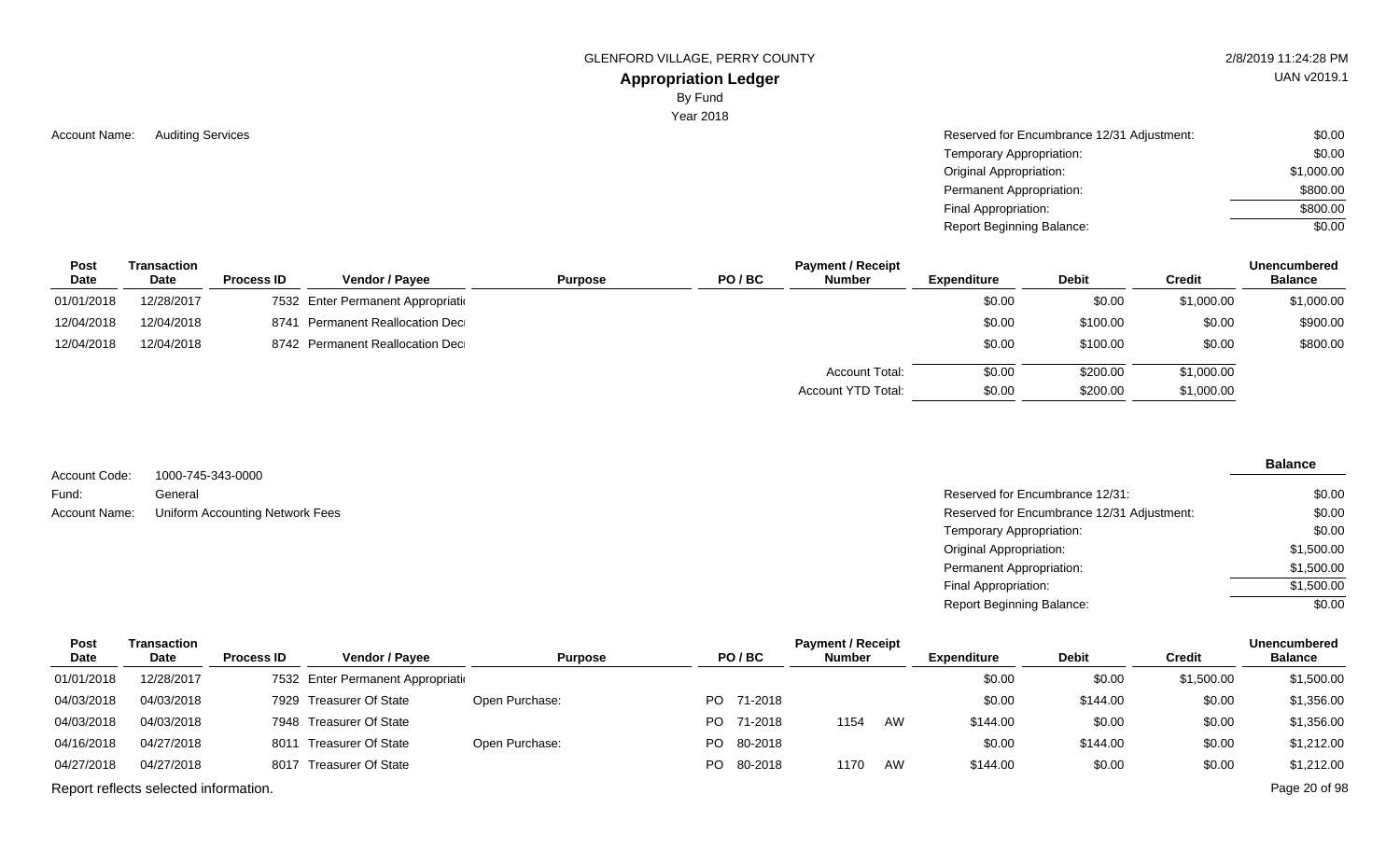Year 2018

| <b>Post</b> | <b>Transaction</b> |                   |                           |                |             | <b>Payment / Receipt</b>  |                    |              |            | <b>Unencumbered</b> |
|-------------|--------------------|-------------------|---------------------------|----------------|-------------|---------------------------|--------------------|--------------|------------|---------------------|
| Date        | Date               | <b>Process ID</b> | Vendor / Payee            | <b>Purpose</b> | PO/BC       | <b>Number</b>             | <b>Expenditure</b> | <b>Debit</b> | Credit     | <b>Balance</b>      |
| 09/04/2018  | 09/04/2018         |                   | 8473 Treasurer Of State   | Open Purchase: | PO 202-2018 |                           | \$0.00             | \$144.00     | \$0.00     | \$1,068.00          |
| 09/04/2018  | 09/04/2018         |                   | 8474 Treasurer Of State   | Close Purchase | PO 71-2018  |                           | \$0.00             | \$0.00       | \$0.00     | \$1,068.00          |
| 09/04/2018  | 09/04/2018         |                   | 8474 Treasurer Of State   | Close Purchase | PO 80-2018  |                           | \$0.00             | \$0.00       | \$0.00     | \$1,068.00          |
| 09/04/2018  | 09/07/2018         |                   | 8498 Treasurer Of State   |                | PO 202-2018 | 41-2018 CH                | \$144.00           | \$0.00       | \$0.00     | \$1,068.00          |
| 10/02/2018  | 10/02/2018         |                   | 8573 Treasurer Of State   | Close Purchase | PO 202-2018 |                           | \$0.00             | \$0.00       | \$0.00     | \$1,068.00          |
| 12/03/2018  | 12/04/2018         |                   | 8748 Treasurer Of State   | Open Purchase: | PO 272-2018 |                           | \$0.00             | \$294.00     | \$0.00     | \$774.00            |
| 12/04/2018  | 12/04/2018         | 8767              | <b>Treasurer Of State</b> |                | PO 272-2018 | 66-2018 CH                | \$294.00           | \$0.00       | \$0.00     | \$774.00            |
| 12/04/2018  | 12/04/2018         | 8777              | Treasurer Of State        | Close Purchase | PO 272-2018 |                           | \$0.00             | \$0.00       | \$0.00     | \$774.00            |
|             |                    |                   |                           |                |             | <b>Account Total:</b>     | \$726.00           | \$726.00     | \$1,500.00 |                     |
|             |                    |                   |                           |                |             | <b>Account YTD Total:</b> | \$726.00           | \$726.00     | \$1,500.00 |                     |

1000-750-300-0000 General **Contractual Services** Account Code: Fund: Account Name:

| Reserved for Encumbrance 12/31:            | \$0.00     |
|--------------------------------------------|------------|
| Reserved for Encumbrance 12/31 Adjustment: | \$0.00     |
| Temporary Appropriation:                   | \$0.00     |
| Original Appropriation:                    | \$1,500.00 |
| Permanent Appropriation:                   | \$1,500.00 |
| Final Appropriation:                       | \$1,500.00 |
| <b>Report Beginning Balance:</b>           | \$0.00     |

| Post        | Transaction |                   | <b>Payment / Receipt</b>                         |                |     |            |               |    |             | <b>Unencumbered</b> |            |                |
|-------------|-------------|-------------------|--------------------------------------------------|----------------|-----|------------|---------------|----|-------------|---------------------|------------|----------------|
| <b>Date</b> | <b>Date</b> | <b>Process ID</b> | <b>Vendor / Pavee</b>                            | <b>Purpose</b> |     | PO/BC      | <b>Number</b> |    | Expenditure | <b>Debit</b>        | Credit     | <b>Balance</b> |
| 01/01/2018  | 12/28/2017  |                   | 7532 Enter Permanent Appropriation               |                |     |            |               |    | \$0.00      | \$0.00              | \$1,500.00 | \$1,500.00     |
| 02/06/2018  | 02/06/2018  |                   | 7772 Isacc Wiles Burkholder & Tet Open Purchase: |                |     | PO 21-2018 |               |    | \$0.00      | \$84.50             | \$0.00     | \$1,415.50     |
| 02/06/2018  | 02/06/2018  |                   | 7786 Isacc Wiles Burkholder & Tee                |                |     | PO 21-2018 | 1108          | AW | \$84.50     | \$0.00              | \$0.00     | \$1,415.50     |
| 04/03/2018  | 04/03/2018  |                   | 7929 Isacc Wiles Burkholder & Ter Open Purchase: |                |     | PO 70-2018 |               |    | \$0.00      | \$40.50             | \$0.00     | \$1,375.00     |
| 04/03/2018  | 04/03/2018  |                   | 7948 Isacc Wiles Burkholder & Tee                |                | PO. | 70-2018    | 1147          | AW | \$40.50     | \$0.00              | \$0.00     | \$1,375.00     |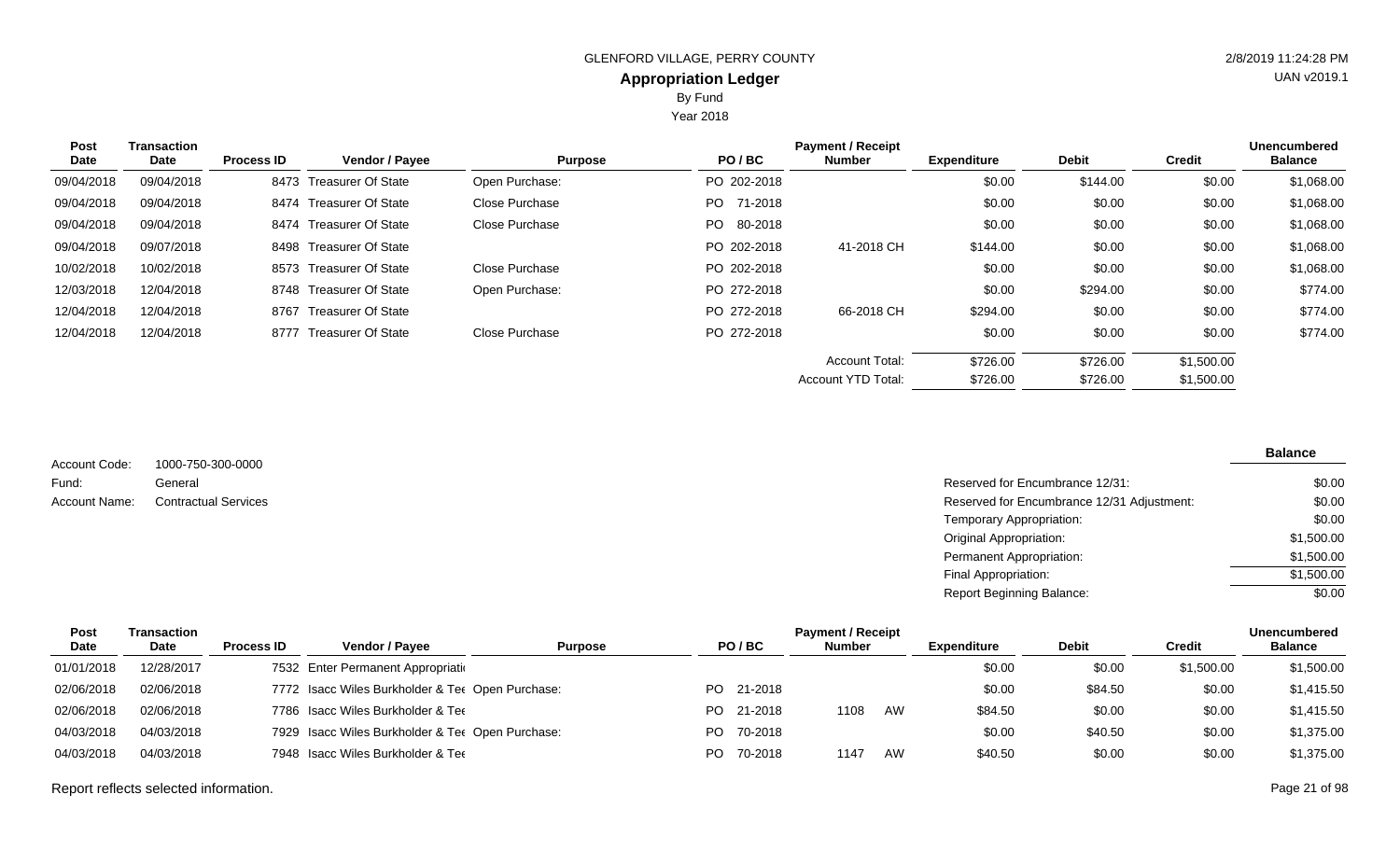Year 2018

| <b>Post</b><br>Date | <b>Transaction</b><br>Date | <b>Process ID</b> | Vendor / Payee                                         | <b>Purpose</b> | PO/BC           | <b>Payment / Receipt</b><br><b>Number</b> |    | <b>Expenditure</b> | <b>Debit</b> | <b>Credit</b> | <b>Unencumbered</b><br><b>Balance</b> |
|---------------------|----------------------------|-------------------|--------------------------------------------------------|----------------|-----------------|-------------------------------------------|----|--------------------|--------------|---------------|---------------------------------------|
| 07/10/2018          | 07/10/2018                 |                   | 8286 Isacc Wiles Burkholder & Ter Open Purchase:       |                | PO 151-2018     |                                           |    | \$0.00             | \$540.00     | \$0.00        | \$835.00                              |
| 07/10/2018          | 07/10/2018                 |                   | 8302 Isacc Wiles Burkholder & Tee                      |                | PO 151-2018     | 1211                                      | AW | \$540.00           | \$0.00       | \$0.00        | \$835.00                              |
| 08/07/2018          | 08/07/2018                 |                   | 8392 Isacc Wiles Burkholder & Ter Open Purchase:       |                | PO 182-2018     |                                           |    | \$0.00             | \$159.00     | \$0.00        | \$676.00                              |
| 08/07/2018          | 08/07/2018                 |                   | 8408 Isacc Wiles Burkholder & Tee                      |                | PO 182-2018     | 1239                                      | AW | \$159.00           | \$0.00       | \$0.00        | \$676.00                              |
| 09/04/2018          | 09/04/2018                 |                   | 8474 Isacc Wiles Burkholder & Ter Close Purchase       |                | PO -<br>21-2018 |                                           |    | \$0.00             | \$0.00       | \$0.00        | \$676.00                              |
| 09/04/2018          | 09/04/2018                 |                   | 8474 Isacc Wiles Burkholder & Tet Close Purchase       |                | PO.<br>70-2018  |                                           |    | \$0.00             | \$0.00       | \$0.00        | \$676.00                              |
| 09/04/2018          | 09/04/2018                 |                   | 8474 Isacc Wiles Burkholder & Ter Close Purchase       |                | PO 151-2018     |                                           |    | \$0.00             | \$0.00       | \$0.00        | \$676.00                              |
| 09/04/2018          | 09/04/2018                 |                   | 8474 Isacc Wiles Burkholder & Tet Close Purchase       |                | PO 182-2018     |                                           |    | \$0.00             | \$0.00       | \$0.00        | \$676.00                              |
| 10/02/2018          | 10/02/2018                 |                   | 8560 Isacc Wiles Burkholder & Ter Open Purchase:       |                | PO 224-2018     |                                           |    | \$0.00             | \$169.00     | \$0.00        | \$507.00                              |
| 10/02/2018          | 10/02/2018                 |                   | 8572 Isacc Wiles Burkholder & Tee                      |                | PO 224-2018     | 48-2018 CH                                |    | \$169.00           | \$0.00       | \$0.00        | \$507.00                              |
| 11/02/2018          | 11/02/2018                 |                   | 8664 Isacc Wiles Burkholder & Tee Close Purchase       |                | PO 224-2018     |                                           |    | \$0.00             | \$0.00       | \$0.00        | \$507.00                              |
| 12/03/2018          | 12/04/2018                 |                   | 8748 Isacc Wiles Burkholder & Ter Open Purchase:       |                | PO 273-2018     |                                           |    | \$0.00             | \$503.00     | \$0.00        | \$4.00                                |
| 12/04/2018          | 12/04/2018                 |                   | 8765 Isacc Wiles Burkholder & Tee                      |                | PO 273-2018     | 1289                                      | AW | \$503.00           | \$0.00       | \$0.00        | \$4.00                                |
| 12/04/2018          | 12/04/2018                 | 8777              | <b>Isacc Wiles Burkholder &amp; Tee Close Purchase</b> |                | PO 273-2018     |                                           |    | \$0.00             | \$0.00       | \$0.00        | \$4.00                                |
|                     |                            |                   |                                                        |                |                 | Account Total:                            |    | \$1,496.00         | \$1,496.00   | \$1,500.00    |                                       |
|                     |                            |                   |                                                        |                |                 | Account YTD Total:                        |    | \$1,496.00         | \$1,496.00   | \$1,500.00    |                                       |

| Account Code: | 1000-790-300-0000           |
|---------------|-----------------------------|
| Fund:         | General                     |
| Account Name: | <b>Contractual Services</b> |

|                             |                                            | <b>Balance</b> |
|-----------------------------|--------------------------------------------|----------------|
| 1000-790-300-0000           |                                            |                |
| General                     | Reserved for Encumbrance 12/31:            | \$0.00         |
| <b>Contractual Services</b> | Reserved for Encumbrance 12/31 Adjustment: | \$0.00         |
|                             | Temporary Appropriation:                   | \$0.00         |
|                             | <b>Original Appropriation:</b>             | \$500.00       |
|                             | Permanent Appropriation:                   | \$500.00       |
|                             | Final Appropriation:                       | \$500.00       |
|                             | <b>Report Beginning Balance:</b>           | \$0.00         |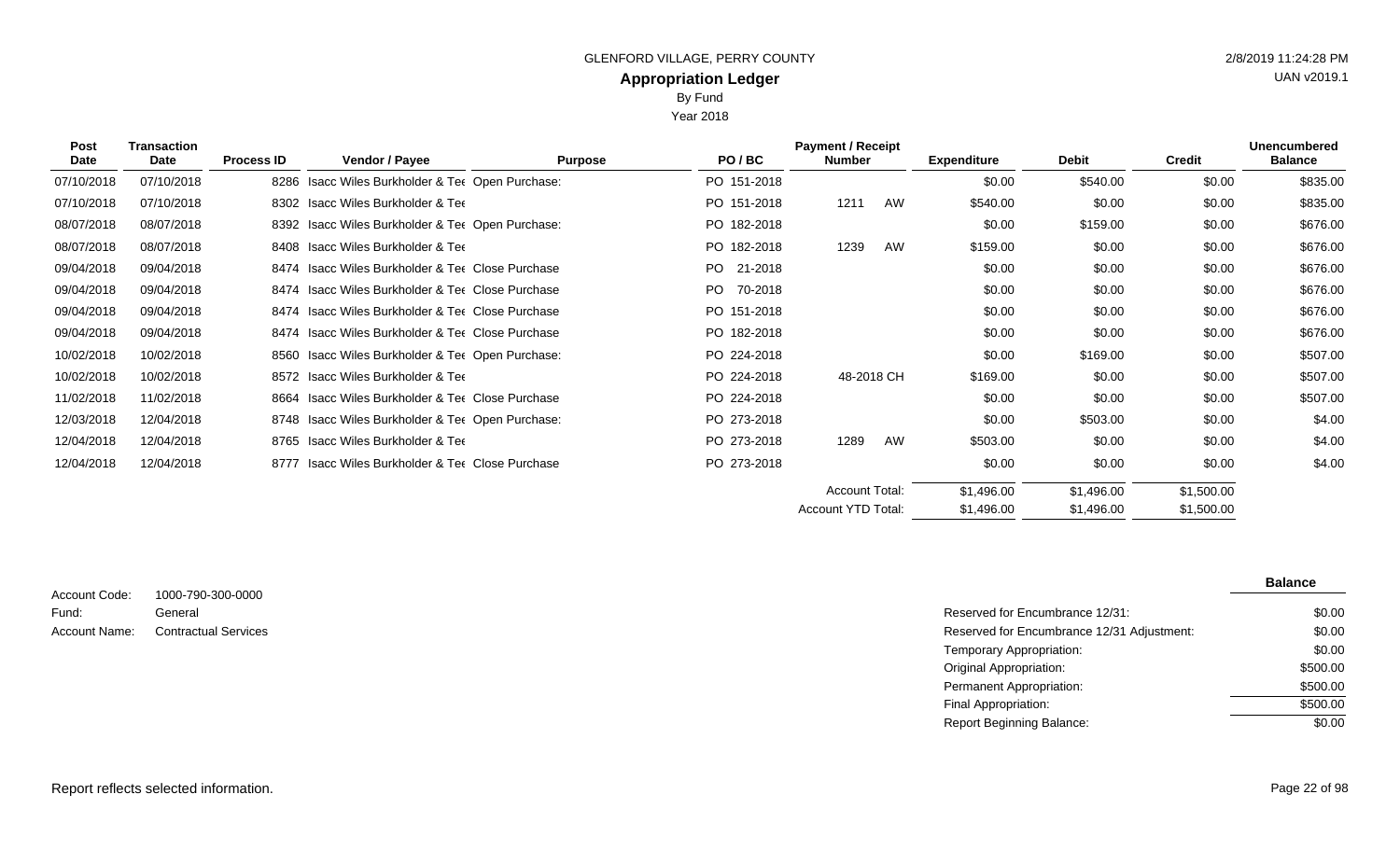By Fund

Year 2018

| <b>Post</b> | <b>Transaction</b> |                   |                                    |                |             | <b>Payment / Receipt</b> |    |                    |              |               | <b>Unencumbered</b> |
|-------------|--------------------|-------------------|------------------------------------|----------------|-------------|--------------------------|----|--------------------|--------------|---------------|---------------------|
| Date        | Date               | <b>Process ID</b> | Vendor / Payee                     | <b>Purpose</b> | PO/BC       | <b>Number</b>            |    | <b>Expenditure</b> | <b>Debit</b> | <b>Credit</b> | <b>Balance</b>      |
| 01/01/2018  | 12/28/2017         |                   | 7532 Enter Permanent Appropriation |                |             |                          |    | \$0.00             | \$0.00       | \$500.00      | \$500.00            |
| 03/12/2018  | 03/16/2018         |                   | 7894 CompManagement, Inc.          | Open Purchase: | PO 52-2018  |                          |    | \$0.00             | \$115.00     | \$0.00        | \$385.00            |
| 03/16/2018  | 03/16/2018         |                   | 7900 CompManagement, Inc.          |                | PO 52-2018  | 1140                     | AW | \$115.00           | \$0.00       | \$0.00        | \$385.00            |
| 09/04/2018  | 09/04/2018         |                   | 8474 CompManagement, Inc           | Close Purchase | PO 52-2018  |                          |    | \$0.00             | \$0.00       | \$0.00        | \$385.00            |
| 10/13/2018  | 10/13/2018         |                   | 8612 Commodore Bank - Credit       | Open Purchase: | PO 237-2018 |                          |    | \$0.00             | \$132.00     | \$0.00        | \$253.00            |
| 10/19/2018  | 10/19/2018         |                   | 8632 Commodore Bank - Credit       |                | PO 237-2018 | 1263                     | AW | \$132.00           | \$0.00       | \$0.00        | \$253.00            |
| 11/02/2018  | 11/02/2018         |                   | 8664 Commodore Bank - Credit       | Close Purchase | PO 237-2018 |                          |    | \$0.00             | \$0.00       | \$0.00        | \$253.00            |
| 11/28/2018  | 11/30/2018         |                   | 8735 CompManagement, Inc           | Open Purchase: | PO 262-2018 |                          |    | \$0.00             | \$115.00     | \$0.00        | \$138.00            |
| 12/04/2018  | 12/04/2018         |                   | 8765 CompManagement, Inc           |                | PO 262-2018 | 1286                     | AW | \$115.00           | \$0.00       | \$0.00        | \$138.00            |
| 12/04/2018  | 12/04/2018         |                   | 8777 CompManagement, Inc           | Close Purchase | PO 262-2018 |                          |    | \$0.00             | \$0.00       | \$0.00        | \$138.00            |
|             |                    |                   |                                    |                |             | <b>Account Total:</b>    |    | \$362.00           | \$362.00     | \$500.00      |                     |
|             |                    |                   |                                    |                |             | Account YTD Total:       |    | \$362.00           | \$362.00     | \$500.00      |                     |

| Account Code: | 1000-790-400-0000      |
|---------------|------------------------|
| Fund:         | General                |
| Account Name: | Supplies and Materials |

| General                       | Reserved for Encumbrance 12/31:            | \$0.00   |
|-------------------------------|--------------------------------------------|----------|
| <b>Supplies and Materials</b> | Reserved for Encumbrance 12/31 Adjustment: | \$0.00   |
|                               | Temporary Appropriation:                   | \$0.00   |
|                               | Original Appropriation:                    | \$600.00 |
|                               | Permanent Appropriation:                   | \$600.00 |
|                               | Final Appropriation:                       | \$600.00 |
|                               | <b>Report Beginning Balance:</b>           | \$0.00   |

| Post        | Transaction |            | <b>Payment / Receipt</b>           |                |                      |               |                    |              |          | Unencumbered   |  |  |
|-------------|-------------|------------|------------------------------------|----------------|----------------------|---------------|--------------------|--------------|----------|----------------|--|--|
| <b>Date</b> | Date        | Process ID | <b>Vendor / Pavee</b>              | <b>Purpose</b> | PO/BC                | <b>Number</b> | <b>Expenditure</b> | <b>Debit</b> | Credit   | <b>Balance</b> |  |  |
| 01/01/2018  | 12/28/2017  |            | 7532 Enter Permanent Appropriation |                |                      |               | \$0.00             | \$0.00       | \$600.00 | \$600.00       |  |  |
| 01/23/2018  | 01/26/2018  |            | 7639 Staples Credit Plan           | Open Purchase: | <b>PO</b><br>11-2018 |               | \$0.00             | \$98.99      | \$0.00   | \$501.01       |  |  |
| 02/28/2018  | 03/06/2018  |            | 7852 Commodore Bank - Credit       | Open Purchase: | PO<br>35-2018        |               | \$0.00             | \$17.21      | \$0.00   | \$483.80       |  |  |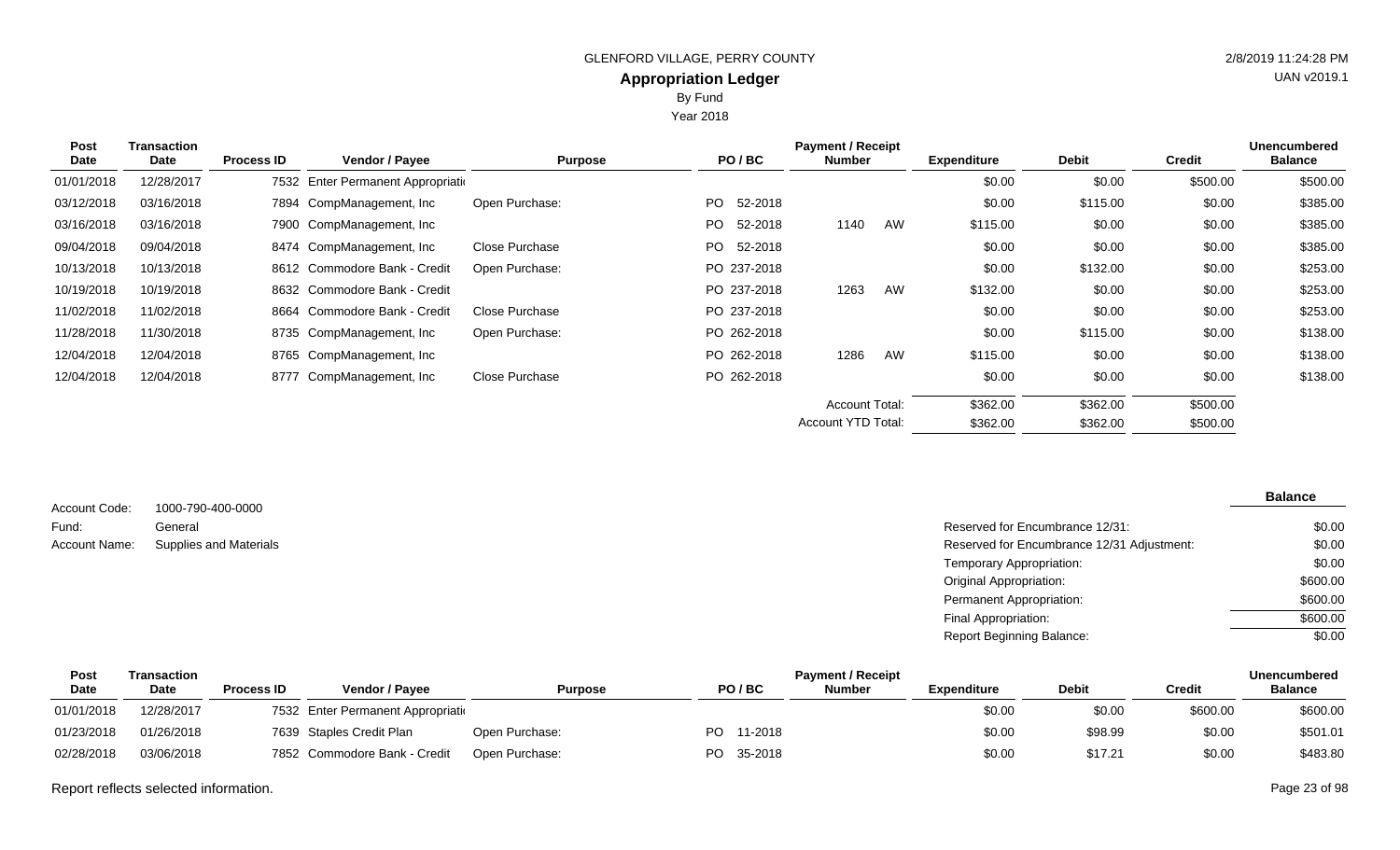Year 2018

| Post<br>Date | <b>Transaction</b><br>Date | <b>Process ID</b> | Vendor / Payee                                  | <b>Purpose</b>        |     | PO/BC       | <b>Payment / Receipt</b><br><b>Number</b>          |    | <b>Expenditure</b>   | <b>Debit</b>         | <b>Credit</b>        | <b>Unencumbered</b><br><b>Balance</b> |
|--------------|----------------------------|-------------------|-------------------------------------------------|-----------------------|-----|-------------|----------------------------------------------------|----|----------------------|----------------------|----------------------|---------------------------------------|
| 02/28/2018   | 03/06/2018                 |                   | 7852 Caleb Garza                                | Open Purchase:        |     | PO 38-2018  |                                                    |    | \$0.00               | \$6.70               | \$0.00               | \$477.10                              |
| 03/06/2018   | 03/06/2018                 |                   | 7866 Caleb Garza                                |                       |     | PO 38-2018  | 1130                                               | AW | \$6.70               | \$0.00               | \$0.00               | \$477.10                              |
| 03/06/2018   | 03/06/2018                 |                   | 7866 Staples Credit Plan                        |                       |     | PO 11-2018  | 1134                                               | AW | \$98.99              | \$0.00               | \$0.00               | \$477.10                              |
| 03/16/2018   | 03/16/2018                 | 7900              | Commodore Bank - Credit                         |                       | PO  | 35-2018     | 1139                                               | AW | \$17.21              | \$0.00               | \$0.00               | \$477.10                              |
| 03/29/2018   | 03/31/2018                 | 7921              | Tri-County Plumbing & Hardv Open Purchase:      |                       |     | PO 64-2018  |                                                    |    | \$0.00               | \$17.92              | \$0.00               | \$459.18                              |
| 04/03/2018   | 04/03/2018                 | 7948              | Tri-County Plumbing & Hardv                     |                       |     | PO 64-2018  | 1155                                               | AW | \$17.92              | \$0.00               | \$0.00               | \$459.18                              |
| 05/21/2018   | 05/29/2018                 | 8107              | <b>Staples Credit Plan</b>                      | Open Purchase:        |     | PO 112-2018 |                                                    |    | \$0.00               | \$92.85              | \$0.00               | \$366.33                              |
| 05/30/2018   | 06/01/2018                 | 8125              | Leonard Sheppard                                | Open Purchase:        |     | PO 114-2018 |                                                    |    | \$0.00               | \$6.20               | \$0.00               | \$360.13                              |
| 06/02/2018   | 06/05/2018                 | 8139              | Commodore Bank - Credit                         | Open Purchase:        |     | PO 122-2018 |                                                    |    | \$0.00               | \$16.07              | \$0.00               | \$344.06                              |
| 06/05/2018   | 06/05/2018                 | 8149              | Leonard Sheppard                                |                       |     | PO 114-2018 | 1194                                               | AW | \$6.20               | \$0.00               | \$0.00               | \$344.06                              |
| 07/10/2018   | 07/10/2018                 | 8302              | Commodore Bank - Credit                         |                       |     | PO 122-2018 | 1207                                               | AW | \$16.07              | \$0.00               | \$0.00               | \$344.06                              |
| 07/10/2018   | 07/10/2018                 |                   | 8302 Staples Credit Plan                        |                       |     | PO 112-2018 | 1215                                               | AW | \$92.85              | \$0.00               | \$0.00               | \$344.06                              |
| 09/04/2018   | 09/04/2018                 |                   | 8474 Staples Credit Plan                        | <b>Close Purchase</b> |     | PO 11-2018  |                                                    |    | \$0.00               | \$0.00               | \$0.00               | \$344.06                              |
| 09/04/2018   | 09/04/2018                 | 8474              | Commodore Bank - Credit                         | Close Purchase        |     | PO 35-2018  |                                                    |    | \$0.00               | \$0.00               | \$0.00               | \$344.06                              |
| 09/04/2018   | 09/04/2018                 | 8474              | Caleb Garza                                     | Close Purchase        | PO. | 38-2018     |                                                    |    | \$0.00               | \$0.00               | \$0.00               | \$344.06                              |
| 09/04/2018   | 09/04/2018                 |                   | 8474 Tri-County Plumbing & Hardv Close Purchase |                       |     | PO 64-2018  |                                                    |    | \$0.00               | \$0.00               | \$0.00               | \$344.06                              |
| 09/04/2018   | 09/04/2018                 | 8474              | <b>Staples Credit Plan</b>                      | Close Purchase        |     | PO 112-2018 |                                                    |    | \$0.00               | \$0.00               | \$0.00               | \$344.06                              |
| 09/04/2018   | 09/04/2018                 | 8474              | <b>Leonard Sheppard</b>                         | Close Purchase        |     | PO 114-2018 |                                                    |    | \$0.00               | \$0.00               | \$0.00               | \$344.06                              |
| 09/04/2018   | 09/04/2018                 | 8474              | Commodore Bank - Credit                         | Close Purchase        |     | PO 122-2018 |                                                    |    | \$0.00               | \$0.00               | \$0.00               | \$344.06                              |
| 10/06/2018   | 10/13/2018                 |                   | 8612 Commodore Bank - Credit                    | Open Purchase:        |     | PO 231-2018 |                                                    |    | \$0.00               | \$27.58              | \$0.00               | \$316.48                              |
| 11/09/2018   | 11/09/2018                 | 8684              | Commodore Bank - Credit                         |                       |     | PO 231-2018 | 1270                                               | AW | \$27.58              | \$0.00               | \$0.00               | \$316.48                              |
| 12/03/2018   | 12/04/2018                 | 8748              | Tri-County Plumbing & Hardv Open Purchase:      |                       |     | PO 269-2018 |                                                    |    | \$0.00               | \$31.80              | \$0.00               | \$284.68                              |
| 12/04/2018   | 12/04/2018                 |                   | 8765 Tri-County Plumbing & Hardv                |                       |     | PO 269-2018 | 1296                                               | AW | \$31.80              | \$0.00               | \$0.00               | \$284.68                              |
| 12/04/2018   | 12/04/2018                 | 8777              | Commodore Bank - Credit                         | Close Purchase        |     | PO 231-2018 |                                                    |    | \$0.00               | \$0.00               | \$0.00               | \$284.68                              |
| 12/04/2018   | 12/04/2018                 |                   | 8777 Tri-County Plumbing & Hardv Close Purchase |                       |     | PO 269-2018 |                                                    |    | \$0.00               | \$0.00               | \$0.00               | \$284.68                              |
| 12/14/2018   | 12/14/2018                 |                   | 8794 Staples Credit Plan                        | Open Purchase:        |     | PO 280-2018 |                                                    |    | \$0.00               | \$163.66             | \$0.00               | \$121.02                              |
|              |                            |                   |                                                 |                       |     |             | <b>Account Total:</b><br><b>Account YTD Total:</b> |    | \$315.32<br>\$315.32 | \$478.98<br>\$478.98 | \$600.00<br>\$600.00 |                                       |

Report reflects selected information. Page 24 of 98

\$600.00

\$478.98

\$315.32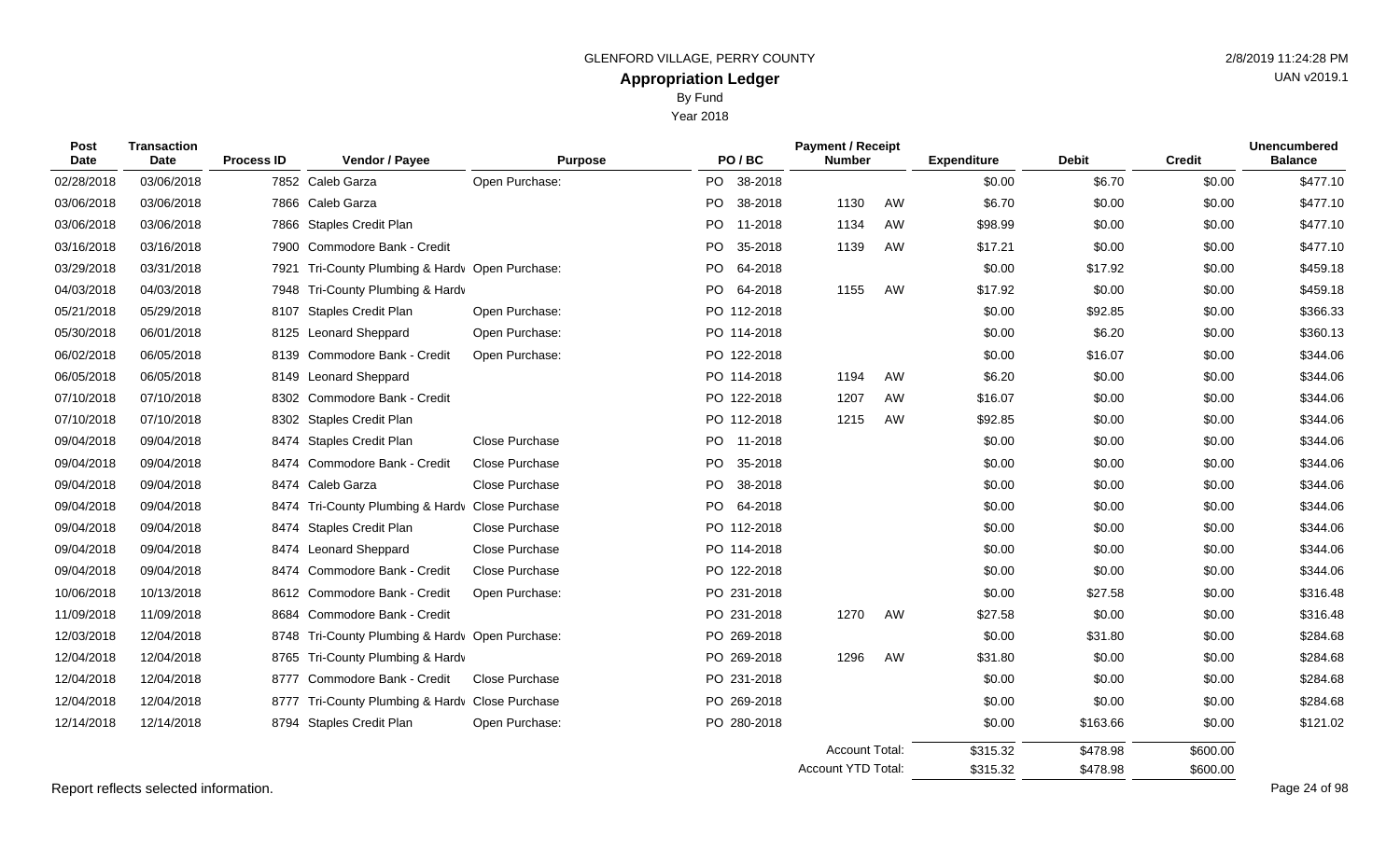By Fund

Year 2018

| Post<br><b>Date</b> | Transaction<br><b>Date</b> | <b>Process ID</b> | Vendor / Pavee | <b>Purpose</b> | PO/BC                                                                                             | <b>Payment / Receipt</b><br><b>Number</b> | <b>Expenditure</b>         | <b>Debit</b>               | <b>Credit</b>              | Unencumbered<br><b>Balance</b> |
|---------------------|----------------------------|-------------------|----------------|----------------|---------------------------------------------------------------------------------------------------|-------------------------------------------|----------------------------|----------------------------|----------------------------|--------------------------------|
|                     |                            |                   |                |                | <b>General Fund Total for Selected Accounts:</b><br>General Fund YTD Total for Selected Accounts: |                                           | \$15,295.89<br>\$15,295.89 | \$17,385.78<br>\$17,385.78 | \$21,876.82<br>\$21,876.82 |                                |

2011-620-300-0000 Street Construction, Maint. and Repair Contractual Services Account Code: Fund: Account Name:

#### **Balance**

| Reserved for Encumbrance 12/31:            | \$0.00     |
|--------------------------------------------|------------|
| Reserved for Encumbrance 12/31 Adjustment: | \$0.00     |
| Temporary Appropriation:                   | \$0.00     |
| Original Appropriation:                    | \$2,000.00 |
| Permanent Appropriation:                   | \$2,000.00 |
| Final Appropriation:                       | \$2,000.00 |
| Report Beginning Balance:                  | \$0.00     |

\$2,000.00

\$2,000.00

Account YTD Total:

\$2,000.00

| <b>Post</b> | Transaction |                   |                                    | <b>Payment / Receipt</b> |             |                       |    |             |              |            | <b>Unencumbered</b> |
|-------------|-------------|-------------------|------------------------------------|--------------------------|-------------|-----------------------|----|-------------|--------------|------------|---------------------|
| Date        | <b>Date</b> | <b>Process ID</b> | <b>Vendor / Pavee</b>              | <b>Purpose</b>           | PO/BC       | <b>Number</b>         |    | Expenditure | <b>Debit</b> | Credit     | <b>Balance</b>      |
| 01/01/2018  | 12/28/2017  |                   | 7533 Enter Permanent Appropriation |                          |             |                       |    | \$0.00      | \$0.00       | \$2,000.00 | \$2,000.00          |
| 06/26/2018  | 06/29/2018  |                   | 8215 Ultimate Enterprises Inc.     | Open Purchase:           | PO 137-2018 |                       |    | \$0.00      | \$2,000.00   | \$0.00     | \$0.00              |
| 07/10/2018  | 07/10/2018  |                   | 8302 Ultimate Enterprises Inc.     |                          | PO 137-2018 | 1216                  | AW | \$2,000.00  | \$0.00       | \$0.00     | \$0.00              |
| 09/04/2018  | 09/04/2018  |                   | 8474 Ultimate Enterprises Inc.     | Close Purchase           | PO 137-2018 |                       |    | \$0.00      | \$0.00       | \$0.00     | \$0.00              |
|             |             |                   |                                    |                          |             | <b>Account Total:</b> |    | \$2,000.00  | \$2,000.00   | \$2,000.00 |                     |

| Account Code: | 2011-620-344-0000                      |                                            | <b>Balance</b> |
|---------------|----------------------------------------|--------------------------------------------|----------------|
| Fund:         | Street Construction, Maint. and Repair | Reserved for Encumbrance 12/31:            | \$0.00         |
| Account Name: | Tax Collection Fees                    | Reserved for Encumbrance 12/31 Adjustment: | \$0.00         |
|               |                                        | Temporary Appropriation:                   | \$0.00         |

Report reflects selected information. Page 25 of 98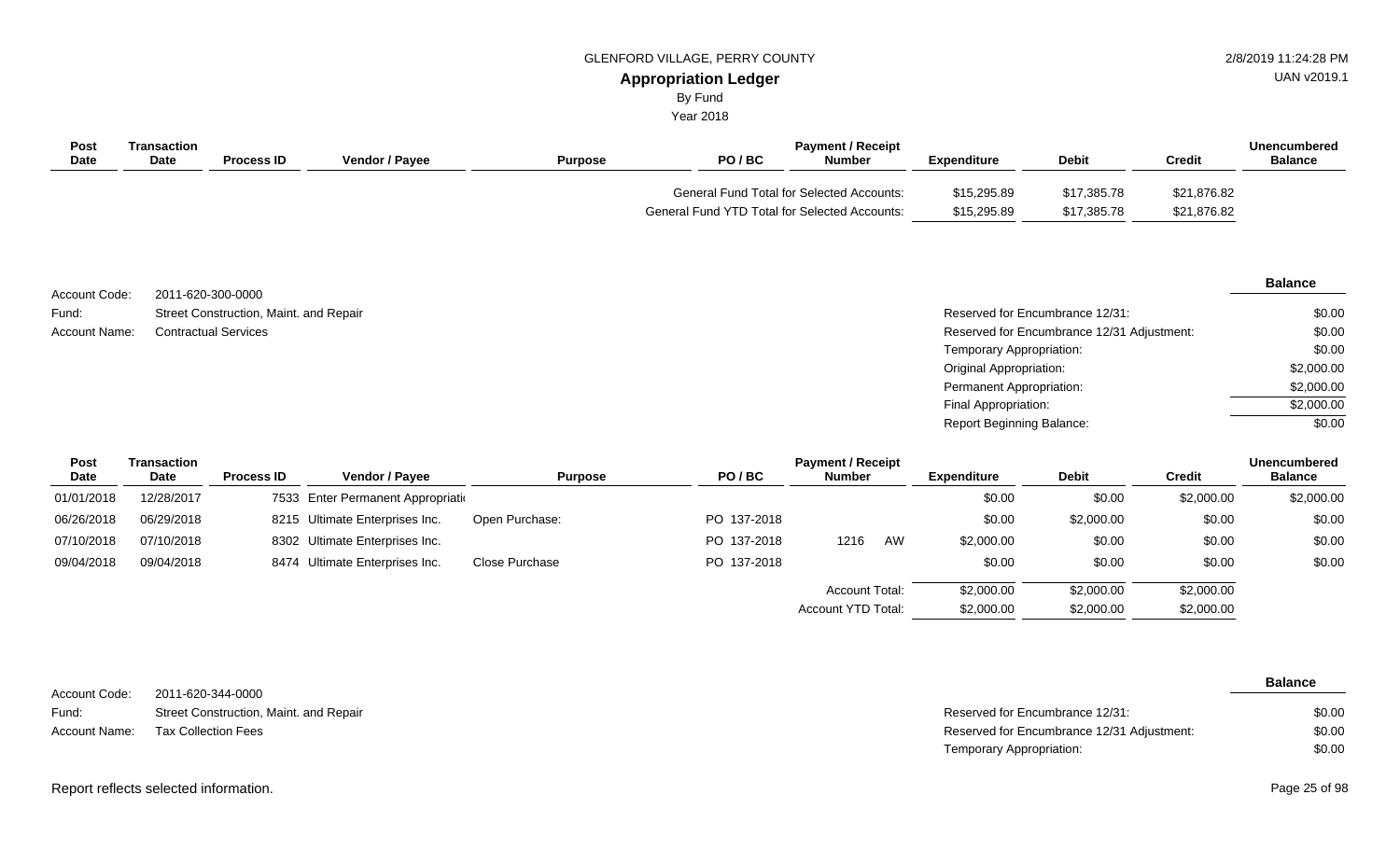Year 2018

| Original Appropriation:   | \$150.00 |
|---------------------------|----------|
| Permanent Appropriation:  | \$150.00 |
| Final Appropriation:      | \$150.00 |
| Report Beginning Balance: | \$0.00   |

| Post       | Transaction |                   |                                    |                |                | <b>Payment / Receipt</b> |                    |              |               | <b>Unencumbered</b> |
|------------|-------------|-------------------|------------------------------------|----------------|----------------|--------------------------|--------------------|--------------|---------------|---------------------|
| Date       | Date        | <b>Process ID</b> | <b>Vendor / Payee</b>              | <b>Purpose</b> | PO/BC          | <b>Number</b>            | <b>Expenditure</b> | <b>Debit</b> | <b>Credit</b> | <b>Balance</b>      |
| 01/01/2018 | 12/28/2017  |                   | 7533 Enter Permanent Appropriation |                |                |                          | \$0.00             | \$0.00       | \$150.00      | \$150.00            |
| 04/03/2018 | 04/27/2018  |                   | 8032 Perry County Auditor          | Open Purchase: | PO.<br>88-2018 |                          | \$0.00             | \$26.31      | \$0.00        | \$123.69            |
| 04/27/2018 | 04/27/2018  |                   | 8034 Perry County Auditor          |                | PO.<br>88-2018 | 14-2018 CH               | \$26.31            | \$0.00       | \$0.00        | \$123.69            |
| 08/21/2018 | 08/21/2018  |                   | 8434 Perry County Auditor          | Open Purchase: | PO 188-2018    |                          | \$0.00             | \$19.62      | \$0.00        | \$104.07            |
| 08/21/2018 | 08/21/2018  |                   | 8436 Perry County Auditor          |                | PO 188-2018    | 26-2018 CH               | \$19.62            | \$0.00       | \$0.00        | \$104.07            |
| 09/04/2018 | 09/04/2018  |                   | 8474 Perry County Auditor          | Close Purchase | 88-2018<br>PO. |                          | \$0.00             | \$0.00       | \$0.00        | \$104.07            |
| 09/04/2018 | 09/04/2018  |                   | 8474 Perry County Auditor          | Close Purchase | PO 188-2018    |                          | \$0.00             | \$0.00       | \$0.00        | \$104.07            |
|            |             |                   |                                    |                |                | <b>Account Total:</b>    | \$45.93            | \$45.93      | \$150.00      |                     |
|            |             |                   |                                    |                |                | Account YTD Total:       | \$45.93            | \$45.93      | \$150.00      |                     |

| Account Code: | 2011-620-400-0000                      |                                            | <b>Balance</b> |
|---------------|----------------------------------------|--------------------------------------------|----------------|
| Fund:         | Street Construction, Maint. and Repair | Reserved for Encumbrance 12/31:            | \$55.85        |
| Account Name: | Supplies and Materials                 | Reserved for Encumbrance 12/31 Adjustment: | \$50.15        |
|               |                                        | Temporary Appropriation:                   | \$0.00         |
|               |                                        | <b>Original Appropriation:</b>             | \$1,550.00     |
|               |                                        | Permanent Appropriation:                   | \$1,750.00     |
|               |                                        | Final Appropriation:                       | \$1,750.00     |
|               |                                        | <b>Report Beginning Balance:</b>           | \$0.00         |

| Post        | <b>Payment / Receipt</b><br>Transaction |                   |                              |                           |             |        |                    | Unencumbered |         |                |
|-------------|-----------------------------------------|-------------------|------------------------------|---------------------------|-------------|--------|--------------------|--------------|---------|----------------|
| <b>Date</b> | Date                                    | <b>Process ID</b> | Vendor / Pavee               | Purpose                   | PO/BC       | Number | <b>Expenditure</b> | <b>Debit</b> | Credit  | <b>Balance</b> |
| 01/01/2018  | 01/30/2018                              |                   | 7730 Commodore Bank - Credit | Carry Over Purchase Order | PO 253-2017 |        | \$0.00             | \$5.70       | \$5.70  | \$0.00         |
| 01/01/2018  | 01/30/2018                              |                   | 7730 Speedway LLC            | Carry Over Purchase Order | PO 257-2017 |        | \$0.00             | \$50.15      | \$50.15 | \$0.00         |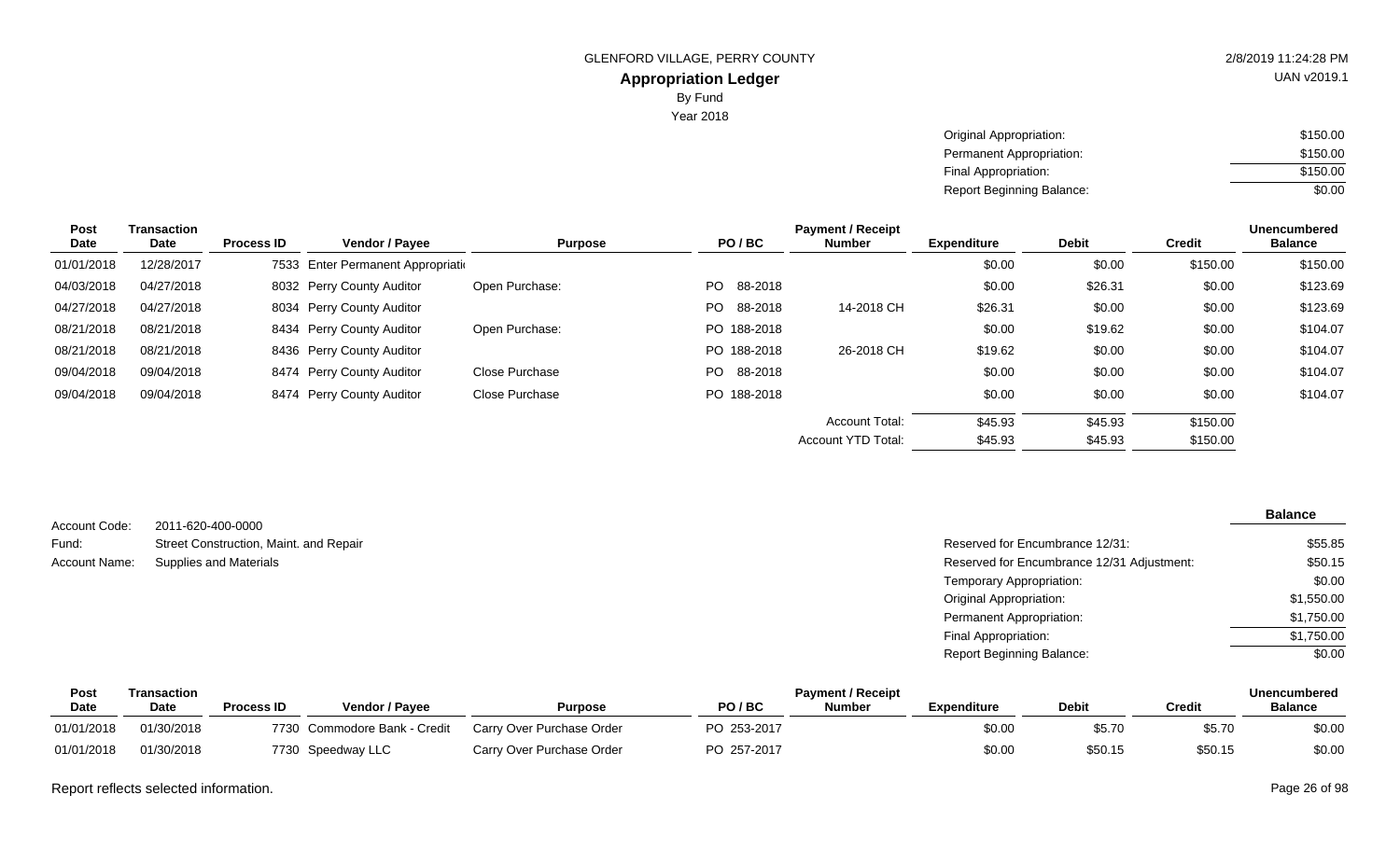Year 2018

| Post<br>Date | <b>Transaction</b><br><b>Date</b>     | <b>Process ID</b> | Vendor / Payee                                    | <b>Purpose</b>                   |    | PO/BC       | <b>Payment / Receipt</b><br><b>Number</b> |    | <b>Expenditure</b> | <b>Debit</b> | <b>Credit</b> | <b>Unencumbered</b><br><b>Balance</b> |
|--------------|---------------------------------------|-------------------|---------------------------------------------------|----------------------------------|----|-------------|-------------------------------------------|----|--------------------|--------------|---------------|---------------------------------------|
| 01/01/2018   | 12/28/2017                            |                   | 7533 Enter Permanent Appropriation                |                                  |    |             |                                           |    | \$0.00             | \$0.00       | \$1,550.00    | \$1,550.00                            |
| 01/16/2018   | 01/16/2018                            |                   | 7611 Commodore Bank - Credit                      |                                  |    | PO 253-2017 | 1088                                      | AW | \$5.70             | \$0.00       | \$0.00        | \$1,550.00                            |
| 01/16/2018   | 01/16/2018                            |                   | 7612 Commodore Bank - Credit                      | Reissue 1088                     |    | PO 253-2017 | 1092                                      | AW | \$0.00             | \$0.00       | \$0.00        | \$1,550.00                            |
| 01/16/2018   | 01/16/2018                            |                   | 7613 Commodore Bank - Credit                      | Reissue 1092                     |    | PO 253-2017 | 1096                                      | AW | \$0.00             | \$0.00       | \$0.00        | \$1,550.00                            |
| 02/02/2018   | 02/02/2018                            |                   | 7754 Speedway LLC                                 | <b>Close Prior Year Purchase</b> |    | PO 257-2017 |                                           |    | \$0.00             | \$50.15      | \$50.15       | \$1,550.00                            |
| 02/02/2018   | 02/02/2018                            |                   | 7756 WEX Bank                                     | Open Purchase:                   | PO | 16-2018     |                                           |    | \$0.00             | \$50.15      | \$0.00        | \$1,499.85                            |
| 02/02/2018   | 02/02/2018                            |                   | 7760 WEX Bank                                     |                                  | PO | 16-2018     | 1101                                      | AW | \$49.13            | \$0.00       | \$0.00        | \$1,499.85                            |
| 03/07/2018   | 03/16/2018                            |                   | 7886 Perry County Engineer's Offic Open Purchase: |                                  | PO | 48-2018     |                                           |    | \$0.00             | \$112.50     | \$0.00        | \$1,387.35                            |
| 03/07/2018   | 03/16/2018                            |                   | 7886 Commodore Bank - Credit                      | Open Purchase:                   | PO | 49-2018     |                                           |    | \$0.00             | \$50.00      | \$0.00        | \$1,337.35                            |
| 03/16/2018   | 03/16/2018                            | 7894              | Commodore Bank - Credit                           | Open Purchase:                   | PO | 54-2018     |                                           |    | \$0.00             | \$50.00      | \$0.00        | \$1,287.35                            |
| 03/29/2018   | 03/31/2018                            | 7921              | Tri-County Plumbing & Hardv Open Purchase:        |                                  | PO | 64-2018     |                                           |    | \$0.00             | \$13.50      | \$0.00        | \$1,273.85                            |
| 04/03/2018   | 04/03/2018                            | 7948              | Perry County Engineer's Offic                     |                                  | PO | 48-2018     | 1152                                      | AW | \$112.50           | \$0.00       | \$0.00        | \$1,273.85                            |
| 04/03/2018   | 04/03/2018                            |                   | 7948 Tri-County Plumbing & Hardv                  |                                  | PO | 64-2018     | 1155                                      | AW | \$13.50            | \$0.00       | \$0.00        | \$1,273.85                            |
| 04/11/2018   | 04/11/2018                            | 7995              | Commodore Bank - Credit                           |                                  | PO | 49-2018     | 1165                                      | AW | \$50.00            | \$0.00       | \$0.00        | \$1,273.85                            |
| 04/11/2018   | 04/11/2018                            |                   | 7995 Commodore Bank - Credit                      |                                  | PO | 54-2018     | 1165                                      | AW | \$50.00            | \$0.00       | \$0.00        | \$1,273.85                            |
| 04/16/2018   | 04/27/2018                            |                   | 8011 Commodore Bank - Credit                      | Open Purchase:                   | PO | 82-2018     |                                           |    | \$0.00             | \$50.50      | \$0.00        | \$1,223.35                            |
| 05/01/2018   | 05/01/2018                            |                   | 8047 Commodore Bank - Credit                      | Open Purchase:                   |    | PO 91-2018  |                                           |    | \$0.00             | \$50.00      | \$0.00        | \$1,173.35                            |
| 05/13/2018   | 05/18/2018                            | 8077              | Commodore Bank - Credit                           | Open Purchase:                   | PO | 99-2018     |                                           |    | \$0.00             | \$55.50      | \$0.00        | \$1,117.85                            |
| 05/18/2018   | 05/18/2018                            |                   | 8082 Commodore Bank - Credit                      |                                  |    | PO 82-2018  | 1185                                      | AW | \$50.50            | \$0.00       | \$0.00        | \$1,117.85                            |
| 05/18/2018   | 05/18/2018                            |                   | 8082 Commodore Bank - Credit                      |                                  | PO | 91-2018     | 1185                                      | AW | \$50.00            | \$0.00       | \$0.00        | \$1,117.85                            |
| 05/29/2018   | 05/29/2018                            |                   | 8107 Commodore Bank                               | Open Purchase:                   |    | PO 108-2018 |                                           |    | \$0.00             | \$50.00      | \$0.00        | \$1,067.85                            |
| 05/30/2018   | 06/01/2018                            | 8131              | Commodore Bank - Credit                           | Open Purchase:                   |    | PO 119-2018 |                                           |    | \$0.00             | \$61.50      | \$0.00        | \$1,006.35                            |
| 06/08/2018   | 06/19/2018                            | 8186              | Commodore Bank - Credit                           | Open Purchase:                   |    | PO 126-2018 |                                           |    | \$0.00             | \$50.00      | \$0.00        | \$956.35                              |
| 06/12/2018   | 06/19/2018                            | 8186              | Commodore Bank - Credit                           | Open Purchase:                   |    | PO 128-2018 |                                           |    | \$0.00             | \$50.20      | \$0.00        | \$906.15                              |
| 06/14/2018   | 06/19/2018                            | 8186              | Jeff's Auto Repair                                | Open Purchase:                   |    | PO 132-2018 |                                           |    | \$0.00             | \$58.00      | \$0.00        | \$848.15                              |
| 06/19/2018   | 06/19/2018                            | 8193              | Commodore Bank - Credit                           |                                  |    | PO 99-2018  | 1201                                      | AW | \$55.50            | \$0.00       | \$0.00        | \$848.15                              |
| 06/19/2018   | 06/19/2018                            | 8193              | Commodore Bank - Credit                           |                                  |    | PO 126-2018 | 1201                                      | AW | \$50.00            | \$0.00       | \$0.00        | \$848.15                              |
| 06/19/2018   | 06/19/2018                            |                   | 8193 Commodore Bank - Credit                      |                                  |    | PO 119-2018 | 1201                                      | AW | \$61.50            | \$0.00       | \$0.00        | \$848.15                              |
|              | Report reflects selected information. |                   |                                                   |                                  |    |             |                                           |    |                    |              |               | Page 27 of 98                         |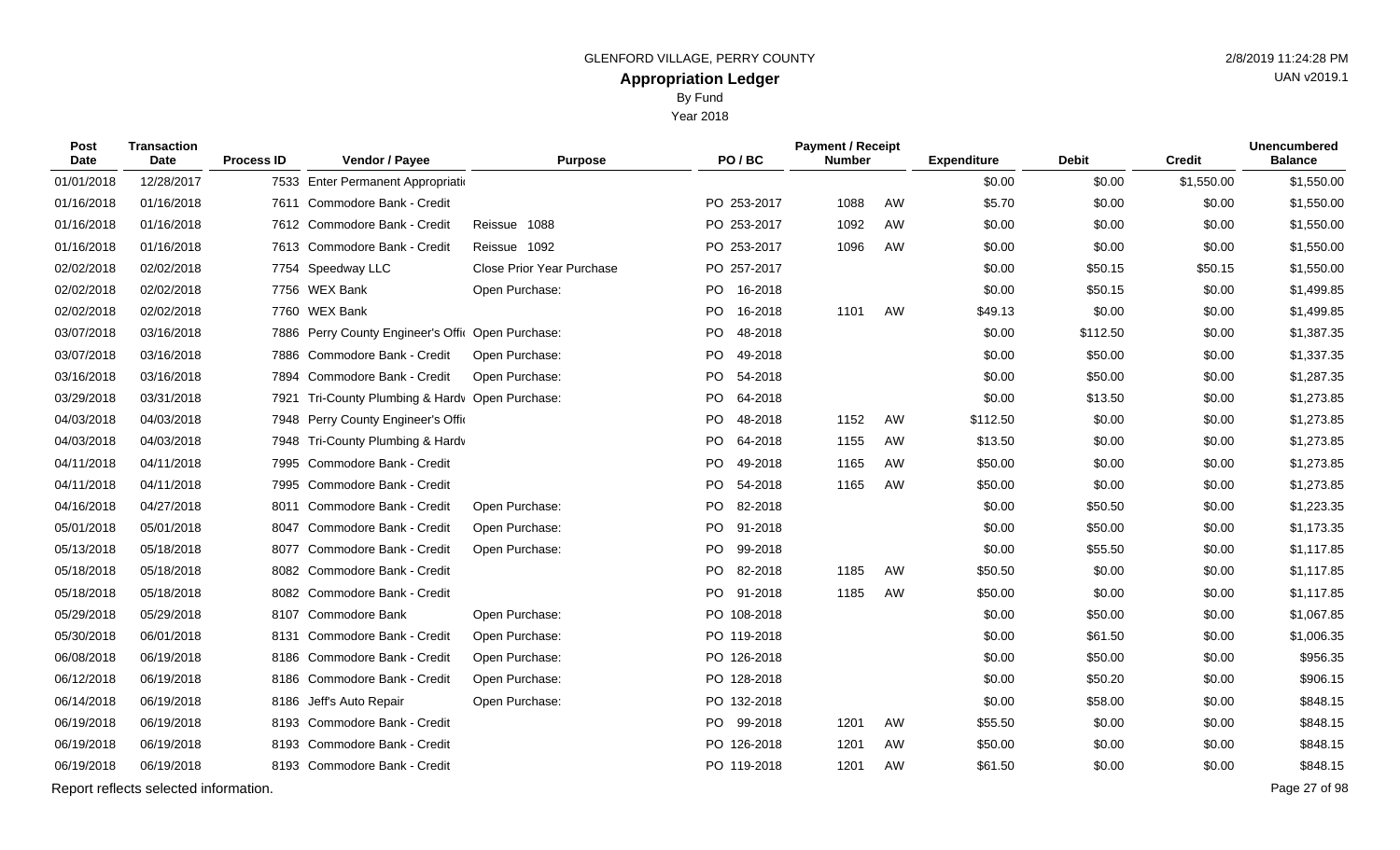Year 2018

| Post<br>Date | <b>Transaction</b><br><b>Date</b>     | <b>Process ID</b> | Vendor / Payee               | <b>Purpose</b>        | PO/BC       | <b>Payment / Receipt</b><br><b>Number</b> |    | <b>Expenditure</b> | <b>Debit</b> | <b>Credit</b> | <b>Unencumbered</b><br><b>Balance</b> |
|--------------|---------------------------------------|-------------------|------------------------------|-----------------------|-------------|-------------------------------------------|----|--------------------|--------------|---------------|---------------------------------------|
| 06/21/2018   | 06/29/2018                            |                   | 8215 Commodore Bank - Credit | Open Purchase:        | PO 136-2018 |                                           |    | \$0.00             | \$60.00      | \$0.00        | \$788.15                              |
| 07/06/2018   | 07/10/2018                            |                   | 8286 Commodore Bank - Credit | Open Purchase:        | PO 148-2018 |                                           |    | \$0.00             | \$60.50      | \$0.00        | \$727.65                              |
| 07/10/2018   | 07/10/2018                            | 8289              | Commodore Bank - Credit      | Open Purchase:        | PO 154-2018 |                                           |    | \$0.00             | \$50.00      | \$0.00        | \$677.65                              |
| 07/10/2018   | 07/10/2018                            |                   | 8302 Commodore Bank - Credit |                       | PO 128-2018 | 1207                                      | AW | \$50.20            | \$0.00       | \$0.00        | \$677.65                              |
| 07/10/2018   | 07/10/2018                            |                   | 8302 Commodore Bank - Credit |                       | PO 136-2018 | 1207                                      | AW | \$60.00            | \$0.00       | \$0.00        | \$677.65                              |
| 07/10/2018   | 07/10/2018                            |                   | 8302 Commodore Bank - Credit |                       | PO 154-2018 | 1207                                      | AW | \$50.00            | \$0.00       | \$0.00        | \$677.65                              |
| 07/10/2018   | 07/10/2018                            |                   | 8302 Jeff's Auto Repair      |                       | PO 132-2018 | 1212                                      | AW | \$58.00            | \$0.00       | \$0.00        | \$677.65                              |
| 07/13/2018   | 07/24/2018                            |                   | 8335 Commodore Bank - Credit | Open Purchase:        | PO 158-2018 |                                           |    | \$0.00             | \$50.00      | \$0.00        | \$627.65                              |
| 07/23/2018   | 07/24/2018                            | 8335              | Commodore Bank - Credit      | Open Purchase:        | PO 161-2018 |                                           |    | \$0.00             | \$50.00      | \$0.00        | \$577.65                              |
| 08/03/2018   | 08/07/2018                            |                   | 8392 Commodore Bank - Credit | Open Purchase:        | PO 171-2018 |                                           |    | \$0.00             | \$50.00      | \$0.00        | \$527.65                              |
| 08/07/2018   | 08/07/2018                            |                   | 8392 Commodore Bank - Credit | Open Purchase:        | PO 179-2018 |                                           |    | \$0.00             | \$40.00      | \$0.00        | \$487.65                              |
| 08/07/2018   | 08/07/2018                            | 8408              | Commodore Bank - Credit      |                       | PO 148-2018 | 1236                                      | AW | \$60.50            | \$0.00       | \$0.00        | \$487.65                              |
| 08/07/2018   | 08/07/2018                            | 8408              | Commodore Bank - Credit      |                       | PO 158-2018 | 1236                                      | AW | \$50.00            | \$0.00       | \$0.00        | \$487.65                              |
| 08/07/2018   | 08/07/2018                            | 8408              | Commodore Bank - Credit      |                       | PO 161-2018 | 1236                                      | AW | \$50.00            | \$0.00       | \$0.00        | \$487.65                              |
| 08/15/2018   | 08/21/2018                            | 8429              | Commodore Bank - Credit      | Open Purchase:        | PO 183-2018 |                                           |    | \$0.00             | \$50.00      | \$0.00        | \$437.65                              |
| 08/17/2018   | 08/21/2018                            | 8429              | Jeff's Auto Repair           | Open Purchase:        | PO 187-2018 |                                           |    | \$0.00             | \$131.00     | \$0.00        | \$306.65                              |
| 08/27/2018   | 08/28/2018                            |                   | 8456 Commodore Bank - Credit | Open Purchase:        | PO 191-2018 |                                           |    | \$0.00             | \$65.60      | \$0.00        | \$241.05                              |
| 08/27/2018   | 08/28/2018                            | 8456              | Commodore Bank - Credit      | Open Purchase:        | PO 192-2018 |                                           |    | \$0.00             | \$55.00      | \$0.00        | \$186.05                              |
| 09/04/2018   | 09/04/2018                            |                   | 8474 Commodore Bank - Credit | Close Purchase        | PO 136-2018 |                                           |    | \$0.00             | \$0.00       | \$0.00        | \$186.05                              |
| 09/04/2018   | 09/04/2018                            |                   | 8474 Commodore Bank - Credit | Close Purchase        | PO 148-2018 |                                           |    | \$0.00             | \$0.00       | \$0.00        | \$186.05                              |
| 09/04/2018   | 09/04/2018                            |                   | 8474 Commodore Bank - Credit | Close Purchase        | PO 154-2018 |                                           |    | \$0.00             | \$0.00       | \$0.00        | \$186.05                              |
| 09/04/2018   | 09/04/2018                            |                   | 8474 Commodore Bank - Credit | Close Purchase        | PO 158-2018 |                                           |    | \$0.00             | \$0.00       | \$0.00        | \$186.05                              |
| 09/04/2018   | 09/04/2018                            |                   | 8474 Commodore Bank - Credit | Close Purchase        | PO 161-2018 |                                           |    | \$0.00             | \$0.00       | \$0.00        | \$186.05                              |
| 09/04/2018   | 09/04/2018                            |                   | 8474 Commodore Bank - Credit | Close Purchase        | PO 91-2018  |                                           |    | \$0.00             | \$0.00       | \$0.00        | \$186.05                              |
| 09/04/2018   | 09/04/2018                            | 8474              | Commodore Bank - Credit      | Close Purchase        | PO 99-2018  |                                           |    | \$0.00             | \$0.00       | \$0.00        | \$186.05                              |
| 09/04/2018   | 09/04/2018                            |                   | 8474 Commodore Bank - Credit | Close Purchase        | PO 119-2018 |                                           |    | \$0.00             | \$0.00       | \$0.00        | \$186.05                              |
| 09/04/2018   | 09/04/2018                            |                   | 8474 Commodore Bank - Credit | Close Purchase        | PO 126-2018 |                                           |    | \$0.00             | \$0.00       | \$0.00        | \$186.05                              |
| 09/04/2018   | 09/04/2018                            |                   | 8474 Commodore Bank - Credit | <b>Close Purchase</b> | PO 128-2018 |                                           |    | \$0.00             | \$0.00       | \$0.00        | \$186.05                              |
|              | Report reflects selected information. |                   |                              |                       |             |                                           |    |                    |              |               | Page 28 of 98                         |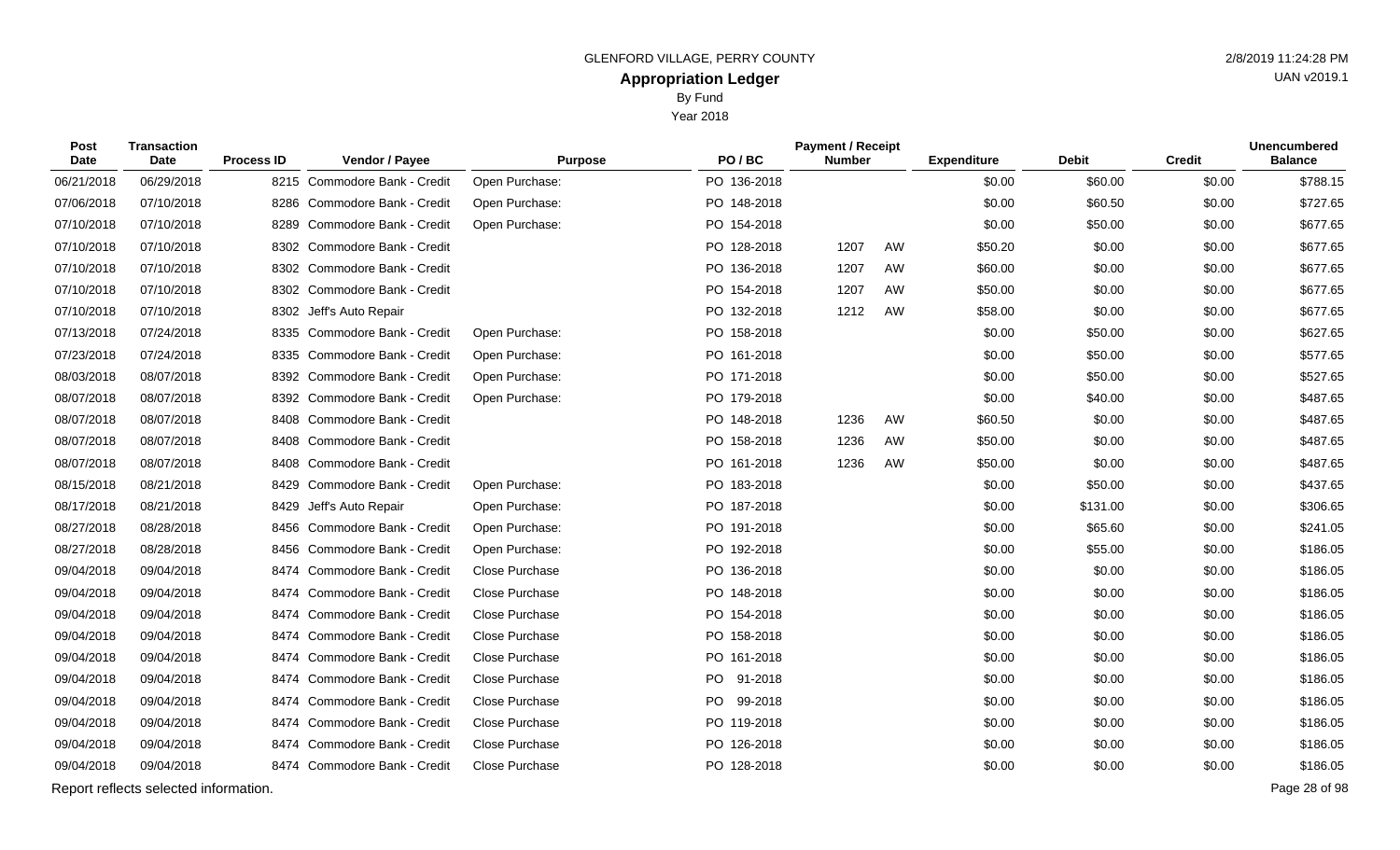Year 2018

| Post<br>Date | <b>Transaction</b><br><b>Date</b>     | <b>Process ID</b> | Vendor / Payee                                    | <b>Purpose</b>            | PO/BC       | <b>Payment / Receipt</b><br><b>Number</b> |    | <b>Expenditure</b> | <b>Debit</b> | <b>Credit</b> | <b>Unencumbered</b><br><b>Balance</b> |
|--------------|---------------------------------------|-------------------|---------------------------------------------------|---------------------------|-------------|-------------------------------------------|----|--------------------|--------------|---------------|---------------------------------------|
| 09/04/2018   | 09/04/2018                            |                   | 8474 Jeff's Auto Repair                           | Close Purchase            | PO 132-2018 |                                           |    | \$0.00             | \$0.00       | \$0.00        | \$186.05                              |
| 09/04/2018   | 09/04/2018                            |                   | 8474 Commodore Bank - Credit                      | Close Prior Year Purchase | PO 253-2017 |                                           |    | \$0.00             | \$0.00       | \$0.00        | \$186.05                              |
| 09/04/2018   | 09/04/2018                            |                   | 8474 Perry County Engineer's Offic Close Purchase |                           | PO 48-2018  |                                           |    | \$0.00             | \$0.00       | \$0.00        | \$186.05                              |
| 09/04/2018   | 09/04/2018                            |                   | 8474 Commodore Bank - Credit                      | <b>Close Purchase</b>     | PO 49-2018  |                                           |    | \$0.00             | \$0.00       | \$0.00        | \$186.05                              |
| 09/04/2018   | 09/04/2018                            |                   | 8474 Commodore Bank - Credit                      | Close Purchase            | PO 54-2018  |                                           |    | \$0.00             | \$0.00       | \$0.00        | \$186.05                              |
| 09/04/2018   | 09/04/2018                            |                   | 8474 Tri-County Plumbing & Hardv Close Purchase   |                           | PO 64-2018  |                                           |    | \$0.00             | \$0.00       | \$0.00        | \$186.05                              |
| 09/04/2018   | 09/04/2018                            |                   | 8474 Commodore Bank - Credit                      | Close Purchase            | PO 82-2018  |                                           |    | \$0.00             | \$0.00       | \$0.00        | \$186.05                              |
| 09/04/2018   | 09/04/2018                            |                   | 8475 WEX Bank                                     | Close Purchase            | PO 16-2018  |                                           |    | \$0.00             | \$0.00       | \$1.02        | \$187.07                              |
| 09/06/2018   | 09/07/2018                            |                   | 8483 Jeff's Auto Repair                           | Open Purchase:            | PO 203-2018 |                                           |    | \$0.00             | \$12.00      | \$0.00        | \$175.07                              |
| 09/07/2018   | 09/07/2018                            | 8496              | Commodore Bank - Credit                           |                           | PO 171-2018 | 32-2018 CH                                |    | \$50.00            | \$0.00       | \$0.00        | \$175.07                              |
| 09/07/2018   | 09/07/2018                            | 8496              | Commodore Bank - Credit                           |                           | PO 179-2018 | 32-2018 CH                                |    | \$40.00            | \$0.00       | \$0.00        | \$175.07                              |
| 09/07/2018   | 09/07/2018                            | 8496              | Commodore Bank - Credit                           |                           | PO 183-2018 | 32-2018 CH                                |    | \$50.00            | \$0.00       | \$0.00        | \$175.07                              |
| 09/07/2018   | 09/07/2018                            | 8496              | Commodore Bank - Credit                           |                           | PO 191-2018 | 32-2018 CH                                |    | \$65.60            | \$0.00       | \$0.00        | \$175.07                              |
| 09/07/2018   | 09/07/2018                            | 8496              | Commodore Bank - Credit                           |                           | PO 192-2018 | 32-2018 CH                                |    | \$55.00            | \$0.00       | \$0.00        | \$175.07                              |
| 09/07/2018   | 09/07/2018                            |                   | 8496 Jeff's Auto Repair                           |                           | PO 187-2018 | 35-2018 CH                                |    | \$131.00           | \$0.00       | \$0.00        | \$175.07                              |
| 09/07/2018   | 09/07/2018                            | 8496              | Jeff's Auto Repair                                |                           | PO 203-2018 | 35-2018 CH                                |    | \$12.00            | \$0.00       | \$0.00        | \$175.07                              |
| 09/10/2018   | 09/14/2018                            |                   | 8516 Commodore Bank - Credit                      | Open Purchase:            | PO 209-2018 |                                           |    | \$0.00             | \$50.00      | \$0.00        | \$125.07                              |
| 09/11/2018   | 09/14/2018                            |                   | 8516 Commodore Bank - Credit                      | Open Purchase:            | PO 210-2018 |                                           |    | \$0.00             | \$47.85      | \$0.00        | \$77.22                               |
| 10/02/2018   | 10/02/2018                            |                   | 8573 Commodore Bank - Credit                      | Close Purchase            | PO 171-2018 |                                           |    | \$0.00             | \$0.00       | \$0.00        | \$77.22                               |
| 10/02/2018   | 10/02/2018                            | 8573              | Commodore Bank - Credit                           | Close Purchase            | PO 179-2018 |                                           |    | \$0.00             | \$0.00       | \$0.00        | \$77.22                               |
| 10/02/2018   | 10/02/2018                            |                   | 8573 Commodore Bank - Credit                      | Close Purchase            | PO 183-2018 |                                           |    | \$0.00             | \$0.00       | \$0.00        | \$77.22                               |
| 10/02/2018   | 10/02/2018                            |                   | 8573 Jeff's Auto Repair                           | Close Purchase            | PO 187-2018 |                                           |    | \$0.00             | \$0.00       | \$0.00        | \$77.22                               |
| 10/02/2018   | 10/02/2018                            |                   | 8573 Commodore Bank - Credit                      | Close Purchase            | PO 191-2018 |                                           |    | \$0.00             | \$0.00       | \$0.00        | \$77.22                               |
| 10/02/2018   | 10/02/2018                            |                   | 8573 Commodore Bank - Credit                      | Close Purchase            | PO 192-2018 |                                           |    | \$0.00             | \$0.00       | \$0.00        | \$77.22                               |
| 10/02/2018   | 10/02/2018                            | 8573              | Jeff's Auto Repair                                | Close Purchase            | PO 203-2018 |                                           |    | \$0.00             | \$0.00       | \$0.00        | \$77.22                               |
| 10/02/2018   | 10/13/2018                            |                   | 8599 Permanent Reallocation Incre                 |                           |             |                                           |    | \$0.00             | \$0.00       | \$200.00      | \$277.22                              |
| 10/03/2018   | 10/13/2018                            |                   | 8612 Perry County Engineer's Offic Open Purchase: |                           | PO 227-2018 |                                           |    | \$0.00             | \$120.00     | \$0.00        | \$157.22                              |
| 10/19/2018   | 10/19/2018                            |                   | 8632 Commodore Bank - Credit                      |                           | PO 209-2018 | 1263                                      | AW | \$50.00            | \$0.00       | \$0.00        | \$157.22                              |
|              | Report reflects selected information. |                   |                                                   |                           |             |                                           |    |                    |              |               | Page 29 of 98                         |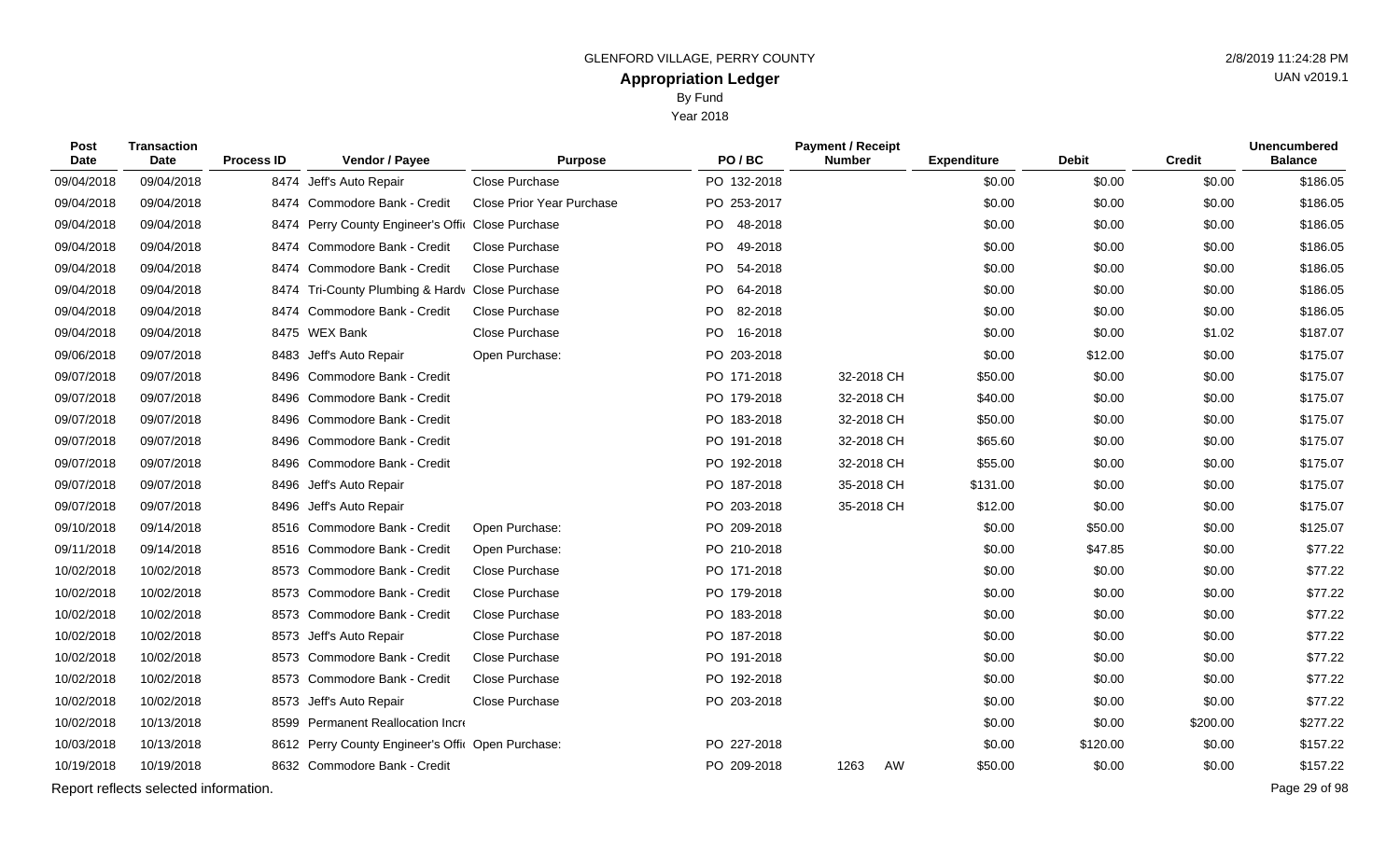Year 2018

| <b>Post</b><br><b>Date</b> | <b>Transaction</b><br>Date | <b>Process ID</b> | <b>Vendor / Payee</b>                             | <b>Purpose</b> | PO/BC       | <b>Payment / Receipt</b><br><b>Number</b> |    | <b>Expenditure</b> | <b>Debit</b> | Credit     | <b>Unencumbered</b><br><b>Balance</b> |
|----------------------------|----------------------------|-------------------|---------------------------------------------------|----------------|-------------|-------------------------------------------|----|--------------------|--------------|------------|---------------------------------------|
| 10/19/2018                 | 10/19/2018                 |                   | 8632 Commodore Bank - Credit                      |                | PO 210-2018 | 1263                                      | AW | \$47.85            | \$0.00       | \$0.00     | \$157.22                              |
| 10/19/2018                 | 10/19/2018                 |                   | 8632 Perry County Engineer's Offic                |                | PO 227-2018 | 1264                                      | AW | \$120.00           | \$0.00       | \$0.00     | \$157.22                              |
| 11/02/2018                 | 11/02/2018                 |                   | 8663 Commodore Bank                               | Close Purchase | PO 108-2018 |                                           |    | \$0.00             | \$0.00       | \$50.00    | \$207.22                              |
| 11/02/2018                 | 11/02/2018                 |                   | 8664 Commodore Bank - Credit                      | Close Purchase | PO 209-2018 |                                           |    | \$0.00             | \$0.00       | \$0.00     | \$207.22                              |
| 11/02/2018                 | 11/02/2018                 |                   | 8664 Commodore Bank - Credit                      | Close Purchase | PO 210-2018 |                                           |    | \$0.00             | \$0.00       | \$0.00     | \$207.22                              |
| 11/02/2018                 | 11/02/2018                 |                   | 8664 Perry County Engineer's Offic Close Purchase |                | PO 227-2018 |                                           |    | \$0.00             | \$0.00       | \$0.00     | \$207.22                              |
| 12/11/2018                 | 12/14/2018                 |                   | 8794 Commodore Bank - Credit                      | Open Purchase: | PO 276-2018 |                                           |    | \$0.00             | \$50.00      | \$0.00     | \$157.22                              |
| 12/11/2018                 | 12/14/2018                 |                   | 8794 Commodore Bank - Credit                      | Open Purchase: | PO 277-2018 |                                           |    | \$0.00             | \$29.99      | \$0.00     | \$127.23                              |
|                            |                            |                   |                                                   |                |             | <b>Account Total:</b>                     |    | \$1,548.48         | \$1.779.79   | \$1,907.02 |                                       |
|                            |                            |                   |                                                   |                |             | Account YTD Total:                        |    | \$1,548.48         | \$1,779.79   | \$1,907.02 |                                       |

| Account Code: | 2011-620-430-0000                      |                                            |
|---------------|----------------------------------------|--------------------------------------------|
| Fund:         | Street Construction, Maint. and Repair | Reserved for Encumbrance 12/31:            |
| Account Name: | Repairs and Maintenance                | Reserved for Encumbrance 12/31 Adjustment: |
|               |                                        | Temporary Appropriation:                   |
|               |                                        | Original Appropriation:                    |
|               |                                        | Permanent Appropriation:                   |
|               |                                        | Final Appropriation:                       |
|               |                                        | <b>Report Beginning Balance:</b>           |

| <b>Post</b> | Transaction |                   |                                    |                         | <b>Payment / Receipt</b> |                    |              | Unencumbered |                |
|-------------|-------------|-------------------|------------------------------------|-------------------------|--------------------------|--------------------|--------------|--------------|----------------|
| Date        | Date        | <b>Process ID</b> | <b>Vendor / Pavee</b>              | PO/BC<br><b>Purpose</b> | <b>Number</b>            | <b>Expenditure</b> | <b>Debit</b> | Credit       | <b>Balance</b> |
| 01/01/2018  | 12/28/2017  |                   | 7533 Enter Permanent Appropriation |                         |                          | \$0.00             | \$0.00       | \$300.00     | \$300.00       |
| 10/02/2018  | 10/13/2018  |                   | 8599 Permanent Reallocation Dec    |                         |                          | \$0.00             | \$200.00     | \$0.00       | \$100.00       |
|             |             |                   |                                    |                         | <b>Account Total:</b>    | \$0.00             | \$200.00     | \$300.00     |                |
|             |             |                   |                                    |                         | Account YTD Total:       | \$0.00             | \$200.00     | \$300.00     |                |

#### Report reflects selected information. Page 30 of 98

UAN v2019.1

**Balance**

\$0.00 \$0.00 \$0.00 \$300.00 \$100.00 \$100.00 \$0.00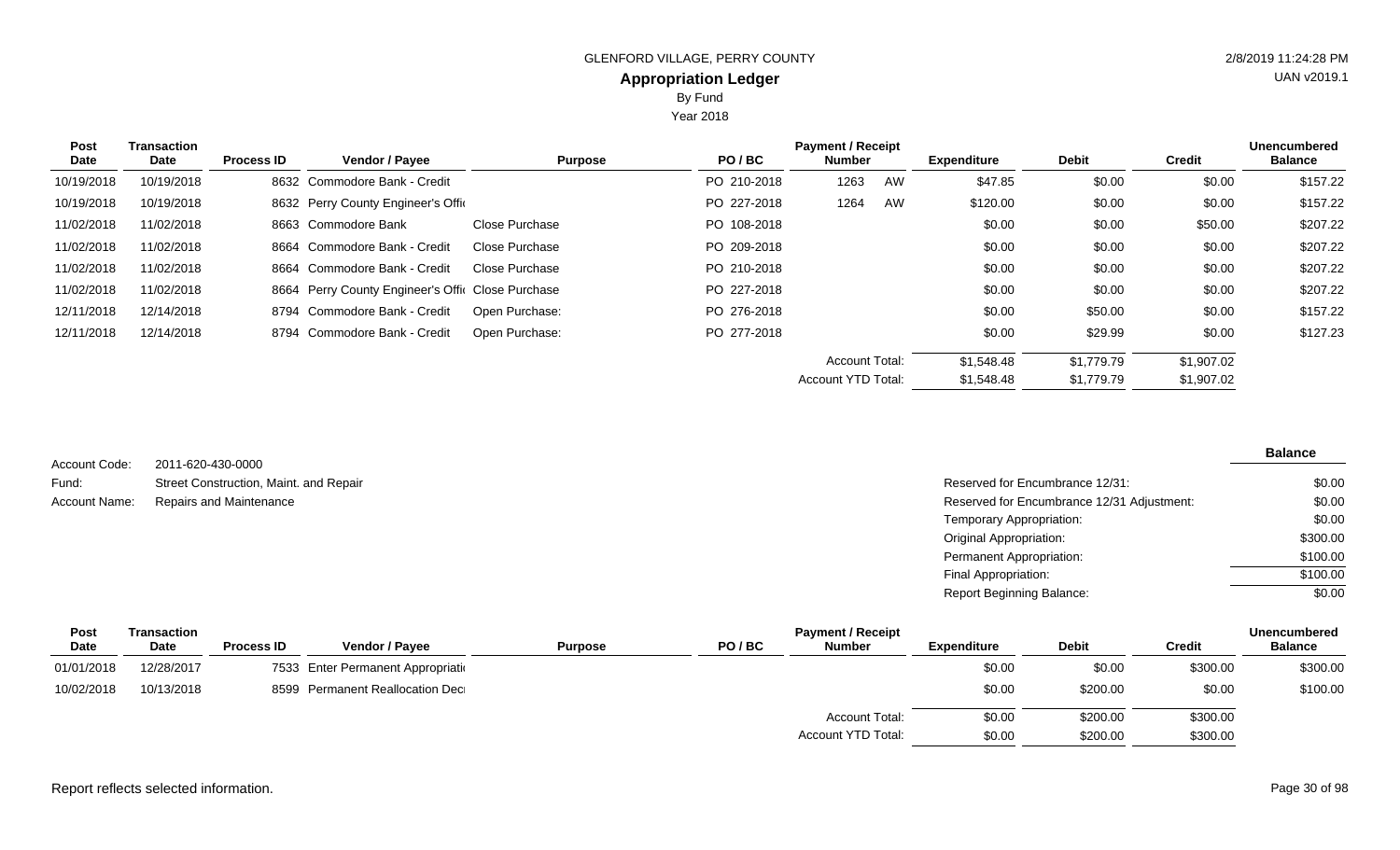**Balance**

2011-630-400-0000 Street Construction, Maint. and Repair Account Code: Fund: Account Name:

Reserved for Encumbrance 12/31: Supplies and Materials **Reserved for Encumbrance 12/31 Adjustment:** Temporary Appropriation: Original Appropriation: Permanent Appropriation: Final Appropriation: Report Beginning Balance: \$0.00 \$0.00 \$0.00 \$400.00 \$400.00 \$400.00 \$0.00

| Post        | <b>Transaction</b> |                   |                                    |                |             | <b>Payment / Receipt</b> |    |                    |              | <b>Unencumbered</b> |                |
|-------------|--------------------|-------------------|------------------------------------|----------------|-------------|--------------------------|----|--------------------|--------------|---------------------|----------------|
| <b>Date</b> | Date               | <b>Process ID</b> | <b>Vendor / Payee</b>              | <b>Purpose</b> | PO/BC       | <b>Number</b>            |    | <b>Expenditure</b> | <b>Debit</b> | <b>Credit</b>       | <b>Balance</b> |
| 01/01/2018  | 12/28/2017         |                   | 7533 Enter Permanent Appropriation |                |             |                          |    | \$0.00             | \$0.00       | \$400.00            | \$400.00       |
| 11/19/2018  | 11/30/2018         |                   | 8735 Commodore Bank - Credit       | Open Purchase: | PO 257-2018 |                          |    | \$0.00             | \$51.50      | \$0.00              | \$348.50       |
| 11/29/2018  | 11/30/2018         |                   | 8735 Commodore Bank - Credit       | Open Purchase: | PO 264-2018 |                          |    | \$0.00             | \$50.00      | \$0.00              | \$298.50       |
| 12/18/2018  | 12/18/2018         |                   | 8815 Commodore Bank - Credit       |                | PO 257-2018 | 1301                     | AW | \$51.50            | \$0.00       | \$0.00              | \$298.50       |
| 12/18/2018  | 12/18/2018         |                   | 8815 Commodore Bank - Credit       |                | PO 264-2018 | 1301                     | AW | \$50.00            | \$0.00       | \$0.00              | \$298.50       |
| 12/31/2018  | 01/05/2019         |                   | 8863 Commodore Bank - Credit       | Close Purchase | PO 257-2018 |                          |    | \$0.00             | \$0.00       | \$0.00              | \$298.50       |
| 12/31/2018  | 01/05/2019         |                   | 8863 Commodore Bank - Credit       | Close Purchase | PO 264-2018 |                          |    | \$0.00             | \$0.00       | \$0.00              | \$298.50       |
|             |                    |                   |                                    |                |             | Account Total:           |    | \$101.50           | \$101.50     | \$400.00            |                |
|             |                    |                   |                                    |                |             | Account YTD Total:       |    | \$101.50           | \$101.50     | \$400.00            |                |

|               |                                        |                                            | <b>Balance</b> |
|---------------|----------------------------------------|--------------------------------------------|----------------|
| Account Code: | 2011-730-300-0000                      |                                            |                |
| Fund:         | Street Construction, Maint. and Repair | Reserved for Encumbrance 12/31:            | \$0.00         |
| Account Name: | <b>Contractual Services</b>            | Reserved for Encumbrance 12/31 Adjustment: | \$0.00         |
|               |                                        | Temporary Appropriation:                   | \$0.00         |
|               |                                        | Original Appropriation:                    | \$1,860.00     |
|               |                                        | Permanent Appropriation:                   | \$1,760.00     |
|               |                                        | Final Appropriation:                       | \$1,760.00     |
|               |                                        |                                            | _ _ _ _ _      |

Report reflects selected information.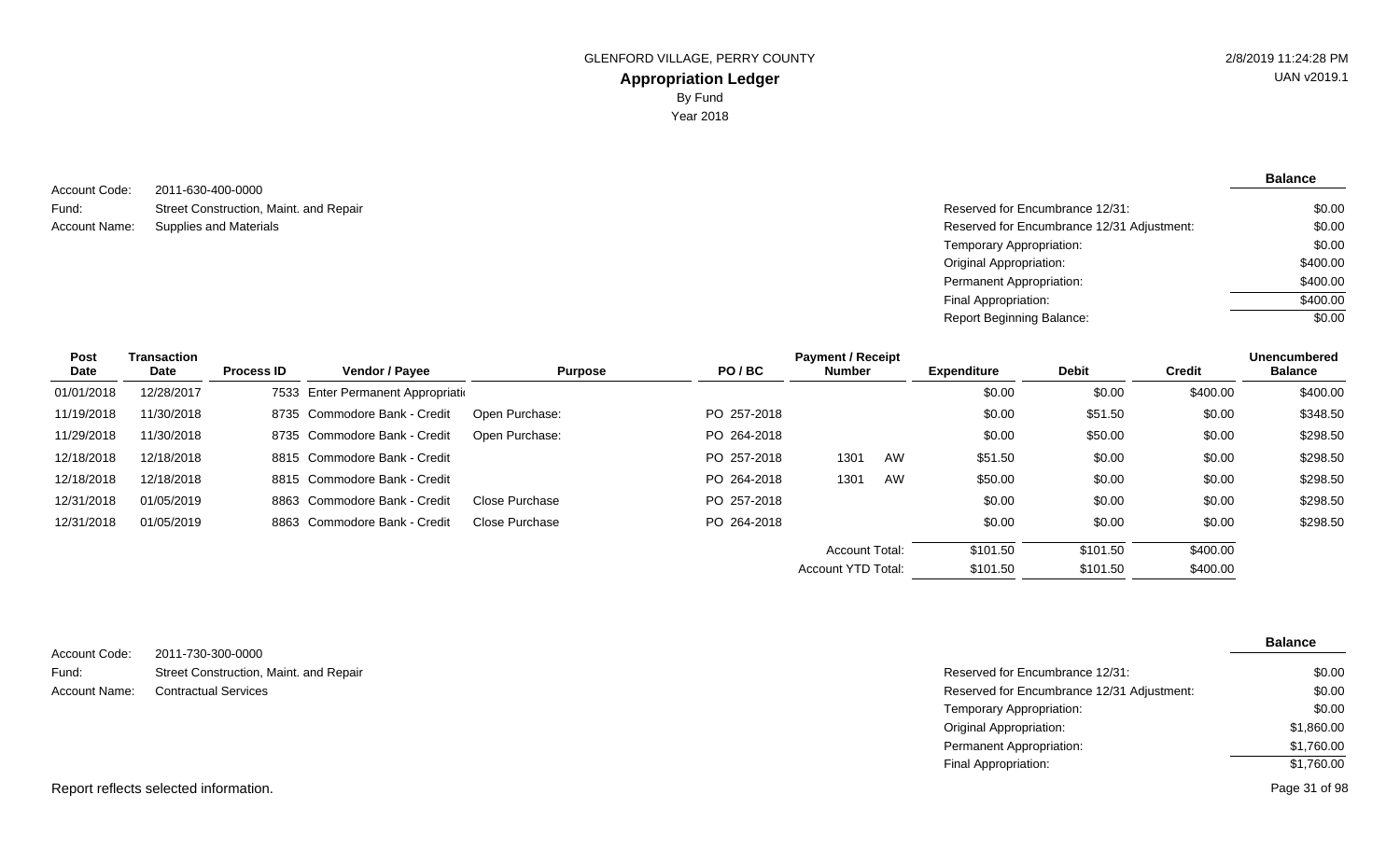By Fund

Year 2018

#### Report Beginning Balance:  $\overline{\hspace{1.5cm}80.00}$

| <b>Post</b> | Transaction |                   |                                    |                |       | <b>Payment / Receipt</b> |                    |              |               | <b>Unencumbered</b> |
|-------------|-------------|-------------------|------------------------------------|----------------|-------|--------------------------|--------------------|--------------|---------------|---------------------|
| <b>Date</b> | Date        | <b>Process ID</b> | <b>Vendor / Payee</b>              | <b>Purpose</b> | PO/BC | <b>Number</b>            | <b>Expenditure</b> | <b>Debit</b> | <b>Credit</b> | <b>Balance</b>      |
| 01/01/2018  | 12/28/2017  |                   | 7533 Enter Permanent Appropriation |                |       |                          | \$0.00             | \$0.00       | \$1,860.00    | \$1,860.00          |
| 12/28/2018  | 12/28/2018  |                   | 8833 Permanent Reallocation Dec    |                |       |                          | \$0.00             | \$100.00     | \$0.00        | \$1,760.00          |
|             |             |                   |                                    |                |       | <b>Account Total:</b>    | \$0.00             | \$100.00     | \$1,860.00    |                     |
|             |             |                   |                                    |                |       | Account YTD Total:       | \$0.00             | \$100.00     | \$1,860.00    |                     |

2011-730-311-0000 Street Construction, Maint. and Repair Account Code: Fund: Account Name:

| ZU I I-1 JU-J I I-UUUU                 |                                            |            |
|----------------------------------------|--------------------------------------------|------------|
| Street Construction, Maint. and Repair | Reserved for Encumbrance 12/31:            | \$170.73   |
| Electricity                            | Reserved for Encumbrance 12/31 Adjustment: | \$0.00     |
|                                        | Temporary Appropriation:                   | \$0.00     |
|                                        | Original Appropriation:                    | \$1,140.00 |
|                                        | Permanent Appropriation:                   | \$1,240.00 |
|                                        | Final Appropriation:                       | \$1,240.00 |
|                                        | <b>Report Beginning Balance:</b>           | \$0.00     |

| <b>Post</b><br><b>Date</b> | Transaction<br>Date | <b>Process ID</b> | Vendor / Payee                     | <b>Purpose</b>            | PO/BC           | <b>Payment / Receipt</b><br><b>Number</b> |    | <b>Expenditure</b> | <b>Debit</b> | <b>Credit</b> | Unencumbered<br><b>Balance</b> |
|----------------------------|---------------------|-------------------|------------------------------------|---------------------------|-----------------|-------------------------------------------|----|--------------------|--------------|---------------|--------------------------------|
| 01/01/2018                 | 01/30/2018          |                   | 7730 American Electric Power       | Carry Over Purchase Order | PO 259-2017     |                                           |    | \$0.00             | \$170.73     | \$170.73      | \$0.00                         |
| 01/01/2018                 | 12/28/2017          |                   | 7533 Enter Permanent Appropriation |                           |                 |                                           |    | \$0.00             | \$0.00       | \$1,140.00    | \$1,140.00                     |
| 01/02/2018                 | 01/02/2018          |                   | 7583 American Electric Power       |                           | PO 259-2017     | 107'                                      | AW | \$170.73           | \$0.00       | \$0.00        | \$1,140.00                     |
| 01/30/2018                 | 01/30/2018          | 7721              | <b>American Electric Power</b>     | Open Purchase:            | 13-2018<br>PO - |                                           |    | \$0.00             | \$222.14     | \$0.00        | \$917.86                       |
| 02/06/2018                 | 02/06/2018          |                   | 7786 American Electric Power       |                           | PO.<br>13-2018  | 1103                                      | AW | \$222.14           | \$0.00       | \$0.00        | \$917.86                       |
| 03/01/2018                 | 03/06/2018          |                   | 7852 American Electric Power       | Open Purchase:            | PO.<br>40-2018  |                                           |    | \$0.00             | \$104.77     | \$0.00        | \$813.09                       |
| 03/06/2018                 | 03/06/2018          |                   | 7866 American Electric Power       |                           | PO.<br>40-2018  | 1125                                      | AW | \$104.77           | \$0.00       | \$0.00        | \$813.09                       |
| 03/29/2018                 | 03/31/2018          | 7921              | <b>American Electric Power</b>     | Open Purchase:            | PO.<br>63-2018  |                                           |    | \$0.00             | \$141.56     | \$0.00        | \$671.53                       |
| 04/03/2018                 | 04/03/2018          |                   | 7948 American Electric Power       |                           | PO.<br>63-2018  | 1143                                      | AW | \$141.56           | \$0.00       | \$0.00        | \$671.53                       |
| 04/28/2018                 | 05/01/2018          | 8047              | <b>American Electric Power</b>     | Open Purchase:            | 90-2018<br>PO.  |                                           |    | \$0.00             | \$153.97     | \$0.00        | \$517.56                       |
|                            |                     |                   |                                    |                           |                 |                                           |    |                    |              |               |                                |

Report reflects selected information. Page 32 of 98

# UAN v2019.1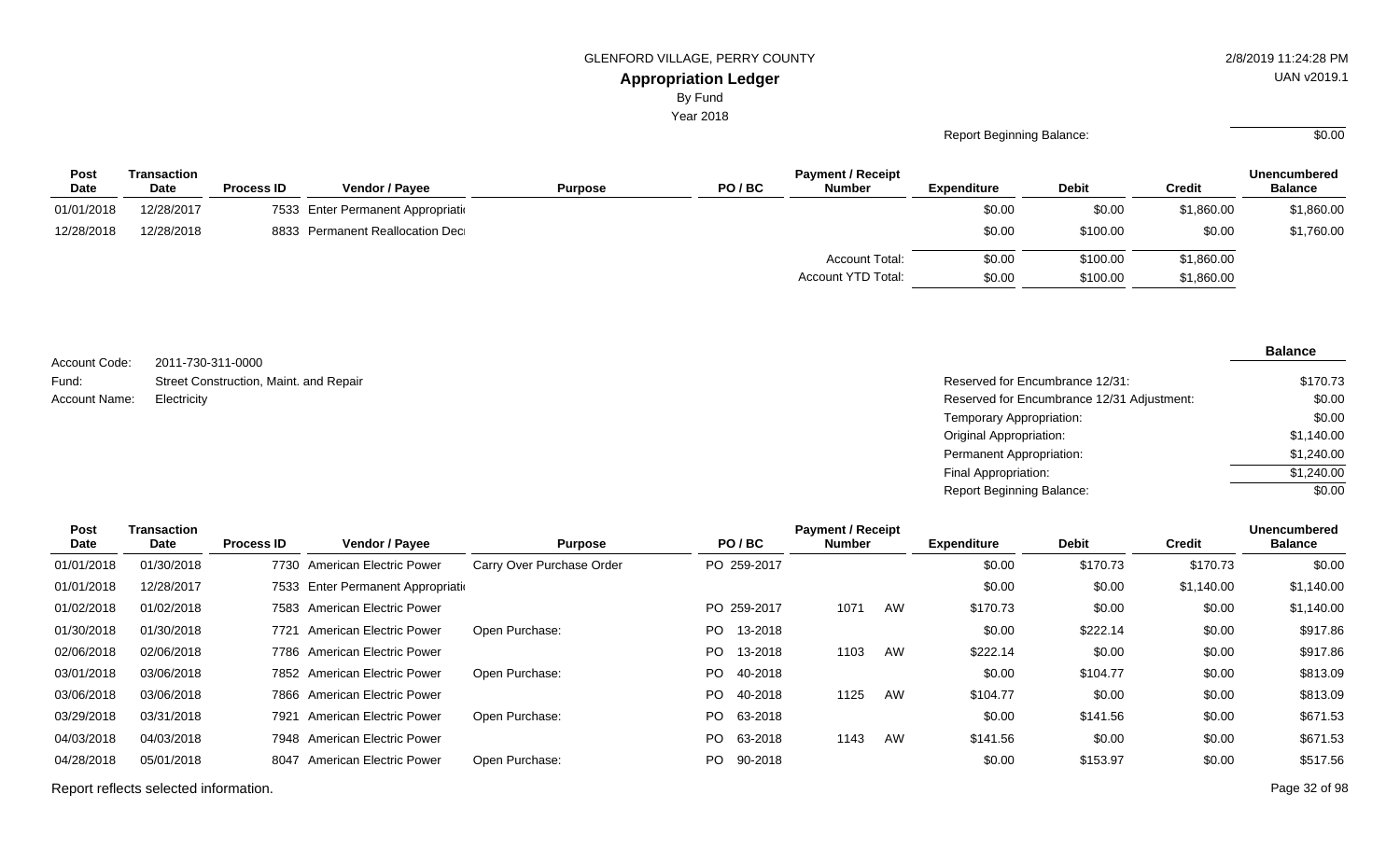Year 2018

| Post<br><b>Date</b> | Transaction<br>Date                   | <b>Process ID</b> | Vendor / Payee                    | <b>Purpose</b>                   | PO/BC       | <b>Payment / Receipt</b><br><b>Number</b> |    | <b>Expenditure</b> | <b>Debit</b> | <b>Credit</b> | <b>Unencumbered</b><br><b>Balance</b> |
|---------------------|---------------------------------------|-------------------|-----------------------------------|----------------------------------|-------------|-------------------------------------------|----|--------------------|--------------|---------------|---------------------------------------|
| 05/01/2018          | 05/01/2018                            |                   | 8054 American Electric Power      |                                  | PO 90-2018  | 1174                                      | AW | \$153.97           | \$0.00       | \$0.00        | \$517.56                              |
| 06/01/2018          | 06/01/2018                            |                   | 8125 American Electric Power      | Open Purchase:                   | PO 118-2018 |                                           |    | \$0.00             | \$97.46      | \$0.00        | \$420.10                              |
| 06/05/2018          | 06/05/2018                            |                   | 8149 American Electric Power      |                                  | PO 118-2018 | 1187                                      | AW | \$97.46            | \$0.00       | \$0.00        | \$420.10                              |
| 06/29/2018          | 06/29/2018                            |                   | 8215 American Electric Power      | Open Purchase:                   | PO 142-2018 |                                           |    | \$0.00             | \$54.43      | \$0.00        | \$365.67                              |
| 07/10/2018          | 07/10/2018                            |                   | 8302 American Electric Power      |                                  | PO 142-2018 | 1206                                      | AW | \$54.43            | \$0.00       | \$0.00        | \$365.67                              |
| 07/31/2018          | 07/31/2018                            |                   | 8357 American Electric Power      | Open Purchase:                   | PO 164-2018 |                                           |    | \$0.00             | \$67.44      | \$0.00        | \$298.23                              |
| 08/07/2018          | 08/07/2018                            |                   | 8408 American Electric Power      |                                  | PO 164-2018 | 1233                                      | AW | \$67.44            | \$0.00       | \$0.00        | \$298.23                              |
| 08/29/2018          | 08/31/2018                            |                   | 8465 American Electric Power      | Open Purchase:                   | PO 193-2018 |                                           |    | \$0.00             | \$61.13      | \$0.00        | \$237.10                              |
| 09/04/2018          | 09/04/2018                            |                   | 8474 American Electric Power      | Close Purchase                   | PO 142-2018 |                                           |    | \$0.00             | \$0.00       | \$0.00        | \$237.10                              |
| 09/04/2018          | 09/04/2018                            |                   | 8474 American Electric Power      | <b>Close Purchase</b>            | PO 164-2018 |                                           |    | \$0.00             | \$0.00       | \$0.00        | \$237.10                              |
| 09/04/2018          | 09/04/2018                            |                   | 8474 American Electric Power      | <b>Close Prior Year Purchase</b> | PO 259-2017 |                                           |    | \$0.00             | \$0.00       | \$0.00        | \$237.10                              |
| 09/04/2018          | 09/04/2018                            | 8474              | American Electric Power           | Close Purchase                   | PO 13-2018  |                                           |    | \$0.00             | \$0.00       | \$0.00        | \$237.10                              |
| 09/04/2018          | 09/04/2018                            |                   | 8474 American Electric Power      | Close Purchase                   | PO 40-2018  |                                           |    | \$0.00             | \$0.00       | \$0.00        | \$237.10                              |
| 09/04/2018          | 09/04/2018                            | 8474              | <b>American Electric Power</b>    | Close Purchase                   | PO 63-2018  |                                           |    | \$0.00             | \$0.00       | \$0.00        | \$237.10                              |
| 09/04/2018          | 09/04/2018                            |                   | 8474 American Electric Power      | Close Purchase                   | PO 90-2018  |                                           |    | \$0.00             | \$0.00       | \$0.00        | \$237.10                              |
| 09/04/2018          | 09/04/2018                            | 8474              | <b>American Electric Power</b>    | Close Purchase                   | PO 118-2018 |                                           |    | \$0.00             | \$0.00       | \$0.00        | \$237.10                              |
| 09/07/2018          | 09/07/2018                            |                   | 8496 American Electric Power      |                                  | PO 193-2018 | 29-2018 CH                                |    | \$61.13            | \$0.00       | \$0.00        | \$237.10                              |
| 09/28/2018          | 10/02/2018                            |                   | 8560 American Electric Power      | Open Purchase:                   | PO 217-2018 |                                           |    | \$0.00             | \$62.90      | \$0.00        | \$174.20                              |
| 10/02/2018          | 10/02/2018                            |                   | 8572 American Electric Power      |                                  | PO 217-2018 | 55-2018 CH                                |    | \$62.90            | \$0.00       | \$0.00        | \$174.20                              |
| 10/02/2018          | 10/02/2018                            |                   | 8573 American Electric Power      | Close Purchase                   | PO 193-2018 |                                           |    | \$0.00             | \$0.00       | \$0.00        | \$174.20                              |
| 10/26/2018          | 11/02/2018                            |                   | 8661 American Electric Power      | Open Purchase:                   | PO 241-2018 |                                           |    | \$0.00             | \$67.06      | \$0.00        | \$107.14                              |
| 11/02/2018          | 11/02/2018                            |                   | 8664 American Electric Power      | Close Purchase                   | PO 217-2018 |                                           |    | \$0.00             | \$0.00       | \$0.00        | \$107.14                              |
| 11/09/2018          | 11/09/2018                            |                   | 8684 American Electric Power      |                                  | PO 241-2018 | 1266                                      | AW | \$67.06            | \$0.00       | \$0.00        | \$107.14                              |
| 11/20/2018          | 11/30/2018                            |                   | 8735 American Electric Power      | Open Purchase:                   | PO 260-2018 |                                           |    | \$0.00             | \$92.69      | \$0.00        | \$14.45                               |
| 12/04/2018          | 12/04/2018                            |                   | 8765 American Electric Power      |                                  | PO 260-2018 | 1281                                      | AW | \$92.69            | \$0.00       | \$0.00        | \$14.45                               |
| 12/04/2018          | 12/04/2018                            |                   | 8777 American Electric Power      | Close Purchase                   | PO 241-2018 |                                           |    | \$0.00             | \$0.00       | \$0.00        | \$14.45                               |
| 12/04/2018          | 12/04/2018                            |                   | 8777 American Electric Power      | Close Purchase                   | PO 260-2018 |                                           |    | \$0.00             | \$0.00       | \$0.00        | \$14.45                               |
| 12/28/2018          | 12/28/2018                            |                   | 8833 Permanent Reallocation Incre |                                  |             |                                           |    | \$0.00             | \$0.00       | \$100.00      | \$114.45                              |
|                     | Report reflects selected information. |                   |                                   |                                  |             |                                           |    |                    |              |               | Page 33 of 98                         |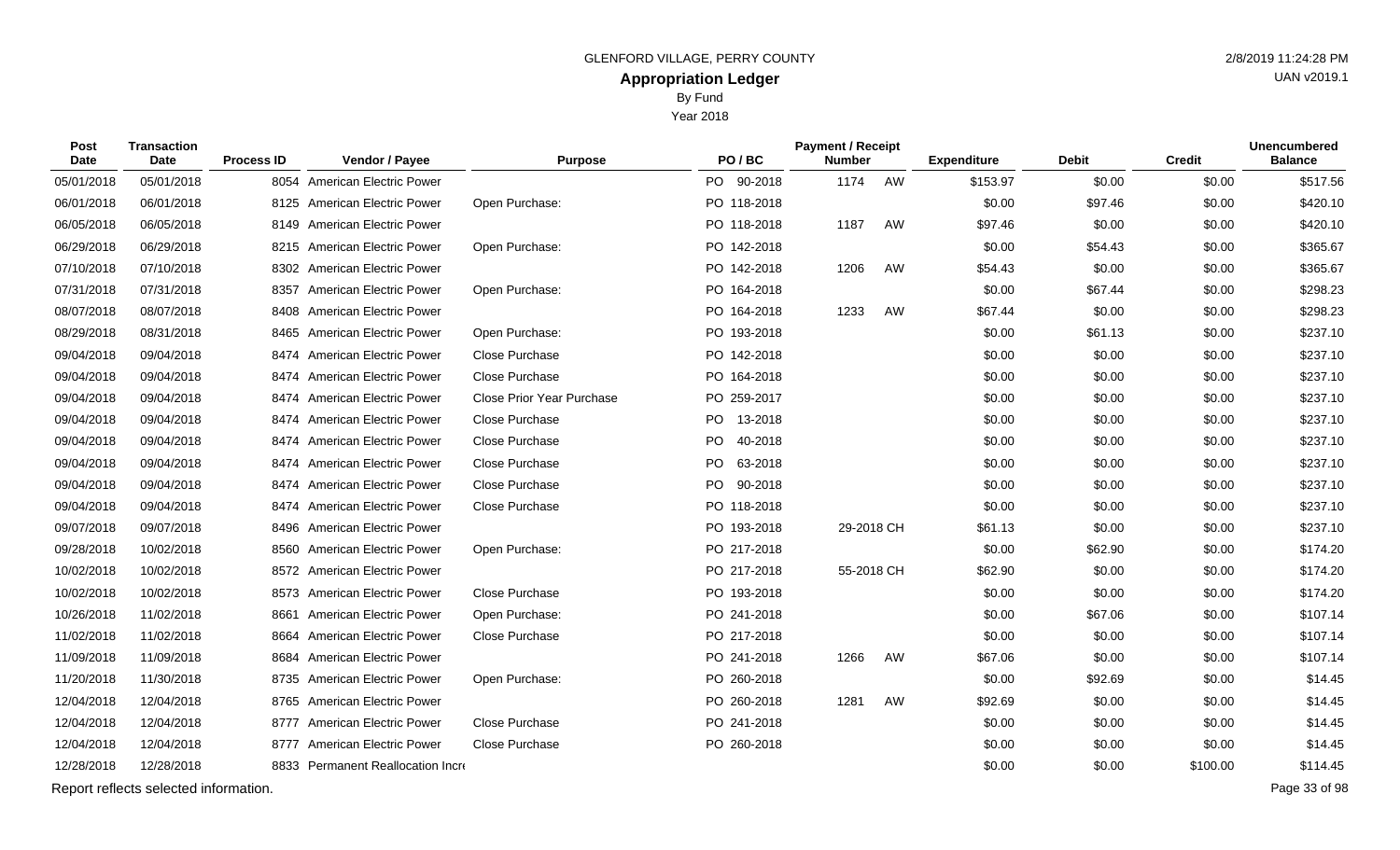Year 2018

| Post        | Transaction |                   |                              |                                     |             | <b>Payment / Receipt</b> |             |              |            | <b>Unencumbered</b> |
|-------------|-------------|-------------------|------------------------------|-------------------------------------|-------------|--------------------------|-------------|--------------|------------|---------------------|
| <b>Date</b> | <b>Date</b> | <b>Process ID</b> | <b>Vendor / Payee</b>        | <b>Purpose</b>                      | PO/BC       | <b>Number</b>            | Expenditure | <b>Debit</b> | Credit     | <b>Balance</b>      |
| 12/28/2018  | 12/28/2018  |                   | 8837 American Electric Power | Open Purchase:                      | PO 286-2018 |                          | \$0.00      | \$100.00     | \$0.00     | \$14.45             |
| 12/31/2018  | 01/08/2019  |                   | 8896 American Electric Power | Open Purchase:                      | PO 293-2018 |                          | \$0.00      | \$13.50      | \$0.00     | \$0.95              |
| 12/31/2018  | 01/25/2019  |                   | 8988 American Electric Power | Adjust Purchase: Purchase order was | PO 293-2018 |                          | \$0.00      | \$0.00       | \$0.16     | \$1.11              |
|             |             |                   |                              |                                     |             | Account Total:           | \$1,296.28  | \$1,409.78   | \$1,410.89 |                     |
|             |             |                   |                              |                                     |             | Account YTD Total:       | \$1,296.28  | \$1,409.78   | \$1,410.89 |                     |

| Account Code: | 2011-730-352-0000                      |
|---------------|----------------------------------------|
| Fund:         | Street Construction, Maint. and Repair |
| Account Name: | <b>Property Insurance Premiums</b>     |

| Street Construction, Maint. and Repair | Reserved for Encumbrance 12/31:            | \$0.00   |
|----------------------------------------|--------------------------------------------|----------|
| Property Insurance Premiums            | Reserved for Encumbrance 12/31 Adjustment: | \$0.00   |
|                                        | Temporary Appropriation:                   | \$0.00   |
|                                        | Original Appropriation:                    | \$600.00 |
|                                        | Permanent Appropriation:                   | \$600.00 |
|                                        | Final Appropriation:                       | \$600.00 |
|                                        | <b>Report Beginning Balance:</b>           | \$0.00   |

| Post       | Transaction |                   |                                                    |                |     |            | <b>Payment / Receipt</b> |    |                    |              |               | Unencumbered   |
|------------|-------------|-------------------|----------------------------------------------------|----------------|-----|------------|--------------------------|----|--------------------|--------------|---------------|----------------|
| Date       | Date        | <b>Process ID</b> | <b>Vendor / Pavee</b>                              | <b>Purpose</b> |     | PO/BC      | <b>Number</b>            |    | <b>Expenditure</b> | <b>Debit</b> | <b>Credit</b> | <b>Balance</b> |
| 01/01/2018 | 12/28/2017  |                   | 7533 Enter Permanent Appropriation                 |                |     |            |                          |    | \$0.00             | \$0.00       | \$600.00      | \$600.00       |
| 03/24/2018 | 03/31/2018  |                   | 7921 Ohio Municipal Joint Self-Insi Open Purchase: |                |     | PO 60-2018 |                          |    | \$0.00             | \$600.00     | \$0.00        | \$0.00         |
| 04/03/2018 | 04/03/2018  |                   | 7948 Ohio Municipal Joint Self-Insi                |                | PO. | 60-2018    | 1151                     | AW | \$600.00           | \$0.00       | \$0.00        | \$0.00         |
| 09/04/2018 | 09/04/2018  |                   | 8474 Ohio Municipal Joint Self-Insi Close Purchase |                |     | PO 60-2018 |                          |    | \$0.00             | \$0.00       | \$0.00        | \$0.00         |
|            |             |                   |                                                    |                |     |            | Account Total:           |    | \$600.00           | \$600.00     | \$600.00      |                |
|            |             |                   |                                                    |                |     |            | Account YTD Total:       |    | \$600.00           | \$600.00     | \$600.00      |                |

Report reflects selected information.

#### **Balance**

# UAN v2019.1

**Balance**

Page 34 of 98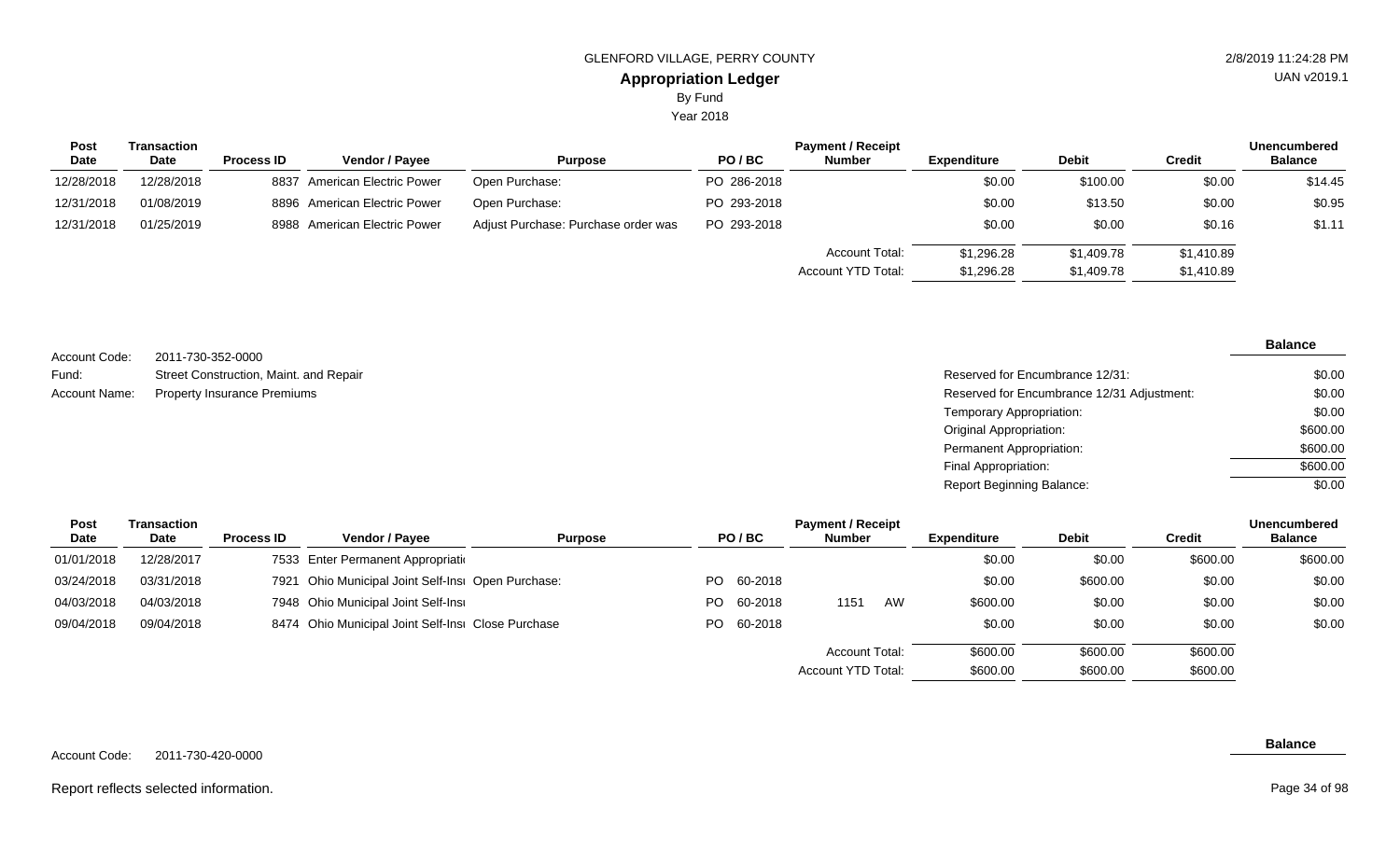GLENFORD VILLAGE, PERRY COUNTY **2/8/2019 11:24:28 PM** 

# **Appropriation Ledger**

By Fund

Year 2018

| Fund:         | Street Construction, Maint. and Repair | Reserved for Encumbrance 12/31: |
|---------------|----------------------------------------|---------------------------------|
| Account Name: | Operating Supplies and Materials       | Reserved for Encumbrance 12/31  |

| Street Construction, Maint. and Repair | Reserved for Encumbrance 12/31:            | \$0.00     |
|----------------------------------------|--------------------------------------------|------------|
| Operating Supplies and Materials       | Reserved for Encumbrance 12/31 Adjustment: | \$0.00     |
|                                        | Temporary Appropriation:                   | \$0.00     |
|                                        | Original Appropriation:                    | \$1,000.00 |
|                                        | Permanent Appropriation:                   | \$1,000.00 |
|                                        | Final Appropriation:                       | \$1,000.00 |
|                                        | <b>Report Beginning Balance:</b>           | \$0.00     |

| <b>Post</b><br><b>Date</b> | <b>Transaction</b><br>Date | <b>Process ID</b> | Vendor / Payee                     | <b>Purpose</b>        | PO/BC          | <b>Payment / Receipt</b><br><b>Number</b> |    | <b>Expenditure</b> | <b>Debit</b> | <b>Credit</b> | <b>Unencumbered</b><br><b>Balance</b> |
|----------------------------|----------------------------|-------------------|------------------------------------|-----------------------|----------------|-------------------------------------------|----|--------------------|--------------|---------------|---------------------------------------|
| 01/01/2018                 | 12/28/2017                 |                   | 7533 Enter Permanent Appropriation |                       |                |                                           |    | \$0.00             | \$0.00       | \$1,000.00    | \$1,000.00                            |
| 04/04/2018                 | 04/06/2018                 |                   | 7974 Underwood's Inc.              | Open Purchase:        | PO.<br>75-2018 |                                           |    | \$0.00             | \$0.35       | \$0.00        | \$999.65                              |
| 04/11/2018                 | 04/11/2018                 |                   | 7995 Underwood's Inc.              |                       | PO 75-2018     | 1167                                      | AW | \$0.35             | \$0.00       | \$0.00        | \$999.65                              |
| 05/30/2018                 | 06/01/2018                 | 8125              | <b>Snider's Sales and Service</b>  | Open Purchase:        | PO 116-2018    |                                           |    | \$0.00             | \$61.50      | \$0.00        | \$938.15                              |
| 06/01/2018                 | 06/01/2018                 | 8127              | <b>Snider's Sales and Service</b>  | <b>Close Purchase</b> | PO 116-2018    |                                           |    | \$0.00             | \$0.00       | \$61.50       | \$999.65                              |
| 07/06/2018                 | 07/10/2018                 |                   | 8286 Underwood's Inc.              | Open Purchase:        | PO 147-2018    |                                           |    | \$0.00             | \$106.65     | \$0.00        | \$893.00                              |
| 07/10/2018                 | 07/10/2018                 |                   | 8302 Underwood's Inc.              |                       | PO 147-2018    | 1217                                      | AW | \$106.65           | \$0.00       | \$0.00        | \$893.00                              |
| 07/31/2018                 | 07/31/2018                 |                   | 8357 John Clouse                   | Open Purchase:        | PO 166-2018    |                                           |    | \$0.00             | \$80.01      | \$0.00        | \$812.99                              |
| 07/31/2018                 | 07/31/2018                 |                   | 8360 John Clouse                   |                       | PO 166-2018    | 1232                                      | AW | \$80.01            | \$0.00       | \$0.00        | \$812.99                              |
| 09/04/2018                 | 09/04/2018                 |                   | 8474 Underwood's Inc.              | <b>Close Purchase</b> | 75-2018<br>PO. |                                           |    | \$0.00             | \$0.00       | \$0.00        | \$812.99                              |
| 09/04/2018                 | 09/04/2018                 |                   | 8474 Underwood's Inc.              | Close Purchase        | PO 147-2018    |                                           |    | \$0.00             | \$0.00       | \$0.00        | \$812.99                              |
| 09/04/2018                 | 09/04/2018                 |                   | 8474 John Clouse                   | Close Purchase        | PO 166-2018    |                                           |    | \$0.00             | \$0.00       | \$0.00        | \$812.99                              |
| 09/07/2018                 | 09/07/2018                 |                   | 8483 Commodore Bank - Credit       | Open Purchase:        | PO 205-2018    |                                           |    | \$0.00             | \$89.00      | \$0.00        | \$723.99                              |
| 09/07/2018                 | 09/07/2018                 |                   | 8483 Commodore Bank - Credit       | Open Purchase:        | PO 207-2018    |                                           |    | \$0.00             | \$49.99      | \$0.00        | \$674.00                              |
| 09/10/2018                 | 09/14/2018                 | 8516              | Commodore Bank - Credit            | Open Purchase:        | PO 209-2018    |                                           |    | \$0.00             | \$50.00      | \$0.00        | \$624.00                              |
| 09/21/2018                 | 10/02/2018                 | 8560              | Commodore Bank - Credit            | Open Purchase:        | PO 214-2018    |                                           |    | \$0.00             | \$50.00      | \$0.00        | \$574.00                              |
| 09/22/2018                 | 10/02/2018                 | 8560              | Commodore Bank - Credit            | Open Purchase:        | PO 215-2018    |                                           |    | \$0.00             | \$17.50      | \$0.00        | \$556.50                              |
| 10/03/2018                 | 10/13/2018                 | 8612              | Commodore Bank - Credit            | Open Purchase:        | PO 226-2018    |                                           |    | \$0.00             | \$50.00      | \$0.00        | \$506.50                              |
| 10/19/2018                 | 10/19/2018                 |                   | 8632 Commodore Bank - Credit       |                       | PO 207-2018    | 1263                                      | AW | \$49.99            | \$0.00       | \$0.00        | \$506.50                              |
| 10/19/2018                 | 10/19/2018                 |                   | 8632 Commodore Bank - Credit       |                       | PO 209-2018    | 1263                                      | AW | \$50.00            | \$0.00       | \$0.00        | \$506.50                              |
| 10/19/2018                 | 10/19/2018                 |                   | 8632 Commodore Bank - Credit       |                       | PO 205-2018    | 1263                                      | AW | \$74.95            | \$0.00       | \$0.00        | \$506.50                              |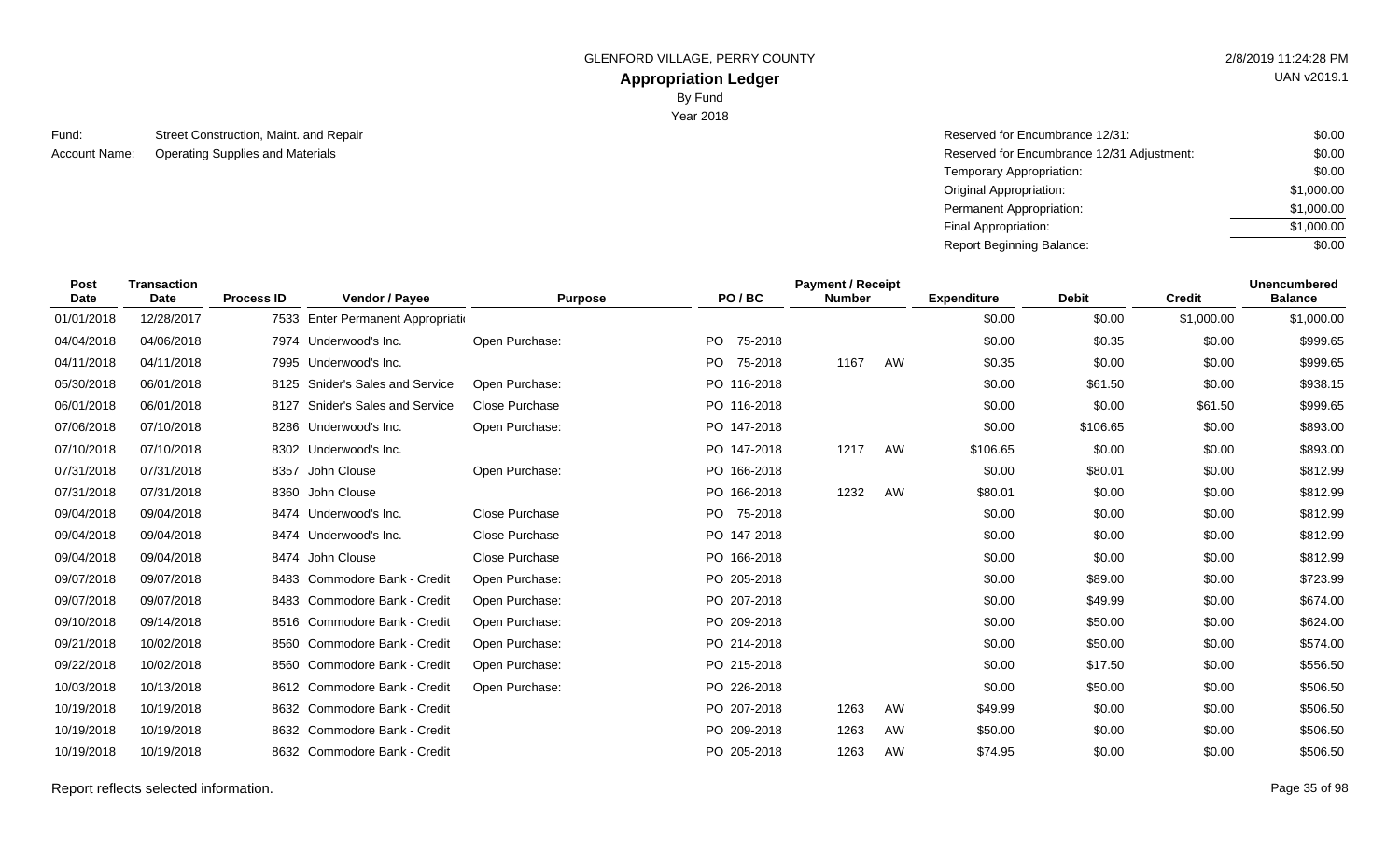Year 2018

| <b>Post</b><br>Date | <b>Transaction</b><br>Date | <b>Process ID</b> | <b>Vendor / Payee</b>        | <b>Purpose</b> | PO/BC       | <b>Payment / Receipt</b><br><b>Number</b> |    | <b>Expenditure</b> | <b>Debit</b> | <b>Credit</b> | <b>Unencumbered</b><br><b>Balance</b> |
|---------------------|----------------------------|-------------------|------------------------------|----------------|-------------|-------------------------------------------|----|--------------------|--------------|---------------|---------------------------------------|
| 10/19/2018          | 10/19/2018                 |                   | 8632 Commodore Bank - Credit |                | PO 214-2018 | 1263                                      | AW | \$50.00            | \$0.00       | \$0.00        | \$506.50                              |
| 10/19/2018          | 10/19/2018                 |                   | 8632 Commodore Bank - Credit |                | PO 215-2018 | 1263                                      | AW | \$17.50            | \$0.00       | \$0.00        | \$506.50                              |
| 11/02/2018          | 11/02/2018                 |                   | 8664 Commodore Bank - Credit | Close Purchase | PO 207-2018 |                                           |    | \$0.00             | \$0.00       | \$0.00        | \$506.50                              |
| 11/02/2018          | 11/02/2018                 |                   | 8664 Commodore Bank - Credit | Close Purchase | PO 209-2018 |                                           |    | \$0.00             | \$0.00       | \$0.00        | \$506.50                              |
| 11/02/2018          | 11/02/2018                 |                   | 8664 Commodore Bank - Credit | Close Purchase | PO 214-2018 |                                           |    | \$0.00             | \$0.00       | \$0.00        | \$506.50                              |
| 11/02/2018          | 11/02/2018                 |                   | 8664 Commodore Bank - Credit | Close Purchase | PO 215-2018 |                                           |    | \$0.00             | \$0.00       | \$0.00        | \$506.50                              |
| 11/09/2018          | 11/09/2018                 |                   | 8684 Commodore Bank - Credit |                | PO 226-2018 | 1270                                      | AW | \$50.00            | \$0.00       | \$0.00        | \$506.50                              |
| 12/04/2018          | 12/04/2018                 | 8777              | Commodore Bank - Credit      | Close Purchase | PO 226-2018 |                                           |    | \$0.00             | \$0.00       | \$0.00        | \$506.50                              |
| 12/31/2018          | 01/05/2019                 |                   | 8863 Commodore Bank - Credit | Close Purchase | PO 205-2018 |                                           |    | \$0.00             | \$0.00       | \$14.05       | \$520.55                              |
|                     |                            |                   |                              |                |             | <b>Account Total:</b>                     |    | \$479.45           | \$555.00     | \$1,075.55    |                                       |
|                     |                            |                   |                              |                |             | <b>Account YTD Total:</b>                 |    | \$479.45           | \$555.00     | \$1,075.55    |                                       |

| Account Code: | 2011-730-431-0000                             |                                            | <b>Balance</b> |
|---------------|-----------------------------------------------|--------------------------------------------|----------------|
| Fund:         | Street Construction, Maint. and Repair        | Reserved for Encumbrance 12/31:            | \$0.00         |
| Account Name: | Repairs and Maintenance of Buildings and Land | Reserved for Encumbrance 12/31 Adjustment: | \$0.00         |
|               |                                               | Temporary Appropriation:                   | \$0.00         |
|               |                                               | Original Appropriation:                    | \$480.00       |
|               |                                               | Permanent Appropriation:                   | \$480.00       |
|               |                                               | Final Appropriation:                       | \$480.00       |
|               |                                               | Report Beginning Balance:                  | \$0.00         |

| <b>Post</b> | Transaction |                   |                                    |                |       | <b>Unencumbered</b>   |                    |              |               |                |
|-------------|-------------|-------------------|------------------------------------|----------------|-------|-----------------------|--------------------|--------------|---------------|----------------|
| <b>Date</b> | <b>Date</b> | <b>Process ID</b> | <b>Vendor / Payee</b>              | <b>Purpose</b> | PO/BC | <b>Number</b>         | <b>Expenditure</b> | <b>Debit</b> | <b>Credit</b> | <b>Balance</b> |
| 01/01/2018  | 12/28/2017  |                   | 7533 Enter Permanent Appropriation |                |       |                       | \$0.00             | \$0.00       | \$480.00      | \$480.00       |
|             |             |                   |                                    |                |       | <b>Account Total:</b> | \$0.00             | \$0.00       | \$480.00      |                |
|             |             |                   |                                    |                |       | Account YTD Total:    | \$0.00             | \$0.00       | \$480.00      |                |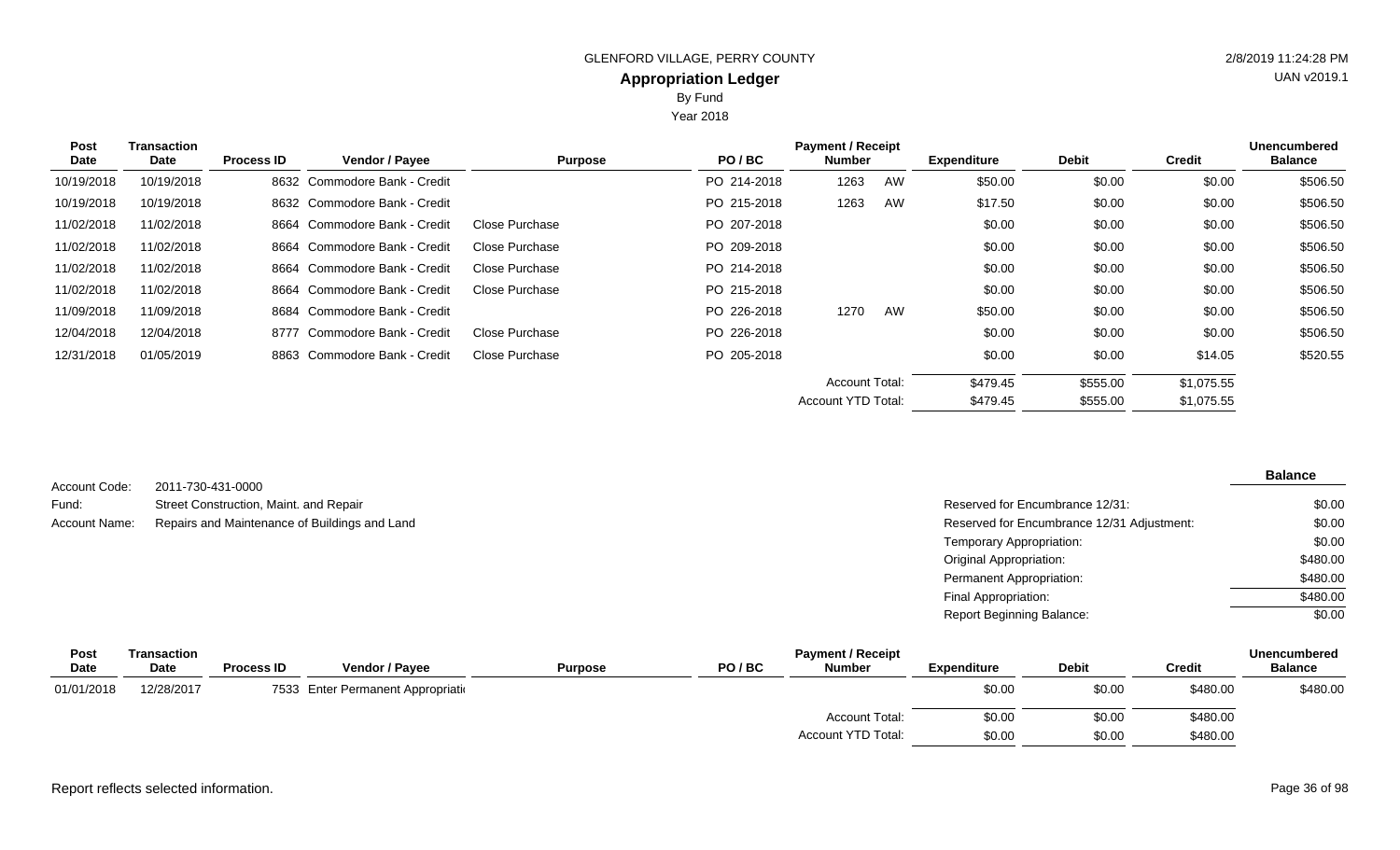**Balance**

\$0.00 \$0.00 \$0.00 \$520.00 \$520.00 \$520.00 \$0.00

| Street Construction, Maint. and Repair<br>Reserved for Encumbrance 12/31:<br>Fund:      |  |
|-----------------------------------------------------------------------------------------|--|
|                                                                                         |  |
| Reserved for Encumbrance 12/31 Adjustment:<br><b>Auditing Services</b><br>Account Name: |  |
| Temporary Appropriation:                                                                |  |
| Original Appropriation:                                                                 |  |
| Permanent Appropriation:                                                                |  |
| Final Appropriation:                                                                    |  |
| <b>Report Beginning Balance:</b>                                                        |  |

| <b>Post</b><br>Date | Transaction<br>Date | <b>Process ID</b> | <b>Vendor / Payee</b>              | <b>Purpose</b>                                                               | PO/BC | <b>Payment / Receipt</b><br><b>Number</b> | <b>Expenditure</b> | <b>Debit</b> | <b>Credit</b> | <b>Unencumbered</b><br><b>Balance</b> |
|---------------------|---------------------|-------------------|------------------------------------|------------------------------------------------------------------------------|-------|-------------------------------------------|--------------------|--------------|---------------|---------------------------------------|
| 01/01/2018          | 12/28/2017          |                   | 7533 Enter Permanent Appropriation |                                                                              |       |                                           | \$0.00             | \$0.00       | \$520.00      | \$520.00                              |
|                     |                     |                   |                                    |                                                                              |       | Account Total:                            | \$0.00             | \$0.00       | \$520.00      |                                       |
|                     |                     |                   |                                    |                                                                              |       | Account YTD Total:                        | \$0.00             | \$0.00       | \$520.00      |                                       |
|                     |                     |                   |                                    | Street Construction, Maint. and Repair Fund Total for Selected Accounts:     |       |                                           | \$6.071.64         | \$6.792.00   | \$10,703.46   |                                       |
|                     |                     |                   |                                    | Street Construction, Maint. and Repair Fund YTD Total for Selected Accounts: |       |                                           | \$6,071.64         | \$6.792.00   | \$10,703.46   |                                       |

| Account Code: |                            | 2021-620-300-0000           |                       |                |       |                                           |                                  |                                            |               | <b>Balance</b>                        |
|---------------|----------------------------|-----------------------------|-----------------------|----------------|-------|-------------------------------------------|----------------------------------|--------------------------------------------|---------------|---------------------------------------|
| Fund:         | State Highway              |                             |                       |                |       |                                           |                                  | Reserved for Encumbrance 12/31:            |               | \$0.00                                |
| Account Name: |                            | <b>Contractual Services</b> |                       |                |       |                                           |                                  | Reserved for Encumbrance 12/31 Adjustment: |               | \$0.00                                |
|               |                            |                             |                       |                |       |                                           | Temporary Appropriation:         |                                            |               | \$0.00                                |
|               |                            |                             |                       |                |       |                                           | <b>Original Appropriation:</b>   |                                            |               | \$2,750.00                            |
|               |                            |                             |                       |                |       |                                           | Permanent Appropriation:         |                                            |               | \$2,750.00                            |
|               |                            |                             |                       |                |       |                                           | Final Appropriation:             |                                            |               | \$2,750.00                            |
|               |                            |                             |                       |                |       |                                           | <b>Report Beginning Balance:</b> |                                            |               | \$0.00                                |
| Post<br>Date  | <b>Transaction</b><br>Date | <b>Process ID</b>           | <b>Vendor / Payee</b> | <b>Purpose</b> | PO/BC | <b>Payment / Receipt</b><br><b>Number</b> | <b>Expenditure</b>               | <b>Debit</b>                               | <b>Credit</b> | <b>Unencumbered</b><br><b>Balance</b> |

Report reflects selected information. Page 37 of 98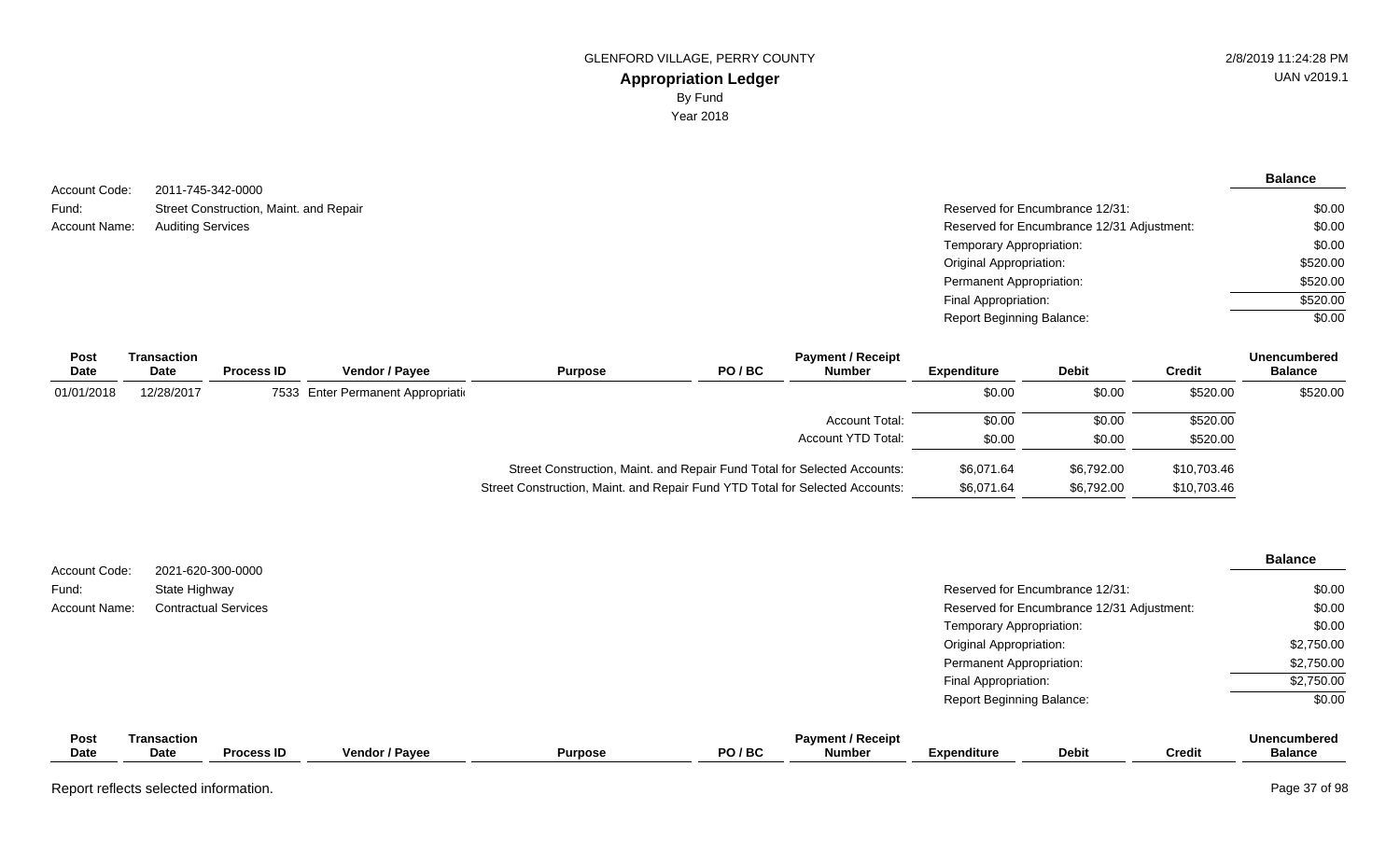# **Appropriation Ledger**

By Fund

Year 2018

| Post<br><b>Date</b> | Transaction<br>Date | <b>Process ID</b> | Vendor / Payee                     | <b>Purpose</b> | PO/BC | <b>Payment / Receipt</b><br><b>Number</b> | <b>Expenditure</b> | <b>Debit</b> | <b>Credit</b> | <b>Unencumbered</b><br><b>Balance</b> |
|---------------------|---------------------|-------------------|------------------------------------|----------------|-------|-------------------------------------------|--------------------|--------------|---------------|---------------------------------------|
| 01/01/2018          | 12/28/2017          |                   | 7534 Enter Permanent Appropriation |                |       |                                           | \$0.00             | \$0.00       | \$2,750.00    | \$2,750.00                            |
|                     |                     |                   |                                    |                |       | <b>Account Total:</b>                     | \$0.00             | \$0.00       | \$2,750.00    |                                       |
|                     |                     |                   |                                    |                |       | Account YTD Total:                        | \$0.00             | \$0.00       | \$2,750.00    |                                       |

|               |                               |                                            | <b>Balance</b> |
|---------------|-------------------------------|--------------------------------------------|----------------|
| Account Code: | 2021-620-400-0000             |                                            |                |
| Fund:         | State Highway                 | Reserved for Encumbrance 12/31:            | \$0.00         |
| Account Name: | <b>Supplies and Materials</b> | Reserved for Encumbrance 12/31 Adjustment: | \$0.00         |
|               |                               | Temporary Appropriation:                   | \$0.00         |
|               |                               | <b>Original Appropriation:</b>             | \$250.00       |
|               |                               | Permanent Appropriation:                   | \$250.00       |
|               |                               | Final Appropriation:                       | \$250.00       |
|               |                               | <b>Report Beginning Balance:</b>           | \$0.00         |

| Post       | Transaction |                   |                                    |                |             | <b>Payment / Receipt</b>  |    |                    |              |               | <b>Unencumbered</b> |
|------------|-------------|-------------------|------------------------------------|----------------|-------------|---------------------------|----|--------------------|--------------|---------------|---------------------|
| Date       | Date        | <b>Process ID</b> | <b>Vendor / Payee</b>              | <b>Purpose</b> | PO/BC       | <b>Number</b>             |    | <b>Expenditure</b> | <b>Debit</b> | <b>Credit</b> | <b>Balance</b>      |
| 01/01/2018 | 12/28/2017  |                   | 7534 Enter Permanent Appropriation |                |             |                           |    | \$0.00             | \$0.00       | \$250.00      | \$250.00            |
| 06/26/2018 | 06/29/2018  |                   | 8215 Commodore Bank - Credit       | Open Purchase: | PO 139-2018 |                           |    | \$0.00             | \$9.92       | \$0.00        | \$240.08            |
| 07/10/2018 | 07/10/2018  |                   | 8302 Commodore Bank - Credit       |                | PO 139-2018 | 1207                      | AW | \$9.92             | \$0.00       | \$0.00        | \$240.08            |
| 09/04/2018 | 09/04/2018  |                   | 8474 Commodore Bank - Credit       | Close Purchase | PO 139-2018 |                           |    | \$0.00             | \$0.00       | \$0.00        | \$240.08            |
|            |             |                   |                                    |                |             | Account Total:            |    | \$9.92             | \$9.92       | \$250.00      |                     |
|            |             |                   |                                    |                |             | <b>Account YTD Total:</b> |    | \$9.92             | \$9.92       | \$250.00      |                     |

| Account Code: | 2021-650-311-0000 |
|---------------|-------------------|
| Fund:         | State Highway     |

 $\sim$ 

Reserved for Encumbrance 12/31:

**Balance**

\$24.13

# GLENFORD VILLAGE, PERRY COUNTY **2/8/2019 11:24:28 PM**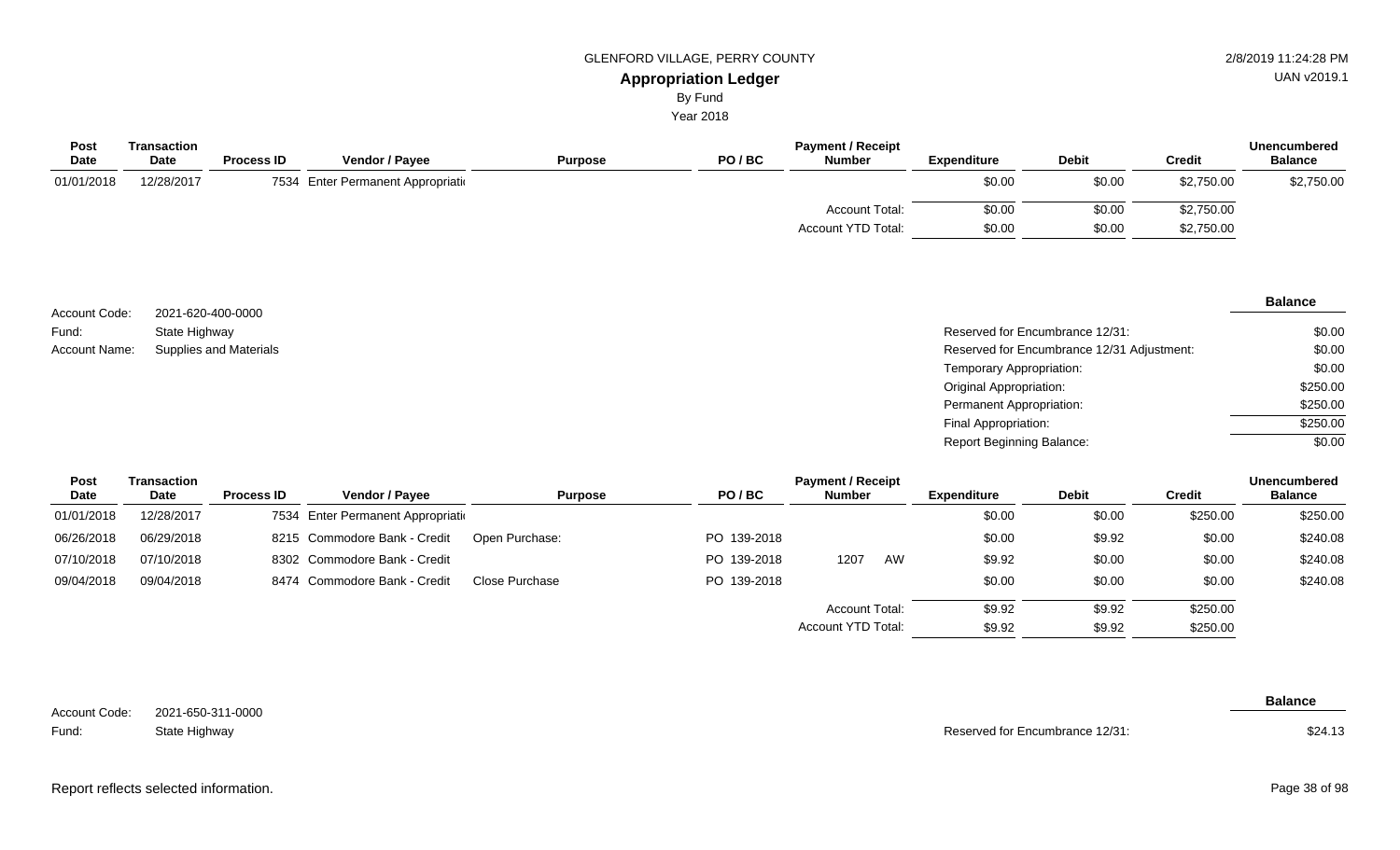GLENFORD VILLAGE, PERRY COUNTY 2/8/2019 11:24:28 PM

# **Appropriation Ledger**

By Fund

Year 2018

Account Name: Electricity **Reserved for Encumbrance 12/31 Adjustment:** \$0.00 Temporary Appropriation: Original Appropriation: Permanent Appropriation: Final Appropriation: Report Beginning Balance: \$0.00 \$300.00 \$300.00 \$300.00 \$0.00

| Post<br><b>Date</b> | <b>Transaction</b><br>Date | <b>Process ID</b> | Vendor / Payee                     | <b>Purpose</b>                   | PO/BC                | <b>Payment / Receipt</b><br><b>Number</b> |    | <b>Expenditure</b> | <b>Debit</b> | <b>Credit</b> | <b>Unencumbered</b><br><b>Balance</b> |
|---------------------|----------------------------|-------------------|------------------------------------|----------------------------------|----------------------|-------------------------------------------|----|--------------------|--------------|---------------|---------------------------------------|
| 01/01/2018          | 01/30/2018                 |                   | 7730 American Electric Power       | Carry Over Purchase Order        | PO 259-2017          |                                           |    | \$0.00             | \$24.13      | \$24.13       | \$0.00                                |
| 01/01/2018          | 12/28/2017                 |                   | 7534 Enter Permanent Appropriation |                                  |                      |                                           |    | \$0.00             | \$0.00       | \$300.00      | \$300.00                              |
| 01/02/2018          | 01/02/2018                 |                   | 7583 American Electric Power       |                                  | PO 259-2017          | 1071                                      | AW | \$24.13            | \$0.00       | \$0.00        | \$300.00                              |
| 01/30/2018          | 01/30/2018                 |                   | 7721 American Electric Power       | Open Purchase:                   | PO -<br>13-2018      |                                           |    | \$0.00             | \$24.23      | \$0.00        | \$275.77                              |
| 02/06/2018          | 02/06/2018                 |                   | 7786 American Electric Power       |                                  | PO 13-2018           | 1103                                      | AW | \$24.23            | \$0.00       | \$0.00        | \$275.77                              |
| 03/01/2018          | 03/06/2018                 |                   | 7852 American Electric Power       | Open Purchase:                   | PO<br>40-2018        |                                           |    | \$0.00             | \$24.23      | \$0.00        | \$251.54                              |
| 03/06/2018          | 03/06/2018                 |                   | 7866 American Electric Power       |                                  | <b>PO</b><br>40-2018 | 1125                                      | AW | \$24.23            | \$0.00       | \$0.00        | \$251.54                              |
| 03/29/2018          | 03/31/2018                 | 7921              | <b>American Electric Power</b>     | Open Purchase:                   | PO.<br>63-2018       |                                           |    | \$0.00             | \$23.91      | \$0.00        | \$227.63                              |
| 04/03/2018          | 04/03/2018                 |                   | 7948 American Electric Power       |                                  | PO.<br>63-2018       | 1143                                      | AW | \$23.91            | \$0.00       | \$0.00        | \$227.63                              |
| 04/28/2018          | 05/01/2018                 |                   | 8047 American Electric Power       | Open Purchase:                   | PO 90-2018           |                                           |    | \$0.00             | \$24.16      | \$0.00        | \$203.47                              |
| 05/01/2018          | 05/01/2018                 |                   | 8054 American Electric Power       |                                  | PO.<br>90-2018       | 1174                                      | AW | \$24.16            | \$0.00       | \$0.00        | \$203.47                              |
| 06/01/2018          | 06/01/2018                 |                   | 8125 American Electric Power       | Open Purchase:                   | PO 118-2018          |                                           |    | \$0.00             | \$24.06      | \$0.00        | \$179.41                              |
| 06/05/2018          | 06/05/2018                 |                   | 8149 American Electric Power       |                                  | PO 118-2018          | 1187                                      | AW | \$24.06            | \$0.00       | \$0.00        | \$179.41                              |
| 06/29/2018          | 06/29/2018                 |                   | 8215 American Electric Power       | Open Purchase:                   | PO 142-2018          |                                           |    | \$0.00             | \$19.04      | \$0.00        | \$160.37                              |
| 07/10/2018          | 07/10/2018                 |                   | 8302 American Electric Power       |                                  | PO 142-2018          | 1206                                      | AW | \$19.04            | \$0.00       | \$0.00        | \$160.37                              |
| 07/31/2018          | 07/31/2018                 |                   | 8357 American Electric Power       | Open Purchase:                   | PO 164-2018          |                                           |    | \$0.00             | \$27.46      | \$0.00        | \$132.91                              |
| 08/07/2018          | 08/07/2018                 |                   | 8408 American Electric Power       |                                  | PO 164-2018          | 1233                                      | AW | \$27.46            | \$0.00       | \$0.00        | \$132.91                              |
| 08/29/2018          | 08/31/2018                 |                   | 8465 American Electric Power       | Open Purchase:                   | PO 193-2018          |                                           |    | \$0.00             | \$26.53      | \$0.00        | \$106.38                              |
| 09/04/2018          | 09/04/2018                 |                   | 8474 American Electric Power       | Close Purchase                   | PO 142-2018          |                                           |    | \$0.00             | \$0.00       | \$0.00        | \$106.38                              |
| 09/04/2018          | 09/04/2018                 |                   | 8474 American Electric Power       | Close Purchase                   | PO 164-2018          |                                           |    | \$0.00             | \$0.00       | \$0.00        | \$106.38                              |
| 09/04/2018          | 09/04/2018                 |                   | 8474 American Electric Power       | <b>Close Prior Year Purchase</b> | PO 259-2017          |                                           |    | \$0.00             | \$0.00       | \$0.00        | \$106.38                              |
| 09/04/2018          | 09/04/2018                 |                   | 8474 American Electric Power       | Close Purchase                   | PO 13-2018           |                                           |    | \$0.00             | \$0.00       | \$0.00        | \$106.38                              |

Report reflects selected information. Page 39 of 98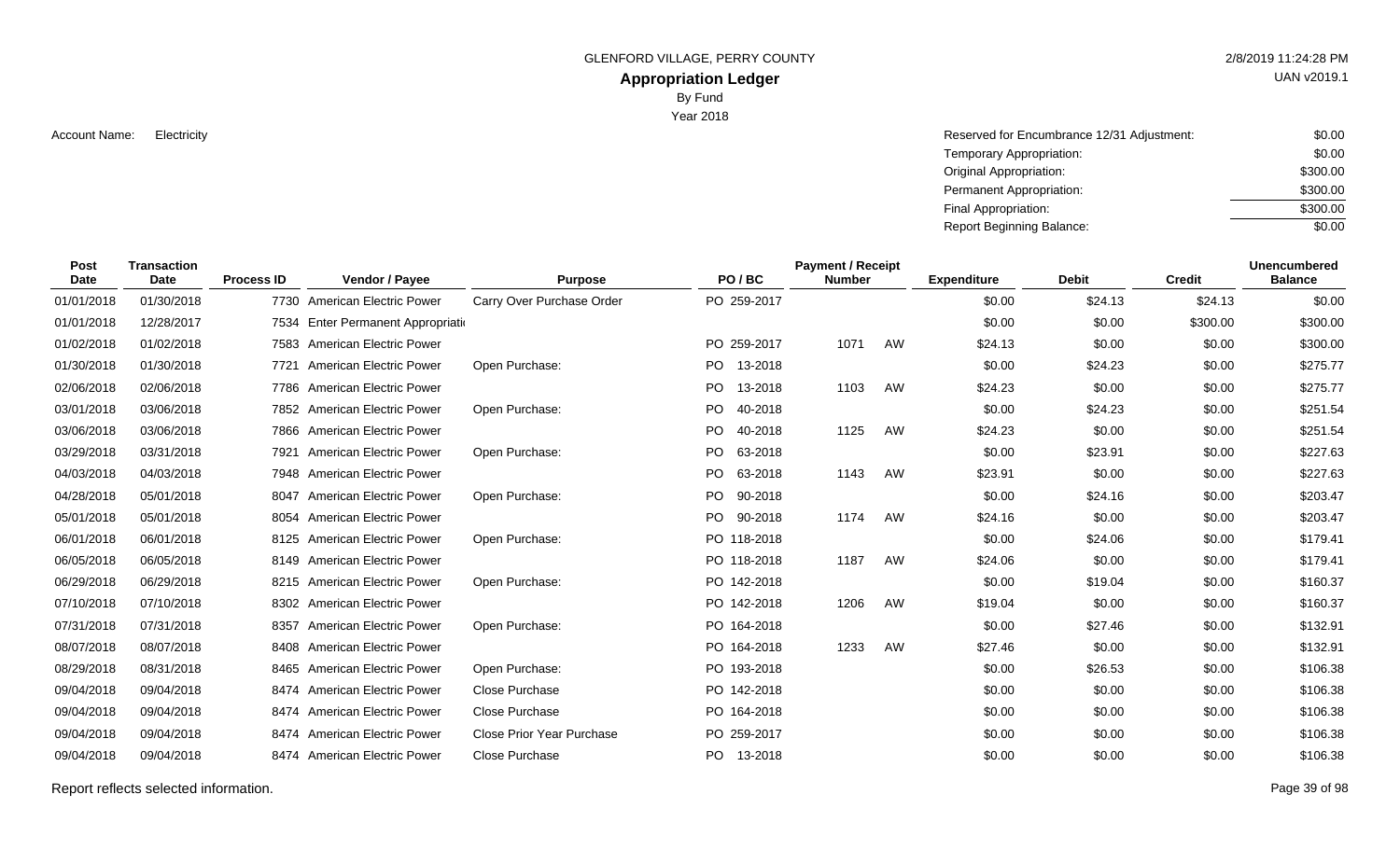Year 2018

| <b>Post</b><br>Date | Transaction<br>Date | <b>Process ID</b> | Vendor / Payee                 | <b>Purpose</b> | PO/BC |             | <b>Payment / Receipt</b><br><b>Number</b> | <b>Expenditure</b> | <b>Debit</b> | <b>Credit</b> | <b>Unencumbered</b><br><b>Balance</b> |
|---------------------|---------------------|-------------------|--------------------------------|----------------|-------|-------------|-------------------------------------------|--------------------|--------------|---------------|---------------------------------------|
| 09/04/2018          | 09/04/2018          |                   | 8474 American Electric Power   | Close Purchase | PO.   | 40-2018     |                                           | \$0.00             | \$0.00       | \$0.00        | \$106.38                              |
| 09/04/2018          | 09/04/2018          |                   | 8474 American Electric Power   | Close Purchase | PO.   | 63-2018     |                                           | \$0.00             | \$0.00       | \$0.00        | \$106.38                              |
| 09/04/2018          | 09/04/2018          |                   | 8474 American Electric Power   | Close Purchase | PO.   | 90-2018     |                                           | \$0.00             | \$0.00       | \$0.00        | \$106.38                              |
| 09/04/2018          | 09/04/2018          |                   | 8474 American Electric Power   | Close Purchase |       | PO 118-2018 |                                           | \$0.00             | \$0.00       | \$0.00        | \$106.38                              |
| 09/07/2018          | 09/07/2018          |                   | 8496 American Electric Power   |                |       | PO 193-2018 | 29-2018 CH                                | \$26.53            | \$0.00       | \$0.00        | \$106.38                              |
| 09/28/2018          | 10/02/2018          |                   | 8560 American Electric Power   | Open Purchase: |       | PO 217-2018 |                                           | \$0.00             | \$25.84      | \$0.00        | \$80.54                               |
| 10/02/2018          | 10/02/2018          |                   | 8572 American Electric Power   |                |       | PO 217-2018 | 55-2018 CH                                | \$25.84            | \$0.00       | \$0.00        | \$80.54                               |
| 10/02/2018          | 10/02/2018          |                   | 8573 American Electric Power   | Close Purchase |       | PO 193-2018 |                                           | \$0.00             | \$0.00       | \$0.00        | \$80.54                               |
| 10/26/2018          | 11/02/2018          | 8661              | American Electric Power        | Open Purchase: |       | PO 241-2018 |                                           | \$0.00             | \$25.67      | \$0.00        | \$54.87                               |
| 11/02/2018          | 11/02/2018          |                   | 8664 American Electric Power   | Close Purchase |       | PO 217-2018 |                                           | \$0.00             | \$0.00       | \$0.00        | \$54.87                               |
| 11/09/2018          | 11/09/2018          |                   | 8684 American Electric Power   |                |       | PO 241-2018 | 1266<br>AW                                | \$25.67            | \$0.00       | \$0.00        | \$54.87                               |
| 11/20/2018          | 11/30/2018          |                   | 8735 American Electric Power   | Open Purchase: |       | PO 260-2018 |                                           | \$0.00             | \$25.74      | \$0.00        | \$29.13                               |
| 12/04/2018          | 12/04/2018          |                   | 8765 American Electric Power   |                |       | PO 260-2018 | AW<br>1281                                | \$25.74            | \$0.00       | \$0.00        | \$29.13                               |
| 12/04/2018          | 12/04/2018          | 8777              | American Electric Power        | Close Purchase |       | PO 241-2018 |                                           | \$0.00             | \$0.00       | \$0.00        | \$29.13                               |
| 12/04/2018          | 12/04/2018          | 8777              | <b>American Electric Power</b> | Close Purchase |       | PO 260-2018 |                                           | \$0.00             | \$0.00       | \$0.00        | \$29.13                               |
| 12/28/2018          | 12/28/2018          | 8837              | <b>American Electric Power</b> | Open Purchase: |       | PO 286-2018 |                                           | \$0.00             | \$29.00      | \$0.00        | \$0.13                                |

| 12/31/2018 | 01/25/2019 | 8987 American Electric Power | Adjust Purchase: Purchase order was | PO 286-2018                                         | \$0.00   | \$0.00   | \$1.96     | \$2.09 |
|------------|------------|------------------------------|-------------------------------------|-----------------------------------------------------|----------|----------|------------|--------|
|            |            |                              |                                     | <b>Account Total:</b>                               | \$295.00 | \$324.00 | \$326.09   |        |
|            |            |                              |                                     | Account YTD Total:                                  | \$295.00 | \$324.00 | \$326.09   |        |
|            |            |                              |                                     | State Highway Fund Total for Selected Accounts:     | \$304.92 | \$333.92 | \$3,326.09 |        |
|            |            |                              |                                     | State Highway Fund YTD Total for Selected Accounts: | \$304.92 | \$333.92 | \$3,326.09 |        |

Reserved for Encumbrance 12/31:

**Balance**

\$0.00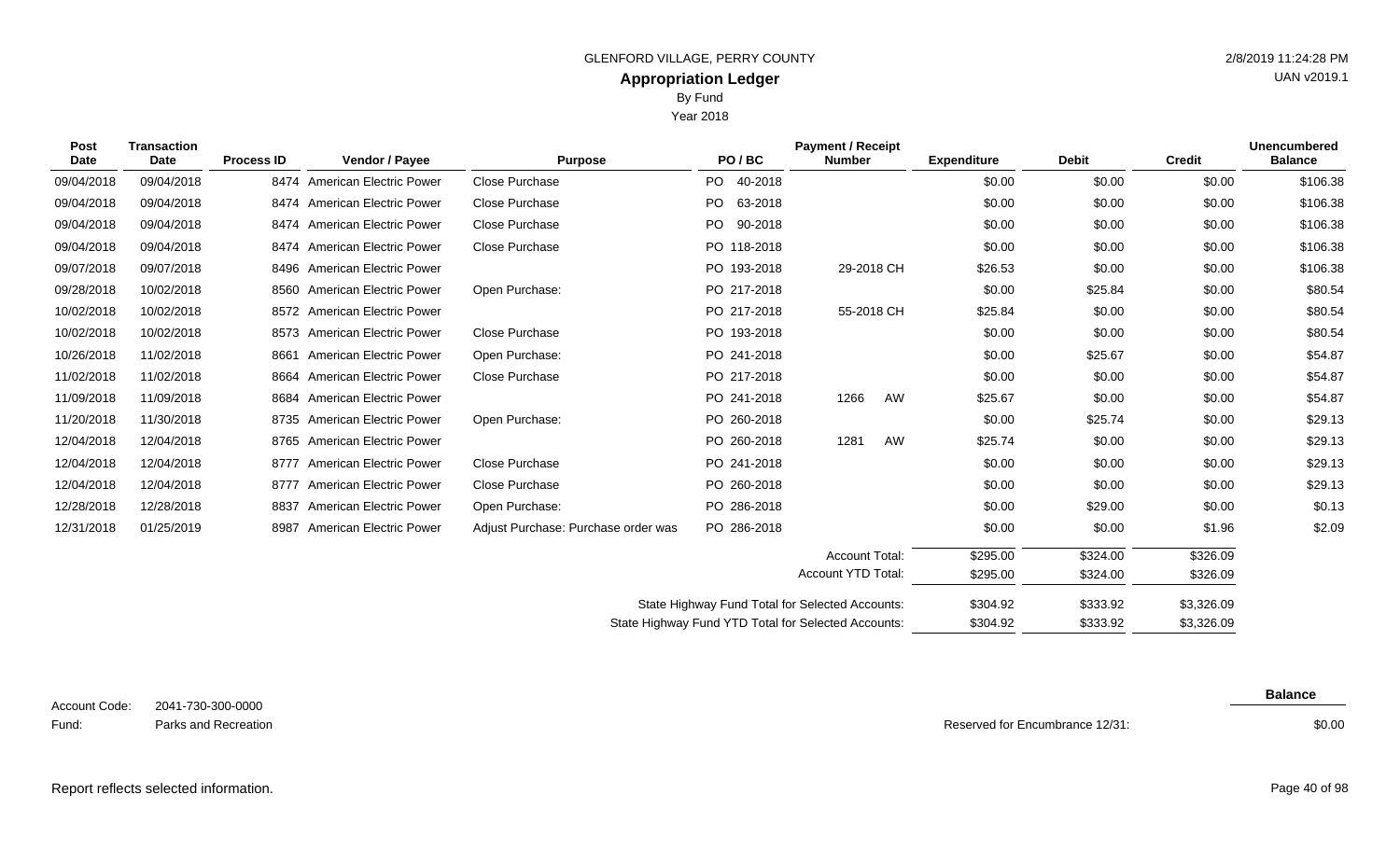GLENFORD VILLAGE, PERRY COUNTY 2/8/2019 11:24:28 PM

# **Appropriation Ledger**

By Fund

Year 2018

Account Name: Contractual Services **Account Name:** Contractual Services **Account Name:** Contractual Services **Account Name:**  $\sim$  \$0.00 Temporary Appropriation: Original Appropriation: Permanent Appropriation: Final Appropriation: Report Beginning Balance: \$0.00 \$1,500.00 \$1,500.00 \$1,500.00 \$0.00

| Post<br>Date | <b>Transaction</b><br>Date | <b>Process ID</b> | Vendor / Payee                     | <b>Purpose</b> |     | PO/BC       | <b>Payment / Receipt</b><br><b>Number</b> |    | <b>Expenditure</b> | <b>Debit</b> | <b>Credit</b> | <b>Unencumbered</b><br><b>Balance</b> |
|--------------|----------------------------|-------------------|------------------------------------|----------------|-----|-------------|-------------------------------------------|----|--------------------|--------------|---------------|---------------------------------------|
| 01/01/2018   | 12/28/2017                 |                   | 7535 Enter Permanent Appropriation |                |     |             |                                           |    | \$0.00             | \$0.00       | \$1,500.00    | \$1,500.00                            |
| 04/24/2018   | 04/27/2018                 | 8011              | <b>Gibson Electric</b>             | Open Purchase: | PO. | 84-2018     |                                           |    | \$0.00             | \$195.00     | \$0.00        | \$1,305.00                            |
| 04/27/2018   | 04/27/2018                 |                   | 8017 Gibson Electric               |                | PO. | 84-2018     | 1172                                      | AW | \$195.00           | \$0.00       | \$0.00        | \$1,305.00                            |
| 09/04/2018   | 09/04/2018                 |                   | 8474 Gibson Electric               | Close Purchase |     | PO 84-2018  |                                           |    | \$0.00             | \$0.00       | \$0.00        | \$1,305.00                            |
| 11/08/2018   | 11/09/2018                 | 8671              | Shriner Plumbing                   | Open Purchase: |     | PO 251-2018 |                                           |    | \$0.00             | \$92.00      | \$0.00        | \$1,213.00                            |
| 11/09/2018   | 11/09/2018                 |                   | 8684 Shriner Plumbing              |                |     | PO 251-2018 | 1275                                      | AW | \$92.00            | \$0.00       | \$0.00        | \$1,213.00                            |
| 12/04/2018   | 12/04/2018                 | 8777              | <b>Shriner Plumbing</b>            | Close Purchase |     | PO 251-2018 |                                           |    | \$0.00             | \$0.00       | \$0.00        | \$1,213.00                            |
|              |                            |                   |                                    |                |     |             | <b>Account Total:</b>                     |    | \$287.00           | \$287.00     | \$1,500.00    |                                       |
|              |                            |                   |                                    |                |     |             | Account YTD Total:                        |    | \$287.00           | \$287.00     | \$1,500.00    |                                       |

|               |                      |                                            | <b>Balance</b> |
|---------------|----------------------|--------------------------------------------|----------------|
| Account Code: | 2041-730-311-0000    |                                            |                |
| Fund:         | Parks and Recreation | Reserved for Encumbrance 12/31:            | \$29.18        |
| Account Name: | Electricity          | Reserved for Encumbrance 12/31 Adjustment: | \$0.00         |
|               |                      | Temporary Appropriation:                   | \$0.00         |
|               |                      | <b>Original Appropriation:</b>             | \$600.00       |
|               |                      | <b>Permanent Appropriation:</b>            | \$600.00       |
|               |                      | Final Appropriation:                       | \$600.00       |
|               |                      | <b>Report Beginning Balance:</b>           | \$0.00         |

| Post        | Transaction                           |                   |                              |                           |             | <b>Payment / Receipt</b> |                    |              |               | Unencumbered   |
|-------------|---------------------------------------|-------------------|------------------------------|---------------------------|-------------|--------------------------|--------------------|--------------|---------------|----------------|
| <b>Date</b> | <b>Date</b>                           | <b>Process ID</b> | <b>Vendor / Pavee</b>        | <b>Purpose</b>            | PO/BC       | <b>Number</b>            | <b>Expenditure</b> | <b>Debit</b> | <b>Credit</b> | <b>Balance</b> |
| 01/01/2018  | 01/30/2018                            |                   | 7730 American Electric Power | Carry Over Purchase Order | PO 259-2017 |                          | \$0.00             | \$29.18      | \$29.18       | \$0.00         |
|             | Report reflects selected information. |                   |                              |                           |             |                          |                    |              |               | Page 41 of 98  |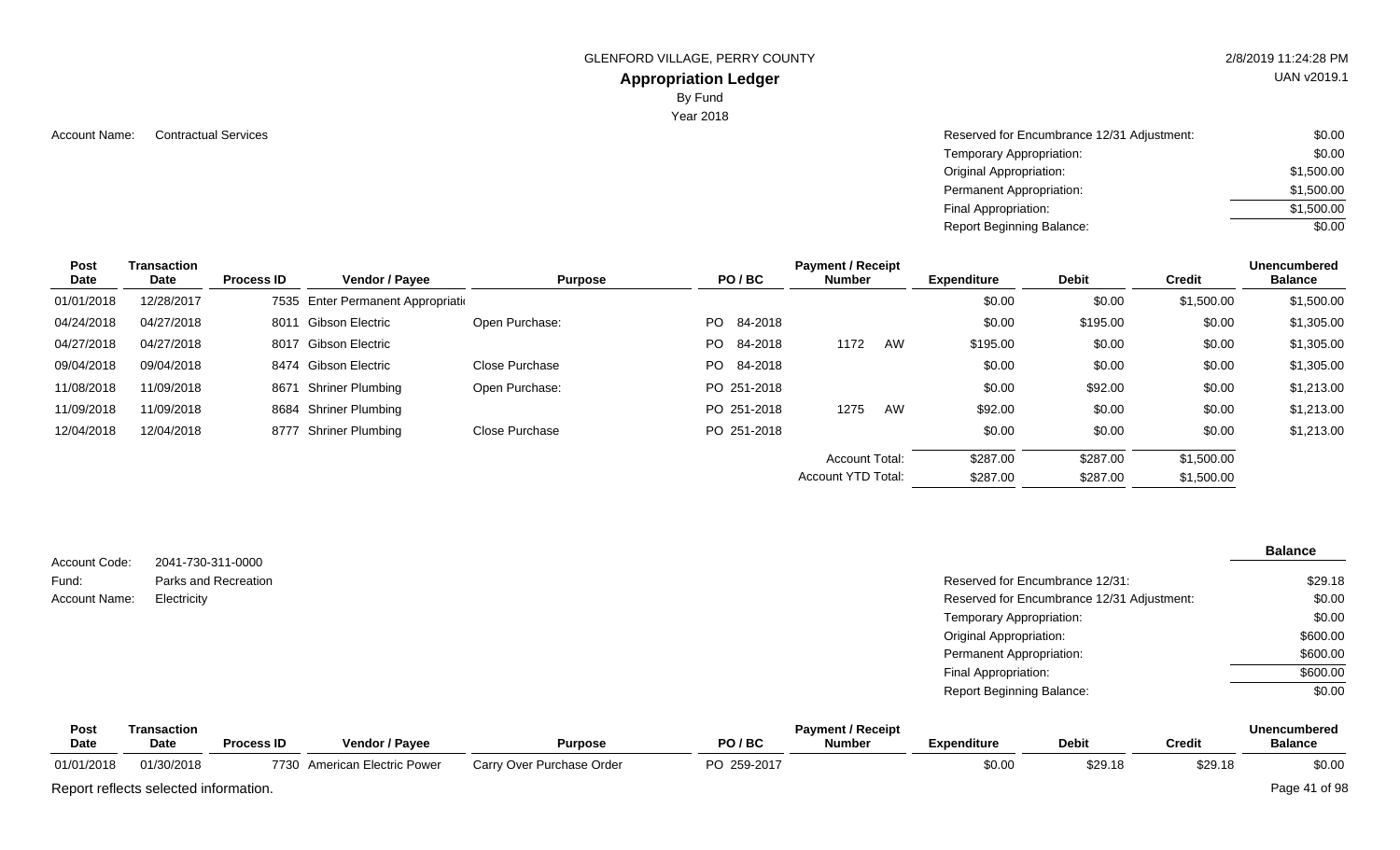By Fund

Year 2018

| Post<br>Date | Transaction<br>Date                   | <b>Process ID</b> | Vendor / Payee                     | <b>Purpose</b>            |      | PO/BC       | <b>Payment / Receipt</b><br><b>Number</b> |    | <b>Expenditure</b> | <b>Debit</b> | <b>Credit</b> | <b>Unencumbered</b><br><b>Balance</b> |
|--------------|---------------------------------------|-------------------|------------------------------------|---------------------------|------|-------------|-------------------------------------------|----|--------------------|--------------|---------------|---------------------------------------|
| 01/01/2018   | 12/28/2017                            |                   | 7535 Enter Permanent Appropriation |                           |      |             |                                           |    | \$0.00             | \$0.00       | \$600.00      | \$600.00                              |
| 01/02/2018   | 01/02/2018                            |                   | 7583 American Electric Power       |                           |      | PO 259-2017 | 1071                                      | AW | \$29.18            | \$0.00       | \$0.00        | \$600.00                              |
| 01/30/2018   | 01/30/2018                            |                   | 7721 American Electric Power       | Open Purchase:            |      | PO 13-2018  |                                           |    | \$0.00             | \$26.71      | \$0.00        | \$573.29                              |
| 02/06/2018   | 02/06/2018                            |                   | 7786 American Electric Power       |                           |      | PO 13-2018  | 1103                                      | AW | \$26.71            | \$0.00       | \$0.00        | \$573.29                              |
| 03/01/2018   | 03/06/2018                            |                   | 7852 American Electric Power       | Open Purchase:            |      | PO 40-2018  |                                           |    | \$0.00             | \$26.99      | \$0.00        | \$546.30                              |
| 03/06/2018   | 03/06/2018                            |                   | 7866 American Electric Power       |                           | PO   | 40-2018     | 1125                                      | AW | \$26.99            | \$0.00       | \$0.00        | \$546.30                              |
| 03/29/2018   | 03/31/2018                            |                   | 7921 American Electric Power       | Open Purchase:            |      | PO 63-2018  |                                           |    | \$0.00             | \$27.09      | \$0.00        | \$519.21                              |
| 04/03/2018   | 04/03/2018                            |                   | 7948 American Electric Power       |                           | PO.  | 63-2018     | 1143                                      | AW | \$27.09            | \$0.00       | \$0.00        | \$519.21                              |
| 04/28/2018   | 05/01/2018                            |                   | 8047 American Electric Power       | Open Purchase:            | PO - | 90-2018     |                                           |    | \$0.00             | \$33.25      | \$0.00        | \$485.96                              |
| 05/01/2018   | 05/01/2018                            |                   | 8054 American Electric Power       |                           |      | PO 90-2018  | 1174                                      | AW | \$33.25            | \$0.00       | \$0.00        | \$485.96                              |
| 06/01/2018   | 06/01/2018                            |                   | 8125 American Electric Power       | Open Purchase:            |      | PO 118-2018 |                                           |    | \$0.00             | \$35.86      | \$0.00        | \$450.10                              |
| 06/05/2018   | 06/05/2018                            |                   | 8149 American Electric Power       |                           |      | PO 118-2018 | 1187                                      | AW | \$35.86            | \$0.00       | \$0.00        | \$450.10                              |
| 06/29/2018   | 06/29/2018                            |                   | 8215 American Electric Power       | Open Purchase:            |      | PO 142-2018 |                                           |    | \$0.00             | \$32.61      | \$0.00        | \$417.49                              |
| 07/10/2018   | 07/10/2018                            |                   | 8302 American Electric Power       |                           |      | PO 142-2018 | 1206                                      | AW | \$32.61            | \$0.00       | \$0.00        | \$417.49                              |
| 07/31/2018   | 07/31/2018                            |                   | 8357 American Electric Power       | Open Purchase:            |      | PO 164-2018 |                                           |    | \$0.00             | \$50.86      | \$0.00        | \$366.63                              |
| 08/07/2018   | 08/07/2018                            |                   | 8408 American Electric Power       |                           |      | PO 164-2018 | 1233                                      | AW | \$50.86            | \$0.00       | \$0.00        | \$366.63                              |
| 08/29/2018   | 08/31/2018                            |                   | 8465 American Electric Power       | Open Purchase:            |      | PO 193-2018 |                                           |    | \$0.00             | \$38.67      | \$0.00        | \$327.96                              |
| 09/04/2018   | 09/04/2018                            |                   | 8474 American Electric Power       | Close Purchase            |      | PO 142-2018 |                                           |    | \$0.00             | \$0.00       | \$0.00        | \$327.96                              |
| 09/04/2018   | 09/04/2018                            |                   | 8474 American Electric Power       | Close Purchase            |      | PO 164-2018 |                                           |    | \$0.00             | \$0.00       | \$0.00        | \$327.96                              |
| 09/04/2018   | 09/04/2018                            | 8474              | American Electric Power            | Close Prior Year Purchase |      | PO 259-2017 |                                           |    | \$0.00             | \$0.00       | \$0.00        | \$327.96                              |
| 09/04/2018   | 09/04/2018                            | 8474              | American Electric Power            | Close Purchase            |      | PO 13-2018  |                                           |    | \$0.00             | \$0.00       | \$0.00        | \$327.96                              |
| 09/04/2018   | 09/04/2018                            |                   | 8474 American Electric Power       | Close Purchase            |      | PO 40-2018  |                                           |    | \$0.00             | \$0.00       | \$0.00        | \$327.96                              |
| 09/04/2018   | 09/04/2018                            |                   | 8474 American Electric Power       | Close Purchase            |      | PO 63-2018  |                                           |    | \$0.00             | \$0.00       | \$0.00        | \$327.96                              |
| 09/04/2018   | 09/04/2018                            |                   | 8474 American Electric Power       | Close Purchase            |      | PO 90-2018  |                                           |    | \$0.00             | \$0.00       | \$0.00        | \$327.96                              |
| 09/04/2018   | 09/04/2018                            |                   | 8474 American Electric Power       | Close Purchase            |      | PO 118-2018 |                                           |    | \$0.00             | \$0.00       | \$0.00        | \$327.96                              |
| 09/07/2018   | 09/07/2018                            |                   | 8496 American Electric Power       |                           |      | PO 193-2018 | 29-2018 CH                                |    | \$38.67            | \$0.00       | \$0.00        | \$327.96                              |
| 09/28/2018   | 10/02/2018                            |                   | 8560 American Electric Power       | Open Purchase:            |      | PO 217-2018 |                                           |    | \$0.00             | \$40.80      | \$0.00        | \$287.16                              |
| 10/02/2018   | 10/02/2018                            |                   | 8572 American Electric Power       |                           |      | PO 217-2018 | 55-2018 CH                                |    | \$40.80            | \$0.00       | \$0.00        | \$287.16                              |
|              | Report reflects selected information. |                   |                                    |                           |      |             |                                           |    |                    |              |               | Page 42 of 98                         |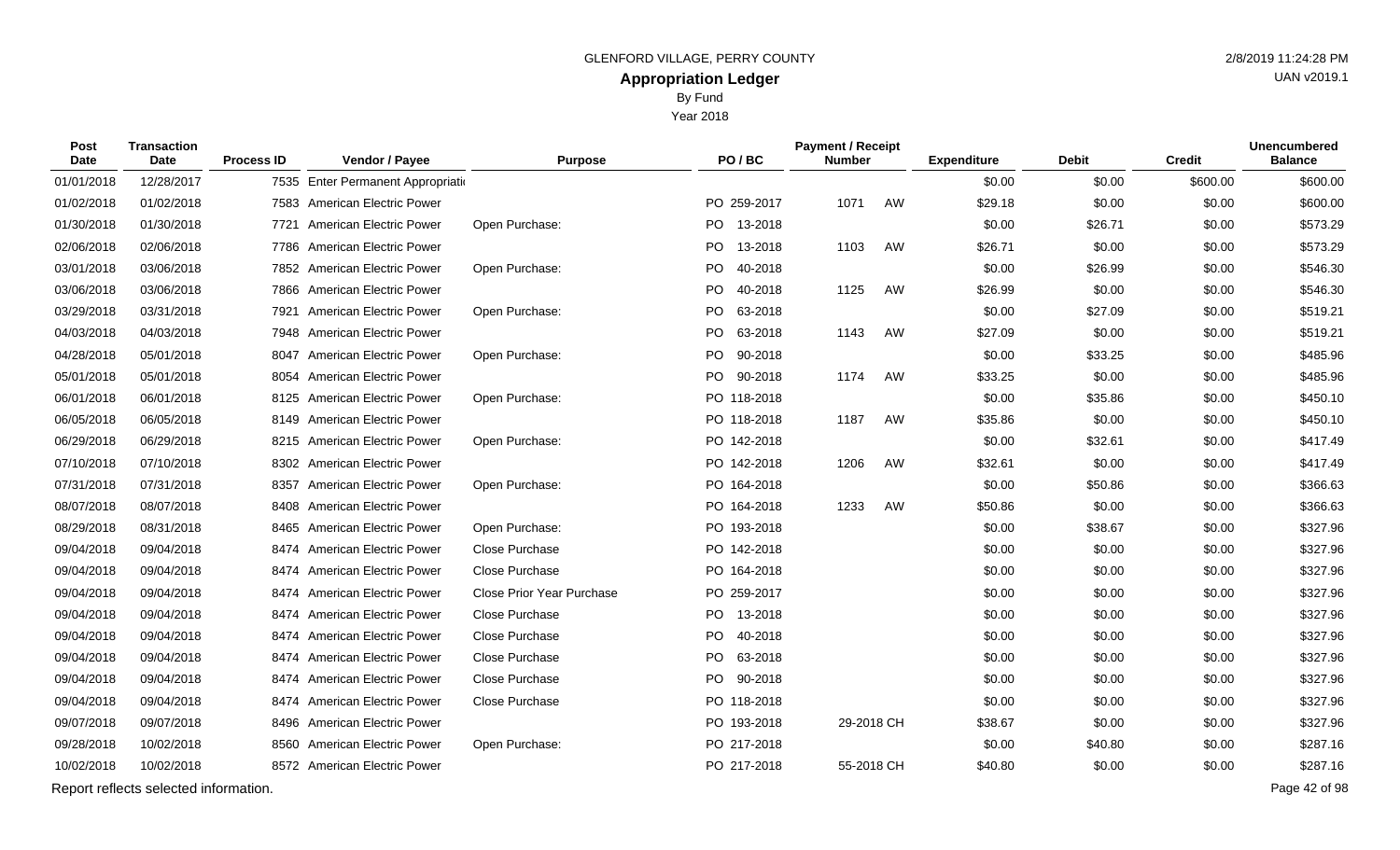Year 2018

| Post       | <b>Transaction</b> | <b>Payment / Receipt</b><br><b>Unencumbered</b> |                                |                                     |             |                       |    |                    |              |               |                |  |
|------------|--------------------|-------------------------------------------------|--------------------------------|-------------------------------------|-------------|-----------------------|----|--------------------|--------------|---------------|----------------|--|
| Date       | Date               | <b>Process ID</b>                               | <b>Vendor / Payee</b>          | <b>Purpose</b>                      | PO/BC       | <b>Number</b>         |    | <b>Expenditure</b> | <b>Debit</b> | <b>Credit</b> | <b>Balance</b> |  |
| 10/02/2018 | 10/02/2018         |                                                 | 8573 American Electric Power   | Close Purchase                      | PO 193-2018 |                       |    | \$0.00             | \$0.00       | \$0.00        | \$287.16       |  |
| 10/26/2018 | 11/02/2018         | 8661                                            | American Electric Power        | Open Purchase:                      | PO 241-2018 |                       |    | \$0.00             | \$38.69      | \$0.00        | \$248.47       |  |
| 11/02/2018 | 11/02/2018         | 8664                                            | American Electric Power        | Close Purchase                      | PO 217-2018 |                       |    | \$0.00             | \$0.00       | \$0.00        | \$248.47       |  |
| 11/09/2018 | 11/09/2018         |                                                 | 8684 American Electric Power   |                                     | PO 241-2018 | 1266                  | AW | \$38.69            | \$0.00       | \$0.00        | \$248.47       |  |
| 11/20/2018 | 11/30/2018         |                                                 | 8735 American Electric Power   | Open Purchase:                      | PO 260-2018 |                       |    | \$0.00             | \$31.47      | \$0.00        | \$217.00       |  |
| 12/04/2018 | 12/04/2018         |                                                 | 8765 American Electric Power   |                                     | PO 260-2018 | 1281                  | AW | \$31.47            | \$0.00       | \$0.00        | \$217.00       |  |
| 12/04/2018 | 12/04/2018         | 8777                                            | American Electric Power        | Close Purchase                      | PO 241-2018 |                       |    | \$0.00             | \$0.00       | \$0.00        | \$217.00       |  |
| 12/04/2018 | 12/04/2018         | 8777                                            | <b>American Electric Power</b> | Close Purchase                      | PO 260-2018 |                       |    | \$0.00             | \$0.00       | \$0.00        | \$217.00       |  |
| 12/28/2018 | 12/28/2018         | 8837                                            | American Electric Power        | Open Purchase:                      | PO 286-2018 |                       |    | \$0.00             | \$35.00      | \$0.00        | \$182.00       |  |
| 12/31/2018 | 01/25/2019         | 8987                                            | <b>American Electric Power</b> | Adjust Purchase: Purchase order was | PO 286-2018 |                       |    | \$0.00             | \$0.00       | \$1.91        | \$183.91       |  |
|            |                    |                                                 |                                |                                     |             | <b>Account Total:</b> |    | \$412.18           | \$447.18     | \$631.09      |                |  |
|            |                    |                                                 |                                |                                     |             | Account YTD Total:    |    | \$412.18           | \$447.18     | \$631.09      |                |  |

2041-730-400-0000 Parks and Recreation Account Code: Fund:

| Fund:         | Parks and Recreation          | Reserved for Encumbrance 12/31:            | \$0.00   |
|---------------|-------------------------------|--------------------------------------------|----------|
| Account Name: | <b>Supplies and Materials</b> | Reserved for Encumbrance 12/31 Adjustment: | \$0.00   |
|               |                               | Temporary Appropriation:                   | \$0.00   |
|               |                               | Original Appropriation:                    | \$500.00 |
|               |                               | Permanent Appropriation:                   | \$400.00 |
|               |                               | Final Appropriation:                       | \$400.00 |
|               |                               | <b>Report Beginning Balance:</b>           | \$0.00   |

| Post        | Transaction |                   |                                    |                |     |         | <b>Payment / Receipt</b> |    |                    |              |          | Unencumbered   |
|-------------|-------------|-------------------|------------------------------------|----------------|-----|---------|--------------------------|----|--------------------|--------------|----------|----------------|
| <b>Date</b> | Date        | <b>Process ID</b> | <b>Vendor / Pavee</b>              | <b>Purpose</b> |     | PO/BC   | <b>Number</b>            |    | <b>Expenditure</b> | <b>Debit</b> | Credit   | <b>Balance</b> |
| 01/01/2018  | 12/28/2017  |                   | 7535 Enter Permanent Appropriation |                |     |         |                          |    | \$0.00             | \$0.00       | \$500.00 | \$500.00       |
| 04/04/2018  | 04/06/2018  |                   | 7974 Underwood's Inc.              | Open Purchase: | PO. | 75-2018 |                          |    | \$0.00             | \$6.49       | \$0.00   | \$493.51       |
| 04/11/2018  | 04/11/2018  |                   | 7995 Underwood's Inc.              |                | PO. | 75-2018 | 1167                     | AW | \$6.49             | \$0.00       | \$0.00   | \$493.51       |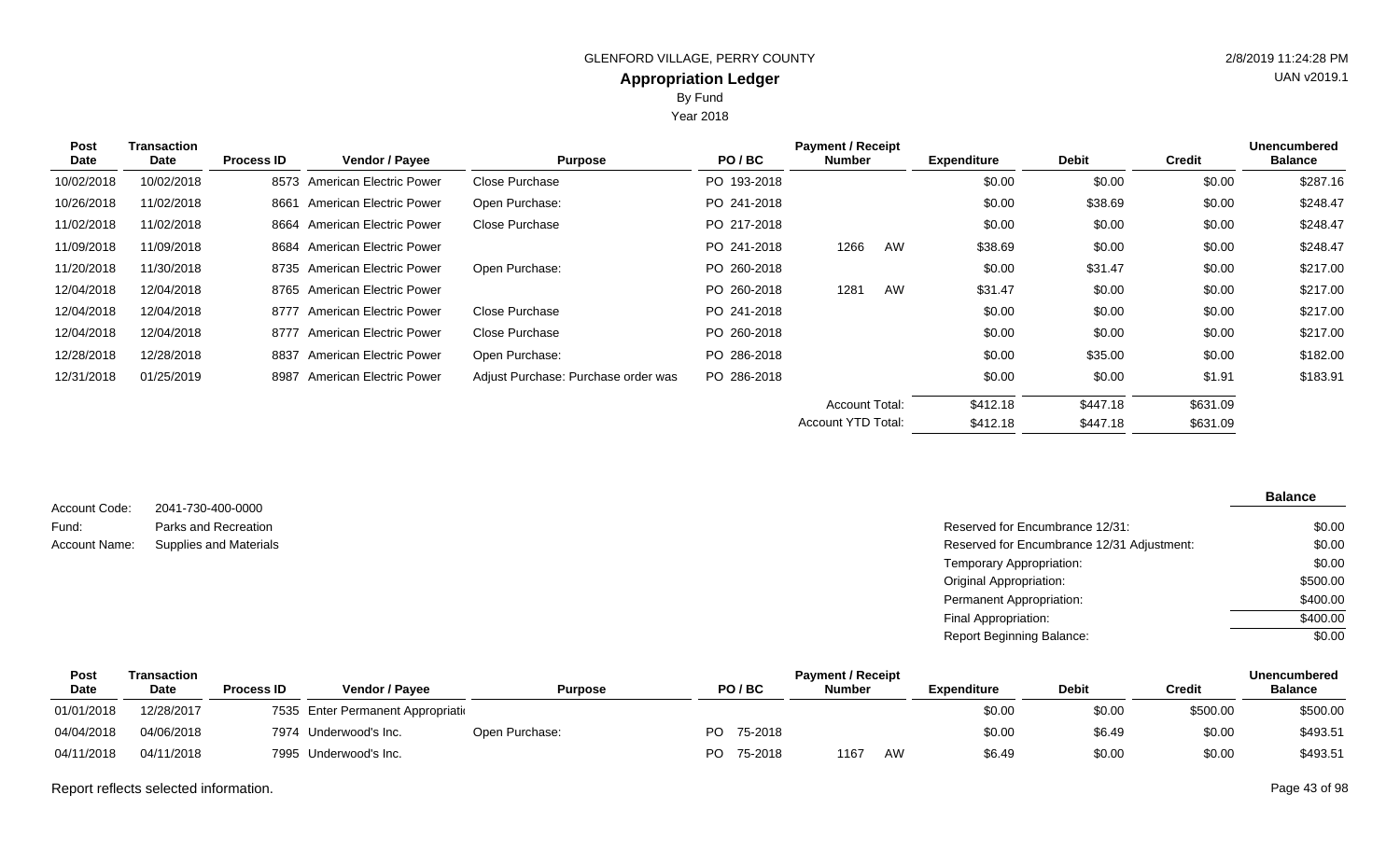Year 2018

| Post<br><b>Date</b> | <b>Transaction</b><br>Date | <b>Process ID</b> | Vendor / Payee                                  | <b>Purpose</b>        | PO/BC          | <b>Payment / Receipt</b><br><b>Number</b> |            | <b>Expenditure</b> | <b>Debit</b> | <b>Credit</b> | <b>Unencumbered</b><br><b>Balance</b> |
|---------------------|----------------------------|-------------------|-------------------------------------------------|-----------------------|----------------|-------------------------------------------|------------|--------------------|--------------|---------------|---------------------------------------|
| 07/10/2018          | 07/10/2018                 |                   | 8286 Commodore Bank - Credit                    | Open Purchase:        | PO 153-2018    |                                           |            | \$0.00             | \$36.90      | \$0.00        | \$456.61                              |
| 07/10/2018          | 07/10/2018                 |                   | 8302 Commodore Bank - Credit                    |                       | PO 153-2018    | 1207                                      | AW         | \$36.90            | \$0.00       | \$0.00        | \$456.61                              |
| 07/17/2018          | 07/24/2018                 |                   | 8335 Ridgeview Lumber & Supply                  | Open Purchase:        | PO 159-2018    |                                           |            | \$0.00             | \$20.94      | \$0.00        | \$435.67                              |
| 07/31/2018          | 07/31/2018                 | 8357              | Commodore Bank - Credit                         | Open Purchase:        | PO 167-2018    |                                           |            | \$0.00             | \$25.98      | \$0.00        | \$409.69                              |
| 08/04/2018          | 08/07/2018                 |                   | 8392 Tri-County Plumbing & Hardv Open Purchase: |                       | PO 174-2018    |                                           |            | \$0.00             | \$19.37      | \$0.00        | \$390.32                              |
| 08/06/2018          | 08/07/2018                 |                   | 8392 Underwood's Inc.                           | Open Purchase:        | PO 178-2018    |                                           |            | \$0.00             | \$3.96       | \$0.00        | \$386.36                              |
| 08/07/2018          | 08/07/2018                 | 8380              | Permanent Reallocation Dec Motion to pay bills  |                       |                |                                           |            | \$0.00             | \$100.00     | \$0.00        | \$286.36                              |
| 08/07/2018          | 08/07/2018                 |                   | 8408 Commodore Bank - Credit                    |                       | PO 167-2018    | 1236                                      | AW         | \$25.98            | \$0.00       | \$0.00        | \$286.36                              |
| 08/07/2018          | 08/07/2018                 |                   | 8408 Ridgeview Lumber & Supply                  |                       | PO 159-2018    | 1243                                      | AW         | \$20.94            | \$0.00       | \$0.00        | \$286.36                              |
| 08/07/2018          | 08/07/2018                 | 8408              | Tri-County Plumbing & Hardv                     |                       | PO 174-2018    | 1244                                      | AW         | \$19.37            | \$0.00       | \$0.00        | \$286.36                              |
| 08/07/2018          | 08/07/2018                 |                   | 8408 Underwood's Inc.                           |                       | PO 178-2018    | 1246                                      | AW         | \$3.96             | \$0.00       | \$0.00        | \$286.36                              |
| 09/04/2018          | 09/04/2018                 |                   | 8473 Tri-County Plumbing & Hardy Open Purchase: |                       | PO 198-2018    |                                           |            | \$0.00             | \$9.58       | \$0.00        | \$276.78                              |
| 09/04/2018          | 09/04/2018                 | 8474              | Underwood's Inc.                                | Close Purchase        | 75-2018<br>PO. |                                           |            | \$0.00             | \$0.00       | \$0.00        | \$276.78                              |
| 09/04/2018          | 09/04/2018                 | 8474              | Commodore Bank - Credit                         | Close Purchase        | PO 153-2018    |                                           |            | \$0.00             | \$0.00       | \$0.00        | \$276.78                              |
| 09/04/2018          | 09/04/2018                 |                   | 8474 Ridgeview Lumber & Supply                  | Close Purchase        | PO 159-2018    |                                           |            | \$0.00             | \$0.00       | \$0.00        | \$276.78                              |
| 09/04/2018          | 09/04/2018                 |                   | 8474 Commodore Bank - Credit                    | <b>Close Purchase</b> | PO 167-2018    |                                           |            | \$0.00             | \$0.00       | \$0.00        | \$276.78                              |
| 09/04/2018          | 09/04/2018                 |                   | 8474 Tri-County Plumbing & Hardv Close Purchase |                       | PO 174-2018    |                                           |            | \$0.00             | \$0.00       | \$0.00        | \$276.78                              |
| 09/04/2018          | 09/04/2018                 |                   | 8474 Underwood's Inc.                           | Close Purchase        | PO 178-2018    |                                           |            | \$0.00             | \$0.00       | \$0.00        | \$276.78                              |
| 09/06/2018          | 09/07/2018                 |                   | 8483 Underwood's Inc.                           | Open Purchase:        | PO 204-2018    |                                           |            | \$0.00             | \$95.25      | \$0.00        | \$181.53                              |
| 09/07/2018          | 09/07/2018                 |                   | 8496 Tri-County Plumbing & Hardv                |                       | PO 198-2018    |                                           | 39-2018 CH | \$9.58             | \$0.00       | \$0.00        | \$181.53                              |
| 09/07/2018          | 09/07/2018                 |                   | 8496 Underwood's Inc.                           |                       | PO 204-2018    |                                           | 40-2018 CH | \$95.25            | \$0.00       | \$0.00        | \$181.53                              |
| 10/02/2018          | 10/02/2018                 |                   | 8573 Tri-County Plumbing & Hardy Close Purchase |                       | PO 198-2018    |                                           |            | \$0.00             | \$0.00       | \$0.00        | \$181.53                              |
| 10/02/2018          | 10/02/2018                 |                   | 8573 Underwood's Inc.                           | Close Purchase        | PO 204-2018    |                                           |            | \$0.00             | \$0.00       | \$0.00        | \$181.53                              |
| 11/03/2018          | 11/09/2018                 | 8671              | Underwood's Inc.                                | Open Purchase:        | PO 249-2018    |                                           |            | \$0.00             | \$37.91      | \$0.00        | \$143.62                              |
| 11/09/2018          | 11/09/2018                 |                   | 8684 Underwood's Inc.                           |                       | PO 249-2018    | 1276                                      | AW         | \$37.91            | \$0.00       | \$0.00        | \$143.62                              |
| 12/04/2018          | 12/04/2018                 |                   | 8777 Underwood's Inc.                           | Close Purchase        | PO 249-2018    |                                           |            | \$0.00             | \$0.00       | \$0.00        | \$143.62                              |
|                     |                            |                   |                                                 |                       |                |                                           |            |                    |              |               |                                       |

Report reflects selected information. Page 44 of 98

\$500.00 \$500.00

\$356.38 \$356.38

\$256.38 \$256.38

Account Total: Account YTD Total: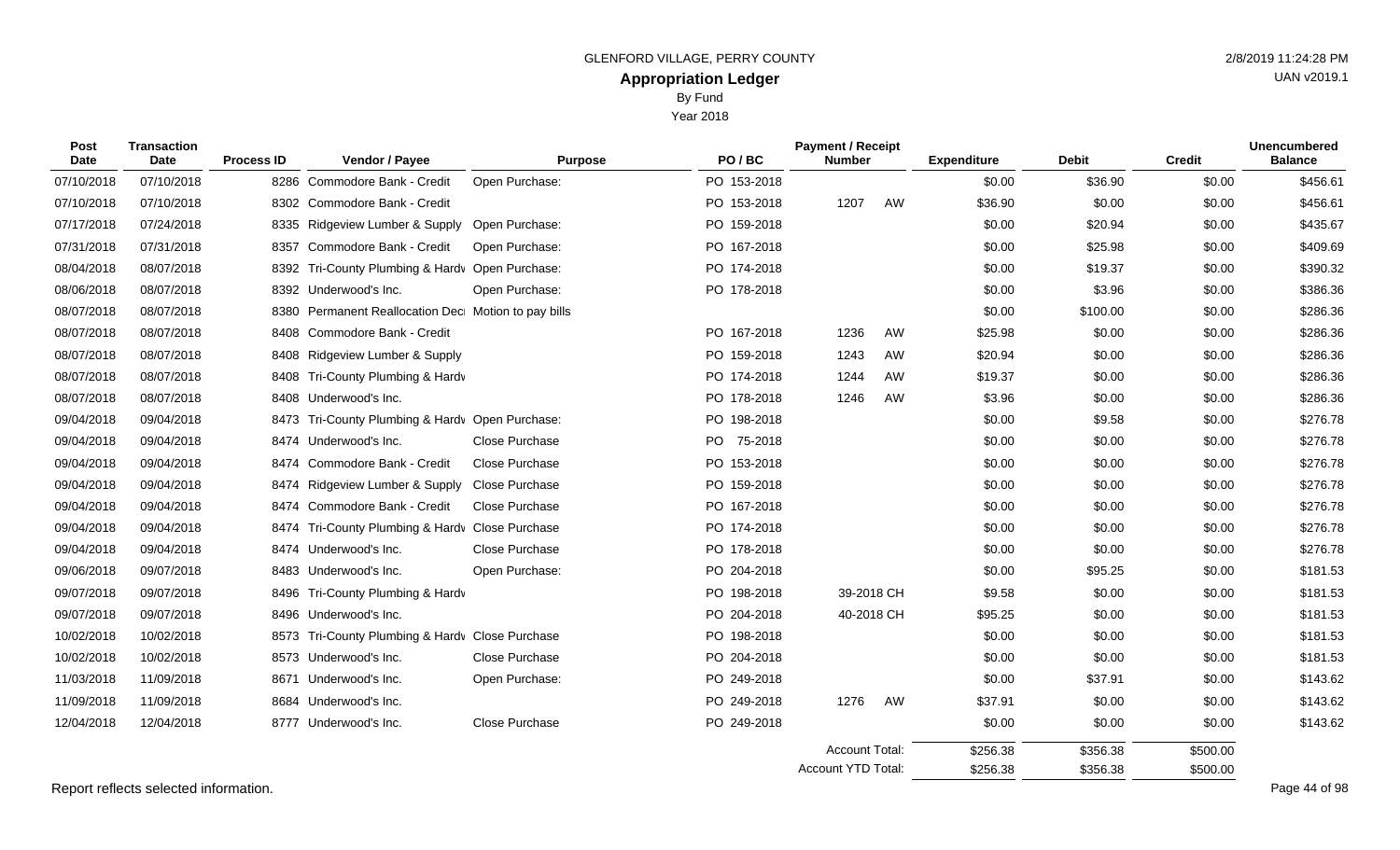## GLENFORD VILLAGE, PERRY COUNTY **1998** 2/8/2019 11:24:28 PM

UAN v2019.1

# **Appropriation Ledger**

By Fund

Year 2018

| <b>Post</b><br><b>Date</b> | <b>Transaction</b><br>Date | <b>Process ID</b>       | Vendor / Payee                                        |                | <b>Purpose</b>                                             | PO/BC           | <b>Payment / Receipt</b><br><b>Number</b> |    | <b>Expenditure</b>               | <b>Debit</b>                               | <b>Credit</b> | <b>Unencumbered</b><br><b>Balance</b> |
|----------------------------|----------------------------|-------------------------|-------------------------------------------------------|----------------|------------------------------------------------------------|-----------------|-------------------------------------------|----|----------------------------------|--------------------------------------------|---------------|---------------------------------------|
|                            |                            |                         |                                                       |                |                                                            |                 |                                           |    |                                  |                                            |               |                                       |
| Account Code:              | 2041-730-430-0000          |                         |                                                       |                |                                                            |                 |                                           |    |                                  |                                            |               | <b>Balance</b>                        |
| Fund:                      |                            | Parks and Recreation    |                                                       |                |                                                            |                 |                                           |    |                                  | Reserved for Encumbrance 12/31:            |               | \$0.00                                |
| Account Name:              |                            | Repairs and Maintenance |                                                       |                |                                                            |                 |                                           |    |                                  | Reserved for Encumbrance 12/31 Adjustment: |               | \$0.00                                |
|                            |                            |                         |                                                       |                |                                                            |                 |                                           |    | Temporary Appropriation:         |                                            |               | \$0.00                                |
|                            |                            |                         |                                                       |                |                                                            |                 |                                           |    | Original Appropriation:          |                                            |               | \$400.00                              |
|                            |                            |                         |                                                       |                |                                                            |                 |                                           |    | Permanent Appropriation:         |                                            |               | \$500.00                              |
|                            |                            |                         |                                                       |                |                                                            |                 |                                           |    | Final Appropriation:             |                                            |               | \$500.00                              |
|                            |                            |                         |                                                       |                |                                                            |                 |                                           |    | <b>Report Beginning Balance:</b> |                                            |               | \$0.00                                |
| <b>Post</b><br><b>Date</b> | <b>Transaction</b><br>Date | <b>Process ID</b>       | Vendor / Payee                                        |                | <b>Purpose</b>                                             | PO/BC           | <b>Payment / Receipt</b><br><b>Number</b> |    | <b>Expenditure</b>               | <b>Debit</b>                               | <b>Credit</b> | <b>Unencumbered</b><br><b>Balance</b> |
| 01/01/2018                 | 12/28/2017                 |                         | 7535 Enter Permanent Appropriation                    |                |                                                            |                 |                                           |    | \$0.00                           | \$0.00                                     | \$400.00      | \$400.00                              |
| 04/16/2018                 | 04/27/2018                 |                         | 8011 Shriner Plumbing                                 | Open Purchase: |                                                            | PO.<br>81-2018  |                                           |    | \$0.00                           | \$229.19                                   | \$0.00        | \$170.81                              |
| 04/27/2018                 | 04/27/2018                 |                         | 8017 Shriner Plumbing                                 |                |                                                            | PO 81-2018      | 1171                                      | AW | \$229.19                         | \$0.00                                     | \$0.00        | \$170.81                              |
| 08/03/2018                 | 08/07/2018                 |                         | 8392 Tony A. Limato                                   | Open Purchase: |                                                            | PO 172-2018     |                                           |    | \$0.00                           | \$250.00                                   | \$0.00        | $-$79.19$                             |
| 08/07/2018                 | 08/07/2018                 |                         | 8380 Permanent Reallocation Incre Motion to pay bills |                |                                                            |                 |                                           |    | \$0.00                           | \$0.00                                     | \$100.00      | \$20.81                               |
| 08/07/2018                 | 08/07/2018                 | 8408                    | Tony A. Limato                                        |                |                                                            | PO 172-2018     | 1240                                      | AW | \$250.00                         | \$0.00                                     | \$0.00        | \$20.81                               |
| 09/04/2018                 | 09/04/2018                 | 8474                    | <b>Shriner Plumbing</b>                               | Close Purchase |                                                            | PO -<br>81-2018 |                                           |    | \$0.00                           | \$0.00                                     | \$0.00        | \$20.81                               |
| 09/04/2018                 | 09/04/2018                 |                         | 8474 Tony A. Limato                                   | Close Purchase |                                                            | PO 172-2018     |                                           |    | \$0.00                           | \$0.00                                     | \$0.00        | \$20.81                               |
|                            |                            |                         |                                                       |                |                                                            |                 | Account Total:                            |    | \$479.19                         | \$479.19                                   | \$500.00      |                                       |
|                            |                            |                         |                                                       |                |                                                            |                 | Account YTD Total:                        |    | \$479.19                         | \$479.19                                   | \$500.00      |                                       |
|                            |                            |                         |                                                       |                |                                                            |                 |                                           |    |                                  |                                            |               |                                       |
|                            |                            |                         |                                                       |                | Parks and Recreation Fund Total for Selected Accounts:     |                 |                                           |    | \$1,434.75                       | \$1,569.75                                 | \$3,131.09    |                                       |
|                            |                            |                         |                                                       |                | Parks and Recreation Fund YTD Total for Selected Accounts: |                 |                                           |    | \$1,434.75                       | \$1,569.75                                 | \$3,131.09    |                                       |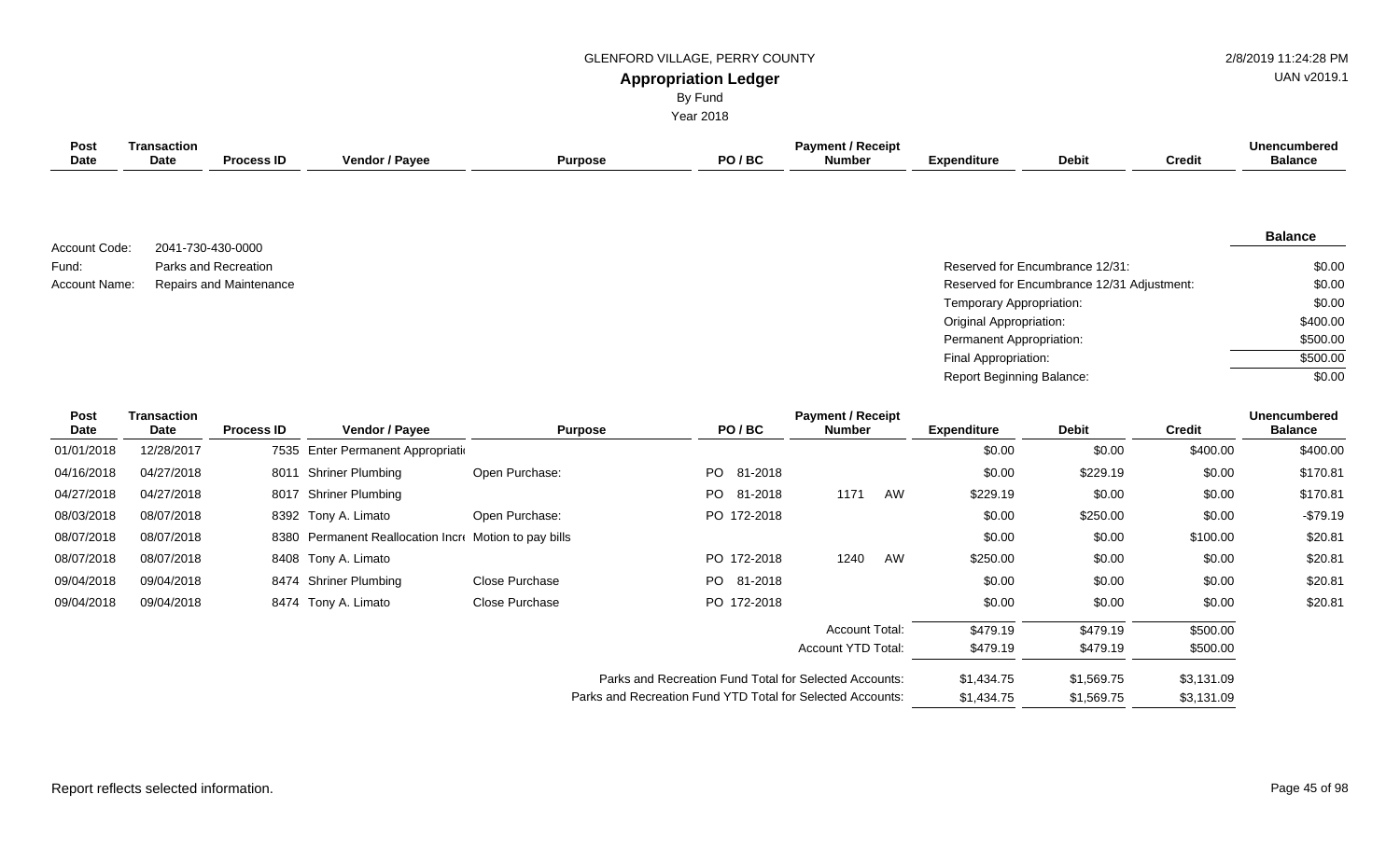5101-531-300-0000 Water Operating Account Code: Fund:

**Balance**

| Fund:         | <b>Water Operating</b>      | Reserved for Encumbrance 12/31:            | \$0.00     |
|---------------|-----------------------------|--------------------------------------------|------------|
| Account Name: | <b>Contractual Services</b> | Reserved for Encumbrance 12/31 Adjustment: | \$0.00     |
|               |                             | Temporary Appropriation:                   | \$0.00     |
|               |                             | Original Appropriation:                    | \$7,400.00 |
|               |                             | Permanent Appropriation:                   | \$7,400.00 |
|               |                             | Final Appropriation:                       | \$7,400.00 |
|               |                             | Report Beginning Balance:                  | \$0.00     |
|               |                             |                                            |            |

| <b>Post</b><br><b>Date</b> | <b>Transaction</b><br><b>Date</b> | <b>Process ID</b> | Vendor / Payee                     | <b>Purpose</b> |           | PO/BC       | <b>Payment / Receipt</b><br><b>Number</b> |    | <b>Expenditure</b> | <b>Debit</b> | <b>Credit</b> | <b>Unencumbered</b><br><b>Balance</b> |
|----------------------------|-----------------------------------|-------------------|------------------------------------|----------------|-----------|-------------|-------------------------------------------|----|--------------------|--------------|---------------|---------------------------------------|
| 01/01/2018                 | 12/28/2017                        |                   | 7536 Enter Permanent Appropriation |                |           |             |                                           |    | \$0.00             | \$0.00       | \$7,400.00    | \$7,400.00                            |
| 01/02/2018                 | 01/02/2018                        |                   | 7573 Brandon Fox                   | Open Purchase: | PO.       | 5-2018      |                                           |    | \$0.00             | \$612.00     | \$0.00        | \$6,788.00                            |
| 01/02/2018                 | 01/02/2018                        |                   | 7583 Brandon Fox                   |                | <b>PO</b> | 5-2018      | 1072                                      | AW | \$612.00           | \$0.00       | \$0.00        | \$6,788.00                            |
| 02/06/2018                 | 02/06/2018                        |                   | 7772 Brandon Fox                   | Open Purchase: | <b>PO</b> | 23-2018     |                                           |    | \$0.00             | \$612.00     | \$0.00        | \$6,176.00                            |
| 02/06/2018                 | 02/06/2018                        |                   | 7786 Brandon Fox                   |                | <b>PO</b> | 23-2018     | 1104                                      | AW | \$612.00           | \$0.00       | \$0.00        | \$6,176.00                            |
| 03/06/2018                 | 03/06/2018                        |                   | 7852 Brandon Fox                   | Open Purchase: | <b>PO</b> | 47-2018     |                                           |    | \$0.00             | \$612.00     | \$0.00        | \$5,564.00                            |
| 03/06/2018                 | 03/06/2018                        |                   | 7866 Brandon Fox                   |                | PO.       | 47-2018     | 1129                                      | AW | \$612.00           | \$0.00       | \$0.00        | \$5,564.00                            |
| 04/03/2018                 | 04/03/2018                        |                   | 7929 Brandon Fox                   | Open Purchase: | <b>PO</b> | 69-2018     |                                           |    | \$0.00             | \$612.00     | \$0.00        | \$4,952.00                            |
| 04/03/2018                 | 04/03/2018                        |                   | 7948 Brandon Fox                   |                | <b>PO</b> | 69-2018     | 1146                                      | AW | \$612.00           | \$0.00       | \$0.00        | \$4,952.00                            |
| 05/01/2018                 | 05/01/2018                        | 8047              | <b>Brandon Fox</b>                 | Open Purchase: | <b>PO</b> | 94-2018     |                                           |    | \$0.00             | \$612.00     | \$0.00        | \$4,340.00                            |
| 05/01/2018                 | 05/01/2018                        |                   | 8054 Brandon Fox                   |                |           | PO 94-2018  | 1177                                      | AW | \$612.00           | \$0.00       | \$0.00        | \$4,340.00                            |
| 06/02/2018                 | 06/05/2018                        |                   | 8139 Brandon Fox                   | Open Purchase: |           | PO 123-2018 |                                           |    | \$0.00             | \$612.00     | \$0.00        | \$3,728.00                            |
| 06/05/2018                 | 06/05/2018                        |                   | 8149 Brandon Fox                   |                |           | PO 123-2018 | 1193                                      | AW | \$612.00           | \$0.00       | \$0.00        | \$3,728.00                            |
| 07/10/2018                 | 07/10/2018                        |                   | 8286 Brandon Fox                   | Open Purchase: |           | PO 149-2018 |                                           |    | \$0.00             | \$612.00     | \$0.00        | \$3,116.00                            |
| 07/10/2018                 | 07/10/2018                        |                   | 8302 Brandon Fox                   |                |           | PO 149-2018 | 1210                                      | AW | \$612.00           | \$0.00       | \$0.00        | \$3,116.00                            |
| 08/07/2018                 | 08/07/2018                        |                   | 8392 Brandon Fox                   | Open Purchase: |           | PO 181-2018 |                                           |    | \$0.00             | \$612.00     | \$0.00        | \$2,504.00                            |
| 08/07/2018                 | 08/07/2018                        |                   | 8408 Brandon Fox                   |                |           | PO 181-2018 | 1238                                      | AW | \$612.00           | \$0.00       | \$0.00        | \$2,504.00                            |
| 09/04/2018                 | 09/04/2018                        | 8473              | <b>Brandon Fox</b>                 | Open Purchase: |           | PO 201-2018 |                                           |    | \$0.00             | \$612.00     | \$0.00        | \$1,892.00                            |

Report reflects selected information. Page 46 of 98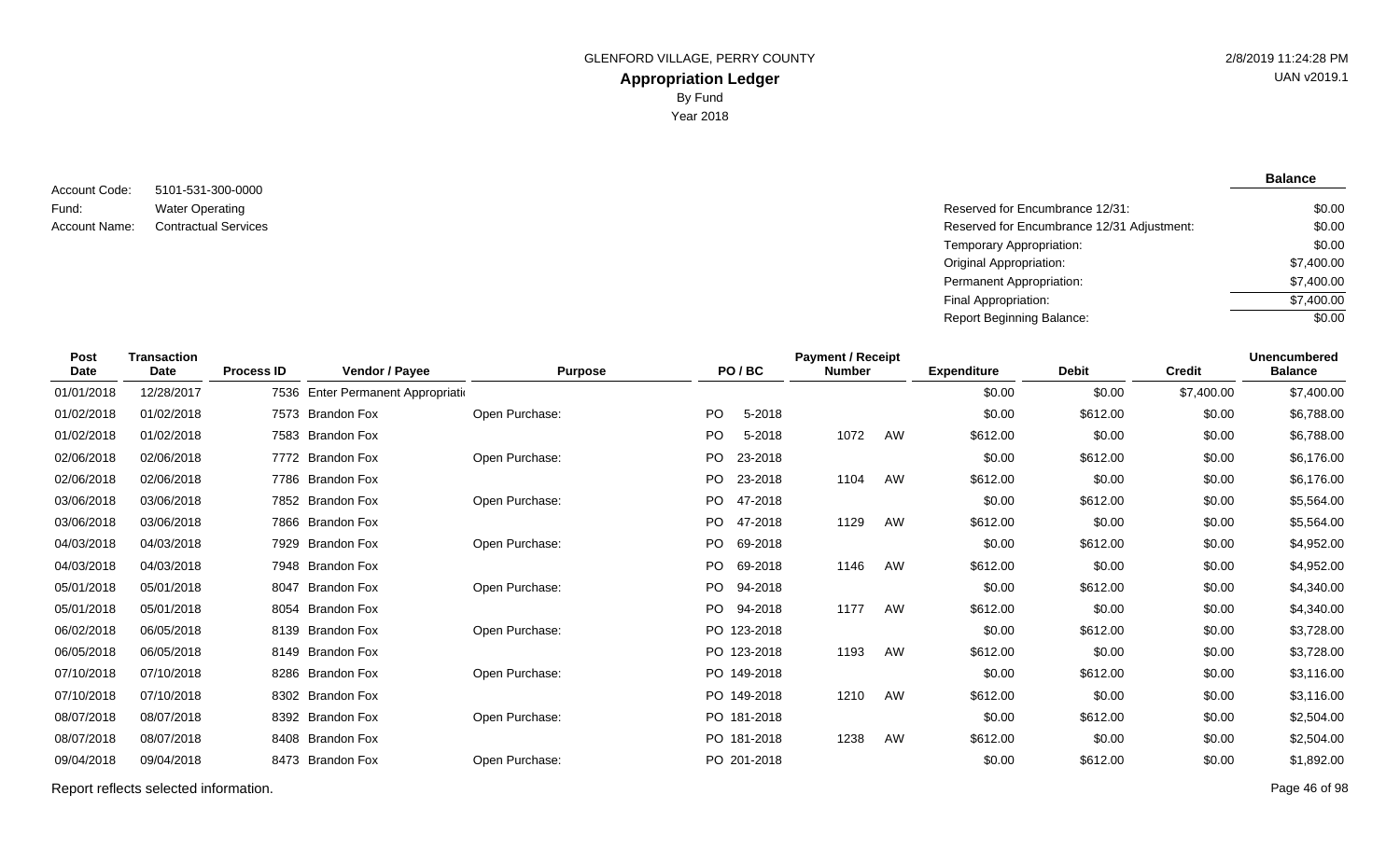Year 2018

| Post<br><b>Date</b> | <b>Transaction</b><br>Date | <b>Process ID</b> | Vendor / Payee     | <b>Purpose</b>        | PO/BC           | <b>Payment / Receipt</b><br><b>Number</b> | <b>Expenditure</b> | <b>Debit</b> | <b>Credit</b> | <b>Unencumbered</b><br><b>Balance</b> |
|---------------------|----------------------------|-------------------|--------------------|-----------------------|-----------------|-------------------------------------------|--------------------|--------------|---------------|---------------------------------------|
| 09/04/2018          | 09/04/2018                 |                   | 8474 Brandon Fox   | Close Purchase        | PO 149-2018     |                                           | \$0.00             | \$0.00       | \$0.00        | \$1,892.00                            |
| 09/04/2018          | 09/04/2018                 | 8474              | <b>Brandon Fox</b> | Close Purchase        | PO 181-2018     |                                           | \$0.00             | \$0.00       | \$0.00        | \$1,892.00                            |
| 09/04/2018          | 09/04/2018                 |                   | 8474 Brandon Fox   | Close Purchase        | PO.<br>69-2018  |                                           | \$0.00             | \$0.00       | \$0.00        | \$1,892.00                            |
| 09/04/2018          | 09/04/2018                 |                   | 8474 Brandon Fox   | Close Purchase        | PO.<br>94-2018  |                                           | \$0.00             | \$0.00       | \$0.00        | \$1,892.00                            |
| 09/04/2018          | 09/04/2018                 |                   | 8474 Brandon Fox   | Close Purchase        | PO 123-2018     |                                           | \$0.00             | \$0.00       | \$0.00        | \$1,892.00                            |
| 09/04/2018          | 09/04/2018                 |                   | 8474 Brandon Fox   | Close Purchase        | PO.<br>5-2018   |                                           | \$0.00             | \$0.00       | \$0.00        | \$1,892.00                            |
| 09/04/2018          | 09/04/2018                 |                   | 8474 Brandon Fox   | Close Purchase        | PO<br>23-2018   |                                           | \$0.00             | \$0.00       | \$0.00        | \$1,892.00                            |
| 09/04/2018          | 09/04/2018                 |                   | 8474 Brandon Fox   | Close Purchase        | PO  <br>47-2018 |                                           | \$0.00             | \$0.00       | \$0.00        | \$1,892.00                            |
| 09/07/2018          | 09/07/2018                 |                   | 8496 Brandon Fox   |                       | PO 201-2018     | 34-2018 CH                                | \$612.00           | \$0.00       | \$0.00        | \$1,892.00                            |
| 10/02/2018          | 10/02/2018                 |                   | 8560 Brandon Fox   | Open Purchase:        | PO 223-2018     |                                           | \$0.00             | \$612.00     | \$0.00        | \$1,280.00                            |
| 10/02/2018          | 10/02/2018                 | 8572              | Brandon Fox        |                       | PO 223-2018     | 50-2018 CH                                | \$612.00           | \$0.00       | \$0.00        | \$1,280.00                            |
| 10/02/2018          | 10/02/2018                 |                   | 8573 Brandon Fox   | <b>Close Purchase</b> | PO 201-2018     |                                           | \$0.00             | \$0.00       | \$0.00        | \$1,280.00                            |
| 11/02/2018          | 11/02/2018                 | 8661              | <b>Brandon Fox</b> | Open Purchase:        | PO 248-2018     |                                           | \$0.00             | \$612.00     | \$0.00        | \$668.00                              |
| 11/02/2018          | 11/02/2018                 |                   | 8664 Brandon Fox   | <b>Close Purchase</b> | PO 223-2018     |                                           | \$0.00             | \$0.00       | \$0.00        | \$668.00                              |
| 11/09/2018          | 11/09/2018                 |                   | 8684 Brandon Fox   |                       | PO 248-2018     | 1271<br>AW                                | \$612.00           | \$0.00       | \$0.00        | \$668.00                              |
| 11/30/2018          | 11/30/2018                 |                   | 8735 Brandon Fox   | Open Purchase:        | PO 265-2018     |                                           | \$0.00             | \$612.00     | \$0.00        | \$56.00                               |
| 12/04/2018          | 12/04/2018                 |                   | 8765 Brandon Fox   |                       | PO 265-2018     | AW<br>1288                                | \$612.00           | \$0.00       | \$0.00        | \$56.00                               |
| 12/04/2018          | 12/04/2018                 |                   | 8777 Brandon Fox   | Close Purchase        | PO 248-2018     |                                           | \$0.00             | \$0.00       | \$0.00        | \$56.00                               |
| 12/04/2018          | 12/04/2018                 |                   | 8777 Brandon Fox   | Close Purchase        | PO 265-2018     |                                           | \$0.00             | \$0.00       | \$0.00        | \$56.00                               |
|                     |                            |                   |                    |                       |                 | <b>Account Total:</b>                     | \$7,344.00         | \$7,344,00   | \$7,400.00    |                                       |

5101-531-391-0000 Water Operating Account Code: Fund:

**Balance**

\$7,400.00

Reserved for Encumbrance 12/31:

\$7,344.00

Account YTD Total:

\$7,344.00

\$0.00

Report reflects selected information. Page 47 of 98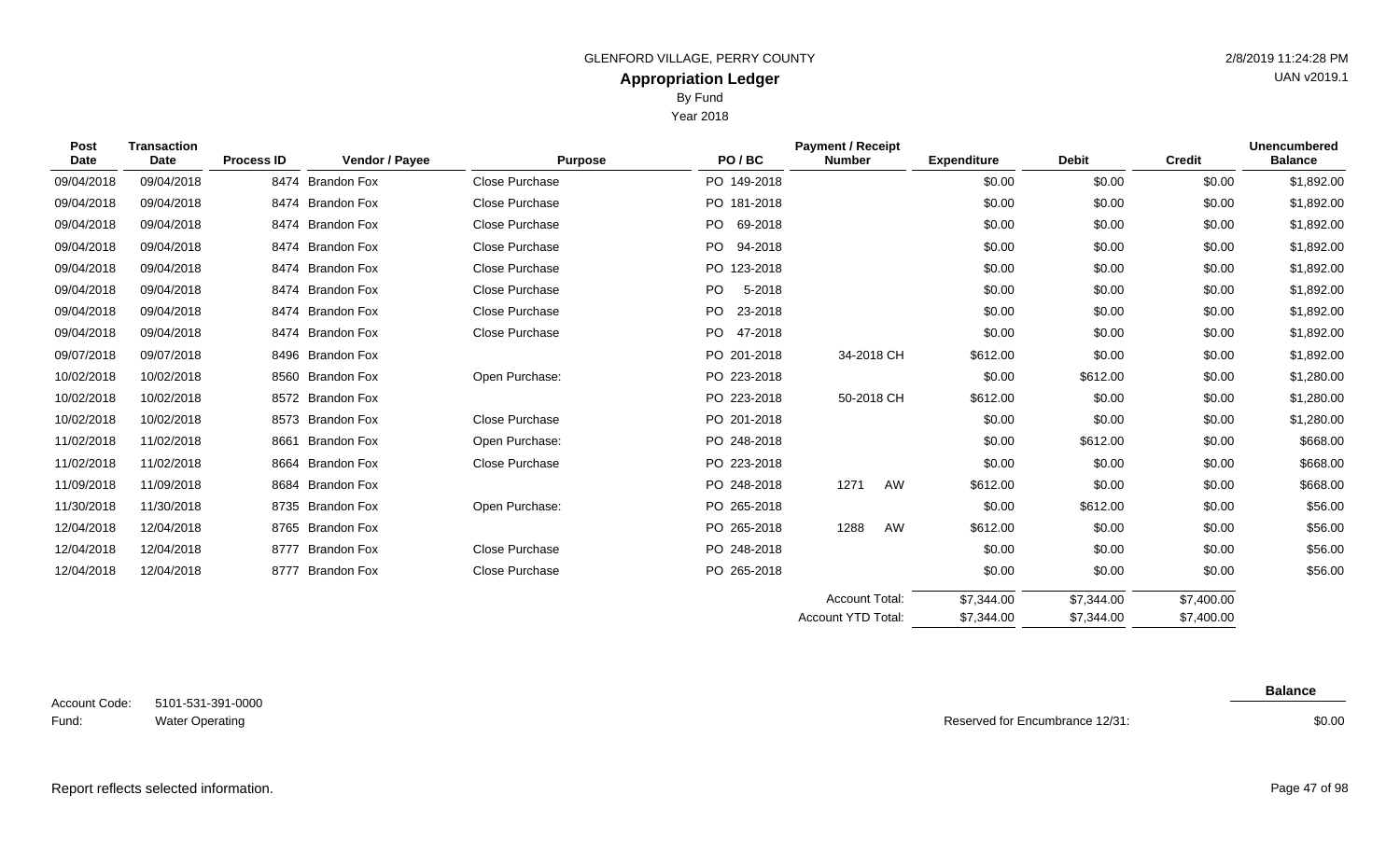GLENFORD VILLAGE, PERRY COUNTY **2/8/2019 11:24:28 PM** 

# **Appropriation Ledger**

By Fund

Year 2018

| <b>Account Name:</b> | Dues and Fees | Reserved for Encumbrance 12/31 Adjustment: | \$0.00   |
|----------------------|---------------|--------------------------------------------|----------|
|                      |               | Temporary Appropriation:                   | \$0.00   |
|                      |               | Original Appropriation:                    | \$100.00 |
|                      |               | Permanent Appropriation:                   | \$100.00 |
|                      |               | Final Appropriation:                       | \$100.00 |
|                      |               | <b>Report Beginning Balance:</b>           | \$0.00   |

| Post       | Transaction |                   |                                    |                | <b>Unencumbered</b> |                       |                    |              |               |                |
|------------|-------------|-------------------|------------------------------------|----------------|---------------------|-----------------------|--------------------|--------------|---------------|----------------|
| Date       | <b>Date</b> | <b>Process ID</b> | <b>Vendor / Payee</b>              | <b>Purpose</b> | PO/BC               | <b>Number</b>         | <b>Expenditure</b> | <b>Debit</b> | <b>Credit</b> | <b>Balance</b> |
| 01/01/2018 | 12/28/2017  |                   | 7536 Enter Permanent Appropriation |                |                     |                       | \$0.00             | \$0.00       | \$100.00      | \$100.00       |
|            |             |                   |                                    |                |                     | <b>Account Total:</b> | \$0.00             | \$0.00       | \$100.00      |                |
|            |             |                   |                                    |                |                     | Account YTD Total:    | \$0.00             | \$0.00       | \$100.00      |                |

5101-532-100-0000 Water Operating Account Code: Fund: Account Name:

#### **Balance**

| Water Operating          | Reserved for Encumbrance 12/31:            | \$8.85     |
|--------------------------|--------------------------------------------|------------|
| <b>Personal Services</b> | Reserved for Encumbrance 12/31 Adjustment: | \$0.00     |
|                          | Temporary Appropriation:                   | \$0.00     |
|                          | Original Appropriation:                    | \$4,200.00 |
|                          | Permanent Appropriation:                   | \$4,200.00 |
|                          | Final Appropriation:                       | \$4,200.00 |
|                          | <b>Report Beginning Balance:</b>           | \$0.00     |

| Post       | <b>Transaction</b>                    |                   |                                    |                               |               | <b>Payment / Receipt</b> |                    |              |               | <b>Unencumbered</b> |
|------------|---------------------------------------|-------------------|------------------------------------|-------------------------------|---------------|--------------------------|--------------------|--------------|---------------|---------------------|
| Date       | Date                                  | <b>Process ID</b> | Vendor / Payee                     | <b>Purpose</b>                | PO/BC         | Number                   | <b>Expenditure</b> | <b>Debit</b> | <b>Credit</b> | <b>Balance</b>      |
| 01/01/2018 | 01/30/2018                            |                   | 7730 Ohio Income Tax               | Carry Over UnpaidWithholdings |               |                          | \$0.00             | \$8.85       | \$8.85        | \$0.00              |
| 01/01/2018 | 12/28/2017                            |                   | 7536 Enter Permanent Appropriation |                               |               |                          | \$0.00             | \$0.00       | \$4,200.00    | \$4,200.00          |
| 01/02/2018 | 01/02/2018                            |                   | 7592 Employee Payroll              | Payroll Posting               | <b>Direct</b> | 1-2018 PP                | \$282.39           | \$350.00     | \$0.00        | \$3,850.00          |
| 01/02/2018 | 01/02/2018                            |                   | 7594 Ohio Public Employees Retire  |                               | <b>Direct</b> | WH<br>1086               | \$35.00            | \$0.00       | \$0.00        | \$3,850.00          |
| 01/16/2018 | 02/02/2018                            |                   | 7748 Ohio Department of Taxation   |                               | <b>Direct</b> | 2-2018 EW                | \$8.85             | \$0.00       | \$0.00        | \$3,850.00          |
| 01/17/2018 | 02/02/2018                            |                   | 7748 Internal Revenue Service      |                               | <b>Direct</b> | 3-2018 EW                | \$29.66            | \$0.00       | \$0.00        | \$3,850.00          |
| 02/06/2018 | 02/06/2018                            |                   | 7789 Employee Payroll              | Payroll Posting               | <b>Direct</b> | 4-2018 PP                | \$286.63           | \$350.00     | \$0.00        | \$3,500.00          |
|            | Report reflects selected information. |                   |                                    |                               |               |                          |                    |              |               | Page 48 of 98       |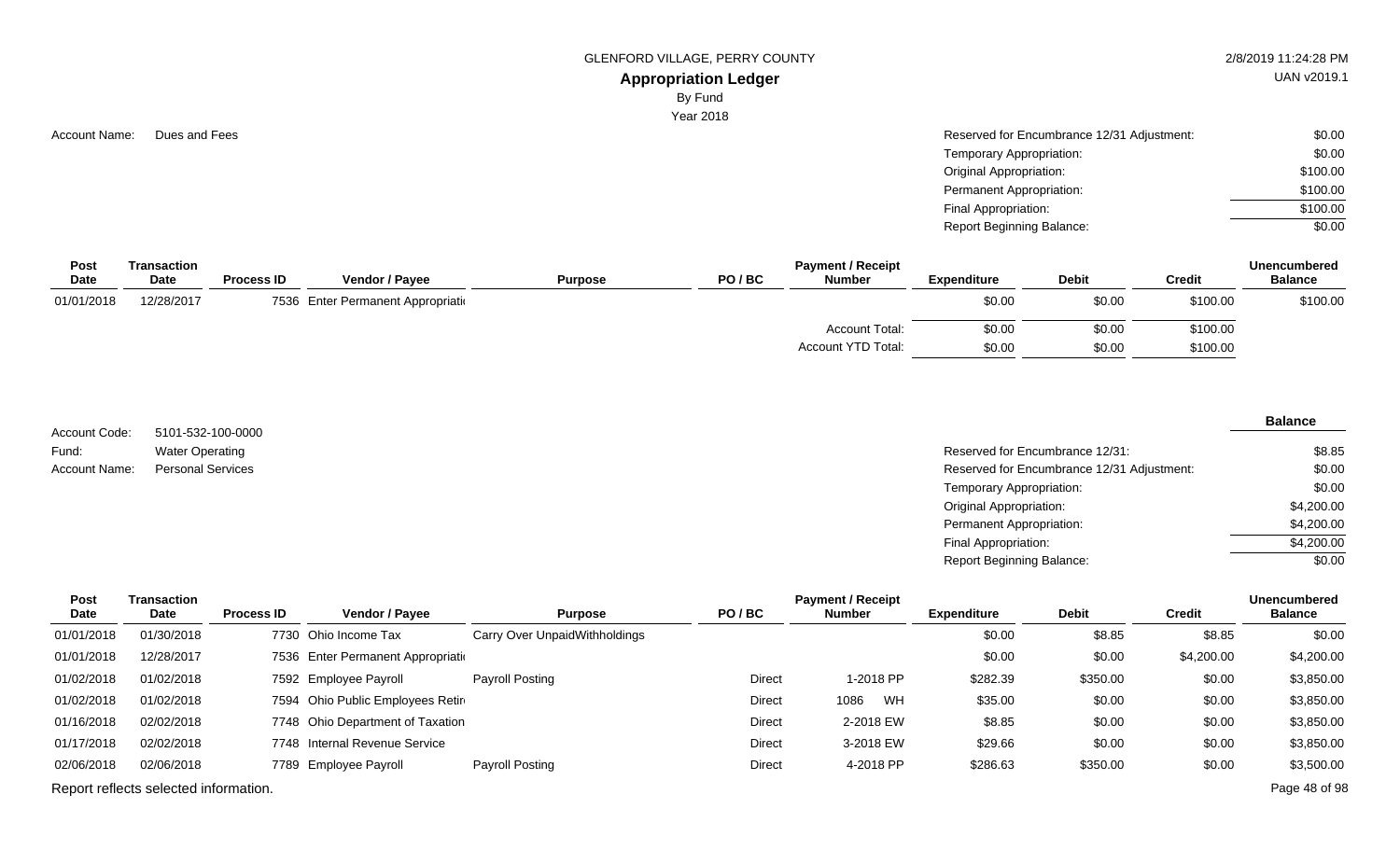Year 2018

| <b>Post</b><br><b>Date</b> | <b>Transaction</b><br><b>Date</b> | <b>Process ID</b> | Vendor / Payee                    | <b>Purpose</b>                       | PO/BC         | <b>Payment / Receipt</b><br><b>Number</b> | <b>Expenditure</b> | <b>Debit</b> | <b>Credit</b> | Unencumbered<br><b>Balance</b> |
|----------------------------|-----------------------------------|-------------------|-----------------------------------|--------------------------------------|---------------|-------------------------------------------|--------------------|--------------|---------------|--------------------------------|
| 03/01/2018                 | 03/16/2018                        |                   | 7883 Internal Revenue Service     |                                      | <b>Direct</b> | 8-2018 EW                                 | \$25.42            | \$0.00       | \$0.00        | \$3,500.00                     |
| 03/06/2018                 | 03/06/2018                        |                   | 7869 Employee Payroll             | <b>Payroll Posting</b>               | <b>Direct</b> | 5-2018 PP                                 | \$286.63           | \$350.00     | \$0.00        | \$3,150.00                     |
| 03/09/2018                 | 03/16/2018                        |                   | 7883 Ohio Public Employees Retire |                                      | <b>Direct</b> | 6-2018 EW                                 | \$35.00            | \$0.00       | \$0.00        | \$3,150.00                     |
| 03/12/2018                 | 03/16/2018                        |                   | 7883 Ohio Public Employees Retire |                                      | <b>Direct</b> | 7-2018 EW                                 | \$35.00            | \$0.00       | \$0.00        | \$3,150.00                     |
| 04/03/2018                 | 04/03/2018                        |                   | 7951 Employee Payroll             | <b>Payroll Posting</b>               | Direct        | 9-2018 PP                                 | \$286.63           | \$350.00     | \$0.00        | \$2,800.00                     |
| 04/07/2018                 | 04/06/2018                        |                   | 7976 Ohio Public Employees Retir  |                                      | <b>Direct</b> | 11-2018 EW                                | \$35.00            | \$0.00       | \$0.00        | \$2,800.00                     |
| 04/09/2018                 | 04/06/2018                        |                   | 7978 Internal Revenue Service     |                                      | Direct        | 12-2018 EW                                | \$25.42            | \$0.00       | \$0.00        | \$2,800.00                     |
| 04/11/2018                 | 04/11/2018                        |                   | 7998 Ohio Department of Taxation  |                                      | Direct        | 13-2018 EW                                | \$8.85             | \$0.00       | \$0.00        | \$2,800.00                     |
| 05/01/2018                 | 05/01/2018                        |                   | 8058 Employee Payroll             | Payroll Posting                      | Direct        | 15-2018 PP                                | \$286.63           | \$350.00     | \$0.00        | \$2,450.00                     |
| 05/04/2018                 | 05/18/2018                        |                   | 8085 Ohio Public Employees Retire |                                      | Direct        | 16-2018 EW                                | \$35.00            | \$0.00       | \$0.00        | \$2,450.00                     |
| 05/04/2018                 | 05/18/2018                        |                   | 8085 Internal Revenue Service     |                                      | Direct        | 17-2018 EW                                | \$25.42            | \$0.00       | \$0.00        | \$2,450.00                     |
| 06/05/2018                 | 06/05/2018                        |                   | 8152 Employee Payroll             | Payroll Posting                      | <b>Direct</b> | 18-2018 PP                                | \$286.63           | \$350.00     | \$0.00        | \$2,100.00                     |
| 06/06/2018                 | 06/05/2018                        |                   | 8160 Internal Revenue Service     |                                      | Direct        | 19-2018 EW                                | \$25.42            | \$0.00       | \$0.00        | \$2,100.00                     |
| 06/26/2018                 | 06/26/2018                        |                   | 8201 OPERS-Govt                   | Clear Current Year Unpaid Withholdin |               |                                           | \$0.00             | \$0.00       | \$35.00       | \$2,135.00                     |
| 06/26/2018                 | 06/26/2018                        |                   | 8203 Ohio Public Employees Retire | Clear Unpaid Withholding (8201) (NIC | Direct        | 20-2018 CH                                | \$35.00            | \$35.00      | \$0.00        | \$2,100.00                     |
| 07/10/2018                 | 07/10/2018                        |                   | 8313 Employee Payroll             | <b>Payroll Posting</b>               | <b>Direct</b> | 21-2018 PP                                | \$286.63           | \$350.00     | \$0.00        | \$1,750.00                     |
| 07/10/2018                 | 07/10/2018                        |                   | 8322 Ohio Department of Taxation  |                                      | <b>Direct</b> | 23-2018 EW                                | \$8.85             | \$0.00       | \$0.00        | \$1,750.00                     |
| 07/10/2018                 | 07/10/2018                        |                   | 8324 Ohio Public Employees Retire |                                      | <b>Direct</b> | 24-2018 EW                                | \$35.00            | \$0.00       | \$0.00        | \$1,750.00                     |
| 07/12/2018                 | 07/10/2018                        |                   | 8317 Internal Revenue Service     |                                      | <b>Direct</b> | 22-2018 EW                                | \$25.42            | \$0.00       | \$0.00        | \$1,750.00                     |
| 08/07/2018                 | 08/07/2018                        |                   | 8412 Employee Payroll             | <b>Payroll Posting</b>               | Direct        | 25-2018 PP                                | \$286.63           | \$350.00     | \$0.00        | \$1,400.00                     |
| 08/09/2018                 | 08/21/2018                        |                   | 8439 Ohio Public Employees Retire |                                      | Direct        | 27-2018 EW                                | \$35.00            | \$0.00       | \$0.00        | \$1,400.00                     |
| 08/09/2018                 | 08/21/2018                        | 8441              | <b>Internal Revenue Service</b>   |                                      | <b>Direct</b> | 28-2018 EW                                | \$25.42            | \$0.00       | \$0.00        | \$1,400.00                     |
| 09/07/2018                 | 09/07/2018                        |                   | 8504 Linda Lea Nicodemus          | Payroll Posting                      | <b>Direct</b> | 1251<br>PM                                | \$286.63           | \$350.00     | \$0.00        | \$1,050.00                     |
| 09/14/2018                 | 09/14/2018                        |                   | 8520 Ohio Public Employees Retire |                                      | <b>Direct</b> | 43-2018 EW                                | \$35.00            | \$0.00       | \$0.00        | \$1,050.00                     |
| 09/21/2018                 | 09/14/2018                        |                   | 8518 Internal Revenue Service     |                                      | Direct        | 42-2018 EW                                | \$25.42            | \$0.00       | \$0.00        | \$1,050.00                     |

10/05/2018 10/05/2018 8589 Employee Payroll Payroll Posting Direct 57-2018 PP \$286.63 \$350.00 \$0.00 \$700.00 10/13/2018 10/13/2018 8617 Ohio Department of Taxation 2000 Direct 58-2018 EW \$8.85 \$0.00 \$0.00 \$700.00 10/13/2018 10/13/2018 8617 Internal Revenue Service Direct 59-2018 EW \$25.42 \$0.00 \$0.00 \$700.00

Report reflects selected information. Page 49 of 98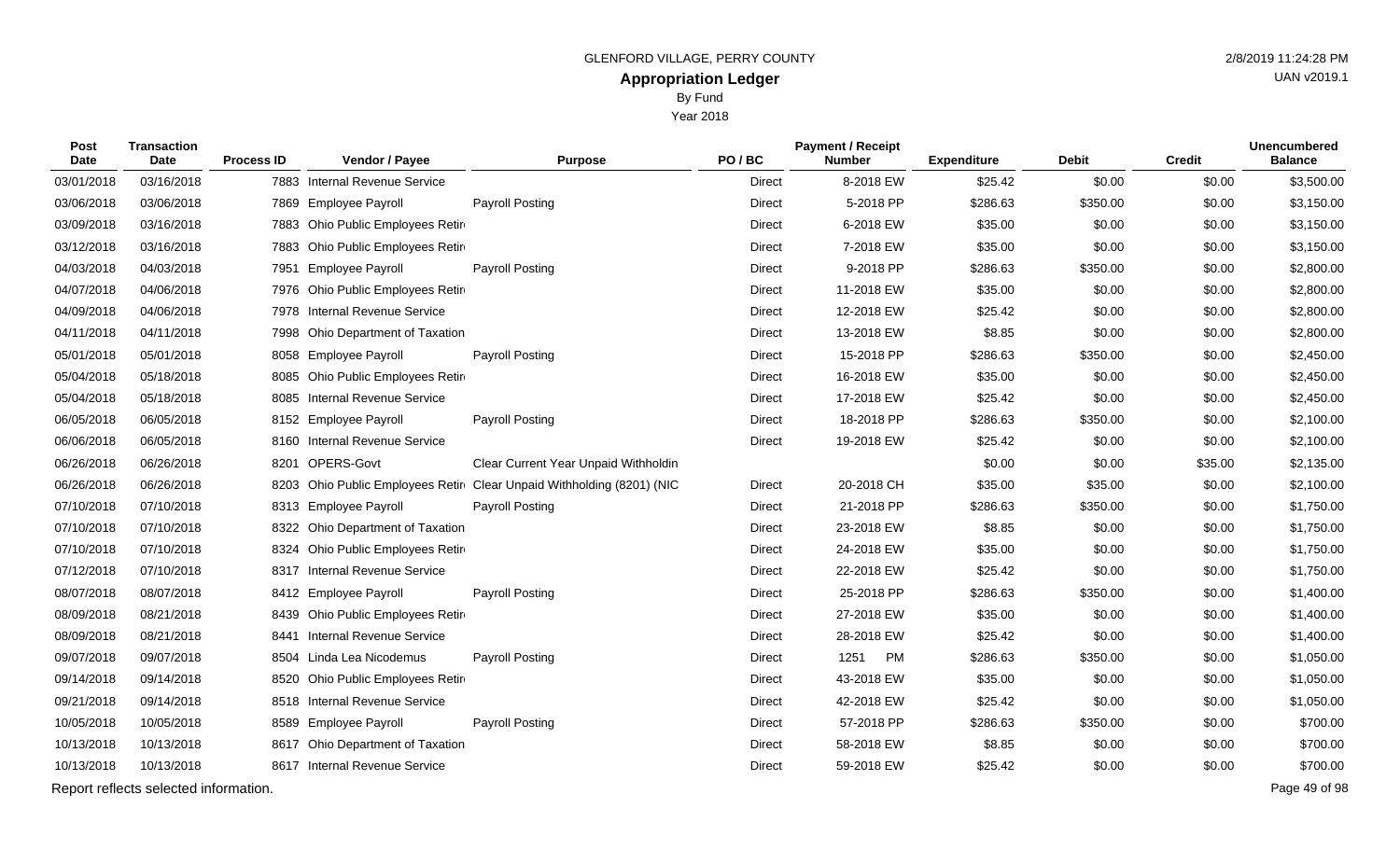Year 2018

| <b>Post</b><br>Date | Transaction<br>Date | <b>Process ID</b> | <b>Vendor / Payee</b>            | <b>Purpose</b>  | PO/BC  | <b>Payment / Receipt</b><br><b>Number</b> | <b>Expenditure</b> | <b>Debit</b> | <b>Credit</b> | <b>Unencumbered</b><br><b>Balance</b> |
|---------------------|---------------------|-------------------|----------------------------------|-----------------|--------|-------------------------------------------|--------------------|--------------|---------------|---------------------------------------|
| 10/13/2018          | 10/13/2018          |                   | 8619 Ohio Public Employees Retir |                 | Direct | 60-2018 EW                                | \$35.00            | \$0.00       | \$0.00        | \$700.00                              |
| 11/09/2018          | 11/09/2018          |                   | 8687 Employee Payroll            | Payroll Posting | Direct | 63-2018 PP                                | \$286.63           | \$350.00     | \$0.00        | \$350.00                              |
| 11/20/2018          | 11/20/2018          |                   | 8708 Internal Revenue Service    |                 | Direct | 64-2018 EW                                | \$25.42            | \$0.00       | \$0.00        | \$350.00                              |
| 11/20/2018          | 11/20/2018          |                   | 8708 Ohio Public Employees Retir |                 | Direct | 65-2018 EW                                | \$35.00            | \$0.00       | \$0.00        | \$350.00                              |
| 12/04/2018          | 12/04/2018          |                   | 8771 Employee Payroll            | Payroll Posting | Direct | 67-2018 PP                                | \$286.63           | \$350.00     | \$0.00        | \$0.00                                |
| 12/04/2018          | 12/04/2018          | 8773              | <b>Internal Revenue Service</b>  |                 | Direct | 68-2018 EW                                | \$25.42            | \$0.00       | \$0.00        | \$0.00                                |
| 12/04/2018          | 12/04/2018          |                   | 8775 Ohio Public Employees Retin |                 | Direct | 69-2018 EW                                | \$35.00            | \$0.00       | \$0.00        | \$0.00                                |
|                     |                     |                   |                                  |                 |        | <b>Account Total:</b>                     | \$4.174.58         | \$4,243.85   | \$4,243.85    |                                       |
|                     |                     |                   |                                  |                 |        | <b>Account YTD Total:</b>                 | \$4,174.58         | \$4,243.85   | \$4,243.85    |                                       |

5101-532-211-0000 Water Operating Ohio Public Employees Retirement System Account Code: Fund: Account Name:

| Reserved for Encumbrance 12/31:            | \$0.00   |
|--------------------------------------------|----------|
| Reserved for Encumbrance 12/31 Adjustment: | \$0.00   |
| Temporary Appropriation:                   | \$0.00   |
| Original Appropriation:                    | \$588.00 |
| Permanent Appropriation:                   | \$588.00 |
| Final Appropriation:                       | \$588.00 |
| Report Beginning Balance:                  | \$0.00   |

| Post       | Transaction |                   |                                    |                         | <b>Payment / Receipt</b> |                    |              |               | <b>Unencumbered</b> |
|------------|-------------|-------------------|------------------------------------|-------------------------|--------------------------|--------------------|--------------|---------------|---------------------|
| Date       | Date        | <b>Process ID</b> | <b>Vendor / Payee</b>              | PO/BC<br><b>Purpose</b> | <b>Number</b>            | <b>Expenditure</b> | <b>Debit</b> | <b>Credit</b> | <b>Balance</b>      |
| 01/01/2018 | 12/28/2017  |                   | 7536 Enter Permanent Appropriation |                         |                          | \$0.00             | \$0.00       | \$588.00      | \$588.00            |
| 01/02/2018 | 01/02/2018  |                   | 7594 Ohio Public Employees Retire  | <b>Direct</b>           | WH<br>1086               | \$46.67            | \$46.67      | \$0.00        | \$541.33            |
| 03/09/2018 | 03/16/2018  |                   | 7883 Ohio Public Employees Retire  | <b>Direct</b>           | 6-2018 EW                | \$46.67            | \$46.67      | \$0.00        | \$494.66            |
| 03/12/2018 | 03/16/2018  |                   | 7883 Ohio Public Employees Retire  | <b>Direct</b>           | 7-2018 EW                | \$46.67            | \$46.67      | \$0.00        | \$447.99            |
| 04/07/2018 | 04/06/2018  |                   | 7976 Ohio Public Employees Retire  | Direct                  | 11-2018 EW               | \$46.67            | \$46.67      | \$0.00        | \$401.32            |
| 05/04/2018 | 05/18/2018  |                   | 8085 Ohio Public Employees Retire  | Direct                  | 16-2018 EW               | \$46.67            | \$46.67      | \$0.00        | \$354.65            |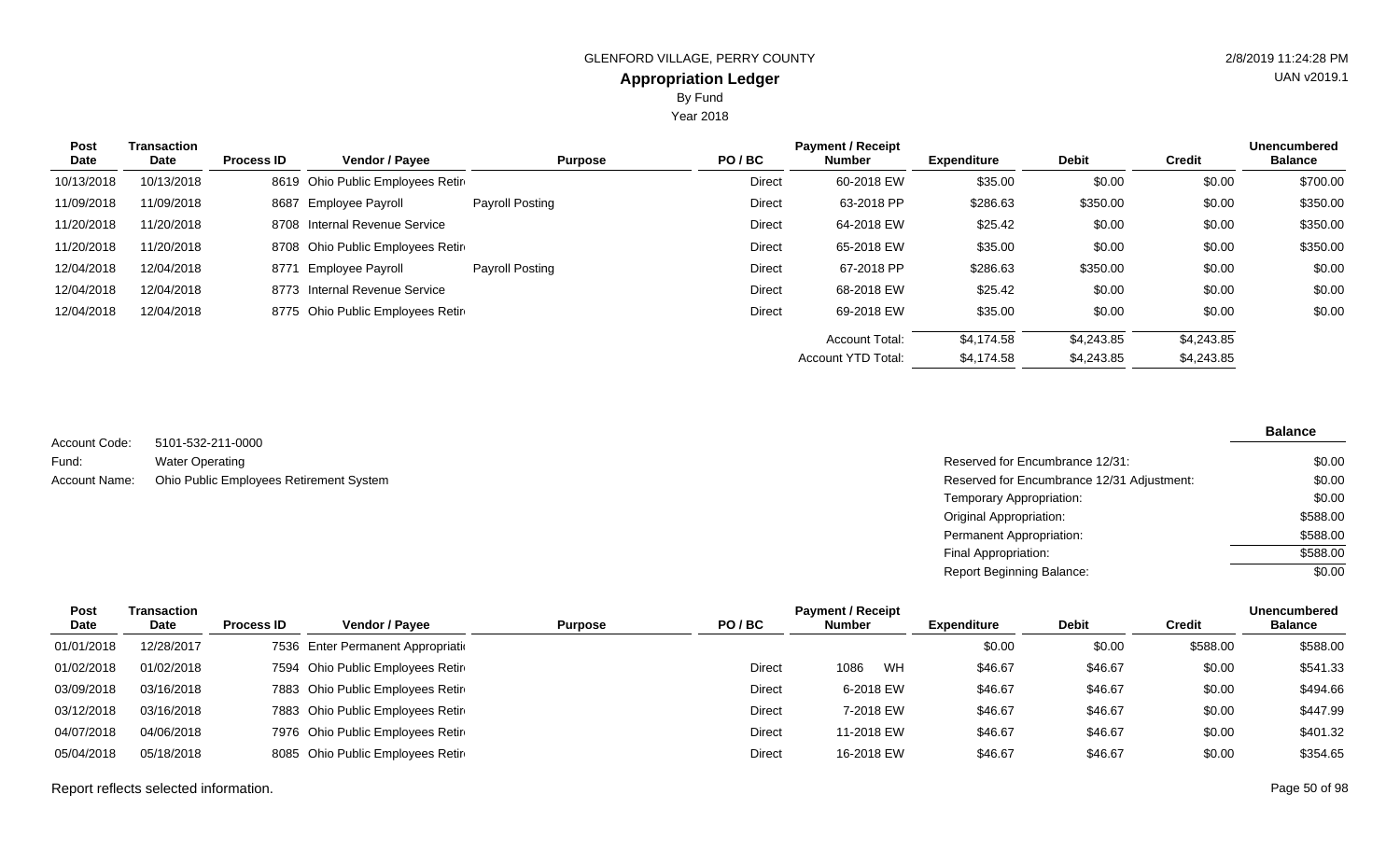Year 2018

| <b>Post</b><br>Date | Transaction<br>Date | <b>Process ID</b> | Vendor / Payee                    | <b>Purpose</b>                                                        | PO/BC         | <b>Payment / Receipt</b><br><b>Number</b> | <b>Expenditure</b> | <b>Debit</b> | <b>Credit</b> | <b>Unencumbered</b><br><b>Balance</b> |
|---------------------|---------------------|-------------------|-----------------------------------|-----------------------------------------------------------------------|---------------|-------------------------------------------|--------------------|--------------|---------------|---------------------------------------|
| 06/26/2018          | 06/26/2018          |                   |                                   | 8203 Ohio Public Employees Retir Clear Unpaid Withholding (8201) (NIC | Direct        | 20-2018 CH                                | \$46.67            | \$46.67      | \$0.00        | \$307.98                              |
| 07/10/2018          | 07/10/2018          |                   | 8324 Ohio Public Employees Retire |                                                                       | Direct        | 24-2018 EW                                | \$46.67            | \$46.67      | \$0.00        | \$261.31                              |
| 08/09/2018          | 08/21/2018          |                   | 8439 Ohio Public Employees Retir  |                                                                       | Direct        | 27-2018 EW                                | \$46.67            | \$46.67      | \$0.00        | \$214.64                              |
| 09/14/2018          | 09/14/2018          |                   | 8520 Ohio Public Employees Retire |                                                                       | Direct        | 43-2018 EW                                | \$46.67            | \$46.67      | \$0.00        | \$167.97                              |
| 10/13/2018          | 10/13/2018          |                   | 8619 Ohio Public Employees Retir  |                                                                       | <b>Direct</b> | 60-2018 EW                                | \$46.67            | \$46.67      | \$0.00        | \$121.30                              |
| 11/20/2018          | 11/20/2018          |                   | 8708 Ohio Public Employees Retire |                                                                       | Direct        | 65-2018 EW                                | \$46.67            | \$46.67      | \$0.00        | \$74.63                               |
| 12/04/2018          | 12/04/2018          |                   | 8775 Ohio Public Employees Retir  |                                                                       | Direct        | 69-2018 EW                                | \$46.67            | \$46.67      | \$0.00        | \$27.96                               |
|                     |                     |                   |                                   |                                                                       |               | <b>Account Total:</b>                     | \$560.04           | \$560.04     | \$588.00      |                                       |
|                     |                     |                   |                                   |                                                                       |               | Account YTD Total:                        | \$560.04           | \$560.04     | \$588.00      |                                       |

5101-532-213-0000 Water Operating Account Code: Fund: Account Name:

| Water Operating | Reserved for Encumbrance 12/31:            | \$0.00   |
|-----------------|--------------------------------------------|----------|
| Medicare        | Reserved for Encumbrance 12/31 Adjustment: | \$0.00   |
|                 | Temporary Appropriation:                   | \$0.00   |
|                 | Original Appropriation:                    | \$162.00 |
|                 | Permanent Appropriation:                   | \$162.00 |
|                 | Final Appropriation:                       | \$162.00 |
|                 | <b>Report Beginning Balance:</b>           | \$0.00   |

| Post       | Transaction |                   |                                    |                |               | <b>Payment / Receipt</b> |                    |              |               | <b>Unencumbered</b> |
|------------|-------------|-------------------|------------------------------------|----------------|---------------|--------------------------|--------------------|--------------|---------------|---------------------|
| Date       | Date        | <b>Process ID</b> | Vendor / Pavee                     | <b>Purpose</b> | PO/BC         | <b>Number</b>            | <b>Expenditure</b> | <b>Debit</b> | <b>Credit</b> | <b>Balance</b>      |
| 01/01/2018 | 12/28/2017  |                   | 7536 Enter Permanent Appropriation |                |               |                          | \$0.00             | \$0.00       | \$162.00      | \$162.00            |
| 01/17/2018 | 02/02/2018  |                   | 7748 Internal Revenue Service      |                | Direct        | 3-2018 EW                | \$4.53             | \$4.53       | \$0.00        | \$157.47            |
| 03/01/2018 | 03/16/2018  |                   | 7883 Internal Revenue Service      |                | Direct        | 8-2018 EW                | \$4.53             | \$4.53       | \$0.00        | \$152.94            |
| 04/09/2018 | 04/06/2018  |                   | 7978 Internal Revenue Service      |                | <b>Direct</b> | 12-2018 EW               | \$4.53             | \$4.53       | \$0.00        | \$148.41            |
| 05/04/2018 | 05/18/2018  |                   | 8085 Internal Revenue Service      |                | <b>Direct</b> | 17-2018 EW               | \$4.53             | \$4.53       | \$0.00        | \$143.88            |
| 06/06/2018 | 06/05/2018  |                   | 8160 Internal Revenue Service      |                | Direct        | 19-2018 EW               | \$4.53             | \$4.53       | \$0.00        | \$139.35            |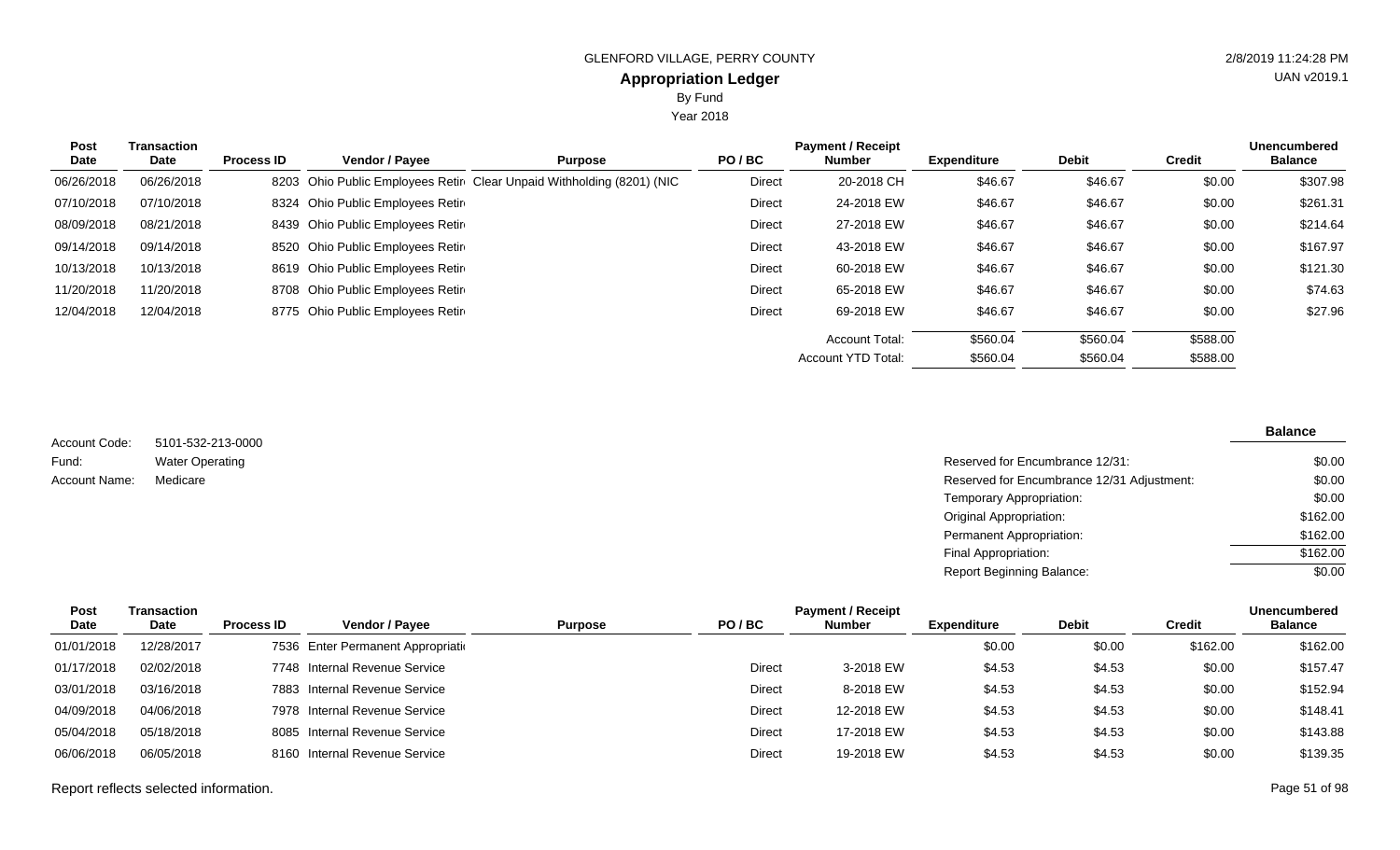Year 2018

| Post       | <b>Transaction</b> |                   |                               |                |        | <b>Payment / Receipt</b> |             |              |               | <b>Unencumbered</b> |
|------------|--------------------|-------------------|-------------------------------|----------------|--------|--------------------------|-------------|--------------|---------------|---------------------|
| Date       | Date               | <b>Process ID</b> | <b>Vendor / Payee</b>         | <b>Purpose</b> | PO/BC  | <b>Number</b>            | Expenditure | <b>Debit</b> | <b>Credit</b> | <b>Balance</b>      |
| 07/12/2018 | 07/10/2018         | 8317              | Internal Revenue Service      |                | Direct | 22-2018 EW               | \$4.53      | \$4.53       | \$0.00        | \$134.82            |
| 08/09/2018 | 08/21/2018         | 8441              | Internal Revenue Service      |                | Direct | 28-2018 EW               | \$4.53      | \$4.53       | \$0.00        | \$130.29            |
| 09/21/2018 | 09/14/2018         |                   | 8518 Internal Revenue Service |                | Direct | 42-2018 EW               | \$4.53      | \$4.53       | \$0.00        | \$125.76            |
| 10/13/2018 | 10/13/2018         |                   | 8617 Internal Revenue Service |                | Direct | 59-2018 EW               | \$4.53      | \$4.53       | \$0.00        | \$121.23            |
| 11/20/2018 | 11/20/2018         |                   | 8708 Internal Revenue Service |                | Direct | 64-2018 EW               | \$4.53      | \$4.53       | \$0.00        | \$116.70            |
| 12/04/2018 | 12/04/2018         |                   | 8773 Internal Revenue Service |                | Direct | 68-2018 EW               | \$4.53      | \$4.53       | \$0.00        | \$112.17            |
|            |                    |                   |                               |                |        | Account Total:           | \$49.83     | \$49.83      | \$162.00      |                     |
|            |                    |                   |                               |                |        | Account YTD Total:       | \$49.83     | \$49.83      | \$162.00      |                     |

5101-532-225-0000 Water Operating Workers' Compensation Account Code: Fund: Account Name:

| Reserved for Encumbrance 12/31:            | \$0.00  |
|--------------------------------------------|---------|
| Reserved for Encumbrance 12/31 Adjustment: | \$0.00  |
| Temporary Appropriation:                   | \$0.00  |
| Original Appropriation:                    | \$50.00 |
| Permanent Appropriation:                   | \$50.00 |
| Final Appropriation:                       | \$50.00 |
| Report Beginning Balance:                  | \$0.00  |

| Post        | Transaction |                   |                                                |                |             | <b>Payment / Receipt</b> |    |             |              |               | <b>Unencumbered</b> |
|-------------|-------------|-------------------|------------------------------------------------|----------------|-------------|--------------------------|----|-------------|--------------|---------------|---------------------|
| <b>Date</b> | Date        | <b>Process ID</b> | <b>Vendor / Pavee</b>                          | <b>Purpose</b> | PO/BC       | <b>Number</b>            |    | Expenditure | <b>Debit</b> | <b>Credit</b> | <b>Balance</b>      |
| 01/01/2018  | 12/28/2017  |                   | 7536 Enter Permanent Appropriation             |                |             |                          |    | \$0.00      | \$0.00       | \$50.00       | \$50.00             |
| 12/03/2018  | 12/04/2018  |                   | 8748 Ohio Bureau of Workers Con Open Purchase: |                | PO 274-2018 |                          |    | \$0.00      | \$43.79      | \$0.00        | \$6.21              |
| 12/04/2018  | 12/04/2018  |                   | 8765 Ohio Bureau of Workers Com                |                | PO 274-2018 | 1292                     | AW | \$43.79     | \$0.00       | \$0.00        | \$6.21              |
| 12/04/2018  | 12/04/2018  |                   | 8777 Ohio Bureau of Workers Con Close Purchase |                | PO 274-2018 |                          |    | \$0.00      | \$0.00       | \$0.00        | \$6.21              |
|             |             |                   |                                                |                |             | Account Total:           |    | \$43.79     | \$43.79      | \$50.00       |                     |
|             |             |                   |                                                |                |             | Account YTD Total:       |    | \$43.79     | \$43.79      | \$50.00       |                     |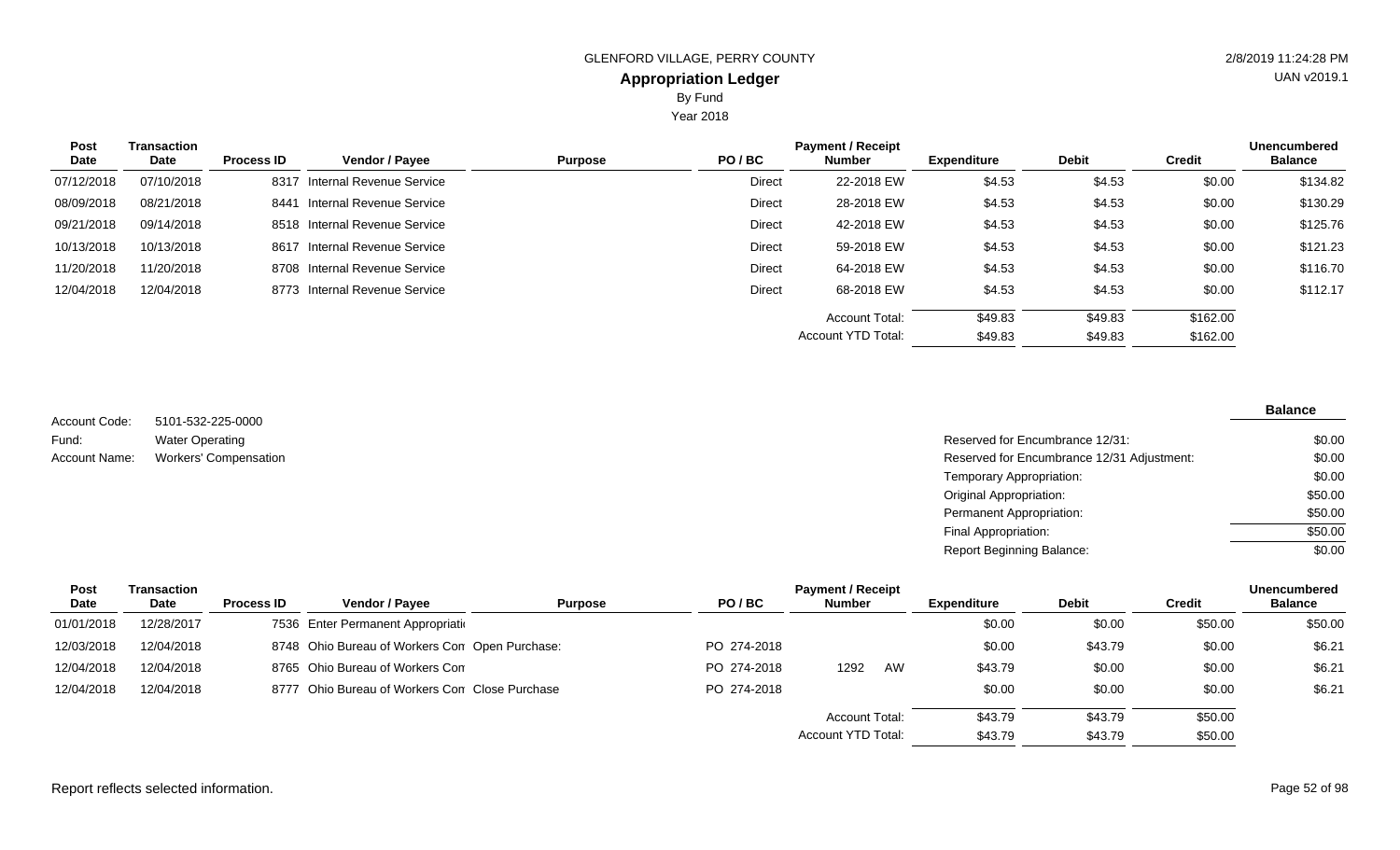5101-532-300-0000 Water Operating Account Code: Fund:

**Balance**

| Fund:         | <b>Water Operating</b>      | Reserved for Encumbrance 12/31:            | \$0.00     |
|---------------|-----------------------------|--------------------------------------------|------------|
| Account Name: | <b>Contractual Services</b> | Reserved for Encumbrance 12/31 Adjustment: | \$0.00     |
|               |                             | Temporary Appropriation:                   | \$0.00     |
|               |                             | <b>Original Appropriation:</b>             | \$1,600.00 |
|               |                             | Permanent Appropriation:                   | \$1,600.00 |
|               |                             | Final Appropriation:                       | \$1,600.00 |
|               |                             | <b>Report Beginning Balance:</b>           | \$0.00     |
|               |                             |                                            |            |

| Post       | Transaction |                   |                                    |                |     |             | <b>Payment / Receipt</b> |    |             |              |            | <b>Unencumbered</b> |
|------------|-------------|-------------------|------------------------------------|----------------|-----|-------------|--------------------------|----|-------------|--------------|------------|---------------------|
| Date       | Date        | <b>Process ID</b> | <b>Vendor / Pavee</b>              | <b>Purpose</b> |     | PO/BC       | <b>Number</b>            |    | Expenditure | <b>Debit</b> | Credit     | <b>Balance</b>      |
| 01/01/2018 | 12/28/2017  |                   | 7536 Enter Permanent Appropriation |                |     |             |                          |    | \$0.00      | \$0.00       | \$1,600.00 | \$1,600.00          |
| 02/02/2018 | 02/02/2018  |                   | 7766 Governmental Systems          | Open Purchase: | PO. | 18-2018     |                          |    | \$0.00      | \$450.00     | \$0.00     | \$1,150.00          |
| 02/06/2018 | 02/06/2018  |                   | 7786 Governmental Systems          |                | PO. | 18-2018     | 1106                     | AW | \$450.00    | \$0.00       | \$0.00     | \$1,150.00          |
| 09/04/2018 | 09/04/2018  |                   | 8474 Governmental Systems          | Close Purchase | PO. | 18-2018     |                          |    | \$0.00      | \$0.00       | \$0.00     | \$1,150.00          |
| 12/22/2018 | 12/28/2018  |                   | 8828 The Toy Store                 | Open Purchase: |     | PO 282-2018 |                          |    | \$0.00      | \$829.99     | \$0.00     | \$320.01            |
|            |             |                   |                                    |                |     |             | <b>Account Total:</b>    |    | \$450.00    | \$1,279.99   | \$1,600.00 |                     |
|            |             |                   |                                    |                |     |             | Account YTD Total:       |    | \$450.00    | \$1,279.99   | \$1,600.00 |                     |

| Account Code: | 5101-532-320-0000                        |                                            |
|---------------|------------------------------------------|--------------------------------------------|
| Fund:         | Water Operating                          | Reserved for Encumbrance 12/31:            |
| Account Name: | Communications, Printing and Advertising | Reserved for Encumbrance 12/31 Adjustment: |

| Reserved for Encumbrance 12/31:            | \$0.00   |
|--------------------------------------------|----------|
| Reserved for Encumbrance 12/31 Adjustment: | \$0.00   |
| Temporary Appropriation:                   | \$0.00   |
| Original Appropriation:                    | \$500.00 |
| Permanent Appropriation:                   | \$500.00 |
| Final Appropriation:                       | \$500.00 |
| Report Beginning Balance:                  | \$0.00   |
|                                            |          |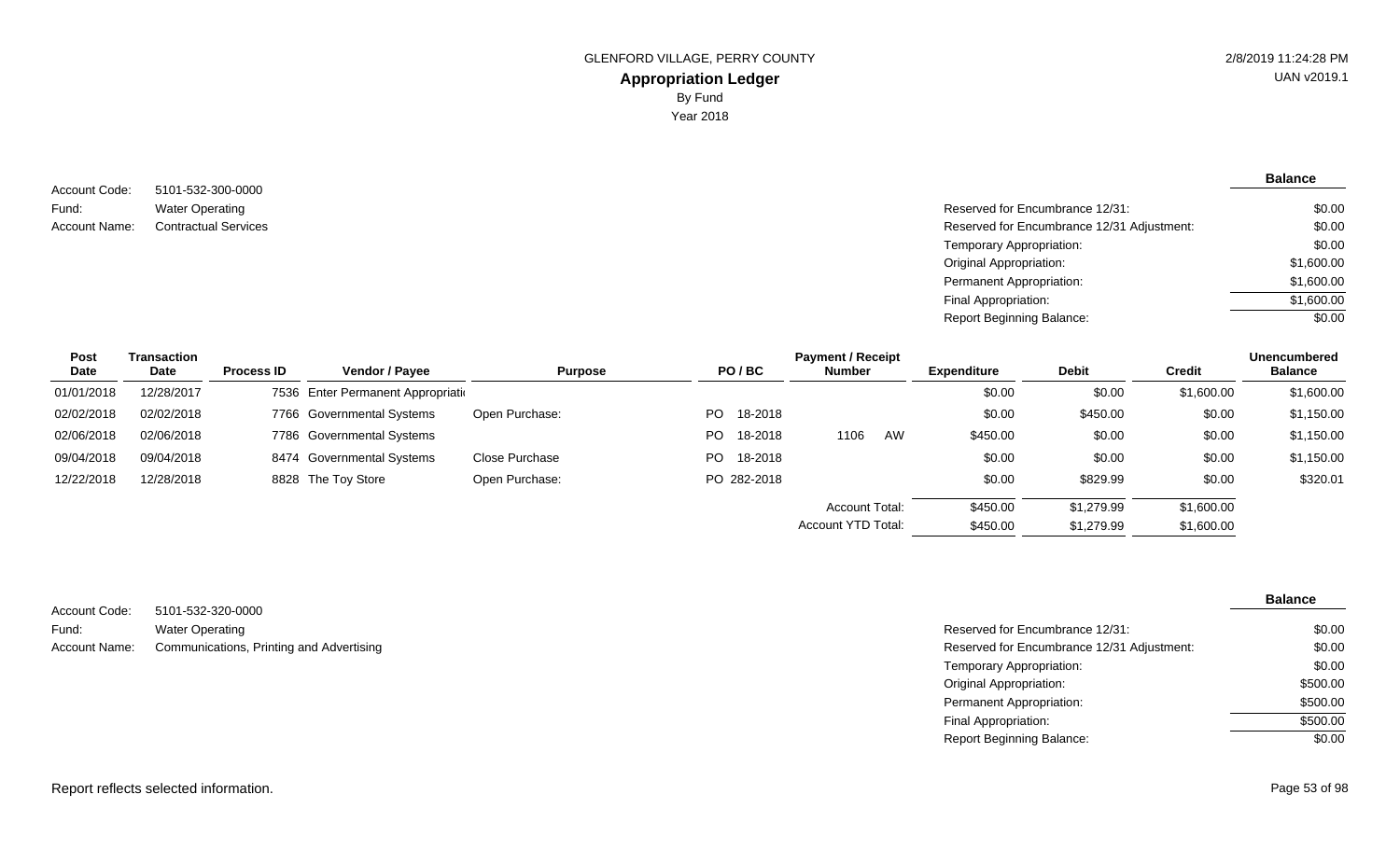By Fund

Year 2018

| Transaction |                   |                       |                                    |       | <b>Unencumbered</b>   |                          |              |               |                |
|-------------|-------------------|-----------------------|------------------------------------|-------|-----------------------|--------------------------|--------------|---------------|----------------|
| <b>Date</b> | <b>Process ID</b> | <b>Vendor / Payee</b> | <b>Purpose</b>                     | PO/BC | <b>Number</b>         | <b>Expenditure</b>       | <b>Debit</b> | <b>Credit</b> | <b>Balance</b> |
| 12/28/2017  |                   |                       |                                    |       |                       | \$0.00                   | \$0.00       | \$500.00      | \$500.00       |
|             |                   |                       |                                    |       | <b>Account Total:</b> | \$0.00                   | \$0.00       | \$500.00      |                |
|             |                   |                       |                                    |       | Account YTD Total:    | \$0.00                   | \$0.00       | \$500.00      |                |
|             |                   |                       | 7536 Enter Permanent Appropriation |       |                       | <b>Payment / Receipt</b> |              |               |                |

| Account Code: | 5101-532-321-0000      |
|---------------|------------------------|
| Fund:         | <b>Water Operating</b> |
| Account Name: | Telephone              |

| Water Operating | Reserved for Encumbrance 12/31:            | \$0.00     |
|-----------------|--------------------------------------------|------------|
| Telephone       | Reserved for Encumbrance 12/31 Adjustment: | \$0.00     |
|                 | Temporary Appropriation:                   | \$0.00     |
|                 | <b>Original Appropriation:</b>             | \$2,040.00 |
|                 | Permanent Appropriation:                   | \$2,040.00 |
|                 | Final Appropriation:                       | \$2,040.00 |
|                 | <b>Report Beginning Balance:</b>           | \$0.00     |

| Post       | Transaction | <b>Payment / Receipt</b> |                                    |                |      |             |               |    |                    |              | <b>Unencumbered</b> |                |
|------------|-------------|--------------------------|------------------------------------|----------------|------|-------------|---------------|----|--------------------|--------------|---------------------|----------------|
| Date       | Date        | <b>Process ID</b>        | Vendor / Payee                     | <b>Purpose</b> |      | PO/BC       | <b>Number</b> |    | <b>Expenditure</b> | <b>Debit</b> | <b>Credit</b>       | <b>Balance</b> |
| 01/01/2018 | 12/28/2017  |                          | 7536 Enter Permanent Appropriation |                |      |             |               |    | \$0.00             | \$0.00       | \$2,040.00          | \$2,040.00     |
| 01/30/2018 | 01/30/2018  |                          | 7721 AT & T                        | Open Purchase: | PO - | 15-2018     |               |    | \$0.00             | \$114.85     | \$0.00              | \$1,925.15     |
| 02/02/2018 | 02/02/2018  |                          | 7760 AT & T                        |                | PO - | 15-2018     | 1102          | AW | \$114.85           | \$0.00       | \$0.00              | \$1,925.15     |
| 02/28/2018 | 03/06/2018  |                          | 7852 AT & T                        | Open Purchase: | PO.  | 36-2018     |               |    | \$0.00             | \$124.18     | \$0.00              | \$1,800.97     |
| 03/06/2018 | 03/06/2018  |                          | 7866 AT & T                        |                | PO - | 36-2018     | 1123          | AW | \$124.18           | \$0.00       | \$0.00              | \$1,800.97     |
| 03/27/2018 | 03/31/2018  |                          | 7921 AT & T                        | Open Purchase: |      | PO 61-2018  |               |    | \$0.00             | \$124.13     | \$0.00              | \$1,676.84     |
| 04/03/2018 | 04/03/2018  |                          | 7948 AT & T                        |                |      | PO 61-2018  | 1142          | AW | \$124.13           | \$0.00       | \$0.00              | \$1,676.84     |
| 04/26/2018 | 04/27/2018  |                          | 8011 AT & T                        | Open Purchase: |      | PO 87-2018  |               |    | \$0.00             | \$114.42     | \$0.00              | \$1,562.42     |
| 04/27/2018 | 04/27/2018  |                          | 8017 AT & T                        |                | PO - | 87-2018     | 1173          | AW | \$114.42           | \$0.00       | \$0.00              | \$1,562.42     |
| 05/29/2018 | 05/29/2018  |                          | 8107 AT & T                        | Open Purchase: |      | PO 110-2018 |               |    | \$0.00             | \$118.01     | \$0.00              | \$1,444.41     |
| 05/29/2018 | 05/29/2018  |                          | 8107 AT & T                        | Open Purchase: |      | PO 111-2018 |               |    | \$0.00             | \$35.28      | \$0.00              | \$1,409.13     |
| 06/01/2018 | 06/01/2018  |                          | 8133 AT & T                        |                |      | PO 110-2018 | 1186          | AW | \$118.01           | \$0.00       | \$0.00              | \$1,409.13     |
|            |             |                          |                                    |                |      |             |               |    |                    |              |                     |                |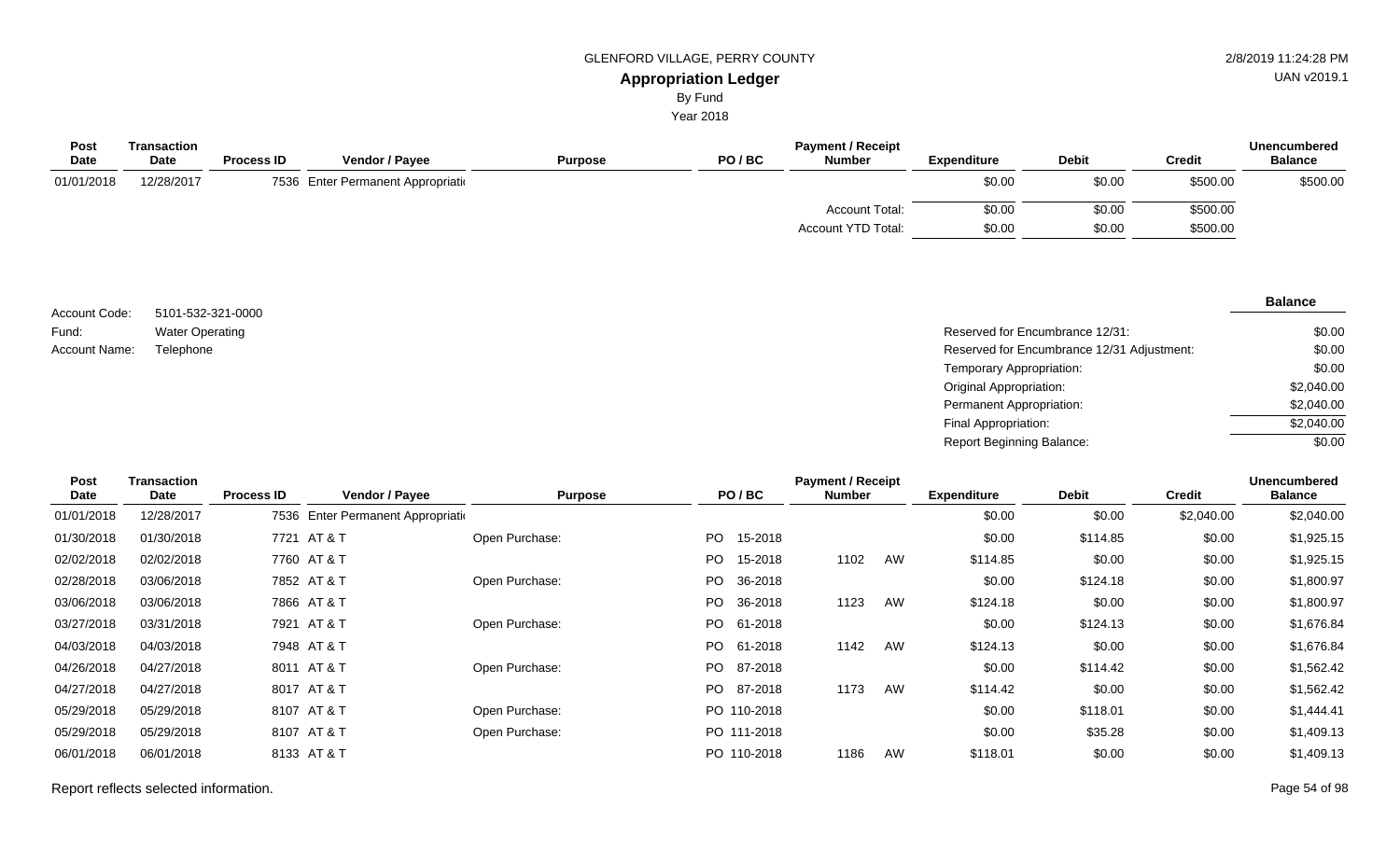By Fund

Year 2018

| Post<br>Date | <b>Transaction</b><br><b>Date</b>     | <b>Process ID</b> | Vendor / Payee | <b>Purpose</b> | PO/BC       | <b>Payment / Receipt</b><br><b>Number</b> |    | <b>Expenditure</b> | <b>Debit</b> | <b>Credit</b> | <b>Unencumbered</b><br><b>Balance</b> |
|--------------|---------------------------------------|-------------------|----------------|----------------|-------------|-------------------------------------------|----|--------------------|--------------|---------------|---------------------------------------|
| 06/05/2018   | 06/05/2018                            |                   | 8149 AT & T    |                | PO 111-2018 | 1188                                      | AW | \$35.28            | \$0.00       | \$0.00        | \$1,409.13                            |
| 06/12/2018   | 06/19/2018                            |                   | 8186 AT & T    | Open Purchase: | PO 130-2018 |                                           |    | \$0.00             | \$76.97      | \$0.00        | \$1,332.16                            |
| 06/19/2018   | 06/19/2018                            |                   | 8193 AT & T    |                | PO 130-2018 | 1200                                      | AW | \$76.97            | \$0.00       | \$0.00        | \$1,332.16                            |
| 06/29/2018   | 06/29/2018                            |                   | 8215 AT & T    | Open Purchase: | PO 140-2018 |                                           |    | \$0.00             | \$118.01     | \$0.00        | \$1,214.15                            |
| 06/29/2018   | 06/29/2018                            |                   | 8215 AT & T    | Open Purchase: | PO 141-2018 |                                           |    | \$0.00             | \$36.06      | \$0.00        | \$1,178.09                            |
| 06/29/2018   | 06/29/2018                            |                   | 8218 AT & T    |                | PO 140-2018 | 1204                                      | AW | \$118.01           | \$0.00       | \$0.00        | \$1,178.09                            |
| 06/29/2018   | 06/29/2018                            |                   | 8218 AT & T    |                | PO 141-2018 | 1205                                      | AW | \$36.06            | \$0.00       | \$0.00        | \$1,178.09                            |
| 07/31/2018   | 07/31/2018                            |                   | 8357 AT & T    | Open Purchase: | PO 165-2018 |                                           |    | \$0.00             | \$117.83     | \$0.00        | \$1,060.26                            |
| 07/31/2018   | 07/31/2018                            |                   | 8360 AT & T    |                | PO 165-2018 | 1231                                      | AW | \$117.83           | \$0.00       | \$0.00        | \$1,060.26                            |
| 08/23/2018   | 08/28/2018                            |                   | 8456 AT & T    | Open Purchase: | PO 190-2018 |                                           |    | \$0.00             | \$117.83     | \$0.00        | \$942.43                              |
| 09/04/2018   | 09/04/2018                            |                   | 8474 AT & T    | Close Purchase | PO 15-2018  |                                           |    | \$0.00             | \$0.00       | \$0.00        | \$942.43                              |
| 09/04/2018   | 09/04/2018                            |                   | 8474 AT & T    | Close Purchase | PO 36-2018  |                                           |    | \$0.00             | \$0.00       | \$0.00        | \$942.43                              |
| 09/04/2018   | 09/04/2018                            |                   | 8474 AT & T    | Close Purchase | PO 61-2018  |                                           |    | \$0.00             | \$0.00       | \$0.00        | \$942.43                              |
| 09/04/2018   | 09/04/2018                            |                   | 8474 AT & T    | Close Purchase | PO 87-2018  |                                           |    | \$0.00             | \$0.00       | \$0.00        | \$942.43                              |
| 09/04/2018   | 09/04/2018                            |                   | 8474 AT & T    | Close Purchase | PO 110-2018 |                                           |    | \$0.00             | \$0.00       | \$0.00        | \$942.43                              |
| 09/04/2018   | 09/04/2018                            |                   | 8474 AT & T    | Close Purchase | PO 111-2018 |                                           |    | \$0.00             | \$0.00       | \$0.00        | \$942.43                              |
| 09/04/2018   | 09/04/2018                            |                   | 8474 AT & T    | Close Purchase | PO 130-2018 |                                           |    | \$0.00             | \$0.00       | \$0.00        | \$942.43                              |
| 09/04/2018   | 09/04/2018                            |                   | 8474 AT & T    | Close Purchase | PO 140-2018 |                                           |    | \$0.00             | \$0.00       | \$0.00        | \$942.43                              |
| 09/04/2018   | 09/04/2018                            |                   | 8474 AT & T    | Close Purchase | PO 141-2018 |                                           |    | \$0.00             | \$0.00       | \$0.00        | \$942.43                              |
| 09/04/2018   | 09/04/2018                            |                   | 8474 AT & T    | Close Purchase | PO 165-2018 |                                           |    | \$0.00             | \$0.00       | \$0.00        | \$942.43                              |
| 09/07/2018   | 09/07/2018                            |                   | 8496 AT & T    |                | PO 190-2018 | 30-2018 CH                                |    | \$117.83           | \$0.00       | \$0.00        | \$942.43                              |
| 09/28/2018   | 10/02/2018                            |                   | 8560 AT & T    | Open Purchase: | PO 219-2018 |                                           |    | \$0.00             | \$143.65     | \$0.00        | \$798.78                              |
| 10/02/2018   | 10/02/2018                            |                   | 8572 AT & T    |                | PO 219-2018 | 53-2018 CH                                |    | \$143.65           | \$0.00       | \$0.00        | \$798.78                              |
| 10/02/2018   | 10/02/2018                            |                   | 8573 AT & T    | Close Purchase | PO 190-2018 |                                           |    | \$0.00             | \$0.00       | \$0.00        | \$798.78                              |
| 11/01/2018   | 11/02/2018                            |                   | 8661 AT & T    | Open Purchase: | PO 244-2018 |                                           |    | \$0.00             | \$129.42     | \$0.00        | \$669.36                              |
| 11/02/2018   | 11/02/2018                            |                   | 8664 AT & T    | Close Purchase | PO 219-2018 |                                           |    | \$0.00             | \$0.00       | \$0.00        | \$669.36                              |
| 11/09/2018   | 11/09/2018                            |                   | 8684 AT & T    |                | PO 244-2018 | 1268                                      | AW | \$129.42           | \$0.00       | \$0.00        | \$669.36                              |
| 11/29/2018   | 11/30/2018                            |                   | 8735 AT & T    | Open Purchase: | PO 263-2018 |                                           |    | \$0.00             | \$139.01     | \$0.00        | \$530.35                              |
|              | Report reflects selected information. |                   |                |                |             |                                           |    |                    |              |               | Page 55 of 98                         |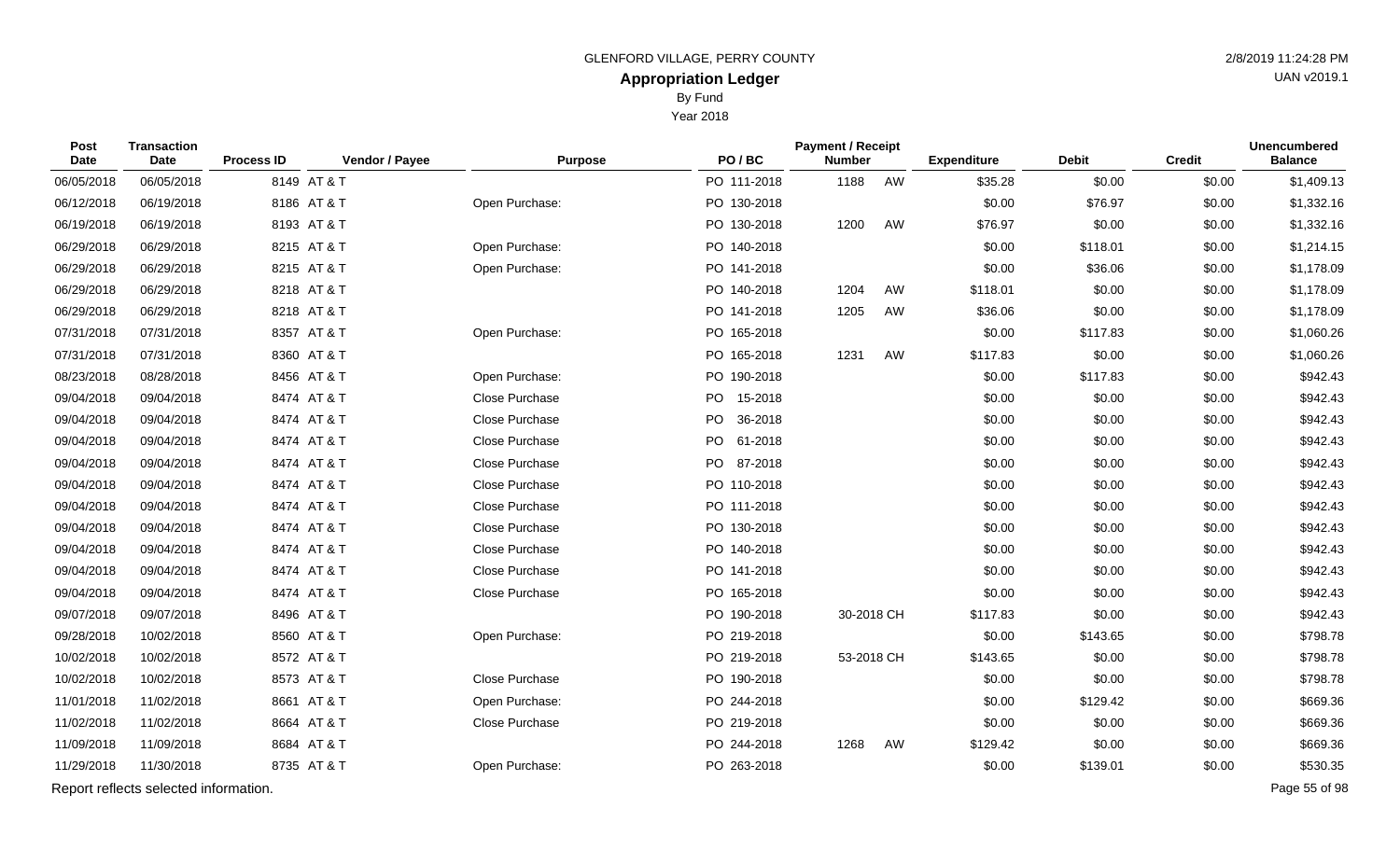By Fund

Year 2018

| <b>Post</b> | Transaction |                   |                       |                |             | <b>Payment / Receipt</b> |    |                    |              |               | <b>Unencumbered</b> |
|-------------|-------------|-------------------|-----------------------|----------------|-------------|--------------------------|----|--------------------|--------------|---------------|---------------------|
| <b>Date</b> | Date        | <b>Process ID</b> | <b>Vendor / Payee</b> | <b>Purpose</b> | PO/BC       | <b>Number</b>            |    | <b>Expenditure</b> | <b>Debit</b> | <b>Credit</b> | <b>Balance</b>      |
| 12/04/2018  | 12/04/2018  |                   | 8765 AT & T           |                | PO 263-2018 | 1283                     | AW | \$139.01           | \$0.00       | \$0.00        | \$530.35            |
| 12/04/2018  | 12/04/2018  |                   | 8777 AT & T           | Close Purchase | PO 244-2018 |                          |    | \$0.00             | \$0.00       | \$0.00        | \$530.35            |
| 12/04/2018  | 12/04/2018  |                   | 8777 AT & T           | Close Purchase | PO 263-2018 |                          |    | \$0.00             | \$0.00       | \$0.00        | \$530.35            |
| 12/29/2018  | 01/05/2019  |                   | 8852 AT & T           | Open Purchase: | PO 288-2018 |                          |    | \$0.00             | \$139.01     | \$0.00        | \$391.34            |
|             |             |                   |                       |                |             | Account Total:           |    | \$1,509.65         | \$1,648.66   | \$2,040.00    |                     |
|             |             |                   |                       |                |             | Account YTD Total:       |    | \$1,509.65         | \$1,648.66   | \$2,040.00    |                     |

5101-532-322-0000 Water Operating Account Code: Fund: Account Name:

| Postage<br>Reserved for Encumbrance 12/31 Adjustment:<br>Temporary Appropriation:<br><b>Original Appropriation:</b><br>Permanent Appropriation:<br>Final Appropriation:<br><b>Report Beginning Balance:</b> | Water Operating | Reserved for Encumbrance 12/31: | \$0.00     |
|-------------------------------------------------------------------------------------------------------------------------------------------------------------------------------------------------------------|-----------------|---------------------------------|------------|
|                                                                                                                                                                                                             |                 |                                 | \$0.00     |
|                                                                                                                                                                                                             |                 |                                 | \$0.00     |
|                                                                                                                                                                                                             |                 |                                 | \$1,000.00 |
|                                                                                                                                                                                                             |                 |                                 | \$1,000.00 |
|                                                                                                                                                                                                             |                 |                                 | \$1,000.00 |
|                                                                                                                                                                                                             |                 |                                 | \$0.00     |

| Post       | Transaction |                   |                                    |                |                 | <b>Payment / Receipt</b> |    |                    |              |            | <b>Unencumbered</b> |
|------------|-------------|-------------------|------------------------------------|----------------|-----------------|--------------------------|----|--------------------|--------------|------------|---------------------|
| Date       | Date        | <b>Process ID</b> | <b>Vendor / Payee</b>              | <b>Purpose</b> | PO/BC           | <b>Number</b>            |    | <b>Expenditure</b> | <b>Debit</b> | Credit     | <b>Balance</b>      |
| 01/01/2018 | 12/28/2017  |                   | 7536 Enter Permanent Appropriation |                |                 |                          |    | \$0.00             | \$0.00       | \$1,000.00 | \$1,000.00          |
| 02/20/2018 | 02/20/2018  |                   | 7805 US Postmaster                 | Open Purchase: | PO -<br>32-2018 |                          |    | \$0.00             | \$361.00     | \$0.00     | \$639.00            |
| 02/20/2018 | 02/20/2018  |                   | 7810 US Postmaster                 | Close Purchase | PO 32-2018      |                          |    | \$0.00             | \$0.00       | \$361.00   | \$1,000.00          |
| 02/20/2018 | 02/20/2018  |                   | 7812 Commodore Bank - Credit       | Open Purchase: | PO 33-2018      |                          |    | \$0.00             | \$361.00     | \$0.00     | \$639.00            |
| 02/20/2018 | 02/20/2018  |                   | 7815 Commodore Bank - Credit       |                | 33-2018<br>PO - | 1120                     | AW | \$361.00           | \$0.00       | \$0.00     | \$639.00            |
| 05/29/2018 | 05/29/2018  | 8107              | Commodore Bank - Credit            | Open Purchase: | PO 107-2018     |                          |    | \$0.00             | \$50.00      | \$0.00     | \$589.00            |
| 05/30/2018 | 06/01/2018  |                   | 8131 Leonard Sheppard              | Open Purchase: | PO 120-2018     |                          |    | \$0.00             | \$0.59       | \$0.00     | \$588.41            |
| 06/05/2018 | 06/05/2018  |                   | 8149 Leonard Sheppard              |                | PO 120-2018     | 1194                     | AW | \$0.59             | \$0.00       | \$0.00     | \$588.41            |
| 06/19/2018 | 06/19/2018  |                   | 8193 Commodore Bank - Credit       |                | PO 107-2018     | 1201                     | AW | \$50.00            | \$0.00       | \$0.00     | \$588.41            |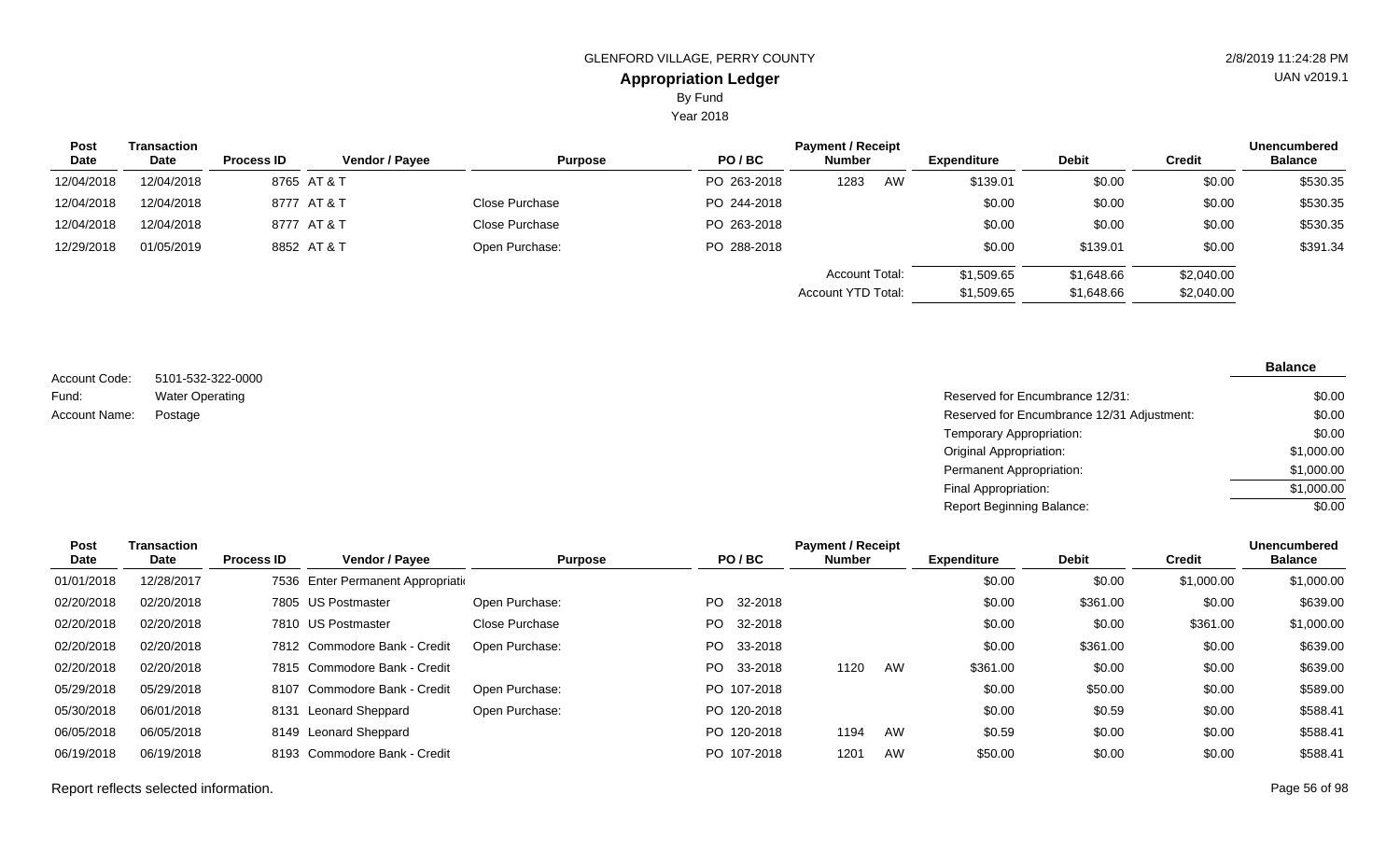Year 2018

| <b>Post</b> | Transaction |                   |                              |                |             | <b>Payment / Receipt</b> |    |                    |              |            | <b>Unencumbered</b> |
|-------------|-------------|-------------------|------------------------------|----------------|-------------|--------------------------|----|--------------------|--------------|------------|---------------------|
| Date        | Date        | <b>Process ID</b> | <b>Vendor / Payee</b>        | <b>Purpose</b> | PO/BC       | <b>Number</b>            |    | <b>Expenditure</b> | <b>Debit</b> | Credit     | <b>Balance</b>      |
| 09/04/2018  | 09/04/2018  |                   | 8474 Commodore Bank - Credit | Close Purchase | PO 33-2018  |                          |    | \$0.00             | \$0.00       | \$0.00     | \$588.41            |
| 09/04/2018  | 09/04/2018  |                   | 8474 Commodore Bank - Credit | Close Purchase | PO 107-2018 |                          |    | \$0.00             | \$0.00       | \$0.00     | \$588.41            |
| 09/04/2018  | 09/04/2018  |                   | 8474 Leonard Sheppard        | Close Purchase | PO 120-2018 |                          |    | \$0.00             | \$0.00       | \$0.00     | \$588.41            |
| 10/06/2018  | 10/13/2018  |                   | 8612 Commodore Bank - Credit | Open Purchase: | PO 230-2018 |                          |    | \$0.00             | \$50.00      | \$0.00     | \$538.41            |
| 11/09/2018  | 11/09/2018  |                   | 8684 Commodore Bank - Credit |                | PO 230-2018 | 1270                     | AW | \$50.00            | \$0.00       | \$0.00     | \$538.41            |
| 12/04/2018  | 12/04/2018  | 8777              | Commodore Bank - Credit      | Close Purchase | PO 230-2018 |                          |    | \$0.00             | \$0.00       | \$0.00     | \$538.41            |
|             |             |                   |                              |                |             | <b>Account Total:</b>    |    | \$461.59           | \$822.59     | \$1,361.00 |                     |
|             |             |                   |                              |                |             | Account YTD Total:       |    | \$461.59           | \$822.59     | \$1,361.00 |                     |

| Account Code: | 5101-532-340-0000                          |
|---------------|--------------------------------------------|
| Fund:         | <b>Water Operating</b>                     |
| Account Name: | <b>Professional and Technical Services</b> |

#### **Balance**

| Water Operating                     | Reserved for Encumbrance 12/31:            | \$0.00     |
|-------------------------------------|--------------------------------------------|------------|
| Professional and Technical Services | Reserved for Encumbrance 12/31 Adjustment: | \$0.00     |
|                                     | Temporary Appropriation:                   | \$0.00     |
|                                     | <b>Original Appropriation:</b>             | \$1,000.00 |
|                                     | Permanent Appropriation:                   | \$1,000.00 |
|                                     | Final Appropriation:                       | \$1,000.00 |
|                                     | Report Beginning Balance:                  | \$0.00     |

| <b>Balance</b> |
|----------------|
| \$1,000.00     |
|                |
|                |
|                |

#### 5101-532-400-0000 Account Code:

### **Balance**

#### Report reflects selected information. Page 57 of 98

Page 57 of 98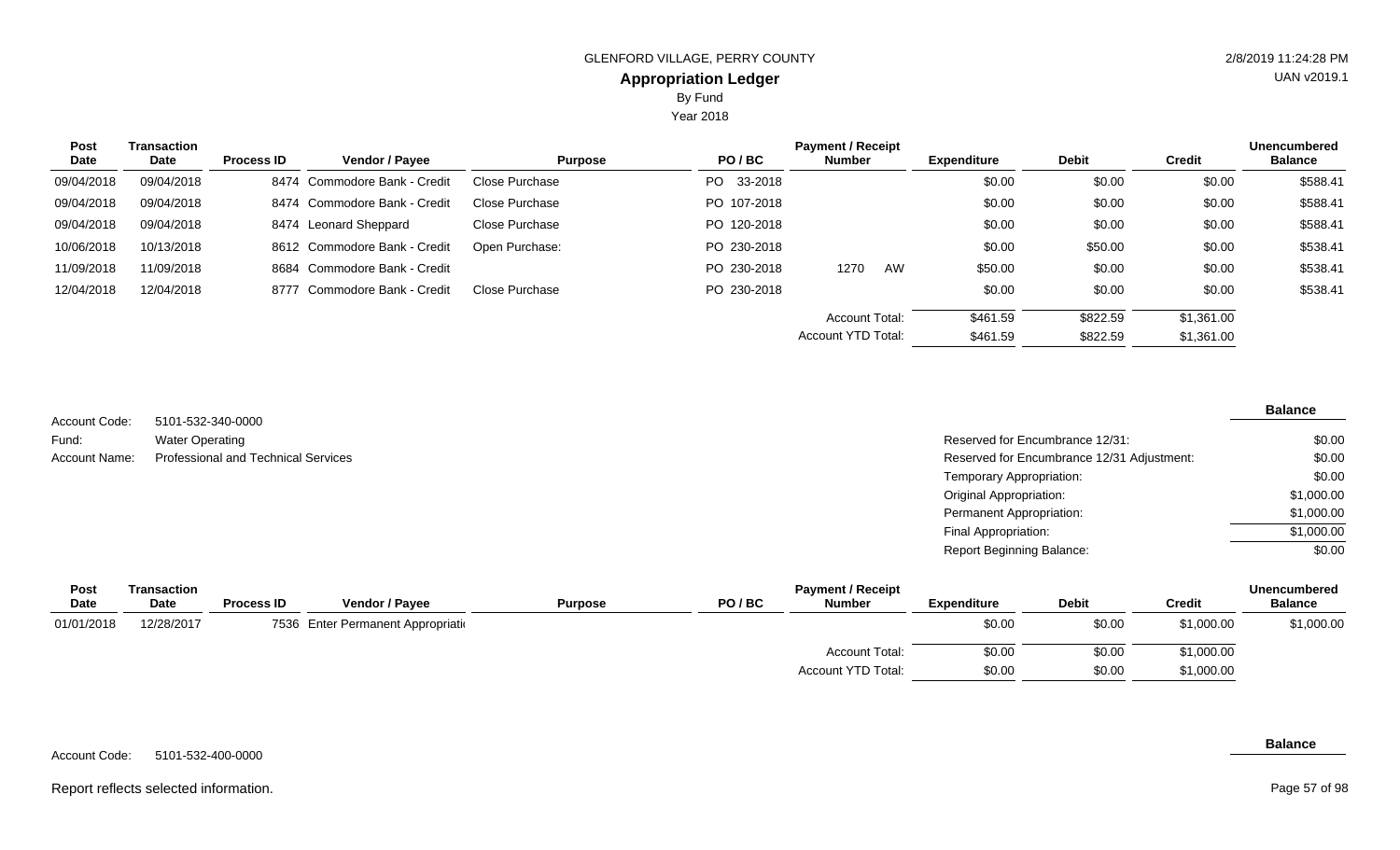GLENFORD VILLAGE, PERRY COUNTY **2/8/2019 11:24:28 PM** 

# **Appropriation Ledger**

By Fund

Year 2018

| Fund:         | <b>Water Operating</b>        |
|---------------|-------------------------------|
| Account Name: | <b>Supplies and Materials</b> |

| Water Operating               | Reserved for Encumbrance 12/31:            | \$0.00   |
|-------------------------------|--------------------------------------------|----------|
| <b>Supplies and Materials</b> | Reserved for Encumbrance 12/31 Adjustment: | \$0.00   |
|                               | Temporary Appropriation:                   | \$0.00   |
|                               | Original Appropriation:                    | \$960.00 |
|                               | Permanent Appropriation:                   | \$960.00 |
|                               | Final Appropriation:                       | \$960.00 |
|                               | <b>Report Beginning Balance:</b>           | \$0.00   |

| <b>Post</b><br><b>Date</b> | <b>Transaction</b><br><b>Date</b> | <b>Process ID</b> | Vendor / Payee                       | <b>Purpose</b>        |      | PO/BC       | <b>Payment / Receipt</b><br><b>Number</b> |    |          |          |          |          | <b>Expenditure</b> | <b>Debit</b> | <b>Credit</b> | <b>Unencumbered</b><br><b>Balance</b> |
|----------------------------|-----------------------------------|-------------------|--------------------------------------|-----------------------|------|-------------|-------------------------------------------|----|----------|----------|----------|----------|--------------------|--------------|---------------|---------------------------------------|
| 01/01/2018                 | 12/28/2017                        | 7536              | <b>Enter Permanent Appropriation</b> |                       |      |             |                                           |    | \$0.00   | \$0.00   | \$960.00 | \$960.00 |                    |              |               |                                       |
| 01/23/2018                 | 01/26/2018                        |                   | 7639 Staples Credit Plan             | Open Purchase:        |      | PO 11-2018  |                                           |    | \$0.00   | \$98.99  | \$0.00   | \$861.01 |                    |              |               |                                       |
| 02/28/2018                 | 03/06/2018                        |                   | 7852 Staples Credit Plan             | Open Purchase:        | PO - | 39-2018     |                                           |    | \$0.00   | \$300.46 | \$0.00   | \$560.55 |                    |              |               |                                       |
| 03/06/2018                 | 03/06/2018                        |                   | 7866 Staples Credit Plan             |                       | PO.  | 11-2018     | 1134                                      | AW | \$98.99  | \$0.00   | \$0.00   | \$560.55 |                    |              |               |                                       |
| 04/03/2018                 | 04/03/2018                        | 7929              | Commodore Bank - Credit              | Open Purchase:        |      | PO 72-2018  |                                           |    | \$0.00   | \$45.50  | \$0.00   | \$515.05 |                    |              |               |                                       |
| 04/03/2018                 | 04/03/2018                        |                   | 7948 Staples Credit Plan             |                       |      | PO 39-2018  | 1153                                      | AW | \$300.46 | \$0.00   | \$0.00   | \$515.05 |                    |              |               |                                       |
| 04/06/2018                 | 04/06/2018                        | 7974              | Commodore Bank - Credit              | Open Purchase:        | PO.  | 77-2018     |                                           |    | \$0.00   | \$107.24 | \$0.00   | \$407.81 |                    |              |               |                                       |
| 04/11/2018                 | 04/11/2018                        |                   | 7995 Commodore Bank - Credit         |                       |      | PO 77-2018  | 1165                                      | AW | \$107.24 | \$0.00   | \$0.00   | \$407.81 |                    |              |               |                                       |
| 05/18/2018                 | 05/18/2018                        |                   | 8082 Commodore Bank - Credit         |                       |      | PO 72-2018  | 1185                                      | AW | \$45.50  | \$0.00   | \$0.00   | \$407.81 |                    |              |               |                                       |
| 05/30/2018                 | 06/01/2018                        | 8125              | Commodore Bank - Credit              | Open Purchase:        |      | PO 115-2018 |                                           |    | \$0.00   | \$50.00  | \$0.00   | \$357.81 |                    |              |               |                                       |
| 06/19/2018                 | 06/19/2018                        |                   | 8193 Commodore Bank - Credit         |                       |      | PO 115-2018 | 1201                                      | AW | \$50.00  | \$0.00   | \$0.00   | \$357.81 |                    |              |               |                                       |
| 09/04/2018                 | 09/04/2018                        | 8474              | <b>Staples Credit Plan</b>           | Close Purchase        |      | PO 11-2018  |                                           |    | \$0.00   | \$0.00   | \$0.00   | \$357.81 |                    |              |               |                                       |
| 09/04/2018                 | 09/04/2018                        | 8474              | Staples Credit Plan                  | Close Purchase        | PO.  | 39-2018     |                                           |    | \$0.00   | \$0.00   | \$0.00   | \$357.81 |                    |              |               |                                       |
| 09/04/2018                 | 09/04/2018                        | 8474              | Commodore Bank - Credit              | <b>Close Purchase</b> |      | PO 72-2018  |                                           |    | \$0.00   | \$0.00   | \$0.00   | \$357.81 |                    |              |               |                                       |
| 09/04/2018                 | 09/04/2018                        | 8474              | Commodore Bank - Credit              | Close Purchase        |      | PO 77-2018  |                                           |    | \$0.00   | \$0.00   | \$0.00   | \$357.81 |                    |              |               |                                       |
| 09/04/2018                 | 09/04/2018                        | 8474              | Commodore Bank - Credit              | Close Purchase        |      | PO 115-2018 |                                           |    | \$0.00   | \$0.00   | \$0.00   | \$357.81 |                    |              |               |                                       |
| 09/22/2018                 | 10/02/2018                        | 8560              | Commodore Bank - Credit              | Open Purchase:        |      | PO 215-2018 |                                           |    | \$0.00   | \$50.50  | \$0.00   | \$307.31 |                    |              |               |                                       |
| 10/19/2018                 | 10/19/2018                        |                   | 8632 Commodore Bank - Credit         |                       |      | PO 215-2018 | 1263                                      | AW | \$50.50  | \$0.00   | \$0.00   | \$307.31 |                    |              |               |                                       |
| 11/02/2018                 | 11/02/2018                        | 8664              | Commodore Bank - Credit              | <b>Close Purchase</b> |      | PO 215-2018 |                                           |    | \$0.00   | \$0.00   | \$0.00   | \$307.31 |                    |              |               |                                       |
|                            |                                   |                   |                                      |                       |      |             | <b>Account Total:</b>                     |    | \$652.69 | \$652.69 | \$960.00 |          |                    |              |               |                                       |
|                            |                                   |                   |                                      |                       |      |             | <b>Account YTD Total:</b>                 |    | \$652.69 | \$652.69 | \$960.00 |          |                    |              |               |                                       |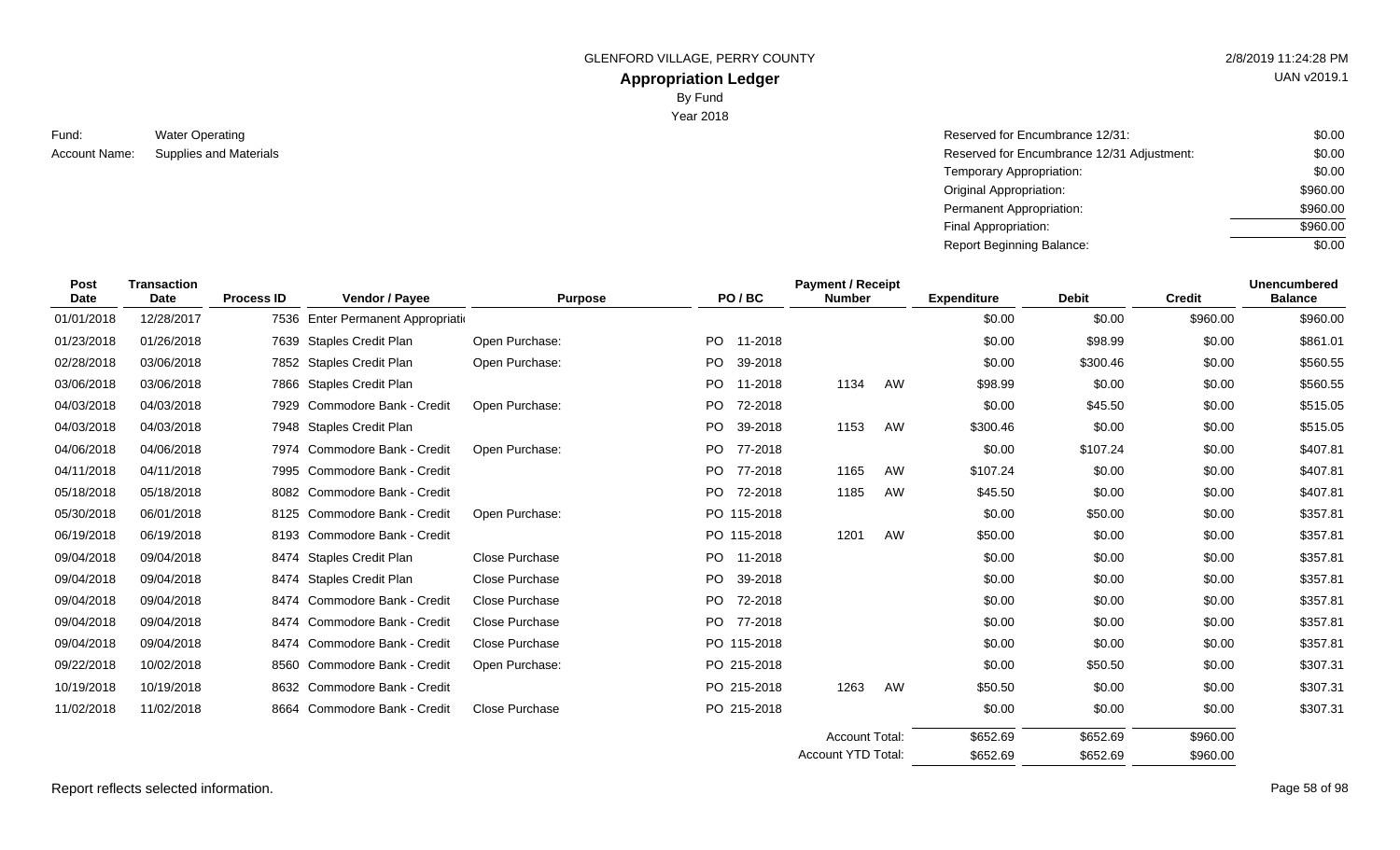5101-533-300-0000 Water Operating Account Code: Fund:

**Balance**

| Fund:         | <b>Water Operating</b>      | Reserved for Encumbrance 12/31:            | \$2,800.00  |
|---------------|-----------------------------|--------------------------------------------|-------------|
| Account Name: | <b>Contractual Services</b> | Reserved for Encumbrance 12/31 Adjustment: | \$317.70    |
|               |                             | Temporary Appropriation:                   | \$0.00      |
|               |                             | Original Appropriation:                    | \$30,000.00 |
|               |                             | Permanent Appropriation:                   | \$33,000.00 |
|               |                             | Final Appropriation:                       | \$33,000.00 |
|               |                             | Report Beginning Balance:                  | \$0.00      |
|               |                             |                                            |             |

| <b>Post</b><br><b>Date</b> | <b>Transaction</b><br>Date | <b>Process ID</b> | Vendor / Payee                                             | <b>Purpose</b> |     | PO/BC       | <b>Payment / Receipt</b><br><b>Number</b> |    | <b>Expenditure</b> | <b>Debit</b> | <b>Credit</b> | <b>Unencumbered</b><br><b>Balance</b> |
|----------------------------|----------------------------|-------------------|------------------------------------------------------------|----------------|-----|-------------|-------------------------------------------|----|--------------------|--------------|---------------|---------------------------------------|
| 01/01/2018                 | 01/30/2018                 |                   | 7730 Northern Perry County Water Carry Over Purchase Order |                |     | PO 262-2017 |                                           |    | \$0.00             | \$2,800.00   | \$2,800.00    | \$0.00                                |
| 01/01/2018                 | 12/28/2017                 |                   | 7536 Enter Permanent Appropriation                         |                |     |             |                                           |    | \$0.00             | \$0.00       | \$30,000.00   | \$30,000.00                           |
| 01/16/2018                 | 01/16/2018                 |                   | 7611 Northern Perry County Water                           |                |     | PO 262-2017 | 1090                                      | AW | \$2,482.30         | \$0.00       | \$0.00        | \$30,000.00                           |
| 01/16/2018                 | 01/16/2018                 |                   | 7612 Northern Perry County Water Reissue 1090              |                |     | PO 262-2017 | 1094                                      | AW | \$0.00             | \$0.00       | \$0.00        | \$30,000.00                           |
| 01/16/2018                 | 01/16/2018                 |                   | 7613 Northern Perry County Water Reissue 1094              |                |     | PO 262-2017 | 1098                                      | AW | \$0.00             | \$0.00       | \$0.00        | \$30,000.00                           |
| 02/02/2018                 | 02/02/2018                 |                   | 7766 Northern Perry County Water Open Purchase:            |                | PO. | 20-2018     |                                           |    | \$0.00             | \$3,062.63   | \$0.00        | \$26,937.37                           |
| 02/06/2018                 | 02/06/2018                 |                   | 7786 Northern Perry County Water                           |                | PO. | 20-2018     | 1111                                      | AW | \$3,062.63         | \$0.00       | \$0.00        | \$26,937.37                           |
| 03/02/2018                 | 03/06/2018                 |                   | 7852 Northern Perry County Water Open Purchase:            |                | PO. | 41-2018     |                                           |    | \$0.00             | \$2,553.86   | \$0.00        | \$24,383.51                           |
| 03/06/2018                 | 03/06/2018                 |                   | 7866 Northern Perry County Water                           |                | PO. | 41-2018     | 1132                                      | AW | \$2,553.86         | \$0.00       | \$0.00        | \$24,383.51                           |
| 03/29/2018                 | 03/31/2018                 | 7921              | Northern Perry County Water Open Purchase:                 |                | PO  | 66-2018     |                                           |    | \$0.00             | \$2,334.04   | \$0.00        | \$22,049.47                           |
| 04/03/2018                 | 04/03/2018                 |                   | 7948 Northern Perry County Water                           |                | PO. | 66-2018     | 1150                                      | AW | \$2,334.04         | \$0.00       | \$0.00        | \$22,049.47                           |
| 04/28/2018                 | 05/01/2018                 |                   | 8047 Northern Perry County Water Open Purchase:            |                | PO. | 89-2018     |                                           |    | \$0.00             | \$2,462.01   | \$0.00        | \$19,587.46                           |
| 05/01/2018                 | 05/01/2018                 |                   | 8054 Northern Perry County Water                           |                | PO. | 89-2018     | 1179                                      | AW | \$2,462.01         | \$0.00       | \$0.00        | \$19,587.46                           |
| 06/05/2018                 | 06/05/2018                 |                   | 8154 Northern Perry County Water Open Purchase:            |                |     | PO 125-2018 |                                           |    | \$0.00             | \$3,688.37   | \$0.00        | \$15,899.09                           |
| 06/05/2018                 | 06/05/2018                 |                   | 8156 Northern Perry County Water                           |                |     | PO 125-2018 | 1197                                      | AW | \$3,688.37         | \$0.00       | \$0.00        | \$15,899.09                           |
| 07/04/2018                 | 07/10/2018                 |                   | 8286 Northern Perry County Water Open Purchase:            |                |     | PO 144-2018 |                                           |    | \$0.00             | \$2,744.78   | \$0.00        | \$13,154.31                           |
| 07/10/2018                 | 07/10/2018                 |                   | 8302 Northern Perry County Water                           |                |     | PO 144-2018 | 1214                                      | AW | \$2,744.78         | \$0.00       | \$0.00        | \$13,154.31                           |
| 08/03/2018                 | 08/07/2018                 | 8392              | Northern Perry County Water Open Purchase:                 |                |     | PO 170-2018 |                                           |    | \$0.00             | \$2,925.38   | \$0.00        | \$10,228.93                           |

Report reflects selected information. Page 59 of 98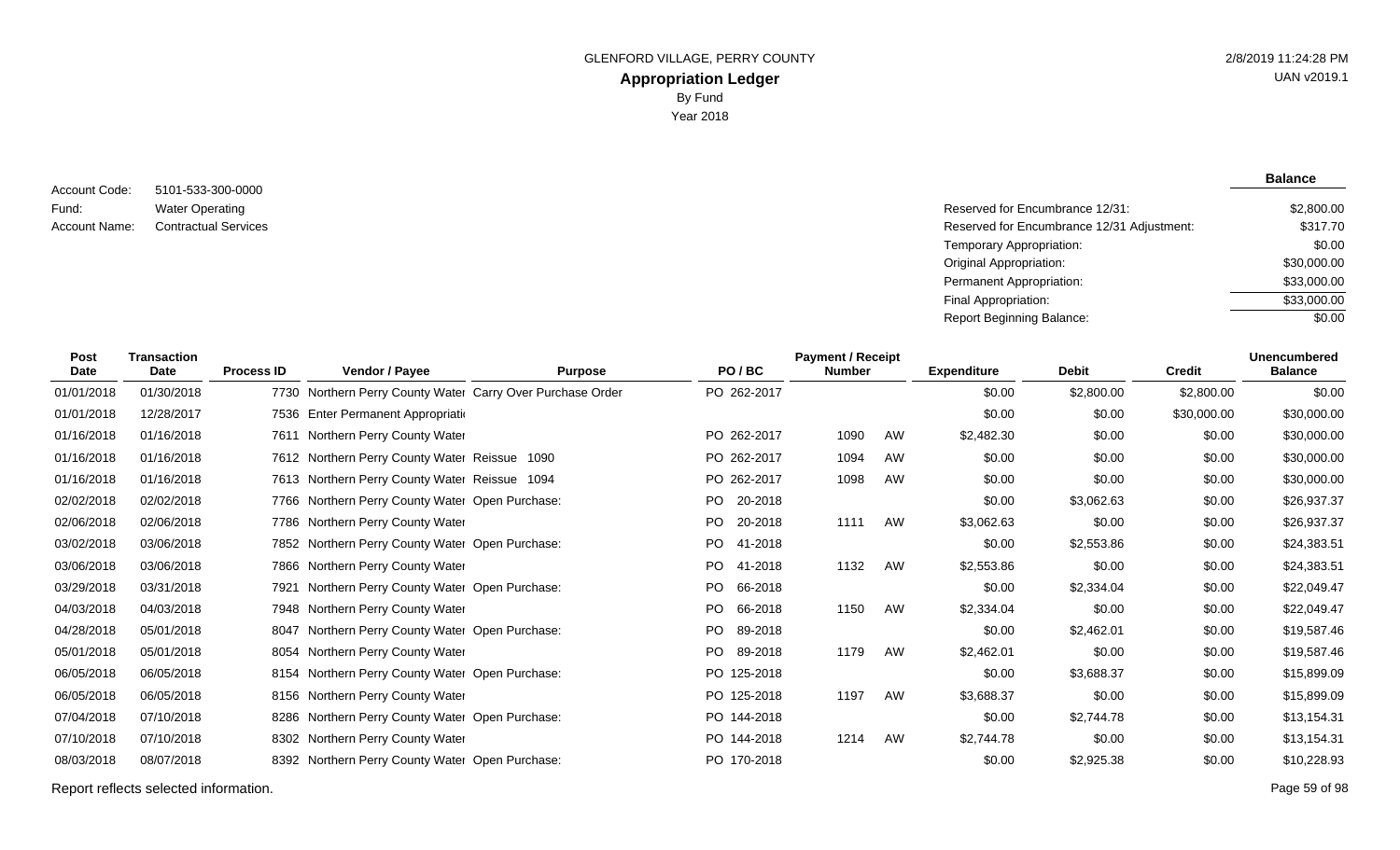Year 2018

| Post<br><b>Date</b> | <b>Transaction</b><br><b>Date</b> | <b>Process ID</b> | Vendor / Payee                                        | <b>Purpose</b> | PO/BC          | <b>Payment / Receipt</b><br><b>Number</b> |    | <b>Expenditure</b> | <b>Debit</b> | <b>Credit</b> | <b>Unencumbered</b><br><b>Balance</b> |
|---------------------|-----------------------------------|-------------------|-------------------------------------------------------|----------------|----------------|-------------------------------------------|----|--------------------|--------------|---------------|---------------------------------------|
| 08/07/2018          | 08/07/2018                        |                   | 8408 Northern Perry County Water                      |                | PO 170-2018    | 1242                                      | AW | \$2,925.38         | \$0.00       | \$0.00        | \$10,228.93                           |
| 09/02/2018          | 09/04/2018                        | 8473              | Northern Perry County Water Open Purchase:            |                | PO 197-2018    |                                           |    | \$0.00             | \$2,650.86   | \$0.00        | \$7,578.07                            |
| 09/04/2018          | 09/04/2018                        |                   | 8474 Northern Perry County Water Close Purchase       |                | PO 20-2018     |                                           |    | \$0.00             | \$0.00       | \$0.00        | \$7,578.07                            |
| 09/04/2018          | 09/04/2018                        | 8474              | Northern Perry County Water Close Purchase            |                | PO 41-2018     |                                           |    | \$0.00             | \$0.00       | \$0.00        | \$7,578.07                            |
| 09/04/2018          | 09/04/2018                        | 8474              | Northern Perry County Water Close Purchase            |                | PO.<br>66-2018 |                                           |    | \$0.00             | \$0.00       | \$0.00        | \$7,578.07                            |
| 09/04/2018          | 09/04/2018                        | 8474              | Northern Perry County Water Close Purchase            |                | 89-2018<br>PO. |                                           |    | \$0.00             | \$0.00       | \$0.00        | \$7,578.07                            |
| 09/04/2018          | 09/04/2018                        | 8474              | Northern Perry County Water Close Purchase            |                | PO 125-2018    |                                           |    | \$0.00             | \$0.00       | \$0.00        | \$7,578.07                            |
| 09/04/2018          | 09/04/2018                        |                   | 8474 Northern Perry County Water Close Purchase       |                | PO 144-2018    |                                           |    | \$0.00             | \$0.00       | \$0.00        | \$7,578.07                            |
| 09/04/2018          | 09/04/2018                        | 8474              | Northern Perry County Water Close Purchase            |                | PO 170-2018    |                                           |    | \$0.00             | \$0.00       | \$0.00        | \$7,578.07                            |
| 09/04/2018          | 09/04/2018                        | 8475              | Northern Perry County Water Close Prior Year Purchase |                | PO 262-2017    |                                           |    | \$0.00             | \$317.70     | \$317.70      | \$7,578.07                            |
| 09/07/2018          | 09/07/2018                        | 8496              | Northern Perry County Water                           |                | PO 197-2018    | 38-2018 CH                                |    | \$2,650.86         | \$0.00       | \$0.00        | \$7,578.07                            |
| 10/02/2018          | 10/02/2018                        | 8560              | Northern Perry County Water Open Purchase:            |                | PO 221-2018    |                                           |    | \$0.00             | \$2,727.23   | \$0.00        | \$4,850.84                            |
| 10/02/2018          | 10/02/2018                        |                   | 8572 Northern Perry County Water                      |                | PO 221-2018    | 56-2018 CH                                |    | \$2,727.23         | \$0.00       | \$0.00        | \$4,850.84                            |
| 10/02/2018          | 10/02/2018                        | 8573              | Northern Perry County Water Close Purchase            |                | PO 197-2018    |                                           |    | \$0.00             | \$0.00       | \$0.00        | \$4,850.84                            |
| 11/02/2018          | 11/02/2018                        | 8661              | Northern Perry County Water Open Purchase:            |                | PO 246-2018    |                                           |    | \$0.00             | \$2,352.27   | \$0.00        | \$2,498.57                            |
| 11/02/2018          | 11/02/2018                        | 8664              | Northern Perry County Water Close Purchase            |                | PO 221-2018    |                                           |    | \$0.00             | \$0.00       | \$0.00        | \$2,498.57                            |
| 11/09/2018          | 11/09/2018                        | 8684              | Northern Perry County Water                           |                | PO 246-2018    | 1277                                      | AW | \$2,352.27         | \$0.00       | \$0.00        | \$2,498.57                            |
| 12/03/2018          | 12/04/2018                        |                   | 8748 Northern Perry County Water Open Purchase:       |                | PO 268-2018    |                                           |    | \$0.00             | \$3,057.13   | \$0.00        | $-$558.56$                            |
| 12/04/2018          | 12/04/2018                        | 8738              | Permanent Reallocation Incre                          |                |                |                                           |    | \$0.00             | \$0.00       | \$600.00      | \$41.44                               |
| 12/04/2018          | 12/04/2018                        | 8765              | Northern Perry County Water                           |                | PO 268-2018    | 1291                                      | AW | \$3,057.13         | \$0.00       | \$0.00        | \$41.44                               |
| 12/04/2018          | 12/04/2018                        | 8777              | Northern Perry County Water Close Purchase            |                | PO 246-2018    |                                           |    | \$0.00             | \$0.00       | \$0.00        | \$41.44                               |
| 12/04/2018          | 12/04/2018                        | 8777              | Northern Perry County Water Close Purchase            |                | PO 268-2018    |                                           |    | \$0.00             | \$0.00       | \$0.00        | \$41.44                               |
| 12/28/2018          | 12/28/2018                        | 8829              | Permanent Reallocation Incre                          |                |                |                                           |    | \$0.00             | \$0.00       | \$2,400.00    | \$2,441.44                            |
| 12/28/2018          | 12/28/2018                        | 8837              | Northern Perry County Water Open Purchase:            |                | PO 284-2018    |                                           |    | \$0.00             | \$2,400.00   | \$0.00        | \$41.44                               |
|                     |                                   |                   |                                                       |                |                | Account Total:                            |    | \$33,040.86        | \$36,076.26  | \$36,117.70   |                                       |

\$36,117.70

\$36,076.26

\$33,040.86

Account YTD Total: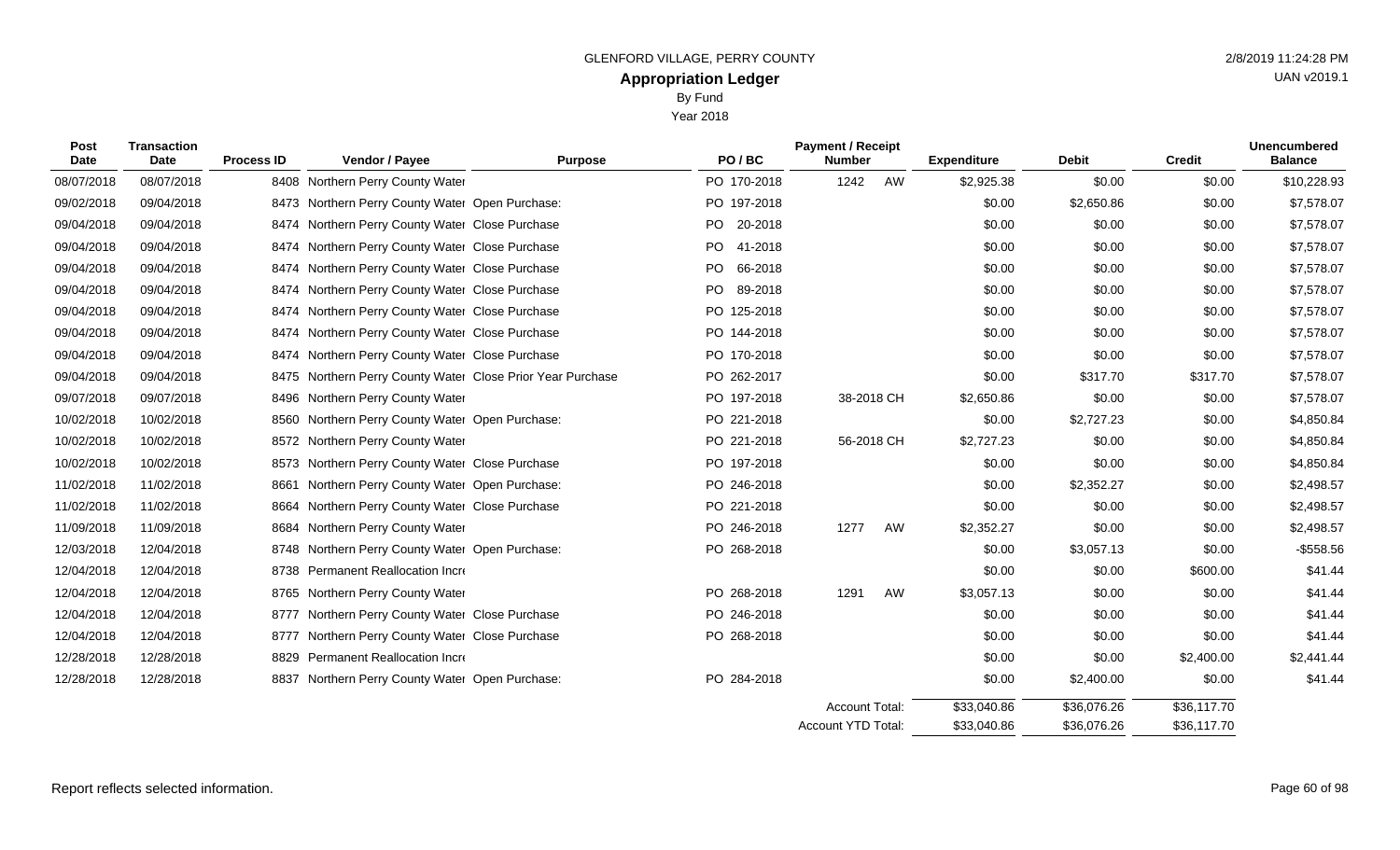5101-534-300-0000 Water Operating Account Code: Fund:

**Balance**

| Fund:         | <b>Water Operating</b>      | Reserved for Encumbrance 12/31:            | \$20.42    |
|---------------|-----------------------------|--------------------------------------------|------------|
| Account Name: | <b>Contractual Services</b> | Reserved for Encumbrance 12/31 Adjustment: | \$0.00     |
|               |                             | Temporary Appropriation:                   | \$0.00     |
|               |                             | Original Appropriation:                    | \$1,000.00 |
|               |                             | Permanent Appropriation:                   | \$1,000.00 |
|               |                             | Final Appropriation:                       | \$1,000.00 |
|               |                             | <b>Report Beginning Balance:</b>           | \$0.00     |
|               |                             |                                            |            |

| <b>Post</b><br>Date | <b>Transaction</b><br>Date | <b>Process ID</b> | Vendor / Payee                                            | <b>Purpose</b> | PO/BC          | <b>Payment / Receipt</b><br><b>Number</b> |    | <b>Expenditure</b> | <b>Debit</b> | <b>Credit</b> | <b>Unencumbered</b><br><b>Balance</b> |
|---------------------|----------------------------|-------------------|-----------------------------------------------------------|----------------|----------------|-------------------------------------------|----|--------------------|--------------|---------------|---------------------------------------|
| 01/01/2018          | 01/30/2018                 |                   | 7730 MASI Environmental Service Carry Over Purchase Order |                | PO 256-2017    |                                           |    | \$0.00             | \$20.42      | \$20.42       | \$0.00                                |
| 01/01/2018          | 12/28/2017                 |                   | 7536 Enter Permanent Appropriation                        |                |                |                                           |    | \$0.00             | \$0.00       | \$1,000.00    | \$1,000.00                            |
| 01/02/2018          | 01/02/2018                 |                   | 7583 MASI Environmental Service                           |                | PO 256-2017    | 1075                                      | AW | \$20.42            | \$0.00       | \$0.00        | \$1,000.00                            |
| 01/23/2018          | 01/26/2018                 |                   | 7639 MASI Environmental Service: Open Purchase:           |                | PO.<br>12-2018 |                                           |    | \$0.00             | \$20.42      | \$0.00        | \$979.58                              |
| 02/06/2018          | 02/06/2018                 |                   | 7786 MASI Environmental Service                           |                | PO.<br>12-2018 | 1109                                      | AW | \$20.42            | \$0.00       | \$0.00        | \$979.58                              |
| 03/05/2018          | 03/06/2018                 |                   | 7852 MASI Environmental Service: Open Purchase:           |                | PO.<br>43-2018 |                                           |    | \$0.00             | \$20.42      | \$0.00        | \$959.16                              |
| 03/06/2018          | 03/06/2018                 |                   | 7866 MASI Environmental Service                           |                | PO.<br>43-2018 | 1131                                      | AW | \$20.42            | \$0.00       | \$0.00        | \$959.16                              |
| 03/16/2018          | 03/16/2018                 |                   | 7894 MASI Environmental Service: Open Purchase:           |                | PO.<br>53-2018 |                                           |    | \$0.00             | \$20.42      | \$0.00        | \$938.74                              |
| 04/03/2018          | 04/03/2018                 |                   | 7948 MASI Environmental Service                           |                | PO.<br>53-2018 | 1148                                      | AW | \$20.42            | \$0.00       | \$0.00        | \$938.74                              |
| 04/19/2018          | 04/27/2018                 | 8011              | <b>MASI Environmental Service Open Purchase:</b>          |                | PO<br>83-2018  |                                           |    | \$0.00             | \$20.42      | \$0.00        | \$918.32                              |
| 05/01/2018          | 05/01/2018                 |                   | 8054 MASI Environmental Service                           |                | PO.<br>83-2018 | 1178                                      | AW | \$20.42            | \$0.00       | \$0.00        | \$918.32                              |
| 05/17/2018          | 05/18/2018                 |                   | 8077 MASI Environmental Service: Open Purchase:           |                | PO 103-2018    |                                           |    | \$0.00             | \$20.42      | \$0.00        | \$897.90                              |
| 06/05/2018          | 06/05/2018                 |                   | 8149 MASI Environmental Service                           |                | PO 103-2018    | 1195                                      | AW | \$20.42            | \$0.00       | \$0.00        | \$897.90                              |
| 06/14/2018          | 06/19/2018                 |                   | 8186 MASI Environmental Service: Open Purchase:           |                | PO 131-2018    |                                           |    | \$0.00             | \$20.12      | \$0.00        | \$877.78                              |
| 07/10/2018          | 07/10/2018                 |                   | 8302 MASI Environmental Service                           |                | PO 131-2018    | 1213                                      | AW | \$20.12            | \$0.00       | \$0.00        | \$877.78                              |
| 07/27/2018          | 07/31/2018                 |                   | 8357 MASI Environmental Service: Open Purchase:           |                | PO 162-2018    |                                           |    | \$0.00             | \$20.42      | \$0.00        | \$857.36                              |
| 08/07/2018          | 08/07/2018                 |                   | 8408 MASI Environmental Service                           |                | PO 162-2018    | 1241                                      | AW | \$20.42            | \$0.00       | \$0.00        | \$857.36                              |
| 08/15/2018          | 08/21/2018                 | 8429              | MASI Environmental Service Open Purchase:                 |                | PO 184-2018    |                                           |    | \$0.00             | \$40.84      | \$0.00        | \$816.52                              |

Report reflects selected information. Page 61 of 98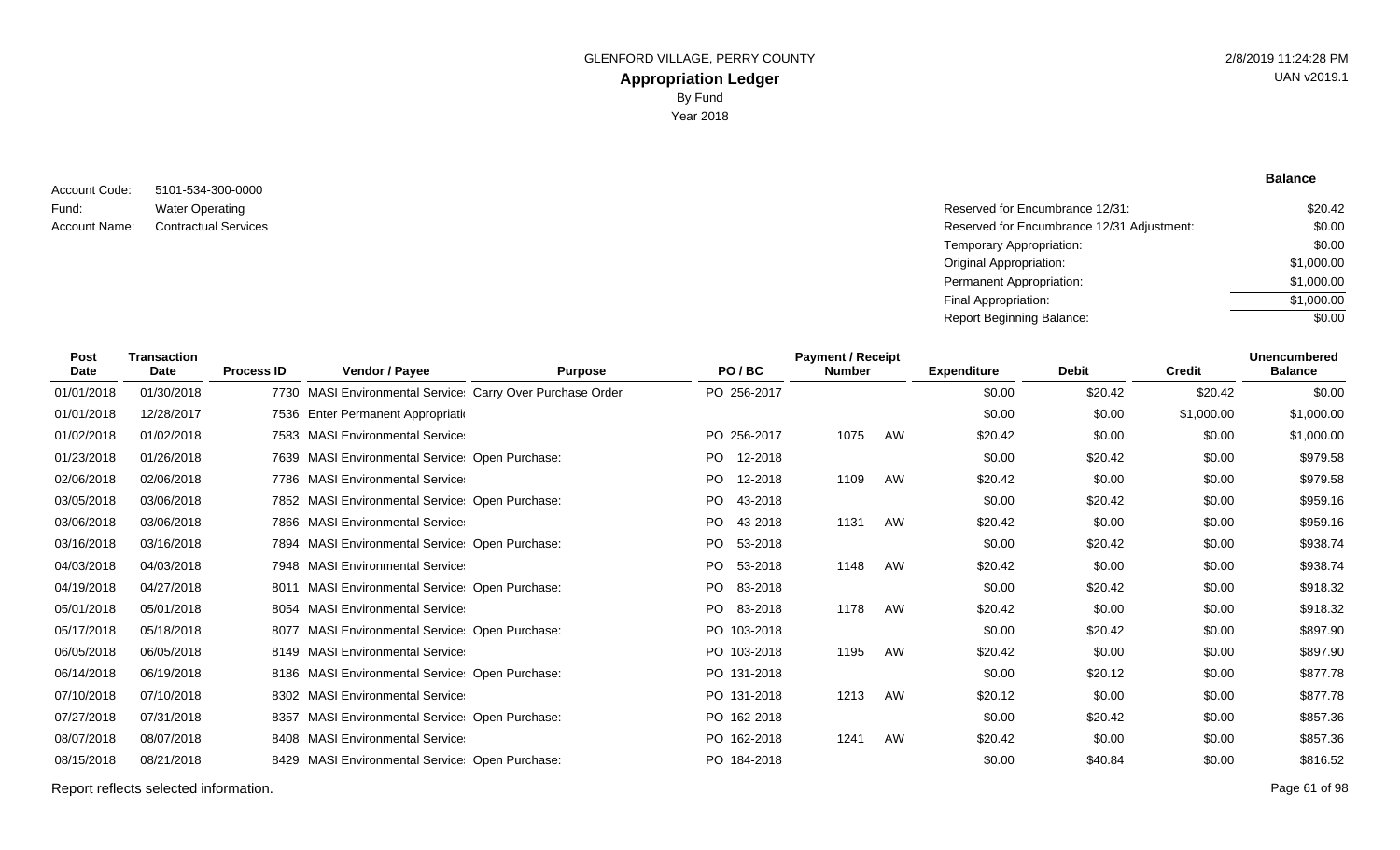Year 2018

|  |  | 20221311.2 |            |
|--|--|------------|------------|
|  |  |            | <b>UAN</b> |
|  |  |            |            |
|  |  |            |            |

| Post<br><b>Date</b> | <b>Transaction</b><br>Date | <b>Process ID</b> | Vendor / Payee                                            | <b>Purpose</b> | PO/BC           | <b>Payment / Receipt</b><br><b>Number</b> | <b>Expenditure</b> | <b>Debit</b> | <b>Credit</b> | <b>Unencumbered</b><br><b>Balance</b> |
|---------------------|----------------------------|-------------------|-----------------------------------------------------------|----------------|-----------------|-------------------------------------------|--------------------|--------------|---------------|---------------------------------------|
| 09/04/2018          | 09/04/2018                 |                   | 8474 MASI Environmental Service Close Purchase            |                | PO 131-2018     |                                           | \$0.00             | \$0.00       | \$0.00        | \$816.52                              |
| 09/04/2018          | 09/04/2018                 |                   | 8474 MASI Environmental Service Close Purchase            |                | PO 162-2018     |                                           | \$0.00             | \$0.00       | \$0.00        | \$816.52                              |
| 09/04/2018          | 09/04/2018                 |                   | 8474 MASI Environmental Service Close Purchase            |                | PO 53-2018      |                                           | \$0.00             | \$0.00       | \$0.00        | \$816.52                              |
| 09/04/2018          | 09/04/2018                 |                   | 8474 MASI Environmental Service Close Purchase            |                | PO 83-2018      |                                           | \$0.00             | \$0.00       | \$0.00        | \$816.52                              |
| 09/04/2018          | 09/04/2018                 |                   | 8474 MASI Environmental Service Close Purchase            |                | PO 103-2018     |                                           | \$0.00             | \$0.00       | \$0.00        | \$816.52                              |
| 09/04/2018          | 09/04/2018                 |                   | 8474 MASI Environmental Service Close Prior Year Purchase |                | PO 256-2017     |                                           | \$0.00             | \$0.00       | \$0.00        | \$816.52                              |
| 09/04/2018          | 09/04/2018                 |                   | 8474 MASI Environmental Service Close Purchase            |                | 12-2018<br>PO - |                                           | \$0.00             | \$0.00       | \$0.00        | \$816.52                              |
| 09/04/2018          | 09/04/2018                 |                   | 8474 MASI Environmental Service Close Purchase            |                | PO.<br>43-2018  |                                           | \$0.00             | \$0.00       | \$0.00        | \$816.52                              |
| 09/07/2018          | 09/07/2018                 |                   | 8496 MASI Environmental Service                           |                | PO 184-2018     | 37-2018 CH                                | \$40.84            | \$0.00       | \$0.00        | \$816.52                              |
| 09/21/2018          | 10/02/2018                 |                   | 8575 MASI Environmental Service: Open Purchase:           |                | PO 225-2018     |                                           | \$0.00             | \$231.01     | \$0.00        | \$585.51                              |
| 10/02/2018          | 10/02/2018                 |                   | 8573 MASI Environmental Service Close Purchase            |                | PO 184-2018     |                                           | \$0.00             | \$0.00       | \$0.00        | \$585.51                              |
| 10/05/2018          | 10/13/2018                 |                   | 8622 MASI Environmental Service                           |                | PO 225-2018     | 61-2018 CH                                | \$231.01           | \$0.00       | \$0.00        | \$585.51                              |
| 11/02/2018          | 11/02/2018                 |                   | 8664 MASI Environmental Service Close Purchase            |                | PO 225-2018     |                                           | \$0.00             | \$0.00       | \$0.00        | \$585.51                              |
| 11/03/2018          | 11/09/2018                 |                   | 8671 MASI Environmental Service: Open Purchase:           |                | PO 250-2018     |                                           | \$0.00             | \$20.42      | \$0.00        | \$565.09                              |
| 11/09/2018          | 11/09/2018                 |                   | 8684 MASI Environmental Service                           |                | PO 250-2018     | AW<br>1274                                | \$20.42            | \$0.00       | \$0.00        | \$565.09                              |
| 12/04/2018          | 12/04/2018                 |                   | 8777 MASI Environmental Service Close Purchase            |                | PO 250-2018     |                                           | \$0.00             | \$0.00       | \$0.00        | \$565.09                              |
| 12/28/2018          | 12/28/2018                 |                   | 8839 MASI Environmental Service: Open Purchase:           |                | PO 287-2018     |                                           | \$0.00             | \$50.00      | \$0.00        | \$515.09                              |
|                     |                            |                   |                                                           |                |                 | <b>Account Total:</b>                     | \$455.33           | \$505.33     | \$1,020.42    |                                       |
|                     |                            |                   |                                                           |                |                 | <b>Account YTD Total:</b>                 | \$455.33           | \$505.33     | \$1,020.42    |                                       |

5101-535-300-0000 Water Operating Account Code: Fund: Account Name:

**Balance**

| Water Operating             | Reserved for Encumbrance 12/31:            | \$0.00        |
|-----------------------------|--------------------------------------------|---------------|
| <b>Contractual Services</b> | Reserved for Encumbrance 12/31 Adjustment: | \$0.00        |
|                             | Temporary Appropriation:                   | \$0.00        |
|                             | Original Appropriation:                    | \$10,000.00   |
|                             | Permanent Appropriation:                   | \$7,000.00    |
|                             | Final Appropriation:                       | \$7,000.00    |
| elected information.        |                                            | Page 62 of 98 |

Report reflects selected information.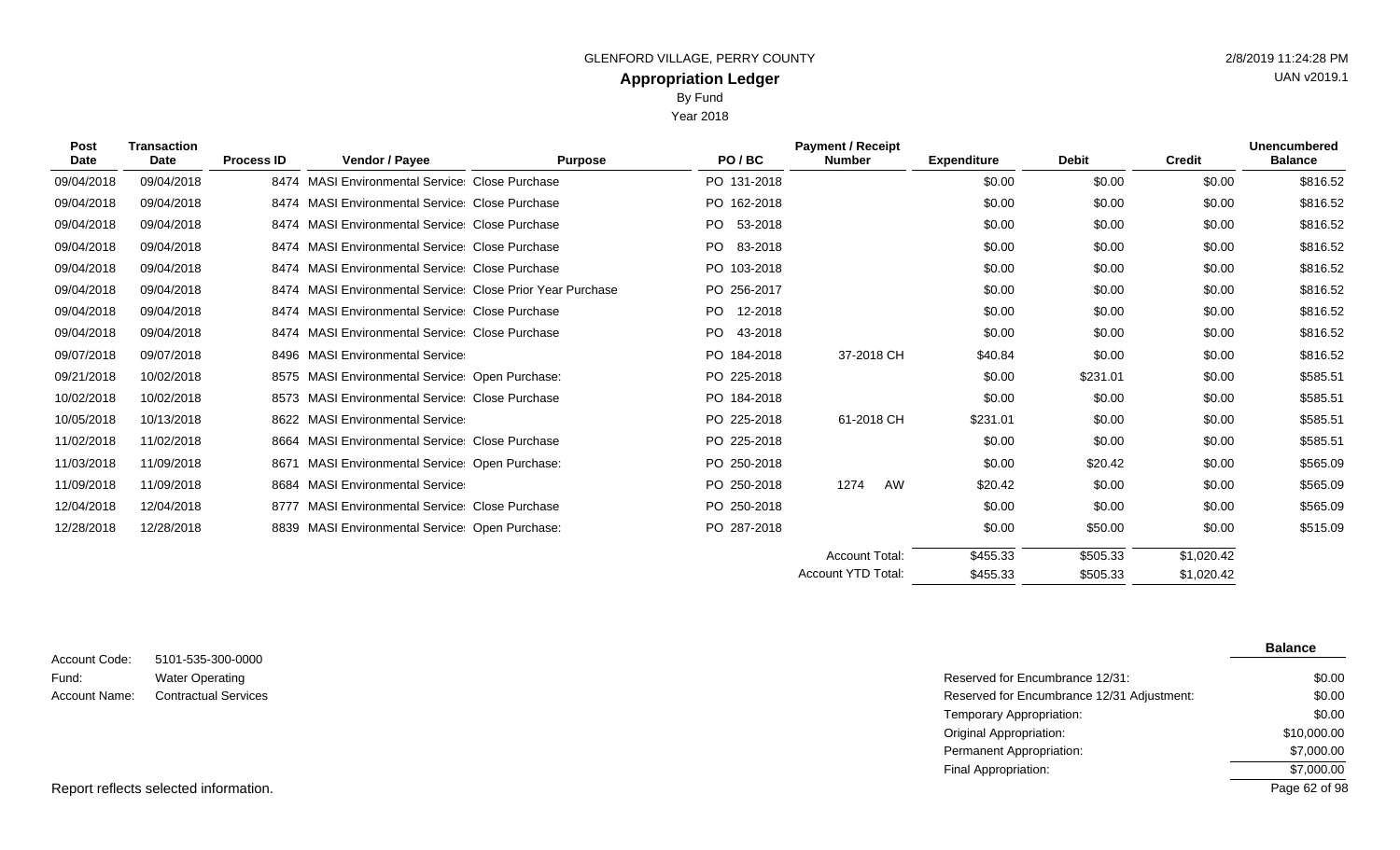Year 2018

| Report Beginning Balance: | \$0.00 |
|---------------------------|--------|
|                           |        |

| <b>Post</b> | <b>Transaction</b> |                   | <b>Payment / Receipt</b>          |                |             |                       |            |                    |              |               | <b>Unencumbered</b> |
|-------------|--------------------|-------------------|-----------------------------------|----------------|-------------|-----------------------|------------|--------------------|--------------|---------------|---------------------|
| Date        | Date               | <b>Process ID</b> | <b>Vendor / Payee</b>             | <b>Purpose</b> | PO/BC       | <b>Number</b>         |            | <b>Expenditure</b> | <b>Debit</b> | <b>Credit</b> | <b>Balance</b>      |
| 01/01/2018  | 12/28/2017         | 7536              | Enter Permanent Appropriation     |                |             |                       |            | \$0.00             | \$0.00       | \$10,000.00   | \$10,000.00         |
| 08/04/2018  | 08/07/2018         |                   | 8392 Lloyd Thompson               | Open Purchase: | PO 176-2018 |                       |            | \$0.00             | \$450.00     | \$0.00        | \$9,550.00          |
| 08/07/2018  | 08/07/2018         |                   | 8408 Lloyd Thompson               |                | PO 176-2018 | 1245                  | AW         | \$450.00           | \$0.00       | \$0.00        | \$9,550.00          |
| 08/24/2018  | 08/24/2018         |                   | 8444 Lloyd Thompson               | Reissue 1245   | PO 176-2018 | 1250                  | AW         | \$0.00             | \$0.00       | \$0.00        | \$9,550.00          |
| 09/04/2018  | 09/04/2018         |                   | 8474 Lloyd Thompson               | Close Purchase | PO 176-2018 |                       |            | \$0.00             | \$0.00       | \$0.00        | \$9,550.00          |
| 09/07/2018  | 09/07/2018         |                   | 8483 Brandon Fox                  | Open Purchase: | PO 206-2018 |                       |            | \$0.00             | \$210.00     | \$0.00        | \$9,340.00          |
| 09/07/2018  | 09/07/2018         | 8496              | Brandon Fox                       |                | PO 206-2018 |                       | 34-2018 CH | \$210.00           | \$0.00       | \$0.00        | \$9,340.00          |
| 10/03/2018  | 10/13/2018         |                   | 8612 Underwood's Inc.             | Open Purchase: | PO 229-2018 |                       |            | \$0.00             | \$39.32      | \$0.00        | \$9,300.68          |
| 10/19/2018  | 10/19/2018         |                   | 8632 Underwood's Inc.             |                | PO 229-2018 | 1265                  | AW         | \$39.32            | \$0.00       | \$0.00        | \$9,300.68          |
| 11/02/2018  | 11/02/2018         | 8664              | Brandon Fox                       | Close Purchase | PO 206-2018 |                       |            | \$0.00             | \$0.00       | \$0.00        | \$9,300.68          |
| 11/02/2018  | 11/02/2018         | 8664              | Underwood's Inc.                  | Close Purchase | PO 229-2018 |                       |            | \$0.00             | \$0.00       | \$0.00        | \$9,300.68          |
| 12/04/2018  | 12/04/2018         |                   | 8738 Permanent Reallocation Dec   |                |             |                       |            | \$0.00             | \$600.00     | \$0.00        | \$8,700.68          |
| 12/28/2018  | 12/28/2018         | 8829              | <b>Permanent Reallocation Dec</b> |                |             |                       |            | \$0.00             | \$2,400.00   | \$0.00        | \$6,300.68          |
|             |                    |                   |                                   |                |             | <b>Account Total:</b> |            | \$699.32           | \$3,699.32   | \$10,000.00   |                     |
|             |                    |                   |                                   |                |             | Account YTD Total:    |            | \$699.32           | \$3,699.32   | \$10,000.00   |                     |

| Account Code: | 5101-535-311-0000      |
|---------------|------------------------|
| Fund:         | <b>Water Operating</b> |
| Account Name: | Electricity            |

|            |                                            | 5101-535-311-0000 |
|------------|--------------------------------------------|-------------------|
| \$200.52   | Reserved for Encumbrance 12/31:            | Water Operating   |
| \$0.00     | Reserved for Encumbrance 12/31 Adjustment: | Electricity       |
| \$0.00     | Temporary Appropriation:                   |                   |
| \$4,000.00 | Original Appropriation:                    |                   |
| \$4,000.00 | Permanent Appropriation:                   |                   |
| \$4,000.00 | Final Appropriation:                       |                   |
| \$0.00     | <b>Report Beginning Balance:</b>           |                   |
|            |                                            |                   |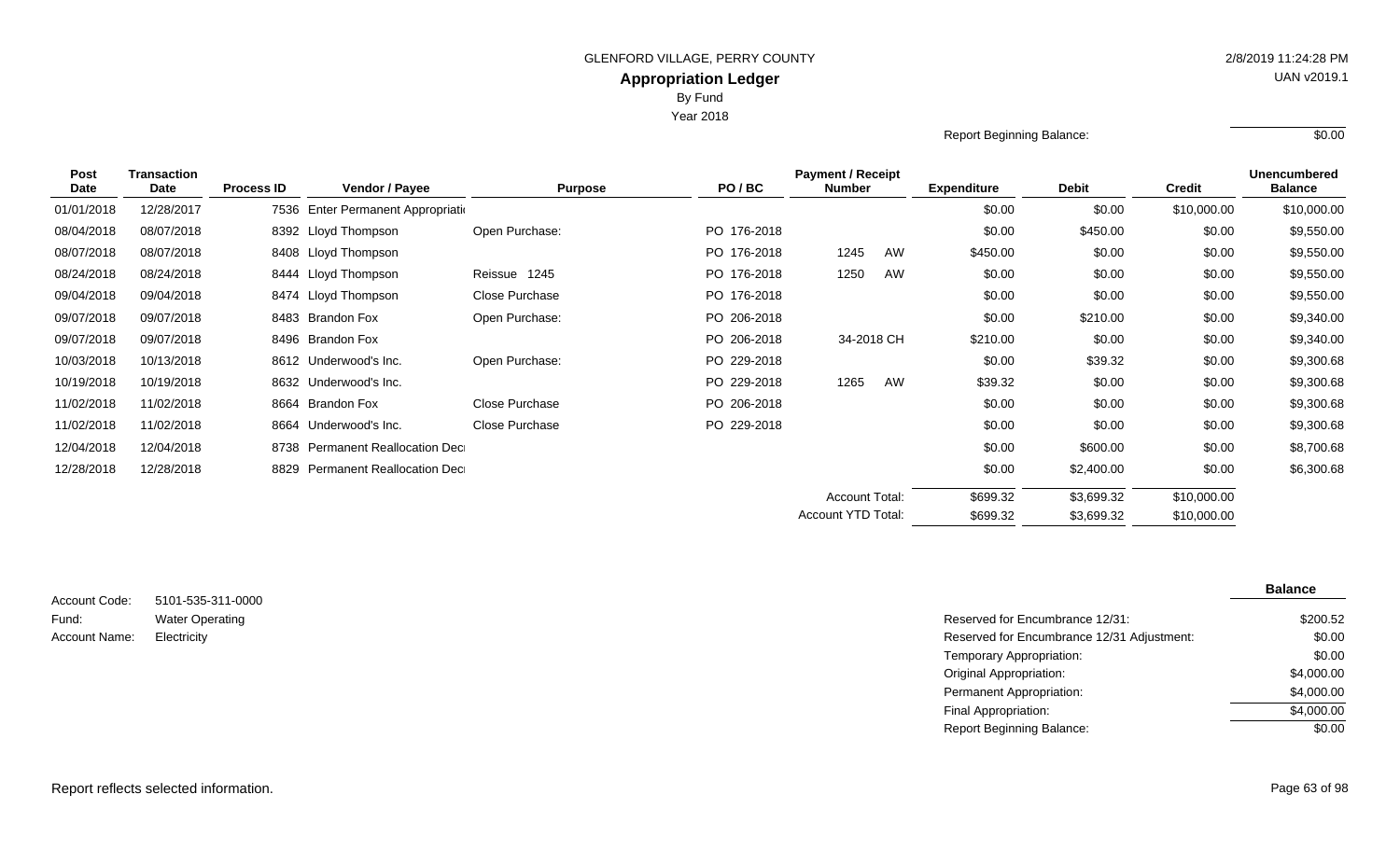Year 2018

| Post<br>Date | <b>Transaction</b><br><b>Date</b>     | <b>Process ID</b> | Vendor / Payee                     | <b>Purpose</b>            | PO/BC           | <b>Payment / Receipt</b><br><b>Number</b> |    | <b>Expenditure</b> | <b>Debit</b> | <b>Credit</b> | <b>Unencumbered</b><br><b>Balance</b> |
|--------------|---------------------------------------|-------------------|------------------------------------|---------------------------|-----------------|-------------------------------------------|----|--------------------|--------------|---------------|---------------------------------------|
| 01/01/2018   | 01/30/2018                            |                   | 7730 American Electric Power       | Carry Over Purchase Order | PO 259-2017     |                                           |    | \$0.00             | \$200.52     | \$200.52      | \$0.00                                |
| 01/01/2018   | 12/28/2017                            |                   | 7536 Enter Permanent Appropriation |                           |                 |                                           |    | \$0.00             | \$0.00       | \$4,000.00    | \$4,000.00                            |
| 01/02/2018   | 01/02/2018                            |                   | 7583 American Electric Power       |                           | PO 259-2017     | 1071                                      | AW | \$200.52           | \$0.00       | \$0.00        | \$4,000.00                            |
| 01/30/2018   | 01/30/2018                            |                   | 7721 American Electric Power       | Open Purchase:            | PO 13-2018      |                                           |    | \$0.00             | \$451.45     | \$0.00        | \$3,548.55                            |
| 02/06/2018   | 02/06/2018                            | 7786              | American Electric Power            |                           | PO 13-2018      | 1103                                      | AW | \$451.45           | \$0.00       | \$0.00        | \$3,548.55                            |
| 03/01/2018   | 03/06/2018                            |                   | 7852 American Electric Power       | Open Purchase:            | PO  <br>40-2018 |                                           |    | \$0.00             | \$399.09     | \$0.00        | \$3,149.46                            |
| 03/06/2018   | 03/06/2018                            |                   | 7866 American Electric Power       |                           | PO 40-2018      | 1125                                      | AW | \$399.09           | \$0.00       | \$0.00        | \$3,149.46                            |
| 03/29/2018   | 03/31/2018                            | 7921              | <b>American Electric Power</b>     | Open Purchase:            | PO 63-2018      |                                           |    | \$0.00             | \$354.64     | \$0.00        | \$2,794.82                            |
| 04/03/2018   | 04/03/2018                            |                   | 7948 American Electric Power       |                           | PO 63-2018      | 1143                                      | AW | \$354.64           | \$0.00       | \$0.00        | \$2,794.82                            |
| 04/28/2018   | 05/01/2018                            |                   | 8047 American Electric Power       | Open Purchase:            | PO<br>90-2018   |                                           |    | \$0.00             | \$285.91     | \$0.00        | \$2,508.91                            |
| 05/01/2018   | 05/01/2018                            |                   | 8054 American Electric Power       |                           | PO 90-2018      | 1174                                      | AW | \$285.91           | \$0.00       | \$0.00        | \$2,508.91                            |
| 06/01/2018   | 06/01/2018                            | 8125              | <b>American Electric Power</b>     | Open Purchase:            | PO 118-2018     |                                           |    | \$0.00             | \$174.39     | \$0.00        | \$2,334.52                            |
| 06/05/2018   | 06/05/2018                            |                   | 8149 American Electric Power       |                           | PO 118-2018     | 1187                                      | AW | \$174.39           | \$0.00       | \$0.00        | \$2,334.52                            |
| 06/29/2018   | 06/29/2018                            |                   | 8215 American Electric Power       | Open Purchase:            | PO 142-2018     |                                           |    | \$0.00             | \$150.06     | \$0.00        | \$2,184.46                            |
| 07/10/2018   | 07/10/2018                            |                   | 8302 American Electric Power       |                           | PO 142-2018     | 1206                                      | AW | \$150.06           | \$0.00       | \$0.00        | \$2,184.46                            |
| 07/31/2018   | 07/31/2018                            | 8357              | American Electric Power            | Open Purchase:            | PO 164-2018     |                                           |    | \$0.00             | \$214.25     | \$0.00        | \$1,970.21                            |
| 08/07/2018   | 08/07/2018                            |                   | 8408 American Electric Power       |                           | PO 164-2018     | 1233                                      | AW | \$214.25           | \$0.00       | \$0.00        | \$1,970.21                            |
| 08/29/2018   | 08/31/2018                            |                   | 8465 American Electric Power       | Open Purchase:            | PO 193-2018     |                                           |    | \$0.00             | \$174.31     | \$0.00        | \$1,795.90                            |
| 09/04/2018   | 09/04/2018                            |                   | 8474 American Electric Power       | Close Purchase            | PO 142-2018     |                                           |    | \$0.00             | \$0.00       | \$0.00        | \$1,795.90                            |
| 09/04/2018   | 09/04/2018                            | 8474              | American Electric Power            | Close Purchase            | PO 164-2018     |                                           |    | \$0.00             | \$0.00       | \$0.00        | \$1,795.90                            |
| 09/04/2018   | 09/04/2018                            | 8474              | <b>American Electric Power</b>     | Close Prior Year Purchase | PO 259-2017     |                                           |    | \$0.00             | \$0.00       | \$0.00        | \$1,795.90                            |
| 09/04/2018   | 09/04/2018                            | 8474              | American Electric Power            | Close Purchase            | PO 13-2018      |                                           |    | \$0.00             | \$0.00       | \$0.00        | \$1,795.90                            |
| 09/04/2018   | 09/04/2018                            | 8474              | <b>American Electric Power</b>     | Close Purchase            | PO 40-2018      |                                           |    | \$0.00             | \$0.00       | \$0.00        | \$1,795.90                            |
| 09/04/2018   | 09/04/2018                            |                   | 8474 American Electric Power       | Close Purchase            | PO 63-2018      |                                           |    | \$0.00             | \$0.00       | \$0.00        | \$1,795.90                            |
| 09/04/2018   | 09/04/2018                            | 8474              | <b>American Electric Power</b>     | Close Purchase            | PO 90-2018      |                                           |    | \$0.00             | \$0.00       | \$0.00        | \$1,795.90                            |
| 09/04/2018   | 09/04/2018                            |                   | 8474 American Electric Power       | Close Purchase            | PO 118-2018     |                                           |    | \$0.00             | \$0.00       | \$0.00        | \$1,795.90                            |
| 09/07/2018   | 09/07/2018                            |                   | 8496 American Electric Power       |                           | PO 193-2018     | 29-2018 CH                                |    | \$174.31           | \$0.00       | \$0.00        | \$1,795.90                            |
| 09/28/2018   | 10/02/2018                            |                   | 8560 American Electric Power       | Open Purchase:            | PO 217-2018     |                                           |    | \$0.00             | \$167.54     | \$0.00        | \$1,628.36                            |
|              | Report reflects selected information. |                   |                                    |                           |                 |                                           |    |                    |              |               | Page 64 of 98                         |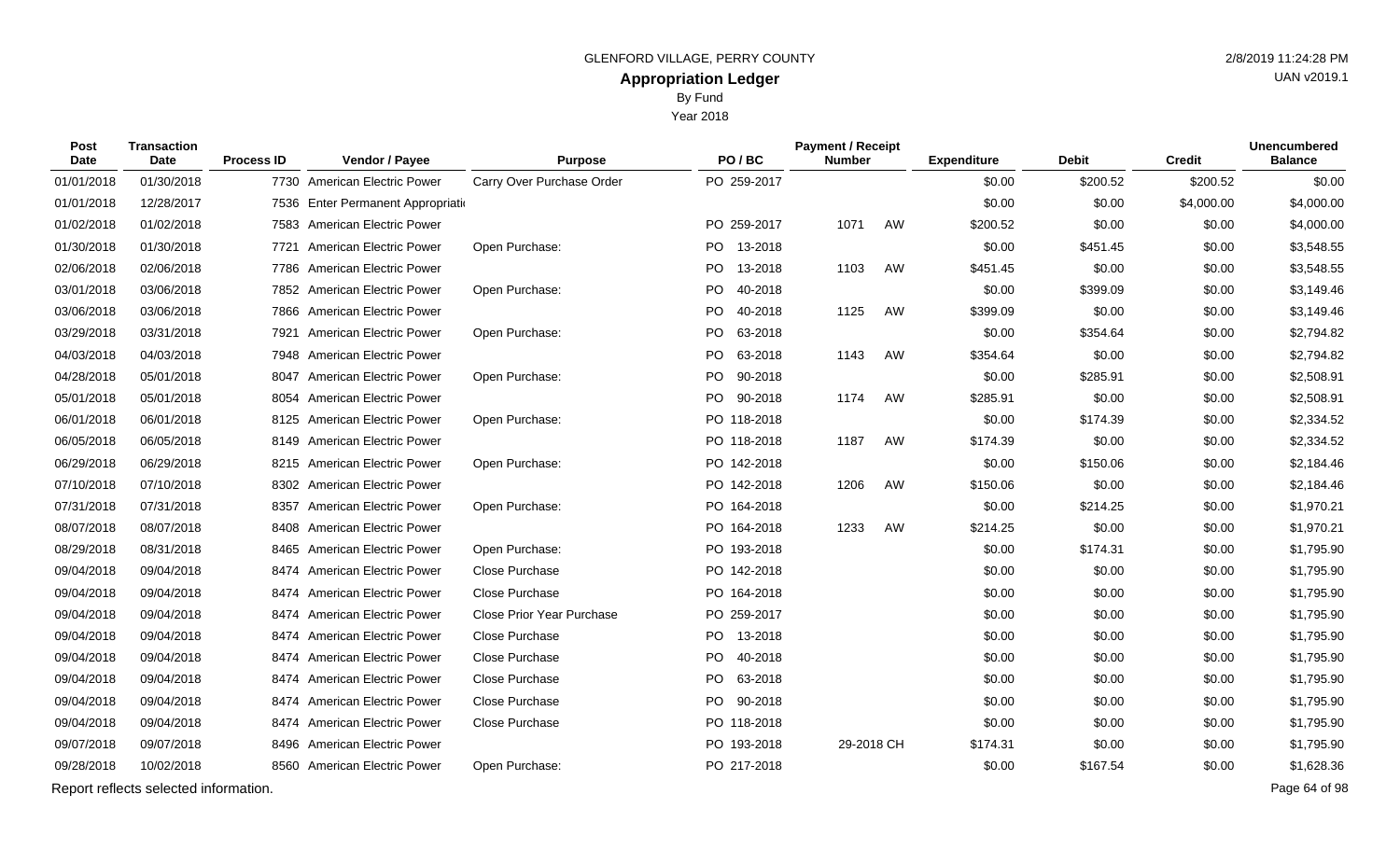Year 2018

| <b>Post</b> | Transaction | <b>Payment / Receipt</b><br><b>Unencumbered</b> |                              |                                     |             |                    |    |                    |              |               |                |
|-------------|-------------|-------------------------------------------------|------------------------------|-------------------------------------|-------------|--------------------|----|--------------------|--------------|---------------|----------------|
| Date        | Date        | <b>Process ID</b>                               | <b>Vendor / Payee</b>        | <b>Purpose</b>                      | PO/BC       | <b>Number</b>      |    | <b>Expenditure</b> | <b>Debit</b> | <b>Credit</b> | <b>Balance</b> |
| 10/02/2018  | 10/02/2018  |                                                 | 8572 American Electric Power |                                     | PO 217-2018 | 55-2018 CH         |    | \$167.54           | \$0.00       | \$0.00        | \$1,628.36     |
| 10/02/2018  | 10/02/2018  | 8573                                            | American Electric Power      | Close Purchase                      | PO 193-2018 |                    |    | \$0.00             | \$0.00       | \$0.00        | \$1,628.36     |
| 10/26/2018  | 11/02/2018  | 8661                                            | American Electric Power      | Open Purchase:                      | PO 241-2018 |                    |    | \$0.00             | \$182.35     | \$0.00        | \$1,446.01     |
| 11/02/2018  | 11/02/2018  | 8664                                            | American Electric Power      | Close Purchase                      | PO 217-2018 |                    |    | \$0.00             | \$0.00       | \$0.00        | \$1,446.01     |
| 11/09/2018  | 11/09/2018  |                                                 | 8684 American Electric Power |                                     | PO 241-2018 | 1266               | AW | \$182.35           | \$0.00       | \$0.00        | \$1,446.01     |
| 11/20/2018  | 11/30/2018  |                                                 | 8735 American Electric Power | Open Purchase:                      | PO 260-2018 |                    |    | \$0.00             | \$194.66     | \$0.00        | \$1,251.35     |
| 12/04/2018  | 12/04/2018  |                                                 | 8765 American Electric Power |                                     | PO 260-2018 | 1281               | AW | \$194.66           | \$0.00       | \$0.00        | \$1,251.35     |
| 12/04/2018  | 12/04/2018  | 8777                                            | American Electric Power      | Close Purchase                      | PO 241-2018 |                    |    | \$0.00             | \$0.00       | \$0.00        | \$1,251.35     |
| 12/04/2018  | 12/04/2018  | 8777                                            | American Electric Power      | Close Purchase                      | PO 260-2018 |                    |    | \$0.00             | \$0.00       | \$0.00        | \$1,251.35     |
| 12/28/2018  | 12/28/2018  | 8837                                            | American Electric Power      | Open Purchase:                      | PO 286-2018 |                    |    | \$0.00             | \$200.00     | \$0.00        | \$1,051.35     |
| 12/31/2018  | 01/08/2019  | 8896                                            | American Electric Power      | Open Purchase:                      | PO 293-2018 |                    |    | \$0.00             | \$14.00      | \$0.00        | \$1,037.35     |
| 12/31/2018  | 01/25/2019  |                                                 | 8988 American Electric Power | Adjust Purchase: Purchase order was | PO 293-2018 |                    |    | \$0.00             | \$0.00       | \$0.11        | \$1,037.46     |
|             |             |                                                 |                              |                                     |             | Account Total:     |    | \$2,949.17         | \$3,163.17   | \$4,200.63    |                |
|             |             |                                                 |                              |                                     |             | Account YTD Total: |    | \$2,949.17         | \$3,163.17   | \$4,200.63    |                |

|               |                        |                                            | <b>Balance</b> |
|---------------|------------------------|--------------------------------------------|----------------|
| Account Code: | 5101-535-400-0000      |                                            |                |
| Fund:         | <b>Water Operating</b> | Reserved for Encumbrance 12/31:            | \$0.00         |
| Account Name: | Supplies and Materials | Reserved for Encumbrance 12/31 Adjustment: | \$0.00         |
|               |                        | Temporary Appropriation:                   | \$0.00         |
|               |                        | <b>Original Appropriation:</b>             | \$5,000.00     |
|               |                        | Permanent Appropriation:                   | \$5,000.00     |
|               |                        | Final Appropriation:                       | \$5,000.00     |
|               |                        | <b>Report Beginning Balance:</b>           | \$0.00         |

| <b>Post</b> | <b>ransaction</b> |                   |                                        |                |         | <b>Payment / Receipt</b> |             |              |            | <b>Unencumbered</b> |
|-------------|-------------------|-------------------|----------------------------------------|----------------|---------|--------------------------|-------------|--------------|------------|---------------------|
| <b>Date</b> | Date              | <b>Process ID</b> | <b>Vendor / Pavee</b>                  | <b>Purpose</b> | PO / BC | <b>Number</b>            | Expenditure | <b>Debit</b> | Credit     | <b>Balance</b>      |
| 01/01/2018  | 12/28/2017        | 7536              | <b>Enter Permanent Appropriational</b> |                |         |                          | \$0.00      | \$0.00       | \$5,000.00 | \$5,000.00          |

Report reflects selected information. Page 65 of 98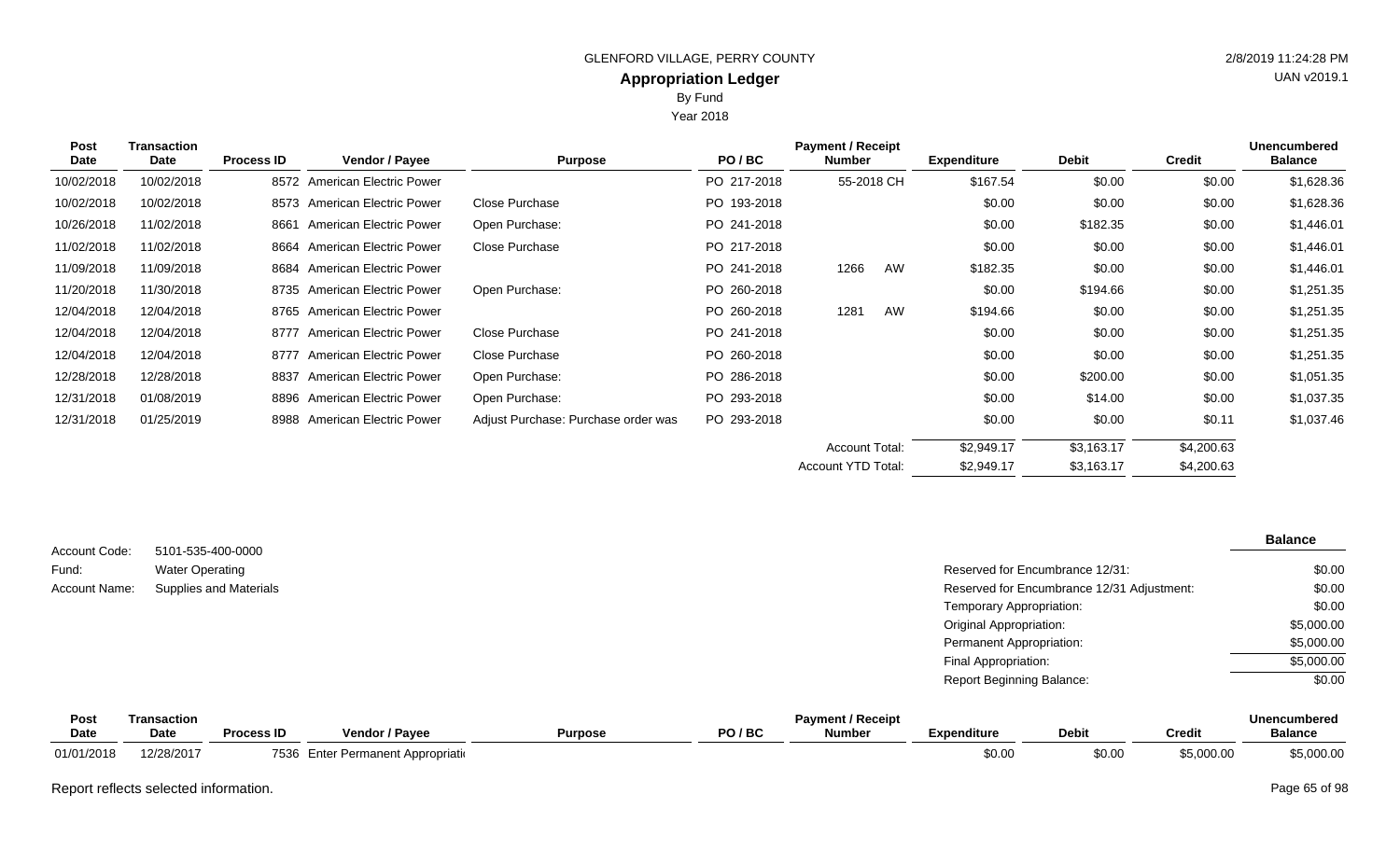Year 2018

| Post<br>Date | <b>Transaction</b><br><b>Date</b>     | <b>Process ID</b> | Vendor / Payee                                    | <b>Purpose</b> |           | PO/BC       | <b>Payment / Receipt</b><br><b>Number</b> |    | <b>Expenditure</b> | <b>Debit</b> | <b>Credit</b> | <b>Unencumbered</b><br><b>Balance</b> |
|--------------|---------------------------------------|-------------------|---------------------------------------------------|----------------|-----------|-------------|-------------------------------------------|----|--------------------|--------------|---------------|---------------------------------------|
| 01/10/2018   | 01/16/2018                            |                   | 7606 Commodore Bank - Credit                      | Open Purchase: | PO.       | 10-2018     |                                           |    | \$0.00             | \$191.68     | \$0.00        | \$4,808.32                            |
| 01/11/2018   | 01/16/2018                            |                   | 7606 Industriial Sales Company, Ir Open Purchase: |                | <b>PO</b> | 6-2018      |                                           |    | \$0.00             | \$1,500.00   | \$0.00        | \$3,308.32                            |
| 02/06/2018   | 02/06/2018                            | 7786              | Industriial Sales Company, Ir                     |                | <b>PO</b> | 6-2018      | 1107                                      | AW | \$1,500.00         | \$0.00       | \$0.00        | \$3,308.32                            |
| 02/06/2018   | 02/06/2018                            | 7790              | Industriial Sales Company, Ir                     |                | <b>PO</b> | 6-2018      | 1107                                      | AW | $-$1,500.00$       | \$0.00       | \$0.00        | \$3,308.32                            |
| 02/06/2018   | 02/06/2018                            | 7792              | Industriial Sales Company, Ir                     |                | <b>PO</b> | 6-2018      | 1115                                      | AW | \$1,279.35         | \$0.00       | \$0.00        | \$3,308.32                            |
| 02/20/2018   | 02/20/2018                            | 7815              | Commodore Bank - Credit                           |                | PO        | 10-2018     | 1120                                      | AW | \$191.68           | \$0.00       | \$0.00        | \$3,308.32                            |
| 03/29/2018   | 03/31/2018                            | 7921              | Tri-County Plumbing & Hardv Open Purchase:        |                |           | PO 64-2018  |                                           |    | \$0.00             | \$10.24      | \$0.00        | \$3,298.08                            |
| 04/03/2018   | 04/03/2018                            | 7948              | Tri-County Plumbing & Hardy                       |                |           | PO 64-2018  | 1155                                      | AW | \$10.24            | \$0.00       | \$0.00        | \$3,298.08                            |
| 04/04/2018   | 04/06/2018                            | 7974              | Underwood's Inc.                                  | Open Purchase: |           | PO 75-2018  |                                           |    | \$0.00             | \$11.78      | \$0.00        | \$3,286.30                            |
| 04/11/2018   | 04/11/2018                            |                   | 7995 Underwood's Inc.                             |                | PO.       | 75-2018     | 1167                                      | AW | \$11.78            | \$0.00       | \$0.00        | \$3,286.30                            |
| 05/03/2018   | 05/18/2018                            | 8077              | Commodore Bank - Credit                           | Open Purchase: |           | PO 95-2018  |                                           |    | \$0.00             | \$36.00      | \$0.00        | \$3,250.30                            |
| 05/18/2018   | 05/18/2018                            | 8077              | Commodore Bank - Credit                           | Open Purchase: |           | PO 105-2018 |                                           |    | \$0.00             | \$17.00      | \$0.00        | \$3,233.30                            |
| 05/18/2018   | 05/18/2018                            | 8082              | Commodore Bank - Credit                           |                |           | PO 105-2018 | 1185                                      | AW | \$17.00            | \$0.00       | \$0.00        | \$3,233.30                            |
| 06/19/2018   | 06/19/2018                            | 8193              | Commodore Bank - Credit                           |                |           | PO 95-2018  | 1201                                      | AW | \$36.00            | \$0.00       | \$0.00        | \$3,233.30                            |
| 07/02/2018   | 07/10/2018                            |                   | 8286 Microcomm Inc.                               | Open Purchase: |           | PO 143-2018 |                                           |    | \$0.00             | \$500.00     | \$0.00        | \$2,733.30                            |
| 07/24/2018   | 07/24/2018                            |                   | 8340 Microcomm Inc.                               |                |           | PO 143-2018 | 1230                                      | AW | \$464.93           | \$0.00       | \$0.00        | \$2,733.30                            |
| 08/04/2018   | 08/07/2018                            |                   | 8392 Brandon Fox                                  | Open Purchase: |           | PO 175-2018 |                                           |    | \$0.00             | \$80.31      | \$0.00        | \$2,652.99                            |
| 08/06/2018   | 08/07/2018                            |                   | 8392 Underwood's Inc.                             | Open Purchase: |           | PO 178-2018 |                                           |    | \$0.00             | \$28.11      | \$0.00        | \$2,624.88                            |
| 08/07/2018   | 08/07/2018                            |                   | 8408 Brandon Fox                                  |                |           | PO 175-2018 | 1238                                      | AW | \$80.31            | \$0.00       | \$0.00        | \$2,624.88                            |
| 08/07/2018   | 08/07/2018                            |                   | 8408 Underwood's Inc.                             |                |           | PO 178-2018 | 1246                                      | AW | \$28.11            | \$0.00       | \$0.00        | \$2,624.88                            |
| 08/31/2018   | 08/31/2018                            | 8465              | Commodore Bank - Credit                           | Open Purchase: |           | PO 196-2018 |                                           |    | \$0.00             | \$50.03      | \$0.00        | \$2,574.85                            |
| 09/04/2018   | 09/04/2018                            | 8474              | Commodore Bank - Credit                           | Close Purchase | PO        | 10-2018     |                                           |    | \$0.00             | \$0.00       | \$0.00        | \$2,574.85                            |
| 09/04/2018   | 09/04/2018                            | 8474              | Tri-County Plumbing & Hardy Close Purchase        |                |           | PO 64-2018  |                                           |    | \$0.00             | \$0.00       | \$0.00        | \$2,574.85                            |
| 09/04/2018   | 09/04/2018                            | 8474              | Underwood's Inc.                                  | Close Purchase |           | PO 75-2018  |                                           |    | \$0.00             | \$0.00       | \$0.00        | \$2,574.85                            |
| 09/04/2018   | 09/04/2018                            | 8474              | Commodore Bank - Credit                           | Close Purchase |           | PO 95-2018  |                                           |    | \$0.00             | \$0.00       | \$0.00        | \$2,574.85                            |
| 09/04/2018   | 09/04/2018                            | 8474              | Commodore Bank - Credit                           | Close Purchase |           | PO 105-2018 |                                           |    | \$0.00             | \$0.00       | \$0.00        | \$2,574.85                            |
| 09/04/2018   | 09/04/2018                            | 8474              | <b>Brandon Fox</b>                                | Close Purchase |           | PO 175-2018 |                                           |    | \$0.00             | \$0.00       | \$0.00        | \$2,574.85                            |
| 09/04/2018   | 09/04/2018                            |                   | 8474 Underwood's Inc.                             | Close Purchase |           | PO 178-2018 |                                           |    | \$0.00             | \$0.00       | \$0.00        | \$2,574.85                            |
|              | Report reflects selected information. |                   |                                                   |                |           |             |                                           |    |                    |              |               | Page 66 of 98                         |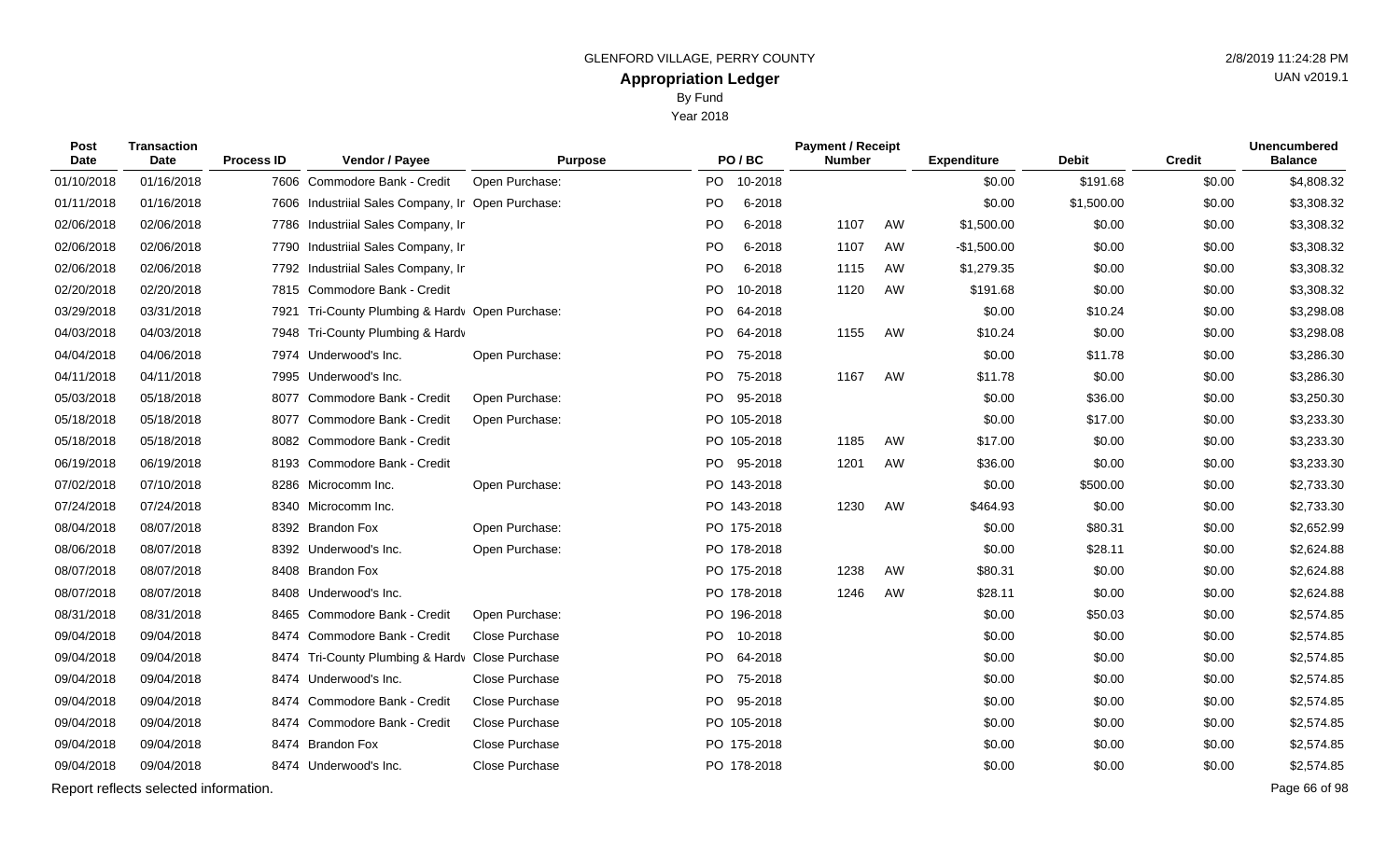Year 2018

| <b>Post</b> | Transaction |                   |                                                   |                                     |       |             | <b>Payment / Receipt</b> |    |                    |              |               | <b>Unencumbered</b> |
|-------------|-------------|-------------------|---------------------------------------------------|-------------------------------------|-------|-------------|--------------------------|----|--------------------|--------------|---------------|---------------------|
| Date        | Date        | <b>Process ID</b> | <b>Vendor / Payee</b>                             | <b>Purpose</b>                      | PO/BC |             | <b>Number</b>            |    | <b>Expenditure</b> | <b>Debit</b> | <b>Credit</b> | <b>Balance</b>      |
| 09/04/2018  | 09/04/2018  |                   | 8475 Industriial Sales Company, Ir Close Purchase |                                     | PO.   | 6-2018      |                          |    | \$0.00             | \$0.00       | \$220.65      | \$2,795.50          |
| 09/07/2018  | 09/07/2018  |                   | 8496 Commodore Bank - Credit                      |                                     |       | PO 196-2018 | 32-2018 CH               |    | \$50.03            | \$0.00       | \$0.00        | \$2,795.50          |
| 10/02/2018  | 10/02/2018  |                   | 8573 Commodore Bank - Credit                      | <b>Close Purchase</b>               |       | PO 196-2018 |                          |    | \$0.00             | \$0.00       | \$0.00        | \$2,795.50          |
| 10/09/2018  | 10/13/2018  |                   | 8612 Commodore Bank - Credit                      | Open Purchase:                      |       | PO 233-2018 |                          |    | \$0.00             | \$49.99      | \$0.00        | \$2,745.51          |
| 11/09/2018  | 11/09/2018  |                   | 8684 Commodore Bank - Credit                      |                                     |       | PO 233-2018 | 1270                     | AW | \$49.99            | \$0.00       | \$0.00        | \$2,745.51          |
| 12/04/2018  | 12/04/2018  |                   | 8777 Commodore Bank - Credit                      | Close Purchase                      |       | PO 233-2018 |                          |    | \$0.00             | \$0.00       | \$0.00        | \$2,745.51          |
| 12/17/2018  | 12/21/2018  |                   | 8818 Core & Main                                  | Open Purchase:                      |       | PO 281-2018 |                          |    | \$0.00             | \$2,000.00   | \$0.00        | \$745.51            |
| 12/29/2018  | 01/05/2019  |                   | 8852 Underwood's Inc.                             | Open Purchase:                      |       | PO 289-2018 |                          |    | \$0.00             | \$15.98      | \$0.00        | \$729.53            |
| 12/31/2018  | 01/05/2019  |                   | 8863 Microcomm Inc.                               | Close Purchase                      |       | PO 143-2018 |                          |    | \$0.00             | \$0.00       | \$35.07       | \$764.60            |
| 12/31/2018  | 02/08/2019  |                   | 9074 Core & Main                                  | Adjust Purchase: Shipping cost less |       | PO 281-2018 |                          |    | \$0.00             | \$0.00       | \$30.00       | \$794.60            |
|             |             |                   |                                                   |                                     |       |             | <b>Account Total:</b>    |    | \$2,219.42         | \$4,491.12   | \$5,285.72    |                     |
|             |             |                   |                                                   |                                     |       |             | Account YTD Total:       |    | \$2,219.42         | \$4,491.12   | \$5,285.72    |                     |

5101-535-430-0000 Water Operating Repairs and Maintenance Account Code: Fund: Account Name:

| Reserved for Encumbrance 12/31:            | \$0.00     |
|--------------------------------------------|------------|
| Reserved for Encumbrance 12/31 Adjustment: | \$0.00     |
| Temporary Appropriation:                   | \$0.00     |
| Original Appropriation:                    | \$1,000.00 |
| Permanent Appropriation:                   | \$1,000.00 |
| Final Appropriation:                       | \$1,000.00 |
| Report Beginning Balance:                  | \$0.00     |

| Post        | Transaction |                   |                                    |                |      |         | <b>Payment / Receipt</b> |    |             |              |            | <b>Unencumbered</b> |
|-------------|-------------|-------------------|------------------------------------|----------------|------|---------|--------------------------|----|-------------|--------------|------------|---------------------|
| <b>Date</b> | <b>Date</b> | <b>Process ID</b> | Vendor / Pavee                     | <b>Purpose</b> |      | PO/BC   | <b>Number</b>            |    | Expenditure | <b>Debit</b> | Credit     | <b>Balance</b>      |
| 01/01/2018  | 12/28/2017  |                   | 7536 Enter Permanent Appropriation |                |      |         |                          |    | \$0.00      | \$0.00       | \$1,000.00 | \$1,000.00          |
| 02/20/2018  | 02/20/2018  |                   | 7803 Jeff's Auto Repair            | Open Purchase: | PO - | 28-2018 |                          |    | \$0.00      | \$487.00     | \$0.00     | \$513.00            |
| 02/20/2018  | 02/20/2018  |                   | 7815 Jeff's Auto Repair            |                | PO.  | 28-2018 | 1119                     | AW | \$487.00    | \$0.00       | \$0.00     | \$513.00            |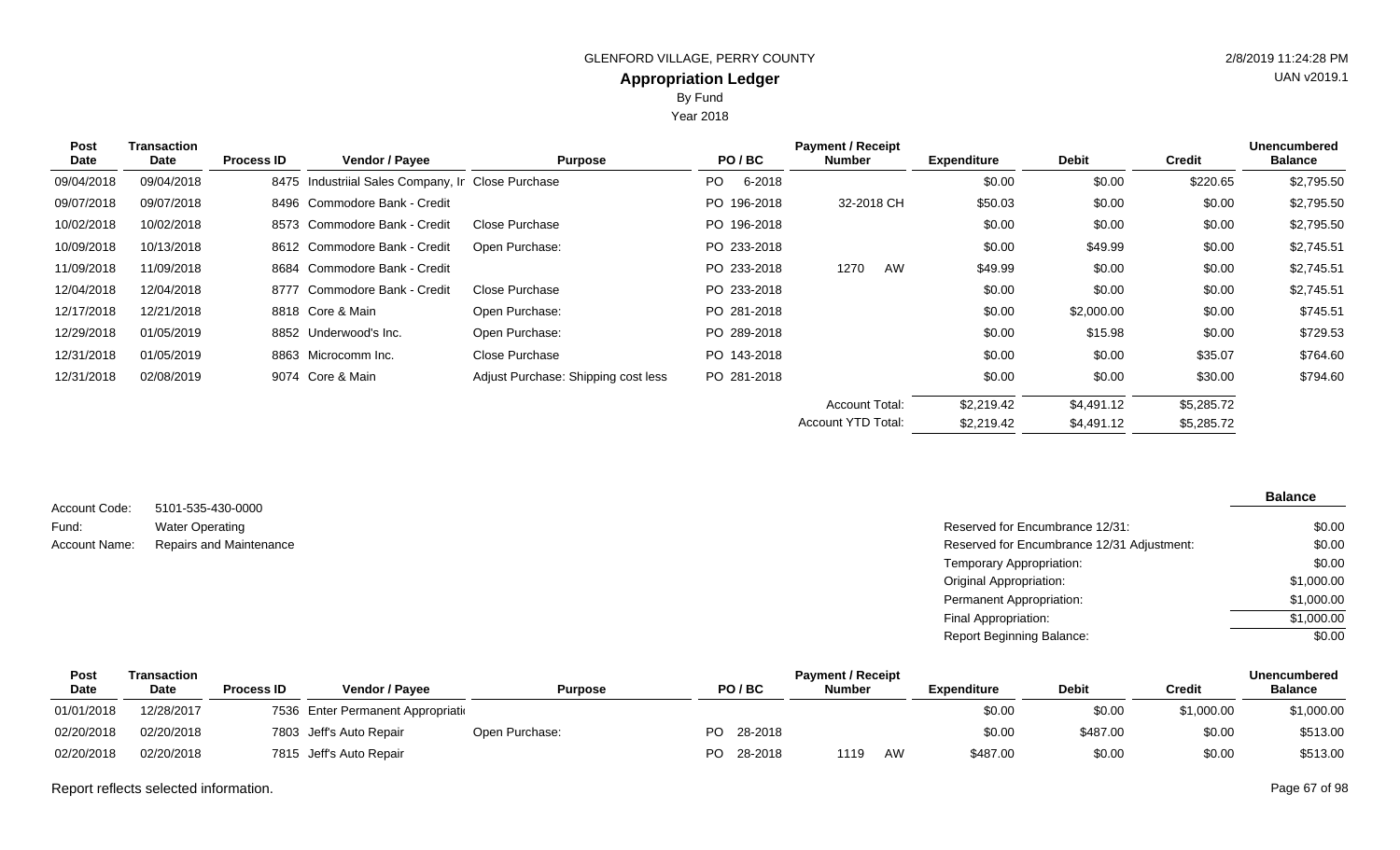Year 2018

| <b>Post</b> | Transaction |                   |                         |                |             | <b>Payment / Receipt</b>  |                    |              |               | <b>Unencumbered</b> |
|-------------|-------------|-------------------|-------------------------|----------------|-------------|---------------------------|--------------------|--------------|---------------|---------------------|
| <b>Date</b> | Date        | <b>Process ID</b> | <b>Vendor / Payee</b>   | <b>Purpose</b> | PO/BC       | <b>Number</b>             | <b>Expenditure</b> | <b>Debit</b> | <b>Credit</b> | <b>Balance</b>      |
| 09/04/2018  | 09/04/2018  |                   | 8474 Jeff's Auto Repair | Close Purchase | PO 28-2018  |                           | \$0.00             | \$0.00       | \$0.00        | \$513.00            |
| 09/28/2018  | 10/02/2018  |                   | 8560 Gibson Electric    | Open Purchase: | PO 216-2018 |                           | \$0.00             | \$93.98      | \$0.00        | \$419.02            |
| 10/02/2018  | 10/02/2018  |                   | 8572 Gibson Electric    |                | PO 216-2018 | 49-2018 CH                | \$93.98            | \$0.00       | \$0.00        | \$419.02            |
| 11/02/2018  | 11/02/2018  |                   | 8664 Gibson Electric    | Close Purchase | PO 216-2018 |                           | \$0.00             | \$0.00       | \$0.00        | \$419.02            |
|             |             |                   |                         |                |             | <b>Account Total:</b>     | \$580.98           | \$580.98     | \$1,000.00    |                     |
|             |             |                   |                         |                |             | <b>Account YTD Total:</b> | \$580.98           | \$580.98     | \$1,000.00    |                     |

5101-539-351-0000 Water Operating Account Code: Fund:

| <b>Account Name:</b><br>Insurance and Bonding | Reserved for Encumbrance 12/31:            | \$0.00     |
|-----------------------------------------------|--------------------------------------------|------------|
|                                               | Reserved for Encumbrance 12/31 Adjustment: | \$0.00     |
|                                               | Temporary Appropriation:                   | \$0.00     |
|                                               | <b>Original Appropriation:</b>             | \$2,000.00 |
|                                               | Permanent Appropriation:                   | \$2,000.00 |
|                                               | Final Appropriation:                       | \$2,000.00 |
|                                               | Report Beginning Balance:                  | \$0.00     |

| Post       | Transaction | <b>Payment / Receipt</b> |                                                    |                |  |            |                       |    |                    |              | <b>Unencumbered</b> |                |
|------------|-------------|--------------------------|----------------------------------------------------|----------------|--|------------|-----------------------|----|--------------------|--------------|---------------------|----------------|
| Date       | <b>Date</b> | <b>Process ID</b>        | <b>Vendor / Pavee</b>                              | <b>Purpose</b> |  | PO/BC      | <b>Number</b>         |    | <b>Expenditure</b> | <b>Debit</b> | <b>Credit</b>       | <b>Balance</b> |
| 01/01/2018 | 12/28/2017  |                          | 7536 Enter Permanent Appropriation                 |                |  |            |                       |    | \$0.00             | \$0.00       | \$2,000.00          | \$2,000.00     |
| 03/24/2018 | 03/31/2018  |                          | 7921 Ohio Municipal Joint Self-Insi Open Purchase: |                |  | PO 60-2018 |                       |    | \$0.00             | \$1,499.00   | \$0.00              | \$501.00       |
| 04/03/2018 | 04/03/2018  |                          | 7948 Ohio Municipal Joint Self-Insi                |                |  | PO 60-2018 | 1151                  | AW | \$1,499.00         | \$0.00       | \$0.00              | \$501.00       |
| 09/04/2018 | 09/04/2018  |                          | 8474 Ohio Municipal Joint Self-Insi Close Purchase |                |  | PO 60-2018 |                       |    | \$0.00             | \$0.00       | \$0.00              | \$501.00       |
|            |             |                          |                                                    |                |  |            | <b>Account Total:</b> |    | \$1,499.00         | \$1,499.00   | \$2,000.00          |                |
|            |             |                          |                                                    |                |  |            | Account YTD Total:    |    | \$1,499.00         | \$1,499.00   | \$2,000.00          |                |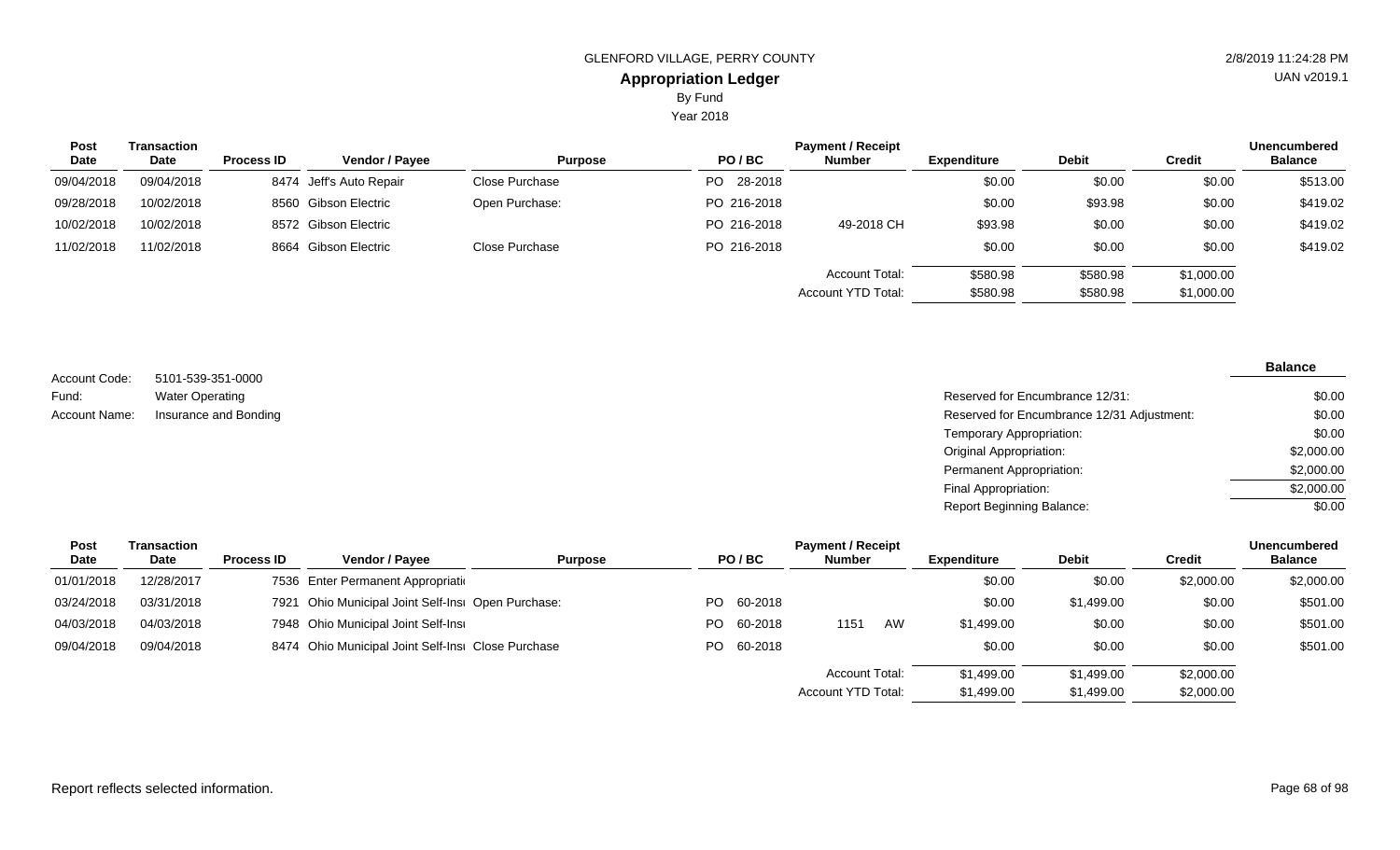| Account Code: | 5101-539-400-0000             |                                            | <b>Balance</b> |
|---------------|-------------------------------|--------------------------------------------|----------------|
|               |                               |                                            |                |
| Fund:         | <b>Water Operating</b>        | Reserved for Encumbrance 12/31:            | \$0.00         |
| Account Name: | <b>Supplies and Materials</b> | Reserved for Encumbrance 12/31 Adjustment: | \$0.00         |
|               |                               | Temporary Appropriation:                   | \$0.00         |
|               |                               | <b>Original Appropriation:</b>             | \$1,000.00     |
|               |                               | <b>Permanent Appropriation:</b>            | \$1,000.00     |
|               |                               | Final Appropriation:                       | \$1,000.00     |
|               |                               | <b>Report Beginning Balance:</b>           | \$0.00         |

| Post       | Transaction |                   |                                    |                |       | <b>Payment / Receipt</b> |                    |              |               | <b>Unencumbered</b> |
|------------|-------------|-------------------|------------------------------------|----------------|-------|--------------------------|--------------------|--------------|---------------|---------------------|
| Date       | <b>Date</b> | <b>Process ID</b> | <b>Vendor / Payee</b>              | <b>Purpose</b> | PO/BC | <b>Number</b>            | <b>Expenditure</b> | <b>Debit</b> | <b>Credit</b> | <b>Balance</b>      |
| 01/01/2018 | 12/28/2017  |                   | 7536 Enter Permanent Appropriation |                |       |                          | \$0.00             | \$0.00       | \$1,000.00    | \$1,000.00          |
|            |             |                   |                                    |                |       | <b>Account Total:</b>    | \$0.00             | \$0.00       | \$1,000.00    |                     |
|            |             |                   |                                    |                |       | Account YTD Total:       | \$0.00             | \$0.00       | \$1,000.00    |                     |

| Account Code: | 5101-539-430-0000       |                                            | <b>Balance</b> |
|---------------|-------------------------|--------------------------------------------|----------------|
| Fund:         | <b>Water Operating</b>  | Reserved for Encumbrance 12/31:            | \$0.00         |
| Account Name: | Repairs and Maintenance | Reserved for Encumbrance 12/31 Adjustment: | \$0.00         |
|               |                         | Temporary Appropriation:                   | \$0.00         |
|               |                         | <b>Original Appropriation:</b>             | \$2,000.00     |
|               |                         | <b>Permanent Appropriation:</b>            | \$2,000.00     |
|               |                         | Final Appropriation:                       | \$2,000.00     |
|               |                         | <b>Report Beginning Balance:</b>           | \$0.00         |
|               |                         |                                            |                |

| Post        | Transaction |                   |                                    |                |       | <b>Payment / Receipt</b> |                    |              |               | <b>Unencumbered</b> |
|-------------|-------------|-------------------|------------------------------------|----------------|-------|--------------------------|--------------------|--------------|---------------|---------------------|
| <b>Date</b> | <b>Date</b> | <b>Process ID</b> | Vendor / Payee                     | <b>Purpose</b> | PO/BC | <b>Number</b>            | <b>Expenditure</b> | <b>Debit</b> | <b>Credit</b> | <b>Balance</b>      |
| 01/01/2018  | 12/28/2017  |                   | 7536 Enter Permanent Appropriation |                |       |                          | \$0.00             | \$0.00       | \$2,000.00    | \$2,000.00          |
|             |             |                   |                                    |                |       | <b>Account Total:</b>    | \$0.00             | \$0.00       | \$2,000.00    |                     |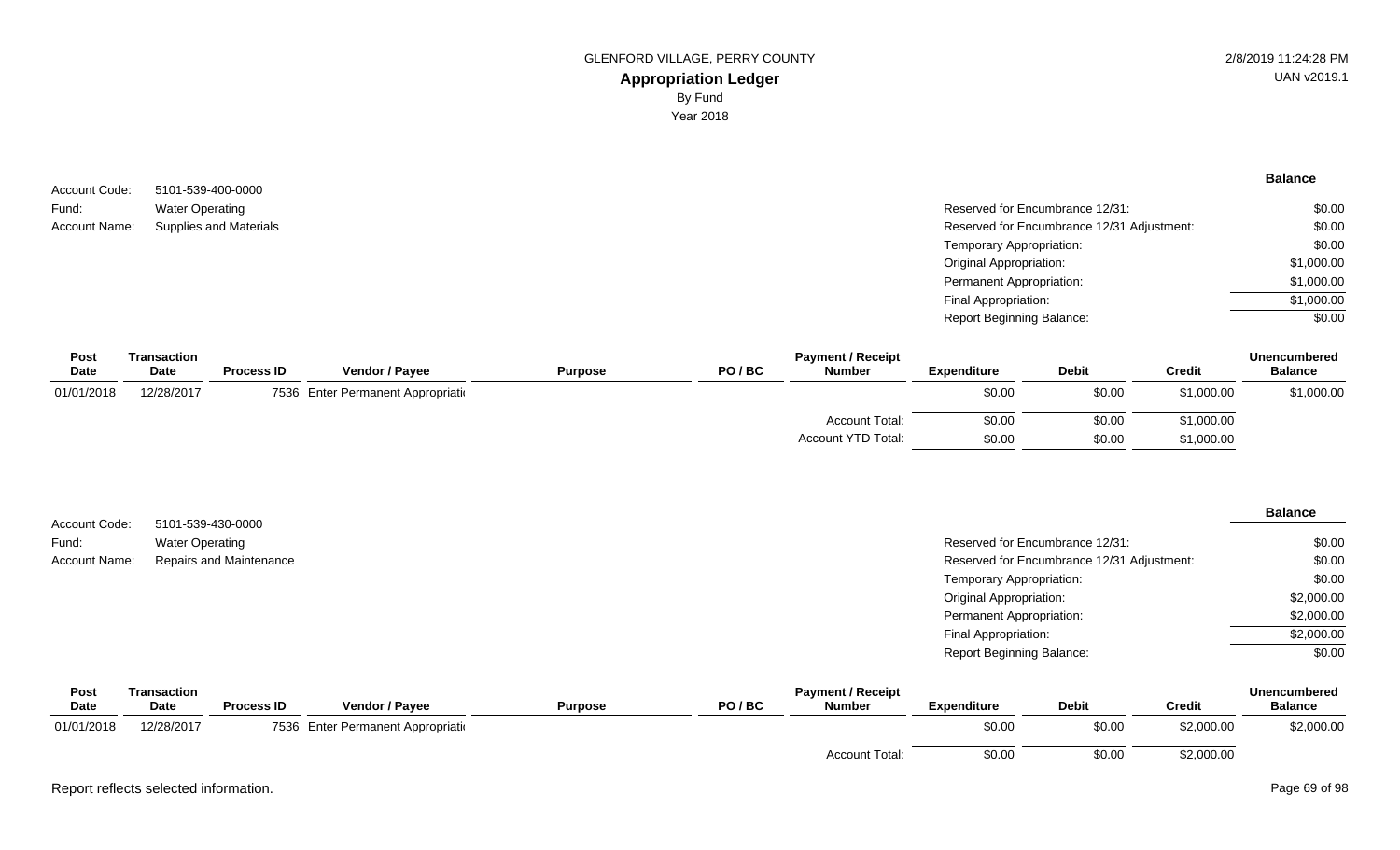## GLENFORD VILLAGE, PERRY COUNTY **1998** 2/8/2019 11:24:28 PM

# UAN v2019.1

**Appropriation Ledger** By Fund

Year 2018

| <b>Post</b><br>Date | <b>Transaction</b><br>Date | <b>Process ID</b>         | Vendor / Payee | <b>Purpose</b> | PO/BC | <b>Payment / Receipt</b><br><b>Number</b> | <b>Expenditure</b>        | <b>Debit</b>                               | <b>Credit</b> | <b>Unencumbered</b><br><b>Balance</b> |
|---------------------|----------------------------|---------------------------|----------------|----------------|-------|-------------------------------------------|---------------------------|--------------------------------------------|---------------|---------------------------------------|
|                     |                            |                           |                |                |       | Account YTD Total:                        | \$0.00                    | \$0.00                                     | \$2,000.00    |                                       |
|                     |                            |                           |                |                |       |                                           |                           |                                            |               |                                       |
|                     |                            |                           |                |                |       |                                           |                           |                                            |               |                                       |
| Account Code:       |                            | 5101-745-341-0000         |                |                |       |                                           |                           |                                            |               | <b>Balance</b>                        |
| Fund:               | <b>Water Operating</b>     |                           |                |                |       |                                           |                           | Reserved for Encumbrance 12/31:            |               | \$0.00                                |
| Account Name:       |                            | Accounting and Legal Fees |                |                |       |                                           |                           | Reserved for Encumbrance 12/31 Adjustment: |               | \$0.00                                |
|                     |                            |                           |                |                |       |                                           | Temporary Appropriation:  |                                            |               | \$0.00                                |
|                     |                            |                           |                |                |       |                                           | Original Appropriation:   |                                            |               | \$2,000.00                            |
|                     |                            |                           |                |                |       |                                           | Permanent Appropriation:  |                                            |               | \$2,000.00                            |
|                     |                            |                           |                |                |       |                                           | Final Appropriation:      |                                            |               | \$2,000.00                            |
|                     |                            |                           |                |                |       |                                           | Report Beginning Balance: |                                            |               | \$0.00                                |
| Post<br>Date        | <b>Transaction</b><br>Date | <b>Process ID</b>         | Vendor / Payee | <b>Purpose</b> | PO/BC | <b>Payment / Receipt</b><br><b>Number</b> | <b>Expenditure</b>        | <b>Debit</b>                               | <b>Credit</b> | <b>Unencumbered</b><br><b>Balance</b> |

| $-$        | ----       | . | .                                  | .              | .           | .                     |    | ------------ | -----    | ------     | -------    |
|------------|------------|---|------------------------------------|----------------|-------------|-----------------------|----|--------------|----------|------------|------------|
| 01/01/2018 | 12/28/2017 |   | 7536 Enter Permanent Appropriation |                |             |                       |    | \$0.00       | \$0.00   | \$2,000.00 | \$2,000.00 |
| 12/03/2018 | 12/04/2018 |   | 8748 Treasurer Of State            | Open Purchase: | PO 271-2018 |                       |    | \$0.00       | \$241.92 | \$0.00     | \$1,758.08 |
| 12/04/2018 | 12/04/2018 |   | 8765 Treasurer Of State            |                | PO 271-2018 | 1295                  | AW | \$241.92     | \$0.00   | \$0.00     | \$1,758.08 |
| 12/04/2018 | 12/04/2018 |   | 8777 Treasurer Of State            | Close Purchase | PO 271-2018 |                       |    | \$0.00       | \$0.00   | \$0.00     | \$1,758.08 |
|            |            |   |                                    |                |             | <b>Account Total:</b> |    | \$241.92     | \$241.92 | \$2,000.00 |            |
|            |            |   |                                    |                |             | Account YTD Total:    |    | \$241.92     | \$241.92 | \$2,000.00 |            |

|               |                        |                                            | <b>Balance</b> |
|---------------|------------------------|--------------------------------------------|----------------|
| Account Code: | 5101-800-590-0000      |                                            |                |
| Fund:         | <b>Water Operating</b> | Reserved for Encumbrance 12/31:            | \$0.00         |
| Account Name: | Other - Capital Outlay | Reserved for Encumbrance 12/31 Adjustment: | \$0.00         |
|               |                        | Temporary Appropriation:                   | \$0.00         |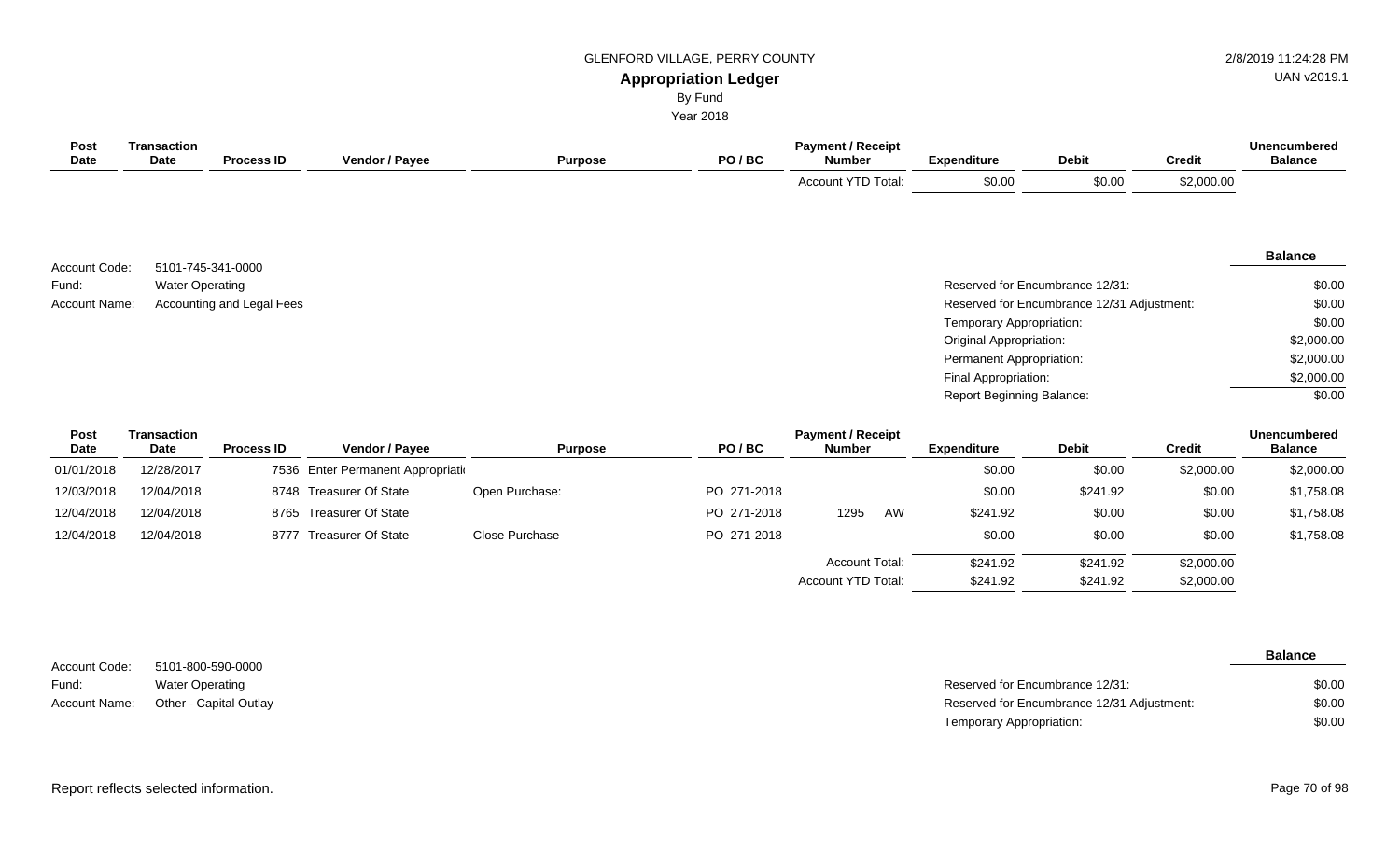By Fund

Year 2018

Original Appropriation: Permanent Appropriation: Final Appropriation: Report Beginning Balance: \$5,000.00 \$5,000.00 \$5,000.00 \$0.00

| Post        | Transaction |                   |                                    |                |       | <b>Payment / Receipt</b> |                    |              |               | <b>Unencumbered</b> |
|-------------|-------------|-------------------|------------------------------------|----------------|-------|--------------------------|--------------------|--------------|---------------|---------------------|
| <b>Date</b> | Date        | <b>Process ID</b> | <b>Vendor / Payee</b>              | <b>Purpose</b> | PO/BC | <b>Number</b>            | <b>Expenditure</b> | <b>Debit</b> | <b>Credit</b> | <b>Balance</b>      |
| 01/01/2018  | 12/28/2017  |                   | 7536 Enter Permanent Appropriation |                |       |                          | \$0.00             | \$0.00       | \$5,000.00    | \$5,000.00          |
|             |             |                   |                                    |                |       | <b>Account Total:</b>    | \$0.00             | \$0.00       | \$5,000.00    |                     |
|             |             |                   |                                    |                |       | Account YTD Total:       | \$0.00             | \$0.00       | \$5,000.00    |                     |

5101-850-710-0000 Water Operating Account Code: Fund: Account Name:

| Water Operating | Reserved for Encumbrance 12/31:            | \$0.00     |
|-----------------|--------------------------------------------|------------|
| Principal       | Reserved for Encumbrance 12/31 Adjustment: | \$0.00     |
|                 | Temporary Appropriation:                   | \$0.00     |
|                 | Original Appropriation:                    | \$4,900.00 |
|                 | Permanent Appropriation:                   | \$4,900.00 |
|                 | Final Appropriation:                       | \$4,900.00 |
|                 | <b>Report Beginning Balance:</b>           | \$0.00     |

| <b>Post</b> | Transaction |                   |                                    |                |     |        | <b>Payment / Receipt</b>  |    |                    |              |               | <b>Unencumbered</b> |
|-------------|-------------|-------------------|------------------------------------|----------------|-----|--------|---------------------------|----|--------------------|--------------|---------------|---------------------|
| <b>Date</b> | <b>Date</b> | <b>Process ID</b> | Vendor / Payee                     | <b>Purpose</b> |     | PO/BC  | <b>Number</b>             |    | <b>Expenditure</b> | <b>Debit</b> | <b>Credit</b> | <b>Balance</b>      |
| 01/01/2018  | 12/28/2017  |                   | 7536 Enter Permanent Appropriation |                |     |        |                           |    | \$0.00             | \$0.00       | \$4,900.00    | \$4,900.00          |
| 01/02/2018  | 01/02/2018  |                   | 7573 Treasurer Of State            | Open Purchase: | PO. | 3-2018 |                           |    | \$0.00             | \$4,853.79   | \$0.00        | \$46.21             |
| 01/02/2018  | 01/02/2018  |                   | 7583 Treasurer Of State            |                | PO. | 3-2018 | 1076                      | AW | \$4,853.79         | \$0.00       | \$0.00        | \$46.21             |
| 09/04/2018  | 09/04/2018  |                   | 8474 Treasurer Of State            | Close Purchase | PO. | 3-2018 |                           |    | \$0.00             | \$0.00       | \$0.00        | \$46.21             |
|             |             |                   |                                    |                |     |        | <b>Account Total:</b>     |    | \$4,853.79         | \$4,853.79   | \$4,900.00    |                     |
|             |             |                   |                                    |                |     |        | <b>Account YTD Total:</b> |    | \$4,853.79         | \$4,853.79   | \$4,900.00    |                     |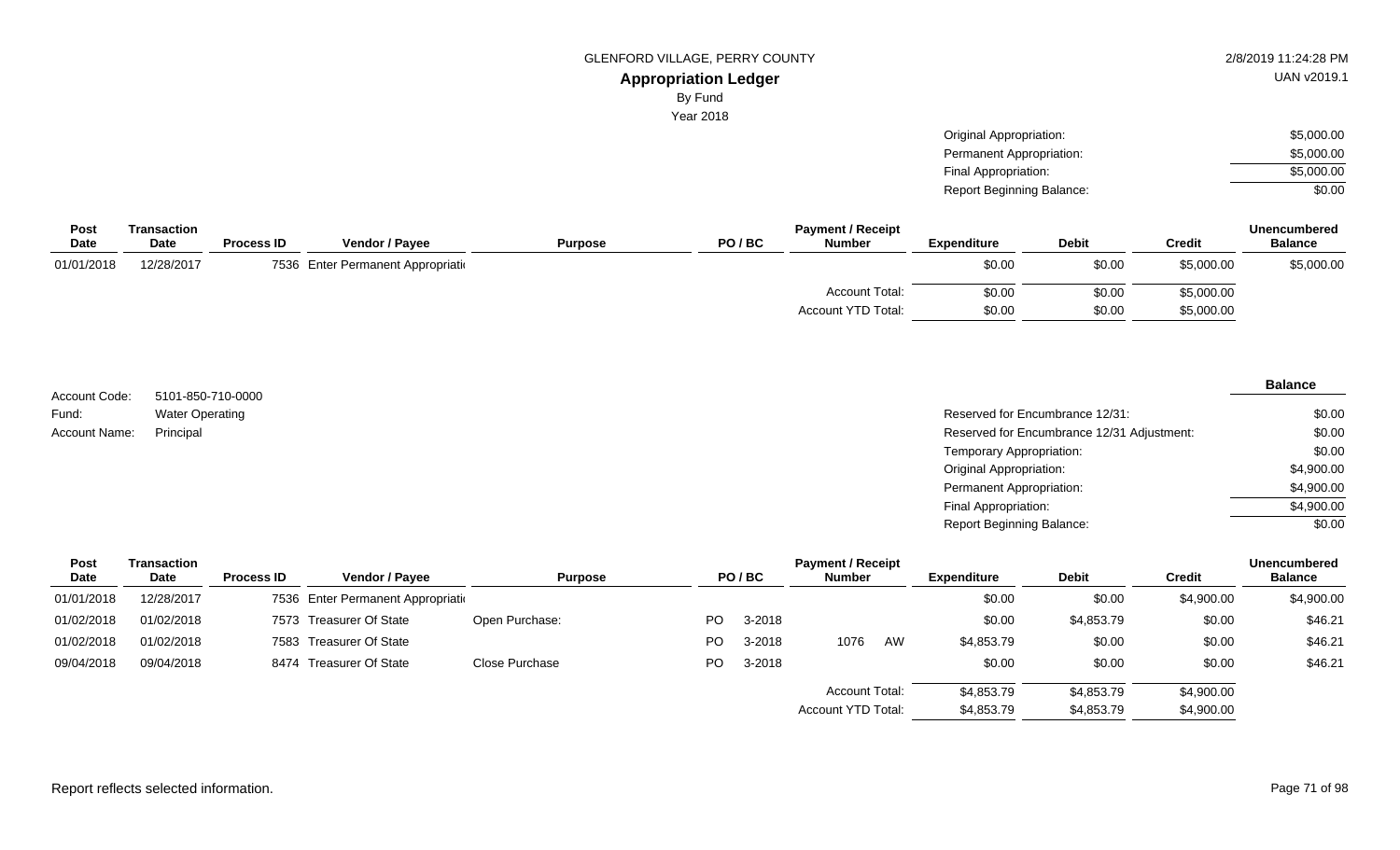#### 5101-850-720-0000 Water Operating Account Code: Fund: Account Name:

| Water Operating | Reserved for Encumbrance 12/31:            | \$0.00   |
|-----------------|--------------------------------------------|----------|
| Interest        | Reserved for Encumbrance 12/31 Adjustment: | \$0.00   |
|                 | Temporary Appropriation:                   | \$0.00   |
|                 | <b>Original Appropriation:</b>             | \$100.00 |
|                 | Permanent Appropriation:                   | \$100.00 |
|                 | Final Appropriation:                       | \$100.00 |
|                 | <b>Report Beginning Balance:</b>           | \$0.00   |
|                 |                                            |          |

| <b>Post</b> | Transaction |                   |                                    |                |                                                       |        | <b>Payment / Receipt</b> |    |                    |              |               | <b>Unencumbered</b> |
|-------------|-------------|-------------------|------------------------------------|----------------|-------------------------------------------------------|--------|--------------------------|----|--------------------|--------------|---------------|---------------------|
| Date        | Date        | <b>Process ID</b> | Vendor / Payee                     | <b>Purpose</b> |                                                       | PO/BC  | <b>Number</b>            |    | <b>Expenditure</b> | <b>Debit</b> | <b>Credit</b> | <b>Balance</b>      |
| 01/01/2018  | 12/28/2017  |                   | 7536 Enter Permanent Appropriation |                |                                                       |        |                          |    | \$0.00             | \$0.00       | \$100.00      | \$100.00            |
| 01/02/2018  | 01/02/2018  |                   | 7573 Treasurer Of State            | Open Purchase: | PO.                                                   | 3-2018 |                          |    | \$0.00             | \$73.01      | \$0.00        | \$26.99             |
| 01/02/2018  | 01/02/2018  |                   | 7583 Treasurer Of State            |                | PO.                                                   | 3-2018 | 1076                     | AW | \$73.01            | \$0.00       | \$0.00        | \$26.99             |
| 09/04/2018  | 09/04/2018  |                   | 8474 Treasurer Of State            | Close Purchase | PO.                                                   | 3-2018 |                          |    | \$0.00             | \$0.00       | \$0.00        | \$26.99             |
|             |             |                   |                                    |                |                                                       |        | <b>Account Total:</b>    |    | \$73.01            | \$73.01      | \$100.00      |                     |
|             |             |                   |                                    |                |                                                       |        | Account YTD Total:       |    | \$73.01            | \$73.01      | \$100.00      |                     |
|             |             |                   |                                    |                | Water Operating Fund Total for Selected Accounts:     |        |                          |    | \$61,858.97        | \$71,829.34  | \$94,629.32   |                     |
|             |             |                   |                                    |                | Water Operating Fund YTD Total for Selected Accounts: |        |                          |    | \$61,858.97        | \$71,829.34  | \$94,629.32   |                     |

|                        |                                             |                                            | <b>Balance</b> |
|------------------------|---------------------------------------------|--------------------------------------------|----------------|
| Account Code:<br>Fund: | 5201-541-300-0000<br><b>Sewer Operating</b> | Reserved for Encumbrance 12/31:            | \$0.00         |
|                        |                                             |                                            |                |
| Account Name:          | <b>Contractual Services</b>                 | Reserved for Encumbrance 12/31 Adjustment: | \$0.00         |
|                        |                                             | Temporary Appropriation:                   | \$0.00         |
|                        |                                             | <b>Original Appropriation:</b>             | \$12,000.00    |
|                        |                                             | <b>Permanent Appropriation:</b>            | \$12,000.00    |
|                        |                                             | Final Appropriation:                       | \$12,000.00    |
|                        |                                             | <b>Report Beginning Balance:</b>           | \$0.00         |
|                        | Report reflects selected information.       |                                            | Page 72 of 98  |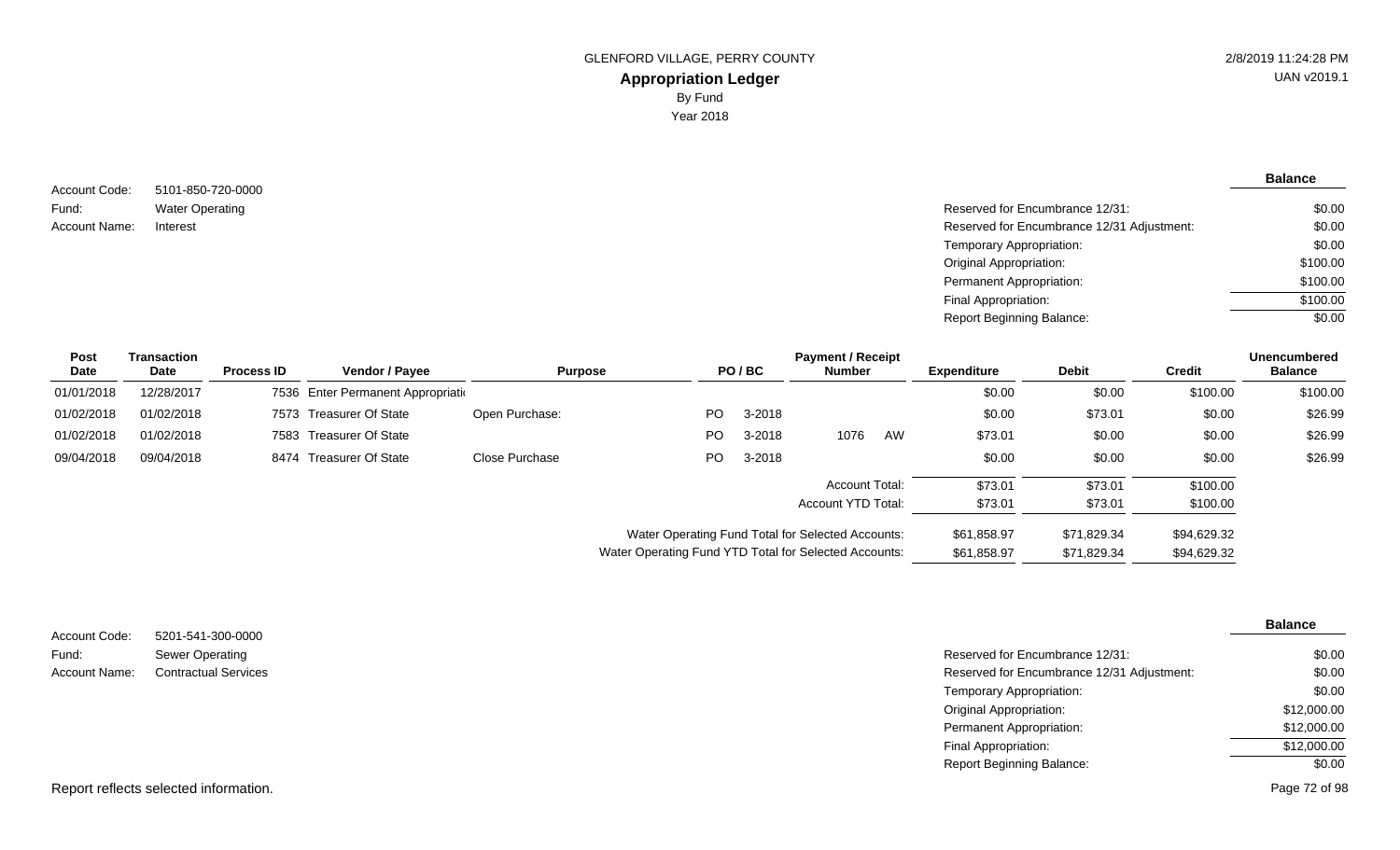| <b>Post</b><br>Date | <b>Transaction</b><br>Date | <b>Process ID</b> | Vendor / Payee                     | <b>Purpose</b>        |           | PO/BC       | <b>Payment / Receipt</b><br><b>Number</b> |    | <b>Expenditure</b> | <b>Debit</b> | <b>Credit</b> | <b>Unencumbered</b><br><b>Balance</b> |
|---------------------|----------------------------|-------------------|------------------------------------|-----------------------|-----------|-------------|-------------------------------------------|----|--------------------|--------------|---------------|---------------------------------------|
| 01/01/2018          | 12/28/2017                 |                   | 7537 Enter Permanent Appropriation |                       |           |             |                                           |    | \$0.00             | \$0.00       | \$12,000.00   | \$12,000.00                           |
| 01/02/2018          | 01/02/2018                 | 7573              | Thomas J. Coleman                  | Open Purchase:        | PO.       | 4-2018      |                                           |    | \$0.00             | \$1,000.00   | \$0.00        | \$11,000.00                           |
| 01/02/2018          | 01/02/2018                 | 7583              | Thomas J. Coleman                  |                       | <b>PO</b> | 4-2018      | 1073                                      | AW | \$1,000.00         | \$0.00       | \$0.00        | \$11,000.00                           |
| 02/06/2018          | 02/06/2018                 | 7772              | Thomas J. Coleman                  | Open Purchase:        | <b>PO</b> | 24-2018     |                                           |    | \$0.00             | \$1,000.00   | \$0.00        | \$10,000.00                           |
| 02/06/2018          | 02/06/2018                 | 7786              | Thomas J. Coleman                  |                       | <b>PO</b> | 24-2018     | 1113                                      | AW | \$1,000.00         | \$0.00       | \$0.00        | \$10,000.00                           |
| 03/06/2018          | 03/06/2018                 | 7852              | Thomas J. Coleman                  | Open Purchase:        | <b>PO</b> | 46-2018     |                                           |    | \$0.00             | \$1,000.00   | \$0.00        | \$9,000.00                            |
| 03/06/2018          | 03/06/2018                 | 7866              | Thomas J. Coleman                  |                       | PO.       | 46-2018     | 1127                                      | AW | \$1,000.00         | \$0.00       | \$0.00        | \$9,000.00                            |
| 04/03/2018          | 04/03/2018                 | 7929              | Thomas J. Coleman                  | Open Purchase:        | <b>PO</b> | 68-2018     |                                           |    | \$0.00             | \$1,000.00   | \$0.00        | \$8,000.00                            |
| 04/03/2018          | 04/03/2018                 |                   | 7948 Thomas J. Coleman             |                       | PO.       | 68-2018     | 1144                                      | AW | \$1,000.00         | \$0.00       | \$0.00        | \$8,000.00                            |
| 05/01/2018          | 05/01/2018                 | 8047              | Thomas J. Coleman                  | Open Purchase:        | <b>PO</b> | 93-2018     |                                           |    | \$0.00             | \$1,000.00   | \$0.00        | \$7,000.00                            |
| 05/01/2018          | 05/01/2018                 | 8054              | Thomas J. Coleman                  |                       | <b>PO</b> | 93-2018     | 1176                                      | AW | \$1,000.00         | \$0.00       | \$0.00        | \$7,000.00                            |
| 06/02/2018          | 06/05/2018                 | 8139              | Thomas J. Coleman                  | Open Purchase:        |           | PO 124-2018 |                                           |    | \$0.00             | \$1,000.00   | \$0.00        | \$6,000.00                            |
| 06/05/2018          | 06/05/2018                 | 8149              | Thomas J. Coleman                  |                       |           | PO 124-2018 | 1190                                      | AW | \$1,000.00         | \$0.00       | \$0.00        | \$6,000.00                            |
| 07/10/2018          | 07/10/2018                 | 8286              | Thomas J. Coleman                  | Open Purchase:        |           | PO 150-2018 |                                           |    | \$0.00             | \$1,000.00   | \$0.00        | \$5,000.00                            |
| 07/10/2018          | 07/10/2018                 | 8302              | Thomas J. Coleman                  |                       |           | PO 150-2018 | 1208                                      | AW | \$1,000.00         | \$0.00       | \$0.00        | \$5,000.00                            |
| 08/07/2018          | 08/07/2018                 | 8392              | Thomas J. Coleman                  | Open Purchase:        |           | PO 180-2018 |                                           |    | \$0.00             | \$1,000.00   | \$0.00        | \$4,000.00                            |
| 08/07/2018          | 08/07/2018                 | 8408              | Thomas J. Coleman                  |                       |           | PO 180-2018 | 1235                                      | AW | \$1,000.00         | \$0.00       | \$0.00        | \$4,000.00                            |
| 09/04/2018          | 09/04/2018                 | 8473              | Thomas J. Coleman                  | Open Purchase:        |           | PO 200-2018 |                                           |    | \$0.00             | \$1,000.00   | \$0.00        | \$3,000.00                            |
| 09/04/2018          | 09/04/2018                 | 8474              | Thomas J. Coleman                  | <b>Close Purchase</b> | <b>PO</b> | 4-2018      |                                           |    | \$0.00             | \$0.00       | \$0.00        | \$3,000.00                            |
| 09/04/2018          | 09/04/2018                 | 8474              | Thomas J. Coleman                  | <b>Close Purchase</b> | <b>PO</b> | 24-2018     |                                           |    | \$0.00             | \$0.00       | \$0.00        | \$3,000.00                            |
| 09/04/2018          | 09/04/2018                 | 8474              | Thomas J. Coleman                  | Close Purchase        | <b>PO</b> | 46-2018     |                                           |    | \$0.00             | \$0.00       | \$0.00        | \$3,000.00                            |
| 09/04/2018          | 09/04/2018                 | 8474              | Thomas J. Coleman                  | Close Purchase        | <b>PO</b> | 68-2018     |                                           |    | \$0.00             | \$0.00       | \$0.00        | \$3,000.00                            |
| 09/04/2018          | 09/04/2018                 | 8474              | Thomas J. Coleman                  | <b>Close Purchase</b> | PO.       | 93-2018     |                                           |    | \$0.00             | \$0.00       | \$0.00        | \$3,000.00                            |
| 09/04/2018          | 09/04/2018                 | 8474              | Thomas J. Coleman                  | Close Purchase        |           | PO 124-2018 |                                           |    | \$0.00             | \$0.00       | \$0.00        | \$3,000.00                            |
| 09/04/2018          | 09/04/2018                 | 8474              | Thomas J. Coleman                  | Close Purchase        |           | PO 150-2018 |                                           |    | \$0.00             | \$0.00       | \$0.00        | \$3,000.00                            |
| 09/04/2018          | 09/04/2018                 |                   | 8474 Thomas J. Coleman             | Close Purchase        |           | PO 180-2018 |                                           |    | \$0.00             | \$0.00       | \$0.00        | \$3,000.00                            |

09/07/2018 09/07/2018 8496 Thomas J. Coleman 2000-2018 PO 200-2018 36-2018 CH \$1,000.00 \$0.00 \$0.00 \$0.00 \$3,000.00

UAN v2019.1

Year 2018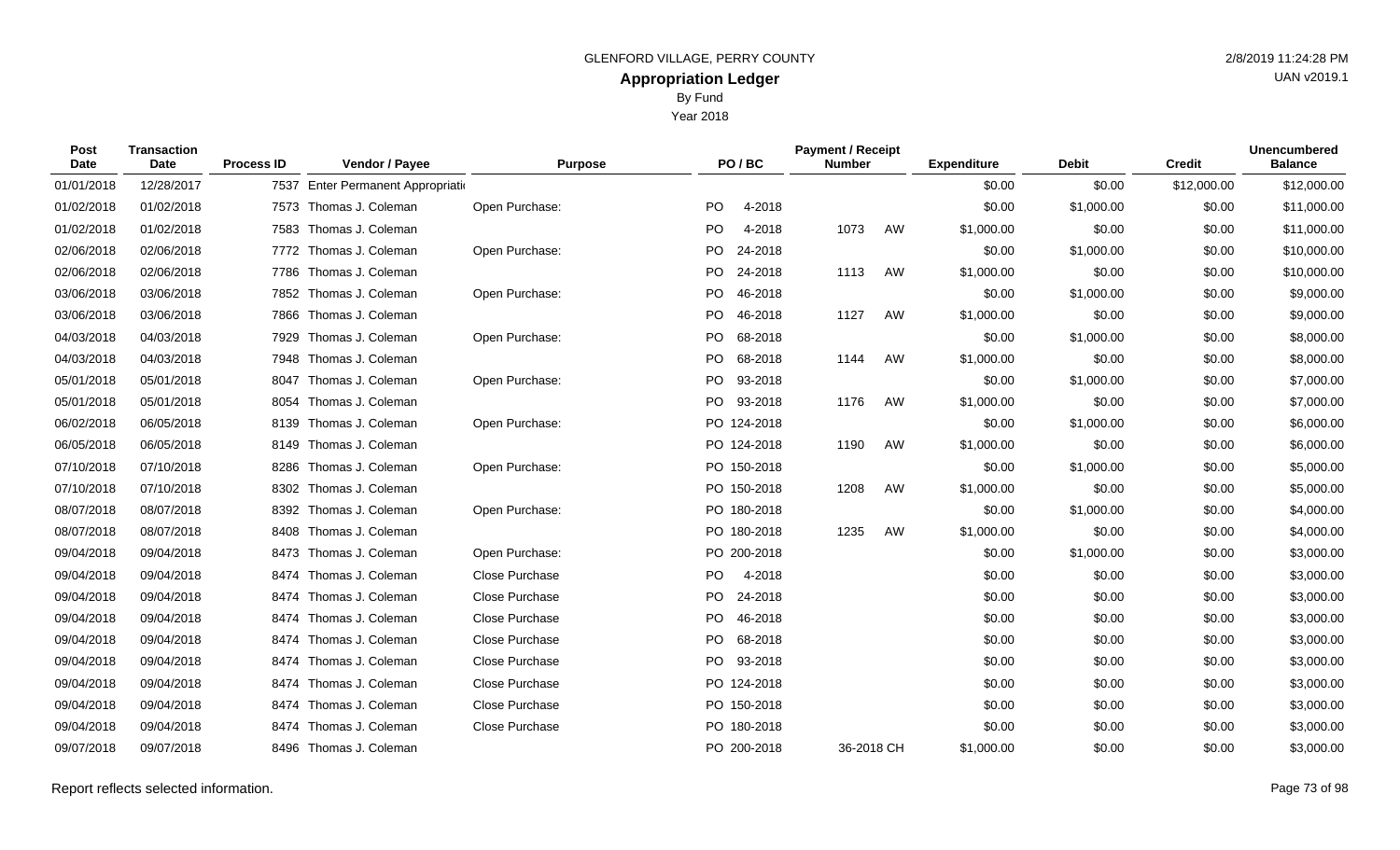Year 2018

| Post        | <b>Transaction</b> |                   |                        |                |             | <b>Payment / Receipt</b> |                    |              |               | <b>Unencumbered</b> |
|-------------|--------------------|-------------------|------------------------|----------------|-------------|--------------------------|--------------------|--------------|---------------|---------------------|
| <b>Date</b> | Date               | <b>Process ID</b> | Vendor / Payee         | <b>Purpose</b> | PO/BC       | <b>Number</b>            | <b>Expenditure</b> | <b>Debit</b> | <b>Credit</b> | <b>Balance</b>      |
| 10/02/2018  | 10/02/2018         | 8560              | Thomas J. Coleman      | Open Purchase: | PO 222-2018 |                          | \$0.00             | \$1,000.00   | \$0.00        | \$2,000.00          |
| 10/02/2018  | 10/02/2018         |                   | 8572 Thomas J. Coleman |                | PO 222-2018 | 52-2018 CH               | \$1,000.00         | \$0.00       | \$0.00        | \$2,000.00          |
| 10/02/2018  | 10/02/2018         |                   | 8573 Thomas J. Coleman | Close Purchase | PO 200-2018 |                          | \$0.00             | \$0.00       | \$0.00        | \$2,000.00          |
| 11/02/2018  | 11/02/2018         | 8661              | Thomas J. Coleman      | Open Purchase: | PO 247-2018 |                          | \$0.00             | \$1,000.00   | \$0.00        | \$1,000.00          |
| 11/02/2018  | 11/02/2018         | 8664              | Thomas J. Coleman      | Close Purchase | PO 222-2018 |                          | \$0.00             | \$0.00       | \$0.00        | \$1,000.00          |
| 11/09/2018  | 11/09/2018         |                   | 8684 Thomas J. Coleman |                | PO 247-2018 | AW<br>1269               | \$1,000.00         | \$0.00       | \$0.00        | \$1,000.00          |
| 11/30/2018  | 11/30/2018         |                   | 8735 Thomas J. Coleman | Open Purchase: | PO 266-2018 |                          | \$0.00             | \$1,000.00   | \$0.00        | \$0.00              |
| 12/04/2018  | 12/04/2018         |                   | 8765 Thomas J. Coleman |                | PO 266-2018 | AW<br>1285               | \$1,000.00         | \$0.00       | \$0.00        | \$0.00              |
| 12/04/2018  | 12/04/2018         | 8777              | Thomas J. Coleman      | Close Purchase | PO 247-2018 |                          | \$0.00             | \$0.00       | \$0.00        | \$0.00              |
| 12/04/2018  | 12/04/2018         | 8777              | Thomas J. Coleman      | Close Purchase | PO 266-2018 |                          | \$0.00             | \$0.00       | \$0.00        | \$0.00              |
|             |                    |                   |                        |                |             | Account Total:           | \$12,000.00        | \$12,000.00  | \$12,000.00   |                     |
|             |                    |                   |                        |                |             | Account YTD Total:       | \$12,000.00        | \$12,000.00  | \$12,000.00   |                     |
|             |                    |                   |                        |                |             |                          |                    |              |               |                     |

|               |                          |                                            | <b>Balance</b> |
|---------------|--------------------------|--------------------------------------------|----------------|
| Account Code: | 5201-542-100-0000        |                                            |                |
| Fund:         | <b>Sewer Operating</b>   | Reserved for Encumbrance 12/31:            | \$8.85         |
| Account Name: | <b>Personal Services</b> | Reserved for Encumbrance 12/31 Adjustment: | \$0.00         |
|               |                          | Temporary Appropriation:                   | \$0.00         |
|               |                          | <b>Original Appropriation:</b>             | \$4,200.00     |
|               |                          | Permanent Appropriation:                   | \$4,200.00     |
|               |                          | Final Appropriation:                       | \$4,200.00     |
|               |                          | <b>Report Beginning Balance:</b>           | \$0.00         |

| <b>Post</b> | Transaction |                   |                                    |                               |               | <b>Payment / Receipt</b> |                    |              |               | Unencumbered   |
|-------------|-------------|-------------------|------------------------------------|-------------------------------|---------------|--------------------------|--------------------|--------------|---------------|----------------|
| <b>Date</b> | <b>Date</b> | <b>Process ID</b> | Vendor / Payee                     | <b>Purpose</b>                | PO/BC         | <b>Number</b>            | <b>Expenditure</b> | <b>Debit</b> | <b>Credit</b> | <b>Balance</b> |
| 01/01/2018  | 01/30/2018  |                   | 7730 Ohio Income Tax               | Carry Over UnpaidWithholdings |               |                          | \$0.00             | \$8.85       | \$8.85        | \$0.00         |
| 01/01/2018  | 12/28/2017  |                   | 7537 Enter Permanent Appropriation |                               |               |                          | \$0.00             | \$0.00       | \$4,200.00    | \$4,200.00     |
| 01/02/2018  | 01/02/2018  |                   | 7592 Employee Payroll              | Payroll Posting               | <b>Direct</b> | I-2018 PP                | \$282.39           | \$350.00     | \$0.00        | \$3,850.00     |

Report reflects selected information. Page 74 of 98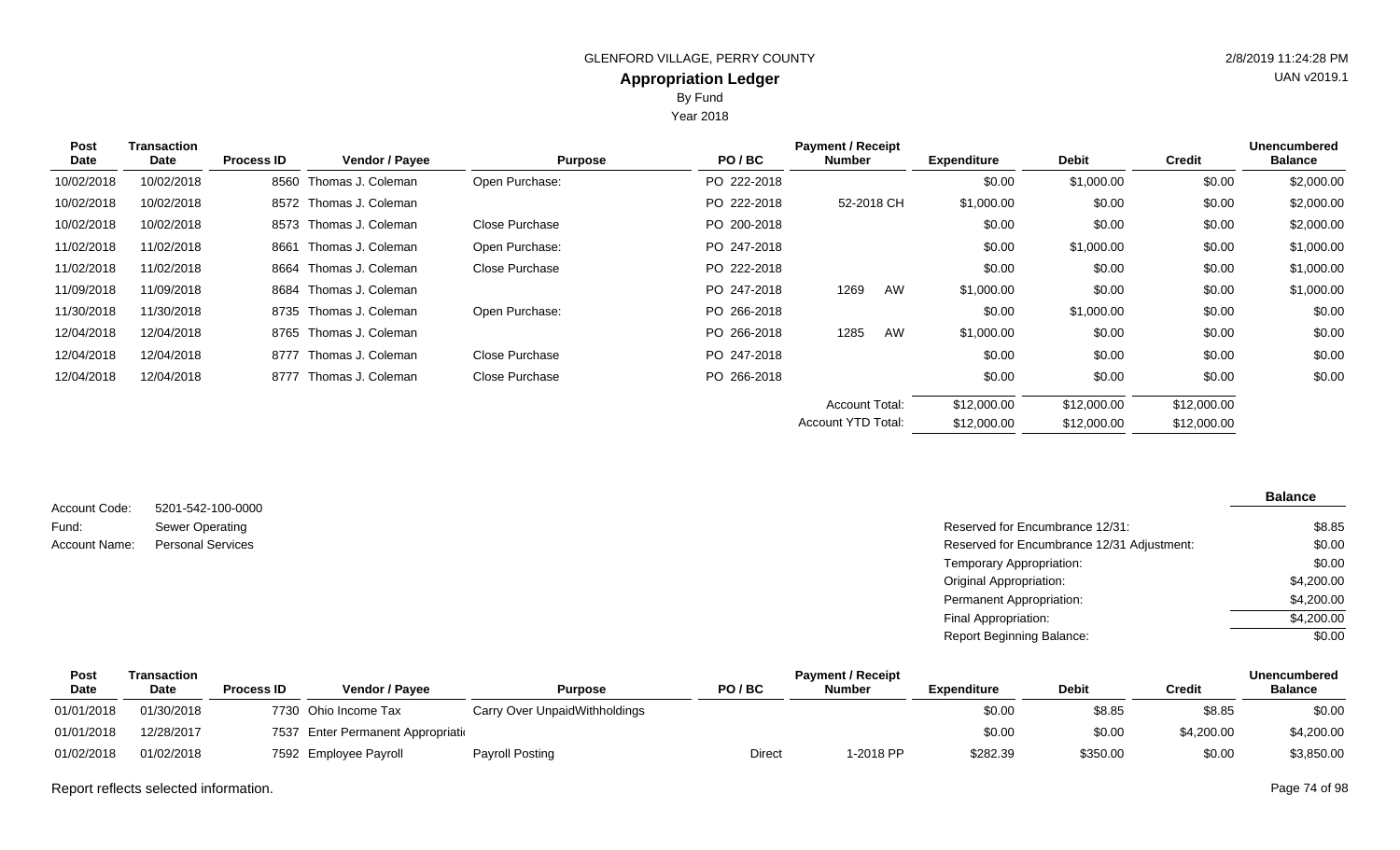Year 2018

| <b>Post</b><br><b>Date</b> | <b>Transaction</b><br>Date            | <b>Process ID</b> | Vendor / Payee                   | <b>Purpose</b>                                                        | PO/BC         | <b>Payment / Receipt</b><br><b>Number</b> |    | <b>Expenditure</b> | <b>Debit</b> | <b>Credit</b> | <b>Unencumbered</b><br><b>Balance</b> |
|----------------------------|---------------------------------------|-------------------|----------------------------------|-----------------------------------------------------------------------|---------------|-------------------------------------------|----|--------------------|--------------|---------------|---------------------------------------|
| 01/02/2018                 | 01/02/2018                            |                   | 7594 Ohio Public Employees Retir |                                                                       | <b>Direct</b> | 1086                                      | WH | \$35.00            | \$0.00       | \$0.00        | \$3,850.00                            |
| 01/16/2018                 | 02/02/2018                            |                   | 7748 Ohio Department of Taxation |                                                                       | Direct        | 2-2018 EW                                 |    | \$8.85             | \$0.00       | \$0.00        | \$3,850.00                            |
| 01/17/2018                 | 02/02/2018                            |                   | 7748 Internal Revenue Service    |                                                                       | <b>Direct</b> | 3-2018 EW                                 |    | \$29.66            | \$0.00       | \$0.00        | \$3,850.00                            |
| 02/06/2018                 | 02/06/2018                            |                   | 7789 Employee Payroll            | Payroll Posting                                                       | Direct        | 4-2018 PP                                 |    | \$286.64           | \$350.00     | \$0.00        | \$3,500.00                            |
| 03/01/2018                 | 03/16/2018                            |                   | 7883 Internal Revenue Service    |                                                                       | Direct        | 8-2018 EW                                 |    | \$25.41            | \$0.00       | \$0.00        | \$3,500.00                            |
| 03/06/2018                 | 03/06/2018                            |                   | 7869 Employee Payroll            | <b>Payroll Posting</b>                                                | Direct        | 5-2018 PP                                 |    | \$286.64           | \$350.00     | \$0.00        | \$3,150.00                            |
| 03/09/2018                 | 03/16/2018                            | 7883              | Ohio Public Employees Retir      |                                                                       | Direct        | 6-2018 EW                                 |    | \$35.00            | \$0.00       | \$0.00        | \$3,150.00                            |
| 03/12/2018                 | 03/16/2018                            | 7883              | Ohio Public Employees Retir      |                                                                       | <b>Direct</b> | 7-2018 EW                                 |    | \$35.00            | \$0.00       | \$0.00        | \$3,150.00                            |
| 04/03/2018                 | 04/03/2018                            | 7951              | <b>Employee Payroll</b>          | Payroll Posting                                                       | Direct        | 9-2018 PP                                 |    | \$286.64           | \$350.00     | \$0.00        | \$2,800.00                            |
| 04/07/2018                 | 04/06/2018                            |                   | 7976 Ohio Public Employees Retir |                                                                       | Direct        | 11-2018 EW                                |    | \$35.00            | \$0.00       | \$0.00        | \$2,800.00                            |
| 04/09/2018                 | 04/06/2018                            |                   | 7978 Internal Revenue Service    |                                                                       | Direct        | 12-2018 EW                                |    | \$25.41            | \$0.00       | \$0.00        | \$2,800.00                            |
| 04/11/2018                 | 04/11/2018                            | 7998              | Ohio Department of Taxation      |                                                                       | <b>Direct</b> | 13-2018 EW                                |    | \$8.85             | \$0.00       | \$0.00        | \$2,800.00                            |
| 05/01/2018                 | 05/01/2018                            |                   | 8058 Employee Payroll            | <b>Payroll Posting</b>                                                | <b>Direct</b> | 15-2018 PP                                |    | \$286.64           | \$350.00     | \$0.00        | \$2,450.00                            |
| 05/04/2018                 | 05/18/2018                            |                   | 8085 Ohio Public Employees Retir |                                                                       | Direct        | 16-2018 EW                                |    | \$35.00            | \$0.00       | \$0.00        | \$2,450.00                            |
| 05/04/2018                 | 05/18/2018                            | 8085              | Internal Revenue Service         |                                                                       | Direct        | 17-2018 EW                                |    | \$25.41            | \$0.00       | \$0.00        | \$2,450.00                            |
| 06/05/2018                 | 06/05/2018                            |                   | 8152 Employee Payroll            | Payroll Posting                                                       | <b>Direct</b> | 18-2018 PP                                |    | \$286.64           | \$350.00     | \$0.00        | \$2,100.00                            |
| 06/06/2018                 | 06/05/2018                            |                   | 8160 Internal Revenue Service    |                                                                       | Direct        | 19-2018 EW                                |    | \$25.41            | \$0.00       | \$0.00        | \$2,100.00                            |
| 06/26/2018                 | 06/26/2018                            | 8201              | OPERS-Govt                       | Clear Current Year Unpaid Withholdin                                  |               |                                           |    | \$0.00             | \$0.00       | \$35.00       | \$2,135.00                            |
| 06/26/2018                 | 06/26/2018                            |                   |                                  | 8203 Ohio Public Employees Retir Clear Unpaid Withholding (8201) (NIC | Direct        | 20-2018 CH                                |    | \$35.00            | \$35.00      | \$0.00        | \$2,100.00                            |
| 07/10/2018                 | 07/10/2018                            |                   | 8313 Employee Payroll            | Payroll Posting                                                       | Direct        | 21-2018 PP                                |    | \$286.64           | \$350.00     | \$0.00        | \$1,750.00                            |
| 07/10/2018                 | 07/10/2018                            |                   | 8322 Ohio Department of Taxation |                                                                       | <b>Direct</b> | 23-2018 EW                                |    | \$8.85             | \$0.00       | \$0.00        | \$1,750.00                            |
| 07/10/2018                 | 07/10/2018                            | 8324              | Ohio Public Employees Retir      |                                                                       | Direct        | 24-2018 EW                                |    | \$35.00            | \$0.00       | \$0.00        | \$1,750.00                            |
| 07/12/2018                 | 07/10/2018                            |                   | 8317 Internal Revenue Service    |                                                                       | <b>Direct</b> | 22-2018 EW                                |    | \$25.41            | \$0.00       | \$0.00        | \$1,750.00                            |
| 08/07/2018                 | 08/07/2018                            |                   | 8412 Employee Payroll            | <b>Payroll Posting</b>                                                | Direct        | 25-2018 PP                                |    | \$286.64           | \$350.00     | \$0.00        | \$1,400.00                            |
| 08/09/2018                 | 08/21/2018                            |                   | 8439 Ohio Public Employees Retir |                                                                       | Direct        | 27-2018 EW                                |    | \$35.00            | \$0.00       | \$0.00        | \$1,400.00                            |
| 08/09/2018                 | 08/21/2018                            | 8441              | <b>Internal Revenue Service</b>  |                                                                       | Direct        | 28-2018 EW                                |    | \$25.41            | \$0.00       | \$0.00        | \$1,400.00                            |
| 09/07/2018                 | 09/07/2018                            |                   | 8504 Linda Lea Nicodemus         | Payroll Posting                                                       | Direct        | 1251                                      | PM | \$286.64           | \$350.00     | \$0.00        | \$1,050.00                            |
| 09/14/2018                 | 09/14/2018                            |                   | 8520 Ohio Public Employees Retir |                                                                       | Direct        | 43-2018 EW                                |    | \$35.00            | \$0.00       | \$0.00        | \$1,050.00                            |
|                            | Report reflects selected information. |                   |                                  |                                                                       |               |                                           |    |                    |              |               | Page 75 of 98                         |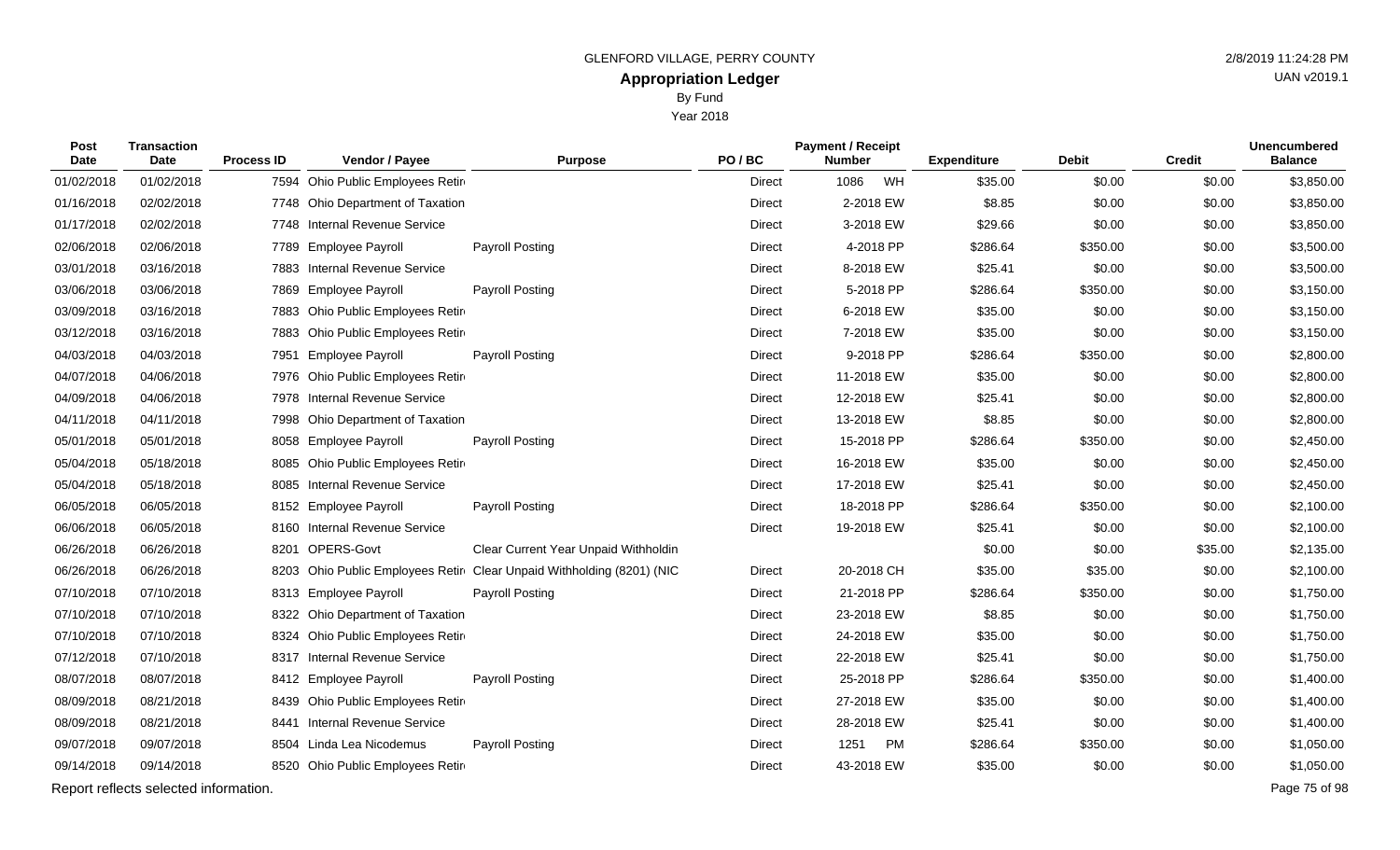Year 2018

| <b>Post</b><br>Date | <b>Transaction</b><br>Date | <b>Process ID</b> | Vendor / Payee                    | <b>Purpose</b>  | PO/BC  | <b>Payment / Receipt</b><br><b>Number</b> | <b>Expenditure</b> | <b>Debit</b> | <b>Credit</b> | <b>Unencumbered</b><br><b>Balance</b> |
|---------------------|----------------------------|-------------------|-----------------------------------|-----------------|--------|-------------------------------------------|--------------------|--------------|---------------|---------------------------------------|
| 09/21/2018          | 09/14/2018                 |                   | 8518 Internal Revenue Service     |                 | Direct | 42-2018 EW                                | \$25.41            | \$0.00       | \$0.00        | \$1,050.00                            |
| 10/05/2018          | 10/05/2018                 | 8589              | Employee Payroll                  | Payroll Posting | Direct | 57-2018 PP                                | \$286.64           | \$350.00     | \$0.00        | \$700.00                              |
| 10/13/2018          | 10/13/2018                 |                   | 8617 Ohio Department of Taxation  |                 | Direct | 58-2018 EW                                | \$8.85             | \$0.00       | \$0.00        | \$700.00                              |
| 10/13/2018          | 10/13/2018                 |                   | 8617 Internal Revenue Service     |                 | Direct | 59-2018 EW                                | \$25.41            | \$0.00       | \$0.00        | \$700.00                              |
| 10/13/2018          | 10/13/2018                 |                   | 8619 Ohio Public Employees Retir  |                 | Direct | 60-2018 EW                                | \$35.00            | \$0.00       | \$0.00        | \$700.00                              |
| 11/09/2018          | 11/09/2018                 | 8687              | Employee Payroll                  | Payroll Posting | Direct | 63-2018 PP                                | \$286.64           | \$350.00     | \$0.00        | \$350.00                              |
| 11/20/2018          | 11/20/2018                 |                   | 8708 Internal Revenue Service     |                 | Direct | 64-2018 EW                                | \$25.41            | \$0.00       | \$0.00        | \$350.00                              |
| 11/20/2018          | 11/20/2018                 |                   | 8708 Ohio Public Employees Retire |                 | Direct | 65-2018 EW                                | \$35.00            | \$0.00       | \$0.00        | \$350.00                              |
| 12/04/2018          | 12/04/2018                 |                   | 8771 Employee Payroll             | Payroll Posting | Direct | 67-2018 PP                                | \$286.64           | \$350.00     | \$0.00        | \$0.00                                |
| 12/04/2018          | 12/04/2018                 |                   | 8773 Internal Revenue Service     |                 | Direct | 68-2018 EW                                | \$25.41            | \$0.00       | \$0.00        | \$0.00                                |
| 12/04/2018          | 12/04/2018                 |                   | 8775 Ohio Public Employees Retire |                 | Direct | 69-2018 EW                                | \$35.00            | \$0.00       | \$0.00        | \$0.00                                |
|                     |                            |                   |                                   |                 |        | <b>Account Total:</b>                     | \$4,174.59         | \$4,243.85   | \$4,243.85    |                                       |
|                     |                            |                   |                                   |                 |        | <b>Account YTD Total:</b>                 | \$4,174.59         | \$4,243.85   | \$4,243.85    |                                       |

| Account Code: | 5201-542-211-0000                       |                                            |
|---------------|-----------------------------------------|--------------------------------------------|
| Fund:         | Sewer Operating                         | Reserved for Encumbrance 12/31:            |
| Account Name: | Ohio Public Employees Retirement System | Reserved for Encumbrance 12/31 Adjustment: |

| Balance |
|---------|
|---------|

| Reserved for Encumbrance 12/31:            | \$0.00   |
|--------------------------------------------|----------|
| Reserved for Encumbrance 12/31 Adjustment: | \$0.00   |
| Temporary Appropriation:                   | \$0.00   |
| Original Appropriation:                    | \$588.00 |
| Permanent Appropriation:                   | \$588.00 |
| Final Appropriation:                       | \$588.00 |
| Report Beginning Balance:                  | \$0.00   |

| Post        | <b>Fransaction</b> |                   |                                  |                |       | <b>Payment / Receipt</b> |    |             |              |          | <b>Unencumbered</b> |
|-------------|--------------------|-------------------|----------------------------------|----------------|-------|--------------------------|----|-------------|--------------|----------|---------------------|
| <b>Date</b> | <b>Date</b>        | <b>Process ID</b> | Vendor / Payee                   | <b>Purpose</b> | PO/BC | <b>Number</b>            |    | Expenditure | <b>Debit</b> | Credit   | <b>Balance</b>      |
| 01/01/2018  | 12/28/2017         | 7537              | Enter Permanent Appropriation    |                |       |                          |    | \$0.00      | \$0.00       | \$588.00 | \$588.00            |
| 01/02/2018  | 01/02/2018         |                   | 7594 Ohio Public Employees Retir |                | Direc | 1086                     | WH | \$46.67     | \$46.67      | \$0.00   | \$541.33            |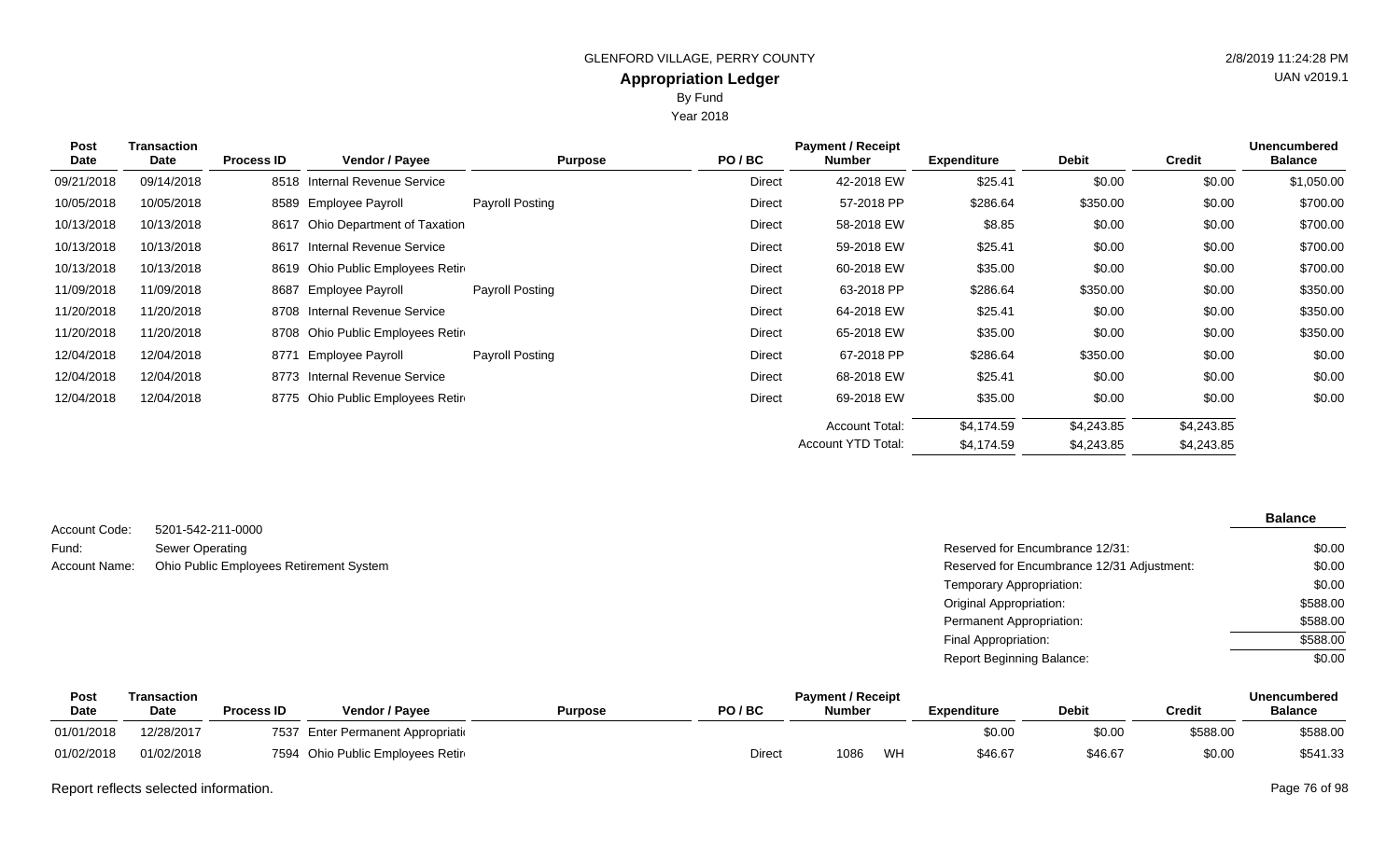Year 2018

| <b>Post</b><br>Date | Transaction<br>Date | <b>Process ID</b> | <b>Vendor / Payee</b>            | <b>Purpose</b>                                                        | PO/BC         | <b>Payment / Receipt</b><br><b>Number</b> | <b>Expenditure</b> | Debit    | <b>Credit</b> | <b>Unencumbered</b><br><b>Balance</b> |
|---------------------|---------------------|-------------------|----------------------------------|-----------------------------------------------------------------------|---------------|-------------------------------------------|--------------------|----------|---------------|---------------------------------------|
| 03/09/2018          | 03/16/2018          | 7883              | Ohio Public Employees Retir      |                                                                       | <b>Direct</b> | 6-2018 EW                                 | \$46.67            | \$46.67  | \$0.00        | \$494.66                              |
| 03/12/2018          | 03/16/2018          |                   | 7883 Ohio Public Employees Retir |                                                                       | Direct        | 7-2018 EW                                 | \$46.67            | \$46.67  | \$0.00        | \$447.99                              |
| 04/07/2018          | 04/06/2018          |                   | 7976 Ohio Public Employees Retir |                                                                       | Direct        | 11-2018 EW                                | \$46.67            | \$46.67  | \$0.00        | \$401.32                              |
| 05/04/2018          | 05/18/2018          |                   | 8085 Ohio Public Employees Retir |                                                                       | Direct        | 16-2018 EW                                | \$46.67            | \$46.67  | \$0.00        | \$354.65                              |
| 06/26/2018          | 06/26/2018          |                   |                                  | 8203 Ohio Public Employees Retir Clear Unpaid Withholding (8201) (NIC | Direct        | 20-2018 CH                                | \$46.67            | \$46.67  | \$0.00        | \$307.98                              |
| 07/10/2018          | 07/10/2018          |                   | 8324 Ohio Public Employees Retir |                                                                       | Direct        | 24-2018 EW                                | \$46.67            | \$46.67  | \$0.00        | \$261.31                              |
| 08/09/2018          | 08/21/2018          |                   | 8439 Ohio Public Employees Retir |                                                                       | Direct        | 27-2018 EW                                | \$46.67            | \$46.67  | \$0.00        | \$214.64                              |
| 09/14/2018          | 09/14/2018          |                   | 8520 Ohio Public Employees Retir |                                                                       | Direct        | 43-2018 EW                                | \$46.67            | \$46.67  | \$0.00        | \$167.97                              |
| 10/13/2018          | 10/13/2018          |                   | 8619 Ohio Public Employees Retir |                                                                       | Direct        | 60-2018 EW                                | \$46.67            | \$46.67  | \$0.00        | \$121.30                              |
| 11/20/2018          | 11/20/2018          |                   | 8708 Ohio Public Employees Retir |                                                                       | Direct        | 65-2018 EW                                | \$46.67            | \$46.67  | \$0.00        | \$74.63                               |
| 12/04/2018          | 12/04/2018          |                   | 8775 Ohio Public Employees Retir |                                                                       | Direct        | 69-2018 EW                                | \$46.67            | \$46.67  | \$0.00        | \$27.96                               |
|                     |                     |                   |                                  |                                                                       |               | <b>Account Total:</b>                     | \$560.04           | \$560.04 | \$588.00      |                                       |

| Account Code: | 5201-542-213-0000      |                                            | <b>Balance</b> |
|---------------|------------------------|--------------------------------------------|----------------|
| Fund:         | <b>Sewer Operating</b> | Reserved for Encumbrance 12/31:            | \$0.00         |
| Account Name: | Medicare               | Reserved for Encumbrance 12/31 Adjustment: | \$0.00         |
|               |                        | Temporary Appropriation:                   | \$0.00         |
|               |                        | <b>Original Appropriation:</b>             | \$162.00       |
|               |                        | Permanent Appropriation:                   | \$162.00       |
|               |                        | Final Appropriation:                       | \$162.00       |
|               |                        | <b>Report Beginning Balance:</b>           | \$0.00         |

| Post        | Transaction |                   |                               |         | <b>Unencumbered</b> |               |                    |              |          |                |
|-------------|-------------|-------------------|-------------------------------|---------|---------------------|---------------|--------------------|--------------|----------|----------------|
| <b>Date</b> | <b>Date</b> | <b>Process ID</b> | Vendor / Payee                | Purpose | PO/BC               | <b>Number</b> | <b>Expenditure</b> | <b>Debit</b> | Credit   | <b>Balance</b> |
| 01/01/2018  | 12/28/2017  | 7537              | Enter Permanent Appropriation |         |                     |               | \$0.00             | \$0.00       | \$162.00 | \$162.00       |
| 01/17/2018  | 02/02/2018  | 7748              | Internal Revenue Service      |         | Direct              | 3-2018 EW     | \$4.5              | \$4.53       | \$0.00   | \$157.47       |

Report reflects selected information. Page 77 of 98

UAN v2019.1

\$588.00

\$560.04

\$560.04

Account YTD Total: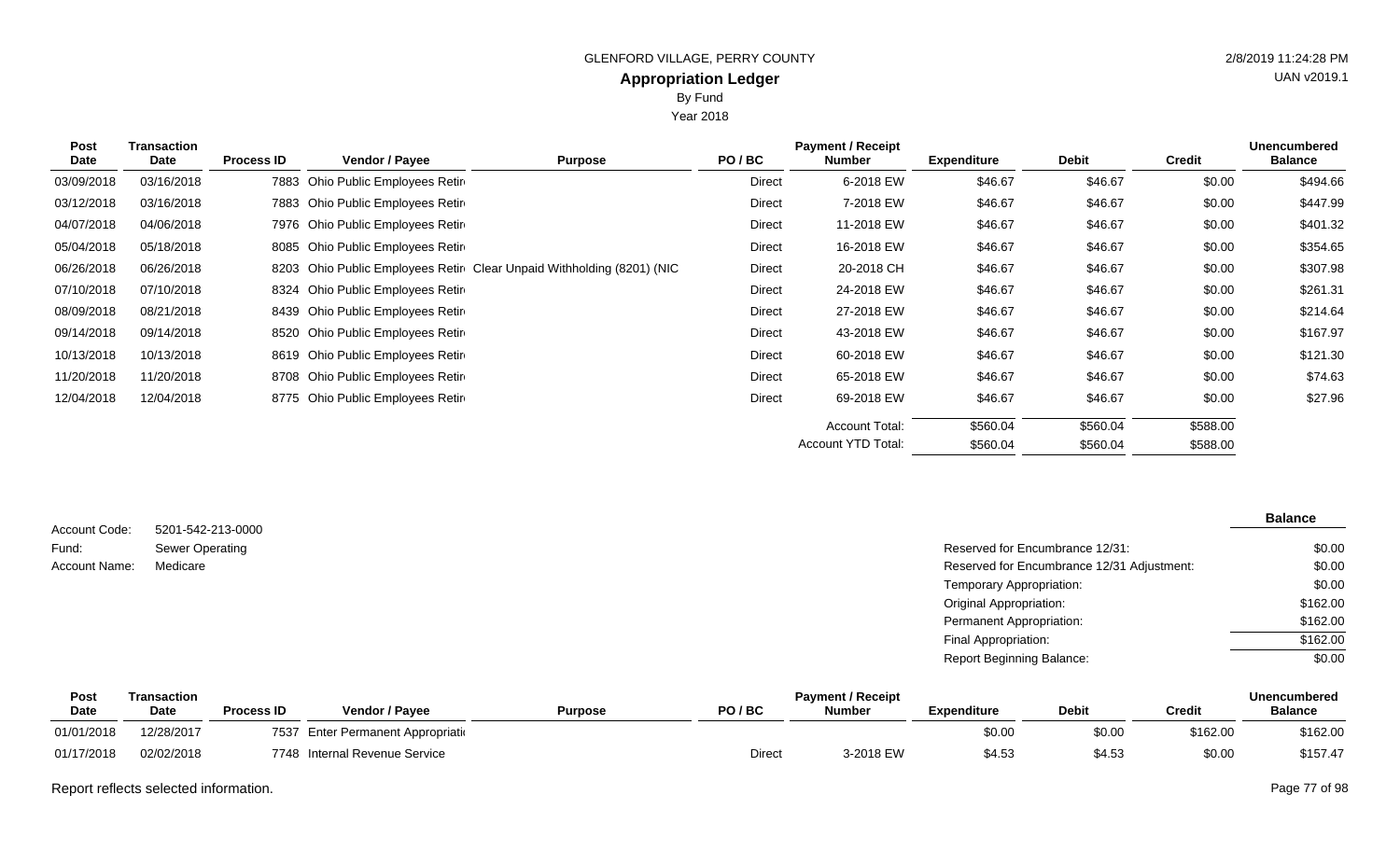Year 2018

| <b>Post</b> | <b>Transaction</b> |                   |                                 |                | <b>Unencumbered</b> |                       |                    |              |               |                |
|-------------|--------------------|-------------------|---------------------------------|----------------|---------------------|-----------------------|--------------------|--------------|---------------|----------------|
| <b>Date</b> | Date               | <b>Process ID</b> | <b>Vendor / Payee</b>           | <b>Purpose</b> | PO/BC               | Number                | <b>Expenditure</b> | <b>Debit</b> | <b>Credit</b> | <b>Balance</b> |
| 03/01/2018  | 03/16/2018         | 7883              | Internal Revenue Service        |                | <b>Direct</b>       | 8-2018 EW             | \$4.53             | \$4.53       | \$0.00        | \$152.94       |
| 04/09/2018  | 04/06/2018         |                   | 7978 Internal Revenue Service   |                | Direct              | 12-2018 EW            | \$4.53             | \$4.53       | \$0.00        | \$148.41       |
| 05/04/2018  | 05/18/2018         |                   | 8085 Internal Revenue Service   |                | Direct              | 17-2018 EW            | \$4.53             | \$4.53       | \$0.00        | \$143.88       |
| 06/06/2018  | 06/05/2018         |                   | 8160 Internal Revenue Service   |                | Direct              | 19-2018 EW            | \$4.53             | \$4.53       | \$0.00        | \$139.35       |
| 07/12/2018  | 07/10/2018         | 8317              | Internal Revenue Service        |                | Direct              | 22-2018 EW            | \$4.53             | \$4.53       | \$0.00        | \$134.82       |
| 08/09/2018  | 08/21/2018         | 8441              | Internal Revenue Service        |                | Direct              | 28-2018 EW            | \$4.53             | \$4.53       | \$0.00        | \$130.29       |
| 09/21/2018  | 09/14/2018         |                   | 8518 Internal Revenue Service   |                | Direct              | 42-2018 EW            | \$4.53             | \$4.53       | \$0.00        | \$125.76       |
| 10/13/2018  | 10/13/2018         | 8617              | <b>Internal Revenue Service</b> |                | <b>Direct</b>       | 59-2018 EW            | \$4.53             | \$4.53       | \$0.00        | \$121.23       |
| 11/20/2018  | 11/20/2018         |                   | 8708 Internal Revenue Service   |                | Direct              | 64-2018 EW            | \$4.53             | \$4.53       | \$0.00        | \$116.70       |
| 12/04/2018  | 12/04/2018         |                   | 8773 Internal Revenue Service   |                | <b>Direct</b>       | 68-2018 EW            | \$4.53             | \$4.53       | \$0.00        | \$112.17       |
|             |                    |                   |                                 |                |                     | <b>Account Total:</b> | \$49.83            | \$49.83      | \$162.00      |                |
|             |                    |                   |                                 |                |                     | Account YTD Total:    | \$49.83            | \$49.83      | \$162.00      |                |
|             |                    |                   |                                 |                |                     |                       |                    |              |               |                |

| Account Code: | 5201-542-225-0000            |
|---------------|------------------------------|
| Fund:         | Sewer Operating              |
| Account Name: | <b>Workers' Compensation</b> |

## **Balance**

| Sewer Operating       | Reserved for Encumbrance 12/31:            | \$0.00  |
|-----------------------|--------------------------------------------|---------|
| Workers' Compensation | Reserved for Encumbrance 12/31 Adjustment: | \$0.00  |
|                       | Temporary Appropriation:                   | \$0.00  |
|                       | Original Appropriation:                    | \$50.00 |
|                       | <b>Permanent Appropriation:</b>            | \$50.00 |
|                       | Final Appropriation:                       | \$50.00 |
|                       | <b>Report Beginning Balance:</b>           | \$0.00  |

| Post        | Transaction |                   | <b>Payment / Receipt</b>                       |                |             |               |    |             |              |               | Unencumbered   |  |
|-------------|-------------|-------------------|------------------------------------------------|----------------|-------------|---------------|----|-------------|--------------|---------------|----------------|--|
| <b>Date</b> | <b>Date</b> | <b>Process ID</b> | Vendor / Pavee                                 | <b>Purpose</b> | PO/BC       | <b>Number</b> |    | Expenditure | <b>Debit</b> | <b>Credit</b> | <b>Balance</b> |  |
| 01/01/2018  | 12/28/2017  |                   | 7537 Enter Permanent Appropriation             |                |             |               |    | \$0.00      | \$0.00       | \$50.00       | \$50.00        |  |
| 12/03/2018  | 12/04/2018  |                   | 8748 Ohio Bureau of Workers Con Open Purchase: |                | PO 274-2018 |               |    | \$0.00      | \$43.78      | \$0.00        | \$6.22         |  |
| 12/04/2018  | 12/04/2018  |                   | 8765 Ohio Bureau of Workers Con                |                | PO 274-2018 | 1292          | AW | \$43.78     | \$0.00       | \$0.00        | \$6.22         |  |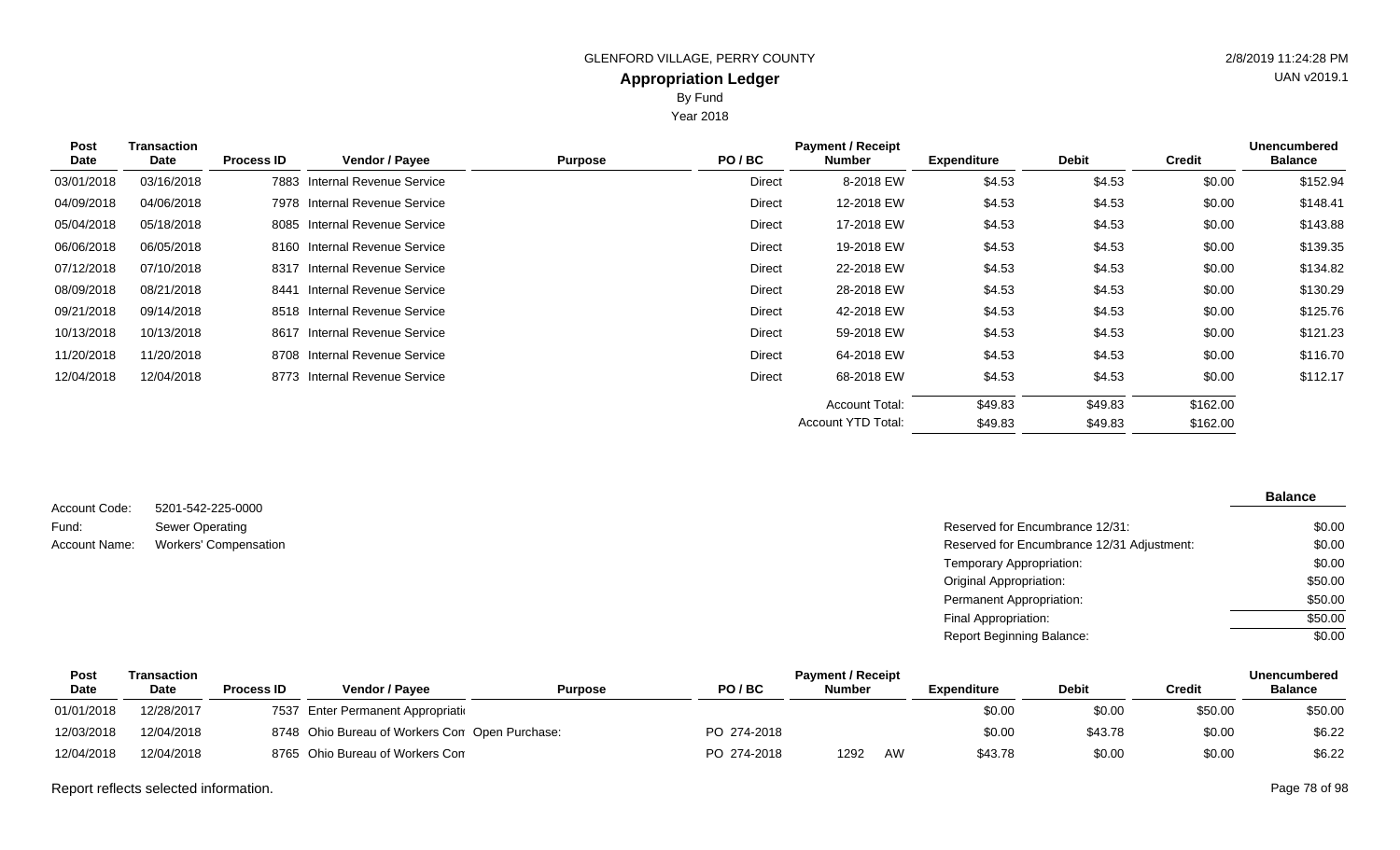By Fund

Year 2018

| <b>Post</b> | Transaction |                   |                                                | <b>Payment / Receipt</b> |             |                       |                    |              |         | <b>Unencumbered</b> |  |  |
|-------------|-------------|-------------------|------------------------------------------------|--------------------------|-------------|-----------------------|--------------------|--------------|---------|---------------------|--|--|
| <b>Date</b> | <b>Date</b> | <b>Process ID</b> | <b>Vendor / Payee</b>                          | <b>Purpose</b>           | PO/BC       | <b>Number</b>         | <b>Expenditure</b> | <b>Debit</b> | Credit  | <b>Balance</b>      |  |  |
| 12/04/2018  | 12/04/2018  |                   | 8777 Ohio Bureau of Workers Con Close Purchase |                          | PO 274-2018 |                       | \$0.00             | \$0.00       | \$0.00  | \$6.22              |  |  |
|             |             |                   |                                                |                          |             | <b>Account Total:</b> | \$43.78            | \$43.78      | \$50.00 |                     |  |  |
|             |             |                   |                                                |                          |             | Account YTD Total:    | \$43.78            | \$43.78      | \$50.00 |                     |  |  |

|                      |                             |                                            | <b>Balance</b> |
|----------------------|-----------------------------|--------------------------------------------|----------------|
| Account Code:        | 5201-542-300-0000           |                                            |                |
| Fund:                | Sewer Operating             | Reserved for Encumbrance 12/31:            | \$0.00         |
| <b>Account Name:</b> | <b>Contractual Services</b> | Reserved for Encumbrance 12/31 Adjustment: | \$0.00         |
|                      |                             | Temporary Appropriation:                   | \$0.00         |
|                      |                             | Original Appropriation:                    | \$0.00         |
|                      |                             | Permanent Appropriation:                   | \$450.00       |
|                      |                             | Final Appropriation:                       | \$450.00       |
|                      |                             | <b>Report Beginning Balance:</b>           | \$0.00         |

| <b>Post</b> | Transaction |                   | <b>Payment / Receipt</b>          |                |     |         |                       |    |                    |              |               | <b>Unencumbered</b> |
|-------------|-------------|-------------------|-----------------------------------|----------------|-----|---------|-----------------------|----|--------------------|--------------|---------------|---------------------|
| Date        | Date        | <b>Process ID</b> | <b>Vendor / Payee</b>             | <b>Purpose</b> |     | PO/BC   | <b>Number</b>         |    | <b>Expenditure</b> | <b>Debit</b> | <b>Credit</b> | <b>Balance</b>      |
| 02/02/2018  | 02/02/2018  |                   | 7762 Permanent Reallocation Incre |                |     |         |                       |    | \$0.00             | \$0.00       | \$450.00      | \$450.00            |
| 02/02/2018  | 02/02/2018  |                   | 7766 Governmental Systems         | Open Purchase: | PO. | 18-2018 |                       |    | \$0.00             | \$450.00     | \$0.00        | \$0.00              |
| 02/06/2018  | 02/06/2018  |                   | 7786 Governmental Systems         |                | PO. | 18-2018 | 1106                  | AW | \$450.00           | \$0.00       | \$0.00        | \$0.00              |
| 09/04/2018  | 09/04/2018  |                   | 8474 Governmental Systems         | Close Purchase | PO. | 18-2018 |                       |    | \$0.00             | \$0.00       | \$0.00        | \$0.00              |
|             |             |                   |                                   |                |     |         | <b>Account Total:</b> |    | \$450.00           | \$450.00     | \$450.00      |                     |
|             |             |                   |                                   |                |     |         | Account YTD Total:    |    | \$450.00           | \$450.00     | \$450.00      |                     |

| Account Code: | 5201-542-321-0000 |
|---------------|-------------------|
| Fund:         | Sewer Operating   |

Reserved for Encumbrance 12/31:

**Balance**

Report reflects selected information. Page 79 of 98

\$34.74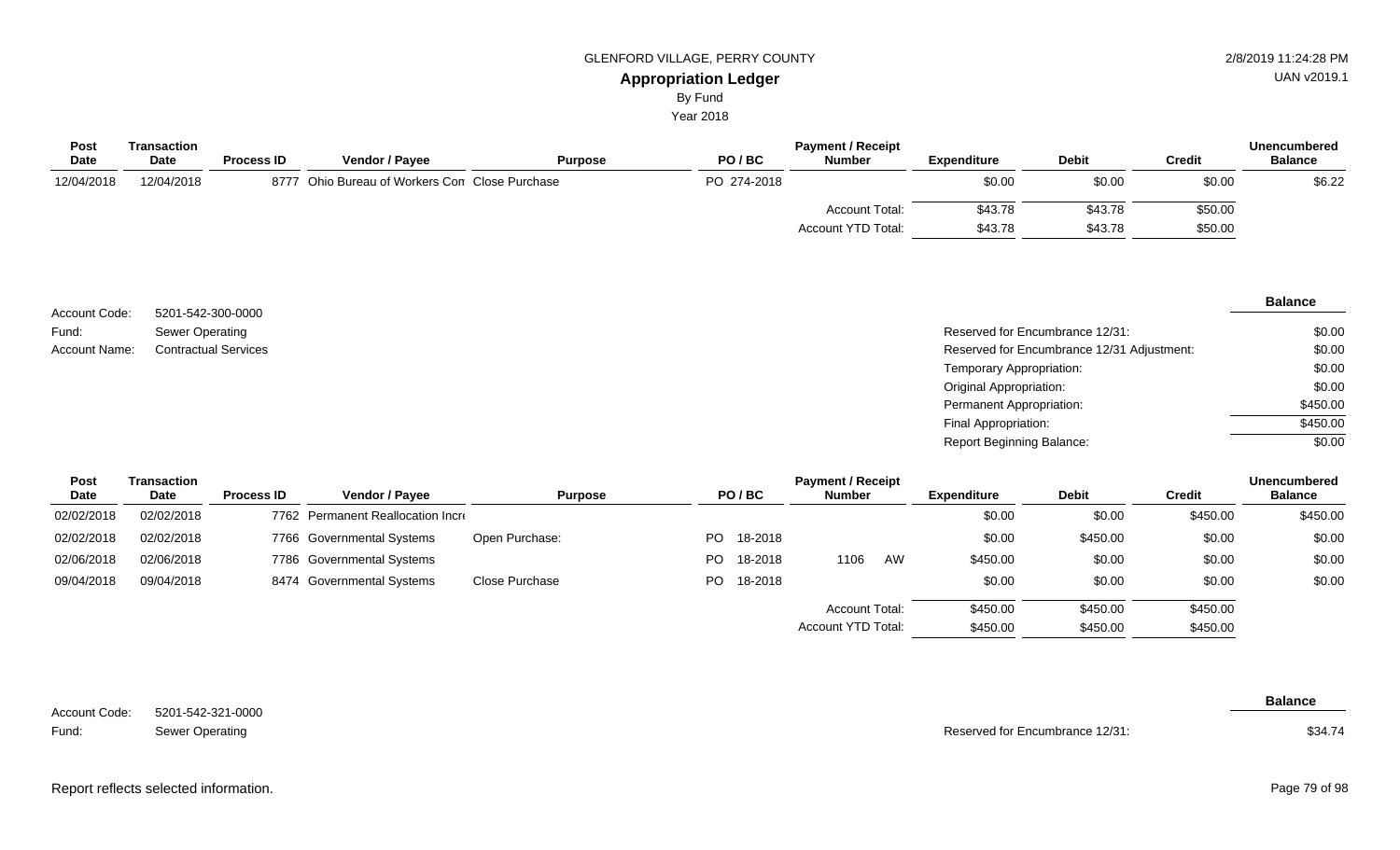GLENFORD VILLAGE, PERRY COUNTY 2/8/2019 11:24:28 PM

# **Appropriation Ledger**

By Fund

Year 2018

Account Name: Solution Telephone (12/31 Adjustment: \$0.00) Reserved for Encumbrance 12/31 Adjustment: \$0.000 Account Name: 50.000 Account Name: 50.000 Account Name: 50.000 Account Name: 50.000 Account Name: 50.000 Account Temporary Appropriation: Original Appropriation: Permanent Appropriation: Final Appropriation: Report Beginning Balance: \$0.00 \$2,700.00 \$2,640.00 \$2,640.00 \$0.00

| <b>Post</b><br><b>Date</b> | <b>Transaction</b><br>Date | <b>Process ID</b> | Vendor / Payee                                  | <b>Purpose</b>            |           | PO/BC       | <b>Payment / Receipt</b><br><b>Number</b> |    | <b>Expenditure</b> | <b>Debit</b> | <b>Credit</b> | <b>Unencumbered</b><br><b>Balance</b> |
|----------------------------|----------------------------|-------------------|-------------------------------------------------|---------------------------|-----------|-------------|-------------------------------------------|----|--------------------|--------------|---------------|---------------------------------------|
| 01/01/2018                 | 01/30/2018                 |                   | 7730 AT & T                                     | Carry Over Purchase Order |           | PO 258-2017 |                                           |    | \$0.00             | \$34.74      | \$34.74       | \$0.00                                |
| 01/01/2018                 | 12/28/2017                 |                   | 7537 Enter Permanent Appropriatio               |                           |           |             |                                           |    | \$0.00             | \$0.00       | \$2,700.00    | \$2,700.00                            |
| 01/02/2018                 | 01/02/2018                 |                   | 7583 AT & T                                     |                           |           | PO 258-2017 | 1070                                      | AW | \$34.74            | \$0.00       | \$0.00        | \$2,700.00                            |
| 01/16/2018                 | 01/16/2018                 |                   | 7606 AT & T                                     | Open Purchase:            | PO.       | 7-2018      |                                           |    | \$0.00             | \$169.07     | \$0.00        | \$2,530.93                            |
| 01/16/2018                 | 01/16/2018                 |                   | 7606 AT & T                                     | Open Purchase:            | PO        | 8-2018      |                                           |    | \$0.00             | \$43.00      | \$0.00        | \$2,487.93                            |
| 01/16/2018                 | 01/16/2018                 |                   | 7611 AT & T                                     |                           | PO.       | 7-2018      | 1087                                      | AW | \$169.07           | \$0.00       | \$0.00        | \$2,487.93                            |
| 01/16/2018                 | 01/16/2018                 |                   | 7612 AT & T                                     | Reissue 1087              | PO        | 7-2018      | 1091                                      | AW | \$0.00             | \$0.00       | \$0.00        | \$2,487.93                            |
| 01/16/2018                 | 01/16/2018                 |                   | 7613 AT & T                                     | Reissue 1091              | <b>PO</b> | 7-2018      | 1095                                      | AW | \$0.00             | \$0.00       | \$0.00        | \$2,487.93                            |
| 01/19/2018                 | 01/19/2018                 |                   | 7618 AT & T                                     |                           | PO        | 8-2018      | 1099                                      | AW | \$43.00            | \$0.00       | \$0.00        | \$2,487.93                            |
| 01/30/2018                 | 01/30/2018                 |                   | 7721 AT & T                                     | Open Purchase:            | <b>PO</b> | 14-2018     |                                           |    | \$0.00             | \$37.74      | \$0.00        | \$2,450.19                            |
| 02/02/2018                 | 02/02/2018                 |                   | 7760 AT & T                                     |                           | PO -      | 14-2018     | 1100                                      | AW | \$37.74            | \$0.00       | \$0.00        | \$2,450.19                            |
| 02/02/2018                 | 02/02/2018                 |                   | 7762 Permanent Reallocation Dec                 |                           |           |             |                                           |    | \$0.00             | \$450.00     | \$0.00        | \$2,000.19                            |
| 02/20/2018                 | 02/20/2018                 |                   | 7799 Permanent Reallocation Dec February 6 2018 |                           |           |             |                                           |    | \$0.00             | \$100.00     | \$0.00        | \$1,900.19                            |
| 02/20/2018                 | 02/20/2018                 |                   | 7803 AT & T                                     | Open Purchase:            | PO.       | 27-2018     |                                           |    | \$0.00             | \$52.66      | \$0.00        | \$1,847.53                            |
| 02/20/2018                 | 02/20/2018                 |                   | 7803 AT & T                                     | Open Purchase:            | PO.       | 31-2018     |                                           |    | \$0.00             | \$169.09     | \$0.00        | \$1,678.44                            |
| 02/20/2018                 | 02/20/2018                 |                   | 7815 AT & T                                     |                           | PO.       | 27-2018     | 1116                                      | AW | \$52.66            | \$0.00       | \$0.00        | \$1,678.44                            |
| 02/20/2018                 | 02/20/2018                 |                   | 7815 AT & T                                     |                           | PO.       | 31-2018     | 1117                                      | AW | \$169.09           | \$0.00       | \$0.00        | \$1,678.44                            |
| 02/28/2018                 | 03/06/2018                 |                   | 7852 AT & T                                     | Open Purchase:            | PO        | 37-2018     |                                           |    | \$0.00             | \$34.74      | \$0.00        | \$1,643.70                            |
| 03/06/2018                 | 03/06/2018                 |                   | 7866 AT & T                                     |                           | PO        | 37-2018     | 1124                                      | AW | \$34.74            | \$0.00       | \$0.00        | \$1,643.70                            |
| 03/12/2018                 | 03/16/2018                 |                   | 7894 AT & T                                     | Open Purchase:            | PO        | 51-2018     |                                           |    | \$0.00             | \$169.09     | \$0.00        | \$1,474.61                            |
| 03/16/2018                 | 03/16/2018                 |                   | 7894 AT & T                                     | Open Purchase:            | PO.       | 56-2018     |                                           |    | \$0.00             | \$43.00      | \$0.00        | \$1,431.61                            |
| 03/16/2018                 | 03/16/2018                 |                   | 7900 AT & T                                     |                           |           | PO 56-2018  | 1136                                      | AW | \$43.00            | \$0.00       | \$0.00        | \$1,431.61                            |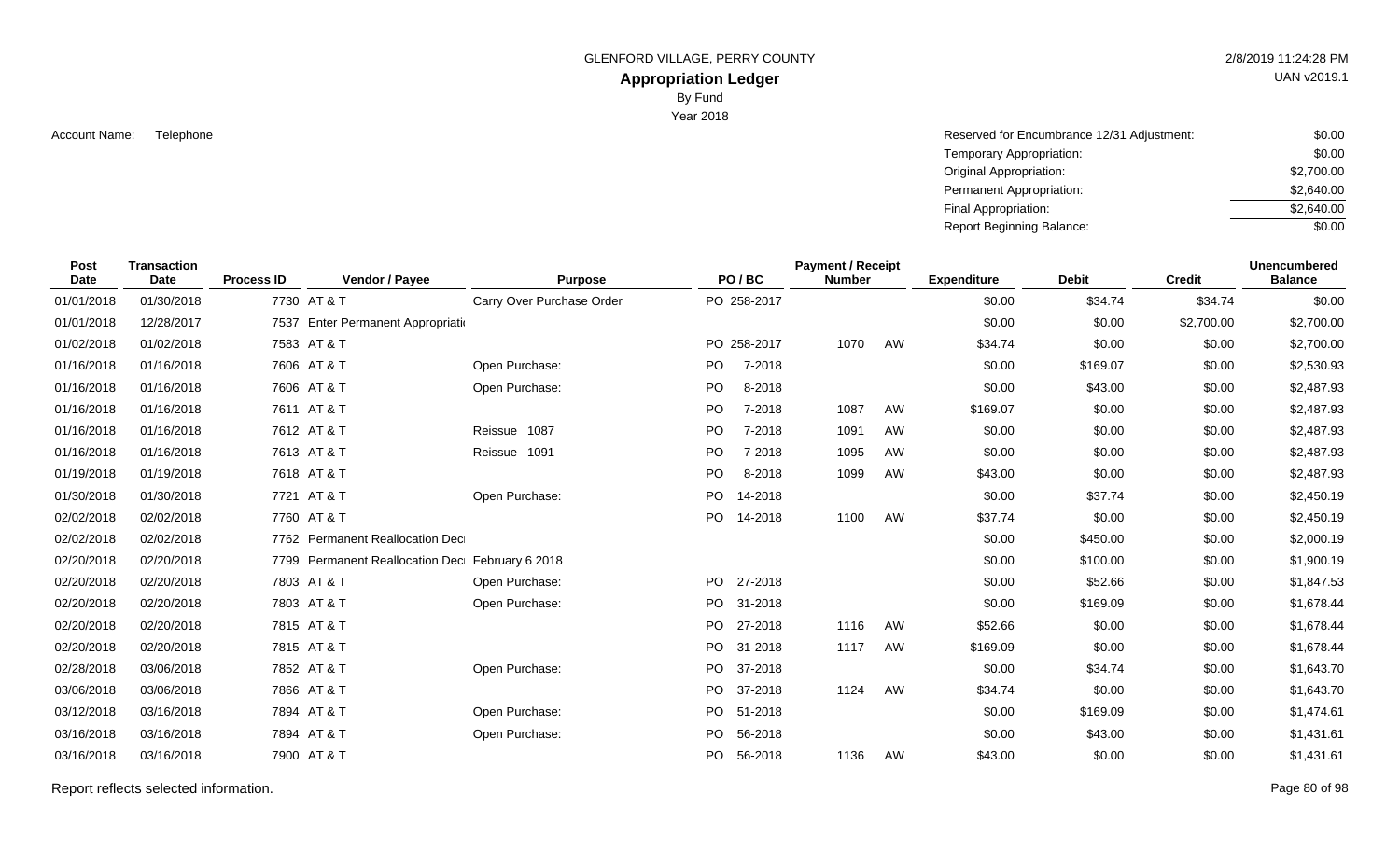By Fund

Year 2018

| Post<br>Date | <b>Transaction</b><br><b>Date</b>     | <b>Process ID</b> | Vendor / Payee                  | <b>Purpose</b>                   | PO/BC         | <b>Payment / Receipt</b><br><b>Number</b> |    | <b>Expenditure</b> | <b>Debit</b> | <b>Credit</b> | <b>Unencumbered</b><br><b>Balance</b> |
|--------------|---------------------------------------|-------------------|---------------------------------|----------------------------------|---------------|-------------------------------------------|----|--------------------|--------------|---------------|---------------------------------------|
| 03/16/2018   | 03/16/2018                            |                   | 7900 AT & T                     |                                  | PO 51-2018    | 1137                                      | AW | \$169.09           | \$0.00       | \$0.00        | \$1,431.61                            |
| 03/29/2018   | 03/31/2018                            |                   | 7921 AT & T                     | Open Purchase:                   | PO 65-2018    |                                           |    | \$0.00             | \$31.74      | \$0.00        | \$1,399.87                            |
| 04/03/2018   | 04/03/2018                            |                   | 7948 AT & T                     |                                  | PO<br>65-2018 | 1141                                      | AW | \$31.74            | \$0.00       | \$0.00        | \$1,399.87                            |
| 04/03/2018   | 04/06/2018                            |                   | 7969 Permanent Reallocation Dec |                                  |               |                                           |    | \$0.00             | \$110.00     | \$0.00        | \$1,289.87                            |
| 04/12/2018   | 04/27/2018                            |                   | 8011 AT & T                     | Open Purchase:                   | PO 79-2018    |                                           |    | \$0.00             | \$168.76     | \$0.00        | \$1,121.11                            |
| 04/26/2018   | 04/27/2018                            |                   | 8011 AT & T                     | Open Purchase:                   | PO 86-2018    |                                           |    | \$0.00             | \$35.28      | \$0.00        | \$1,085.83                            |
| 04/26/2018   | 04/27/2018                            |                   | 8011 AT & T                     | Open Purchase:                   | PO 87-2018    |                                           |    | \$0.00             | \$43.00      | \$0.00        | \$1,042.83                            |
| 04/27/2018   | 04/27/2018                            |                   | 8017 AT & T                     |                                  | PO 79-2018    | 1169                                      | AW | \$168.76           | \$0.00       | \$0.00        | \$1,042.83                            |
| 04/27/2018   | 04/27/2018                            |                   | 8017 AT & T                     |                                  | PO 87-2018    | 1173                                      | AW | \$43.00            | \$0.00       | \$0.00        | \$1,042.83                            |
| 05/01/2018   | 05/01/2018                            |                   | 8054 AT & T                     |                                  | PO 86-2018    | 1175                                      | AW | \$35.28            | \$0.00       | \$0.00        | \$1,042.83                            |
| 05/13/2018   | 05/18/2018                            |                   | 8077 AT & T                     | Open Purchase:                   | PO 101-2018   |                                           |    | \$0.00             | \$52.92      | \$0.00        | \$989.91                              |
| 05/13/2018   | 05/18/2018                            |                   | 8077 AT & T                     | Open Purchase:                   | PO 102-2018   |                                           |    | \$0.00             | \$204.48     | \$0.00        | \$785.43                              |
| 05/18/2018   | 05/18/2018                            |                   | 8082 AT & T                     |                                  | PO 101-2018   | 1183                                      | AW | \$52.92            | \$0.00       | \$0.00        | \$785.43                              |
| 05/18/2018   | 05/18/2018                            |                   | 8082 AT & T                     |                                  | PO 102-2018   | 1184                                      | AW | \$204.48           | \$0.00       | \$0.00        | \$785.43                              |
| 06/12/2018   | 06/19/2018                            |                   | 8186 AT & T                     | Open Purchase:                   | PO 129-2018   |                                           |    | \$0.00             | \$124.30     | \$0.00        | \$661.13                              |
| 06/14/2018   | 06/19/2018                            |                   | 8186 AT & T                     | Open Purchase:                   | PO 133-2018   |                                           |    | \$0.00             | \$43.00      | \$0.00        | \$618.13                              |
| 06/19/2018   | 06/19/2018                            |                   | 8193 AT & T                     |                                  | PO 133-2018   | 1199                                      | AW | \$43.00            | \$0.00       | \$0.00        | \$618.13                              |
| 06/19/2018   | 06/19/2018                            |                   | 8193 AT & T                     |                                  | PO 129-2018   | 1200                                      | AW | \$124.30           | \$0.00       | \$0.00        | \$618.13                              |
| 07/12/2018   | 07/24/2018                            |                   | 8335 AT & T                     | Open Purchase:                   | PO 156-2018   |                                           |    | \$0.00             | \$196.41     | \$0.00        | \$421.72                              |
| 07/24/2018   | 07/24/2018                            |                   | 8340 AT & T                     |                                  | PO 156-2018   | 1228                                      | AW | \$196.41           | \$0.00       | \$0.00        | \$421.72                              |
| 07/27/2018   | 07/31/2018                            |                   | 8357 AT & T                     | Open Purchase:                   | PO 163-2018   |                                           |    | \$0.00             | \$36.06      | \$0.00        | \$385.66                              |
| 08/07/2018   | 08/07/2018                            |                   | 8408 AT & T                     |                                  | PO 163-2018   | 1234                                      | AW | \$36.06            | \$0.00       | \$0.00        | \$385.66                              |
| 08/16/2018   | 08/21/2018                            |                   | 8429 AT & T                     | Open Purchase:                   | PO 185-2018   |                                           |    | \$0.00             | \$181.74     | \$0.00        | \$203.92                              |
| 08/21/2018   | 08/21/2018                            |                   | 8432 AT & T                     |                                  | PO 185-2018   | 1248                                      | AW | \$181.74           | \$0.00       | \$0.00        | \$203.92                              |
| 08/30/2018   | 08/31/2018                            |                   | 8465 AT & T                     | Open Purchase:                   | PO 194-2018   |                                           |    | \$0.00             | \$36.06      | \$0.00        | \$167.86                              |
| 09/04/2018   | 09/04/2018                            |                   | 8474 AT & T                     | <b>Close Prior Year Purchase</b> | PO 258-2017   |                                           |    | \$0.00             | \$0.00       | \$0.00        | \$167.86                              |
| 09/04/2018   | 09/04/2018                            |                   | 8474 AT & T                     | Close Purchase                   | PO<br>7-2018  |                                           |    | \$0.00             | \$0.00       | \$0.00        | \$167.86                              |
| 09/04/2018   | 09/04/2018                            |                   | 8474 AT & T                     | Close Purchase                   | PO<br>8-2018  |                                           |    | \$0.00             | \$0.00       | \$0.00        | \$167.86                              |
|              | Report reflects selected information. |                   |                                 |                                  |               |                                           |    |                    |              |               | Page 81 of 98                         |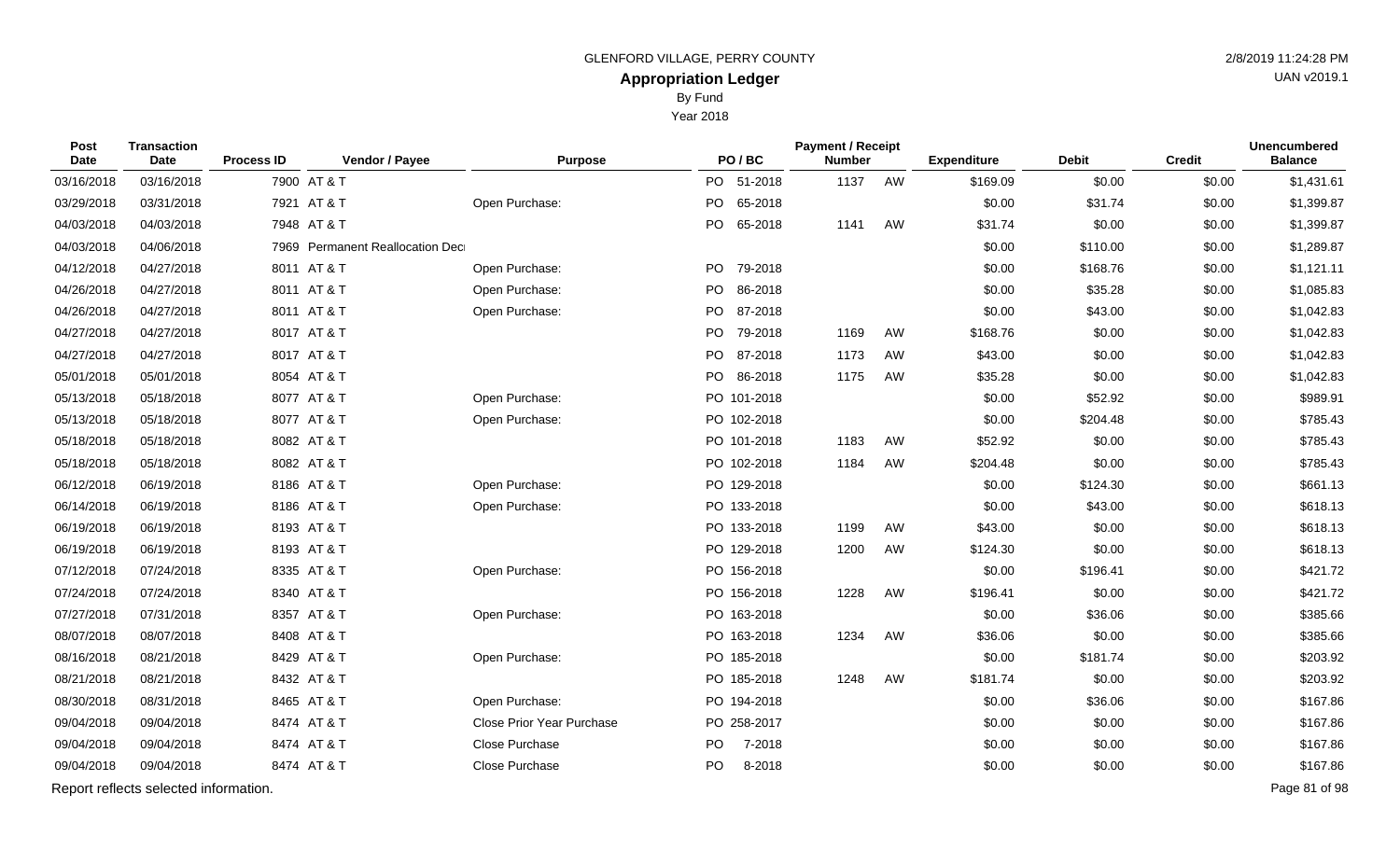By Fund

Year 2018

| Post<br>Date | <b>Transaction</b><br>Date            | <b>Process ID</b> | Vendor / Payee                    | <b>Purpose</b> | PO/BC         | <b>Payment / Receipt</b><br><b>Number</b> | <b>Expenditure</b> | <b>Debit</b> | <b>Credit</b> | <b>Unencumbered</b><br><b>Balance</b> |
|--------------|---------------------------------------|-------------------|-----------------------------------|----------------|---------------|-------------------------------------------|--------------------|--------------|---------------|---------------------------------------|
| 09/04/2018   | 09/04/2018                            |                   | 8474 AT & T                       | Close Purchase | PO 129-2018   |                                           | \$0.00             | \$0.00       | \$0.00        | \$167.86                              |
| 09/04/2018   | 09/04/2018                            |                   | 8474 AT & T                       | Close Purchase | PO 133-2018   |                                           | \$0.00             | \$0.00       | \$0.00        | \$167.86                              |
| 09/04/2018   | 09/04/2018                            |                   | 8474 AT & T                       | Close Purchase | PO 156-2018   |                                           | \$0.00             | \$0.00       | \$0.00        | \$167.86                              |
| 09/04/2018   | 09/04/2018                            |                   | 8474 AT & T                       | Close Purchase | PO 163-2018   |                                           | \$0.00             | \$0.00       | \$0.00        | \$167.86                              |
| 09/04/2018   | 09/04/2018                            |                   | 8474 AT & T                       | Close Purchase | PO 185-2018   |                                           | \$0.00             | \$0.00       | \$0.00        | \$167.86                              |
| 09/04/2018   | 09/04/2018                            |                   | 8474 AT & T                       | Close Purchase | PO 65-2018    |                                           | \$0.00             | \$0.00       | \$0.00        | \$167.86                              |
| 09/04/2018   | 09/04/2018                            |                   | 8474 AT & T                       | Close Purchase | 79-2018<br>PO |                                           | \$0.00             | \$0.00       | \$0.00        | \$167.86                              |
| 09/04/2018   | 09/04/2018                            |                   | 8474 AT & T                       | Close Purchase | PO 86-2018    |                                           | \$0.00             | \$0.00       | \$0.00        | \$167.86                              |
| 09/04/2018   | 09/04/2018                            |                   | 8474 AT & T                       | Close Purchase | PO 87-2018    |                                           | \$0.00             | \$0.00       | \$0.00        | \$167.86                              |
| 09/04/2018   | 09/04/2018                            |                   | 8474 AT & T                       | Close Purchase | PO 101-2018   |                                           | \$0.00             | \$0.00       | \$0.00        | \$167.86                              |
| 09/04/2018   | 09/04/2018                            |                   | 8474 AT & T                       | Close Purchase | PO 102-2018   |                                           | \$0.00             | \$0.00       | \$0.00        | \$167.86                              |
| 09/04/2018   | 09/04/2018                            |                   | 8474 AT & T                       | Close Purchase | PO 14-2018    |                                           | \$0.00             | \$0.00       | \$0.00        | \$167.86                              |
| 09/04/2018   | 09/04/2018                            |                   | 8474 AT & T                       | Close Purchase | PO 27-2018    |                                           | \$0.00             | \$0.00       | \$0.00        | \$167.86                              |
| 09/04/2018   | 09/04/2018                            |                   | 8474 AT & T                       | Close Purchase | PO 31-2018    |                                           | \$0.00             | \$0.00       | \$0.00        | \$167.86                              |
| 09/04/2018   | 09/04/2018                            |                   | 8474 AT & T                       | Close Purchase | PO 37-2018    |                                           | \$0.00             | \$0.00       | \$0.00        | \$167.86                              |
| 09/04/2018   | 09/04/2018                            |                   | 8474 AT & T                       | Close Purchase | PO 51-2018    |                                           | \$0.00             | \$0.00       | \$0.00        | \$167.86                              |
| 09/04/2018   | 09/04/2018                            |                   | 8474 AT & T                       | Close Purchase | PO 56-2018    |                                           | \$0.00             | \$0.00       | \$0.00        | \$167.86                              |
| 09/04/2018   | 09/14/2018                            |                   | 8511 Permanent Reallocation Incre |                |               |                                           | \$0.00             | \$0.00       | \$300.00      | \$467.86                              |
| 09/07/2018   | 09/07/2018                            |                   | 8496 AT & T                       |                | PO 194-2018   | 31-2018 CH                                | \$36.06            | \$0.00       | \$0.00        | \$467.86                              |
| 09/14/2018   | 09/14/2018                            |                   | 8516 AT & T                       | Open Purchase: | PO 213-2018   |                                           | \$0.00             | \$222.32     | \$0.00        | \$245.54                              |
| 09/18/2018   | 09/18/2018                            |                   | 8525 AT & T                       |                | PO 213-2018   | 46-2018 CH                                | \$222.32           | \$0.00       | \$0.00        | \$245.54                              |
| 09/28/2018   | 10/02/2018                            |                   | 8560 AT & T                       | Open Purchase: | PO 218-2018   |                                           | \$0.00             | \$36.06      | \$0.00        | \$209.48                              |
| 10/02/2018   | 10/02/2018                            |                   | 8572 AT & T                       |                | PO 218-2018   | 54-2018 CH                                | \$36.06            | \$0.00       | \$0.00        | \$209.48                              |
| 10/02/2018   | 10/02/2018                            |                   | 8573 AT & T                       | Close Purchase | PO 194-2018   |                                           | \$0.00             | \$0.00       | \$0.00        | \$209.48                              |
| 10/13/2018   | 10/13/2018                            |                   | 8612 AT & T                       | Open Purchase: | PO 236-2018   |                                           | \$0.00             | \$196.80     | \$0.00        | \$12.68                               |
| 10/19/2018   | 10/19/2018                            |                   | 8632 AT & T                       |                | PO 236-2018   | 1262<br>AW                                | \$196.80           | \$0.00       | \$0.00        | \$12.68                               |
| 11/02/2018   | 11/02/2018                            |                   | 8664 AT & T                       | Close Purchase | PO 213-2018   |                                           | \$0.00             | \$0.00       | \$0.00        | \$12.68                               |
| 11/02/2018   | 11/02/2018                            |                   | 8664 AT & T                       | Close Purchase | PO 218-2018   |                                           | \$0.00             | \$0.00       | \$0.00        | \$12.68                               |
|              | Report reflects selected information. |                   |                                   |                |               |                                           |                    |              |               | Page 82 of 98                         |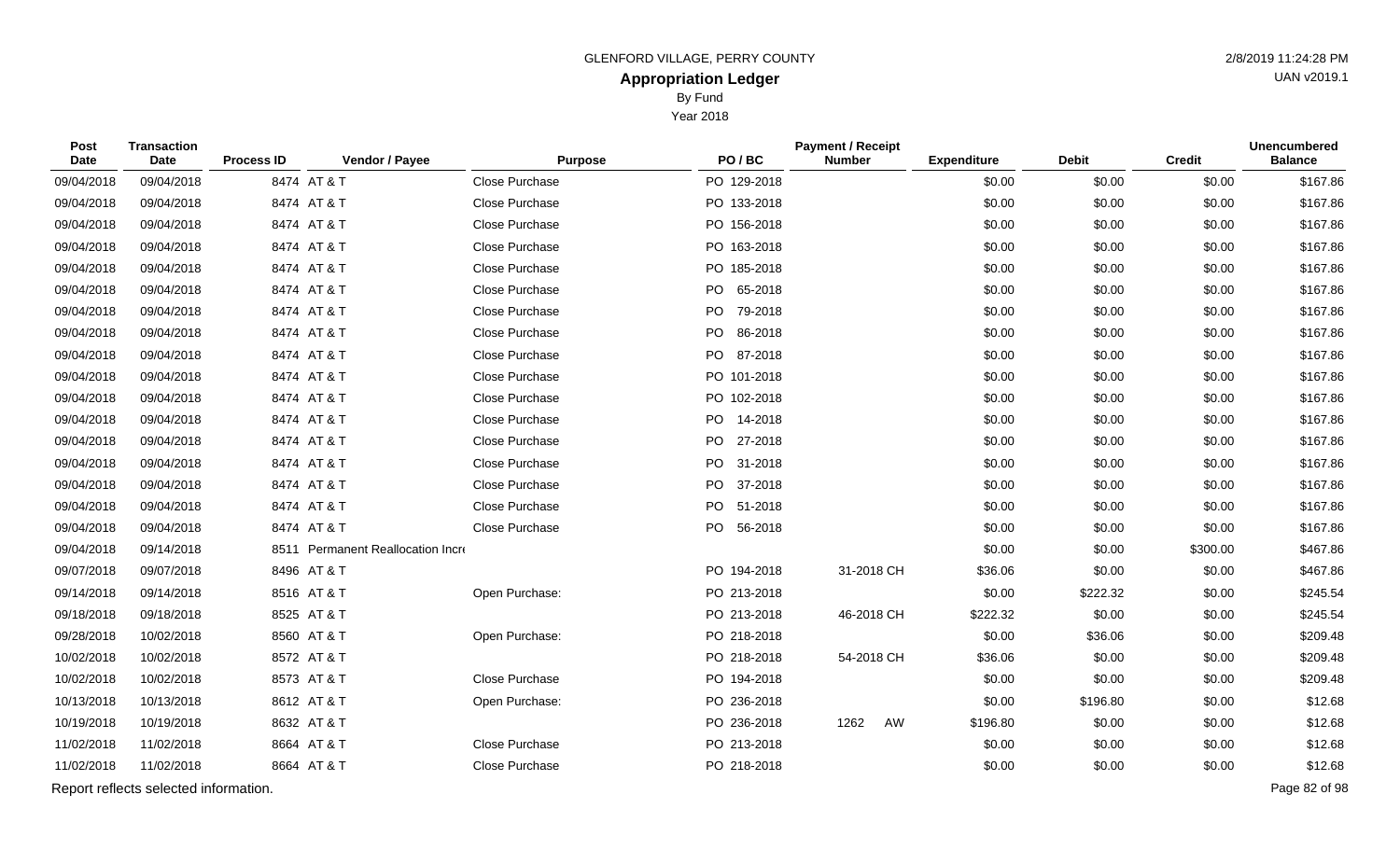By Fund

Year 2018

| <b>Post</b> | <b>Transaction</b> |                   |                                     |                |             | <b>Payment / Receipt</b>                           |    |                    |              |               | <b>Unencumbered</b> |
|-------------|--------------------|-------------------|-------------------------------------|----------------|-------------|----------------------------------------------------|----|--------------------|--------------|---------------|---------------------|
| Date        | Date               | <b>Process ID</b> | <b>Vendor / Payee</b>               | <b>Purpose</b> | PO/BC       | <b>Number</b>                                      |    | <b>Expenditure</b> | <b>Debit</b> | <b>Credit</b> | <b>Balance</b>      |
| 11/02/2018  | 11/02/2018         |                   | 8664 AT & T                         | Close Purchase | PO 236-2018 |                                                    |    | \$0.00             | \$0.00       | \$0.00        | \$12.68             |
| 12/04/2018  | 12/14/2018         | 8791              | <b>Permanent Reallocation Incre</b> |                |             |                                                    |    | \$0.00             | \$0.00       | \$300.00      | \$312.68            |
| 12/14/2018  | 12/14/2018         |                   | 8794 AT&T                           | Open Purchase: | PO 279-2018 |                                                    |    | \$0.00             | \$196.94     | \$0.00        | \$115.74            |
| 12/18/2018  | 12/18/2018         |                   | 8815 AT & T                         |                | PO 279-2018 | 1300                                               | AW | \$196.94           | \$0.00       | \$0.00        | \$115.74            |
| 12/31/2018  | 01/05/2019         |                   | 8863 AT & T                         | Close Purchase | PO 279-2018 |                                                    |    | \$0.00             | \$0.00       | \$0.00        | \$115.74            |
|             |                    |                   |                                     |                |             | <b>Account Total:</b><br><b>Account YTD Total:</b> |    | \$2,559.00         | \$3,219.00   | \$3,334.74    |                     |
|             |                    |                   |                                     |                |             |                                                    |    | \$2,559.00         | \$3,219.00   | \$3,334.74    |                     |

5201-542-322-0000 Sewer Operating Account Code: Fund: Account Name:

**Balance**

| Sewer Operating | Reserved for Encumbrance 12/31:            | \$0.00   |
|-----------------|--------------------------------------------|----------|
| Postage         | Reserved for Encumbrance 12/31 Adjustment: | \$0.00   |
|                 | Temporary Appropriation:                   | \$0.00   |
|                 | Original Appropriation:                    | \$300.00 |
|                 | Permanent Appropriation:                   | \$300.00 |
|                 | Final Appropriation:                       | \$300.00 |
|                 | <b>Report Beginning Balance:</b>           | \$0.00   |
|                 |                                            |          |

| <b>Post</b> | Transaction |                   |                                        |                |     |            | <b>Payment / Receipt</b> |    |                    |              |               | <b>Unencumbered</b> |
|-------------|-------------|-------------------|----------------------------------------|----------------|-----|------------|--------------------------|----|--------------------|--------------|---------------|---------------------|
| Date        | Date        | <b>Process ID</b> | Vendor / Payee                         | <b>Purpose</b> |     | PO/BC      | Number                   |    | <b>Expenditure</b> | <b>Debit</b> | <b>Credit</b> | <b>Balance</b>      |
| 01/01/2018  | 12/28/2017  | 7537              | <b>Enter Permanent Appropriational</b> |                |     |            |                          |    | \$0.00             | \$0.00       | \$300.00      | \$300.00            |
| 02/20/2018  | 02/20/2018  |                   | 7805 US Postmaster                     | Open Purchase: | PO. | 32-2018    |                          |    | \$0.00             | \$300.00     | \$0.00        | \$0.00              |
| 02/20/2018  | 02/20/2018  |                   | 7810 US Postmaster                     | Close Purchase | PO. | 32-2018    |                          |    | \$0.00             | \$0.00       | \$300.00      | \$300.00            |
| 02/20/2018  | 02/20/2018  |                   | 7812 Commodore Bank - Credit           | Open Purchase: | PO. | 33-2018    |                          |    | \$0.00             | \$300.00     | \$0.00        | \$0.00              |
| 02/20/2018  | 02/20/2018  |                   | 7815 Commodore Bank - Credit           |                | PO. | 33-2018    | 1120                     | AW | \$300.00           | \$0.00       | \$0.00        | \$0.00              |
| 09/04/2018  | 09/04/2018  |                   | 8474 Commodore Bank - Credit           | Close Purchase |     | PO 33-2018 |                          |    | \$0.00             | \$0.00       | \$0.00        | \$0.00              |
|             |             |                   |                                        |                |     |            | Account Total:           |    | \$300.00           | \$600.00     | \$600.00      |                     |
|             |             |                   |                                        |                |     |            | Account YTD Total:       |    | \$300.00           | \$600.00     | \$600.00      |                     |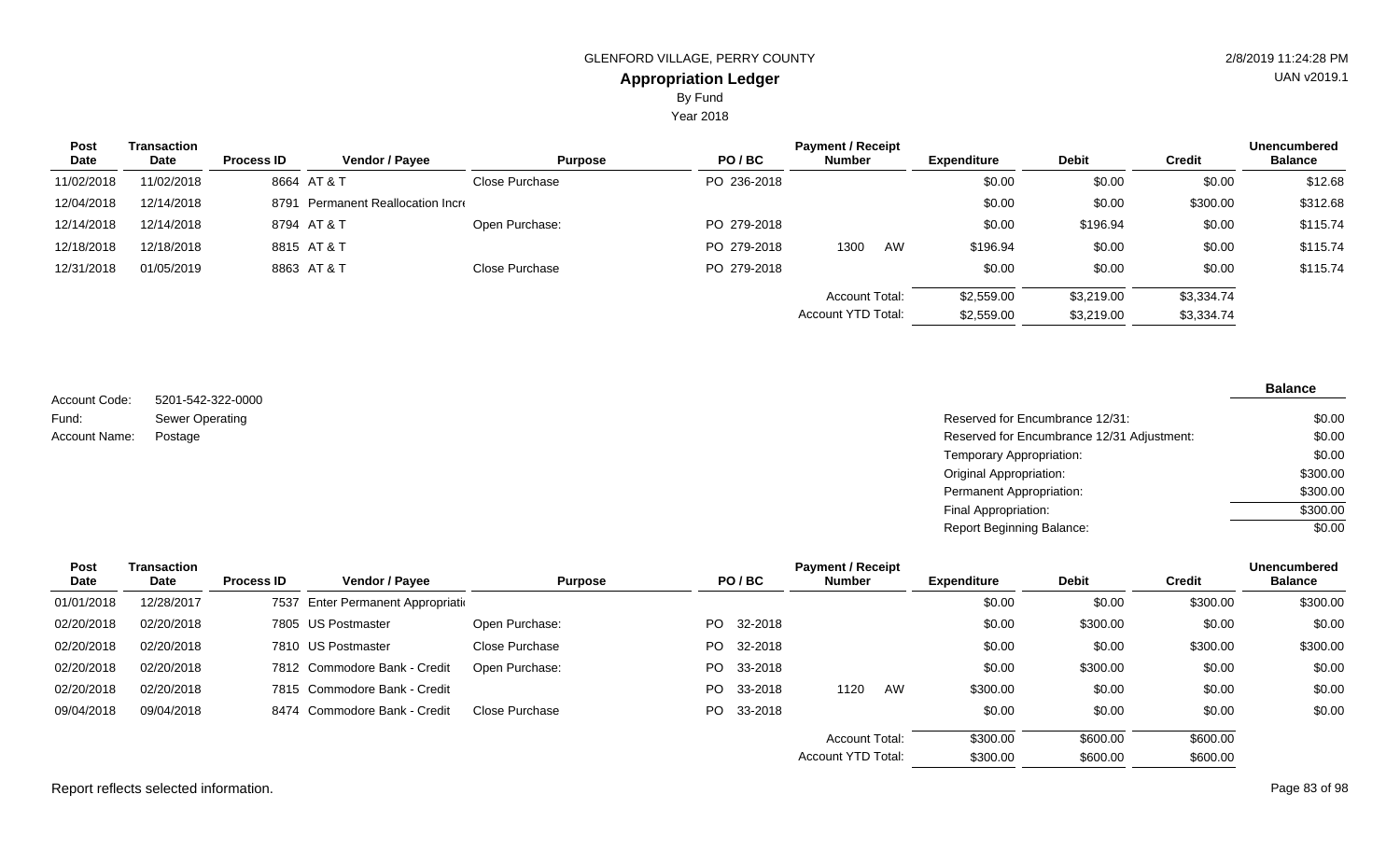5201-542-391-0000 Sewer Operating Account Code: Fund: Account Name:

**Balance**

| Sewer Operating | Reserved for Encumbrance 12/31:            | \$0.00   |
|-----------------|--------------------------------------------|----------|
| Dues and Fees   | Reserved for Encumbrance 12/31 Adjustment: | \$0.00   |
|                 | Temporary Appropriation:                   | \$0.00   |
|                 | Original Appropriation:                    | \$0.00   |
|                 | Permanent Appropriation:                   | \$210.00 |
|                 | Final Appropriation:                       | \$210.00 |
|                 | <b>Report Beginning Balance:</b>           | \$0.00   |

| Post<br>Date | <b>Transaction</b><br>Date | <b>Process ID</b> | <b>Vendor / Payee</b>                        | <b>Purpose</b> |     | PO/BC      | <b>Payment / Receipt</b><br><b>Number</b> |    | <b>Expenditure</b> | <b>Debit</b> | <b>Credit</b> | <b>Unencumbered</b><br><b>Balance</b> |
|--------------|----------------------------|-------------------|----------------------------------------------|----------------|-----|------------|-------------------------------------------|----|--------------------|--------------|---------------|---------------------------------------|
| 02/20/2018   | 02/20/2018                 | 7799              | Permanent Reallocation Incre February 6 2018 |                |     |            |                                           |    | \$0.00             | \$0.00       | \$100.00      | \$100.00                              |
| 02/20/2018   | 02/20/2018                 |                   | 7803 Treasurer Of State                      | Open Purchase: |     | PO 29-2018 |                                           |    | \$0.00             | \$100.00     | \$0.00        | \$0.00                                |
| 02/20/2018   | 02/20/2018                 |                   | 7815 Treasurer Of State                      |                |     | PO 29-2018 | 1121                                      | AW | \$100.00           | \$0.00       | \$0.00        | \$0.00                                |
| 04/03/2018   | 04/06/2018                 |                   | 7969 Permanent Reallocation Incre            |                |     |            |                                           |    | \$0.00             | \$0.00       | \$110.00      | \$110.00                              |
| 04/04/2018   | 04/06/2018                 |                   | 7974 Treasurer Of State                      | Open Purchase: |     | PO 74-2018 |                                           |    | \$0.00             | \$110.00     | \$0.00        | \$0.00                                |
| 04/11/2018   | 04/11/2018                 | 7995              | Treasurer Of State                           |                | PO. | 74-2018    | 1168                                      | AW | \$110.00           | \$0.00       | \$0.00        | \$0.00                                |
| 09/04/2018   | 09/04/2018                 |                   | 8474 Treasurer Of State                      | Close Purchase |     | PO 29-2018 |                                           |    | \$0.00             | \$0.00       | \$0.00        | \$0.00                                |
| 09/04/2018   | 09/04/2018                 |                   | 8474 Treasurer Of State                      | Close Purchase |     | PO 74-2018 |                                           |    | \$0.00             | \$0.00       | \$0.00        | \$0.00                                |
|              |                            |                   |                                              |                |     |            | <b>Account Total:</b>                     |    | \$210.00           | \$210.00     | \$210.00      |                                       |
|              |                            |                   |                                              |                |     |            | <b>Account YTD Total:</b>                 |    | \$210.00           | \$210.00     | \$210.00      |                                       |

| Account Code: | 5201-543-300-0000           |
|---------------|-----------------------------|
| Fund:         | Sewer Operating             |
| Account Name: | <b>Contractual Services</b> |

**Balance**

| Sewer Operating      | Reserved for Encumbrance 12/31:            | \$0.00 |
|----------------------|--------------------------------------------|--------|
| Contractual Services | Reserved for Encumbrance 12/31 Adjustment: | \$0.00 |
|                      | Temporary Appropriation:                   | \$0.00 |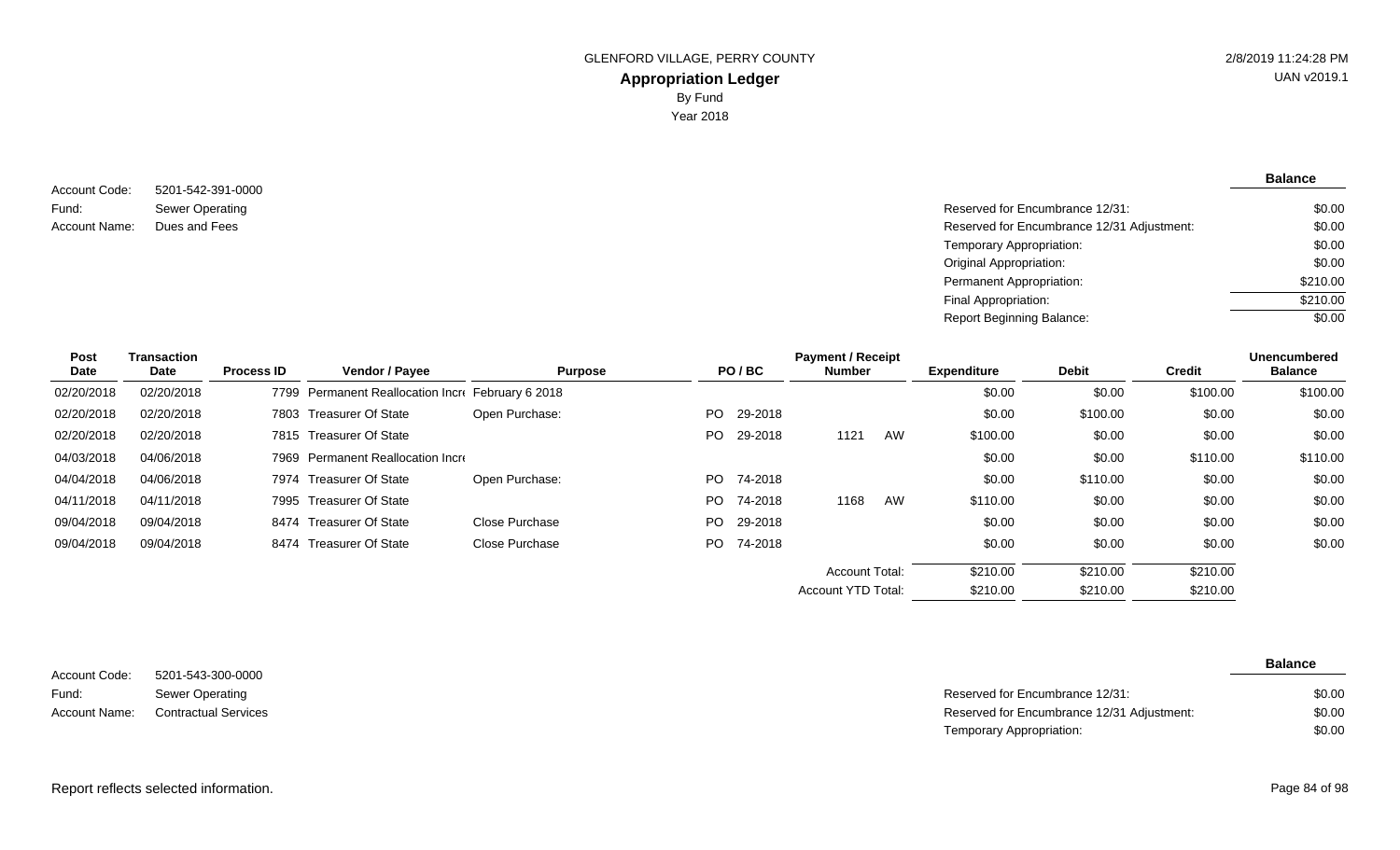Year 2018

| Original Appropriation:   | \$2,000.00 |  |  |  |  |
|---------------------------|------------|--|--|--|--|
| Permanent Appropriation:  | \$2,000.00 |  |  |  |  |
| Final Appropriation:      | \$2,000.00 |  |  |  |  |
| Report Beginning Balance: | \$0.00     |  |  |  |  |

| <b>Post</b><br>Date | <b>Transaction</b><br><b>Date</b> | <b>Process ID</b> | Vendor / Payee                                    | <b>Purpose</b> |           | PO/BC       | <b>Payment / Receipt</b><br><b>Number</b> |    | <b>Expenditure</b> | <b>Debit</b> | <b>Credit</b> | <b>Unencumbered</b><br><b>Balance</b> |
|---------------------|-----------------------------------|-------------------|---------------------------------------------------|----------------|-----------|-------------|-------------------------------------------|----|--------------------|--------------|---------------|---------------------------------------|
| 01/01/2018          | 12/28/2017                        | 7537              | Enter Permanent Appropriatio                      |                |           |             |                                           |    | \$0.00             | \$0.00       | \$2,000.00    | \$2,000.00                            |
| 01/23/2018          | 01/26/2018                        |                   | 7639 MASI Environmental Service: Open Purchase:   |                | PO.       | 12-2018     |                                           |    | \$0.00             | \$130.78     | \$0.00        | \$1,869.22                            |
| 02/06/2018          | 02/06/2018                        |                   | 7786 MASI Environmental Service                   |                | <b>PO</b> | 12-2018     | 1109                                      | AW | \$130.78           | \$0.00       | \$0.00        | \$1,869.22                            |
| 02/20/2018          | 02/20/2018                        |                   | 7803 MASI Environmental Service Open Purchase:    |                | <b>PO</b> | 30-2018     |                                           |    | \$0.00             | \$88.58      | \$0.00        | \$1,780.64                            |
| 03/06/2018          | 03/06/2018                        |                   | 7866 MASI Environmental Service                   |                | <b>PO</b> | 30-2018     | 1131                                      | AW | \$88.58            | \$0.00       | \$0.00        | \$1,780.64                            |
| 03/16/2018          | 03/16/2018                        |                   | 7894 MASI Environmental Service: Open Purchase:   |                | PO.       | 53-2018     |                                           |    | \$0.00             | \$117.28     | \$0.00        | \$1,663.36                            |
| 03/22/2018          | 03/31/2018                        | 7921              | <b>MASI Environmental Service: Open Purchase:</b> |                | PO.       | 57-2018     |                                           |    | \$0.00             | \$44.29      | \$0.00        | \$1,619.07                            |
| 03/27/2018          | 03/31/2018                        | 7921              | <b>MASI Environmental Service Open Purchase:</b>  |                | PO.       | 62-2018     |                                           |    | \$0.00             | \$44.29      | \$0.00        | \$1,574.78                            |
| 04/03/2018          | 04/03/2018                        |                   | 7948 MASI Environmental Service                   |                | PO.       | 53-2018     | 1148                                      | AW | \$117.28           | \$0.00       | \$0.00        | \$1,574.78                            |
| 04/03/2018          | 04/03/2018                        |                   | 7948 MASI Environmental Service                   |                | <b>PO</b> | 57-2018     | 1148                                      | AW | \$44.29            | \$0.00       | \$0.00        | \$1,574.78                            |
| 04/03/2018          | 04/03/2018                        |                   | 7948 MASI Environmental Service                   |                | PO.       | 62-2018     | 1148                                      | AW | \$44.29            | \$0.00       | \$0.00        | \$1,574.78                            |
| 04/05/2018          | 04/06/2018                        |                   | 7974 MASI Environmental Service Open Purchase:    |                | PO.       | 76-2018     |                                           |    | \$0.00             | \$44.29      | \$0.00        | \$1,530.49                            |
| 04/11/2018          | 04/11/2018                        |                   | 7995 MASI Environmental Service                   |                | PO.       | 76-2018     | 1166                                      | AW | \$44.29            | \$0.00       | \$0.00        | \$1,530.49                            |
| 05/03/2018          | 05/18/2018                        |                   | 8077 MASI Environmental Service Open Purchase:    |                | <b>PO</b> | 96-2018     |                                           |    | \$0.00             | \$44.29      | \$0.00        | \$1,486.20                            |
| 05/10/2018          | 05/18/2018                        |                   | 8077 MASI Environmental Service: Open Purchase:   |                | <b>PO</b> | 98-2018     |                                           |    | \$0.00             | \$44.29      | \$0.00        | \$1,441.91                            |
| 05/17/2018          | 05/18/2018                        |                   | 8077 MASI Environmental Service Open Purchase:    |                |           | PO 103-2018 |                                           |    | \$0.00             | \$83.81      | \$0.00        | \$1,358.10                            |
| 06/05/2018          | 06/05/2018                        |                   | 8149 MASI Environmental Service                   |                | PO.       | 96-2018     | 1195                                      | AW | \$44.29            | \$0.00       | \$0.00        | \$1,358.10                            |
| 06/05/2018          | 06/05/2018                        |                   | 8149 MASI Environmental Service                   |                | PO.       | 98-2018     | 1195                                      | AW | \$44.29            | \$0.00       | \$0.00        | \$1,358.10                            |
| 06/05/2018          | 06/05/2018                        |                   | 8149 MASI Environmental Service                   |                |           | PO 103-2018 | 1195                                      | AW | \$83.81            | \$0.00       | \$0.00        | \$1,358.10                            |
| 07/23/2018          | 07/24/2018                        |                   | 8335 MASI Environmental Service: Open Purchase:   |                |           | PO 160-2018 |                                           |    | \$0.00             | \$86.28      | \$0.00        | \$1,271.82                            |
| 07/27/2018          | 07/31/2018                        |                   | 8357 MASI Environmental Service: Open Purchase:   |                |           | PO 162-2018 |                                           |    | \$0.00             | \$62.24      | \$0.00        | \$1,209.58                            |
| 08/01/2018          | 08/07/2018                        |                   | 8392 MASI Environmental Service: Open Purchase:   |                |           | PO 168-2018 |                                           |    | \$0.00             | \$110.02     | \$0.00        | \$1,099.56                            |
| 08/04/2018          | 08/07/2018                        |                   | 8392 MASI Environmental Service Open Purchase:    |                |           | PO 173-2018 |                                           |    | \$0.00             | \$44.29      | \$0.00        | \$1,055.27                            |
| 08/07/2018          | 08/07/2018                        |                   | 8408 MASI Environmental Service                   |                |           | PO 160-2018 | 1241                                      | AW | \$86.28            | \$0.00       | \$0.00        | \$1,055.27                            |
|                     |                                   |                   |                                                   |                |           |             |                                           |    |                    |              |               |                                       |

Report reflects selected information. Page 85 of 98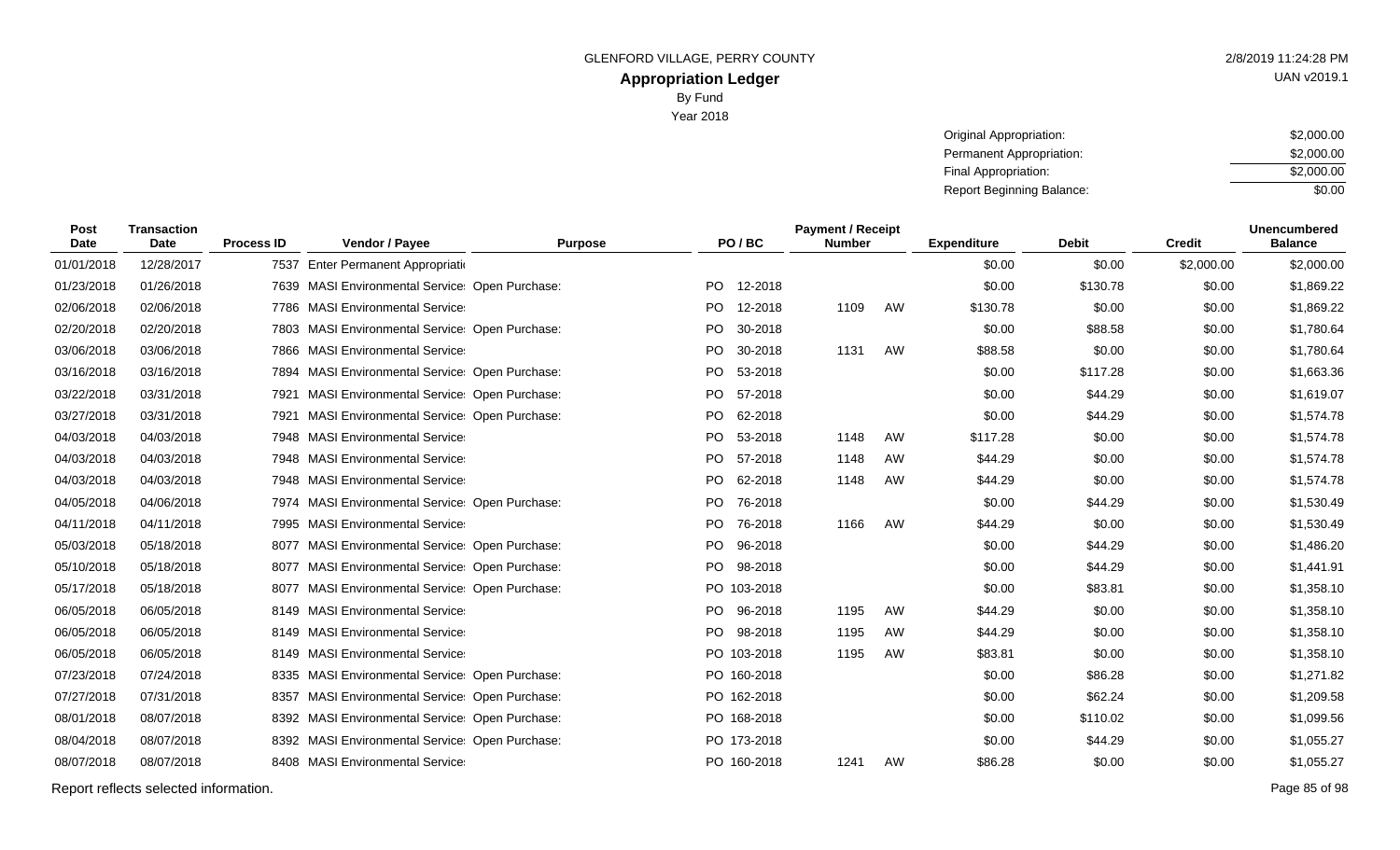Year 2018

| Post<br>Date | <b>Transaction</b><br><b>Date</b>     | <b>Process ID</b> | Vendor / Payee                                  | <b>Purpose</b> | PO/BC       | <b>Payment / Receipt</b><br><b>Number</b> |            | <b>Expenditure</b> | <b>Debit</b> | <b>Credit</b> | <b>Unencumbered</b><br><b>Balance</b> |
|--------------|---------------------------------------|-------------------|-------------------------------------------------|----------------|-------------|-------------------------------------------|------------|--------------------|--------------|---------------|---------------------------------------|
| 08/07/2018   | 08/07/2018                            |                   | 8408 MASI Environmental Service                 |                | PO 162-2018 | 1241                                      | AW         | \$62.24            | \$0.00       | \$0.00        | \$1,055.27                            |
| 08/07/2018   | 08/07/2018                            |                   | 8408 MASI Environmental Service                 |                | PO 168-2018 | 1241                                      | AW         | \$110.02           | \$0.00       | \$0.00        | \$1,055.27                            |
| 08/07/2018   | 08/07/2018                            |                   | 8408 MASI Environmental Service                 |                | PO 173-2018 | 1241                                      | AW         | \$44.29            | \$0.00       | \$0.00        | \$1,055.27                            |
| 08/17/2018   | 08/21/2018                            |                   | 8429 AT & T                                     | Open Purchase: | PO 186-2018 |                                           |            | \$0.00             | \$52.92      | \$0.00        | \$1,002.35                            |
| 08/21/2018   | 08/21/2018                            |                   | 8432 AT & T                                     |                | PO 186-2018 | 1249                                      | AW         | \$52.92            | \$0.00       | \$0.00        | \$1,002.35                            |
| 08/23/2018   | 08/28/2018                            |                   | 8456 MASI Environmental Service: Open Purchase: |                | PO 189-2018 |                                           |            | \$0.00             | \$37.54      | \$0.00        | \$964.81                              |
| 08/31/2018   | 08/31/2018                            |                   | 8465 MASI Environmental Service: Open Purchase: |                | PO 195-2018 |                                           |            | \$0.00             | \$55.49      | \$0.00        | \$909.32                              |
| 09/04/2018   | 09/04/2018                            |                   | 8474 MASI Environmental Service Close Purchase  |                | PO 12-2018  |                                           |            | \$0.00             | \$0.00       | \$0.00        | \$909.32                              |
| 09/04/2018   | 09/04/2018                            |                   | 8474 MASI Environmental Service Close Purchase  |                | PO 30-2018  |                                           |            | \$0.00             | \$0.00       | \$0.00        | \$909.32                              |
| 09/04/2018   | 09/04/2018                            |                   | 8474 MASI Environmental Service Close Purchase  |                | PO 53-2018  |                                           |            | \$0.00             | \$0.00       | \$0.00        | \$909.32                              |
| 09/04/2018   | 09/04/2018                            |                   | 8474 MASI Environmental Service Close Purchase  |                | PO 57-2018  |                                           |            | \$0.00             | \$0.00       | \$0.00        | \$909.32                              |
| 09/04/2018   | 09/04/2018                            |                   | 8474 MASI Environmental Service Close Purchase  |                | PO 62-2018  |                                           |            | \$0.00             | \$0.00       | \$0.00        | \$909.32                              |
| 09/04/2018   | 09/04/2018                            |                   | 8474 MASI Environmental Service Close Purchase  |                | PO 76-2018  |                                           |            | \$0.00             | \$0.00       | \$0.00        | \$909.32                              |
| 09/04/2018   | 09/04/2018                            |                   | 8474 MASI Environmental Service Close Purchase  |                | PO 96-2018  |                                           |            | \$0.00             | \$0.00       | \$0.00        | \$909.32                              |
| 09/04/2018   | 09/04/2018                            |                   | 8474 MASI Environmental Service Close Purchase  |                | PO 98-2018  |                                           |            | \$0.00             | \$0.00       | \$0.00        | \$909.32                              |
| 09/04/2018   | 09/04/2018                            |                   | 8474 MASI Environmental Service Close Purchase  |                | PO 103-2018 |                                           |            | \$0.00             | \$0.00       | \$0.00        | \$909.32                              |
| 09/04/2018   | 09/04/2018                            |                   | 8474 MASI Environmental Service Close Purchase  |                | PO 160-2018 |                                           |            | \$0.00             | \$0.00       | \$0.00        | \$909.32                              |
| 09/04/2018   | 09/04/2018                            |                   | 8474 MASI Environmental Service Close Purchase  |                | PO 162-2018 |                                           |            | \$0.00             | \$0.00       | \$0.00        | \$909.32                              |
| 09/04/2018   | 09/04/2018                            |                   | 8474 MASI Environmental Service Close Purchase  |                | PO 168-2018 |                                           |            | \$0.00             | \$0.00       | \$0.00        | \$909.32                              |
| 09/04/2018   | 09/04/2018                            |                   | 8474 MASI Environmental Service Close Purchase  |                | PO 173-2018 |                                           |            | \$0.00             | \$0.00       | \$0.00        | \$909.32                              |
| 09/04/2018   | 09/04/2018                            |                   | 8474 AT & T                                     | Close Purchase | PO 186-2018 |                                           |            | \$0.00             | \$0.00       | \$0.00        | \$909.32                              |
| 09/07/2018   | 09/07/2018                            |                   | 8496 MASI Environmental Service                 |                | PO 189-2018 |                                           | 37-2018 CH | \$37.54            | \$0.00       | \$0.00        | \$909.32                              |
| 09/07/2018   | 09/07/2018                            |                   | 8496 MASI Environmental Service                 |                | PO 195-2018 |                                           | 37-2018 CH | \$55.49            | \$0.00       | \$0.00        | \$909.32                              |
| 09/13/2018   | 09/14/2018                            |                   | 8516 AT & T                                     | Open Purchase: | PO 212-2018 |                                           |            | \$0.00             | \$52.91      | \$0.00        | \$856.41                              |
| 09/18/2018   | 09/18/2018                            |                   | 8525 AT & T                                     |                | PO 212-2018 |                                           | 45-2018 CH | \$52.91            | \$0.00       | \$0.00        | \$856.41                              |
| 09/21/2018   | 10/02/2018                            |                   | 8575 MASI Environmental Service: Open Purchase: |                | PO 225-2018 |                                           |            | \$0.00             | \$37.54      | \$0.00        | \$818.87                              |
| 10/02/2018   | 10/02/2018                            |                   | 8573 MASI Environmental Service Close Purchase  |                | PO 189-2018 |                                           |            | \$0.00             | \$0.00       | \$0.00        | \$818.87                              |
| 10/02/2018   | 10/02/2018                            |                   | 8573 MASI Environmental Service Close Purchase  |                | PO 195-2018 |                                           |            | \$0.00             | \$0.00       | \$0.00        | \$818.87                              |
|              | Report reflects selected information. |                   |                                                 |                |             |                                           |            |                    |              |               | Page 86 of 98                         |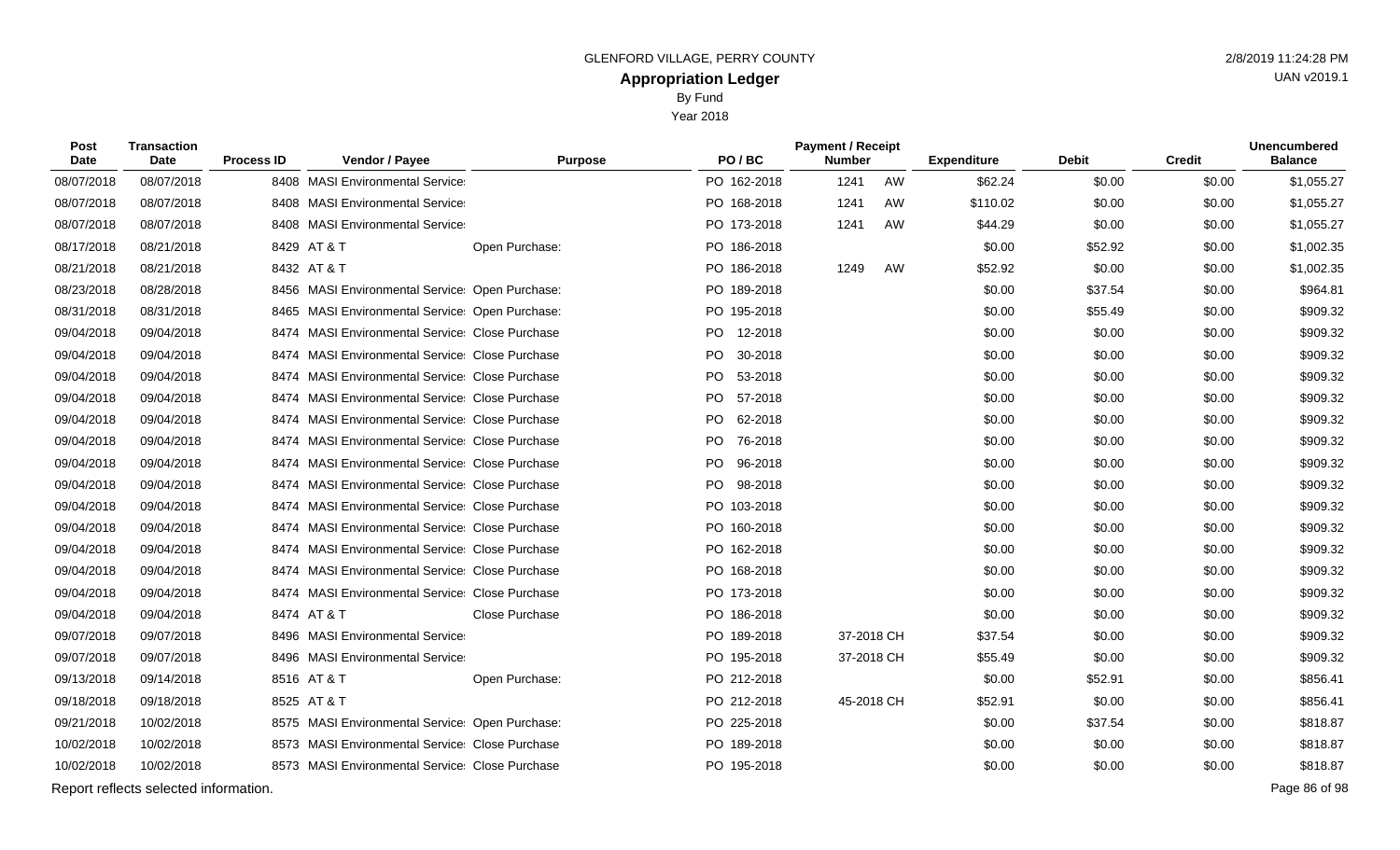Year 2018

| <b>Post</b><br>Date | <b>Transaction</b><br>Date | <b>Process ID</b> | Vendor / Payee                                  | <b>Purpose</b>        | PO/BC       | <b>Payment / Receipt</b><br><b>Number</b> |    | <b>Expenditure</b> | <b>Debit</b> | <b>Credit</b> | Unencumbered<br><b>Balance</b> |
|---------------------|----------------------------|-------------------|-------------------------------------------------|-----------------------|-------------|-------------------------------------------|----|--------------------|--------------|---------------|--------------------------------|
| 10/03/2018          | 10/13/2018                 |                   | 8612 MASI Environmental Service: Open Purchase: |                       | PO 228-2018 |                                           |    | \$0.00             | \$97.48      | \$0.00        | \$721.39                       |
| 10/05/2018          | 10/13/2018                 |                   | 8622 MASI Environmental Service                 |                       | PO 225-2018 | 61-2018 CH                                |    | \$37.54            | \$0.00       | \$0.00        | \$721.39                       |
| 10/13/2018          | 10/13/2018                 |                   | 8612 MASI Environmental Service: Open Purchase: |                       | PO 234-2018 |                                           |    | \$0.00             | \$45.29      | \$0.00        | \$676.10                       |
| 10/26/2018          | 11/02/2018                 |                   | 8661 MASI Environmental Service: Open Purchase: |                       | PO 240-2018 |                                           |    | \$0.00             | \$55.53      | \$0.00        | \$620.57                       |
| 11/02/2018          | 11/02/2018                 |                   | 8664 AT & T                                     | <b>Close Purchase</b> | PO 212-2018 |                                           |    | \$0.00             | \$0.00       | \$0.00        | \$620.57                       |
| 11/02/2018          | 11/02/2018                 |                   | 8664 MASI Environmental Service Close Purchase  |                       | PO 225-2018 |                                           |    | \$0.00             | \$0.00       | \$0.00        | \$620.57                       |
| 11/09/2018          | 11/09/2018                 |                   | 8684 MASI Environmental Service                 |                       | PO 228-2018 | 1274                                      | AW | \$97.48            | \$0.00       | \$0.00        | \$620.57                       |
| 11/09/2018          | 11/09/2018                 |                   | 8684 MASI Environmental Service                 |                       | PO 234-2018 | 1274                                      | AW | \$45.29            | \$0.00       | \$0.00        | \$620.57                       |
| 11/09/2018          | 11/09/2018                 |                   | 8684 MASI Environmental Service                 |                       | PO 240-2018 | 1274                                      | AW | \$55.53            | \$0.00       | \$0.00        | \$620.57                       |
| 11/13/2018          | 11/16/2018                 |                   | 8692 AT & T                                     | Open Purchase:        | PO 255-2018 |                                           |    | \$0.00             | \$43.00      | \$0.00        | \$577.57                       |
| 11/13/2018          | 11/16/2018                 |                   | 8692 MASI Environmental Service Open Purchase:  |                       | PO 256-2018 |                                           |    | \$0.00             | \$63.24      | \$0.00        | \$514.33                       |
| 11/16/2018          | 11/16/2018                 |                   | 8695 AT & T                                     |                       | PO 255-2018 | 1280                                      | AW | \$43.00            | \$0.00       | \$0.00        | \$514.33                       |
| 12/04/2018          | 12/04/2018                 |                   | 8765 MASI Environmental Service                 |                       | PO 256-2018 | 1290                                      | AW | \$63.24            | \$0.00       | \$0.00        | \$514.33                       |
| 12/04/2018          | 12/04/2018                 |                   | 8777 MASI Environmental Service Close Purchase  |                       | PO 228-2018 |                                           |    | \$0.00             | \$0.00       | \$0.00        | \$514.33                       |
| 12/04/2018          | 12/04/2018                 |                   | 8777 MASI Environmental Service Close Purchase  |                       | PO 234-2018 |                                           |    | \$0.00             | \$0.00       | \$0.00        | \$514.33                       |
| 12/04/2018          | 12/04/2018                 |                   | 8777 MASI Environmental Service Close Purchase  |                       | PO 240-2018 |                                           |    | \$0.00             | \$0.00       | \$0.00        | \$514.33                       |
| 12/04/2018          | 12/04/2018                 |                   | 8777 AT & T                                     | <b>Close Purchase</b> | PO 255-2018 |                                           |    | \$0.00             | \$0.00       | \$0.00        | \$514.33                       |
| 12/04/2018          | 12/04/2018                 |                   | 8777 MASI Environmental Service Close Purchase  |                       | PO 256-2018 |                                           |    | \$0.00             | \$0.00       | \$0.00        | \$514.33                       |
| 12/14/2018          | 12/14/2018                 |                   | 8794 AT & T                                     | Open Purchase:        | PO 278-2018 |                                           |    | \$0.00             | \$43.00      | \$0.00        | \$471.33                       |
| 12/18/2018          | 12/18/2018                 |                   | 8815 AT & T                                     |                       | PO 278-2018 | 1299                                      | AW | \$43.00            | \$0.00       | \$0.00        | \$471.33                       |
| 12/28/2018          | 12/28/2018                 |                   | 8839 MASI Environmental Service Open Purchase:  |                       | PO 287-2018 |                                           |    | \$0.00             | \$350.00     | \$0.00        | \$121.33                       |

12/31/2018 01/05/2019 8863 AT & T Close Purchase PO 278-2018 \$0.00 \$0.00 \$0.00 \$121.33

### **Balance**

\$2,000.00 \$2,000.00

\$1,878.67 \$1,878.67

\$1,528.67 \$1,528.67

Account Total: Account YTD Total:

Page 87 of 98

UAN v2019.1

## Report reflects selected information. Page 87 of 98

 $\overline{\phantom{0}}$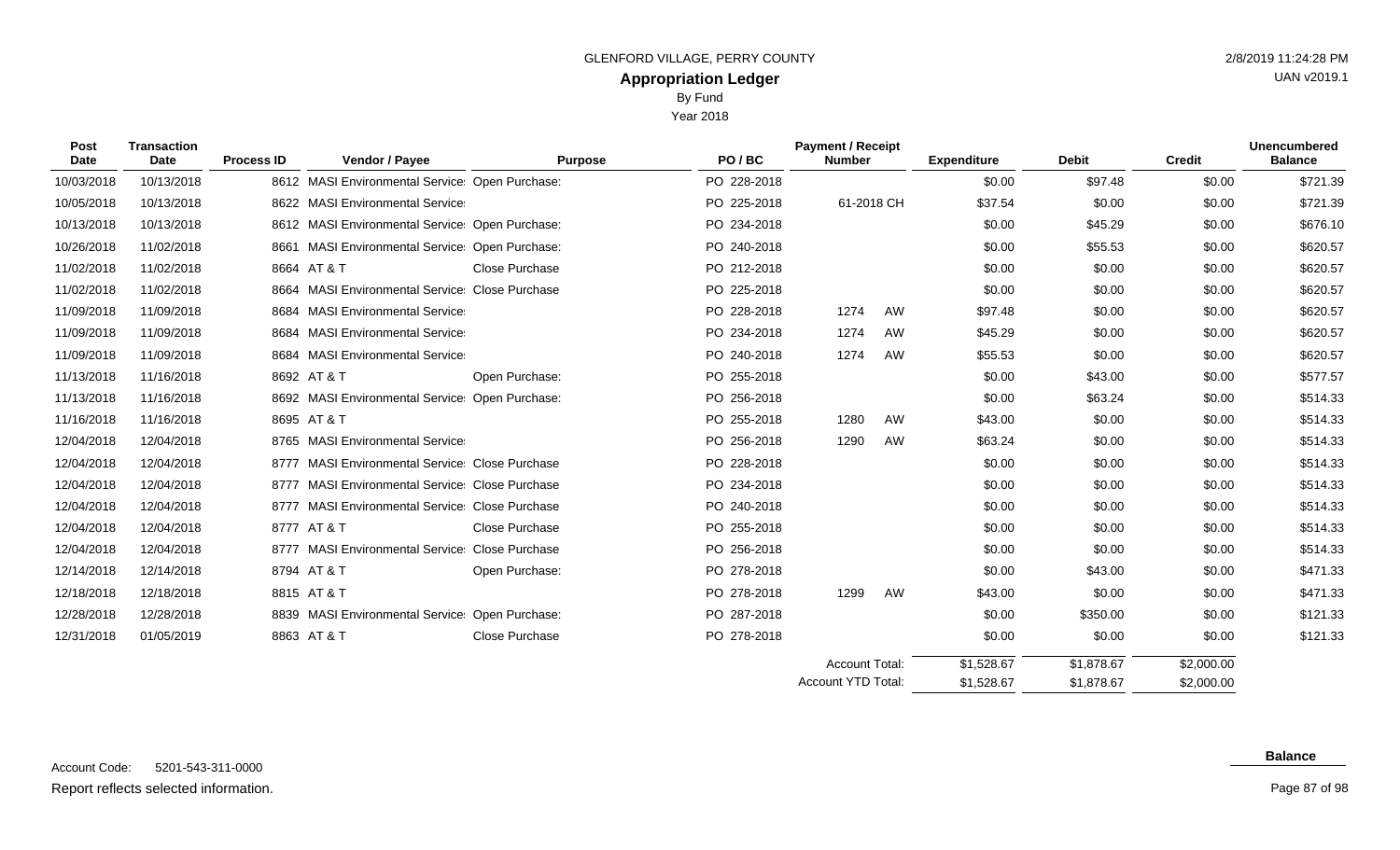GLENFORD VILLAGE, PERRY COUNTY **2/8/2019 11:24:28 PM** 

# **Appropriation Ledger**

By Fund

Year 2018

| Fund:         | Sewer Operating |
|---------------|-----------------|
| Account Name: | Electricity     |

| Sewer Operating | Reserved for Encumbrance 12/31:            | \$442.77    |
|-----------------|--------------------------------------------|-------------|
| Electricity     | Reserved for Encumbrance 12/31 Adjustment: | \$0.00      |
|                 | Temporary Appropriation:                   | \$0.00      |
|                 | Original Appropriation:                    | \$10,600.00 |
|                 | Permanent Appropriation:                   | \$7,900.00  |
|                 | Final Appropriation:                       | \$7,900.00  |
|                 | <b>Report Beginning Balance:</b>           | \$0.00      |

| Post        | <b>Transaction</b> |                   |                                   |                                  |                | <b>Payment / Receipt</b> |    |                    |              |               | <b>Unencumbered</b> |
|-------------|--------------------|-------------------|-----------------------------------|----------------------------------|----------------|--------------------------|----|--------------------|--------------|---------------|---------------------|
| <b>Date</b> | <b>Date</b>        | <b>Process ID</b> | Vendor / Payee                    | <b>Purpose</b>                   | PO/BC          | <b>Number</b>            |    | <b>Expenditure</b> | <b>Debit</b> | <b>Credit</b> | <b>Balance</b>      |
| 01/01/2018  | 01/30/2018         | 7730              | <b>American Electric Power</b>    | Carry Over Purchase Order        | PO 259-2017    |                          |    | \$0.00             | \$442.77     | \$442.77      | \$0.00              |
| 01/01/2018  | 12/28/2017         | 7537              | Enter Permanent Appropriation     |                                  |                |                          |    | \$0.00             | \$0.00       | \$10,600.00   | \$10,600.00         |
| 01/02/2018  | 01/02/2018         | 7583              | American Electric Power           |                                  | PO 259-2017    | 1071                     | AW | \$442.77           | \$0.00       | \$0.00        | \$10,600.00         |
| 01/30/2018  | 01/30/2018         | 7721              | American Electric Power           | Open Purchase:                   | PO.<br>13-2018 |                          |    | \$0.00             | \$597.70     | \$0.00        | \$10,002.30         |
| 02/06/2018  | 02/06/2018         | 7786              | <b>American Electric Power</b>    |                                  | PO.<br>13-2018 | 1103                     | AW | \$597.70           | \$0.00       | \$0.00        | \$10,002.30         |
| 03/01/2018  | 03/06/2018         |                   | 7852 American Electric Power      | Open Purchase:                   | PO.<br>40-2018 |                          |    | \$0.00             | \$519.09     | \$0.00        | \$9,483.21          |
| 03/06/2018  | 03/06/2018         |                   | 7866 American Electric Power      |                                  | PO.<br>40-2018 | 1125                     | AW | \$519.09           | \$0.00       | \$0.00        | \$9,483.21          |
| 03/29/2018  | 03/31/2018         | 7921              | American Electric Power           | Open Purchase:                   | PO.<br>63-2018 |                          |    | \$0.00             | \$459.68     | \$0.00        | \$9,023.53          |
| 04/03/2018  | 04/03/2018         | 7948              | American Electric Power           |                                  | PO.<br>63-2018 | 1143                     | AW | \$459.68           | \$0.00       | \$0.00        | \$9,023.53          |
| 04/28/2018  | 05/01/2018         | 8047              | <b>American Electric Power</b>    | Open Purchase:                   | PO.<br>90-2018 |                          |    | \$0.00             | \$489.40     | \$0.00        | \$8,534.13          |
| 05/01/2018  | 05/01/2018         | 8054              | American Electric Power           |                                  | PO.<br>90-2018 | 1174                     | AW | \$489.40           | \$0.00       | \$0.00        | \$8,534.13          |
| 06/01/2018  | 06/01/2018         | 8125              | American Electric Power           | Open Purchase:                   | PO 118-2018    |                          |    | \$0.00             | \$407.61     | \$0.00        | \$8,126.52          |
| 06/05/2018  | 06/05/2018         | 8149              | American Electric Power           |                                  | PO 118-2018    | 1187                     | AW | \$407.61           | \$0.00       | \$0.00        | \$8,126.52          |
| 06/29/2018  | 06/29/2018         | 8206              | <b>Permanent Reallocation Dec</b> |                                  |                |                          |    | \$0.00             | \$2,000.00   | \$0.00        | \$6,126.52          |
| 06/29/2018  | 06/29/2018         | 8215              | American Electric Power           | Open Purchase:                   | PO 142-2018    |                          |    | \$0.00             | \$628.87     | \$0.00        | \$5,497.65          |
| 07/10/2018  | 07/10/2018         | 8302              | American Electric Power           |                                  | PO 142-2018    | 1206                     | AW | \$628.87           | \$0.00       | \$0.00        | \$5,497.65          |
| 07/31/2018  | 07/31/2018         | 8357              | American Electric Power           | Open Purchase:                   | PO 164-2018    |                          |    | \$0.00             | \$706.46     | \$0.00        | \$4,791.19          |
| 08/07/2018  | 08/07/2018         | 8408              | American Electric Power           |                                  | PO 164-2018    | 1233                     | AW | \$706.46           | \$0.00       | \$0.00        | \$4,791.19          |
| 08/29/2018  | 08/31/2018         | 8465              | American Electric Power           | Open Purchase:                   | PO 193-2018    |                          |    | \$0.00             | \$642.62     | \$0.00        | \$4,148.57          |
| 09/04/2018  | 09/04/2018         |                   | 8474 American Electric Power      | <b>Close Prior Year Purchase</b> | PO 259-2017    |                          |    | \$0.00             | \$0.00       | \$0.00        | \$4,148.57          |

09/04/2018 09/04/2018 8474 American Electric Power Close Purchase PO 13-2018 \$0.00 \$0.00 \$0.00 \$4,148.57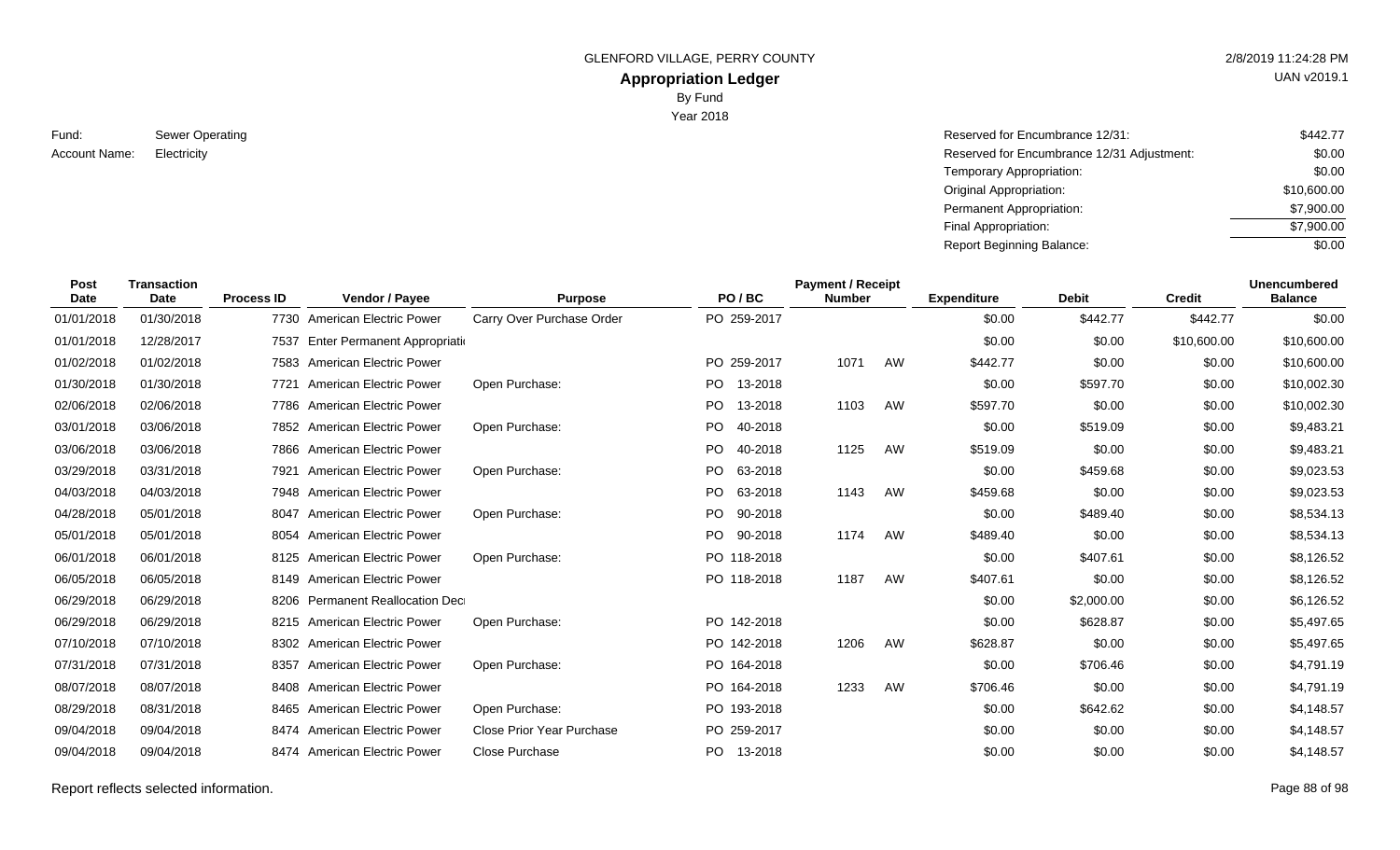Year 2018

| Post       | <b>Transaction</b> |                   |                                   |                                     |                | <b>Payment / Receipt</b> |    |                    |              |               | <b>Unencumbered</b> |
|------------|--------------------|-------------------|-----------------------------------|-------------------------------------|----------------|--------------------------|----|--------------------|--------------|---------------|---------------------|
| Date       | Date               | <b>Process ID</b> | Vendor / Payee                    | <b>Purpose</b>                      | PO/BC          | <b>Number</b>            |    | <b>Expenditure</b> | <b>Debit</b> | <b>Credit</b> | <b>Balance</b>      |
| 09/04/2018 | 09/04/2018         |                   | 8474 American Electric Power      | Close Purchase                      | PO 40-2018     |                          |    | \$0.00             | \$0.00       | \$0.00        | \$4,148.57          |
| 09/04/2018 | 09/04/2018         |                   | 8474 American Electric Power      | Close Purchase                      | PO.<br>63-2018 |                          |    | \$0.00             | \$0.00       | \$0.00        | \$4,148.57          |
| 09/04/2018 | 09/04/2018         | 8474              | <b>American Electric Power</b>    | Close Purchase                      | PO.<br>90-2018 |                          |    | \$0.00             | \$0.00       | \$0.00        | \$4,148.57          |
| 09/04/2018 | 09/04/2018         | 8474              | <b>American Electric Power</b>    | Close Purchase                      | PO 118-2018    |                          |    | \$0.00             | \$0.00       | \$0.00        | \$4,148.57          |
| 09/04/2018 | 09/04/2018         | 8474              | <b>American Electric Power</b>    | Close Purchase                      | PO 142-2018    |                          |    | \$0.00             | \$0.00       | \$0.00        | \$4,148.57          |
| 09/04/2018 | 09/04/2018         |                   | 8474 American Electric Power      | Close Purchase                      | PO 164-2018    |                          |    | \$0.00             | \$0.00       | \$0.00        | \$4,148.57          |
| 09/07/2018 | 09/07/2018         | 8496              | <b>American Electric Power</b>    |                                     | PO 193-2018    | 29-2018 CH               |    | \$642.62           | \$0.00       | \$0.00        | \$4,148.57          |
| 09/28/2018 | 10/02/2018         |                   | 8560 American Electric Power      | Open Purchase:                      | PO 217-2018    |                          |    | \$0.00             | \$569.73     | \$0.00        | \$3,578.84          |
| 10/02/2018 | 10/02/2018         |                   | 8572 American Electric Power      |                                     | PO 217-2018    | 55-2018 CH               |    | \$569.73           | \$0.00       | \$0.00        | \$3,578.84          |
| 10/02/2018 | 10/02/2018         |                   | 8573 American Electric Power      | Close Purchase                      | PO 193-2018    |                          |    | \$0.00             | \$0.00       | \$0.00        | \$3,578.84          |
| 10/26/2018 | 11/02/2018         | 8661              | <b>American Electric Power</b>    | Open Purchase:                      | PO 241-2018    |                          |    | \$0.00             | \$490.87     | \$0.00        | \$3,087.97          |
| 11/02/2018 | 11/02/2018         | 8651              | <b>Permanent Reallocation Dec</b> |                                     |                |                          |    | \$0.00             | \$400.00     | \$0.00        | \$2,687.97          |
| 11/02/2018 | 11/02/2018         | 8664              | <b>American Electric Power</b>    | <b>Close Purchase</b>               | PO 217-2018    |                          |    | \$0.00             | \$0.00       | \$0.00        | \$2,687.97          |
| 11/09/2018 | 11/09/2018         | 8684              | <b>American Electric Power</b>    |                                     | PO 241-2018    | 1266                     | AW | \$490.87           | \$0.00       | \$0.00        | \$2,687.97          |
| 11/20/2018 | 11/30/2018         | 8735              | <b>American Electric Power</b>    | Open Purchase:                      | PO 260-2018    |                          |    | \$0.00             | \$747.14     | \$0.00        | \$1,940.83          |
| 12/04/2018 | 12/04/2018         | 8765              | American Electric Power           |                                     | PO 260-2018    | 1281                     | AW | \$747.14           | \$0.00       | \$0.00        | \$1,940.83          |
| 12/04/2018 | 12/04/2018         | 8777              | American Electric Power           | Close Purchase                      | PO 241-2018    |                          |    | \$0.00             | \$0.00       | \$0.00        | \$1,940.83          |
| 12/04/2018 | 12/04/2018         | 8777              | American Electric Power           | Close Purchase                      | PO 260-2018    |                          |    | \$0.00             | \$0.00       | \$0.00        | \$1,940.83          |
| 12/04/2018 | 12/14/2018         | 8791              | <b>Permanent Reallocation Dec</b> |                                     |                |                          |    | \$0.00             | \$300.00     | \$0.00        | \$1,640.83          |
| 12/28/2018 | 12/28/2018         | 8837              | American Electric Power           | Open Purchase:                      | PO 286-2018    |                          |    | \$0.00             | \$750.00     | \$0.00        | \$890.83            |
| 12/31/2018 | 01/08/2019         | 8896              | <b>American Electric Power</b>    | Open Purchase:                      | PO 293-2018    |                          |    | \$0.00             | \$168.00     | \$0.00        | \$722.83            |
| 12/31/2018 | 01/25/2019         | 8988              | American Electric Power           | Adjust Purchase: Purchase order was | PO 293-2018    |                          |    | \$0.00             | \$0.00       | \$0.27        | \$723.10            |
|            |                    |                   |                                   |                                     |                | Account Total:           |    | \$6,701.94         | \$10,319.94  | \$11,043.04   |                     |

## **Balance**

\$11,043.04

\$10,319.94

\$6,701.94

Account YTD Total:

UAN v2019.1

Page 89 of 98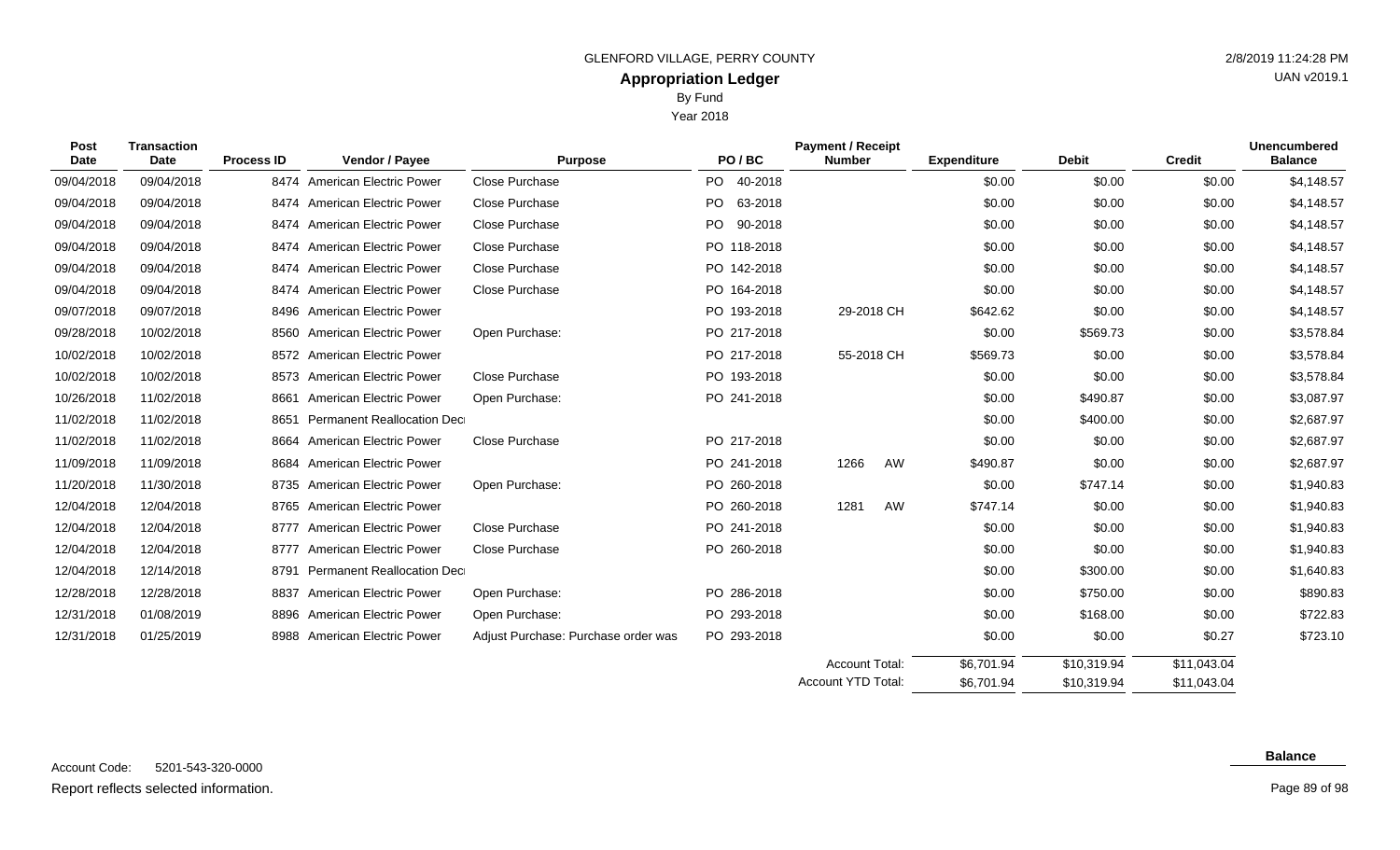GLENFORD VILLAGE, PERRY COUNTY 2/8/2019 11:24:28 PM

# **Appropriation Ledger**

By Fund

Year 2018

Sewer Operating **Reserved for Encumbrance 12/31:** Sewer Operating Reserved for Encumbrance 12/31: Fund: Account Name:

Communications, Printing and Advertising and Advertising and Advertising Reserved for Encumbrance 12/31 Adjustment: Temporary Appropriation: Original Appropriation: Permanent Appropriation: Final Appropriation: Report Beginning Balance: \$0.00 \$0.00 \$0.00 \$400.00 \$500.00 \$500.00  $\sqrt{$0.00}$ 

| Post<br><b>Date</b> | <b>Transaction</b><br>Date | <b>Process ID</b> | Vendor / Payee                     | <b>Purpose</b>        | PO/BC       | <b>Payment / Receipt</b><br><b>Number</b> |    | <b>Expenditure</b> | <b>Debit</b> | <b>Credit</b> | <b>Unencumbered</b><br><b>Balance</b> |
|---------------------|----------------------------|-------------------|------------------------------------|-----------------------|-------------|-------------------------------------------|----|--------------------|--------------|---------------|---------------------------------------|
| 01/01/2018          | 12/28/2017                 |                   | 7537 Enter Permanent Appropriation |                       |             |                                           |    | \$0.00             | \$0.00       | \$400.00      | \$400.00                              |
| 07/13/2018          | 07/24/2018                 |                   | 8335 AT & T                        | Open Purchase:        | PO 157-2018 |                                           |    | \$0.00             | \$43.00      | \$0.00        | \$357.00                              |
| 07/24/2018          | 07/24/2018                 |                   | 8340 AT & T                        |                       | PO 157-2018 | 1229                                      | AW | \$43.00            | \$0.00       | \$0.00        | \$357.00                              |
| 09/04/2018          | 09/04/2018                 |                   | 8474 AT & T                        | Close Purchase        | PO 157-2018 |                                           |    | \$0.00             | \$0.00       | \$0.00        | \$357.00                              |
| 09/04/2018          | 09/14/2018                 |                   | 8511 Permanent Reallocation Dec    |                       |             |                                           |    | \$0.00             | \$300.00     | \$0.00        | \$57.00                               |
| 10/13/2018          | 10/13/2018                 |                   | 8612 AT & T                        | Open Purchase:        | PO 235-2018 |                                           |    | \$0.00             | \$43.00      | \$0.00        | \$14.00                               |
| 10/19/2018          | 10/19/2018                 |                   | 8632 AT & T                        |                       | PO 235-2018 | 1261                                      | AW | \$43.00            | \$0.00       | \$0.00        | \$14.00                               |
| 10/26/2018          | 11/02/2018                 |                   | 8661 AT & T                        | Open Purchase:        | PO 243-2018 |                                           |    | \$0.00             | \$36.06      | \$0.00        | $-$22.06$                             |
| 11/02/2018          | 11/02/2018                 |                   | 8651 Permanent Reallocation Incre  |                       |             |                                           |    | \$0.00             | \$0.00       | \$400.00      | \$377.94                              |
| 11/02/2018          | 11/02/2018                 |                   | 8664 AT & T                        | Close Purchase        | PO 235-2018 |                                           |    | \$0.00             | \$0.00       | \$0.00        | \$377.94                              |
| 11/09/2018          | 11/09/2018                 |                   | 8684 AT & T                        |                       | PO 243-2018 | 1267                                      | AW | \$36.06            | \$0.00       | \$0.00        | \$377.94                              |
| 11/13/2018          | 11/16/2018                 |                   | 8692 AT & T                        | Open Purchase:        | PO 254-2018 |                                           |    | \$0.00             | \$196.94     | \$0.00        | \$181.00                              |
| 11/16/2018          | 11/16/2018                 |                   | 8695 AT & T                        |                       | PO 254-2018 | 1279                                      | AW | \$196.94           | \$0.00       | \$0.00        | \$181.00                              |
| 12/02/2018          | 12/04/2018                 |                   | 8748 AT & T                        | Open Purchase:        | PO 267-2018 |                                           |    | \$0.00             | \$41.06      | \$0.00        | \$139.94                              |
| 12/04/2018          | 12/04/2018                 |                   | 8765 AT & T                        |                       | PO 267-2018 | 1284                                      | AW | \$41.06            | \$0.00       | \$0.00        | \$139.94                              |
| 12/04/2018          | 12/04/2018                 |                   | 8777 AT & T                        | Close Purchase        | PO 243-2018 |                                           |    | \$0.00             | \$0.00       | \$0.00        | \$139.94                              |
| 12/04/2018          | 12/04/2018                 |                   | 8777 AT & T                        | <b>Close Purchase</b> | PO 254-2018 |                                           |    | \$0.00             | \$0.00       | \$0.00        | \$139.94                              |
| 12/04/2018          | 12/04/2018                 |                   | 8777 AT & T                        | Close Purchase        | PO 267-2018 |                                           |    | \$0.00             | \$0.00       | \$0.00        | \$139.94                              |
| 12/27/2018          | 12/28/2018                 |                   | 8828 AT & T                        | Open Purchase:        | PO 283-2018 |                                           |    | \$0.00             | \$36.06      | \$0.00        | \$103.88                              |
|                     |                            |                   |                                    |                       |             | <b>Account Total:</b>                     |    | \$360.06           | \$696.12     | \$800.00      |                                       |
|                     |                            |                   |                                    |                       |             | Account YTD Total:                        |    | \$360.06           | \$696.12     | \$800.00      |                                       |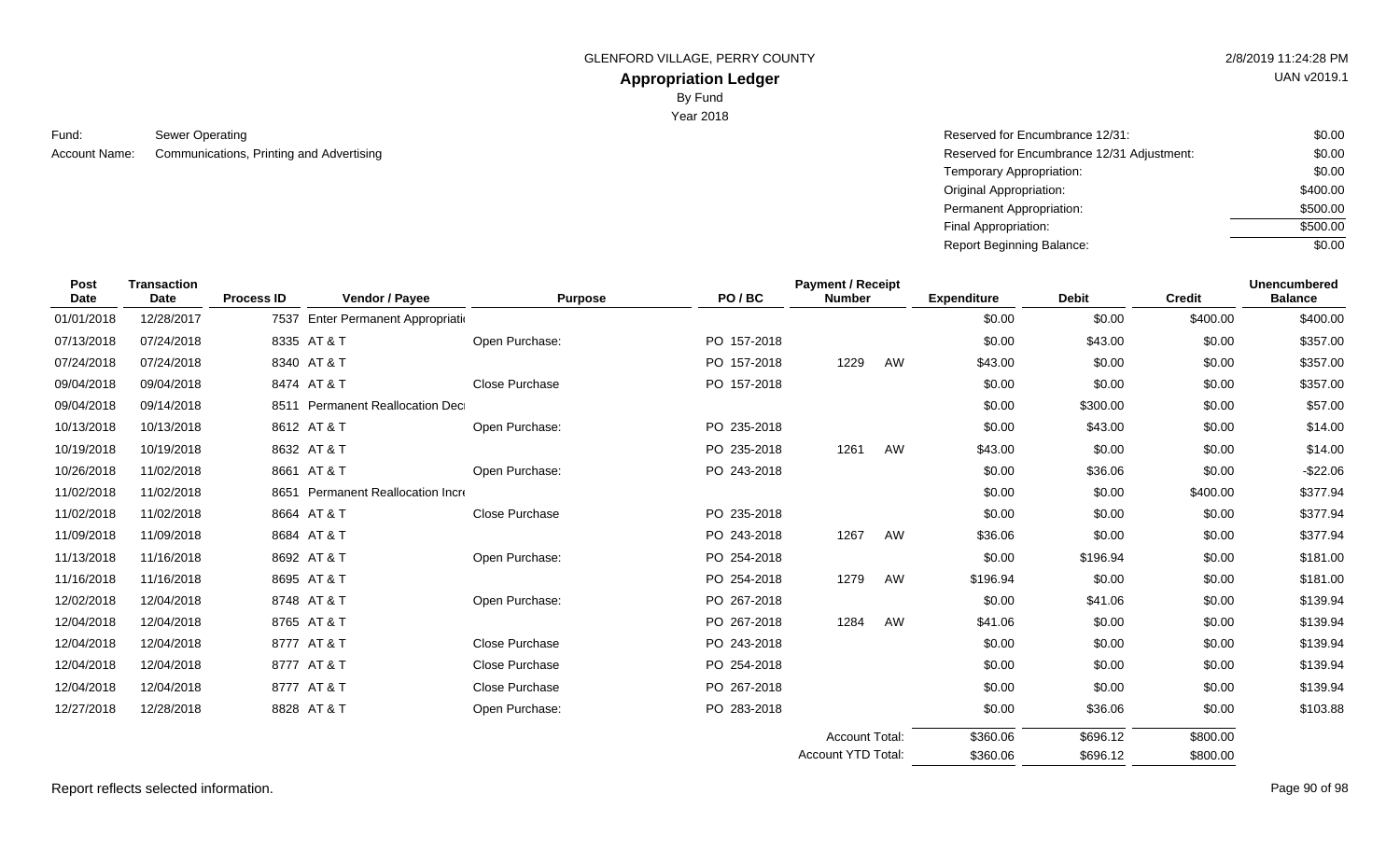**Balance**

### 5201-543-350-0000 Sewer Operating Account Name: Insurance and Bonding Services **Reserved for Encumbrance 12/31 Adjustment**: Account Code: Fund:

| \$0.00     |
|------------|
| \$0.00     |
| \$0.00     |
| \$1,000.00 |
| \$1,000.00 |
| \$1,000.00 |
| \$0.00     |
|            |

| <b>Post</b> | Transaction |                   | <b>Payment / Receipt</b>                           |                |  |            |                    |    |                    |              |            | <b>Unencumbered</b> |
|-------------|-------------|-------------------|----------------------------------------------------|----------------|--|------------|--------------------|----|--------------------|--------------|------------|---------------------|
| Date        | <b>Date</b> | <b>Process ID</b> | <b>Vendor / Payee</b>                              | <b>Purpose</b> |  | PO/BC      | <b>Number</b>      |    | <b>Expenditure</b> | <b>Debit</b> | Credit     | <b>Balance</b>      |
| 01/01/2018  | 12/28/2017  |                   | 7537 Enter Permanent Appropriation                 |                |  |            |                    |    | \$0.00             | \$0.00       | \$1,000.00 | \$1,000.00          |
| 03/24/2018  | 03/31/2018  |                   | 7921 Ohio Municipal Joint Self-Insi Open Purchase: |                |  | PO 60-2018 |                    |    | \$0.00             | \$1,000.00   | \$0.00     | \$0.00              |
| 04/03/2018  | 04/03/2018  |                   | 7948 Ohio Municipal Joint Self-Insi                |                |  | PO 60-2018 | 1151               | AW | \$1,000.00         | \$0.00       | \$0.00     | \$0.00              |
| 09/04/2018  | 09/04/2018  |                   | 8474 Ohio Municipal Joint Self-Insi Close Purchase |                |  | PO 60-2018 |                    |    | \$0.00             | \$0.00       | \$0.00     | \$0.00              |
|             |             |                   |                                                    |                |  |            | Account Total:     |    | \$1,000.00         | \$1,000.00   | \$1,000.00 |                     |
|             |             |                   |                                                    |                |  |            | Account YTD Total: |    | \$1,000.00         | \$1,000.00   | \$1,000.00 |                     |

| Account Code:        | 5201-543-400-0000             |
|----------------------|-------------------------------|
| Fund:                | Sewer Operating               |
| <b>Account Name:</b> | <b>Supplies and Materials</b> |

| 5201-543-400-0000             |                                            |            |
|-------------------------------|--------------------------------------------|------------|
| Sewer Operating               | Reserved for Encumbrance 12/31:            | \$0.00     |
| <b>Supplies and Materials</b> | Reserved for Encumbrance 12/31 Adjustment: | \$0.00     |
|                               | Temporary Appropriation:                   | \$0.00     |
|                               | Original Appropriation:                    | \$2,000.00 |
|                               | Permanent Appropriation:                   | \$4,000.00 |
|                               | Final Appropriation:                       | \$4,000.00 |

Report Beginning Balance:

\$0.00

**Balance**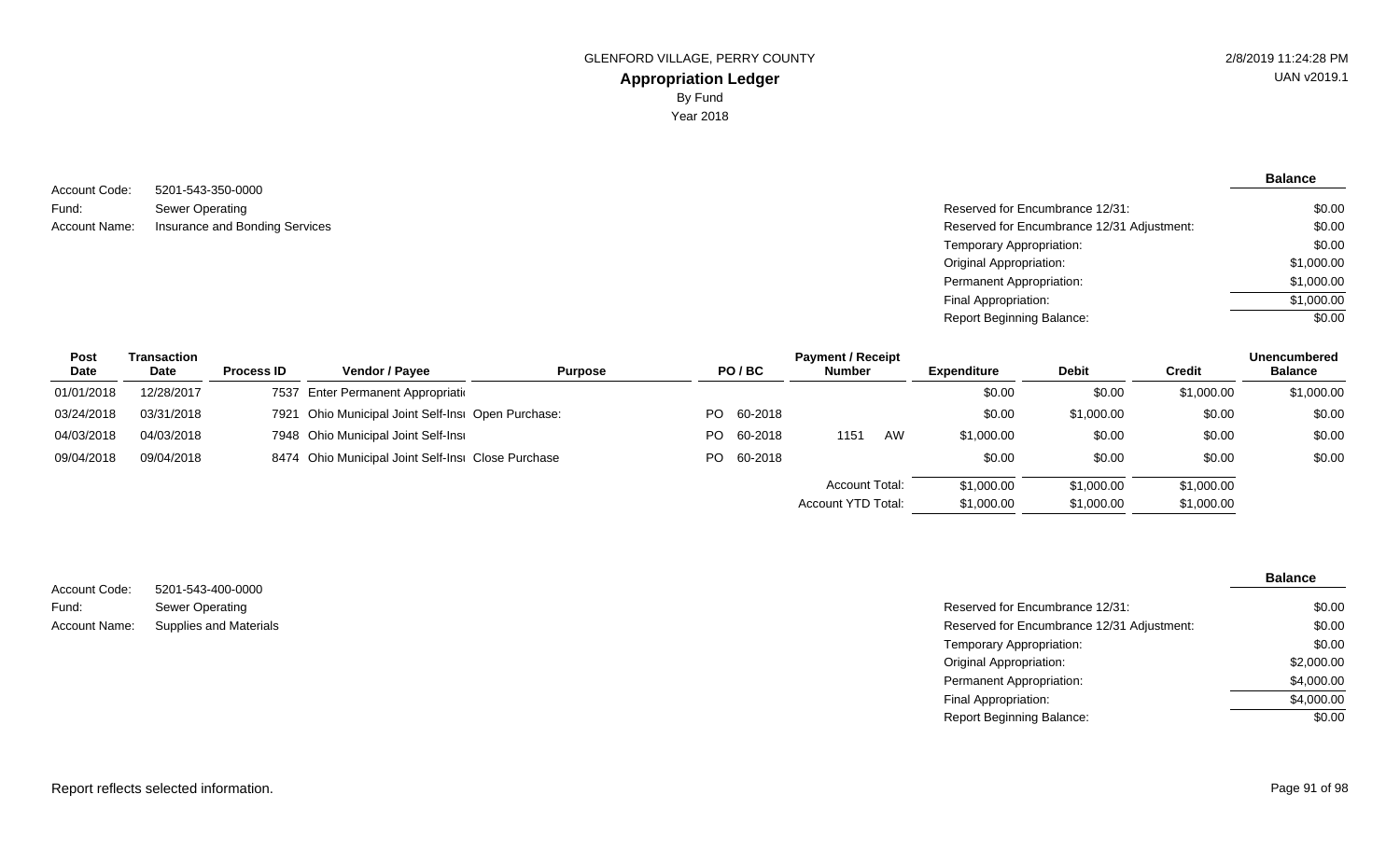By Fund

Year 2018

| Post<br>Date | <b>Transaction</b><br>Date | <b>Process ID</b> | Vendor / Payee                                  | <b>Purpose</b>                      | PO/BC       |         | <b>Payment / Receipt</b><br><b>Number</b> |    | <b>Expenditure</b> | <b>Debit</b> | <b>Credit</b> | <b>Unencumbered</b><br><b>Balance</b> |
|--------------|----------------------------|-------------------|-------------------------------------------------|-------------------------------------|-------------|---------|-------------------------------------------|----|--------------------|--------------|---------------|---------------------------------------|
| 01/01/2018   | 12/28/2017                 |                   | 7537 Enter Permanent Appropriation              |                                     |             |         |                                           |    | \$0.00             | \$0.00       | \$2,000.00    | \$2,000.00                            |
| 03/23/2018   | 03/31/2018                 | 7921              | Commodore Bank - Credit                         | Open Purchase:                      | PO.         | 58-2018 |                                           |    | \$0.00             | \$57.92      | \$0.00        | \$1,942.08                            |
| 03/23/2018   | 03/31/2018                 | 7921              | Commodore Bank - Credit                         | Open Purchase:                      | PO          | 59-2018 |                                           |    | \$0.00             | \$385.84     | \$0.00        | \$1,556.24                            |
| 03/29/2018   | 03/31/2018                 | 7921              | Tri-County Plumbing & Hardy Open Purchase:      |                                     | <b>PO</b>   | 64-2018 |                                           |    | \$0.00             | \$10.74      | \$0.00        | \$1,545.50                            |
| 04/03/2018   | 04/03/2018                 |                   | 7948 Tri-County Plumbing & Hardy                |                                     | PO.         | 64-2018 | 1155                                      | AW | \$10.74            | \$0.00       | \$0.00        | \$1,545.50                            |
| 04/04/2018   | 04/06/2018                 |                   | 7974 Underwood's Inc.                           | Open Purchase:                      | PO          | 75-2018 |                                           |    | \$0.00             | \$10.14      | \$0.00        | \$1,535.36                            |
| 04/11/2018   | 04/11/2018                 |                   | 7995 Commodore Bank - Credit                    |                                     | <b>PO</b>   | 58-2018 | 1165                                      | AW | \$57.92            | \$0.00       | \$0.00        | \$1,535.36                            |
| 04/11/2018   | 04/11/2018                 |                   | 7995 Commodore Bank - Credit                    |                                     | PO.         | 59-2018 | 1165                                      | AW | \$385.84           | \$0.00       | \$0.00        | \$1,535.36                            |
| 04/11/2018   | 04/11/2018                 |                   | 7995 Underwood's Inc.                           |                                     | PO.         | 75-2018 | 1167                                      | AW | \$10.14            | \$0.00       | \$0.00        | \$1,535.36                            |
| 05/18/2018   | 05/18/2018                 | 8077              | Commodore Bank - Credit                         | Open Purchase:                      | PO 106-2018 |         |                                           |    | \$0.00             | \$525.50     | \$0.00        | \$1,009.86                            |
| 05/29/2018   | 05/29/2018                 |                   | 8114 Earthtek Environmental, LLC Open Purchase: |                                     | PO 113-2018 |         |                                           |    | \$0.00             | \$600.00     | \$0.00        | \$409.86                              |
| 06/05/2018   | 06/05/2018                 | 8149              | <b>Earthtek Environmental, LLC</b>              |                                     | PO 113-2018 |         | 1191                                      | AW | \$600.00           | \$0.00       | \$0.00        | \$409.86                              |
| 06/19/2018   | 06/19/2018                 |                   | 8193 Commodore Bank - Credit                    |                                     | PO 106-2018 |         | 1201                                      | AW | \$525.50           | \$0.00       | \$0.00        | \$409.86                              |
| 06/21/2018   | 06/29/2018                 |                   | 8215 Earthtek Environmental, LLC Open Purchase: |                                     | PO 135-2018 |         |                                           |    | \$0.00             | \$1,786.00   | \$0.00        | $-$1,376.14$                          |
| 06/29/2018   | 06/29/2018                 | 8206              | Permanent Reallocation Incre                    |                                     |             |         |                                           |    | \$0.00             | \$0.00       | \$2,000.00    | \$623.86                              |
| 09/04/2018   | 09/04/2018                 |                   | 8474 Commodore Bank - Credit                    | Close Purchase                      | <b>PO</b>   | 58-2018 |                                           |    | \$0.00             | \$0.00       | \$0.00        | \$623.86                              |
| 09/04/2018   | 09/04/2018                 |                   | 8474 Commodore Bank - Credit                    | Close Purchase                      | PO.         | 59-2018 |                                           |    | \$0.00             | \$0.00       | \$0.00        | \$623.86                              |
| 09/04/2018   | 09/04/2018                 |                   | 8474 Tri-County Plumbing & Hardy Close Purchase |                                     | PO.         | 64-2018 |                                           |    | \$0.00             | \$0.00       | \$0.00        | \$623.86                              |
| 09/04/2018   | 09/04/2018                 |                   | 8474 Underwood's Inc.                           | Close Purchase                      | PO.         | 75-2018 |                                           |    | \$0.00             | \$0.00       | \$0.00        | \$623.86                              |
| 09/04/2018   | 09/04/2018                 |                   | 8474 Commodore Bank - Credit                    | Close Purchase                      | PO 106-2018 |         |                                           |    | \$0.00             | \$0.00       | \$0.00        | \$623.86                              |
| 09/04/2018   | 09/04/2018                 | 8474              | Earthtek Environmental, LLC Close Purchase      |                                     | PO 113-2018 |         |                                           |    | \$0.00             | \$0.00       | \$0.00        | \$623.86                              |
| 10/26/2018   | 11/02/2018                 | 8661              | Earthtek Environmental, LLC Open Purchase:      |                                     | PO 242-2018 |         |                                           |    | \$0.00             | \$290.00     | \$0.00        | \$333.86                              |
| 11/02/2018   | 11/02/2018                 |                   | 8662 Earthtek Environmental, LLC Close Purchase |                                     | PO 135-2018 |         |                                           |    | \$0.00             | \$0.00       | \$1,786.00    | \$2,119.86                            |
| 11/09/2018   | 11/09/2018                 | 8684              | <b>Earthtek Environmental, LLC</b>              |                                     | PO 242-2018 |         | 1272                                      | AW | \$290.00           | \$0.00       | \$0.00        | \$2,119.86                            |
| 12/04/2018   | 12/04/2018                 | 8777              | Earthtek Environmental, LLC Close Purchase      |                                     | PO 242-2018 |         |                                           |    | \$0.00             | \$0.00       | \$0.00        | \$2,119.86                            |
| 12/14/2018   | 12/14/2018                 | 8794              | Staples Credit Plan                             | Open Purchase:                      | PO 280-2018 |         |                                           |    | \$0.00             | \$327.62     | \$0.00        | \$1,792.24                            |
| 12/31/2018   | 01/25/2019                 |                   | 8986 Staples Credit Plan                        | Adjust Purchase: Purchase order was | PO 280-2018 |         |                                           |    | \$0.00             | \$0.00       | \$163.66      | \$1,955.90                            |

Report reflects selected information. Page 92 of 98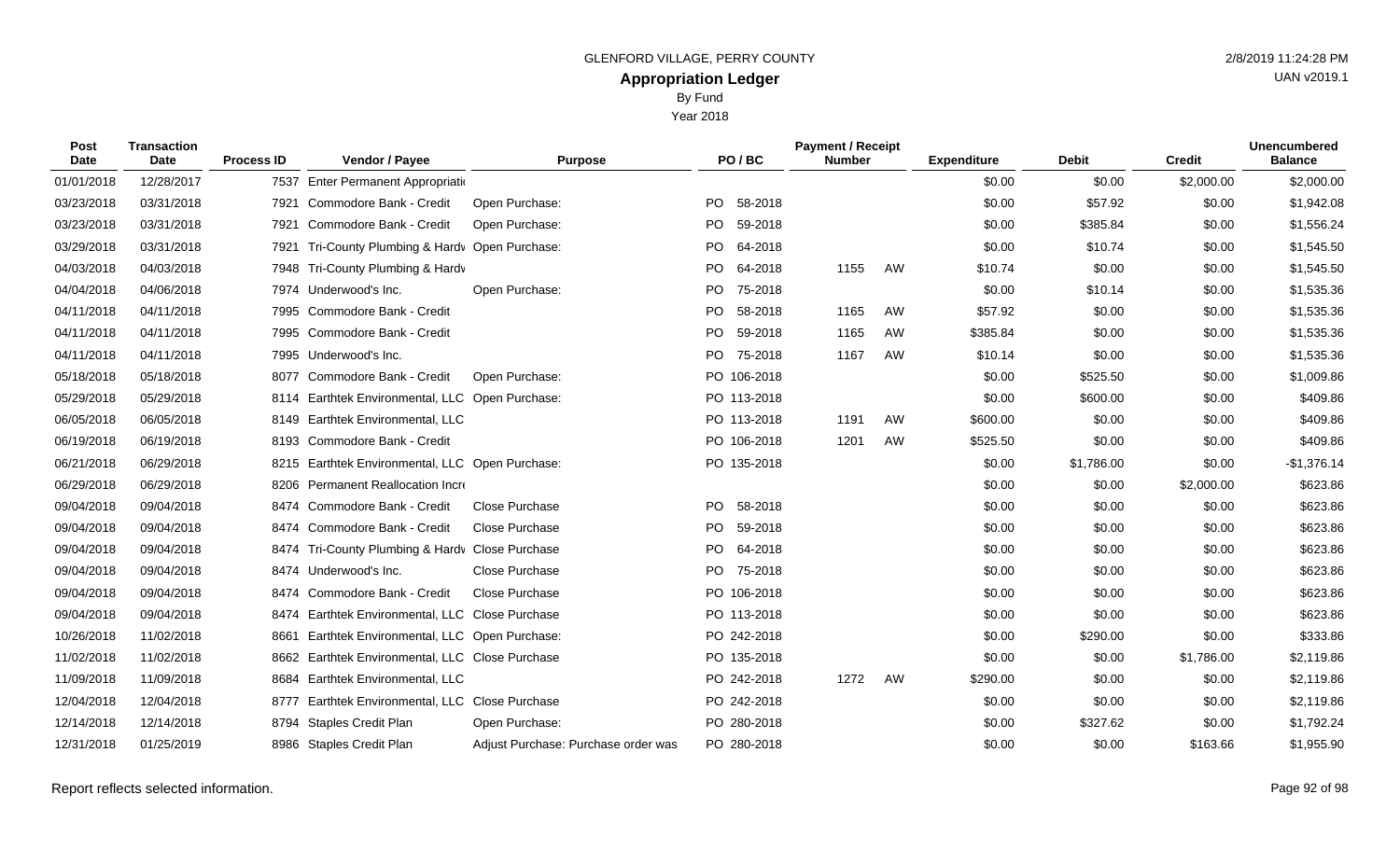UAN v2019.1

# By Fund

Year 2018

| Post<br><b>Date</b> | Transaction<br><b>Date</b> | <b>Process ID</b> | <b>Vendor / Payee</b> | <b>Purpose</b> | PO/BC | <b>Payment / Receipt</b><br><b>Number</b> | <b>Expenditure</b>       | <b>Debit</b>             | <b>Credit</b>            | <b>Unencumbered</b><br><b>Balance</b> |
|---------------------|----------------------------|-------------------|-----------------------|----------------|-------|-------------------------------------------|--------------------------|--------------------------|--------------------------|---------------------------------------|
|                     |                            |                   |                       |                |       | Account Total:<br>Account YTD Total:      | \$1,880.14<br>\$1,880.14 | \$3,993.76<br>\$3,993.76 | \$5,949.66<br>\$5,949.66 |                                       |

5201-549-300-0000 Sewer Operating Account Code: Fund:

### **Balance**

| Fund:         | Sewer Operating             | Reserved for Encumbrance 12/31:            | \$44.29    |
|---------------|-----------------------------|--------------------------------------------|------------|
| Account Name: | <b>Contractual Services</b> | Reserved for Encumbrance 12/31 Adjustment: | \$0.00     |
|               |                             | Temporary Appropriation:                   | \$0.00     |
|               |                             | <b>Original Appropriation:</b>             | \$2,500.00 |
|               |                             | Permanent Appropriation:                   | \$2,804.00 |
|               |                             | Final Appropriation:                       | \$2,804.00 |
|               |                             | <b>Report Beginning Balance:</b>           | \$0.00     |

| Post<br><b>Date</b> | <b>Transaction</b><br>Date | <b>Process ID</b> | <b>Vendor / Payee</b>                                     | <b>Purpose</b> |     | PO/BC       |               | <b>Payment / Receipt</b> | <b>Expenditure</b> | <b>Debit</b> | <b>Credit</b> | <b>Unencumbered</b><br><b>Balance</b> |
|---------------------|----------------------------|-------------------|-----------------------------------------------------------|----------------|-----|-------------|---------------|--------------------------|--------------------|--------------|---------------|---------------------------------------|
|                     |                            |                   |                                                           |                |     |             | <b>Number</b> |                          |                    |              |               |                                       |
| 01/01/2018          | 01/30/2018                 |                   | 7730 MASI Environmental Service Carry Over Purchase Order |                |     | PO 256-2017 |               |                          | \$0.00             | \$44.29      | \$44.29       | \$0.00                                |
| 01/01/2018          | 12/28/2017                 | 7537              | Enter Permanent Appropriation                             |                |     |             |               |                          | \$0.00             | \$0.00       | \$2,500.00    | \$2,500.00                            |
| 01/02/2018          | 01/02/2018                 |                   | 7573 OmniSite                                             | Open Purchase: | PO. | $1 - 2018$  |               |                          | \$0.00             | \$144.00     | \$0.00        | \$2,356.00                            |
| 01/02/2018          | 01/02/2018                 | 7573              | Treasurer Of State                                        | Open Purchase: | PO. | 2-2018      |               |                          | \$0.00             | \$200.00     | \$0.00        | \$2,156.00                            |
| 01/02/2018          | 01/02/2018                 |                   | 7583 MASI Environmental Service                           |                |     | PO 256-2017 | 1075          | AW                       | \$44.29            | \$0.00       | \$0.00        | \$2,156.00                            |
| 01/02/2018          | 01/02/2018                 |                   | 7583 Treasurer Of State                                   |                | PO. | 2-2018      | 1077          | AW                       | \$200.00           | \$0.00       | \$0.00        | \$2,156.00                            |
| 01/02/2018          | 01/02/2018                 |                   | 7583 OmniSite                                             |                | PO. | 1-2018      | 1078          | AW                       | \$144.00           | \$0.00       | \$0.00        | \$2,156.00                            |
| 01/16/2018          | 01/16/2018                 |                   | 7606 MASI Environmental Service: Open Purchase:           |                | PO. | 9-2018      |               |                          | \$0.00             | \$88.58      | \$0.00        | \$2,067.42                            |
| 02/06/2018          | 02/06/2018                 |                   | 7772 MASI Environmental Service: Open Purchase:           |                | PO. | 22-2018     |               |                          | \$0.00             | \$44.29      | \$0.00        | \$2,023.13                            |
| 02/06/2018          | 02/06/2018                 |                   | 7786 MASI Environmental Service                           |                | PO. | 9-2018      | 1109          | AW                       | \$88.58            | \$0.00       | \$0.00        | \$2,023.13                            |
| 02/06/2018          | 02/06/2018                 |                   | 7786 MASI Environmental Service                           |                | PO. | 22-2018     | 1109          | AW                       | \$44.29            | \$0.00       | \$0.00        | \$2,023.13                            |
| 02/28/2018          | 03/06/2018                 |                   | 7852 MASI Environmental Service: Open Purchase:           |                | PO. | 34-2018     |               |                          | \$0.00             | \$44.39      | \$0.00        | \$1,978.74                            |
| 03/05/2018          | 03/06/2018                 |                   | 7852 MASI Environmental Service: Open Purchase:           |                | PO. | 43-2018     |               |                          | \$0.00             | \$44.29      | \$0.00        | \$1,934.45                            |

Report reflects selected information. Page 93 of 98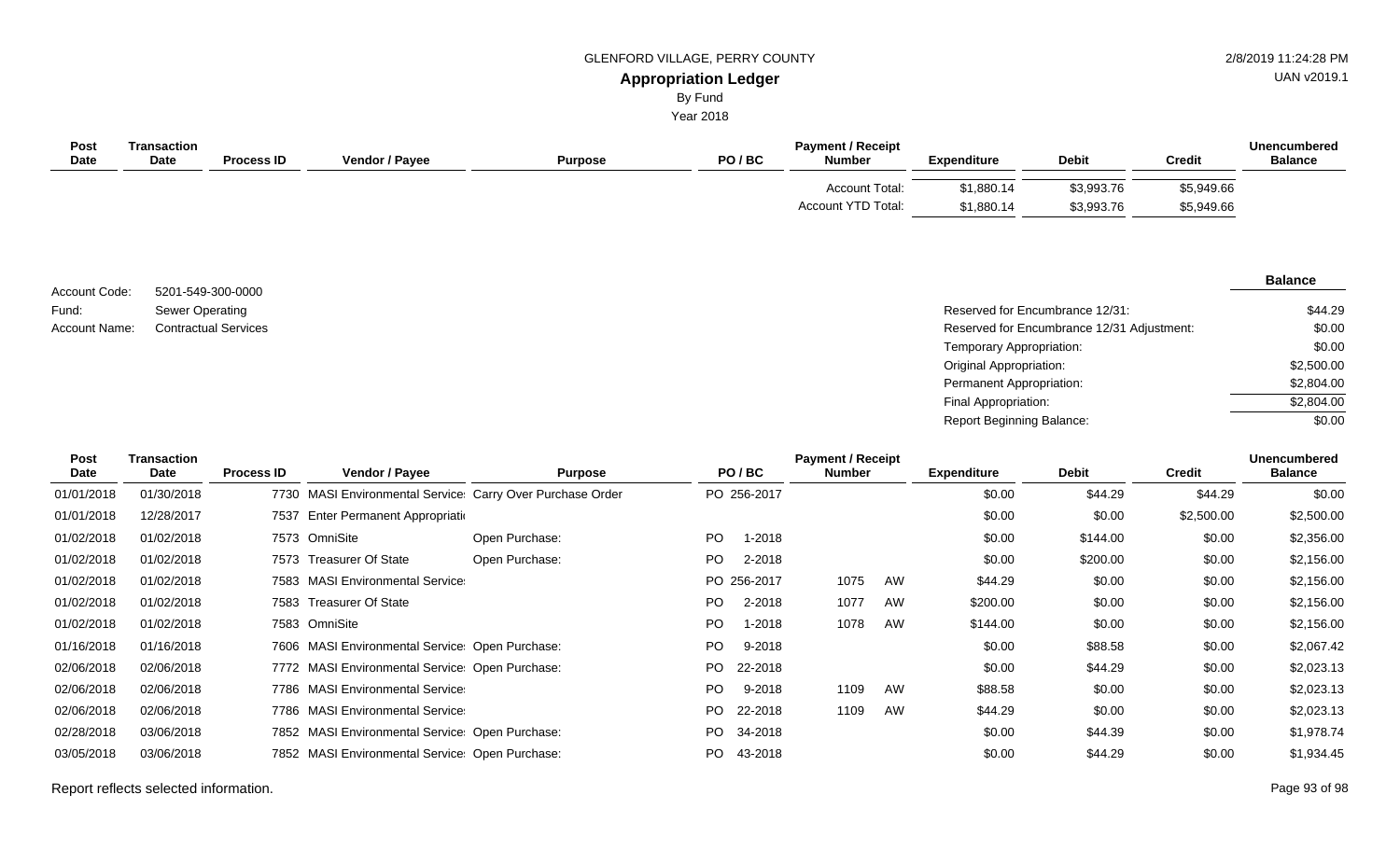Year 2018

| Post<br>Date | Transaction<br>Date                   | <b>Process ID</b> | Vendor / Payee                                            | <b>Purpose</b> |      | PO/BC       | <b>Payment / Receipt</b><br><b>Number</b> |    | <b>Expenditure</b> | <b>Debit</b> | <b>Credit</b> | Unencumbered<br><b>Balance</b> |
|--------------|---------------------------------------|-------------------|-----------------------------------------------------------|----------------|------|-------------|-------------------------------------------|----|--------------------|--------------|---------------|--------------------------------|
| 03/06/2018   | 03/06/2018                            |                   | 7866 MASI Environmental Service                           |                |      | PO 34-2018  | 1131                                      | AW | \$44.39            | \$0.00       | \$0.00        | \$1,934.45                     |
| 03/06/2018   | 03/06/2018                            |                   | 7866 MASI Environmental Service                           |                | PO   | 43-2018     | 1131                                      | AW | \$44.29            | \$0.00       | \$0.00        | \$1,934.45                     |
| 04/19/2018   | 04/27/2018                            |                   | 8011 MASI Environmental Service: Open Purchase:           |                | PO.  | 83-2018     |                                           |    | \$0.00             | \$74.95      | \$0.00        | \$1,859.50                     |
| 04/26/2018   | 04/27/2018                            |                   | 8011 MASI Environmental Service: Open Purchase:           |                | PO l | 85-2018     |                                           |    | \$0.00             | \$44.29      | \$0.00        | \$1,815.21                     |
| 05/01/2018   | 05/01/2018                            |                   | 8054 MASI Environmental Service                           |                |      | PO 83-2018  | 1178                                      | AW | \$74.95            | \$0.00       | \$0.00        | \$1,815.21                     |
| 05/01/2018   | 05/01/2018                            |                   | 8054 MASI Environmental Service                           |                | PO   | 85-2018     | 1178                                      | AW | \$44.29            | \$0.00       | \$0.00        | \$1,815.21                     |
| 05/29/2018   | 05/29/2018                            |                   | 8107 MASI Environmental Service Open Purchase:            |                |      | PO 109-2018 |                                           |    | \$0.00             | \$44.29      | \$0.00        | \$1,770.92                     |
| 06/01/2018   | 06/01/2018                            |                   | 8125 B & B Plumbing                                       | Open Purchase: |      | PO 117-2018 |                                           |    | \$0.00             | \$1,200.00   | \$0.00        | \$570.92                       |
| 06/05/2018   | 06/05/2018                            |                   | 8149 B & B Plumbing                                       |                |      | PO 117-2018 | 1189                                      | AW | \$1,200.00         | \$0.00       | \$0.00        | \$570.92                       |
| 06/05/2018   | 06/05/2018                            |                   | 8149 MASI Environmental Service                           |                |      | PO 109-2018 | 1195                                      | AW | \$44.29            | \$0.00       | \$0.00        | \$570.92                       |
| 06/21/2018   | 06/29/2018                            |                   | 8215 MASI Environmental Service: Open Purchase:           |                |      | PO 134-2018 |                                           |    | \$0.00             | \$44.29      | \$0.00        | \$526.63                       |
| 06/26/2018   | 06/29/2018                            |                   | 8215 MASI Environmental Service: Open Purchase:           |                |      | PO 138-2018 |                                           |    | \$0.00             | \$44.29      | \$0.00        | \$482.34                       |
| 07/06/2018   | 07/10/2018                            |                   | 8286 MASI Environmental Service: Open Purchase:           |                |      | PO 146-2018 |                                           |    | \$0.00             | \$44.29      | \$0.00        | \$438.05                       |
| 07/10/2018   | 07/10/2018                            |                   | 8302 MASI Environmental Service                           |                |      | PO 134-2018 | 1213                                      | AW | \$44.29            | \$0.00       | \$0.00        | \$438.05                       |
| 07/10/2018   | 07/10/2018                            |                   | 8302 MASI Environmental Service                           |                |      | PO 138-2018 | 1213                                      | AW | \$44.29            | \$0.00       | \$0.00        | \$438.05                       |
| 07/10/2018   | 07/10/2018                            |                   | 8302 MASI Environmental Service                           |                |      | PO 146-2018 | 1213                                      | AW | \$44.29            | \$0.00       | \$0.00        | \$438.05                       |
| 08/15/2018   | 08/21/2018                            |                   | 8429 MASI Environmental Service: Open Purchase:           |                |      | PO 184-2018 |                                           |    | \$0.00             | \$128.97     | \$0.00        | \$309.08                       |
| 09/04/2018   | 09/04/2018                            |                   | 8474 MASI Environmental Service Close Purchase            |                |      | PO 43-2018  |                                           |    | \$0.00             | \$0.00       | \$0.00        | \$309.08                       |
| 09/04/2018   | 09/04/2018                            |                   | 8474 MASI Environmental Service Close Purchase            |                |      | PO 83-2018  |                                           |    | \$0.00             | \$0.00       | \$0.00        | \$309.08                       |
| 09/04/2018   | 09/04/2018                            |                   | 8474 MASI Environmental Service Close Purchase            |                |      | PO 85-2018  |                                           |    | \$0.00             | \$0.00       | \$0.00        | \$309.08                       |
| 09/04/2018   | 09/04/2018                            |                   | 8474 MASI Environmental Service Close Purchase            |                |      | PO 109-2018 |                                           |    | \$0.00             | \$0.00       | \$0.00        | \$309.08                       |
| 09/04/2018   | 09/04/2018                            |                   | 8474 B & B Plumbing                                       | Close Purchase |      | PO 117-2018 |                                           |    | \$0.00             | \$0.00       | \$0.00        | \$309.08                       |
| 09/04/2018   | 09/04/2018                            |                   | 8474 MASI Environmental Service Close Purchase            |                |      | PO 134-2018 |                                           |    | \$0.00             | \$0.00       | \$0.00        | \$309.08                       |
| 09/04/2018   | 09/04/2018                            |                   | 8474 MASI Environmental Service Close Prior Year Purchase |                |      | PO 256-2017 |                                           |    | \$0.00             | \$0.00       | \$0.00        | \$309.08                       |
| 09/04/2018   | 09/04/2018                            |                   | 8474 OmniSite                                             | Close Purchase | PO   | 1-2018      |                                           |    | \$0.00             | \$0.00       | \$0.00        | \$309.08                       |
| 09/04/2018   | 09/04/2018                            |                   | 8474 Treasurer Of State                                   | Close Purchase | PO.  | 2-2018      |                                           |    | \$0.00             | \$0.00       | \$0.00        | \$309.08                       |
| 09/04/2018   | 09/04/2018                            |                   | 8474 MASI Environmental Service Close Purchase            |                | PO.  | 9-2018      |                                           |    | \$0.00             | \$0.00       | \$0.00        | \$309.08                       |
| 09/04/2018   | 09/04/2018                            |                   | 8474 MASI Environmental Service Close Purchase            |                |      | PO 22-2018  |                                           |    | \$0.00             | \$0.00       | \$0.00        | \$309.08                       |
|              | Report reflects selected information. |                   |                                                           |                |      |             |                                           |    |                    |              |               | Page 94 of 98                  |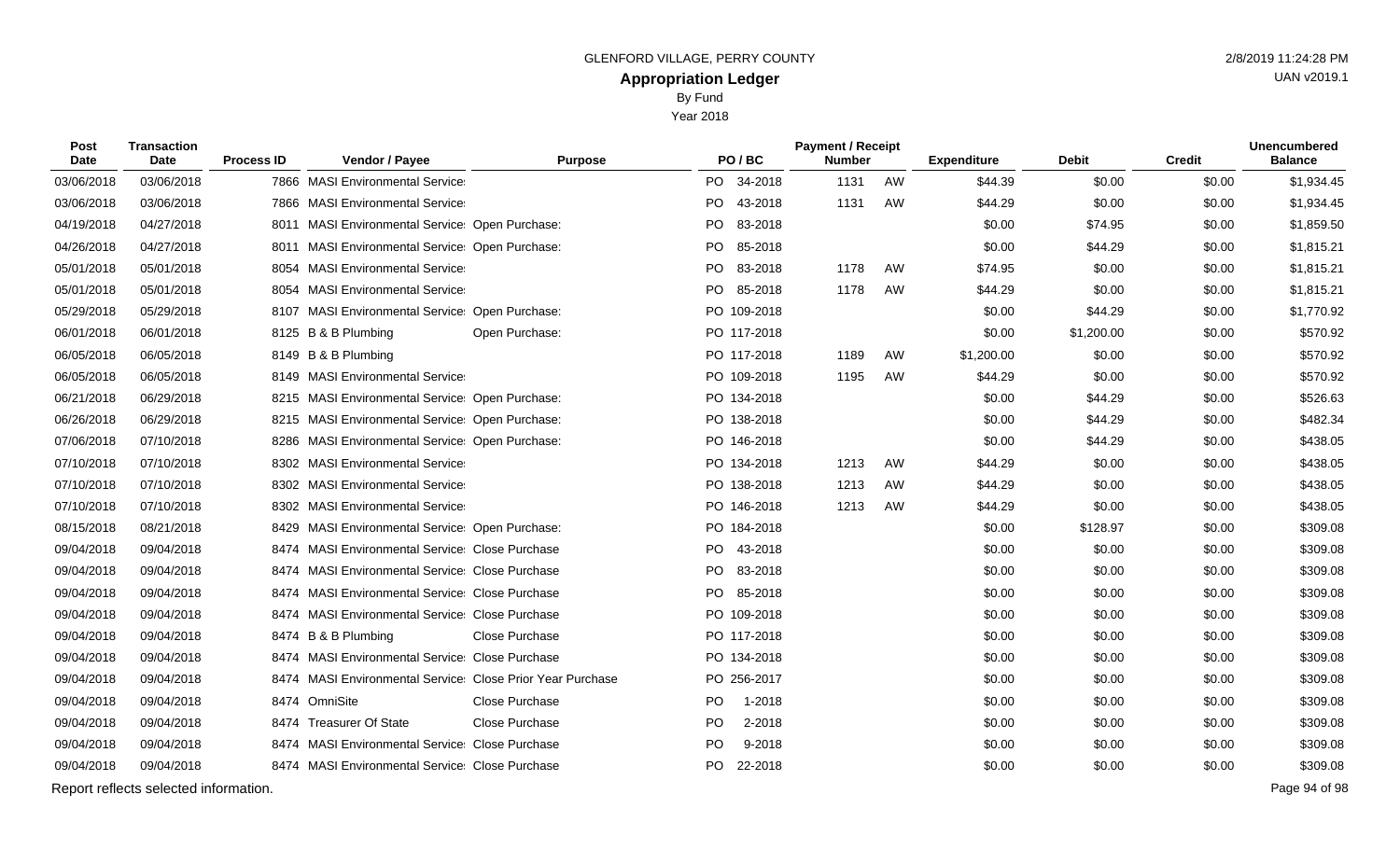Year 2018

| Post<br><b>Date</b> | <b>Transaction</b><br>Date | <b>Process ID</b> | Vendor / Payee                                   | <b>Purpose</b> | PO/BC           | <b>Payment / Receipt</b><br><b>Number</b> |    | <b>Expenditure</b> | <b>Debit</b> | <b>Credit</b> | <b>Unencumbered</b><br><b>Balance</b> |
|---------------------|----------------------------|-------------------|--------------------------------------------------|----------------|-----------------|-------------------------------------------|----|--------------------|--------------|---------------|---------------------------------------|
| 09/04/2018          | 09/04/2018                 |                   | 8474 MASI Environmental Service Close Purchase   |                | PO -<br>34-2018 |                                           |    | \$0.00             | \$0.00       | \$0.00        | \$309.08                              |
| 09/04/2018          | 09/04/2018                 |                   | 8474 MASI Environmental Service Close Purchase   |                | PO 138-2018     |                                           |    | \$0.00             | \$0.00       | \$0.00        | \$309.08                              |
| 09/04/2018          | 09/04/2018                 |                   | 8474 MASI Environmental Service Close Purchase   |                | PO 146-2018     |                                           |    | \$0.00             | \$0.00       | \$0.00        | \$309.08                              |
| 09/07/2018          | 09/07/2018                 |                   | 8496 MASI Environmental Service                  |                | PO 184-2018     | 37-2018 CH                                |    | \$128.97           | \$0.00       | \$0.00        | \$309.08                              |
| 09/13/2018          | 09/14/2018                 |                   | 8516 MASI Environmental Service: Open Purchase:  |                | PO 211-2018     |                                           |    | \$0.00             | \$45.29      | \$0.00        | \$263.79                              |
| 10/02/2018          | 10/02/2018                 |                   | 8572 MASI Environmental Service                  |                | PO 211-2018     | 47-2018 CH                                |    | \$45.29            | \$0.00       | \$0.00        | \$263.79                              |
| 10/02/2018          | 10/02/2018                 |                   | 8573 MASI Environmental Service Close Purchase   |                | PO 184-2018     |                                           |    | \$0.00             | \$0.00       | \$0.00        | \$263.79                              |
| 10/18/2018          | 10/19/2018                 |                   | 8625 MASI Environmental Service Open Purchase:   |                | PO 239-2018     |                                           |    | \$0.00             | \$45.29      | \$0.00        | \$218.50                              |
| 11/02/2018          | 11/02/2018                 | 8664              | <b>MASI Environmental Service Close Purchase</b> |                | PO 211-2018     |                                           |    | \$0.00             | \$0.00       | \$0.00        | \$218.50                              |
| 11/03/2018          | 11/09/2018                 | 8671              | MASI Environmental Service: Open Purchase:       |                | PO 250-2018     |                                           |    | \$0.00             | \$82.83      | \$0.00        | \$135.67                              |
| 11/09/2018          | 11/09/2018                 | 8684              | <b>MASI Environmental Service</b>                |                | PO 239-2018     | 1274                                      | AW | \$45.29            | \$0.00       | \$0.00        | \$135.67                              |
| 11/09/2018          | 11/09/2018                 | 8684              | <b>MASI Environmental Service</b>                |                | PO 250-2018     | 1274                                      | AW | \$82.83            | \$0.00       | \$0.00        | \$135.67                              |
| 12/04/2018          | 12/04/2018                 | 8777              | <b>MASI Environmental Service Close Purchase</b> |                | PO 239-2018     |                                           |    | \$0.00             | \$0.00       | \$0.00        | \$135.67                              |
| 12/04/2018          | 12/04/2018                 | 8777              | <b>MASI Environmental Service Close Purchase</b> |                | PO 250-2018     |                                           |    | \$0.00             | \$0.00       | \$0.00        | \$135.67                              |
| 12/31/2018          | 01/05/2019                 |                   | 8849 Permanent Reallocation Incre                |                |                 |                                           |    | \$0.00             | \$0.00       | \$304.00      | \$439.67                              |
| 12/31/2018          | 01/05/2019                 |                   | 8852 MASI Environmental Service: Open Purchase:  |                | PO 291-2018     |                                           |    | \$0.00             | \$438.89     | \$0.00        | \$0.78                                |
|                     |                            |                   |                                                  |                |                 | <b>Account Total:</b>                     |    | \$2,408.62         | \$2,847.51   | \$2,848.29    |                                       |
|                     |                            |                   |                                                  |                |                 | Account YTD Total:                        |    | \$2,408.62         | \$2,847.51   | \$2,848.29    |                                       |

| Account Code: | 5201-549-400-0000      |
|---------------|------------------------|
| Fund:         | Sewer Operating        |
| Account Name: | Supplies and Materials |

|                               |                                            | <b>Balance</b> |
|-------------------------------|--------------------------------------------|----------------|
| 5201-549-400-0000             |                                            |                |
| Sewer Operating               | Reserved for Encumbrance 12/31:            | \$214.90       |
| <b>Supplies and Materials</b> | Reserved for Encumbrance 12/31 Adjustment: | \$0.00         |
|                               | Temporary Appropriation:                   | \$0.00         |
|                               | Original Appropriation:                    | \$300.00       |
|                               | Permanent Appropriation:                   | \$196.00       |
|                               | Final Appropriation:                       | \$196.00       |
|                               | <b>Report Beginning Balance:</b>           | \$0.00         |
|                               |                                            |                |

UAN v2019.1

Report reflects selected information. Page 95 of 98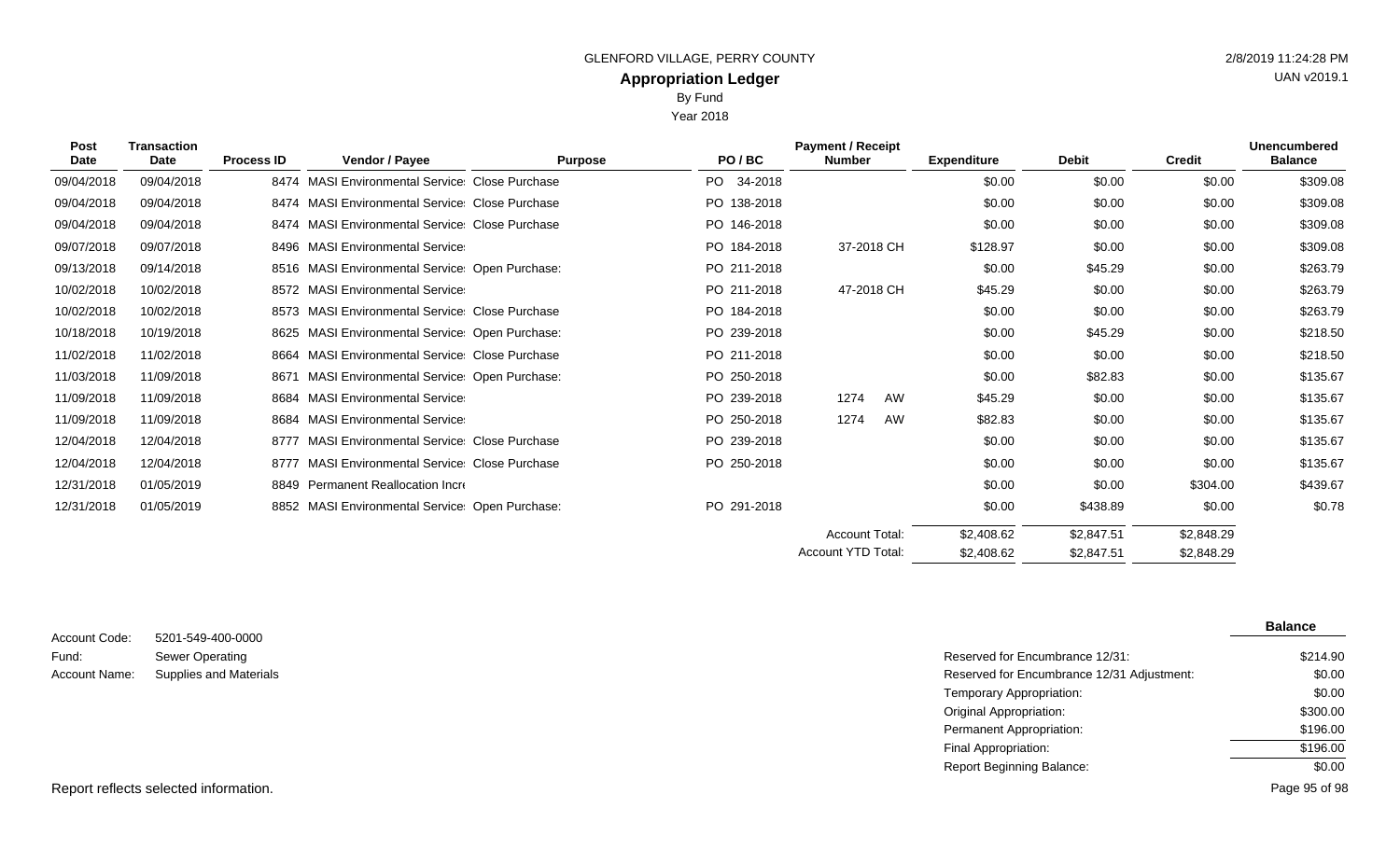Year 2018

| <b>Post</b> | <b>Transaction</b> | <b>Payment / Receipt</b> |                                    |                                  |                 |                           |    |                    |              |               | <b>Unencumbered</b> |
|-------------|--------------------|--------------------------|------------------------------------|----------------------------------|-----------------|---------------------------|----|--------------------|--------------|---------------|---------------------|
| Date        | Date               | <b>Process ID</b>        | Vendor / Payee                     | <b>Purpose</b>                   | PO/BC           | <b>Number</b>             |    | <b>Expenditure</b> | <b>Debit</b> | <b>Credit</b> | <b>Balance</b>      |
| 01/01/2018  | 01/30/2018         |                          | 7730 Niagara Scientific Products   | Carry Over Purchase Order        | PO 254-2017     |                           |    | \$0.00             | \$214.90     | \$214.90      | \$0.00              |
| 01/01/2018  | 12/28/2017         |                          | 7537 Enter Permanent Appropriation |                                  |                 |                           |    | \$0.00             | \$0.00       | \$300.00      | \$300.00            |
| 02/06/2018  | 02/06/2018         |                          | 7781 Niagara Scientific Products   | Open Purchase:                   | PO -<br>25-2018 |                           |    | \$0.00             | \$38.03      | \$0.00        | \$261.97            |
| 02/06/2018  | 02/06/2018         |                          | 7786 Niagara Scientific Products   |                                  | PO 254-2017     | 1110                      | AW | \$214.90           | \$0.00       | \$0.00        | \$261.97            |
| 02/06/2018  | 02/06/2018         |                          | 7786 Niagara Scientific Products   |                                  | PO 25-2018      | 1110                      | AW | \$38.03            | \$0.00       | \$0.00        | \$261.97            |
| 09/04/2018  | 09/04/2018         |                          | 8474 Niagara Scientific Products   | <b>Close Prior Year Purchase</b> | PO 254-2017     |                           |    | \$0.00             | \$0.00       | \$0.00        | \$261.97            |
| 09/04/2018  | 09/04/2018         |                          | 8474 Niagara Scientific Products   | Close Purchase                   | PO 25-2018      |                           |    | \$0.00             | \$0.00       | \$0.00        | \$261.97            |
| 12/31/2018  | 01/05/2019         |                          | 8849 Permanent Reallocation Dec    |                                  |                 |                           |    | \$0.00             | \$104.00     | \$0.00        | \$157.97            |
|             |                    |                          |                                    |                                  |                 | <b>Account Total:</b>     |    | \$252.93           | \$356.93     | \$514.90      |                     |
|             |                    |                          |                                    |                                  |                 | <b>Account YTD Total:</b> |    | \$252.93           | \$356.93     | \$514.90      |                     |

| Account Code: | 5201-549-430-0000       |
|---------------|-------------------------|
| Fund:         | <b>Sewer Operating</b>  |
| Account Name: | Repairs and Maintenance |

## **Balance**

| Sewer Operating         | Reserved for Encumbrance 12/31:            | \$0.00   |
|-------------------------|--------------------------------------------|----------|
| Repairs and Maintenance | Reserved for Encumbrance 12/31 Adjustment: | \$0.00   |
|                         | Temporary Appropriation:                   | \$0.00   |
|                         | Original Appropriation:                    | \$200.00 |
|                         | Permanent Appropriation:                   | \$0.00   |
|                         | Final Appropriation:                       | \$0.00   |
|                         | <b>Report Beginning Balance:</b>           | \$0.00   |
|                         |                                            |          |

| Post       | Transaction |                   |                                    |                | <b>Unencumbered</b> |                       |                    |              |               |                |
|------------|-------------|-------------------|------------------------------------|----------------|---------------------|-----------------------|--------------------|--------------|---------------|----------------|
| Date       | Date        | <b>Process ID</b> | <b>Vendor / Payee</b>              | <b>Purpose</b> | PO/BC               | <b>Number</b>         | <b>Expenditure</b> | <b>Debit</b> | <b>Credit</b> | <b>Balance</b> |
| 01/01/2018 | 12/28/2017  |                   | 7537 Enter Permanent Appropriation |                |                     |                       | \$0.00             | \$0.00       | \$200.00      | \$200.00       |
| 12/31/2018 | 01/05/2019  |                   | 8849 Permanent Reallocation Dec    |                |                     |                       | \$0.00             | \$200.00     | \$0.00        | \$0.00         |
|            |             |                   |                                    |                |                     | <b>Account Total:</b> | \$0.00             | \$200.00     | \$200.00      |                |
|            |             |                   |                                    |                |                     | Account YTD Total:    | \$0.00             | \$200.00     | \$200.00      |                |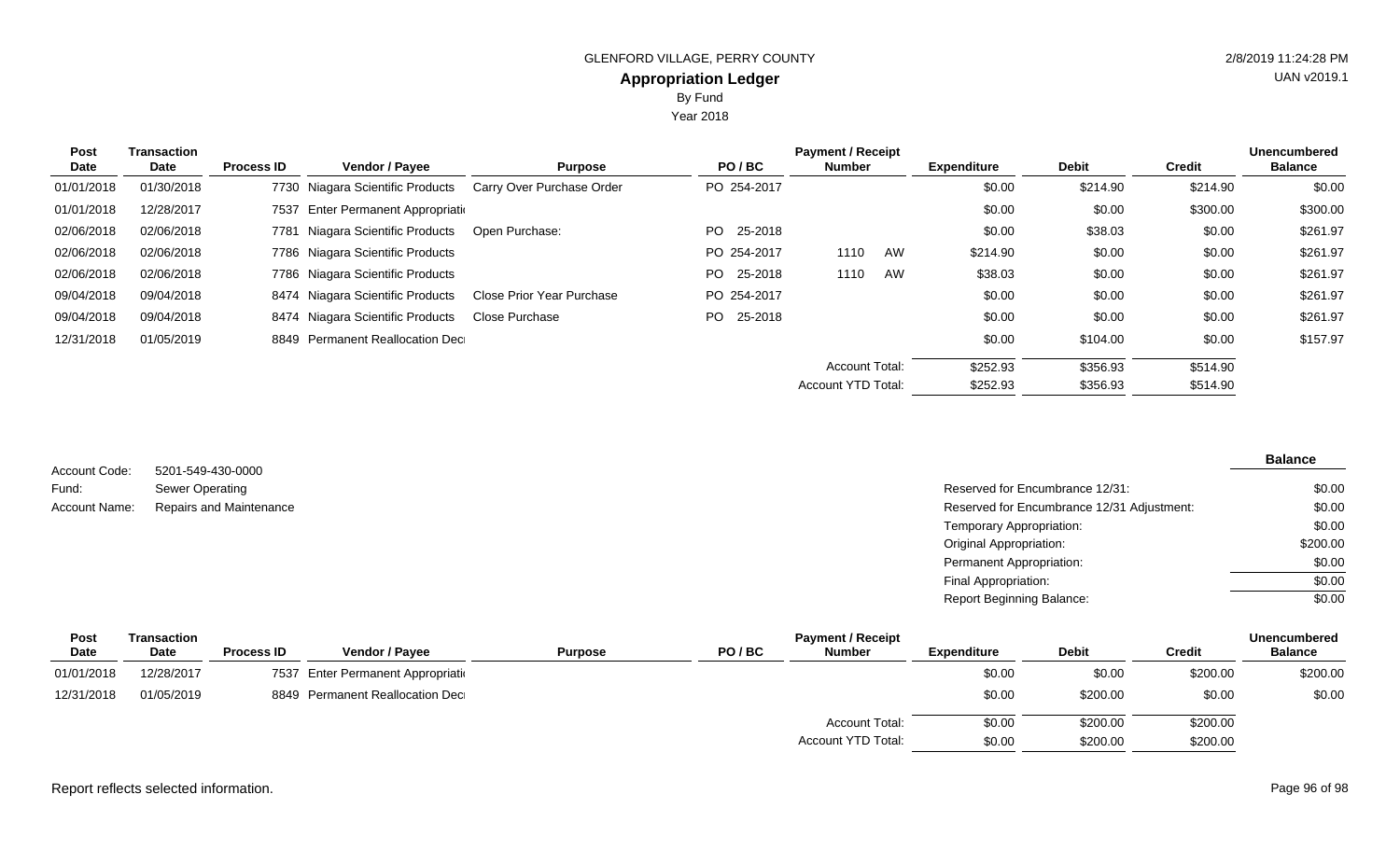5201-850-710-0000 Sewer Operating Account Code: Fund: Account Name:

**Balance**

| Sewer Operating | Reserved for Encumbrance 12/31:            | \$0.00      |
|-----------------|--------------------------------------------|-------------|
| Principal       | Reserved for Encumbrance 12/31 Adjustment: | \$0.00      |
|                 | Temporary Appropriation:                   | \$0.00      |
|                 | Original Appropriation:                    | \$31,661.00 |
|                 | Permanent Appropriation:                   | \$31,661.00 |
|                 | Final Appropriation:                       | \$31,661.00 |
|                 | <b>Report Beginning Balance:</b>           | \$0.00      |

| Post<br>Date | <b>Transaction</b><br><b>Date</b> | <b>Process ID</b> | Vendor / Payee                                 | <b>Purpose</b> |                                                       | PO/BC       | <b>Payment / Receipt</b><br><b>Number</b> |    | <b>Expenditure</b> | <b>Debit</b> | <b>Credit</b> | <b>Unencumbered</b><br><b>Balance</b> |
|--------------|-----------------------------------|-------------------|------------------------------------------------|----------------|-------------------------------------------------------|-------------|-------------------------------------------|----|--------------------|--------------|---------------|---------------------------------------|
| 01/01/2018   | 12/28/2017                        |                   | 7537 Enter Permanent Appropriation             |                |                                                       |             |                                           |    | \$0.00             | \$0.00       | \$31,661.00   | \$31,661.00                           |
| 01/02/2018   | 01/02/2018                        |                   | 7573 Treasurer Of State                        | Open Purchase: | PO                                                    | 3-2018      |                                           |    | \$0.00             | \$15,000.00  | \$0.00        | \$16,661.00                           |
| 01/02/2018   | 01/02/2018                        |                   | 7583 Treasurer Of State                        |                | PO                                                    | 3-2018      | 1076                                      | AW | \$15,000.00        | \$0.00       | \$0.00        | \$16,661.00                           |
| 05/13/2018   | 05/18/2018                        |                   | 8077 Treasurer Of State                        | Open Purchase: |                                                       | PO 100-2018 |                                           |    | \$0.00             | \$15,000.00  | \$0.00        | \$1,661.00                            |
| 05/18/2018   | 05/18/2018                        |                   | 8077 Ohio Water Development Au: Open Purchase: |                |                                                       | PO 104-2018 |                                           |    | \$0.00             | \$830.12     | \$0.00        | \$830.88                              |
| 06/19/2018   | 06/19/2018                        |                   | 8193 Ohio Water Development Au                 |                |                                                       | PO 104-2018 | 1202                                      | AW | \$830.12           | \$0.00       | \$0.00        | \$830.88                              |
| 06/19/2018   | 06/19/2018                        |                   | 8193 Treasurer Of State                        |                |                                                       | PO 100-2018 | 1203                                      | AW | \$15,000.00        | \$0.00       | \$0.00        | \$830.88                              |
| 09/04/2018   | 09/04/2018                        |                   | 8474 Treasurer Of State                        | Close Purchase | PO                                                    | 3-2018      |                                           |    | \$0.00             | \$0.00       | \$0.00        | \$830.88                              |
| 09/04/2018   | 09/04/2018                        |                   | 8474 Treasurer Of State                        | Close Purchase |                                                       | PO 100-2018 |                                           |    | \$0.00             | \$0.00       | \$0.00        | \$830.88                              |
| 09/04/2018   | 09/04/2018                        |                   | 8474 Ohio Water Development Au Close Purchase  |                |                                                       | PO 104-2018 |                                           |    | \$0.00             | \$0.00       | \$0.00        | \$830.88                              |
| 11/20/2018   | 11/30/2018                        |                   | 8735 Ohio Water Development Au: Open Purchase: |                |                                                       | PO 259-2018 |                                           |    | \$0.00             | \$830.12     | \$0.00        | \$0.76                                |
| 12/04/2018   | 12/04/2018                        |                   | 8765 Ohio Water Development Au                 |                |                                                       | PO 259-2018 | 1294                                      | AW | \$830.12           | \$0.00       | \$0.00        | \$0.76                                |
| 12/04/2018   | 12/04/2018                        |                   | 8777 Ohio Water Development Au Close Purchase  |                |                                                       | PO 259-2018 |                                           |    | \$0.00             | \$0.00       | \$0.00        | \$0.76                                |
|              |                                   |                   |                                                |                |                                                       |             | <b>Account Total:</b>                     |    | \$31,660.24        | \$31,660.24  | \$31,661.00   |                                       |
|              |                                   |                   |                                                |                |                                                       |             | Account YTD Total:                        |    | \$31,660.24        | \$31,660.24  | \$31,661.00   |                                       |
|              |                                   |                   |                                                |                | Sewer Operating Fund Total for Selected Accounts:     |             |                                           |    | \$66,139.84        | \$74,329.67  | \$77,655.48   |                                       |
|              |                                   |                   |                                                |                | Sewer Operating Fund YTD Total for Selected Accounts: |             |                                           |    | \$66,139.84        | \$74,329.67  | \$77,655.48   |                                       |